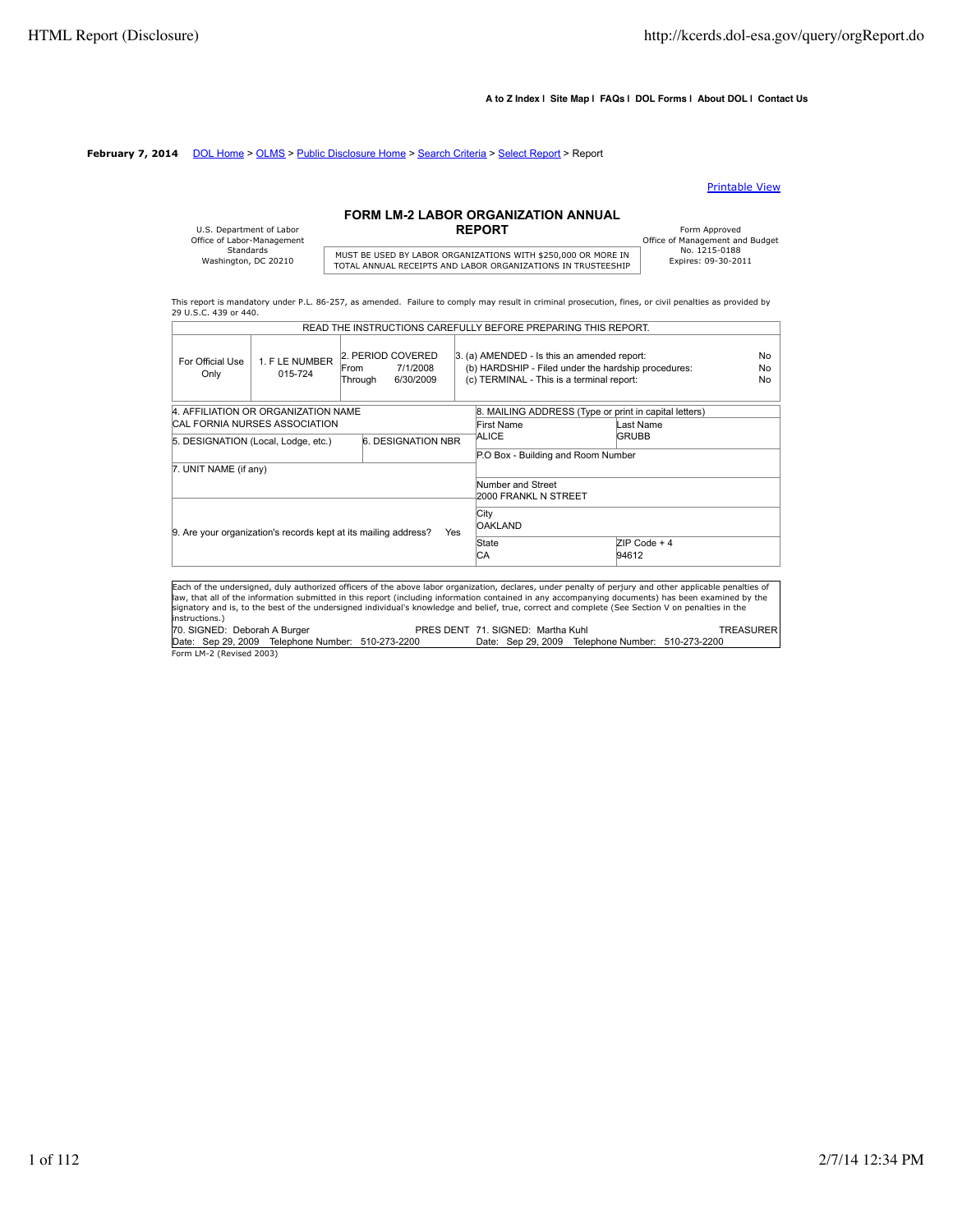Ť

| <b>ITEMS 10 THROUGH 21</b>                                                                                                                                                                                    |             |                                                                                                                                                              |                               |       |         | F LE NUMBER: 015-724 |
|---------------------------------------------------------------------------------------------------------------------------------------------------------------------------------------------------------------|-------------|--------------------------------------------------------------------------------------------------------------------------------------------------------------|-------------------------------|-------|---------|----------------------|
| 10. During the reporting period did the labor organization<br>create or participate in the administration of a trust or a<br>fund or organization, as defined in the instructions, which                      | Yes         | 20. How many members did the labor organization have at<br>the end of the reporting period?<br>21. What are the labor organization's rates of dues and fees? |                               |       |         | 76.828               |
| provides benefits for members or beneficiaries?                                                                                                                                                               |             |                                                                                                                                                              | <b>Rates of Dues and Fees</b> |       |         |                      |
| 11. During the reporting period did the labor organization                                                                                                                                                    | Yes         | Dues/Fees                                                                                                                                                    | Amount                        | Unit  | Minimum | Maximum              |
| have a Political Action Committee (PAC) fund?                                                                                                                                                                 |             | (a) Regular Dues/Fees                                                                                                                                        | 100 56 per                    | month | 50 27   | 100 56               |
| 12. During the reporting period did the labor organization                                                                                                                                                    |             | (b) Working Dues/Fees                                                                                                                                        | per                           |       |         |                      |
| have an audit or review of its books and records by an                                                                                                                                                        | Yes         | c) Initiation Fees                                                                                                                                           | per                           |       |         |                      |
| outside accountant or by a parent body<br>auditor/representative?                                                                                                                                             |             | (d) Transfer Fees                                                                                                                                            | per                           |       |         |                      |
| 13. During the reporting period did the labor organization                                                                                                                                                    |             | (e) Work Permits                                                                                                                                             | perl                          |       |         |                      |
| discover any loss or shortage of funds or other assets?<br>(Answer "Yes" even if there has been repayment or<br>recovery.)                                                                                    | No          |                                                                                                                                                              |                               |       |         |                      |
| 14. What is the maximum amount recoverable under the<br>labor organization's fidelity bond for a loss caused by any<br>officer, employee or agent of the labor organization who<br>handled union funds?       | \$3,000,000 |                                                                                                                                                              |                               |       |         |                      |
| 15. During the reporting period did the labor organization<br>acquire or dispose of any assets in a manner other than<br>purchase or sale?                                                                    | No          |                                                                                                                                                              |                               |       |         |                      |
| 16. Were any of the labor organization's assets pledged<br>as security or encumbered in any way at the end of the<br>reporting period?                                                                        | Yes         |                                                                                                                                                              |                               |       |         |                      |
| 17. Did the labor organization have any contingent<br>liabilities at the end of the reporting period?                                                                                                         | No          |                                                                                                                                                              |                               |       |         |                      |
| 18. During the reporting period did the labor organization<br>have any changes in its constitution or bylaws, other than<br>rates of dues and fees, or in practices/procedures listed<br>in the instructions? | No          |                                                                                                                                                              |                               |       |         |                      |
| 19. What is the date of the labor organization's next<br>regular election of officers?<br>Form LM-2 (Revised 2003)                                                                                            | 05 2001     |                                                                                                                                                              |                               |       |         |                      |
|                                                                                                                                                                                                               |             |                                                                                                                                                              |                               |       |         |                      |

| Dues/Fees             | Amount |     | Unit             | <b>Minimum</b> | Maximum |  |
|-----------------------|--------|-----|------------------|----------------|---------|--|
| (a) Regular Dues/Fees |        |     | 100 56 per month | 50 27          | 100 56  |  |
| (b) Working Dues/Fees |        | per |                  |                |         |  |
| (c) Initiation Fees   |        | per |                  |                |         |  |
| (d) Transfer Fees     |        | per |                  |                |         |  |
| ke) Work Permits      |        | per |                  |                |         |  |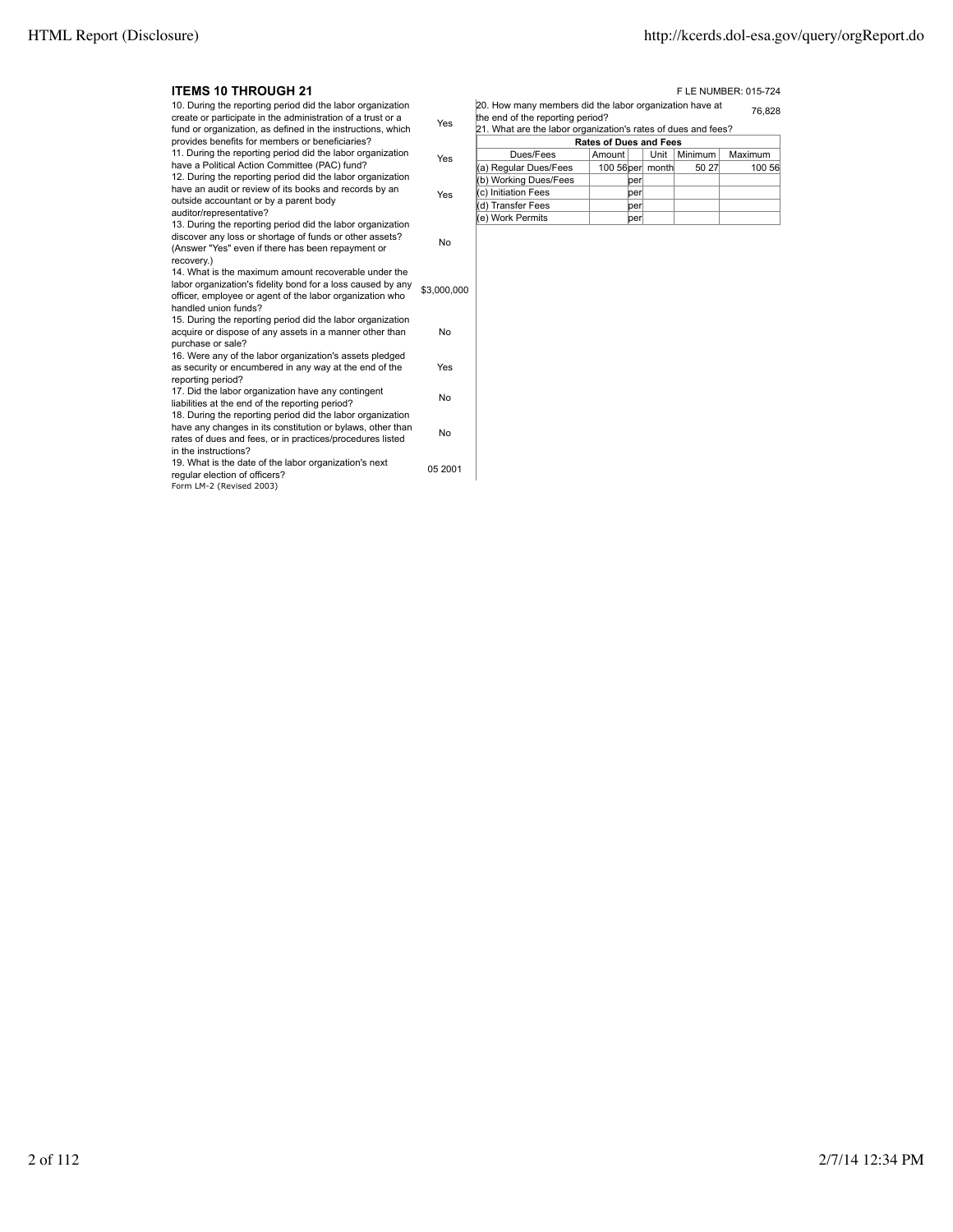#### **STATEMENT A - ASSETS AND LIABILITIES** FLE NUMBER: 015-724

٦

|                                                                                          | <b>ASSETS</b>           | Schedule<br>Number | <b>Start of Reporting Period</b><br>(A) | End of Reporting Period<br>(B) |
|------------------------------------------------------------------------------------------|-------------------------|--------------------|-----------------------------------------|--------------------------------|
|                                                                                          | 22. Cash                |                    | \$33,753,446                            | \$38,523,414                   |
|                                                                                          | 23. Accounts Receivable |                    | \$4,410,919                             | \$4,505,873                    |
| 24. Loans Receivable<br><b>ASSETS</b><br>25. U.S. Treasury Securities<br>26. Investments | ົ                       | \$0                | \$2,000,000                             |                                |
|                                                                                          |                         |                    | \$0                                     | \$0                            |
|                                                                                          |                         |                    | \$1,266,496                             | \$1,096,553                    |
|                                                                                          | 27. Fixed Assets        | 6                  | \$7,381,667                             | \$7,031,447                    |
|                                                                                          | 28. Other Assets        |                    | \$899.954                               | \$1,036,067                    |
|                                                                                          | <b>29. TOTAL ASSETS</b> |                    | \$47.712.482                            | \$54,193,354                   |

|                    | LIAB LITIES                  | Schedule | Start of Reporting Period | <b>End of Reporting Period</b> |
|--------------------|------------------------------|----------|---------------------------|--------------------------------|
|                    |                              | Number   | (A)                       | (B)                            |
|                    | 30. Accounts Payable         |          | \$1,784,445               | \$1,949,417                    |
| <b>LIABILITIES</b> | 31. Loans Payable            | 9        | \$0                       | \$0                            |
|                    | 32. Mortgages Payable        |          | \$2,540,810               | \$2,367,573                    |
|                    | 33. Other Liabilities        | 10       | \$3,811,800               | \$4,633,487                    |
|                    | <b>34. TOTAL LIABILITIES</b> |          | \$8,137,055               | \$8,950,477                    |
|                    |                              |          |                           |                                |

| <b>TT ASSETS</b><br>35. NET | <br>$\sim$<br>ำ<br>.ה | \$45 |
|-----------------------------|-----------------------|------|
|                             |                       |      |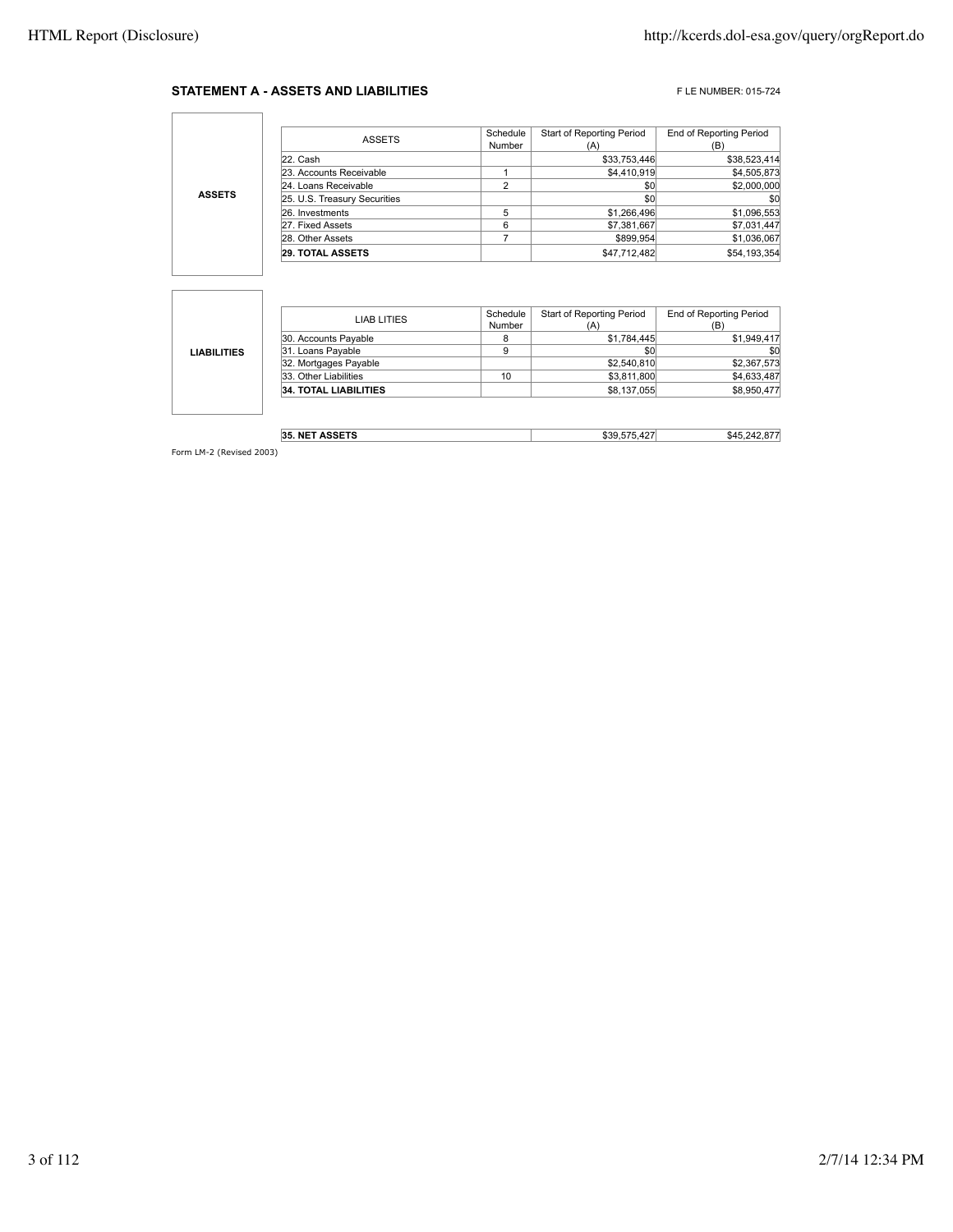#### **STATEMENT B - RECEIPTS AND DISBURSEMENTS EXECUTES AND DISBURSEMENTS FLE NUMBER: 015-724**

| <b>CASH RECEIPTS</b>                                | SCH | <b>AMOUNT</b>       | <b>CASH DISBURSEMENTS</b>                            | <b>SCH</b> | <b>AMOUNT</b> |
|-----------------------------------------------------|-----|---------------------|------------------------------------------------------|------------|---------------|
| 36. Dues and Agency Fees                            |     |                     | \$63.813.52450. Representational Activities          | 15         | \$30,516,397  |
| 37. Per Capita Tax                                  |     |                     | \$31,688 51. Political Activities and Lobbying       | 16         | \$4,031,733   |
| 38. Fees, Fines, Assessments, Work Permits          |     |                     | \$0 <sup>52</sup> . Contributions, Gifts, and Grants | 17         | \$260,165     |
| 39. Sale of Supplies                                |     |                     | 53. General Overhead                                 | 18         | \$10,560,977  |
|                                                     |     |                     | 54. Union Administration                             | 19         | \$2,952,978   |
| 40. Interest                                        |     |                     | \$371,417 55. Benefits                               | 20         | \$6,584,714   |
| 41. Dividends                                       |     |                     | \$0 <sub>56.</sub> Per Capita Tax                    |            | \$1,591,752   |
| 42. Rents                                           |     |                     | \$057. Strike Benefits                               |            | \$0           |
| 43. Sale of Investments and Fixed Assets            | 3   |                     | \$0 <sub>58</sub> . Fees, Fines, Assessments, etc.   |            | \$0           |
| 44. Loans Obtained                                  | 9   | \$0                 | 59. Supplies for Resale                              |            | \$0           |
| 45. Repayments of Loans Made                        | 2   | \$0                 | 60. Purchase of Investments and Fixed Assets         | 4          | \$312,695     |
| 46. On Behalf of Affiliates for Transmittal to Them |     | \$0                 | 61. Loans Made                                       | 2          |               |
| 47. From Members for Disbursement on Their          |     |                     |                                                      |            | \$2,000,000   |
| Behalf                                              |     |                     | \$761.744 62. Repayment of Loans Obtained            | 9          | \$0           |
| 48. Other Receipts                                  | 14  | $$1,115,569$ Behalf | 63. To Affiliates of Funds Collected on Their        |            | \$0           |
| 49. TOTAL RECEIPTS                                  |     |                     | \$66,093,942 64. On Behalf of Individual Members     |            | \$761,744     |
|                                                     |     |                     |                                                      |            |               |
|                                                     |     |                     | 65. Direct Taxes                                     |            | \$1,758,721   |
|                                                     |     |                     | 66. Subtotal                                         |            | \$61,331,876  |
|                                                     |     |                     | 67. Withholding Taxes and Payroll Deductions         |            |               |
|                                                     |     |                     |                                                      |            |               |

| pr. with noightly taxed and I ayron Deductions |             |  |              |
|------------------------------------------------|-------------|--|--------------|
| 67a. Total Withheld                            | \$6,496,077 |  |              |
| 67b. Less Total Disbursed                      | \$6,488,211 |  |              |
| 67c. Total Withheld But Not Disbursed          |             |  | \$7,866      |
| <b>68. TOTAL DISBURSEMENTS</b>                 |             |  | \$61,324,010 |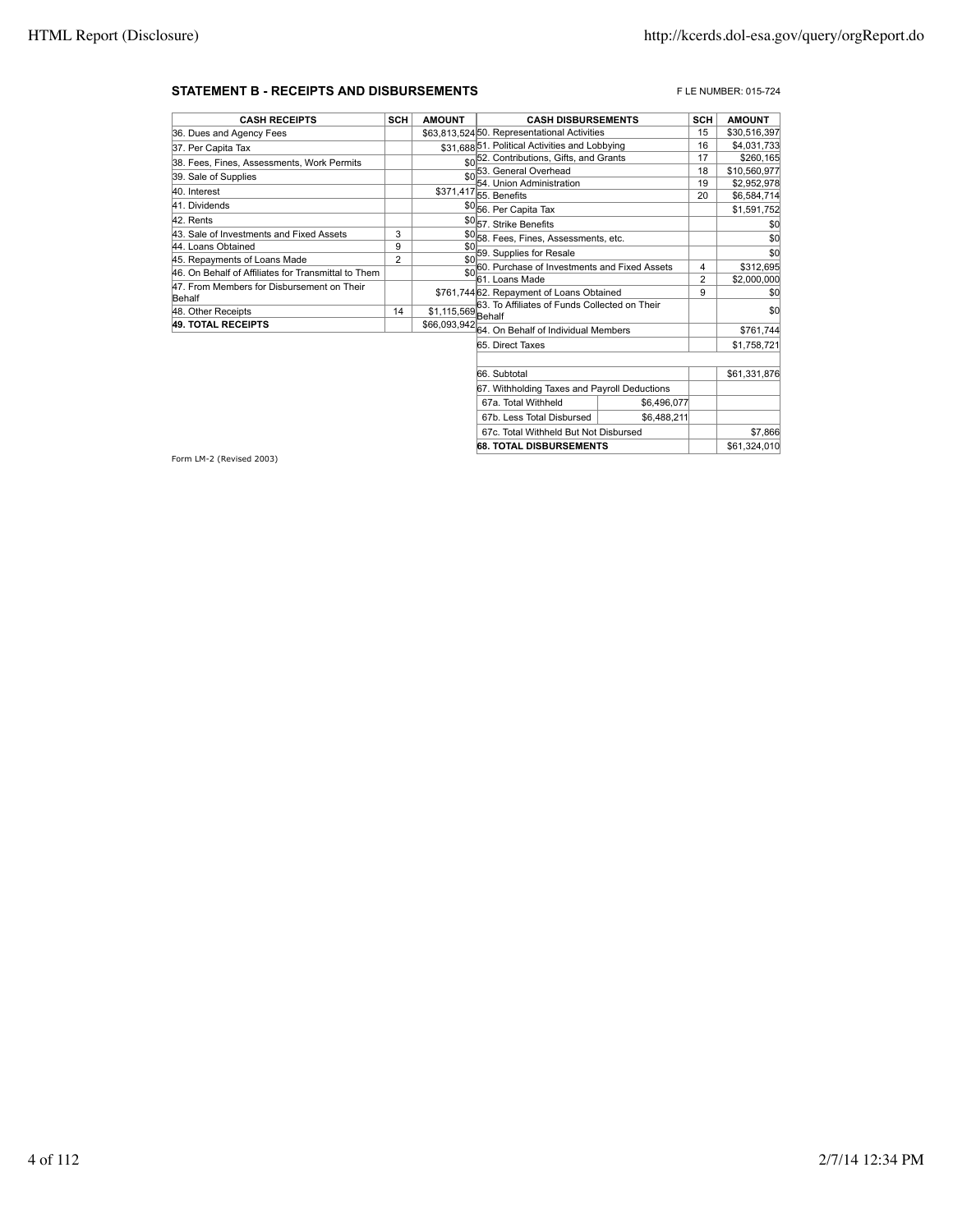#### **SCHEDULE 1 - ACCOUNTS RECEIVABLE AGING SCHEDULE** FLE NUMBER: 015-724

| Entity or Individual Name<br>(A)                                                        | Total Account 90-180 Days 180+ Days<br>Receivable<br>(B) | Past Due<br>(C) | Past Due<br>(D) | Liquidated<br>Account<br>Receivable<br>(E) |
|-----------------------------------------------------------------------------------------|----------------------------------------------------------|-----------------|-----------------|--------------------------------------------|
| Total of all itemized accounts receivable                                               | \$0                                                      | \$0             | \$0             | \$0                                        |
| Totals from all other accounts receivable                                               | \$4,505,873                                              |                 |                 | \$0                                        |
| <b>Totals</b> (Total of Column (B) will be automatically entered in Item 23, Column(B)) | \$4,505,873                                              | \$0             | \$0             | \$0                                        |
| Form LM-2 (Revised 2003)                                                                |                                                          |                 |                 |                                            |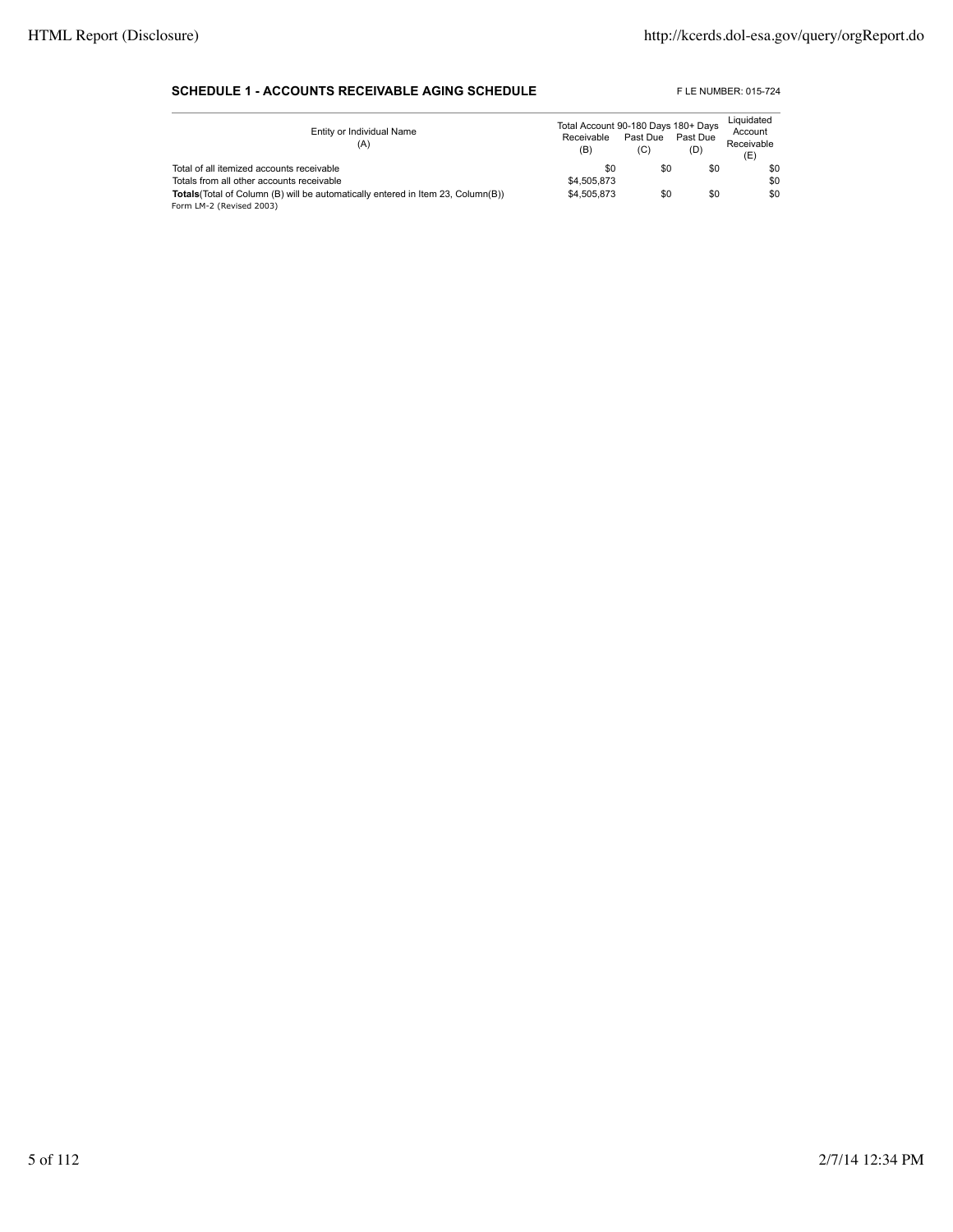#### **SCHEDULE 2 - LOANS RECEIVABLE EXECUTE AND RECEIVABLE F** LE NUMBER: 015-724

| List below loans to officers, employees, or members           | Loans           | Loans Made    | Repayments Received During |                  | Loans          |
|---------------------------------------------------------------|-----------------|---------------|----------------------------|------------------|----------------|
| which at any time during the reporting period exceeded        | Outstanding at  | During Period |                            | Period           | Outstanding at |
| \$250 and list all loans to business enterprises regarless of | Start of Period | (C)           | Cash                       | Other Than       | End of Period  |
| amount.                                                       | (B)             |               | (D)(1)                     | Cash             | (E)            |
| (A)                                                           |                 |               |                            | (D)(2)           |                |
| Name: NUHW                                                    |                 |               |                            |                  |                |
| Purpose: See item 69                                          | \$0             | \$2,000,000   | \$0                        | \$0              | \$2,000,000    |
| Security: Dues receivable                                     |                 |               |                            |                  |                |
| Terms of Repayment: 5% PA, payment within 5 years             |                 |               |                            |                  |                |
| Total of loans not listed above                               |                 |               |                            |                  | \$0            |
| Total of all lines above                                      | \$0             | \$2,000,000   | \$0                        | \$0              | \$2,000,000    |
| Totals will be automatically entered in                       | Item 24         | Item 61       | Item 45                    | tem 69           | Item 24        |
|                                                               | Column (A)      |               |                            | with Explanation | Column (B)     |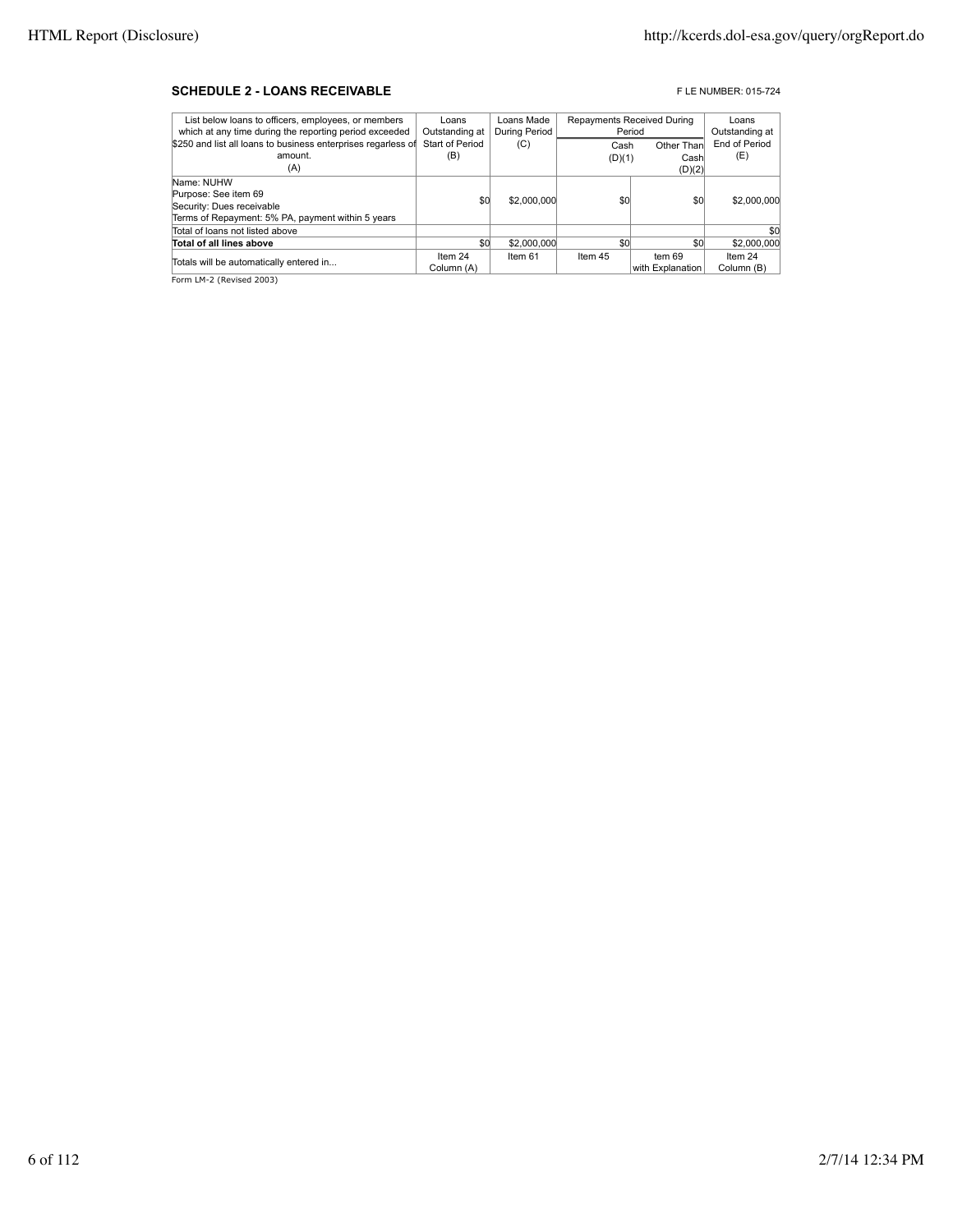### **SCHEDULE 3 - SALE OF INVESTMENTS AND FIXED ASSETS** FLE NUMBER: 015-724

| Cost                                                                                      | Book Value | Gross Sales Price      | Amount Received        |  |  |
|-------------------------------------------------------------------------------------------|------------|------------------------|------------------------|--|--|
| (B)                                                                                       | (C)        | D.                     |                        |  |  |
|                                                                                           |            | \$602,865              | \$602.865              |  |  |
|                                                                                           |            | \$602.865              | \$602.865              |  |  |
| Less Reinvestments                                                                        |            |                        |                        |  |  |
| (The total from Net Sales Line will be automatically entered in Item 43) <b>Net Sales</b> |            |                        |                        |  |  |
|                                                                                           |            | \$674,180<br>\$674,180 | \$637,532<br>\$637,532 |  |  |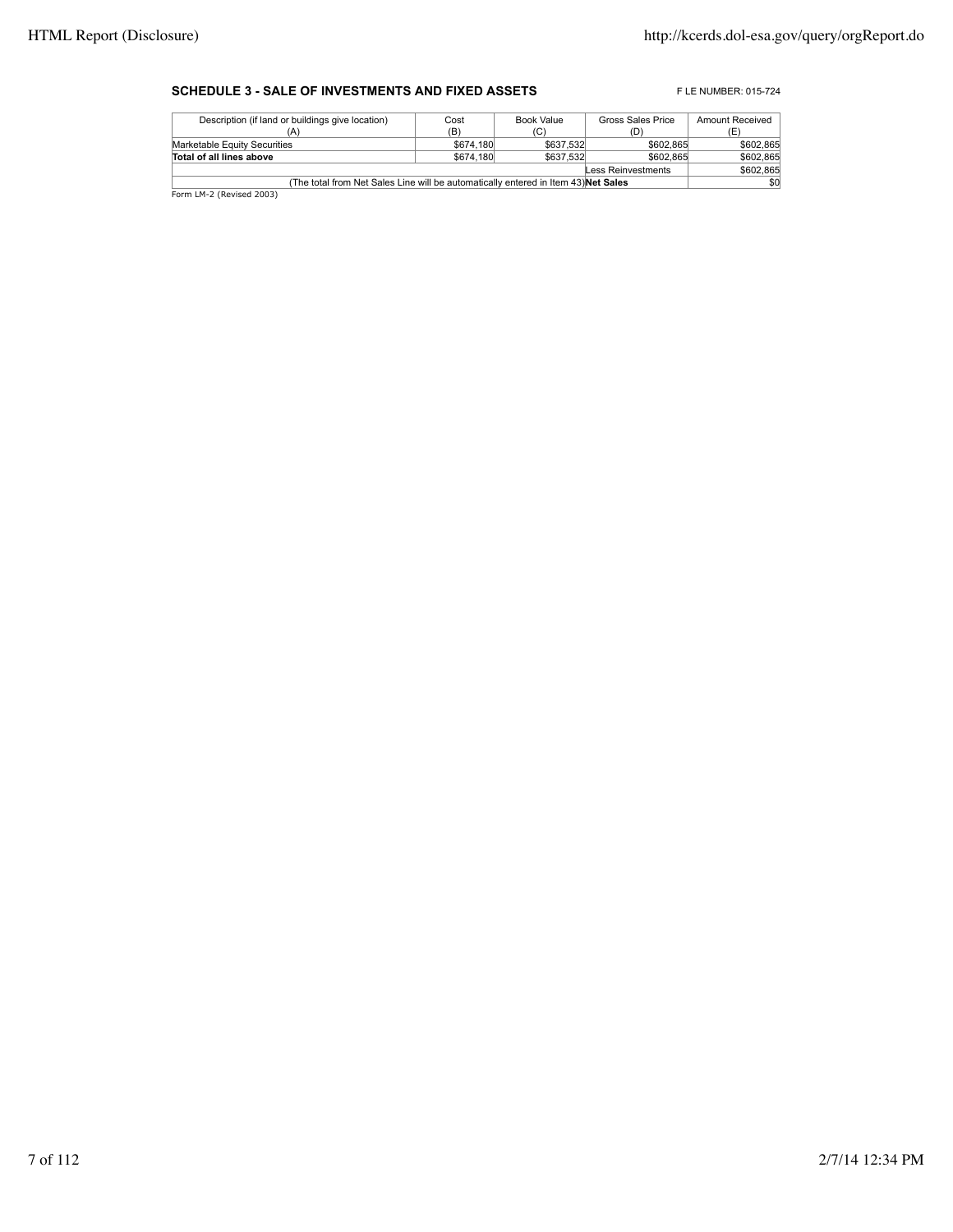#### **SCHEDULE 4 - PURCHASE OF INVESTMENTS AND FIXED ASSETS** FLE NUMBER: 015-724

| Description (if land or buildings, give location)                                          | Cost      | <b>Book Value</b>  | Cash Paid |
|--------------------------------------------------------------------------------------------|-----------|--------------------|-----------|
| (A)                                                                                        | (B)       | (C)                | (D)       |
| Computer Hardware                                                                          | \$84,950  | \$84,950           | \$84,950  |
| Computer Software                                                                          | \$16,408  | \$16,408           | \$16,408  |
| Communications Systems                                                                     | \$72,243  | \$72.243           | \$72,243  |
| Furniture and Equipment                                                                    | \$133,689 | \$133,689          | \$133,689 |
| Leasehold Improvements                                                                     | \$5.405   | \$5.405            | \$5,405   |
| Investment: Bonds                                                                          | \$166,048 | \$166,048          | \$166,048 |
| Investment: Marketable Equity Securities                                                   | \$503,455 | \$503,455          | \$503,455 |
| Total of all lines above                                                                   | \$982,198 | \$982.198          | \$982,198 |
|                                                                                            |           | Less Reinvestments | \$669,503 |
| (The total from Net Purchases Line will be automatically entered in tem 60.) Net Purchases |           |                    | \$312,695 |
| $ \cdots$ $\cdots$ $\cdots$                                                                |           |                    |           |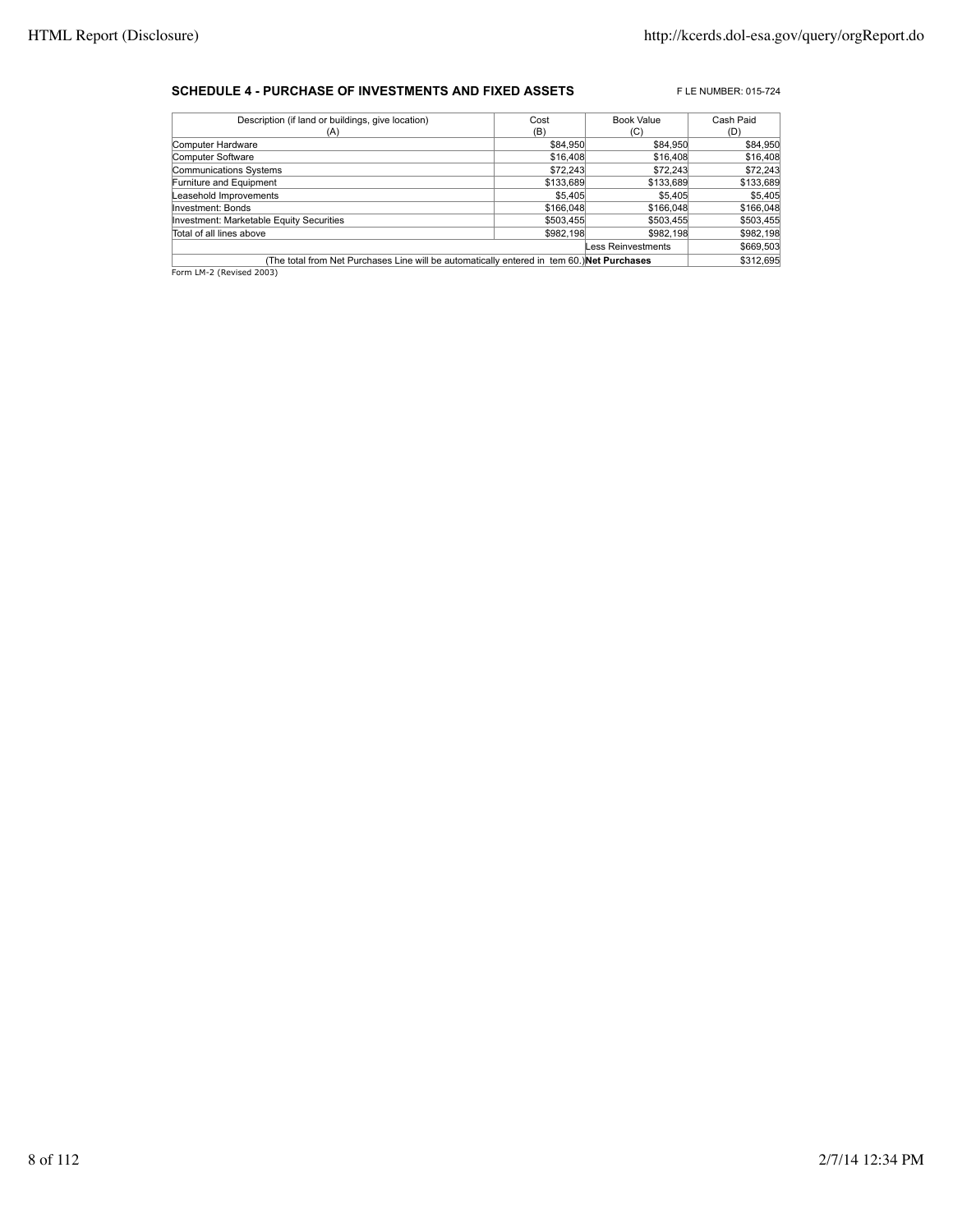#### **SCHEDULE 5 - INVESTMENTS FLE NUMBER: 015-724**

| Description                                                                                                    | Amount      |
|----------------------------------------------------------------------------------------------------------------|-------------|
| (A)                                                                                                            | (B)         |
| <b>Marketable Securities</b>                                                                                   |             |
| A. Total Cost                                                                                                  | \$1,096,553 |
| <b>B. Total Book Value</b>                                                                                     | \$1,096,553 |
| C. List each marketable security which has a book value over \$5,000 and exceeds 5% of Line B.                 |             |
| N/A                                                                                                            | \$0         |
| <b>Other Investments</b>                                                                                       |             |
| D. Total Cost                                                                                                  | \$0         |
| E. Total Book Value                                                                                            | \$0         |
| F. List each other investment which has a book value over \$5,000, of Line E. Also list each Trust which is an |             |
| linvestment.                                                                                                   |             |
| N/A                                                                                                            | \$0         |
| <b>G. Total of Lines B and E</b> (Total will be automatically entered in tem 26, Column(B))                    | \$1,096,553 |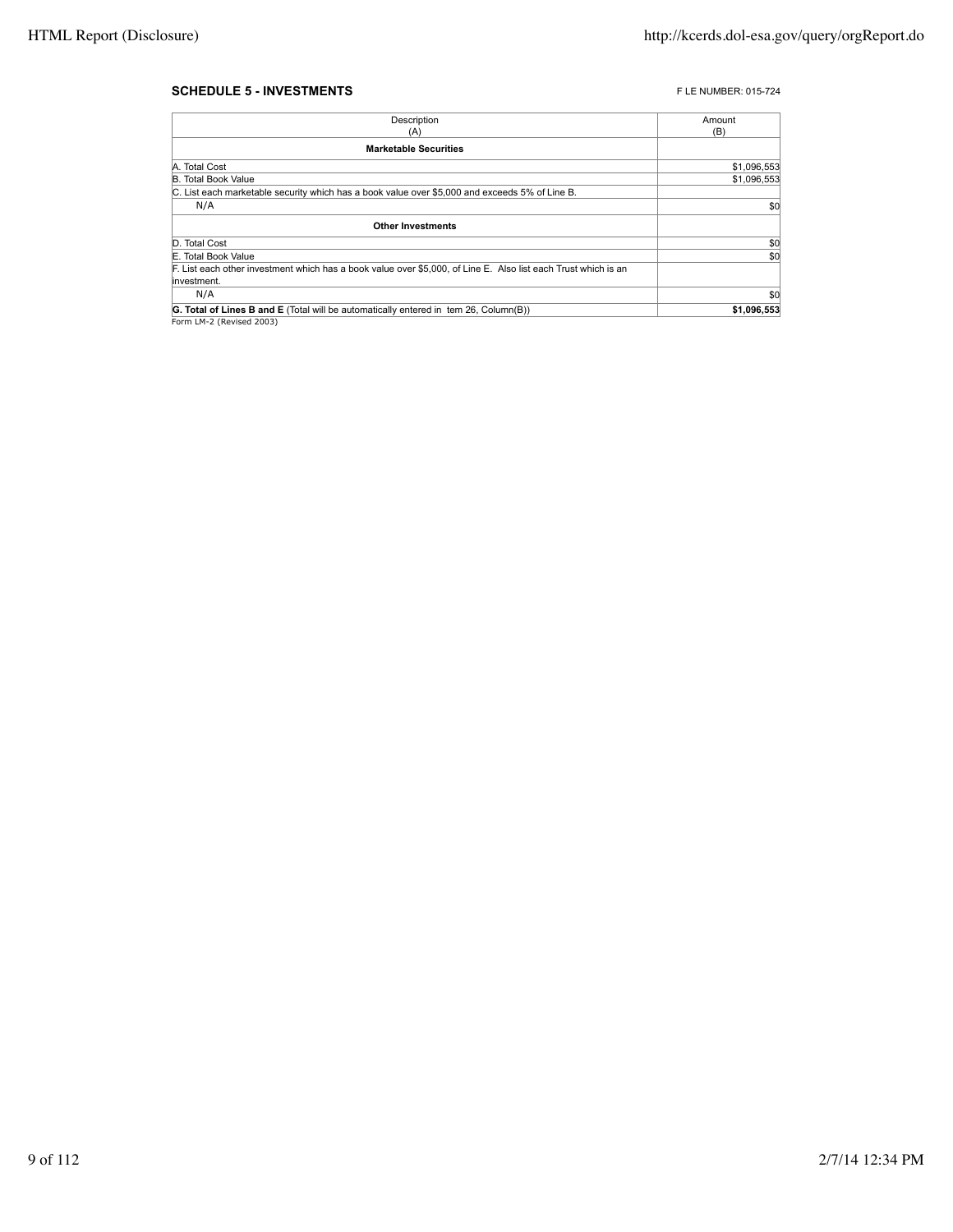#### **SCHEDULE 6 - FIXED ASSETS FIXED ASSETS FIXED ASSETS**

| Description<br>(A)                                                                                             | Cost or Other Basis<br>(B) | Total Depreciation or<br><b>Amount Expensed</b><br>(C) | <b>Book Value</b><br>(D) | Value<br>(E) |
|----------------------------------------------------------------------------------------------------------------|----------------------------|--------------------------------------------------------|--------------------------|--------------|
| A. Land 1: 2000 Franklin Street, Oakland, CA 94612                                                             | \$593,935                  |                                                        | \$593.935                | \$600,000    |
| A. Land 2: Parking Lot, 20th and Webster, Oakland,<br>CA 94612                                                 | \$438,588                  |                                                        | \$438,588                | \$438,588    |
| B. Building 1: 2000 Franklin Street, Oakland, CA<br>94612                                                      | \$6,120,733                | \$1.386.275                                            | \$4,734,458              | \$5,500,000  |
| C. Automobiles and Other Vehicles                                                                              | \$27,408                   | \$1,828                                                | \$25,580                 | \$25,580     |
| D. Office Furniture and Equipment                                                                              | \$3,093,176                | \$1,854,290                                            | \$1,238,886              | \$1,238,886  |
| E. Other Fixed Assets                                                                                          | \$0                        | \$0                                                    | \$0                      | \$0          |
| <b>F. Totals of Lines A through E</b> (Column(D) Total will be<br>automatically entered in Item 27, Column(B)) | \$10,273,840               | \$3.242.393                                            | \$7,031,447              | \$7,803,054  |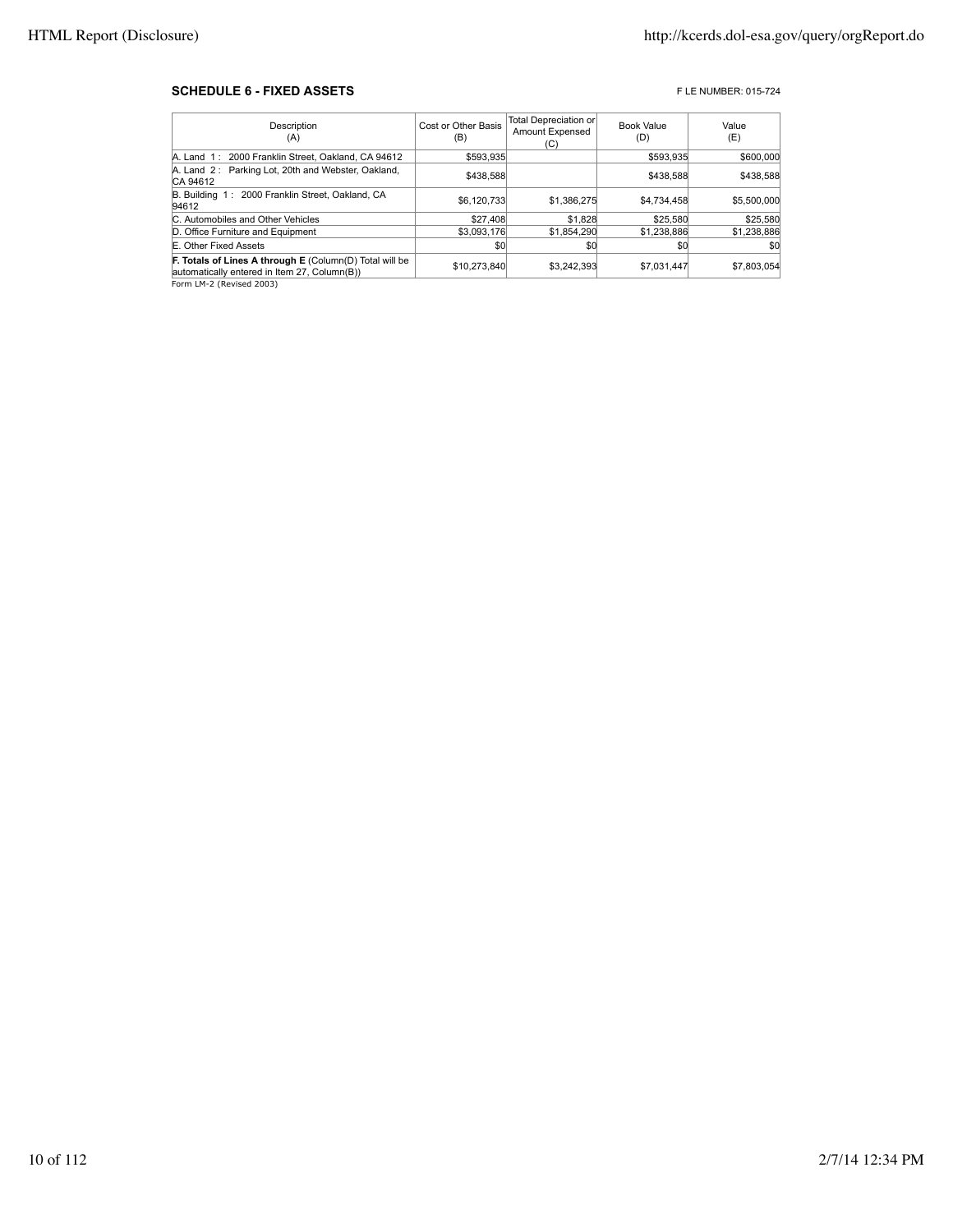#### **SCHEDULE 7 - OTHER ASSETS FLE NUMBER: 015-724**

| Description                                                       | Book Value  |
|-------------------------------------------------------------------|-------------|
| (A)                                                               | (B)         |
| Unamortized Ioan fees                                             | \$20,839    |
| Lease deposits                                                    | \$114,667   |
| Prepaid expenses                                                  | \$721,718   |
| PASNAP funding                                                    | \$178,843   |
| Total (Total will be automatically entered in Item 28, Column(B)) | \$1,036,067 |
| Form LM-2 (Revised 2003)                                          |             |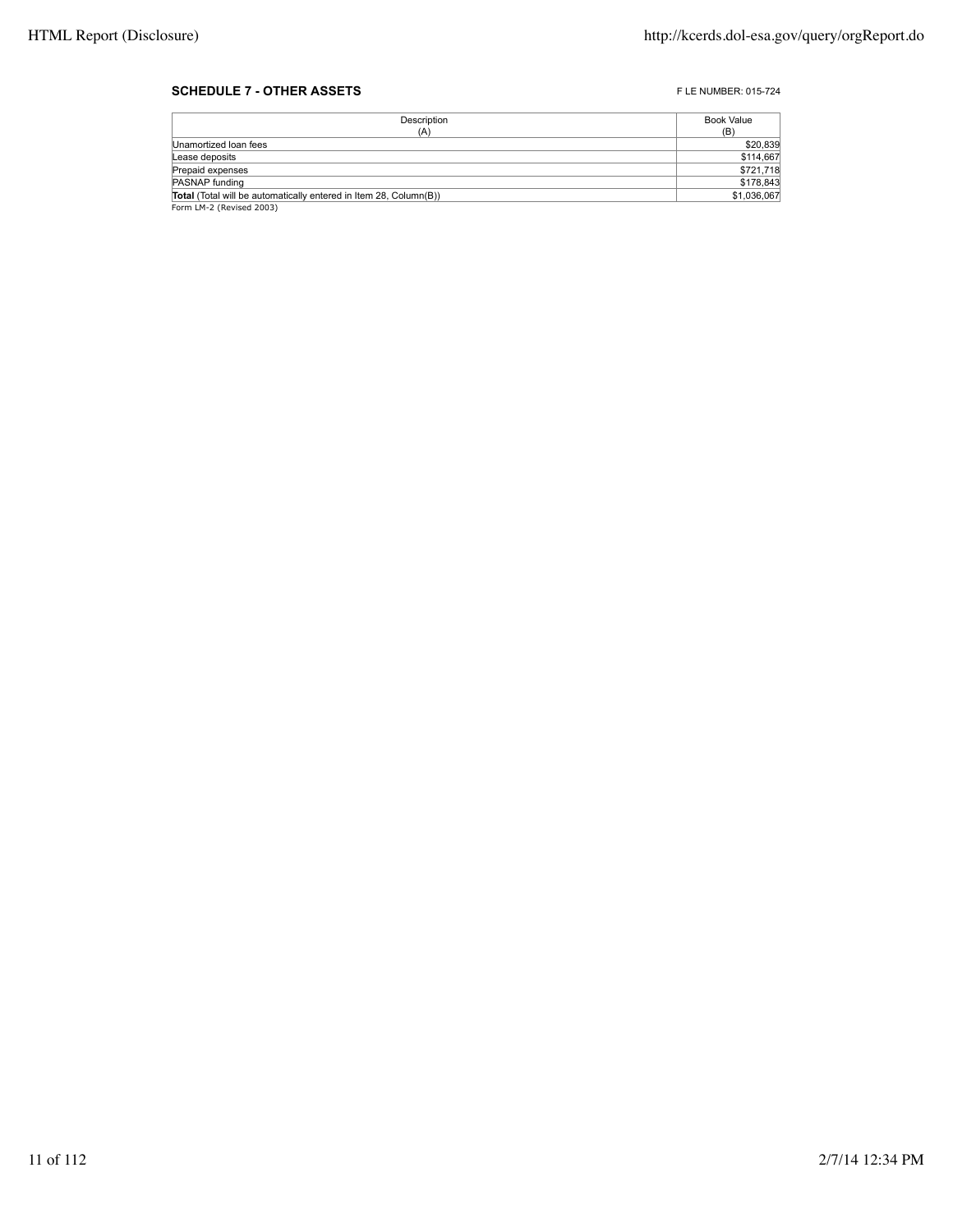#### **SCHEDULE 8 - ACCOUNTS PAYABLE AGING SCHEDULE** FLE NUMBER: 015-724

| Entity or Individual Name<br>(A)                                                                                | <b>Total Account</b><br>Pavable<br>(B) | 90-180 Days<br>Past Due<br>(C) | 180+ Days Past<br>Due<br>(D) | Liquidated<br>Account<br>Pavable<br>(E) |
|-----------------------------------------------------------------------------------------------------------------|----------------------------------------|--------------------------------|------------------------------|-----------------------------------------|
| Total for all itemized accounts payable                                                                         | \$0                                    | \$0                            | \$0                          | \$0                                     |
| Total from all other accounts payable                                                                           | \$1.949.417                            | \$0                            | \$0                          | \$0                                     |
| Totals (Total for Column(B) will be automatically entered in Item 30,<br>Column(D))<br>Form LM-2 (Revised 2003) | \$1.949.417                            | \$0                            | \$0                          | \$0                                     |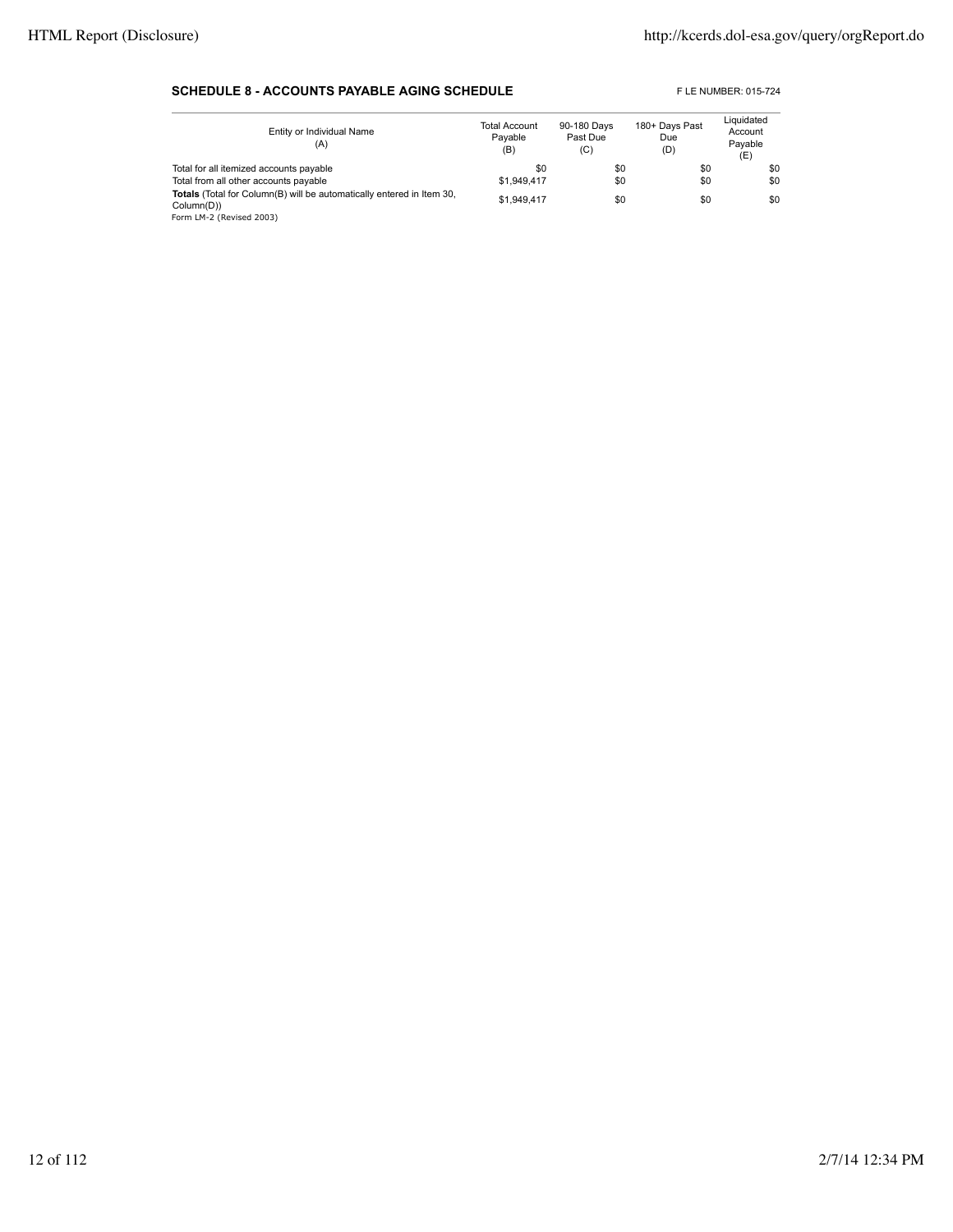#### **SCHEDULE 9 - LOANS PAYABLE FLE NUMBER: 015-724**

There was no data found for this schedule.

### **SCHEDULE 10 - OTHER LIABILITIES** FLE NUMBER: 015-724

| Description                                                                               | Amount at End of Period |
|-------------------------------------------------------------------------------------------|-------------------------|
| (A)                                                                                       | (B)                     |
| Accrued compensated absences                                                              | \$4,548,902             |
| Deferred revenue                                                                          | \$84,585                |
| <b>Total Other Liabilities</b> (Total will be automatically entered in tem 33. Column(D)) | \$4.633.487             |
| Form LM-2 (Revised 2003)                                                                  |                         |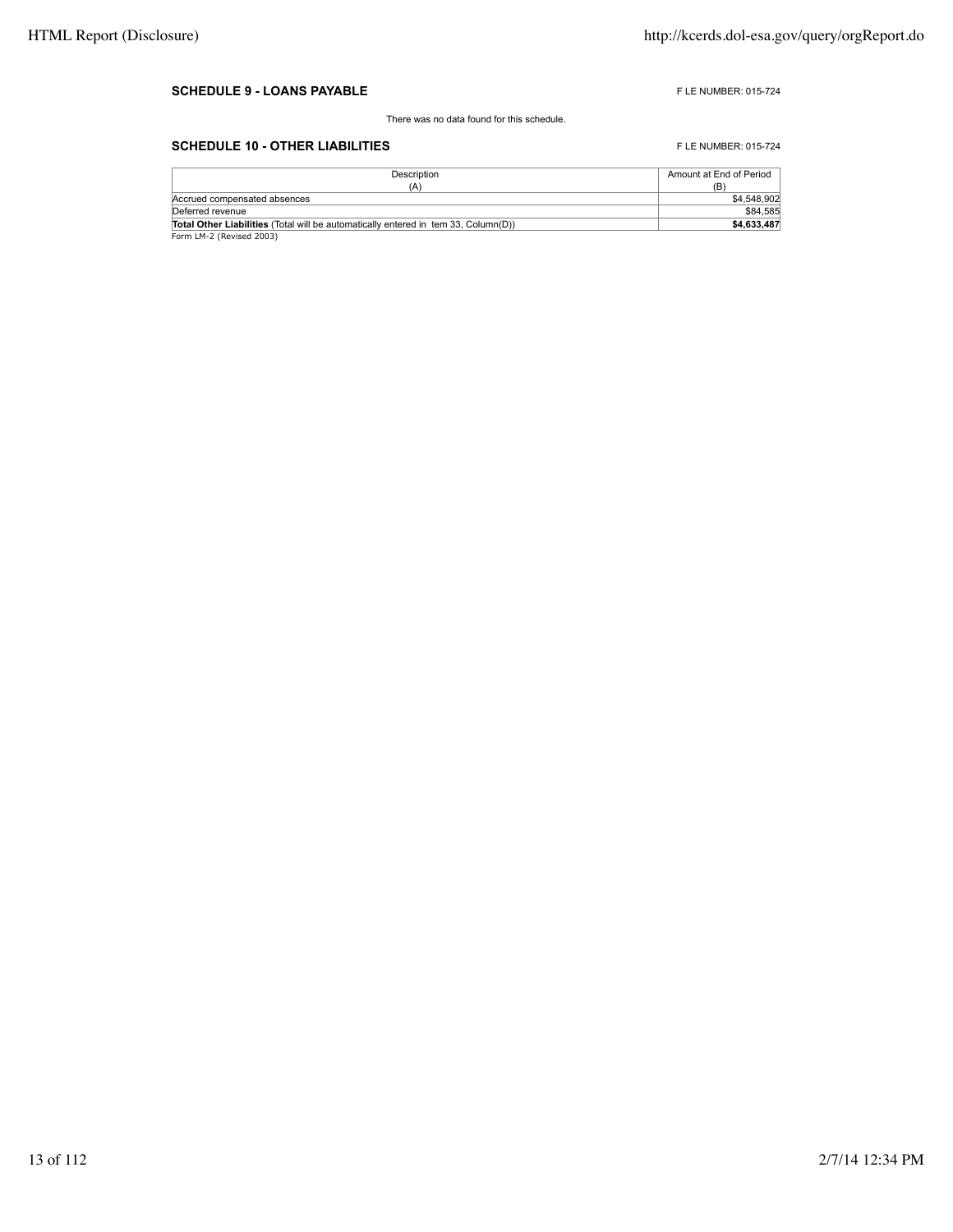## **SCHEDULE 11 - ALL OFFICERS AND DISBURSEMENTS TO OFFICERS** FLE NUMBER: 015-724

|                   | (A)<br>Name                                       | (B)<br>Title |      | (C)<br><b>Status</b>                                       | (D)<br><b>Gross Salary</b><br>Disbursements<br>(before any<br>deductions) |          | (E)<br>Allowances<br>Disbursed |     |       | (F)<br><b>Disbursements</b><br>for Official<br><b>Business</b> | (G)<br>Other<br>reported in<br>(D) through (F) | Disbursements not             | (H)<br><b>TOTAL</b> |
|-------------------|---------------------------------------------------|--------------|------|------------------------------------------------------------|---------------------------------------------------------------------------|----------|--------------------------------|-----|-------|----------------------------------------------------------------|------------------------------------------------|-------------------------------|---------------------|
| Ā<br>B<br>c       | Martin, Bonnie<br>Region 5b<br>C                  |              |      |                                                            |                                                                           | \$0      |                                | \$0 |       | \$596                                                          |                                                | \$0                           | \$596               |
|                   | Schedule 15<br>Representational Activities        |              | 95 % | Schedule 16<br><b>Political Activities</b><br>and Lobbying | $0\%$                                                                     |          | Schedule 17<br>Contributions   |     | $0\%$ | Schedule 18<br>General Overhead                                | 0%                                             | Schedule 19<br>Administration | 5 %                 |
| Ā<br>B<br>C       | Langford, Brenda<br>Region 13<br>C                |              |      |                                                            |                                                                           | \$25.533 |                                | \$0 |       | \$2.111                                                        |                                                | \$0                           | \$27,644            |
|                   | Schedule 15<br>Representational Activities        |              | 95 % | Schedule 16<br><b>Political Activities</b><br>and Lobbying | 0%                                                                        |          | Schedule 17<br>Contributions   |     | 0%    | Schedule 18<br>General Overhead                                | 0%                                             | Schedule 19<br>Administration | 5 %                 |
| A<br>B<br>C       | Koelle, Carol<br>Region 4<br>C                    |              |      |                                                            |                                                                           | \$8,795  |                                | \$0 |       | \$2,199                                                        |                                                | \$0                           | \$10,994            |
|                   | Schedule 15<br>Representational Activities        |              | 95 % | Schedule 16<br><b>Political Activities</b><br>and Lobbying | 0%                                                                        |          | Schedule 17<br>Contributions   |     | 0%    | Schedule 18<br>General Overhead                                | 0%                                             | Schedule 19<br>Administration | 5 %                 |
| A<br>B<br>C       | Kennedy, Catherine<br>Region 8c<br>C              |              |      |                                                            |                                                                           | \$2,233  |                                | \$0 |       | \$335                                                          |                                                | \$0                           | \$2,568             |
|                   | Schedule 15<br><b>Representational Activities</b> |              | 95 % | Schedule 16<br><b>Political Activities</b><br>and Lobbying | 0%                                                                        |          | Schedule 17<br>Contributions   |     | 0%    | Schedule 18<br>General Overhead                                | 0%                                             | Schedule 19<br>Administration | 5 %                 |
| A<br>B<br>C       | Swift. Christina<br>Region 5a<br>C                |              |      |                                                            |                                                                           | \$773    |                                | \$0 |       | \$1,824                                                        |                                                | \$0                           | \$2,597             |
|                   | Schedule 15<br><b>Representational Activities</b> |              | 95 % | Schedule 16<br><b>Political Activities</b><br>and Lobbying | 0%                                                                        |          | Schedule 17<br>Contributions   |     | 0%    | Schedule 18<br>General Overhead                                | 0%                                             | Schedule 19<br>Administration | 5 %                 |
| A<br>B<br>C       | Fitzpatrick, Craig<br>Region 12a<br>C             |              |      |                                                            |                                                                           | \$20,842 |                                | \$0 |       | \$4,661                                                        |                                                | \$0                           | \$25,503            |
|                   | Schedule 15<br>Representational Activities        |              | 95 % | Schedule 16<br><b>Political Activities</b><br>and Lobbying | 0%                                                                        |          | Schedule 17<br>Contributions   |     | 0%    | Schedule 18<br>General Overhead                                | $0\%$                                          | Schedule 19<br>Administration | 5 %                 |
| A<br>B<br>C       | Welch, David<br>Region 8a<br>C                    |              |      |                                                            |                                                                           | \$6,549  |                                | \$0 |       | \$5,925                                                        |                                                | \$0                           | \$12,474            |
|                   | Schedule 15<br>Representational Activities        |              | 95 % | Schedule 16<br>Political Activities<br>and Lobbying        | 0%                                                                        |          | Schedule 17<br>Contributions   |     | 0%    | Schedule 18<br>General Overhead                                | $0\%$                                          | Schedule 19<br>Administration | 5 %                 |
| Ā<br>B<br>C       | McEwen, DeAnn<br>Region 7<br>N                    |              |      |                                                            |                                                                           | \$1,168  |                                | \$0 |       | \$22                                                           |                                                | \$0                           | \$1,190             |
|                   | Schedule 15<br>Representational Activities        |              | 95 % | Schedule 16<br><b>Political Activities</b><br>and Lobbying | 0%                                                                        |          | Schedule 17<br>Contributions   |     | 0%    | Schedule 18<br>General Overhead                                | 0%                                             | Schedule 19<br>Administration | 5 %                 |
| A<br>B<br>C       | Cuaresma. Debbie<br>Region 6b<br>C                |              |      |                                                            |                                                                           | \$6,848  |                                | \$0 |       | \$1,048                                                        |                                                | \$0                           | \$7,896             |
|                   | Schedule 15<br>Representational Activities        |              |      | Schedule 16<br>95 % Political Activities<br>and Lobbying   | $0\%$                                                                     |          | Schedule 17<br>Contributions   |     | $0\%$ | Schedule 18<br>General Overhead                                | 0 %                                            | Schedule 19<br>Administration | 5 %                 |
| A<br>B<br>C       | Burger, Deborah<br>President<br>C                 |              |      |                                                            |                                                                           | \$94,450 |                                | \$0 |       | \$22,516                                                       |                                                | \$0                           | \$116,966           |
|                   | Schedule 15<br>Representational Activities        |              | 30 % | Schedule 16<br>Political Activities<br>and Lobbying        | 30 %                                                                      |          | Schedule 17<br>Contributions   |     | $0\%$ | Schedule 18<br>General Overhead                                | 0%                                             | Schedule 19<br>Administration | 40 %                |
| A<br>B<br>C       | Koorsones, Diane<br>Region 12c<br>lC.             |              |      |                                                            |                                                                           |          | \$0                            | \$0 |       | \$0                                                            |                                                | \$0                           | \$0                 |
| lï                | Schedule 15<br><b>Representational Activities</b> |              | 95 % | Schedule 16<br><b>Political Activities</b><br>and Lobbying | $0\%$                                                                     |          | Schedule 17<br>Contributions   |     | 0%    | Schedule 18<br>General Overhead                                | $0\%$                                          | Schedule 19<br>Administration | 5 %                 |
| A<br>B<br>C       | Pataki, Elizabeth<br>Region 8b<br>C               |              |      |                                                            |                                                                           |          | \$0                            | \$0 |       | \$615                                                          |                                                | \$0                           | \$615               |
|                   | Schedule 15<br>Representational Activities        |              | 95 % | Schedule 16<br>Political Activities<br>and Lobbying        | 0%                                                                        |          | Schedule 17<br>Contributions   |     | 0%    | Schedule 18<br>General Overhead                                | 0%                                             | Schedule 19<br>Administration | 5 %                 |
| A<br>B<br>$c$ $c$ | Morgan, Genel<br>Region 12b                       |              |      |                                                            |                                                                           | \$2,810  |                                | \$0 |       | \$439                                                          |                                                | \$0                           | \$3,249             |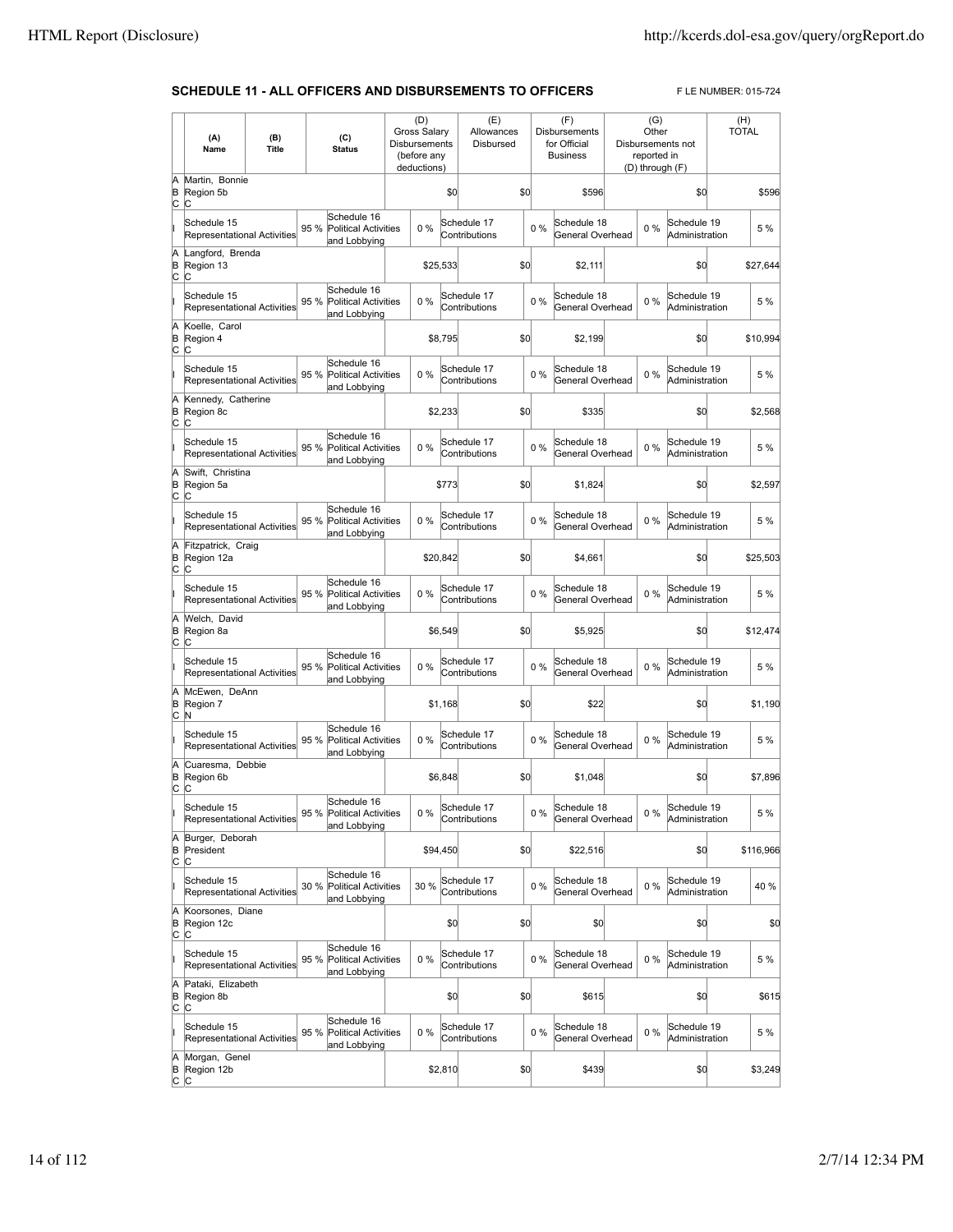|                 | (A)<br>Name                                       | (B)<br><b>Title</b> | (C)<br><b>Status</b> |                                                            | (D)<br>Gross Salary<br><b>Disbursements</b><br>(before any<br>deductions) |          | (E)<br>Allowances<br>Disbursed |     |       | (F)<br><b>Disbursements</b><br>for Official<br><b>Business</b> | (G)<br>Other<br>reported in<br>(D) through (F) | Disbursements not             | (H)<br><b>TOTAL</b> |
|-----------------|---------------------------------------------------|---------------------|----------------------|------------------------------------------------------------|---------------------------------------------------------------------------|----------|--------------------------------|-----|-------|----------------------------------------------------------------|------------------------------------------------|-------------------------------|---------------------|
| II              | Schedule 15<br><b>Representational Activities</b> |                     | 95 %                 | Schedule 16<br><b>Political Activities</b><br>and Lobbying | 0%                                                                        |          | Schedule 17<br>Contributions   |     | 0%    | Schedule 18<br>General Overhead                                | 0%                                             | Schedule 19<br>Administration | 5 %                 |
| A<br>B<br>C     | Jenkins, Geraldine<br>President<br>C              |                     |                      |                                                            |                                                                           | \$d      |                                | \$0 |       | \$5,379                                                        |                                                | \$0                           | \$5,379             |
| II              | Schedule 15<br>Representational Activities        |                     | 30 %                 | Schedule 16<br><b>Political Activities</b><br>and Lobbying | 30 %                                                                      |          | Schedule 17<br>Contributions   |     | 0%    | Schedule 18<br>General Overhead                                | $0\%$                                          | Schedule 19<br>Administration | 40%                 |
| A<br>B<br>C     | Rodolfo, Jan<br>Region 11b<br>ΙP                  |                     |                      |                                                            |                                                                           | \$25.382 |                                | \$0 |       | \$1,709                                                        |                                                | \$0                           | \$27,091            |
| II              | Schedule 15<br><b>Representational Activities</b> |                     | 95 %                 | Schedule 16<br><b>Political Activities</b><br>and Lobbying | 0%                                                                        |          | Schedule 17<br>Contributions   |     | 0%    | Schedule 18<br>General Overhead                                | $0\%$                                          | Schedule 19<br>Administration | 5 %                 |
| A<br>B<br>lc.   | Webb, Janice<br>Region 2<br>C                     |                     |                      |                                                            |                                                                           | \$720    |                                | \$d |       | \$1,195                                                        |                                                | \$0                           | \$1,915             |
| ı               | Schedule 15<br><b>Representational Activities</b> |                     | 95 %                 | Schedule 16<br><b>Political Activities</b><br>and Lobbying | 0%                                                                        |          | Schedule 17<br>Contributions   |     | $0\%$ | Schedule 18<br>General Overhead                                | $0\%$                                          | Schedule 19<br>Administration | 5 %                 |
| A<br>B<br>lc.   | Miller, John<br>Region 10b<br>С                   |                     |                      |                                                            |                                                                           | \$4,703  |                                | \$0 |       | \$2,728                                                        |                                                | \$0                           | \$7,431             |
| Iı              | Schedule 15<br>Representational Activities        |                     | 95 %                 | Schedule 16<br><b>Political Activities</b><br>and Lobbying | 0%                                                                        |          | Schedule 17<br>Contributions   |     | 0%    | Schedule 18<br>General Overhead                                | 0%                                             | Schedule 19<br>Administration | 5 %                 |
| A<br>B<br>C     | Trites, John<br>Region 10<br>Iс                   |                     |                      |                                                            |                                                                           | \$12,671 |                                | \$d |       | \$521                                                          |                                                | \$d                           | \$13,192            |
| lı.             | Schedule 15<br><b>Representational Activities</b> |                     | 95 %                 | Schedule 16<br>Political Activities<br>and Lobbying        | 0%                                                                        |          | Schedule 17<br>Contributions   |     | $0\%$ | Schedule 18<br>General Overhead                                | $0\%$                                          | Schedule 19<br>Administration | 5 %                 |
| A<br>B<br>lc.   | Daniel, Katherine<br>Region 6a<br>lc.             |                     |                      |                                                            |                                                                           | \$0      |                                | \$d |       | \$1,262                                                        |                                                | \$d                           | \$1,262             |
| lı.             | Schedule 15<br>Representational Activities        |                     | 95 %                 | Schedule 16<br><b>Political Activities</b><br>and Lobbying | 0%                                                                        |          | Schedule 17<br>Contributions   |     | 0%    | Schedule 18<br>General Overhead                                | $0\%$                                          | Schedule 19<br>Administration | 5 %                 |
| A<br>B<br>C     | Donahue, Kathryn<br>Region 9d<br>C                |                     |                      |                                                            |                                                                           | \$5,954  |                                | \$d |       | \$5,855                                                        |                                                | \$d                           | \$11,809            |
| lı.             | Schedule 15<br>Representational Activities        |                     | 95 %                 | Schedule 16<br><b>Political Activities</b><br>and Lobbying | 0%                                                                        |          | Schedule 17<br>Contributions   |     | 0%    | Schedule 18<br>General Overhead                                | 0%                                             | Schedule 19<br>Administration | 5 %                 |
| A<br>B<br>C     | Hoagland, Lauri<br>Region 9a<br>Iс                |                     |                      |                                                            |                                                                           | \$3,852  |                                | \$d |       | \$828                                                          |                                                | \$d                           | \$4,680             |
|                 | Schedule 15<br><b>Representational Activities</b> |                     | 95 %                 | Schedule 16<br>Political Activities<br>and Lobbying        | 0%                                                                        |          | Schedule 17<br>Contributions   |     | $0\%$ | Schedule 18<br>General Overhead                                | $0\%$                                          | Schedule 19<br>Administration | 5 %                 |
| A               | Grundeman, Lorna<br>B Region 10c<br>C C           |                     |                      |                                                            |                                                                           | \$3,857  |                                | \$q |       | \$1,328                                                        |                                                | \$0                           | \$5,185             |
| lı.             | Schedule 15<br><b>Representational Activities</b> |                     | 95 %                 | Schedule 16<br><b>Political Activities</b><br>and Lobbying | 0%                                                                        |          | Schedule 17<br>Contributions   |     | $0\%$ | Schedule 18<br>General Overhead                                | $0\%$                                          | Schedule 19<br>Administration | 5 %                 |
| A<br>B<br>C     | Markowitz, Malinda<br>President<br>C              |                     |                      |                                                            |                                                                           | \$94,506 |                                | \$d |       | \$8,156                                                        |                                                | \$d                           | \$102,662           |
| lı.             | Schedule 15<br><b>Representational Activities</b> |                     | 30 %                 | Schedule 16<br><b>Political Activities</b><br>and Lobbying | 30 %                                                                      |          | Schedule 17<br>Contributions   |     | 0%    | Schedule 18<br>General Overhead                                | $0\%$                                          | Schedule 19<br>Administration | 40 %                |
| A<br>B<br>C     | Keenan, Margaret<br>Secretary<br>C                |                     |                      |                                                            |                                                                           | \$16,429 |                                | \$d |       | \$875                                                          |                                                | \$d                           | \$17,304            |
| lı.             | Schedule 15<br>Representational Activities        |                     | 95 %                 | Schedule 16<br><b>Political Activities</b><br>and Lobbying | $0\%$                                                                     |          | Schedule 17<br>Contributions   |     | $0\%$ | Schedule 18<br>General Overhead                                | $0\%$                                          | Schedule 19<br>Administration | 5 %                 |
| A<br>B<br>Iс    | Kuhl, Martha<br>Treasurer<br>C                    |                     |                      |                                                            |                                                                           | \$360    |                                | \$d |       | \$0                                                            |                                                | \$d                           | \$360               |
| lı.             | Schedule 15<br><b>Representational Activities</b> |                     | 95 %                 | Schedule 16<br>Political Activities<br>and Lobbying        | 0%                                                                        |          | Schedule 17<br>Contributions   |     | 0%    | Schedule 18<br>General Overhead                                | 0%                                             | Schedule 19<br>Administration | 5 %                 |
| A<br>B<br> C  P | Caristi, Maureen<br>Region 14                     |                     |                      |                                                            |                                                                           | \$d      |                                | \$0 |       | \$2,543                                                        |                                                | \$0                           | \$2,543             |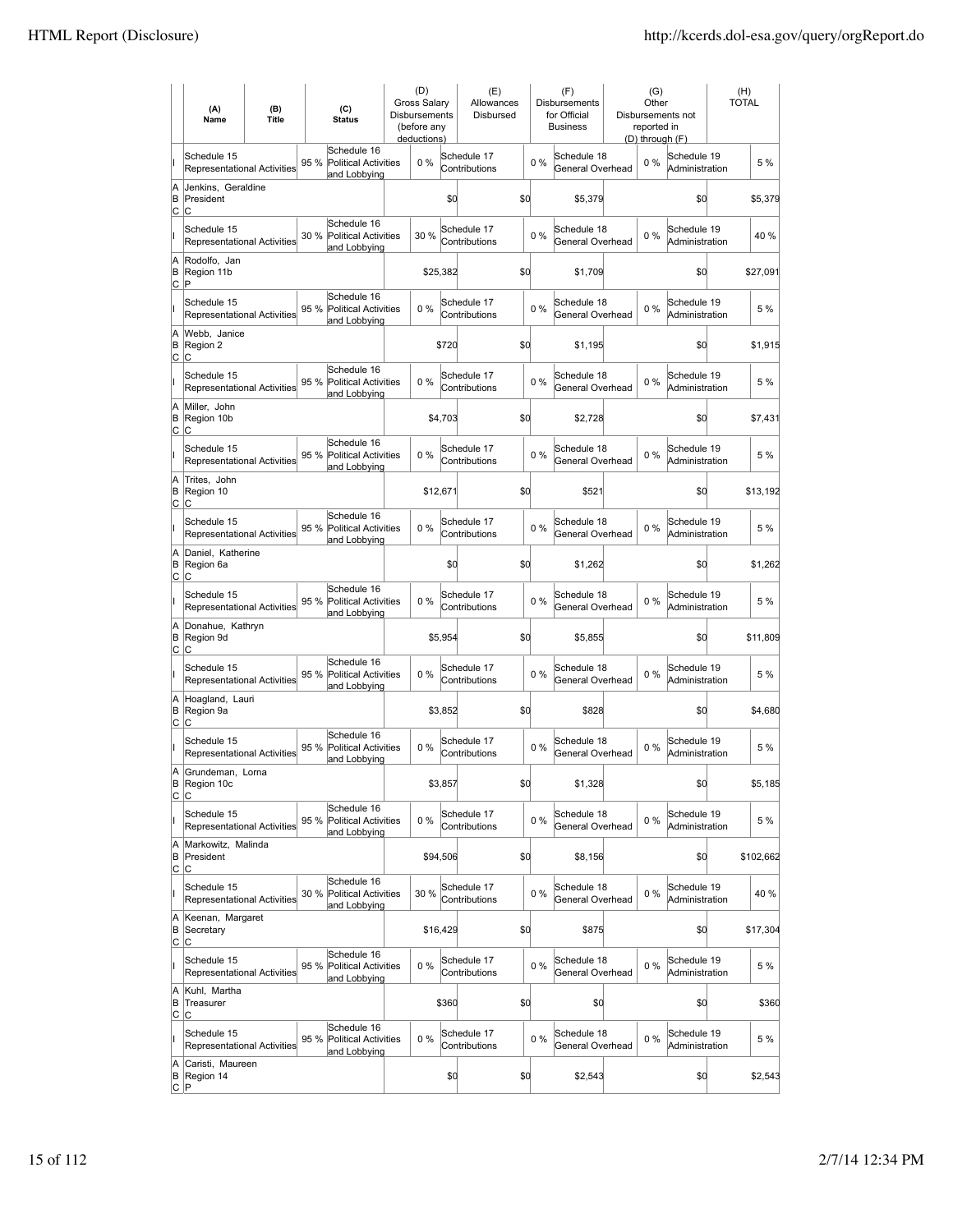|             | (A)<br>Name                                       | (B)<br><b>Title</b> |      | (C)<br><b>Status</b>                                       |  | (D)<br><b>Gross Salary</b><br>Disbursements<br>(before any<br>deductions) |         | (E)<br>Allowances<br>Disbursed |     |       | (F)<br>Disbursements<br>for Official<br><b>Business</b> | (G)<br>Other<br>reported in<br>(D) through (F) | Disbursements not             | (H)<br><b>TOTAL</b> |
|-------------|---------------------------------------------------|---------------------|------|------------------------------------------------------------|--|---------------------------------------------------------------------------|---------|--------------------------------|-----|-------|---------------------------------------------------------|------------------------------------------------|-------------------------------|---------------------|
|             | Schedule 15<br><b>Representational Activities</b> |                     | 95 % | Schedule 16<br>Political Activities<br>and Lobbying        |  | $0\%$                                                                     |         | Schedule 17<br>Contributions   |     | 0%    | Schedule 18<br>General Overhead                         | $0\%$                                          | Schedule 19<br>Administration | 5 %                 |
| A<br>B      | Dugan, Maureen<br>Region 12d<br>c  c              |                     |      |                                                            |  |                                                                           | \$465   |                                | \$d |       | \$847                                                   |                                                | \$d                           | \$1,312             |
|             | Schedule 15<br><b>Representational Activities</b> |                     | 95 % | Schedule 16<br><b>Political Activities</b><br>and Lobbying |  | $0\%$                                                                     |         | Schedule 17<br>Contributions   |     | $0\%$ | Schedule 18<br>General Overhead                         | $0\%$                                          | Schedule 19<br>Administration | 5 %                 |
| A<br>B<br>C | Gutierrez Vo, Michelle<br>Region 11c<br>Iс        |                     |      |                                                            |  |                                                                           | \$720   |                                | \$d |       | \$0                                                     |                                                | \$d                           | \$720               |
|             | Schedule 15<br><b>Representational Activities</b> |                     | 95 % | Schedule 16<br><b>Political Activities</b><br>and Lobbying |  | 0%                                                                        |         | Schedule 17<br>Contributions   |     | $0\%$ | Schedule 18<br>General Overhead                         | $0\%$                                          | Schedule 19<br>Administration | 5 %                 |
| A<br>B<br>C | Kaufman, Mirthia<br>Region 9b<br> c               |                     |      |                                                            |  |                                                                           | \$d     |                                | \$d |       | \$662                                                   |                                                | \$d                           | \$662               |
|             | Schedule 15<br><b>Representational Activities</b> |                     | 95 % | Schedule 16<br>Political Activities<br>and Lobbying        |  | 0%                                                                        |         | Schedule 17<br>Contributions   |     | $0\%$ | Schedule 18<br>General Overhead                         | $0\%$                                          | Schedule 19<br>Administration | 5 %                 |
| A<br>B<br>C | Marth Jr., Robert<br>Region 11a<br>lc.            |                     |      |                                                            |  | \$52,948                                                                  |         |                                | \$d |       | \$3,220                                                 |                                                | \$d                           | \$56,168            |
|             | Schedule 15<br><b>Representational Activities</b> |                     | 95 % | Schedule 16<br><b>Political Activities</b><br>and Lobbying |  | 0%                                                                        |         | Schedule 17<br>Contributions   |     | $0\%$ | Schedule 18<br>General Overhead                         | 0%                                             | Schedule 19<br>Administration | 5 %                 |
| A<br>B<br>C | Stoddard, Sherri<br>Region 3<br>Iс                |                     |      |                                                            |  |                                                                           | \$4,583 |                                | \$d |       | \$3,111                                                 |                                                | \$d                           | \$7,694             |
|             | Schedule 15<br><b>Representational Activities</b> |                     | 95 % | Schedule 16<br>Political Activities<br>and Lobbying        |  | $0\%$                                                                     |         | Schedule 17<br>Contributions   |     | $0\%$ | Schedule 18<br>General Overhead                         | $0\%$                                          | Schedule 19<br>Administration | 5 %                 |
| Α<br>B      | Phillips, Trande<br>Region 9c<br>c  c             |                     |      |                                                            |  |                                                                           | \$d     |                                | \$d |       | \$342                                                   |                                                | \$d                           | \$342               |
|             | Schedule 15<br><b>Representational Activities</b> |                     |      | Schedule 16<br>95 % Political Activities<br>and Lobbying   |  | $0\%$                                                                     |         | Schedule 17<br>Contributions   |     | $0\%$ | Schedule 18<br>General Overhead                         | $0\%$                                          | Schedule 19<br>Administration | 5 %                 |
| A<br>B<br>C | Rocha, Veronica<br>Region 1<br>Iс                 |                     |      |                                                            |  |                                                                           | \$416   |                                | \$d |       | \$376                                                   |                                                | \$d                           | \$792               |
|             | Schedule 15<br>Representational Activities        |                     | 95 % | Schedule 16<br><b>Political Activities</b><br>and Lobbying |  | $0\%$                                                                     |         | Schedule 17<br>Contributions   |     | $0\%$ | Schedule 18<br>General Overhead                         | 0%                                             | Schedule 19<br>Administration | 5 %                 |
| A<br>B      | Cortez, Zenaida<br>President<br>c  c              |                     |      |                                                            |  | \$82,271                                                                  |         |                                | \$d |       | \$11,753                                                |                                                | \$d                           | \$94,024            |
|             | Schedule 15<br><b>Representational Activities</b> |                     | 30 % | Schedule 16<br>Political Activities<br>and Lobbying        |  | 30 %                                                                      |         | Schedule 17<br>Contributions   |     | 0%    | Schedule 18<br>General Overhead                         | $0\%$                                          | Schedule 19<br>Administration | 40 %                |
|             | <b>Total Officer Disbursements</b>                |                     |      |                                                            |  | \$479,838                                                                 |         |                                | \$0 |       | \$94,981                                                |                                                | \$0                           | \$574,819           |
|             | <b>Less Deductions</b>                            |                     |      |                                                            |  |                                                                           |         |                                |     |       |                                                         |                                                |                               |                     |
|             | <b>Net Disbursements</b>                          |                     |      |                                                            |  |                                                                           |         |                                |     |       |                                                         |                                                |                               | \$574,819           |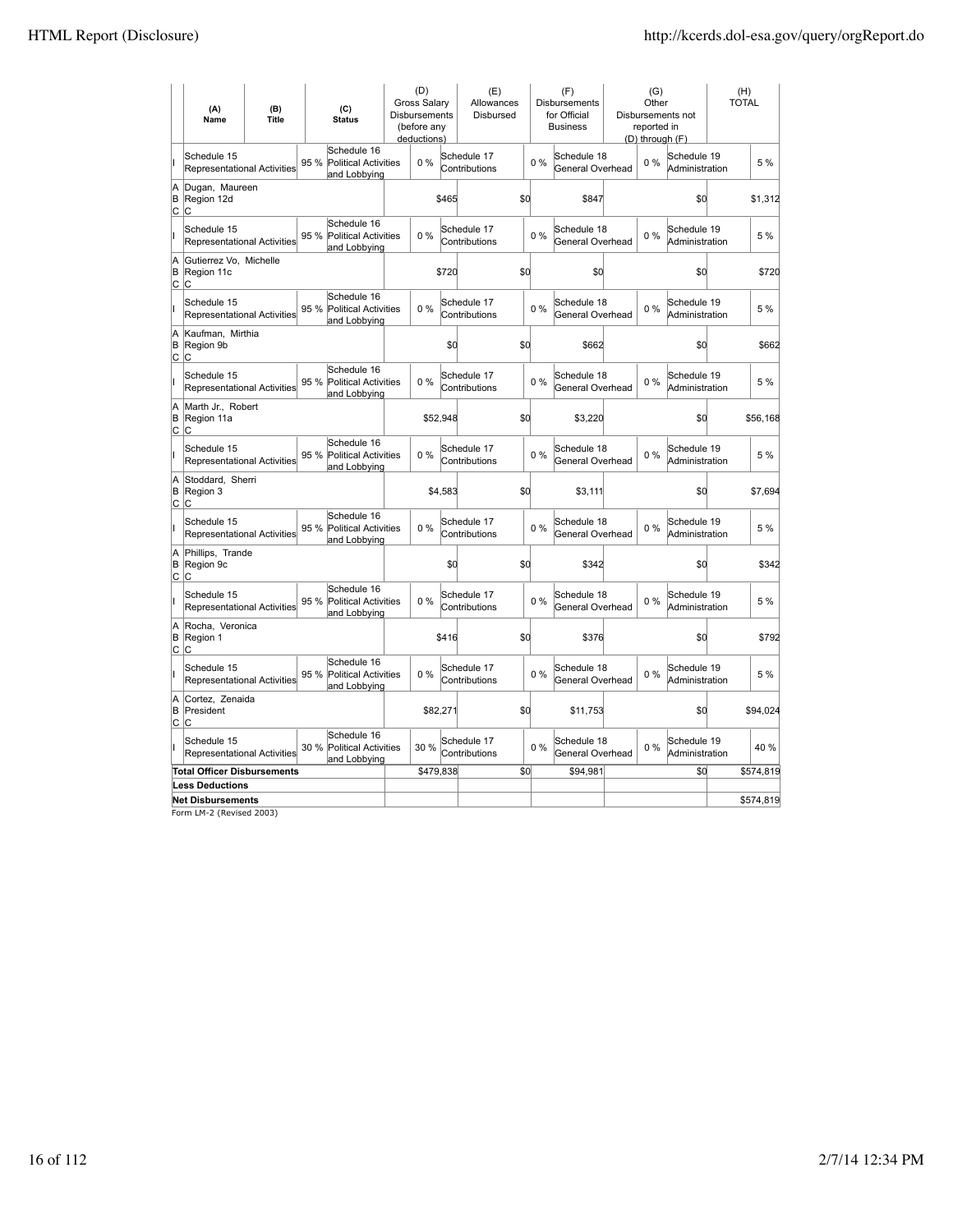### **SCHEDULE 12 - DISBURSEMENTS TO EMPLOYEES** FLE NUMBER: 015-724

|             | (A)<br>Name                                       | (B)<br>Title |       | (C)<br><b>Other Payer</b>                                  | (D)<br>Gross Salary<br>Disbursements<br>(before any<br>deductions) |           | (E)<br>Allowances<br>Disbursed |         |     | (F)<br><b>Disbursements</b><br>for Official<br><b>Business</b> | (G)  | <b>Other Disbursements</b><br>not reported in<br>(D) through (F) | (H)<br><b>TOTAL</b> |           |
|-------------|---------------------------------------------------|--------------|-------|------------------------------------------------------------|--------------------------------------------------------------------|-----------|--------------------------------|---------|-----|----------------------------------------------------------------|------|------------------------------------------------------------------|---------------------|-----------|
| A<br>B<br>c | Diaz, Adam<br>ΝA                                  |              |       |                                                            |                                                                    | \$104,520 |                                | \$1,345 |     | \$31,853                                                       |      | \$0                                                              |                     | \$137,718 |
|             | Schedule 15<br>Representational Activities        |              | 90 %  | Schedule 16<br><b>Political Activities</b><br>and Lobbying | 0%                                                                 |           | Schedule 17<br>Contributions   |         | 0%  | Schedule 18<br>General Overhead                                | 5 %  | Schedule 19<br>Administration                                    |                     | 5 %       |
| A<br>B<br>C | Leenson, Alex<br>NA                               |              |       |                                                            |                                                                    | \$22,787  |                                | \$1,017 |     | \$2.171                                                        |      | \$0                                                              |                     | \$25,975  |
|             | Schedule 15<br><b>Representational Activities</b> |              | 90 %  | Schedule 16<br><b>Political Activities</b><br>and Lobbying | 0%                                                                 |           | Schedule 17<br>Contributions   |         | 0%  | Schedule 18<br>General Overhead                                | 5 %  | Schedule 19<br>Administration                                    |                     | 5 %       |
| A<br>B<br>C | Grubb, Alice<br><b>NA</b>                         |              |       |                                                            |                                                                    | \$122,508 |                                | \$1,345 |     | \$0                                                            |      | \$0                                                              |                     | \$123,853 |
|             | Schedule 15<br>Representational Activities        |              | $0\%$ | Schedule 16<br><b>Political Activities</b><br>and Lobbying | 0%                                                                 |           | Schedule 17<br>Contributions   |         | 5 % | Schedule 18<br>General Overhead                                | 70 % | Schedule 19<br>Administration                                    |                     | 25 %      |
| A<br>B<br>c | Sanchez, Alicia<br>NA                             |              |       |                                                            |                                                                    | \$61.281  |                                | \$811   |     | \$9,026                                                        |      | \$0                                                              |                     | \$71,118  |
|             | Schedule 15<br>Representational Activities        |              | 90 %  | Schedule 16<br><b>Political Activities</b><br>and Lobbying | 0%                                                                 |           | Schedule 17<br>Contributions   |         | 0%  | Schedule 18<br>General Overhead                                | 5 %  | Schedule 19<br>Administration                                    |                     | 5 %       |
| A<br>B<br>C | Haygood, Alison<br>NA                             |              |       |                                                            |                                                                    | \$27,459  |                                | \$769   |     | \$6.339                                                        |      | \$0                                                              |                     | \$34,567  |
|             | Schedule 15<br><b>Representational Activities</b> |              | 90 %  | Schedule 16<br><b>Political Activities</b><br>and Lobbying | 0%                                                                 |           | Schedule 17<br>Contributions   |         | 0%  | Schedule 18<br>General Overhead                                | 5 %  | Schedule 19<br>Administration                                    |                     | 5 %       |
| A<br>B<br>C | Kang, Alyssa<br>NA                                |              |       |                                                            |                                                                    | \$108,600 |                                | \$1,345 |     | \$12,951                                                       |      | \$0                                                              |                     | \$122,896 |
|             | Schedule 15<br>Representational Activities        |              | 90 %  | Schedule 16<br>Political Activities<br>and Lobbying        | 0%                                                                 |           | Schedule 17<br>Contributions   |         | 0%  | Schedule 18<br>General Overhead                                | 5 %  | Schedule 19<br>Administration                                    |                     | 5 %       |
| A<br>B<br>c | Gann, Amanda<br>NA                                |              |       |                                                            |                                                                    | \$28,731  |                                | \$693   |     | \$1,692                                                        |      | \$0                                                              |                     | \$31,116  |
|             | Schedule 15<br>Representational Activities        |              | 90 %  | Schedule 16<br>Political Activities<br>and Lobbying        | $0\%$                                                              |           | Schedule 17<br>Contributions   |         | 0%  | Schedule 18<br>General Overhead                                | 5 %  | Schedule 19<br>Administration                                    |                     | 5 %       |
| A<br>B<br>C | Santos, Amelia<br>NA                              |              |       |                                                            |                                                                    | \$27,715  |                                |         | \$0 | \$419                                                          |      | \$0                                                              |                     | \$28,134  |
|             | Schedule 15<br>Representational Activities        |              |       | Schedule 16<br>100 % Political Activities<br>and Lobbying  | 0%                                                                 |           | Schedule 17<br>Contributions   |         | 0%  | Schedule 18<br>General Overhead                                | 0%   | Schedule 19<br>Administration                                    |                     | $0\%$     |
| A<br>B<br>C | Pontious, Andrew<br><b>NA</b>                     |              |       |                                                            |                                                                    | \$4,422   |                                | \$273   |     | \$5,899                                                        |      | \$0                                                              |                     | \$10,594  |
|             | Schedule 15<br>Representational Activities        |              |       | Schedule 16<br>90 % Political Activities<br>and Lobbying   | $0\%$                                                              |           | Schedule 17<br>Contributions   |         | 0%  | Schedule 18<br>General Overhead                                | 5 %  | Schedule 19<br>Administration                                    |                     | 5 %       |
| A<br>B<br>C | Prediletto, Andrew<br>NA                          |              |       |                                                            |                                                                    | \$114,030 |                                | \$1,345 |     | \$4,835                                                        |      | \$0                                                              |                     | \$120,210 |
|             | Schedule 15<br>Representational Activities        |              | 90 %  | Schedule 16<br><b>Political Activities</b><br>and Lobbying | 0%                                                                 |           | Schedule 17<br>Contributions   |         | 0%  | Schedule 18<br>General Overhead                                | 5 %  | Schedule 19<br>Administration                                    |                     | 5 %       |
| A<br>B<br>C | Arnaudy, Angelina<br>NA                           |              |       |                                                            |                                                                    | \$31,796  |                                |         | \$0 | \$59                                                           |      | \$0                                                              |                     | \$31,855  |
|             | Schedule 15<br>Representational Activities        |              | 90 %  | Schedule 16<br>Political Activities<br>and Lobbying        | 0%                                                                 |           | Schedule 17<br>Contributions   |         | 0%  | Schedule 18<br>General Overhead                                | 5 %  | Schedule 19<br>Administration                                    |                     | 5 %       |
| A<br>B<br>C | Fa, Angelina<br>NA                                |              |       |                                                            |                                                                    | \$61,823  |                                | \$230   |     | \$0                                                            |      | \$0                                                              |                     | \$62,053  |
|             | Schedule 15<br>Representational Activities        |              | 90 %  | Schedule 16<br><b>Political Activities</b><br>and Lobbying | 0%                                                                 |           | Schedule 17<br>Contributions   |         | 0%  | Schedule 18<br>General Overhead                                | 5 %  | Schedule 19<br>Administration                                    |                     | 5 %       |
| A<br>B<br>C | Gridley, Anita<br>NA                              |              |       |                                                            |                                                                    | \$55,118  |                                | \$736   |     | \$406                                                          |      | \$0                                                              |                     | \$56,260  |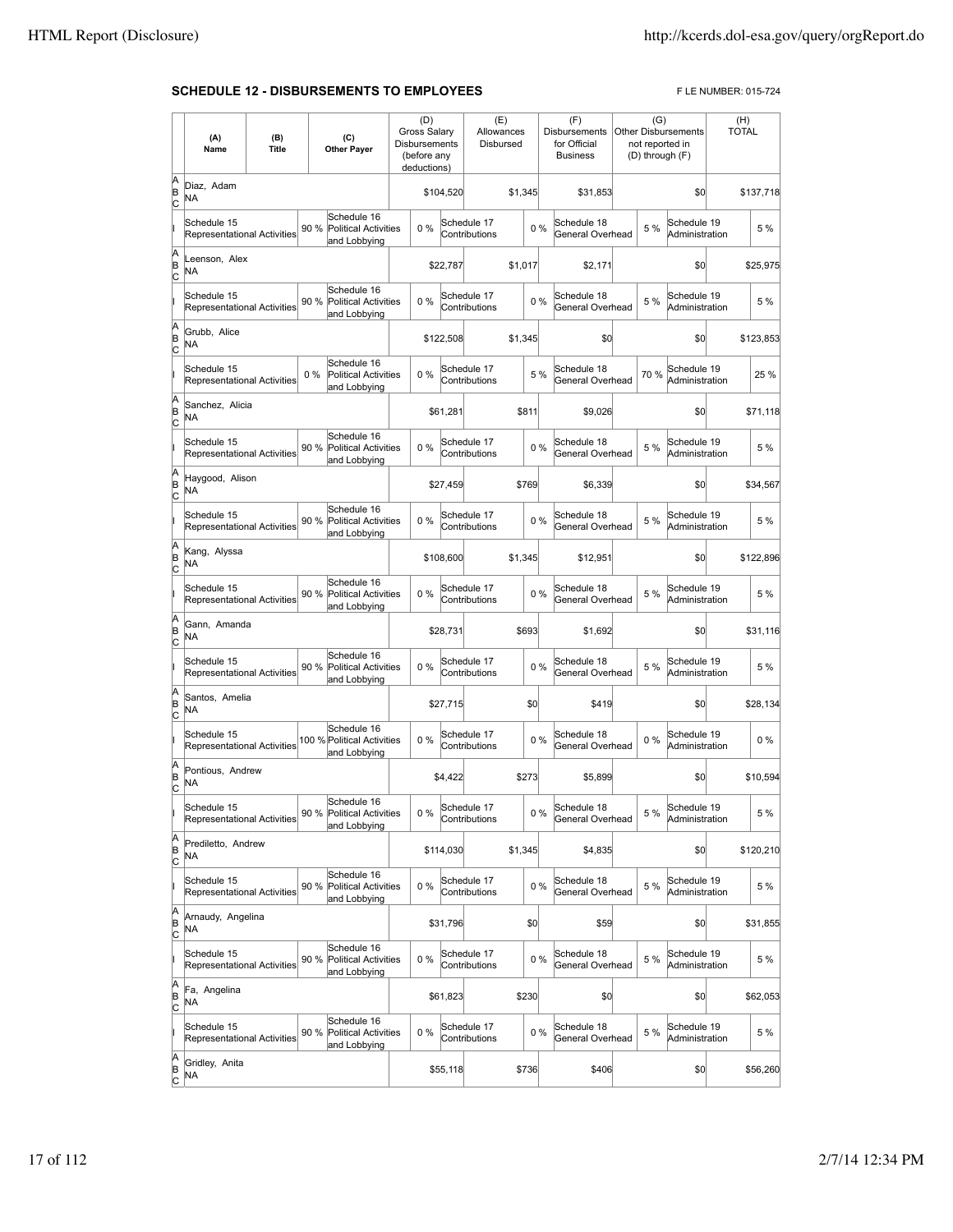|                           | (A)<br>Name                                       | (B)<br><b>Title</b> | (C)<br><b>Other Payer</b>                                           | (D)<br><b>Gross Salarv</b><br><b>Disbursements</b><br>(before any<br>deductions) |           | (E)<br>Allowances<br>Disbursed |         |      | (F)<br><b>Disbursements</b><br>for Official<br><b>Business</b> | (G)<br>not reported in<br>(D) through (F) | <b>Other Disbursements</b>    | (H)<br><b>TOTAL</b> |
|---------------------------|---------------------------------------------------|---------------------|---------------------------------------------------------------------|----------------------------------------------------------------------------------|-----------|--------------------------------|---------|------|----------------------------------------------------------------|-------------------------------------------|-------------------------------|---------------------|
|                           | Schedule 15<br>Representational Activities        |                     | Schedule 16<br>60 %<br><b>Political Activities</b><br>and Lobbying  | 0%                                                                               |           | Schedule 17<br>Contributions   |         | 0%   | Schedule 18<br>General Overhead                                | 20%                                       | Schedule 19<br>Administration | 20 %                |
| A<br>B<br>C               | Denham, Anna<br>NA                                |                     |                                                                     |                                                                                  | \$80,103  |                                | \$0     |      | \$370                                                          |                                           | \$0                           | \$80,473            |
|                           | Schedule 15<br>Representational Activities        |                     | Schedule 16<br><b>Political Activities</b><br>80 %<br>and Lobbying  | 0%                                                                               |           | Schedule 17<br>Contributions   |         | 0%   | Schedule 18<br>General Overhead                                | 0%                                        | Schedule 19<br>Administration | 20 %                |
| A<br>B<br>Iс              | Wirz, Annalisa<br>ΝA                              |                     |                                                                     |                                                                                  | \$75,394  |                                | \$1,345 |      | \$7,156                                                        |                                           | \$0                           | \$83,895            |
|                           | Schedule 15<br><b>Representational Activities</b> |                     | Schedule 16<br>90 %<br><b>Political Activities</b><br>and Lobbying  | 0%                                                                               |           | Schedule 17<br>Contributions   |         | 0%   | Schedule 18<br>General Overhead                                | 5 %                                       | Schedule 19<br>Administration | 5 %                 |
| A<br>B<br> c              | Dietz, Anne<br>ΝA                                 |                     |                                                                     |                                                                                  | \$73,291  |                                | \$1,345 |      | \$2,847                                                        |                                           | \$0                           | \$77,483            |
|                           | Schedule 15<br>Representational Activities        |                     | Schedule 16<br>90%<br>Political Activities<br>and Lobbying          | 0%                                                                               |           | Schedule 17<br>Contributions   |         | 0%   | Schedule 18<br>General Overhead                                | 5 %                                       | Schedule 19<br>Administration | 5 %                 |
| A<br>B<br> c              | Ramirez, Arthur<br>NA                             |                     |                                                                     |                                                                                  | \$39,215  |                                | \$1,436 |      | \$2,991                                                        |                                           | \$0                           | \$43,642            |
|                           | Schedule 15<br><b>Representational Activities</b> |                     | Schedule 16<br>90 %<br><b>Political Activities</b><br>and Lobbying  | 0%                                                                               |           | Schedule 17<br>Contributions   |         | 0%   | Schedule 18<br>General Overhead                                | 5 %                                       | Schedule 19<br>Administration | 5 %                 |
| A<br>B<br>Iс              | Lambarida, Barbara<br>NA                          |                     |                                                                     |                                                                                  | \$118,120 |                                | \$1,345 |      | \$19,010                                                       |                                           | \$0                           | \$138,475           |
|                           | Schedule 15<br>Representational Activities        |                     | Schedule 16<br>90 % Political Activities<br>and Lobbying            | 0%                                                                               |           | Schedule 17<br>Contributions   |         | 0%   | Schedule 18<br>General Overhead                                | 5 %                                       | Schedule 19<br>Administration | 5 %                 |
| A<br>B<br>C               | Elliott, Benjamin<br>NA                           |                     |                                                                     |                                                                                  | \$104,520 |                                | \$1,345 |      | \$7,604                                                        |                                           | \$0                           | \$113,469           |
|                           | Schedule 15<br>Representational Activities        |                     | Schedule 16<br>90 %<br><b>Political Activities</b><br>and Lobbying  | 0%                                                                               |           | Schedule 17<br>Contributions   |         | 0%   | Schedule 18<br>General Overhead                                | 5 %                                       | Schedule 19<br>Administration | 5 %                 |
| A<br>B<br>lc              | Castillo, Bonnie<br>NA                            |                     |                                                                     |                                                                                  | \$131,707 |                                | \$1,345 |      | \$0                                                            |                                           | \$0                           | \$133,052           |
|                           | Schedule 15<br>Representational Activities        |                     | Schedule 16<br><b>Political Activities</b><br>90 %<br>and Lobbying  | 0%                                                                               |           | Schedule 17<br>Contributions   |         | 0%   | Schedule 18<br>General Overhead                                | 5 %                                       | Schedule 19<br>Administration | 5 %                 |
| A<br>B<br>Iс              | Burton, Bradley<br>NA                             |                     |                                                                     |                                                                                  | \$131,281 |                                | \$1,345 |      | \$8,755                                                        |                                           | \$0                           | \$141,381           |
|                           | Schedule 15<br>Representational Activities        |                     | Schedule 16<br>10 %<br><b>Political Activities</b><br>and Lobbying  | 30 %                                                                             |           | Schedule 17<br>Contributions   |         | 10 % | Schedule 18<br>General Overhead                                | 20%                                       | Schedule 19<br>Administration | 30 %                |
| ΙA<br>B<br>$\overline{c}$ | Alford, Bradly<br>NA                              |                     |                                                                     |                                                                                  | \$80,694  |                                | \$d     |      | \$471                                                          |                                           | \$0                           | \$81,165            |
|                           | Schedule 15<br>Representational Activities        |                     | Schedule 16<br>$0\%$<br><b>Political Activities</b><br>and Lobbying | 0%                                                                               |           | Schedule 17<br>Contributions   |         | 0%   | Schedule 18<br>General Overhead                                | 50%                                       | Schedule 19<br>Administration | 50 %                |
| A<br>B<br> c              | Welch, Brandy<br>NA                               |                     |                                                                     |                                                                                  | \$10,658  |                                | \$0     |      | \$0                                                            |                                           | \$0                           | \$10,658            |
|                           | Schedule 15<br><b>Representational Activities</b> |                     | Schedule 16<br>100 % Political Activities<br>and Lobbying           | 0%                                                                               |           | Schedule 17<br>Contributions   |         | 0%   | Schedule 18<br>General Overhead                                | $0\%$                                     | Schedule 19<br>Administration | $0\%$               |
| A<br>B<br><u>lc</u>       | Lovelace, Carissa<br>NA                           |                     |                                                                     |                                                                                  | \$20,431  |                                | \$662   |      | \$525                                                          |                                           | \$0                           | \$21,618            |
|                           | Schedule 15<br>Representational Activities        |                     | Schedule 16<br>90 % Political Activities<br>and Lobbying            | 0%                                                                               |           | Schedule 17<br>Contributions   |         | 0%   | Schedule 18<br>General Overhead                                | 5 %                                       | Schedule 19<br>Administration | 5 %                 |
| A<br>B<br>$\circ$         | Bruss, Carl<br>NA                                 |                     |                                                                     |                                                                                  | \$65,725  |                                | \$0     |      | \$72                                                           |                                           | \$0                           | \$65,797            |
|                           | Schedule 15<br>Representational Activities        |                     | Schedule 16<br>90 %<br>Political Activities<br>and Lobbying         | 0%                                                                               |           | Schedule 17<br>Contributions   |         | 0%   | Schedule 18<br>General Overhead                                | 5 %                                       | Schedule 19<br>Administration | 5 %                 |
| A<br>B<br>$\overline{c}$  | Garcia, Carla<br>NA                               |                     |                                                                     |                                                                                  | \$26,418  |                                | \$1,568 |      | \$1,206                                                        |                                           | \$0                           | \$29,192            |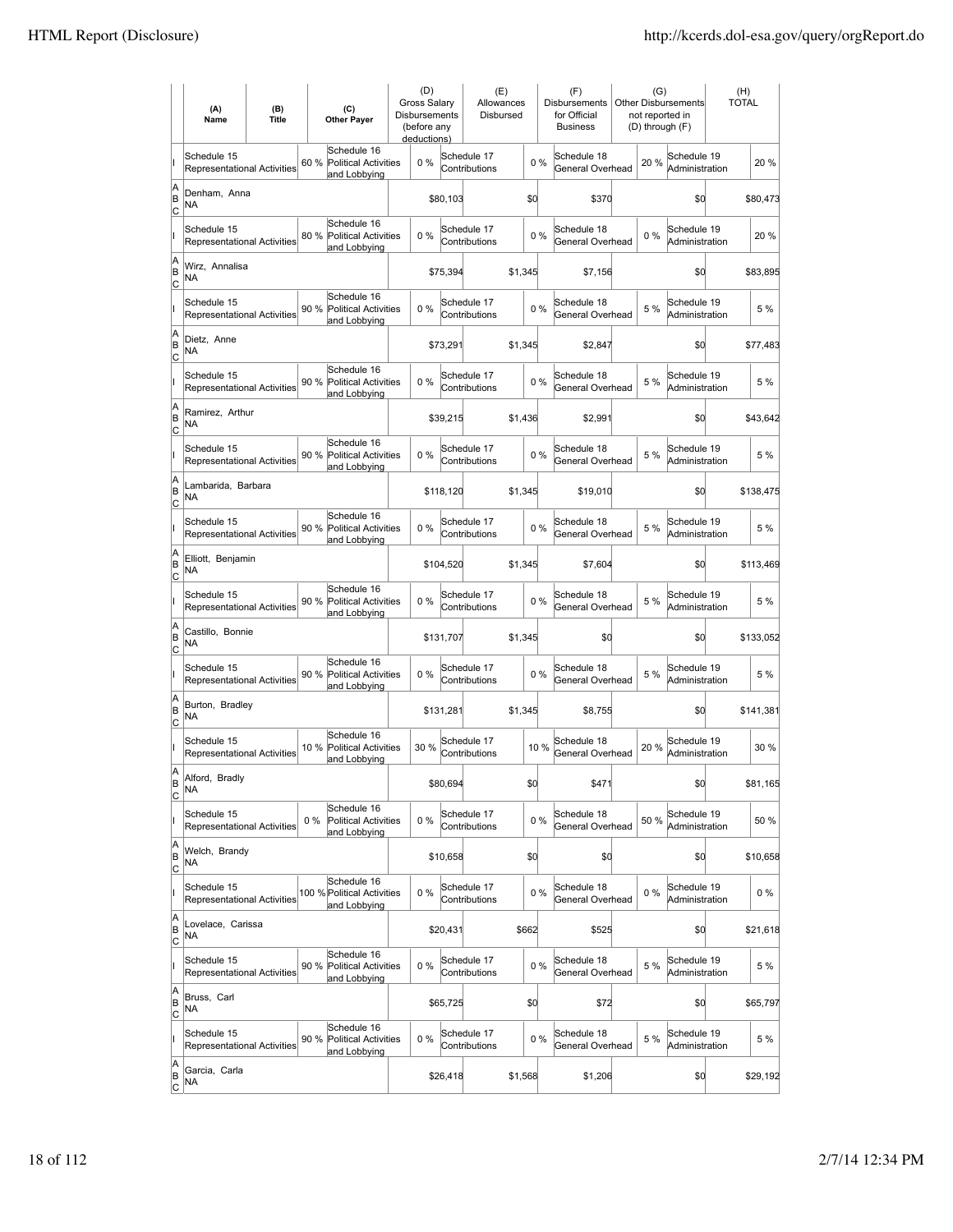|                          | (A)<br>Name                                       | (B)<br><b>Title</b> | (C)<br><b>Other Payer</b>                                          | (D)<br><b>Gross Salarv</b><br><b>Disbursements</b><br>(before any<br>deductions) |           | (E)<br>Allowances<br>Disbursed |         |       | (F)<br><b>Disbursements</b><br>for Official<br><b>Business</b> | (G)<br>not reported in<br>(D) through (F) | <b>Other Disbursements</b>    | (H)<br><b>TOTAL</b> |
|--------------------------|---------------------------------------------------|---------------------|--------------------------------------------------------------------|----------------------------------------------------------------------------------|-----------|--------------------------------|---------|-------|----------------------------------------------------------------|-------------------------------------------|-------------------------------|---------------------|
|                          | Schedule 15<br><b>Representational Activities</b> |                     | Schedule 16<br>90 %<br><b>Political Activities</b><br>and Lobbying | 0%                                                                               |           | Schedule 17<br>Contributions   |         | 0%    | Schedule 18<br>General Overhead                                | 5 %                                       | Schedule 19<br>Administration | 5 %                 |
| A<br>B<br>lc             | Velasquez, Carlos<br>NA                           |                     |                                                                    |                                                                                  | \$76,596  |                                | \$0     |       | \$865                                                          |                                           | \$0                           | \$77,461            |
|                          | Schedule 15<br>Representational Activities        |                     | Schedule 16<br>0%<br><b>Political Activities</b><br>and Lobbying   | 0%                                                                               |           | Schedule 17<br>Contributions   |         | 0%    | Schedule 18<br>General Overhead                                | 80%                                       | Schedule 19<br>Administration | 20%                 |
| A<br>B<br>C              | Figueroa, Carmen<br>NA                            |                     |                                                                    |                                                                                  | \$113,962 |                                | \$1,345 |       | \$8,729                                                        |                                           | \$0                           | \$124,036           |
|                          | Schedule 15<br>Representational Activities        |                     | Schedule 16<br>90 %<br><b>Political Activities</b><br>and Lobbying | 0%                                                                               |           | Schedule 17<br>Contributions   |         | 0%    | Schedule 18<br>General Overhead                                | 5 %                                       | Schedule 19<br>Administration | 5 %                 |
| A<br>B<br>Iс             | Russell, Catherine<br>NA                          |                     |                                                                    |                                                                                  | \$44,243  |                                | \$0     |       | \$448                                                          |                                           | \$0                           | \$44,691            |
|                          | Schedule 15<br><b>Representational Activities</b> |                     | Schedule 16<br>90%<br>Political Activities<br>and Lobbying         | $0\%$                                                                            |           | Schedule 17<br>Contributions   |         | 0%    | Schedule 18<br>General Overhead                                | 5 %                                       | Schedule 19<br>Administration | 5 %                 |
| A<br>B<br>Iс             | Thomas, Cathlene<br>ΝA                            |                     |                                                                    |                                                                                  | \$56,564  |                                | \$820   |       | \$930                                                          |                                           | \$0                           | \$58,314            |
|                          | Schedule 15<br><b>Representational Activities</b> |                     | Schedule 16<br>90 %<br><b>Political Activities</b><br>and Lobbying | 0%                                                                               |           | Schedule 17<br>Contributions   |         | 0%    | Schedule 18<br>General Overhead                                | 5 %                                       | Schedule 19<br>Administration | 5 %                 |
| A<br>B<br>C              | Herlihy, Cathy Jo<br>NA                           |                     |                                                                    |                                                                                  | \$51,872  |                                | \$1,345 |       | \$8,615                                                        |                                           | \$0                           | \$61,832            |
|                          | Schedule 15<br>Representational Activities        |                     | Schedule 16<br>90 % Political Activities<br>and Lobbying           | 0%                                                                               |           | Schedule 17<br>Contributions   |         | 0%    | Schedule 18<br>General Overhead                                | 5 %                                       | Schedule 19<br>Administration | 5 %                 |
| A<br>B<br>C              | James, Charlene<br>NA                             |                     |                                                                    |                                                                                  | \$108,600 |                                | \$1,345 |       | \$4,569                                                        |                                           | \$0                           | \$114,514           |
|                          | Schedule 15<br><b>Representational Activities</b> |                     | Schedule 16<br>90%<br><b>Political Activities</b><br>and Lobbying  | $0\%$                                                                            |           | Schedule 17<br>Contributions   |         | $0\%$ | Schedule 18<br>General Overhead                                | 5 %                                       | Schedule 19<br>Administration | 5 %                 |
| A<br>B<br> c             | Idelson, Charles<br>NA                            |                     |                                                                    |                                                                                  | \$141,568 |                                | \$1,345 |       | \$5,823                                                        |                                           | \$0                           | \$148,736           |
|                          | Schedule 15<br>Representational Activities        |                     | Schedule 16<br>50 %<br><b>Political Activities</b><br>and Lobbying | 20%                                                                              |           | Schedule 17<br>Contributions   |         | 0%    | Schedule 18<br>General Overhead                                | 5 %                                       | Schedule 19<br>Administration | 25 %                |
| A<br>B<br>C              | Zook, Christine<br>ΝA                             |                     |                                                                    |                                                                                  | \$98,672  |                                | \$1,345 |       | \$2,096                                                        |                                           | \$0                           | \$102,113           |
|                          | Schedule 15<br>Representational Activities        |                     | Schedule 16<br>90%<br>Political Activities<br>and Lobbying         | 0%                                                                               |           | Schedule 17<br>Contributions   |         | 0%    | Schedule 18<br>General Overhead                                | 5 %                                       | Schedule 19<br>Administration | 5 %                 |
| A<br>B<br>$\overline{c}$ | Williams, Christopher<br>ΝA                       |                     |                                                                    |                                                                                  | \$10,847  |                                | \$d     |       | \$377                                                          |                                           | \$0                           | \$11,224            |
|                          | Schedule 15<br>Representational Activities        |                     | Schedule 16<br>100 % Political Activities<br>and Lobbying          | 0%                                                                               |           | Schedule 17<br>Contributions   |         | 0%    | Schedule 18<br>General Overhead                                | $0\%$                                     | Schedule 19<br>Administration | $0\%$               |
| A<br>B<br><u>lc</u>      | Park, Chung<br>NA                                 |                     |                                                                    |                                                                                  | \$41,186  |                                | \$525   |       | \$3,738                                                        |                                           | \$0                           | \$45,449            |
|                          | Schedule 15<br>Representational Activities        |                     | Schedule 16<br>90 %<br><b>Political Activities</b><br>and Lobbying | 0%                                                                               |           | Schedule 17<br>Contributions   |         | 0%    | Schedule 18<br>General Overhead                                | 5 %                                       | Schedule 19<br>Administration | 5 %                 |
| A<br>B<br>$\mathsf{C}$   | Sneed, Chyvonne<br>NA                             |                     |                                                                    |                                                                                  | \$88,248  |                                | \$1,055 |       | \$4,123                                                        |                                           | \$0                           | \$93,426            |
|                          | Schedule 15<br>Representational Activities        |                     | Schedule 16<br>90 % Political Activities<br>and Lobbying           | 0%                                                                               |           | Schedule 17<br>Contributions   |         | 0%    | Schedule 18<br>General Overhead                                | 5 %                                       | Schedule 19<br>Administration | 5 %                 |
| A<br>B<br> c             | McGregor, Claudia<br>NA                           |                     |                                                                    |                                                                                  | \$62,352  |                                | \$1,345 |       | \$17,356                                                       |                                           | \$0                           | \$81,053            |
|                          | Schedule 15<br>Representational Activities        |                     | Schedule 16<br>90%<br>Political Activities<br>and Lobbying         | 0%                                                                               |           | Schedule 17<br>Contributions   |         | $0\%$ | Schedule 18<br>General Overhead                                | 5 %                                       | Schedule 19<br>Administration | 5 %                 |
| A<br>B<br>$\overline{c}$ | Washington, Colette<br>NA                         |                     |                                                                    |                                                                                  | \$99,032  |                                | \$0     |       | \$1,761                                                        |                                           | \$0                           | \$100,793           |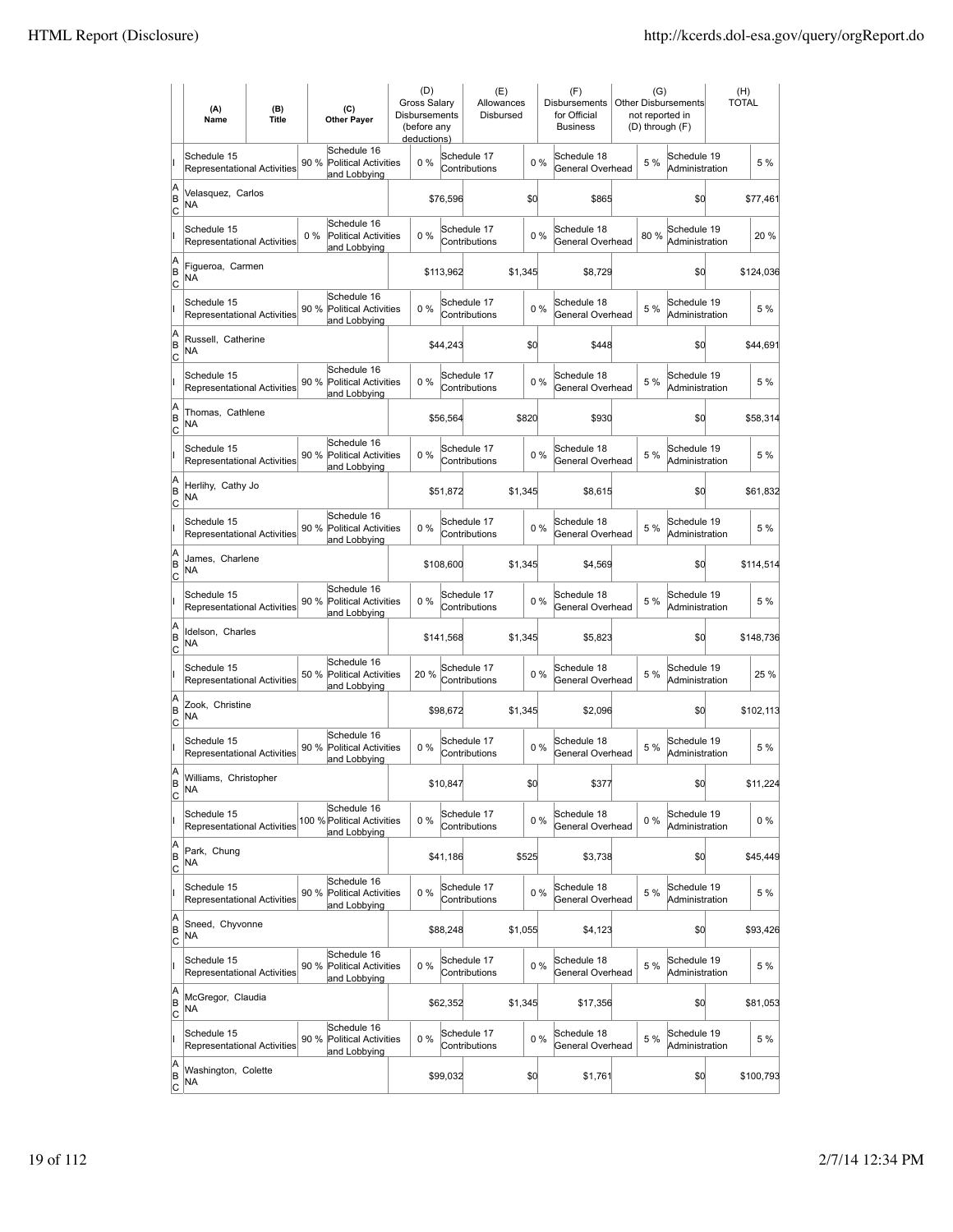|                           | (A)<br>Name                                       | (B)<br><b>Title</b> | (C)<br><b>Other Payer</b>                                          | (D)<br>Gross Salary<br>Disbursements<br>(before any<br>deductions) |           | (E)<br>Allowances<br>Disbursed |         |       | (F)<br>Disbursements<br>for Official<br><b>Business</b> | (G)<br>not reported in<br>(D) through (F) | <b>Other Disbursements</b>    | (H)<br><b>TOTAL</b> |           |
|---------------------------|---------------------------------------------------|---------------------|--------------------------------------------------------------------|--------------------------------------------------------------------|-----------|--------------------------------|---------|-------|---------------------------------------------------------|-------------------------------------------|-------------------------------|---------------------|-----------|
|                           | Schedule 15<br>Representational Activities        |                     | Schedule 16<br>20 %<br><b>Political Activities</b><br>and Lobbying | 0%                                                                 |           | Schedule 17<br>Contributions   |         | $0\%$ | Schedule 18<br>General Overhead                         | 80%                                       | Schedule 19<br>Administration |                     | $0\%$     |
| A<br>ΙB<br> c             | Sichley, Colleen<br>NA                            |                     |                                                                    |                                                                    | \$32,893  |                                | \$d     |       | \$1,288                                                 |                                           | \$0                           |                     | \$34,181  |
|                           | Schedule 15<br><b>Representational Activities</b> |                     | Schedule 16<br>100 % Political Activities<br>and Lobbying          | 0%                                                                 |           | Schedule 17<br>Contributions   |         | 0%    | Schedule 18<br>General Overhead                         | $0\%$                                     | Schedule 19<br>Administration |                     | $0\%$     |
| A<br>B<br>C               | Lanham, Corey<br>NA                               |                     |                                                                    |                                                                    | \$104,095 |                                | \$1,345 |       | \$505                                                   |                                           | \$0                           |                     | \$105,945 |
|                           | Schedule 15<br><b>Representational Activities</b> |                     | Schedule 16<br>90 %<br><b>Political Activities</b><br>and Lobbying | 0%                                                                 |           | Schedule 17<br>Contributions   |         | 0%    | Schedule 18<br>General Overhead                         | 5 %                                       | Schedule 19<br>Administration |                     | 5 %       |
| A<br>B<br> c              | Chapa, Corinne<br>NA                              |                     |                                                                    |                                                                    | \$46,696  |                                | \$d     |       | \$0                                                     |                                           | \$0                           |                     | \$46,696  |
|                           | Schedule 15<br><b>Representational Activities</b> |                     | Schedule 16<br>90 %<br><b>Political Activities</b><br>and Lobbying | 0%                                                                 |           | Schedule 17<br>Contributions   |         | 0%    | Schedule 18<br>General Overhead                         | 5 %                                       | Schedule 19<br>Administration |                     | 5 %       |
| A<br>B<br> c              | Loudin, Cynthia<br>NA                             |                     |                                                                    |                                                                    | \$55,696  |                                | \$1,345 |       | \$5.200                                                 |                                           | \$0                           |                     | \$62,241  |
|                           | Schedule 15<br><b>Representational Activities</b> |                     | Schedule 16<br>90 % Political Activities<br>and Lobbying           | $0\%$                                                              |           | Schedule 17<br>Contributions   |         | 0%    | Schedule 18<br>General Overhead                         | 5 %                                       | Schedule 19<br>Administration |                     | 5 %       |
| A<br>B<br>C               | Hanna, Cynthia<br><b>NA</b>                       |                     |                                                                    |                                                                    | \$101,750 |                                | \$1,345 |       | \$10,015                                                |                                           | \$0                           |                     | \$113,110 |
|                           | Schedule 15<br>Representational Activities        |                     | Schedule 16<br>90 % Political Activities<br>and Lobbying           | 0%                                                                 |           | Schedule 17<br>Contributions   |         | 0%    | Schedule 18<br>General Overhead                         | 5 %                                       | Schedule 19<br>Administration |                     | 5 %       |
| A<br>B<br>c               | MacPherson, Dana<br>NA                            |                     |                                                                    |                                                                    | \$13,296  |                                | \$224   |       | \$520                                                   |                                           | \$0                           |                     | \$14,040  |
|                           | Schedule 15<br>Representational Activities        |                     | Schedule 16<br>90 %<br><b>Political Activities</b><br>and Lobbying | 0%                                                                 |           | Schedule 17<br>Contributions   |         | 0%    | Schedule 18<br>General Overhead                         | 5 %                                       | Schedule 19<br>Administration |                     | 5 %       |
| A<br>B<br>Iс              | Lichtenstein-Bor, Daniel<br><b>NA</b>             |                     |                                                                    |                                                                    | \$14,629  |                                | \$250   |       | \$0                                                     |                                           | \$d                           |                     | \$14,879  |
|                           | Schedule 15<br>Representational Activities        |                     | Schedule 16<br>90 %<br><b>Political Activities</b><br>and Lobbying | 0%                                                                 |           | Schedule 17<br>Contributions   |         | 0%    | Schedule 18<br>General Overhead                         | 5 %                                       | Schedule 19<br>Administration |                     | 5 %       |
| A<br>B<br>C               | Lawson, Daniel<br>NA                              |                     |                                                                    |                                                                    | \$66,256  |                                | \$336   |       | \$10,227                                                |                                           | \$0                           |                     | \$76,819  |
|                           | Schedule 15<br>Representational Activities        |                     | Schedule 16<br>90 %<br><b>Political Activities</b><br>and Lobbying | 0%                                                                 |           | Schedule 17<br>Contributions   |         | 0%    | Schedule 18<br>General Overhead                         | 5 %                                       | Schedule 19<br>Administration |                     | 5 %       |
| A<br>ΙB<br>$\overline{c}$ | Johnston, Daniel<br>ΝA                            |                     |                                                                    |                                                                    | \$121,125 |                                | \$d     |       | \$443                                                   |                                           | \$0                           |                     | \$121,568 |
|                           | Schedule 15<br><b>Representational Activities</b> |                     | Schedule 16<br>80 %<br><b>Political Activities</b><br>and Lobbying | 0%                                                                 |           | Schedule 17<br>Contributions   |         | $0\%$ | Schedule 18<br>General Overhead                         | $0\%$                                     | Schedule 19<br>Administration |                     | 20 %      |
| A<br>B<br><u>lc</u>       | Marjes, Daphne<br>NA                              |                     |                                                                    |                                                                    | \$108,600 |                                | \$1,345 |       | \$13,212                                                |                                           | \$d                           |                     | \$123,157 |
|                           | Schedule 15<br>Representational Activities        |                     | Schedule 16<br>90 % Political Activities<br>and Lobbying           | $0\%$                                                              |           | Schedule 17<br>Contributions   |         | $0\%$ | Schedule 18<br>General Overhead                         | 5 %                                       | Schedule 19<br>Administration |                     | 5 %       |
| A<br>B<br>C               | Pak, David<br>NA                                  |                     |                                                                    |                                                                    | \$21,036  |                                | \$316   |       | \$4,267                                                 |                                           | \$0                           |                     | \$25,619  |
|                           | Schedule 15<br>Representational Activities        |                     | Schedule 16<br>90 %<br><b>Political Activities</b><br>and Lobbying | 0%                                                                 |           | Schedule 17<br>Contributions   |         | $0\%$ | Schedule 18<br>General Overhead                         | 5 %                                       | Schedule 19<br>Administration |                     | 5 %       |
| A<br>B<br>C               | Guerriero, David<br>NA.                           |                     |                                                                    |                                                                    | \$99,032  |                                | \$1,345 |       | \$520                                                   |                                           | \$d                           |                     | \$100,897 |
|                           | Schedule 15<br>Representational Activities        |                     | Schedule 16<br>90 %<br><b>Political Activities</b><br>and Lobbying | $0\%$                                                              |           | Schedule 17<br>Contributions   |         | 0%    | Schedule 18<br>General Overhead                         | 5 %                                       | Schedule 19<br>Administration |                     | 5 %       |
| A<br>B<br>$\overline{c}$  | Glenn, David<br>NA                                |                     |                                                                    |                                                                    | \$104,308 |                                | \$1,345 |       | \$3,689                                                 |                                           | \$d                           |                     | \$109,342 |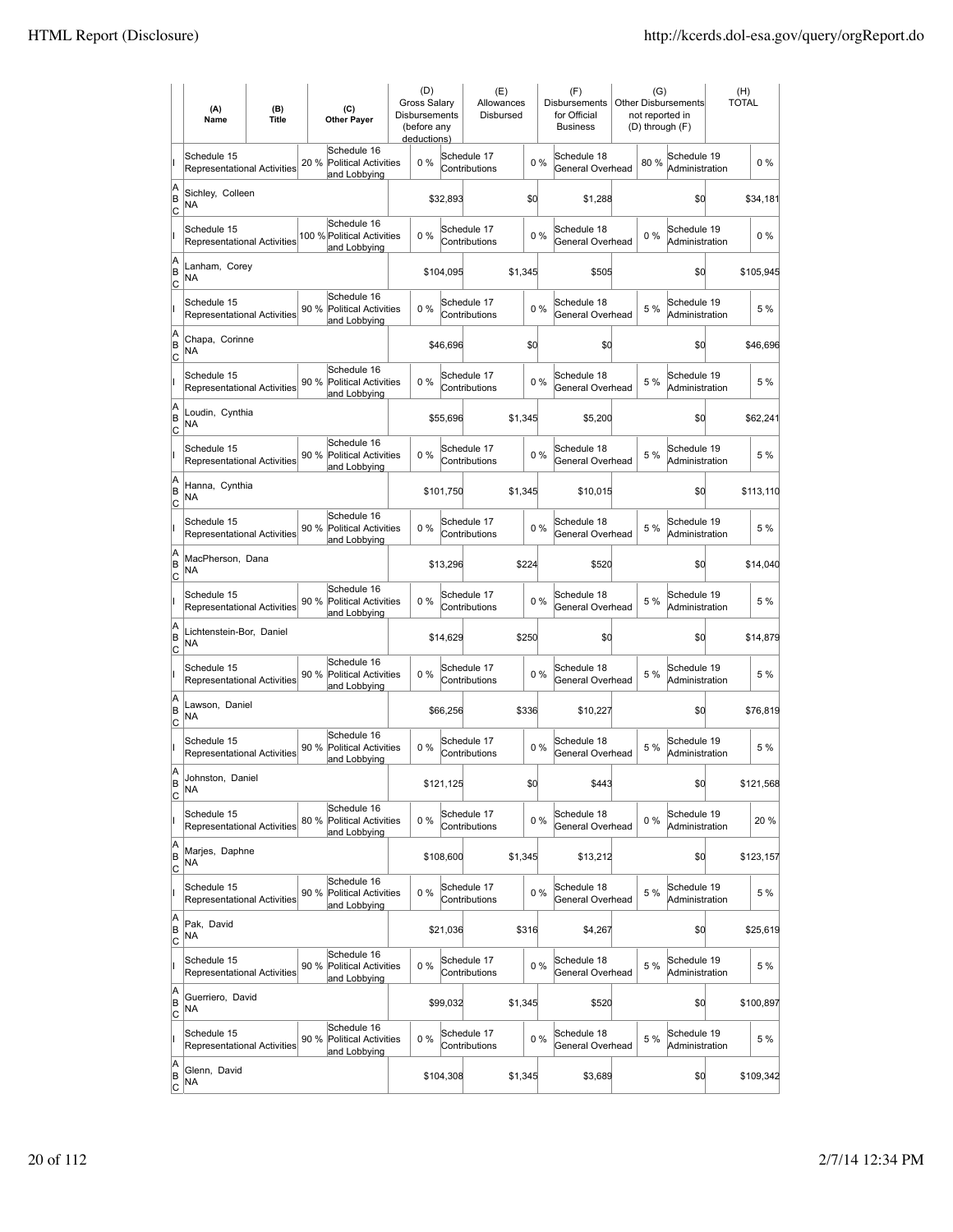|                           | (A)<br>Name                                       | (B)<br><b>Title</b> | (C)<br><b>Other Payer</b>                                          | (D)<br><b>Gross Salarv</b><br><b>Disbursements</b><br>(before any<br>deductions) |           | (E)<br>Allowances<br>Disbursed |         |       | (F)<br><b>Disbursements</b><br>for Official<br><b>Business</b> | (G)<br>not reported in<br>(D) through (F) | <b>Other Disbursements</b>    | (H)<br><b>TOTAL</b> |           |
|---------------------------|---------------------------------------------------|---------------------|--------------------------------------------------------------------|----------------------------------------------------------------------------------|-----------|--------------------------------|---------|-------|----------------------------------------------------------------|-------------------------------------------|-------------------------------|---------------------|-----------|
|                           | Schedule 15<br>Representational Activities        |                     | Schedule 16<br>90 %<br><b>Political Activities</b><br>and Lobbying | 0%                                                                               |           | Schedule 17<br>Contributions   |         | 0%    | Schedule 18<br>General Overhead                                | 5 %                                       | Schedule 19<br>Administration |                     | 5 %       |
| A<br>B<br>lc              | Michelfelder, David<br>NA                         |                     |                                                                    |                                                                                  | \$108,600 |                                | \$1,345 |       | \$4,100                                                        |                                           | \$0                           |                     | \$114,045 |
|                           | Schedule 15<br><b>Representational Activities</b> |                     | Schedule 16<br>90 %<br><b>Political Activities</b><br>and Lobbying | 0%                                                                               |           | Schedule 17<br>Contributions   |         | 0%    | Schedule 18<br>General Overhead                                | 5 %                                       | Schedule 19<br>Administration |                     | 5 %       |
| A<br>B<br>C               | Monkawa, David<br>NA                              |                     |                                                                    |                                                                                  | \$131,707 |                                | \$1,345 |       | \$13,289                                                       |                                           | \$0                           |                     | \$146,341 |
|                           | Schedule 15<br>Representational Activities        |                     | Schedule 16<br>90 %<br><b>Political Activities</b><br>and Lobbying | 0%                                                                               |           | Schedule 17<br>Contributions   |         | 0%    | Schedule 18<br>General Overhead                                | 5 %                                       | Schedule 19<br>Administration |                     | 5 %       |
| A<br>B<br> c              | Johnson, David<br>NA                              |                     |                                                                    |                                                                                  | \$141,089 |                                | \$1,345 |       | \$6,847                                                        |                                           | \$0                           |                     | \$149,281 |
|                           | Schedule 15<br>Representational Activities        |                     | Schedule 16<br>90%<br>Political Activities<br>and Lobbying         | $0\%$                                                                            |           | Schedule 17<br>Contributions   |         | 0%    | Schedule 18<br>General Overhead                                | 5 %                                       | Schedule 19<br>Administration |                     | 5 %       |
| A<br>B<br>lc              | Lillard, Dean<br>NA                               |                     |                                                                    |                                                                                  | \$13,442  |                                | \$d     |       | \$3,206                                                        |                                           | \$0                           |                     | \$16,648  |
|                           | Schedule 15<br><b>Representational Activities</b> |                     | Schedule 16<br>100 % Political Activities<br>and Lobbying          | 0%                                                                               |           | Schedule 17<br>Contributions   |         | 0%    | Schedule 18<br>General Overhead                                | $0\%$                                     | Schedule 19<br>Administration |                     | $0\%$     |
| A<br>B<br>C               | Furman, Deanna<br>NA                              |                     |                                                                    |                                                                                  | \$93,619  |                                | \$0     |       | \$2,140                                                        |                                           | \$0                           |                     | \$95,759  |
|                           | Schedule 15<br>Representational Activities        |                     | Schedule 16<br>30 % Political Activities<br>and Lobbying           | 65%                                                                              |           | Schedule 17<br>Contributions   |         | 0%    | Schedule 18<br>General Overhead                                | $0\%$                                     | Schedule 19<br>Administration |                     | 5 %       |
| A<br>B<br>C               | Dennison, Deborah<br>NA                           |                     |                                                                    |                                                                                  | \$14,846  |                                | \$0     |       | \$599                                                          |                                           | \$0                           |                     | \$15,445  |
|                           | Schedule 15<br><b>Representational Activities</b> |                     | Schedule 16<br>100 % Political Activities<br>and Lobbying          | $0\%$                                                                            |           | Schedule 17<br>Contributions   |         | $0\%$ | Schedule 18<br>General Overhead                                | 0%                                        | Schedule 19<br>Administration |                     | $0\%$     |
| A<br>B<br> c              | Cortez, Deborah<br><b>NA</b>                      |                     |                                                                    |                                                                                  | \$90,040  |                                | \$1,345 |       | \$0                                                            |                                           | \$d                           |                     | \$91,385  |
|                           | Schedule 15<br><b>Representational Activities</b> |                     | Schedule 16<br>90 %<br><b>Political Activities</b><br>and Lobbying | 0%                                                                               |           | Schedule 17<br>Contributions   |         | 0%    | Schedule 18<br>General Overhead                                | 5 %                                       | Schedule 19<br>Administration |                     | 5 %       |
| A<br>B<br>C               | Grabelle, Debra<br>NA                             |                     |                                                                    |                                                                                  | \$90,394  |                                | \$1,345 |       | \$7,124                                                        |                                           | \$0                           |                     | \$98,863  |
|                           | Schedule 15<br>Representational Activities        |                     | Schedule 16<br>90%<br><b>Political Activities</b><br>and Lobbying  | 0%                                                                               |           | Schedule 17<br>Contributions   |         | 0%    | Schedule 18<br>General Overhead                                | 5 %                                       | Schedule 19<br>Administration |                     | 5 %       |
| A<br> B<br>$\overline{c}$ | Murray, Desmond<br><b>NA</b>                      |                     |                                                                    |                                                                                  | \$98,312  |                                | \$1,345 |       | \$9,212                                                        |                                           | \$0                           |                     | \$108,869 |
|                           | Schedule 15<br>Representational Activities        |                     | Schedule 16<br>90%<br>Political Activities<br>and Lobbying         | 0%                                                                               |           | Schedule 17<br>Contributions   |         | 0%    | Schedule 18<br>General Overhead                                | 5 %                                       | Schedule 19<br>Administration |                     | 5 %       |
| A<br>B<br><u>lc</u>       | Salla, Diana<br>NA                                |                     |                                                                    |                                                                                  | \$14,359  |                                | \$0     |       | \$0                                                            |                                           | \$0                           |                     | \$14,359  |
|                           | Schedule 15<br><b>Representational Activities</b> |                     | Schedule 16<br>100 % Political Activities<br>and Lobbying          | 0%                                                                               |           | Schedule 17<br>Contributions   |         | 0%    | Schedule 18<br>General Overhead                                | $0\%$                                     | Schedule 19<br>Administration |                     | $0\%$     |
| A<br> B<br>$\mathsf{C}$   | Segura-Williams, Dinorah<br>NA                    |                     |                                                                    |                                                                                  | \$108,600 |                                | \$1,345 |       | \$12,767                                                       |                                           | \$0                           |                     | \$122,712 |
|                           | Schedule 15<br>Representational Activities        |                     | Schedule 16<br>90 % Political Activities<br>and Lobbying           | 0%                                                                               |           | Schedule 17<br>Contributions   |         | 0%    | Schedule 18<br>General Overhead                                | 5 %                                       | Schedule 19<br>Administration |                     | 5 %       |
| A<br>B<br> c              | Nielsen, Donald<br>NA                             |                     |                                                                    |                                                                                  | \$138,275 |                                | \$1,345 |       | \$11,004                                                       |                                           | \$0                           |                     | \$150,624 |
|                           | Schedule 15<br>Representational Activities        |                     | Schedule 16<br>90%<br>Political Activities<br>and Lobbying         | 0%                                                                               |           | Schedule 17<br>Contributions   |         | 0%    | Schedule 18<br>General Overhead                                | 5 %                                       | Schedule 19<br>Administration |                     | 5 %       |
| A<br> B<br>$\overline{c}$ | Smith, Donna<br>NA                                |                     |                                                                    |                                                                                  | \$79,636  |                                | \$0     |       | \$8,701                                                        |                                           | \$0                           |                     | \$88,337  |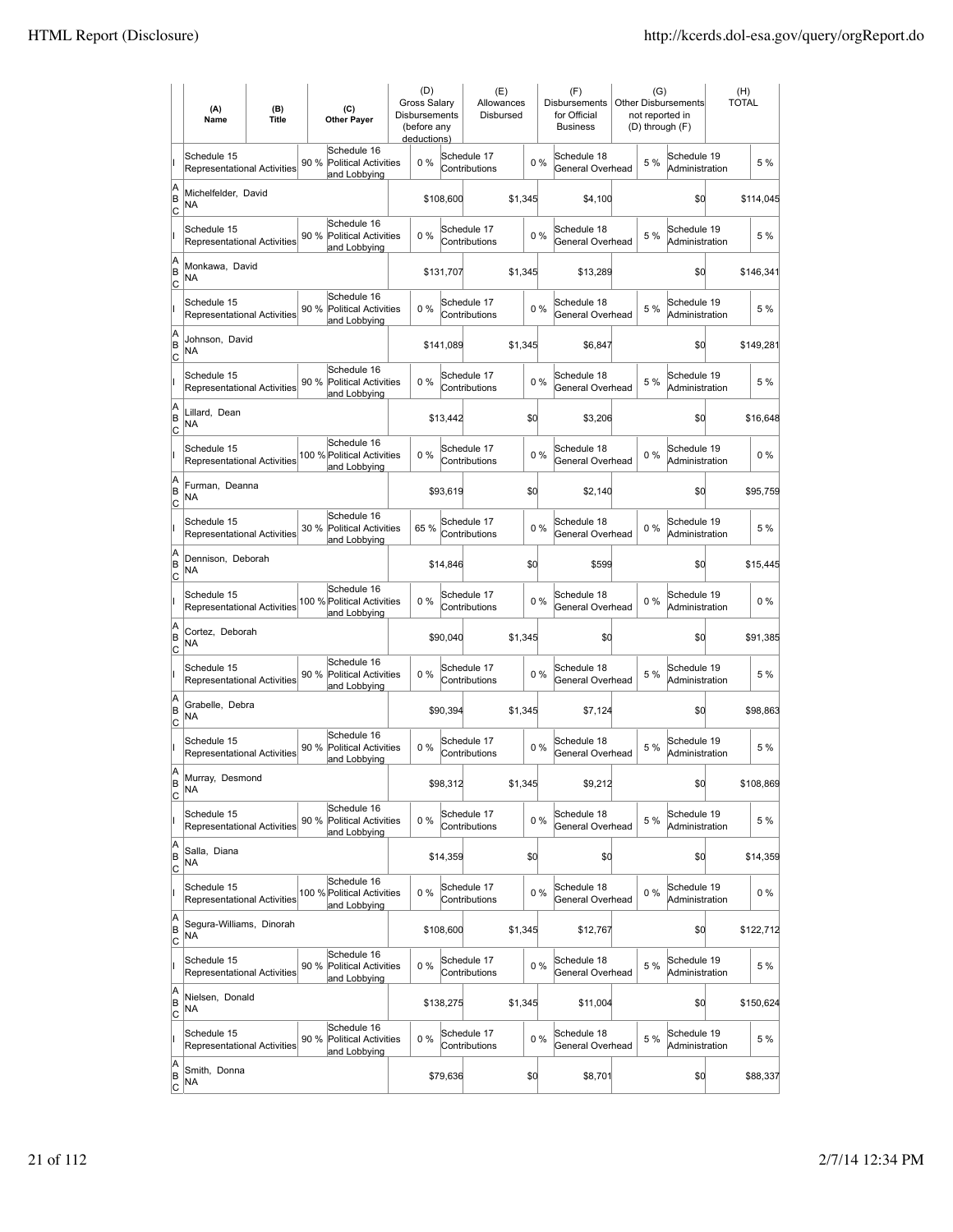|                          | (A)<br>Name                                       | (B)<br><b>Title</b> |       | (C)<br><b>Other Payer</b>                                  | (D)<br><b>Gross Salarv</b><br><b>Disbursements</b><br>(before any<br>deductions) |           | (E)<br>Allowances<br>Disbursed |         |       | (F)<br><b>Disbursements</b><br>for Official<br><b>Business</b> | (G)<br>not reported in<br>(D) through (F) | <b>Other Disbursements</b>    | (H)<br><b>TOTAL</b> |           |
|--------------------------|---------------------------------------------------|---------------------|-------|------------------------------------------------------------|----------------------------------------------------------------------------------|-----------|--------------------------------|---------|-------|----------------------------------------------------------------|-------------------------------------------|-------------------------------|---------------------|-----------|
|                          | Schedule 15<br><b>Representational Activities</b> |                     | 0%    | Schedule 16<br><b>Political Activities</b><br>and Lobbying | 50 %                                                                             |           | Schedule 17<br>Contributions   |         | 0%    | Schedule 18<br>General Overhead                                | 50%                                       | Schedule 19<br>Administration |                     | $0\%$     |
| A<br>B<br>lc             | Gerber, Donna<br>NA                               |                     |       |                                                            |                                                                                  | \$139,447 |                                | \$729   |       | \$7,076                                                        |                                           | \$0                           |                     | \$147,252 |
|                          | Schedule 15<br>Representational Activities        |                     | 20 %  | Schedule 16<br><b>Political Activities</b><br>and Lobbying | 75 %                                                                             |           | Schedule 17<br>Contributions   |         | 0%    | Schedule 18<br>General Overhead                                | 0%                                        | Schedule 19<br>Administration |                     | 5 %       |
| A<br>B<br>C              | Fox, Donna Dorsey<br>NA                           |                     |       |                                                            |                                                                                  | \$50,477  |                                | \$202   |       | \$367                                                          |                                           | \$0                           |                     | \$51,046  |
|                          | Schedule 15<br>Representational Activities        |                     | $0\%$ | Schedule 16<br>Political Activities<br>and Lobbying        | 80%                                                                              |           | Schedule 17<br>Contributions   |         | 0%    | Schedule 18<br>General Overhead                                | 15 %                                      | Schedule 19<br>Administration |                     | 5 %       |
| A<br>B<br>C              | Gasman, Doreen<br>NA                              |                     |       |                                                            |                                                                                  | \$29,353  |                                | \$1,241 |       | \$3,171                                                        |                                           | \$0                           |                     | \$33,765  |
|                          | Schedule 15<br><b>Representational Activities</b> |                     | 90%   | Schedule 16<br>Political Activities<br>and Lobbying        | 0%                                                                               |           | Schedule 17<br>Contributions   |         | 0%    | Schedule 18<br>General Overhead                                | 5 %                                       | Schedule 19<br>Administration |                     | 5 %       |
| A<br>B<br>lc             | Higgins, Dorothy<br>NA                            |                     |       |                                                            |                                                                                  | \$28,293  |                                |         | \$d   | \$1,954                                                        |                                           | \$0                           |                     | \$30,247  |
|                          | Schedule 15<br><b>Representational Activities</b> |                     |       | Schedule 16<br>100 % Political Activities<br>and Lobbying  | 0%                                                                               |           | Schedule 17<br>Contributions   |         | 0%    | Schedule 18<br>General Overhead                                | $0\%$                                     | Schedule 19<br>Administration |                     | $0\%$     |
| A<br>B<br>C              | Bruno, Edmund<br>NA                               |                     |       |                                                            |                                                                                  | \$23,360  |                                |         | \$0   | \$4,866                                                        |                                           | \$0                           |                     | \$28,226  |
|                          | Schedule 15<br>Representational Activities        |                     |       | Schedule 16<br>90 % Political Activities<br>and Lobbying   | 0%                                                                               |           | Schedule 17<br>Contributions   |         | 0%    | Schedule 18<br>General Overhead                                | 5 %                                       | Schedule 19<br>Administration |                     | 5 %       |
| A<br>B<br>C              | Garza, Efren<br><b>NA</b>                         |                     |       |                                                            |                                                                                  | \$10,152  |                                |         | \$0   | \$0                                                            |                                           | \$0                           |                     | \$10,152  |
|                          | Schedule 15<br><b>Representational Activities</b> |                     |       | Schedule 16<br>100 % Political Activities<br>and Lobbying  | $0\%$                                                                            |           | Schedule 17<br>Contributions   |         | $0\%$ | Schedule 18<br>General Overhead                                | 0%                                        | Schedule 19<br>Administration |                     | $0\%$     |
| A<br>B<br> c             | Godfrey, Eleanor<br><b>NA</b>                     |                     |       |                                                            |                                                                                  | \$88,978  |                                | \$1,233 |       | \$6,709                                                        |                                           | \$d                           |                     | \$96,920  |
|                          | Schedule 15<br>Representational Activities        |                     | 90 %  | Schedule 16<br><b>Political Activities</b><br>and Lobbying | 0%                                                                               |           | Schedule 17<br>Contributions   |         | 0%    | Schedule 18<br>General Overhead                                | 5 %                                       | Schedule 19<br>Administration |                     | 5 %       |
| A<br>B<br>C              | Scheidl, Elisabeth<br>NA                          |                     |       |                                                            |                                                                                  | \$32,430  |                                |         | \$0   | \$0                                                            |                                           | \$0                           |                     | \$32,430  |
|                          | Schedule 15<br>Representational Activities        |                     |       | Schedule 16<br>100 % Political Activities<br>and Lobbying  | 0%                                                                               |           | Schedule 17<br>Contributions   |         | 0%    | Schedule 18<br>General Overhead                                | 0%                                        | Schedule 19<br>Administration |                     | $0\%$     |
| A<br>B<br>$\overline{c}$ | Fiekowsky, Elisabeth<br>ΝA                        |                     |       |                                                            |                                                                                  | \$94,509  |                                | \$1,345 |       | \$12,781                                                       |                                           | \$0                           |                     | \$108,635 |
|                          | Schedule 15<br>Representational Activities        |                     | 90%   | Schedule 16<br>Political Activities<br>and Lobbying        | 0%                                                                               |           | Schedule 17<br>Contributions   |         | 0%    | Schedule 18<br>General Overhead                                | 5 %                                       | Schedule 19<br>Administration |                     | 5 %       |
| A<br>B<br><u>lc</u>      | Carboni, Eliza<br>NA                              |                     |       |                                                            |                                                                                  | \$84,323  |                                | \$1,345 |       | \$2,293                                                        |                                           | \$0                           |                     | \$87,961  |
|                          | Schedule 15<br>Representational Activities        |                     | 90 %  | Schedule 16<br><b>Political Activities</b><br>and Lobbying | 0%                                                                               |           | Schedule 17<br>Contributions   |         | 0%    | Schedule 18<br>General Overhead                                | 5 %                                       | Schedule 19<br>Administration |                     | 5 %       |
| A<br>B<br>$\mathsf{C}$   | Devlin, Elizabeth<br>NA                           |                     |       |                                                            |                                                                                  | \$60,786  |                                | \$1,804 |       | \$4,103                                                        |                                           | \$0                           |                     | \$66,693  |
|                          | Schedule 15<br>Representational Activities        |                     |       | Schedule 16<br>90 % Political Activities<br>and Lobbying   | 0%                                                                               |           | Schedule 17<br>Contributions   |         | 0%    | Schedule 18<br>General Overhead                                | 5 %                                       | Schedule 19<br>Administration |                     | 5 %       |
| A<br>B<br> c             | Pease, Elizabeth<br>NA                            |                     |       |                                                            |                                                                                  | \$64,662  |                                | \$841   |       | \$2,740                                                        |                                           | \$0                           |                     | \$68,243  |
|                          | Schedule 15<br>Representational Activities        |                     | 90%   | Schedule 16<br>Political Activities<br>and Lobbying        | 0%                                                                               |           | Schedule 17<br>Contributions   |         | 0%    | Schedule 18<br>General Overhead                                | 5 %                                       | Schedule 19<br>Administration |                     | 5 %       |
| A<br>B<br>$\overline{c}$ | Kean, Elizabeth<br>NA                             |                     |       |                                                            |                                                                                  | \$138,275 |                                | \$1,345 |       | \$14,965                                                       |                                           | \$0                           |                     | \$154,585 |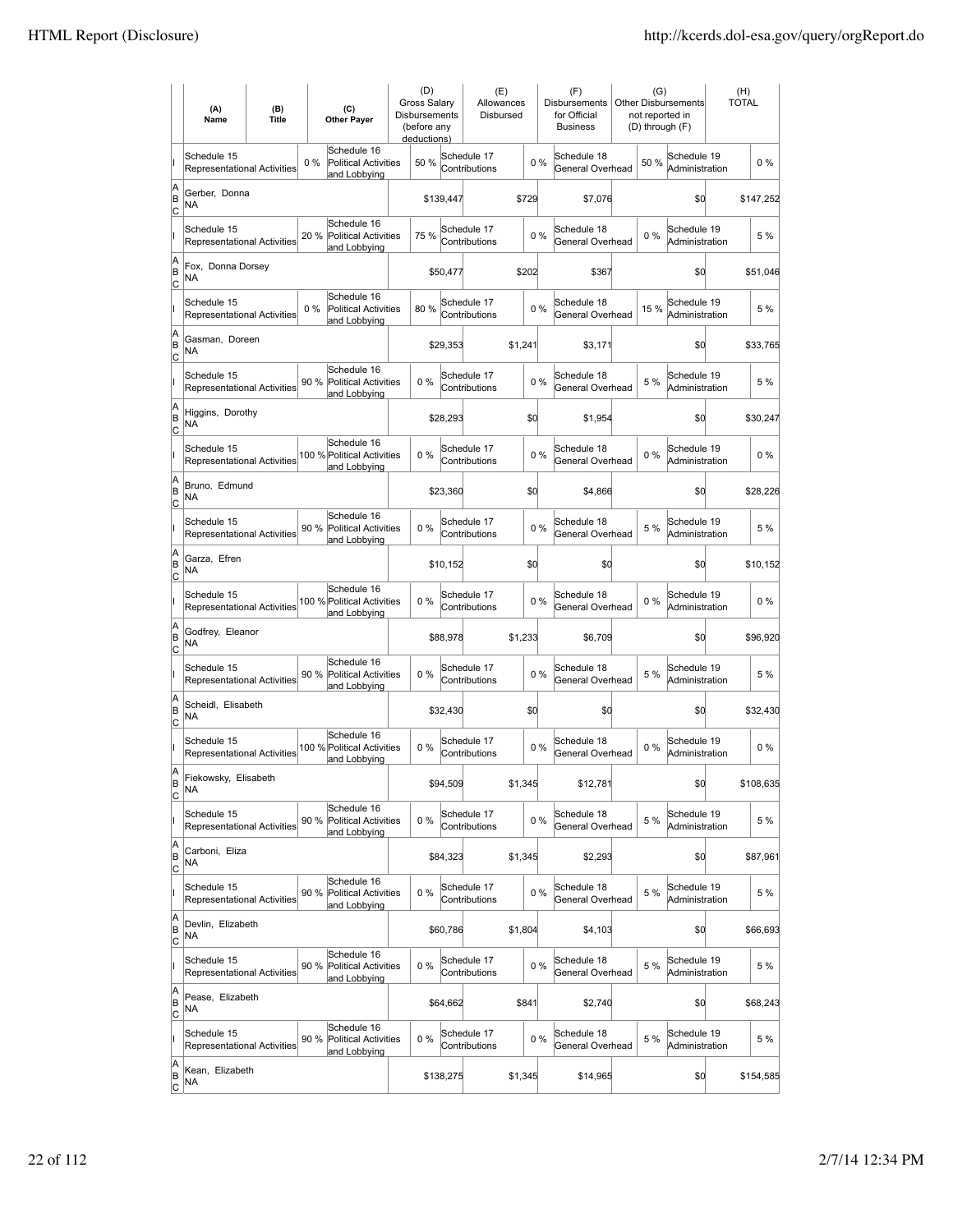|                          | (A)<br>Name                                       | (B)<br><b>Title</b> | (C)<br><b>Other Payer</b>                                          | (D)<br><b>Gross Salary</b><br><b>Disbursements</b><br>(before any<br>deductions) |           | (E)<br>Allowances<br>Disbursed |         |       | (F)<br><b>Disbursements</b><br>for Official<br><b>Business</b> |       | (G)<br><b>Other Disbursements</b><br>not reported in<br>(D) through (F) | (H)<br><b>TOTAL</b> |
|--------------------------|---------------------------------------------------|---------------------|--------------------------------------------------------------------|----------------------------------------------------------------------------------|-----------|--------------------------------|---------|-------|----------------------------------------------------------------|-------|-------------------------------------------------------------------------|---------------------|
|                          | Schedule 15<br><b>Representational Activities</b> |                     | Schedule 16<br>90 %<br><b>Political Activities</b><br>and Lobbying | 0%                                                                               |           | Schedule 17<br>Contributions   |         | $0\%$ | Schedule 18<br>General Overhead                                | 5 %   | Schedule 19<br>Administration                                           | 5 %                 |
| A<br>B<br> c             | Arroyo, Elvia<br>NA                               |                     |                                                                    |                                                                                  | \$104,821 |                                | \$1,315 |       | \$3,485                                                        |       | \$0                                                                     | \$109,621           |
|                          | Schedule 15<br><b>Representational Activities</b> |                     | Schedule 16<br>90 % Political Activities<br>and Lobbying           | 0%                                                                               |           | Schedule 17<br>Contributions   |         | 0%    | Schedule 18<br>General Overhead                                | 5 %   | Schedule 19<br>Administration                                           | 5 %                 |
| A<br>B<br>C              | Steelhammer, Emily<br>NA                          |                     |                                                                    |                                                                                  | \$33,716  |                                | \$1,095 |       | \$4,224                                                        |       | \$0                                                                     | \$39,035            |
|                          | Schedule 15<br>Representational Activities        |                     | Schedule 16<br>90 %<br><b>Political Activities</b><br>and Lobbying | 0%                                                                               |           | Schedule 17<br>Contributions   |         | 0%    | Schedule 18<br>General Overhead                                | 5 %   | Schedule 19<br>Administration                                           | 5 %                 |
| A<br>B<br> c             | Punzalan, Emmanuel<br>NA                          |                     |                                                                    |                                                                                  | \$57,723  |                                | \$0     |       | \$8,956                                                        |       | \$0                                                                     | \$66,679            |
|                          | Schedule 15<br><b>Representational Activities</b> |                     | Schedule 16<br>100 % Political Activities<br>and Lobbying          | 0%                                                                               |           | Schedule 17<br>Contributions   |         | 0%    | Schedule 18<br>General Overhead                                | $0\%$ | Schedule 19<br>Administration                                           | $0\%$               |
| A<br>B<br> c             | Zweig, Erica<br>NA                                |                     |                                                                    |                                                                                  | \$108,600 |                                | \$1,345 |       | \$4,228                                                        |       | \$0                                                                     | \$114,173           |
|                          | Schedule 15<br><b>Representational Activities</b> |                     | Schedule 16<br>90 % Political Activities<br>and Lobbying           | $0\%$                                                                            |           | Schedule 17<br>Contributions   |         | 0%    | Schedule 18<br>General Overhead                                | 5 %   | Schedule 19<br>Administration                                           | 5 %                 |
| A<br>B<br>C              | Macatuno, Erik<br>ΝA                              |                     |                                                                    |                                                                                  | \$103,670 |                                | \$1,345 |       | \$16,247                                                       |       | \$0                                                                     | \$121,262           |
|                          | Schedule 15<br>Representational Activities        |                     | Schedule 16<br>90 % Political Activities<br>and Lobbying           | 0%                                                                               |           | Schedule 17<br>Contributions   |         | 0%    | Schedule 18<br>General Overhead                                | 5 %   | Schedule 19<br>Administration                                           | 5 %                 |
| A<br>B<br>C              | Conradson, Erik<br><b>NA</b>                      |                     |                                                                    |                                                                                  | \$135,921 |                                | \$1,345 |       | \$18,420                                                       |       | \$0                                                                     | \$155,686           |
|                          | Schedule 15<br>Representational Activities        |                     | Schedule 16<br>90 %<br><b>Political Activities</b><br>and Lobbying | 0%                                                                               |           | Schedule 17<br>Contributions   |         | 0%    | Schedule 18<br>General Overhead                                | 5 %   | Schedule 19<br>Administration                                           | 5 %                 |
| A<br>B<br>Iс             | Larson, Erika<br><b>NA</b>                        |                     |                                                                    |                                                                                  | \$16,520  |                                | \$0     |       | \$0                                                            |       | \$d                                                                     | \$16,520            |
|                          | Schedule 15<br>Representational Activities        |                     | Schedule 16<br>50 %<br><b>Political Activities</b><br>and Lobbying | 5 %                                                                              |           | Schedule 17<br>Contributions   |         | $0\%$ | Schedule 18<br>General Overhead                                | 0%    | Schedule 19<br>Administration                                           | 45 %                |
| A<br>B<br>C              | Fitzgerald, Erin<br>NA                            |                     |                                                                    |                                                                                  | \$69,592  |                                | \$0     |       | \$3,047                                                        |       | \$d                                                                     | \$72,639            |
|                          | Schedule 15<br>Representational Activities        |                     | Schedule 16<br>80 %<br><b>Political Activities</b><br>and Lobbying | 10 %                                                                             |           | Schedule 17<br>Contributions   |         | 0%    | Schedule 18<br>General Overhead                                | $0\%$ | Schedule 19<br>Administration                                           | 10%                 |
| A<br>B<br>$\overline{c}$ | Avalos, Esperanza<br>ΝA                           |                     |                                                                    |                                                                                  | \$51,353  |                                | \$876   |       | \$11,431                                                       |       | \$d                                                                     | \$63,660            |
|                          | Schedule 15<br>Representational Activities        |                     | Schedule 16<br>90 %<br><b>Political Activities</b><br>and Lobbying | 0%                                                                               |           | Schedule 17<br>Contributions   |         | $0\%$ | Schedule 18<br>General Overhead                                | 5 %   | Schedule 19<br>Administration                                           | 5 %                 |
| A<br>B<br>$\overline{c}$ | Davari, Farah<br>NA                               |                     |                                                                    |                                                                                  | \$95,238  |                                | \$1,345 |       | \$5,342                                                        |       | \$d                                                                     | \$101,925           |
|                          | Schedule 15<br>Representational Activities        |                     | Schedule 16<br>90 % Political Activities<br>and Lobbying           | $0\%$                                                                            |           | Schedule 17<br>Contributions   |         | 0%    | Schedule 18<br>General Overhead                                | 5 %   | Schedule 19<br>Administration                                           | 5 %                 |
| A<br>B<br>$\circ$        | Losada, Fernando<br>NA                            |                     |                                                                    |                                                                                  | \$137,246 |                                | \$1,345 |       | \$9,746                                                        |       | \$d                                                                     | \$148,337           |
|                          | Schedule 15<br>Representational Activities        |                     | Schedule 16<br>90 % Political Activities<br>and Lobbying           | 0%                                                                               |           | Schedule 17<br>Contributions   |         | 0%    | Schedule 18<br>General Overhead                                | 5 %   | Schedule 19<br>Administration                                           | 5 %                 |
| A<br>B<br> c             | Obi, Francesca<br>NA.                             |                     |                                                                    |                                                                                  | \$12,897  |                                | \$0     |       | \$2,652                                                        |       | \$d                                                                     | \$15,549            |
|                          | Schedule 15<br>Representational Activities        |                     | Schedule 16<br>100 % Political Activities<br>and Lobbying          | 0%                                                                               |           | Schedule 17<br>Contributions   |         | 0%    | Schedule 18<br>General Overhead                                | 0%    | Schedule 19<br>Administration                                           | 0%                  |
| A<br>B<br>$\overline{c}$ | Borgers, Frank<br>NA                              |                     |                                                                    |                                                                                  | \$103,478 |                                | \$0     |       | \$1,632                                                        |       | \$d                                                                     | \$105,110           |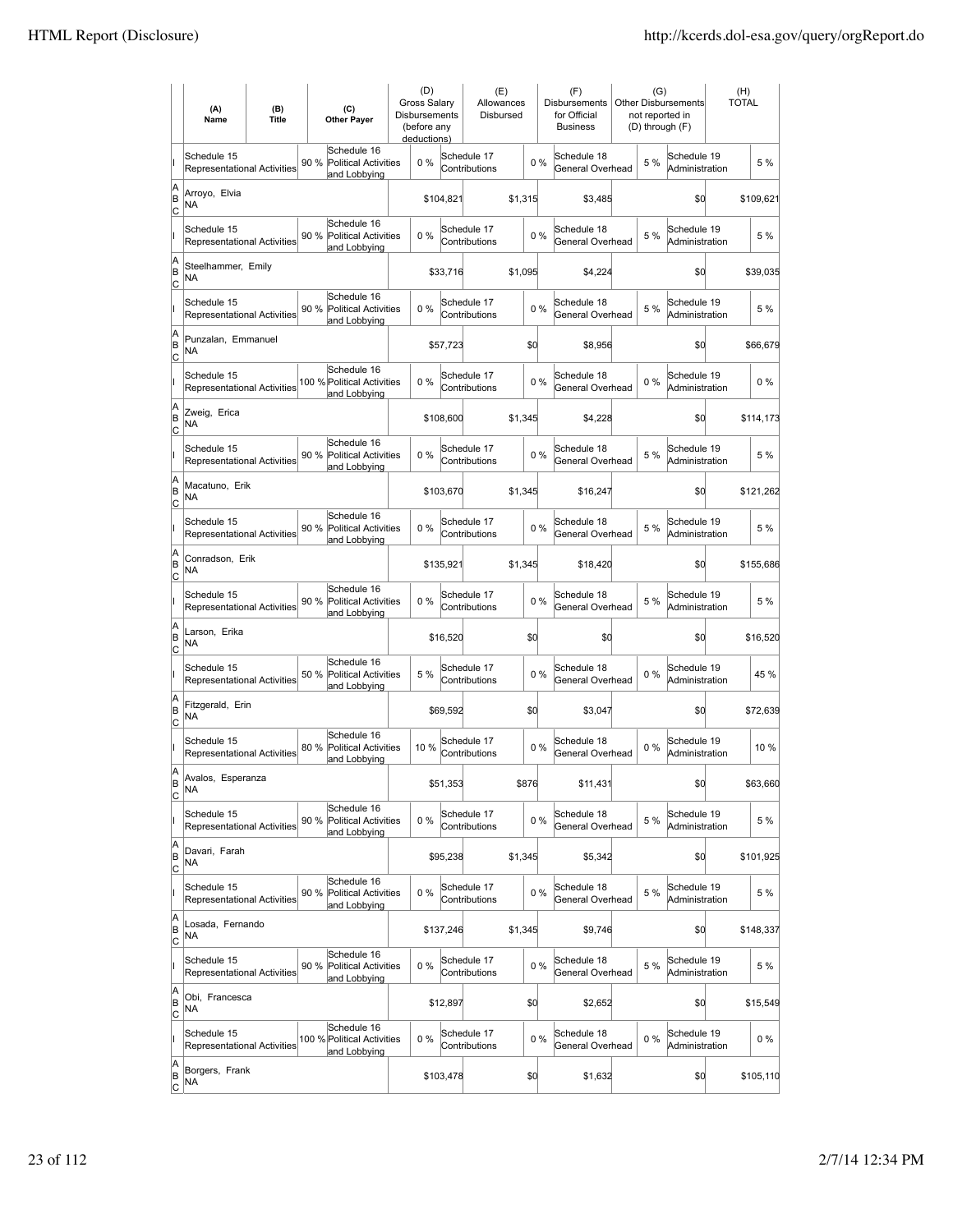|                           | (A)<br>Name                                       | (B)<br><b>Title</b> | (C)<br><b>Other Payer</b>                                          | (D)<br>Gross Salary<br>Disbursements<br>(before any<br>deductions) |           | (E)<br>Allowances<br>Disbursed |         |       | (F)<br>Disbursements<br>for Official<br><b>Business</b> | (G)   | <b>Other Disbursements</b><br>not reported in<br>(D) through (F) | (H)<br><b>TOTAL</b> |           |
|---------------------------|---------------------------------------------------|---------------------|--------------------------------------------------------------------|--------------------------------------------------------------------|-----------|--------------------------------|---------|-------|---------------------------------------------------------|-------|------------------------------------------------------------------|---------------------|-----------|
|                           | Schedule 15<br>Representational Activities        |                     | Schedule 16<br>80 %<br><b>Political Activities</b><br>and Lobbying | $0\%$                                                              |           | Schedule 17<br>Contributions   |         | 0%    | Schedule 18<br>General Overhead                         | $0\%$ | Schedule 19<br>Administration                                    |                     | 20 %      |
| A<br>B<br>C               | Fritz, Gary<br>NA                                 |                     |                                                                    |                                                                    | \$97,717  |                                | \$1,345 |       | \$6,071                                                 |       | \$0                                                              |                     | \$105,133 |
|                           | Schedule 15<br>Representational Activities        |                     | Schedule 16<br>90 %<br><b>Political Activities</b><br>and Lobbying | 0%                                                                 |           | Schedule 17<br>Contributions   |         | 0%    | Schedule 18<br>General Overhead                         | 5 %   | Schedule 19<br>Administration                                    |                     | 5 %       |
| A<br>B<br>Iс              | Moriarty, Gene<br>NA                              |                     |                                                                    |                                                                    | \$80,278  |                                | \$1,228 |       | \$3,056                                                 |       | \$0                                                              |                     | \$84,562  |
|                           | Schedule 15<br><b>Representational Activities</b> |                     | Schedule 16<br>90 %<br><b>Political Activities</b><br>and Lobbying | 0%                                                                 |           | Schedule 17<br>Contributions   |         | 0%    | Schedule 18<br>General Overhead                         | 5 %   | Schedule 19<br>Administration                                    |                     | 5 %       |
| A<br>B<br> c              | Brogan, Gerard<br>ΝA                              |                     |                                                                    |                                                                    | \$35,186  |                                | \$496   |       | \$883                                                   |       | \$0                                                              |                     | \$36,565  |
|                           | Schedule 15<br>Representational Activities        |                     | Schedule 16<br>90 %<br><b>Political Activities</b><br>and Lobbying | 0%                                                                 |           | Schedule 17<br>Contributions   |         | 0%    | Schedule 18<br>General Overhead                         | 5 %   | Schedule 19<br>Administration                                    |                     | 5 %       |
| A<br>B<br> c              | Faustino, Ginger<br>NA                            |                     |                                                                    |                                                                    | \$20,915  |                                | \$729   |       | \$2,987                                                 |       | \$0                                                              |                     | \$24,631  |
|                           | Schedule 15<br>Representational Activities        |                     | Schedule 16<br>90 %<br><b>Political Activities</b><br>and Lobbying | 0%                                                                 |           | Schedule 17<br>Contributions   |         | 0%    | Schedule 18<br>General Overhead                         | 5 %   | Schedule 19<br>Administration                                    |                     | 5 %       |
| A<br>B<br>Iс              | Sharp, Glen<br>ΝA                                 |                     |                                                                    |                                                                    | \$108,600 |                                | \$1,345 |       | \$31,803                                                |       | \$0                                                              |                     | \$141,748 |
|                           | Schedule 15<br><b>Representational Activities</b> |                     | Schedule 16<br>90 % Political Activities<br>and Lobbying           | 0%                                                                 |           | Schedule 17<br>Contributions   |         | 0%    | Schedule 18<br>General Overhead                         | 5 %   | Schedule 19<br>Administration                                    |                     | 5 %       |
| A<br>B<br>C               | Diaz, Gloria<br>ΝA                                |                     |                                                                    |                                                                    | \$11,799  |                                | \$Q     |       | \$0                                                     |       | \$0                                                              |                     | \$11,799  |
|                           | Schedule 15<br>Representational Activities        |                     | Schedule 16<br>100 % Political Activities<br>and Lobbying          | 0%                                                                 |           | Schedule 17<br>Contributions   |         | 0%    | Schedule 18<br>General Overhead                         | $0\%$ | Schedule 19<br>Administration                                    |                     | $0\%$     |
| A<br>B<br>lc              | Golden-Ortiz, Glynnis<br>NA                       |                     |                                                                    |                                                                    | \$108,600 |                                | \$1,345 |       | \$10,771                                                |       | \$0                                                              |                     | \$120,716 |
|                           | Schedule 15<br>Representational Activities        |                     | Schedule 16<br>90 %<br><b>Political Activities</b><br>and Lobbying | 0%                                                                 |           | Schedule 17<br>Contributions   |         | 0%    | Schedule 18<br>General Overhead                         | 5 %   | Schedule 19<br>Administration                                    |                     | 5 %       |
| A<br>B<br>Iс              | Himatay, Grace<br>NA                              |                     |                                                                    |                                                                    | \$28,797  |                                | \$866   |       | \$3,155                                                 |       | \$0                                                              |                     | \$32,818  |
|                           | Schedule 15<br><b>Representational Activities</b> |                     | Schedule 16<br>90 %<br><b>Political Activities</b><br>and Lobbying | 0%                                                                 |           | Schedule 17<br>Contributions   |         | 0%    | Schedule 18<br>General Overhead                         | 5 %   | Schedule 19<br>Administration                                    |                     | 5 %       |
| ΙA<br>B<br>$\overline{c}$ | Holmes, Guy<br>ΝA                                 |                     |                                                                    |                                                                    | \$93,974  |                                | \$d     |       | \$1,826                                                 |       | \$0                                                              |                     | \$95,800  |
|                           | Schedule 15<br>Representational Activities        |                     | Schedule 16<br>80 %<br>Political Activities<br>and Lobbying        | 0%                                                                 |           | Schedule 17<br>Contributions   |         | 0%    | Schedule 18<br>General Overhead                         | $0\%$ | Schedule 19<br>Administration                                    |                     | 20 %      |
| A<br>B<br> c              | Subramanian, Hari<br>NA                           |                     |                                                                    |                                                                    | \$98,368  |                                | \$1,044 |       | \$0                                                     |       | \$0                                                              |                     | \$99,412  |
|                           | Schedule 15<br>Representational Activities        |                     | Schedule 16<br>90 %<br><b>Political Activities</b><br>and Lobbying | 0%                                                                 |           | Schedule 17<br>Contributions   |         | 0%    | Schedule 18<br>General Overhead                         | 5 %   | Schedule 19<br>Administration                                    |                     | 5 %       |
| A<br>B<br><u>lc</u>       | Ives, Heather<br>NA                               |                     |                                                                    |                                                                    | \$12,000  |                                | \$d     |       | \$2,569                                                 |       | \$0                                                              |                     | \$14,569  |
|                           | Schedule 15<br>Representational Activities        |                     | Schedule 16<br>100 % Political Activities<br>and Lobbying          | 0%                                                                 |           | Schedule 17<br>Contributions   |         | $0\%$ | Schedule 18<br>General Overhead                         | $0\%$ | Schedule 19<br>Administration                                    |                     | $0\%$     |
| A<br>B<br>$\circ$         | Dumpel, Hedy<br>NA                                |                     |                                                                    |                                                                    | \$156,265 |                                | \$1,345 |       | \$7,442                                                 |       | \$0                                                              |                     | \$165,052 |
|                           | Schedule 15<br>Representational Activities        |                     | Schedule 16<br>90 %<br><b>Political Activities</b><br>and Lobbying | 0%                                                                 |           | Schedule 17<br>Contributions   |         | $0\%$ | Schedule 18<br>General Overhead                         | 5 %   | Schedule 19<br>Administration                                    |                     | 5 %       |
| A<br>B<br>$\overline{c}$  | Selden, lan<br>NA                                 |                     |                                                                    |                                                                    | \$14,491  |                                | \$220   |       | \$520                                                   |       | \$d                                                              |                     | \$15,231  |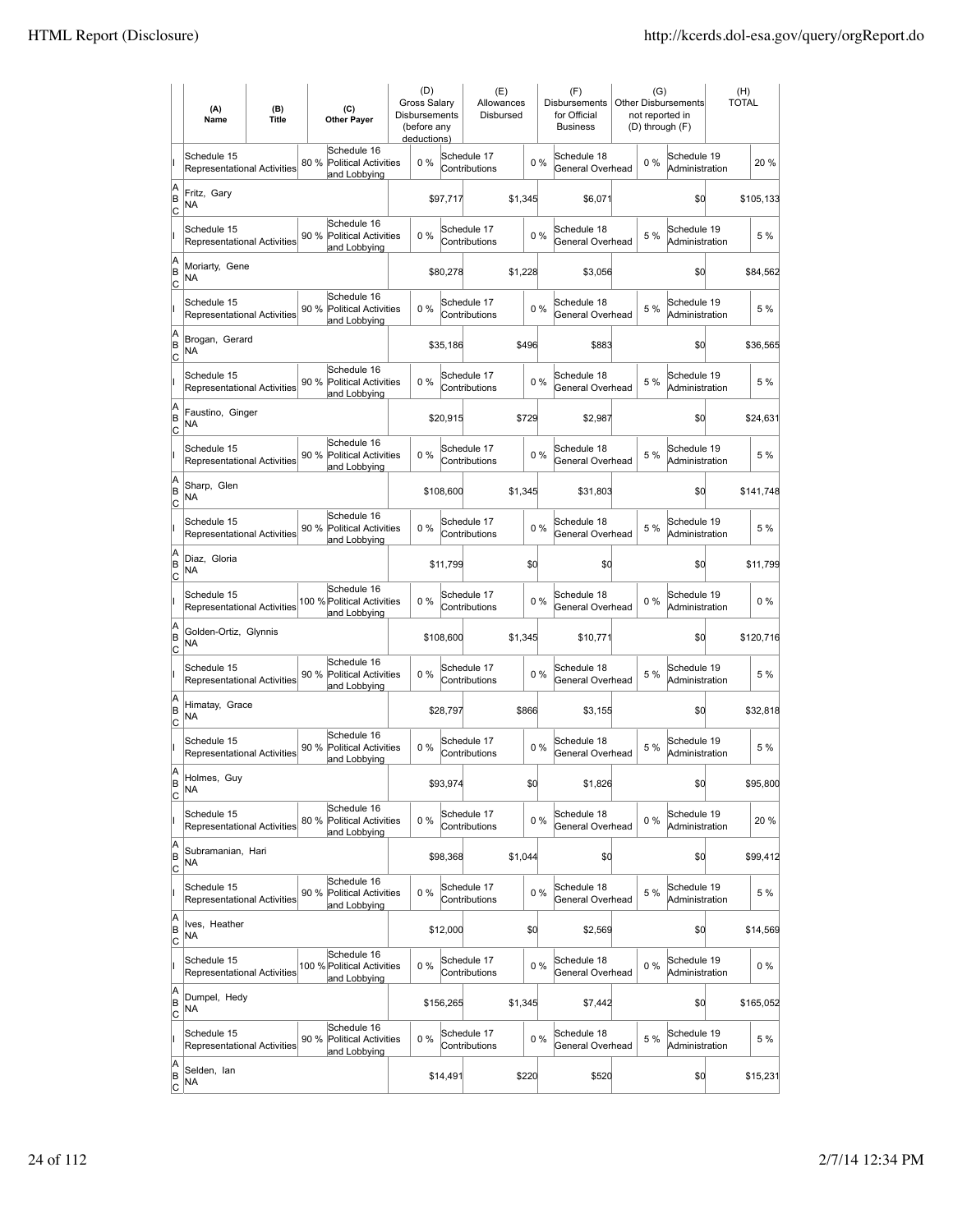|                           | (A)<br>Name                                       | (B)<br><b>Title</b> | (C)<br><b>Other Payer</b>                                          | (D)<br><b>Gross Salarv</b><br>Disbursements<br>(before any<br>deductions) |           | (E)<br>Allowances<br>Disbursed |         | (F)<br>Disbursements<br>for Official<br><b>Business</b> | (G)   | <b>Other Disbursements</b><br>not reported in<br>(D) through (F) | (H)<br><b>TOTAL</b> |
|---------------------------|---------------------------------------------------|---------------------|--------------------------------------------------------------------|---------------------------------------------------------------------------|-----------|--------------------------------|---------|---------------------------------------------------------|-------|------------------------------------------------------------------|---------------------|
|                           | Schedule 15<br><b>Representational Activities</b> |                     | Schedule 16<br>90 %<br><b>Political Activities</b><br>and Lobbying | $0\%$                                                                     |           | Schedule 17<br>Contributions   | $0\%$   | Schedule 18<br>General Overhead                         | 5 %   | Schedule 19<br>Administration                                    | 5 %                 |
| A<br>B<br>c               | Higgs, Jaclyn<br>NA                               |                     |                                                                    |                                                                           | \$108,396 |                                | \$d     | \$522                                                   |       | \$d                                                              | \$108,918           |
|                           | Schedule 15<br><b>Representational Activities</b> |                     | Schedule 16<br>60 %<br><b>Political Activities</b><br>and Lobbying | 30 %                                                                      |           | Schedule 17<br>Contributions   | 0%      | Schedule 18<br>General Overhead                         | $0\%$ | Schedule 19<br>Administration                                    | 10 %                |
| A<br>B<br>C               | Lindsay, Jacob<br>NA                              |                     |                                                                    |                                                                           | \$74,680  |                                | \$0     | \$0                                                     |       | \$d                                                              | \$74,680            |
|                           | Schedule 15<br>Representational Activities        |                     | Schedule 16<br>20 %<br><b>Political Activities</b><br>and Lobbying | 0%                                                                        |           | Schedule 17<br>Contributions   | 0%      | Schedule 18<br>General Overhead                         | 80%   | Schedule 19<br>Administration                                    | $0\%$               |
| A<br>B<br>C               | Johnson, James<br>NA                              |                     |                                                                    |                                                                           | \$11,851  |                                | \$0     | \$356                                                   |       | \$0                                                              | \$12,207            |
|                           | Schedule 15<br><b>Representational Activities</b> |                     | Schedule 16<br>90 %<br><b>Political Activities</b><br>and Lobbying | $0\%$                                                                     |           | Schedule 17<br>Contributions   | 0%      | Schedule 18<br>General Overhead                         | 5 %   | Schedule 19<br>Administration                                    | 5 %                 |
| A<br>B<br> c              | Moy, James<br>ΝA                                  |                     |                                                                    |                                                                           | \$28,433  |                                | \$552   | \$286                                                   |       | \$0                                                              | \$29,271            |
|                           | Schedule 15<br>Representational Activities        |                     | Schedule 16<br>90 % Political Activities<br>and Lobbying           | 0%                                                                        |           | Schedule 17<br>Contributions   | 0%      | Schedule 18<br>General Overhead                         | 5 %   | Schedule 19<br>Administration                                    | 5 %                 |
| A<br>B<br>C               | Darby, James<br>NA                                |                     |                                                                    |                                                                           | \$51,172  |                                | \$0     | \$35                                                    |       | \$0                                                              | \$51,207            |
|                           | Schedule 15<br>Representational Activities        |                     | Schedule 16<br>100 % Political Activities<br>and Lobbying          | $0\%$                                                                     |           | Schedule 17<br>Contributions   | 0%      | Schedule 18<br>General Overhead                         | $0\%$ | Schedule 19<br>Administration                                    | $0\%$               |
| A<br>B<br>C               | Ryder, James<br>NA                                |                     |                                                                    |                                                                           | \$145,228 |                                | \$1,345 | \$1,536                                                 |       | \$d                                                              | \$148,109           |
|                           | Schedule 15<br>Representational Activities        |                     | Schedule 16<br>90 %<br><b>Political Activities</b><br>and Lobbying | $0\%$                                                                     |           | Schedule 17<br>Contributions   | 0%      | Schedule 18<br>General Overhead                         | 5 %   | Schedule 19<br>Administration                                    | 5 %                 |
| A<br>B<br> c              | Eggleston, James<br><b>NA</b>                     |                     |                                                                    |                                                                           | \$178,443 |                                | \$0     | \$0                                                     |       | \$d                                                              | \$178,443           |
|                           | Schedule 15<br>Representational Activities        |                     | Schedule 16<br>80 %<br><b>Political Activities</b><br>and Lobbying | 5 %                                                                       |           | Schedule 17<br>Contributions   | 0%      | Schedule 18<br>General Overhead                         | $0\%$ | Schedule 19<br>Administration                                    | 15 %                |
| A<br>B<br>C               | Ribisi-Braley, Jamie<br><b>NA</b>                 |                     |                                                                    |                                                                           | \$42,623  |                                | \$0     | \$1,040                                                 |       | \$0                                                              | \$43,663            |
|                           | Schedule 15<br>Representational Activities        |                     | Schedule 16<br>90 %<br>Political Activities<br>and Lobbying        | 0%                                                                        |           | Schedule 17<br>Contributions   | 0%      | Schedule 18<br>General Overhead                         | 5 %   | Schedule 19<br>Administration                                    | 5 %                 |
| A<br>B<br>C               | Rodolfo, Jan<br>ΝA                                |                     |                                                                    |                                                                           | \$50,598  |                                | \$0     | \$0                                                     |       | \$d                                                              | \$50,598            |
|                           | Schedule 15<br>Representational Activities        |                     | Schedule 16<br>70 %<br><b>Political Activities</b><br>and Lobbying | 30 %                                                                      |           | Schedule 17<br>Contributions   | 0%      | Schedule 18<br>General Overhead                         | 0%    | Schedule 19<br>Administration                                    | 0%                  |
| A<br>B<br><u>lc</u>       | Martin, Jane<br><b>NA</b>                         |                     |                                                                    |                                                                           | \$12,772  |                                | \$600   | \$0                                                     |       | \$0                                                              | \$13,372            |
|                           | Schedule 15<br><b>Representational Activities</b> |                     | Schedule 16<br>90 %<br><b>Political Activities</b><br>and Lobbying | 0%                                                                        |           | Schedule 17<br>Contributions   | 0%      | Schedule 18<br>General Overhead                         | 5 %   | Schedule 19<br>Administration                                    | 5 %                 |
| A<br>B<br>$\mathsf{C}$    | Morrison, Jane<br>NA                              |                     |                                                                    |                                                                           | \$77,413  |                                | \$0     | \$0                                                     |       | \$0                                                              | \$77,413            |
|                           | Schedule 15<br>Representational Activities        |                     | Schedule 16<br>80 % Political Activities<br>and Lobbying           | 0%                                                                        |           | Schedule 17<br>Contributions   | $0\%$   | Schedule 18<br>General Overhead                         | 0%    | Schedule 19<br>Administration                                    | 20 %                |
| A<br>B<br>C               | Lawhon, Jane<br>NA                                |                     |                                                                    |                                                                           | \$136,187 |                                | \$0     | \$7,555                                                 |       | \$d                                                              | \$143,742           |
|                           | Schedule 15<br>Representational Activities        |                     | Schedule 16<br>80 %<br><b>Political Activities</b><br>and Lobbying | 5 %                                                                       |           | Schedule 17<br>Contributions   | 0%      | Schedule 18<br>General Overhead                         | 0%    | Schedule 19<br>Administration                                    | 15 %                |
| A<br> B<br>$\overline{c}$ | Fleming, Jeffrey<br>NA                            |                     |                                                                    |                                                                           | \$61,048  |                                | \$0     | \$34                                                    |       | \$d                                                              | \$61,082            |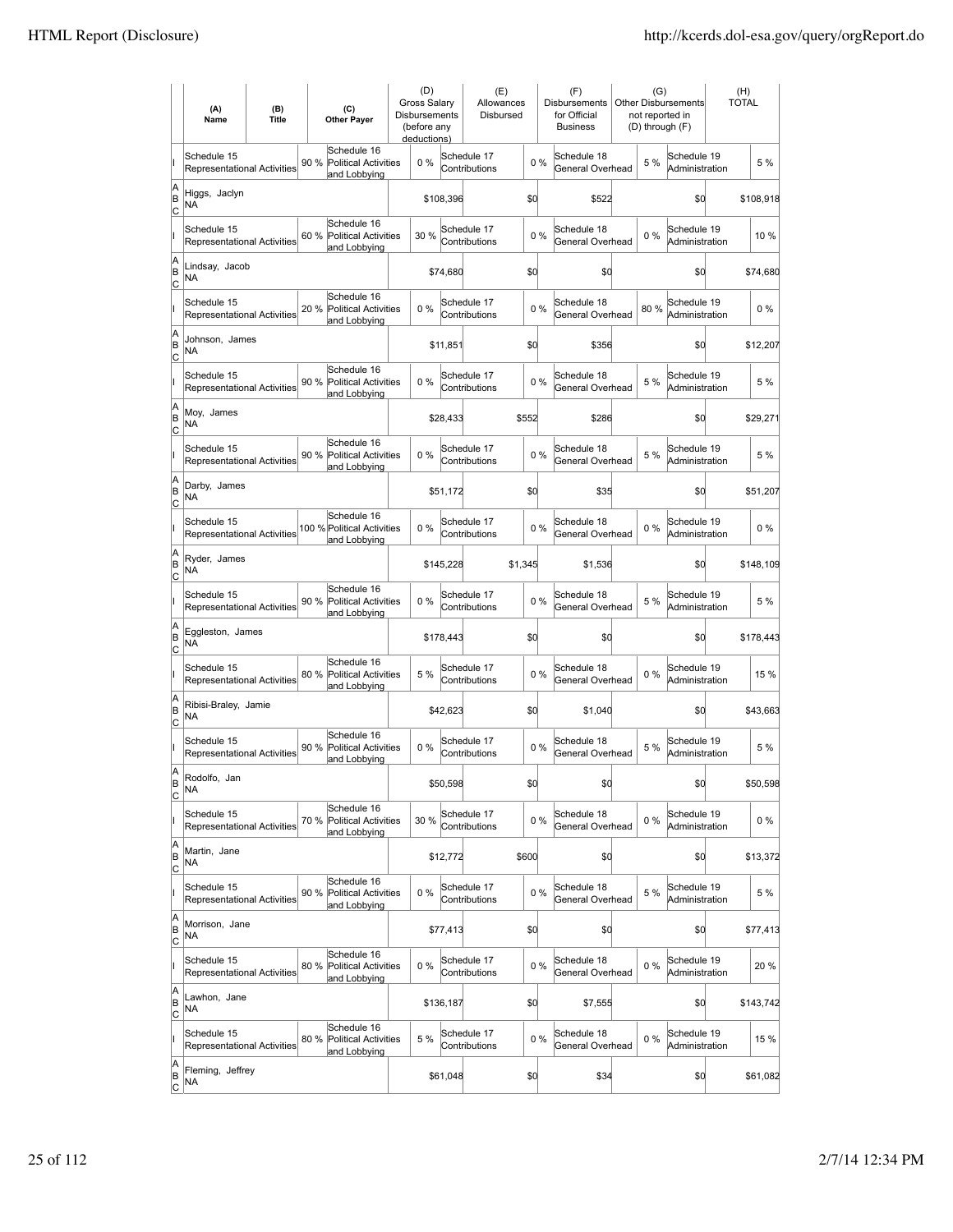|                          | (A)<br>Name                                       | (B)<br><b>Title</b> | (C)<br><b>Other Payer</b>                                          | (D)<br>Gross Salarv<br>Disbursements<br>(before any<br>deductions) |           | (E)<br>Allowances<br>Disbursed |         |       | (F)<br>Disbursements<br>for Official<br><b>Business</b> | (G)<br>not reported in<br>(D) through (F) | <b>Other Disbursements</b>    | (H)<br><b>TOTAL</b> |
|--------------------------|---------------------------------------------------|---------------------|--------------------------------------------------------------------|--------------------------------------------------------------------|-----------|--------------------------------|---------|-------|---------------------------------------------------------|-------------------------------------------|-------------------------------|---------------------|
|                          | Schedule 15<br><b>Representational Activities</b> |                     | Schedule 16<br>50 %<br><b>Political Activities</b><br>and Lobbying | 20 %                                                               |           | Schedule 17<br>Contributions   |         | 0%    | Schedule 18<br>General Overhead                         | 5 %                                       | Schedule 19<br>Administration | 25 %                |
| A<br>B<br> c             | Chau, Jennifer<br>ΝA                              |                     |                                                                    |                                                                    | \$27,549  |                                | \$d     |       | \$44                                                    |                                           | \$0                           | \$27,593            |
|                          | Schedule 15<br>Representational Activities        |                     | Schedule 16<br>50 %<br><b>Political Activities</b><br>and Lobbying | 25 %                                                               |           | Schedule 17<br>Contributions   |         | 0%    | Schedule 18<br>General Overhead                         | 0%                                        | Schedule 19<br>Administration | 25 %                |
| A<br>B<br>C              | Jackson-Brown, Jennifer<br>NA                     |                     |                                                                    |                                                                    | \$55,024  |                                | \$d     |       | \$407                                                   |                                           | \$0                           | \$55,431            |
|                          | Schedule 15<br>Representational Activities        |                     | Schedule 16<br>50 %<br><b>Political Activities</b><br>and Lobbying | 0%                                                                 |           | Schedule 17<br>Contributions   |         | 0%    | Schedule 18<br>General Overhead                         | 50 %                                      | Schedule 19<br>Administration | $0\%$               |
| A<br>B<br>C              | Lemmon, Jennifer<br>NA                            |                     |                                                                    |                                                                    | \$55,299  |                                | \$1,345 |       | \$3,294                                                 |                                           | \$0                           | \$59,938            |
|                          | Schedule 15<br><b>Representational Activities</b> |                     | Schedule 16<br>90 %<br>Political Activities<br>and Lobbying        | 0%                                                                 |           | Schedule 17<br>Contributions   |         | 0%    | Schedule 18<br>General Overhead                         | 5 %                                       | Schedule 19<br>Administration | 5 %                 |
| A<br>B<br>lc             | Fillingim, Jerry<br>NA                            |                     |                                                                    |                                                                    | \$42,696  |                                | \$662   |       | \$10,388                                                |                                           | \$0                           | \$53,746            |
|                          | Schedule 15<br>Representational Activities        |                     | Schedule 16<br>90 %<br><b>Political Activities</b><br>and Lobbying | $0\%$                                                              |           | Schedule 17<br>Contributions   |         | 0%    | Schedule 18<br>General Overhead                         | 5 %                                       | Schedule 19<br>Administration | 5 %                 |
| A<br>B<br>C              | Yarbrough, Jessica<br>ΝA                          |                     |                                                                    |                                                                    | \$38,828  |                                | \$d     |       | \$140                                                   |                                           | \$0                           | \$38,968            |
|                          | Schedule 15<br>Representational Activities        |                     | Schedule 16<br>30 % Political Activities<br>and Lobbying           | 50 %                                                               |           | Schedule 17<br>Contributions   |         | 0%    | Schedule 18<br>General Overhead                         | 10%                                       | Schedule 19<br>Administration | 10 %                |
| A<br>B<br>C              | Furillo, Jill<br>NA                               |                     |                                                                    |                                                                    | \$141,089 |                                | \$1,345 |       | \$12,768                                                |                                           | \$0                           | \$155,202           |
|                          | Schedule 15<br><b>Representational Activities</b> |                     | Schedule 16<br>50 %<br><b>Political Activities</b><br>and Lobbying | 30 %                                                               |           | Schedule 17<br>Contributions   |         | 0%    | Schedule 18<br>General Overhead                         | $0\%$                                     | Schedule 19<br>Administration | 20 %                |
| A<br>B<br> c             | Jung, Joanne<br>NA                                |                     |                                                                    |                                                                    | \$108,600 |                                | \$1,345 |       | \$5,396                                                 |                                           | \$0                           | \$115,341           |
|                          | Schedule 15<br><b>Representational Activities</b> |                     | Schedule 16<br>90 %<br><b>Political Activities</b><br>and Lobbying | $0\%$                                                              |           | Schedule 17<br>Contributions   |         | $0\%$ | Schedule 18<br>General Overhead                         | 5 %                                       | Schedule 19<br>Administration | 5 %                 |
| A<br>B<br>C              | Newlin, Joe<br>ΝA                                 |                     |                                                                    |                                                                    | \$108,600 |                                | \$1,345 |       | \$10,204                                                |                                           | \$0                           | \$120,149           |
|                          | Schedule 15<br>Representational Activities        |                     | Schedule 16<br>90 %<br>Political Activities<br>and Lobbying        | 0%                                                                 |           | Schedule 17<br>Contributions   |         | 0%    | Schedule 18<br>General Overhead                         | 5 %                                       | Schedule 19<br>Administration | 5 %                 |
| A<br> B<br> c            | Gray, Jonn<br>NA                                  |                     |                                                                    |                                                                    | \$10,394  |                                | \$873   |       | \$32                                                    |                                           | \$0                           | \$11,299            |
|                          | Schedule 15<br>Representational Activities        |                     | Schedule 16<br>5 %<br>Political Activities<br>and Lobbying         | 5 %                                                                |           | Schedule 17<br>Contributions   |         | 0%    | Schedule 18<br>General Overhead                         | 90%                                       | Schedule 19<br>Administration | $0\%$               |
| A<br>B<br><u>lc</u>      | Cummins, John<br>NA                               |                     |                                                                    |                                                                    | \$39,108  |                                | \$1,345 |       | \$10,796                                                |                                           | \$d                           | \$51,249            |
|                          | Schedule 15<br>Representational Activities        |                     | Schedule 16<br>90 %<br><b>Political Activities</b><br>and Lobbying | $0\%$                                                              |           | Schedule 17<br>Contributions   |         | $0\%$ | Schedule 18<br>General Overhead                         | 5 %                                       | Schedule 19<br>Administration | 5 %                 |
| A<br>B<br>$\mathsf{C}$   | Pickles, John<br><b>NA</b>                        |                     |                                                                    |                                                                    | \$101,657 |                                | \$1,121 |       | \$13,329                                                |                                           | \$0                           | \$116,107           |
|                          | Schedule 15<br>Representational Activities        |                     | Schedule 16<br>90 % Political Activities<br>and Lobbying           | 0%                                                                 |           | Schedule 17<br>Contributions   |         | $0\%$ | Schedule 18<br>General Overhead                         | 5 %                                       | Schedule 19<br>Administration | 5 %                 |
| A<br>B<br> c             | Stead-Mendez, John<br>NA                          |                     |                                                                    |                                                                    | \$108,600 |                                | \$1,345 |       | \$12,469                                                |                                           | \$0                           | \$122,414           |
|                          | Schedule 15<br>Representational Activities        |                     | Schedule 16<br>90 %<br>Political Activities<br>and Lobbying        | 0%                                                                 |           | Schedule 17<br>Contributions   |         | 0%    | Schedule 18<br>General Overhead                         | 5 %                                       | Schedule 19<br>Administration | 5 %                 |
| A<br>B<br>$\overline{c}$ | Sternberg, Jonathan<br>NA                         |                     |                                                                    |                                                                    | \$95,612  |                                | \$1,345 |       | \$6,260                                                 |                                           | \$d                           | \$103,217           |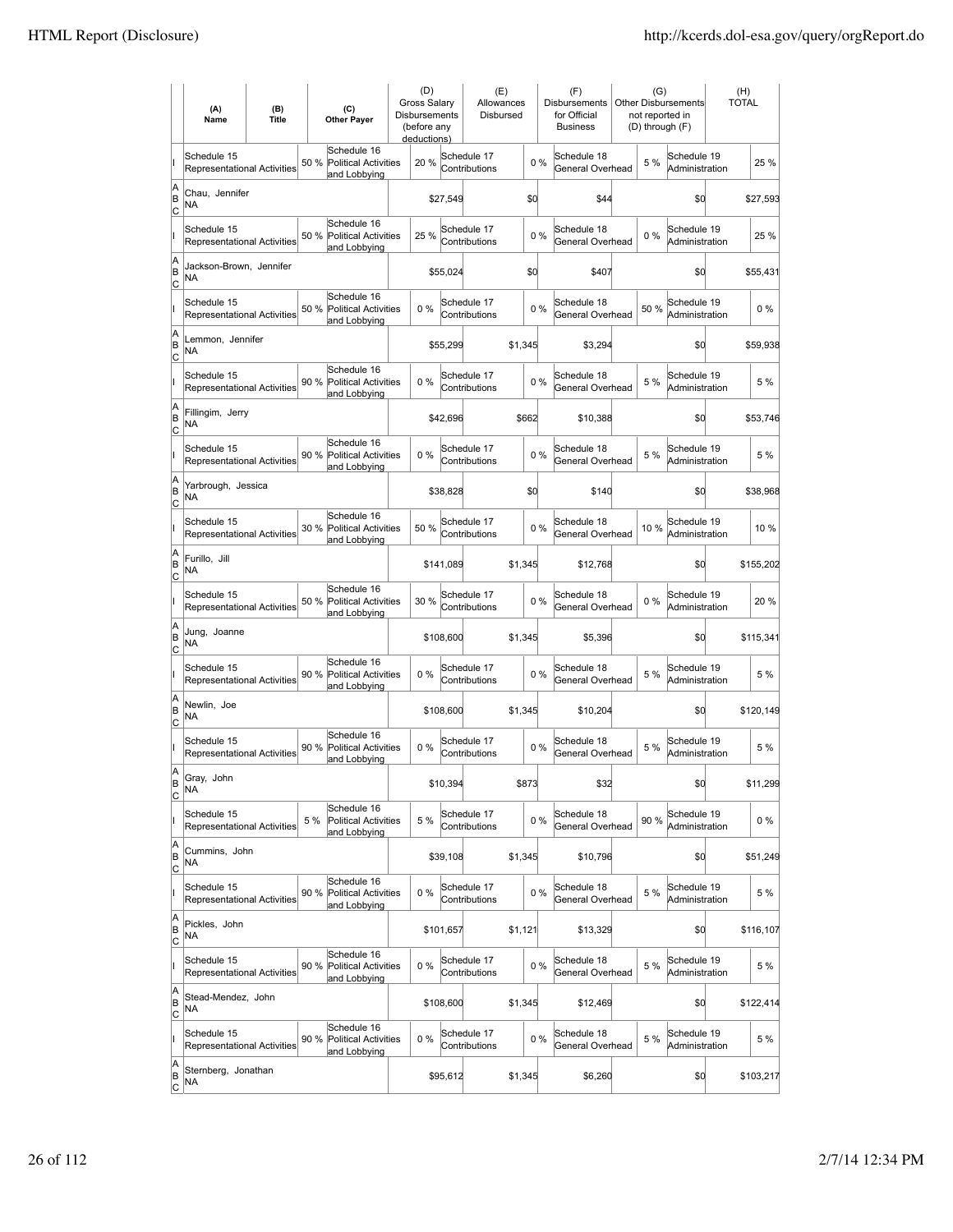|                            | (A)<br>Name                                       | (B)<br><b>Title</b> | (C)<br><b>Other Payer</b>                                          | (D)<br><b>Gross Salarv</b><br><b>Disbursements</b><br>(before any<br>deductions) |           | (E)<br>Allowances<br>Disbursed |         |    | (F)<br><b>Disbursements</b><br>for Official<br><b>Business</b> | (G)   | <b>Other Disbursements</b><br>not reported in<br>(D) through (F) | (H)<br><b>TOTAL</b> |
|----------------------------|---------------------------------------------------|---------------------|--------------------------------------------------------------------|----------------------------------------------------------------------------------|-----------|--------------------------------|---------|----|----------------------------------------------------------------|-------|------------------------------------------------------------------|---------------------|
|                            | Schedule 15<br>Representational Activities        |                     | Schedule 16<br>90 %<br><b>Political Activities</b><br>and Lobbying | 0%                                                                               |           | Schedule 17<br>Contributions   |         | 0% | Schedule 18<br>General Overhead                                | 5 %   | Schedule 19<br>Administration                                    | 5 %                 |
| A<br>B<br>C                | Mill, Jonathan<br>NA                              |                     |                                                                    |                                                                                  | \$114,730 |                                | \$1,345 |    | \$8,115                                                        |       | \$0                                                              | \$124,190           |
|                            | Schedule 15<br>Representational Activities        |                     | Schedule 16<br><b>Political Activities</b><br>90 %<br>and Lobbying | 0%                                                                               |           | Schedule 17<br>Contributions   |         | 0% | Schedule 18<br>General Overhead                                | 5 %   | Schedule 19<br>Administration                                    | 5 %                 |
| A<br>B<br>Iс               | Peterson, Jonna<br>ΝA                             |                     |                                                                    |                                                                                  | \$10,800  |                                | \$0     |    | \$444                                                          |       | \$0                                                              | \$11,244            |
|                            | Schedule 15<br><b>Representational Activities</b> |                     | Schedule 16<br>100 % Political Activities<br>and Lobbying          | 0%                                                                               |           | Schedule 17<br>Contributions   |         | 0% | Schedule 18<br>General Overhead                                | 0%    | Schedule 19<br>Administration                                    | $0\%$               |
| A<br>B<br> c               | Barrios, Jose<br>ΝA                               |                     |                                                                    |                                                                                  | \$104,308 |                                | \$1,345 |    | \$10,879                                                       |       | \$0                                                              | \$116,532           |
|                            | Schedule 15<br>Representational Activities        |                     | Schedule 16<br>90 %<br>Political Activities<br>and Lobbying        | 0%                                                                               |           | Schedule 17<br>Contributions   |         | 0% | Schedule 18<br>General Overhead                                | 5 %   | Schedule 19<br>Administration                                    | 5 %                 |
| A<br>B<br> c               | Schuman, Joseph<br>NA                             |                     |                                                                    |                                                                                  | \$114,623 |                                | \$1,151 |    | \$6,399                                                        |       | \$0                                                              | \$122,173           |
|                            | Schedule 15<br>Representational Activities        |                     | Schedule 16<br>90 %<br><b>Political Activities</b><br>and Lobbying | 0%                                                                               |           | Schedule 17<br>Contributions   |         | 0% | Schedule 18<br>General Overhead                                | 5 %   | Schedule 19<br>Administration                                    | 5 %                 |
| A<br>B<br>Iс               | Lindsay, Joseph<br>ΝA                             |                     |                                                                    |                                                                                  | \$138,455 |                                | \$1,345 |    | \$2,016                                                        |       | \$0                                                              | \$141,816           |
|                            | Schedule 15<br><b>Representational Activities</b> |                     | Schedule 16<br>90 % Political Activities<br>and Lobbying           | 0%                                                                               |           | Schedule 17<br>Contributions   |         | 0% | Schedule 18<br>General Overhead                                | 5 %   | Schedule 19<br>Administration                                    | 5 %                 |
| A<br>B<br>C                | Jurczak, Joseph<br>ΝA                             |                     |                                                                    |                                                                                  | \$127,050 |                                | \$1,345 |    | \$14,176                                                       |       | \$0                                                              | \$142,571           |
|                            | Schedule 15<br>Representational Activities        |                     | Schedule 16<br>10 %<br><b>Political Activities</b><br>and Lobbying | 80%                                                                              |           | Schedule 17<br>Contributions   |         | 0% | Schedule 18<br>General Overhead                                | $0\%$ | Schedule 19<br>Administration                                    | 10%                 |
| A<br>B<br>lc               | Romero, Josephine<br><b>NA</b>                    |                     |                                                                    |                                                                                  | \$45,070  |                                | \$866   |    | \$2,739                                                        |       | \$0                                                              | \$48,675            |
|                            | Schedule 15<br>Representational Activities        |                     | Schedule 16<br><b>Political Activities</b><br>90 %<br>and Lobbying | 0%                                                                               |           | Schedule 17<br>Contributions   |         | 0% | Schedule 18<br>General Overhead                                | 5 %   | Schedule 19<br>Administration                                    | 5 %                 |
| A<br>B<br>Iс               | Guardado, Juan<br><b>NA</b>                       |                     |                                                                    |                                                                                  | \$55,633  |                                | \$0     |    | \$0                                                            |       | \$0                                                              | \$55,633            |
|                            | Schedule 15<br>Representational Activities        |                     | Schedule 16<br>20%<br><b>Political Activities</b><br>and Lobbying  | 0%                                                                               |           | Schedule 17<br>Contributions   |         | 0% | Schedule 18<br>General Overhead                                | 80%   | Schedule 19<br>Administration                                    | $0\%$               |
| ΙA<br> B<br>$\overline{c}$ | Rogers, Julie<br>NA                               |                     |                                                                    |                                                                                  | \$36,029  |                                | \$866   |    | \$4,200                                                        |       | \$0                                                              | \$41,095            |
|                            | Schedule 15<br>Representational Activities        |                     | Schedule 16<br>90%<br>Political Activities<br>and Lobbying         | 0%                                                                               |           | Schedule 17<br>Contributions   |         | 0% | Schedule 18<br>General Overhead                                | 5 %   | Schedule 19<br>Administration                                    | 5 %                 |
| A<br>B<br> c               | Elwood, Karen<br>NA                               |                     |                                                                    |                                                                                  | \$102,449 |                                | \$1,141 |    | \$4,668                                                        |       | \$d                                                              | \$108,258           |
|                            | Schedule 15<br>Representational Activities        |                     | Schedule 16<br>90 %<br><b>Political Activities</b><br>and Lobbying | 0%                                                                               |           | Schedule 17<br>Contributions   |         | 0% | Schedule 18<br>General Overhead                                | 5 %   | Schedule 19<br>Administration                                    | 5 %                 |
| A<br>B<br><u>lc</u>        | Chan. Karen<br>NA                                 |                     |                                                                    |                                                                                  | \$104,308 |                                | \$1,345 |    | \$18,139                                                       |       | \$0                                                              | \$123,792           |
|                            | Schedule 15<br>Representational Activities        |                     | Schedule 16<br>90 % Political Activities<br>and Lobbying           | 0%                                                                               |           | Schedule 17<br>Contributions   |         | 0% | Schedule 18<br>General Overhead                                | 5 %   | Schedule 19<br>Administration                                    | 5 %                 |
| A<br>B<br>$\circ$          | Jung, Karleen<br><b>NA</b>                        |                     |                                                                    |                                                                                  | \$101,518 |                                | \$1,345 |    | \$9,431                                                        |       | \$0                                                              | \$112,294           |
|                            | Schedule 15<br>Representational Activities        |                     | Schedule 16<br>90 %<br><b>Political Activities</b><br>and Lobbying | 0%                                                                               |           | Schedule 17<br>Contributions   |         | 0% | Schedule 18<br>General Overhead                                | 5 %   | Schedule 19<br>Administration                                    | 5 %                 |
| A<br>B<br>$\overline{c}$   | Carr, Kathleen<br>NA                              |                     |                                                                    |                                                                                  | \$42,994  |                                | \$1,759 |    | \$2,576                                                        |       | \$0                                                              | \$47,329            |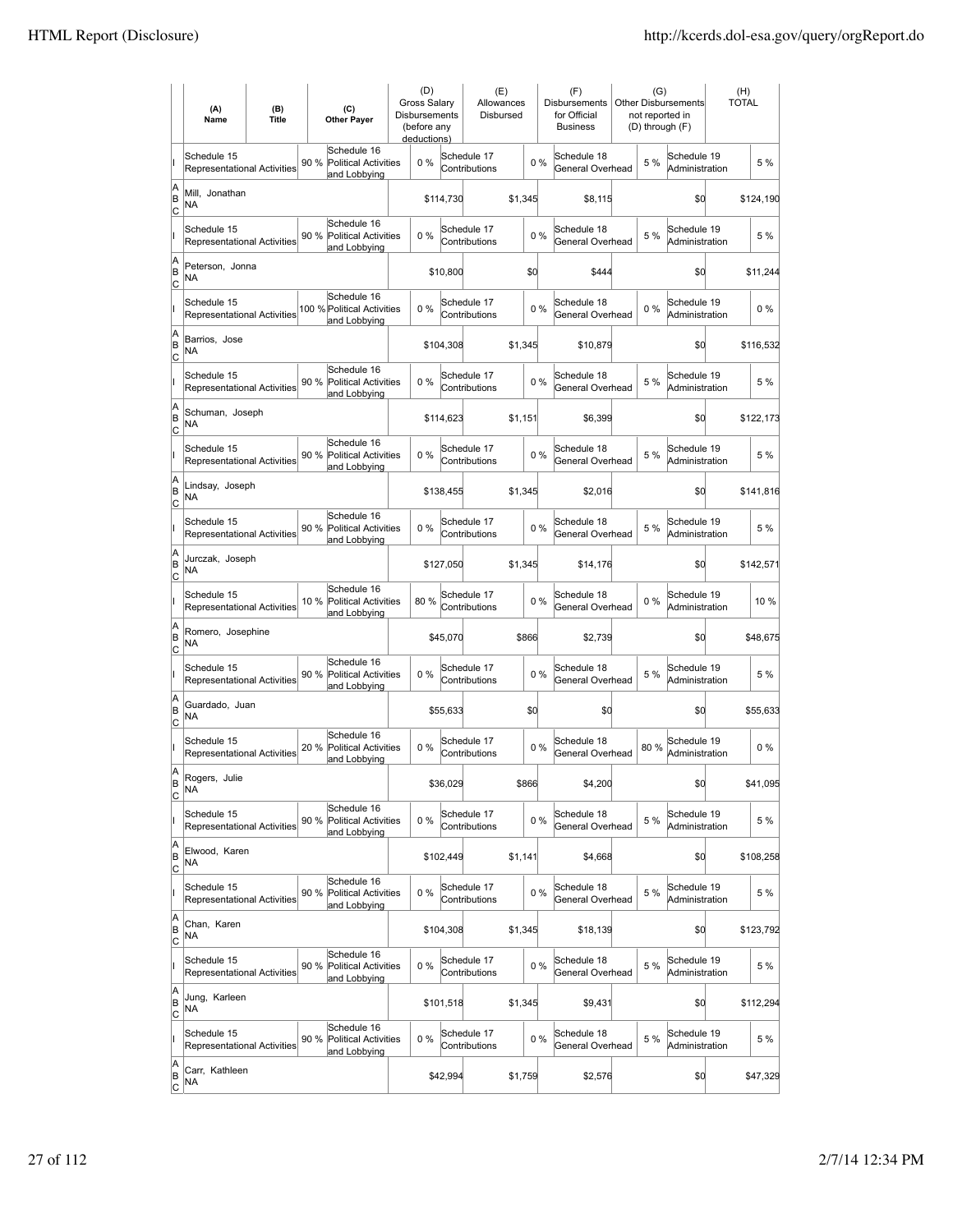|                          | (A)<br>Name                                       | (B)<br><b>Title</b> | (C)<br><b>Other Payer</b>                                 |                                      | Disbursements | (D)<br><b>Gross Salary</b><br>(before any<br>deductions) |           | (E)<br>Allowances<br>Disbursed |         |       | (F)<br><b>Disbursements</b><br>for Official<br><b>Business</b> | (G)<br>not reported in<br>(D) through (F) | Other Disbursements           | (H)<br><b>TOTAL</b> |  |
|--------------------------|---------------------------------------------------|---------------------|-----------------------------------------------------------|--------------------------------------|---------------|----------------------------------------------------------|-----------|--------------------------------|---------|-------|----------------------------------------------------------------|-------------------------------------------|-------------------------------|---------------------|--|
|                          | Schedule 15<br><b>Representational Activities</b> |                     | Schedule 16<br>90 %<br>and Lobbying                       | <b>Political Activities</b>          |               | $0\%$                                                    |           | Schedule 17<br>Contributions   |         | 0%    | Schedule 18<br>General Overhead                                | 5 %                                       | Schedule 19<br>Administration | 5 %                 |  |
| A<br>B<br>lc             | McKinney, Kathy<br>NA                             |                     |                                                           |                                      |               |                                                          | \$10,501  |                                | \$d     |       | \$1,319                                                        |                                           | \$0                           | \$11,820            |  |
|                          | Schedule 15<br><b>Representational Activities</b> |                     | Schedule 16<br>100 % Political Activities<br>and Lobbying |                                      |               | 0%                                                       |           | Schedule 17<br>Contributions   |         | 0%    | Schedule 18<br>General Overhead                                | 0%                                        | Schedule 19<br>Administration | $0\%$               |  |
| A<br>B<br>C              | Carder, Kathy<br>NA                               |                     |                                                           |                                      |               |                                                          | \$108,600 |                                | \$1,345 |       | \$505                                                          |                                           | \$0                           | \$110,450           |  |
|                          | Schedule 15<br>Representational Activities        |                     | Schedule 16<br>90 %<br>and Lobbying                       | <b>Political Activities</b>          |               | 0%                                                       |           | Schedule 17<br>Contributions   |         | 0%    | Schedule 18<br>General Overhead                                | 5 %                                       | Schedule 19<br>Administration | 5 %                 |  |
| A<br>B<br>C              | Phelan, Katie<br>NA                               |                     |                                                           |                                      |               |                                                          | \$13,610  |                                | \$622   |       | \$0                                                            |                                           | \$0                           | \$14,232            |  |
|                          | Schedule 15<br><b>Representational Activities</b> |                     | Schedule 16<br>90 %<br>and Lobbying                       | <b>Political Activities</b>          |               | $0\%$                                                    |           | Schedule 17<br>Contributions   |         | 0%    | Schedule 18<br>General Overhead                                | 5 %                                       | Schedule 19<br>Administration | 5 %                 |  |
| A<br>B<br> c             | Howard, Katrina<br>NA                             |                     |                                                           |                                      |               |                                                          | \$38,045  |                                | \$759   |       | \$5,159                                                        |                                           | \$0                           | \$43,963            |  |
|                          | Schedule 15<br><b>Representational Activities</b> |                     | Schedule 16<br>90 %<br>and Lobbying                       | <b>Political Activities</b>          |               | 0%                                                       |           | Schedule 17<br>Contributions   |         | 0%    | Schedule 18<br>General Overhead                                | 5 %                                       | Schedule 19<br>Administration | 5 %                 |  |
| A<br>B<br>C              | McVay, Kay<br>NA                                  |                     |                                                           |                                      |               |                                                          | \$76,890  |                                | \$d     |       | \$1,371                                                        |                                           | \$0                           | \$78,261            |  |
|                          | Schedule 15<br>Representational Activities        |                     | Schedule 16<br>50 %<br>and Lobbying                       | <b>Political Activities</b>          |               | 50 %                                                     |           | Schedule 17<br>Contributions   |         | 0%    | Schedule 18<br>General Overhead                                | $0\%$                                     | Schedule 19<br>Administration | $0\%$               |  |
| A<br>B<br>C              | Merritt, Keith<br>NA                              |                     |                                                           |                                      |               |                                                          | \$29,820  |                                | \$d     |       | \$6,416                                                        |                                           | \$0                           | \$36,236            |  |
|                          | Schedule 15<br><b>Representational Activities</b> |                     | Schedule 16<br>100 % Political Activities<br>and Lobbying |                                      |               | $0\%$                                                    |           | Schedule 17<br>Contributions   |         | 0%    | Schedule 18<br>General Overhead                                | 0%                                        | Schedule 19<br>Administration | $0\%$               |  |
| A<br>B<br> c             | Anderko, Keith<br>NA                              |                     |                                                           |                                      |               |                                                          | \$33,735  |                                | \$1,182 |       | \$6,381                                                        |                                           | \$0                           | \$41,298            |  |
|                          | Schedule 15<br><b>Representational Activities</b> |                     | Schedule 16<br>90 %<br>and Lobbying                       | <b>Political Activities</b>          |               | 0%                                                       |           | Schedule 17<br>Contributions   |         | 0%    | Schedule 18<br>General Overhead                                | 5 %                                       | Schedule 19<br>Administration | 5 %                 |  |
| A<br>B<br>C              | Adams, Kelly<br>NA                                |                     |                                                           |                                      |               |                                                          | \$48,138  |                                | \$1,345 |       | \$4,668                                                        |                                           | \$0                           | \$54,151            |  |
|                          | Schedule 15<br>Representational Activities        |                     | Schedule 16<br>90 %<br>and Lobbying                       | <b>Political Activities</b>          |               | 0%                                                       |           | Schedule 17<br>Contributions   |         | 0%    | Schedule 18<br>General Overhead                                | 5 %                                       | Schedule 19<br>Administration | 5 %                 |  |
| A<br>B<br>C              | Mak, Keng-Choy<br>NA                              |                     |                                                           |                                      |               |                                                          | \$108,600 |                                | \$1,345 |       | \$13,044                                                       |                                           | \$0                           | \$122,989           |  |
|                          | Schedule 15<br>Representational Activities        |                     | Schedule 16<br>90%<br>and Lobbying                        | Political Activities                 |               | $0\%$                                                    |           | Schedule 17<br>Contributions   |         | 0%    | Schedule 18<br>General Overhead                                | 5 %                                       | Schedule 19<br>Administration | 5 %                 |  |
| A<br>B<br><u>lc</u>      | Mazur, Kenneth<br><b>NA</b>                       |                     |                                                           |                                      |               |                                                          | \$75,382  |                                | \$625   |       | \$460                                                          |                                           | \$0                           | \$76,467            |  |
|                          | Schedule 15<br>Representational Activities        |                     | Schedule 16<br>5 %<br>and Lobbying                        | <b>Political Activities</b>          |               | 5 %                                                      |           | Schedule 17<br>Contributions   |         | 0%    | Schedule 18<br>General Overhead                                | 90 %                                      | Schedule 19<br>Administration | $0\%$               |  |
| A<br>B<br>$\mathsf{C}$   | Redner, Kevin<br>NA                               |                     |                                                           |                                      |               |                                                          | \$21,944  |                                | \$0     |       | \$2,764                                                        |                                           | \$0                           | \$24,708            |  |
|                          | Schedule 15<br>Representational Activities        |                     | Schedule 16<br>100 % Political Activities<br>and Lobbying |                                      |               | $0\%$                                                    |           | Schedule 17<br>Contributions   |         | $0\%$ | Schedule 18<br>General Overhead                                | $0\%$                                     | Schedule 19<br>Administration | $0\%$               |  |
| A<br>B<br> c             | Williams, Kevin<br>NA                             |                     |                                                           |                                      |               |                                                          | \$69,138  |                                | \$d     |       | \$500                                                          |                                           | \$0                           | \$69,638            |  |
|                          | Schedule 15<br>Representational Activities        |                     | Schedule 16<br>90 %                                       | Political Activities<br>and Lobbying |               | $0\%$                                                    |           | Schedule 17<br>Contributions   |         | 0%    | Schedule 18<br>General Overhead                                | 5 %                                       | Schedule 19<br>Administration | 5 %                 |  |
| A<br>B<br>$\overline{c}$ | Baker, Kevin<br>NA                                |                     |                                                           |                                      |               |                                                          | \$108,600 |                                | \$1,345 |       | \$23,223                                                       |                                           | \$q                           | \$133,168           |  |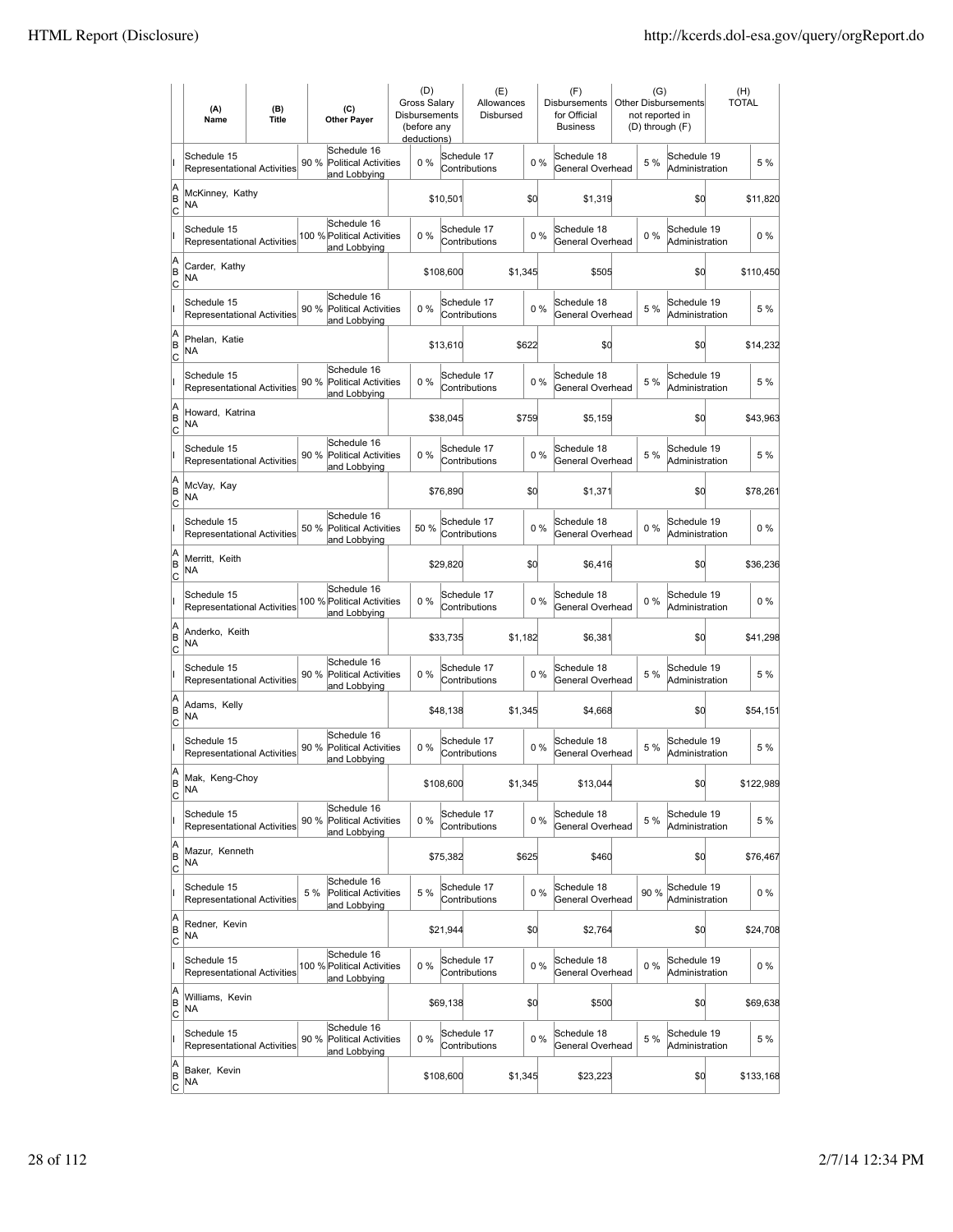|                                    | (A)<br>Name                                       | (B)<br><b>Title</b> |       | (C)<br><b>Other Payer</b>                                  | (D)<br>Gross Salary<br><b>Disbursements</b><br>(before any<br>deductions) |           | (E)<br>Allowances<br>Disbursed |         |       | (F)<br><b>Disbursements</b><br>for Official<br><b>Business</b> |       | (G)<br><b>Other Disbursements</b><br>not reported in<br>(D) through (F) | (H)<br><b>TOTAL</b> |           |
|------------------------------------|---------------------------------------------------|---------------------|-------|------------------------------------------------------------|---------------------------------------------------------------------------|-----------|--------------------------------|---------|-------|----------------------------------------------------------------|-------|-------------------------------------------------------------------------|---------------------|-----------|
|                                    | Schedule 15<br><b>Representational Activities</b> |                     | 90 %  | Schedule 16<br><b>Political Activities</b><br>and Lobbying | 0%                                                                        |           | Schedule 17<br>Contributions   |         | $0\%$ | Schedule 18<br>General Overhead                                | 5 %   | Schedule 19<br>Administration                                           |                     | 5 %       |
| A<br>ΙB<br> c                      | Michaels, Kristen<br>NA                           |                     |       |                                                            |                                                                           | \$48,640  |                                | \$1,345 |       | \$8,118                                                        |       | \$0                                                                     |                     | \$58,103  |
|                                    | Schedule 15<br><b>Representational Activities</b> |                     | 90 %  | Schedule 16<br><b>Political Activities</b><br>and Lobbying | 0%                                                                        |           | Schedule 17<br>Contributions   |         | 0%    | Schedule 18<br>General Overhead                                | 5 %   | Schedule 19<br>Administration                                           |                     | 5 %       |
| A<br>B<br>C                        | Lynch, Kristin<br>ΝA                              |                     |       |                                                            |                                                                           | \$115,439 |                                | \$1,345 |       | \$5,642                                                        |       | \$0                                                                     |                     | \$122,426 |
|                                    | Schedule 15<br>Representational Activities        |                     | 90 %  | Schedule 16<br><b>Political Activities</b><br>and Lobbying | 0%                                                                        |           | Schedule 17<br>Contributions   |         | 0%    | Schedule 18<br>General Overhead                                | 5 %   | Schedule 19<br>Administration                                           |                     | 5 %       |
| A<br>B<br> c                       | Hebert, Laura<br>NA                               |                     |       |                                                            |                                                                           | \$44,140  |                                | \$723   |       | \$4,973                                                        |       | \$0                                                                     |                     | \$49,836  |
|                                    | Schedule 15<br>Representational Activities        |                     | 90 %  | Schedule 16<br><b>Political Activities</b><br>and Lobbying | 0%                                                                        |           | Schedule 17<br>Contributions   |         | 0%    | Schedule 18<br>General Overhead                                | 5 %   | Schedule 19<br>Administration                                           |                     | 5 %       |
| A<br>ΙB<br> c                      | Zamora, Laura<br>ΝA                               |                     |       |                                                            |                                                                           | \$127,130 |                                | \$0     |       | \$390                                                          |       | \$0                                                                     |                     | \$127,520 |
|                                    | Schedule 15<br><b>Representational Activities</b> |                     |       | Schedule 16<br>20 % Political Activities<br>and Lobbying   | $0\%$                                                                     |           | Schedule 17<br>Contributions   |         | 0%    | Schedule 18<br>General Overhead                                | 80%   | Schedule 19<br>Administration                                           |                     | $0\%$     |
| A<br>B<br>C                        | Reid, Lauren<br>ΝA                                |                     |       |                                                            |                                                                           | \$60,128  |                                | \$0     |       | \$347                                                          |       | \$0                                                                     |                     | \$60,475  |
|                                    | Schedule 15<br>Representational Activities        |                     |       | Schedule 16<br>60 % Political Activities<br>and Lobbying   | 30 %                                                                      |           | Schedule 17<br>Contributions   |         | 0%    | Schedule 18<br>General Overhead                                | $0\%$ | Schedule 19<br>Administration                                           |                     | 10 %      |
| A<br>B<br>C                        | Kelly, Laurie<br>NA                               |                     |       |                                                            |                                                                           | \$54,533  |                                | \$953   |       | \$2,904                                                        |       | \$0                                                                     |                     | \$58,390  |
|                                    | Schedule 15<br>Representational Activities        |                     | 90 %  | Schedule 16<br><b>Political Activities</b><br>and Lobbying | 0%                                                                        |           | Schedule 17<br>Contributions   |         | 0%    | Schedule 18<br>General Overhead                                | 5 %   | Schedule 19<br>Administration                                           |                     | 5 %       |
| A<br>B<br>Iс                       | Doran, Lenore<br>NA                               |                     |       |                                                            |                                                                           | \$96,151  |                                | \$0     |       | \$0                                                            |       | \$0                                                                     |                     | \$96,151  |
|                                    | Schedule 15<br>Representational Activities        |                     | $0\%$ | Schedule 16<br><b>Political Activities</b><br>and Lobbying | 0%                                                                        |           | Schedule 17<br>Contributions   |         | 5 %   | Schedule 18<br>General Overhead                                | 75 %  | Schedule 19<br>Administration                                           |                     | 20 %      |
| A<br>B<br>C                        | Curtis, Leslie<br>ΝA                              |                     |       |                                                            |                                                                           | \$34,445  |                                | \$418   |       | \$2,222                                                        |       | \$0                                                                     |                     | \$37,085  |
|                                    | Schedule 15<br>Representational Activities        |                     | 90 %  | Schedule 16<br><b>Political Activities</b><br>and Lobbving | 0%                                                                        |           | Schedule 17<br>Contributions   |         | 0%    | Schedule 18<br>General Overhead                                | $0\%$ | Schedule 19<br>Administration                                           |                     | 10 %      |
| A<br>B<br>$\overline{c}$           | Rodriguez, Leticia<br>ΝA                          |                     |       |                                                            |                                                                           | \$84,482  |                                | \$d     |       | \$3,792                                                        |       | \$d                                                                     |                     | \$88,274  |
|                                    | Schedule 15<br><b>Representational Activities</b> |                     | 90 %  | Schedule 16<br><b>Political Activities</b><br>and Lobbying | 0%                                                                        |           | Schedule 17<br>Contributions   |         | $0\%$ | Schedule 18<br>General Overhead                                | 5 %   | Schedule 19<br>Administration                                           |                     | 5 %       |
| A<br>B<br>$\overline{c}$           | Morales, Linda<br>NA                              |                     |       |                                                            |                                                                           | \$76,767  |                                | \$1,345 |       | \$3,524                                                        |       | \$d                                                                     |                     | \$81,636  |
|                                    | Schedule 15<br><b>Representational Activities</b> |                     |       | Schedule 16<br>90 % Political Activities<br>and Lobbying   | $0\%$                                                                     |           | Schedule 17<br>Contributions   |         | 0%    | Schedule 18<br>General Overhead                                | 5 %   | Schedule 19<br>Administration                                           |                     | 5 %       |
| A<br>B<br>$\circ$                  | Churma-Sumner, Linda<br>NA                        |                     |       |                                                            |                                                                           | \$81,713  |                                | \$1,121 |       | \$10,483                                                       |       | \$d                                                                     |                     | \$93,317  |
|                                    | Schedule 15<br>Representational Activities        |                     | 90 %  | Schedule 16<br><b>Political Activities</b><br>and Lobbying | 0%                                                                        |           | Schedule 17<br>Contributions   |         | 0%    | Schedule 18<br>General Overhead                                | 5 %   | Schedule 19<br>Administration                                           |                     | 5 %       |
| A<br>B<br>C                        | Shipley, Linda<br>NA                              |                     |       |                                                            |                                                                           | \$94,500  |                                | \$616   |       | \$4,581                                                        |       | \$d                                                                     |                     | \$99,697  |
|                                    | Schedule 15<br>Representational Activities        |                     | 80 %  | Schedule 16<br><b>Political Activities</b><br>and Lobbying | 5 %                                                                       |           | Schedule 17<br>Contributions   |         | 0%    | Schedule 18<br>General Overhead                                | $0\%$ | Schedule 19<br>Administration                                           |                     | 15 %      |
| A<br> B<br>$\overline{\mathsf{c}}$ | Parecadan, Lindsey<br>NA                          |                     |       |                                                            |                                                                           | \$16,848  |                                | \$474   |       | \$2,138                                                        |       | \$d                                                                     |                     | \$19,460  |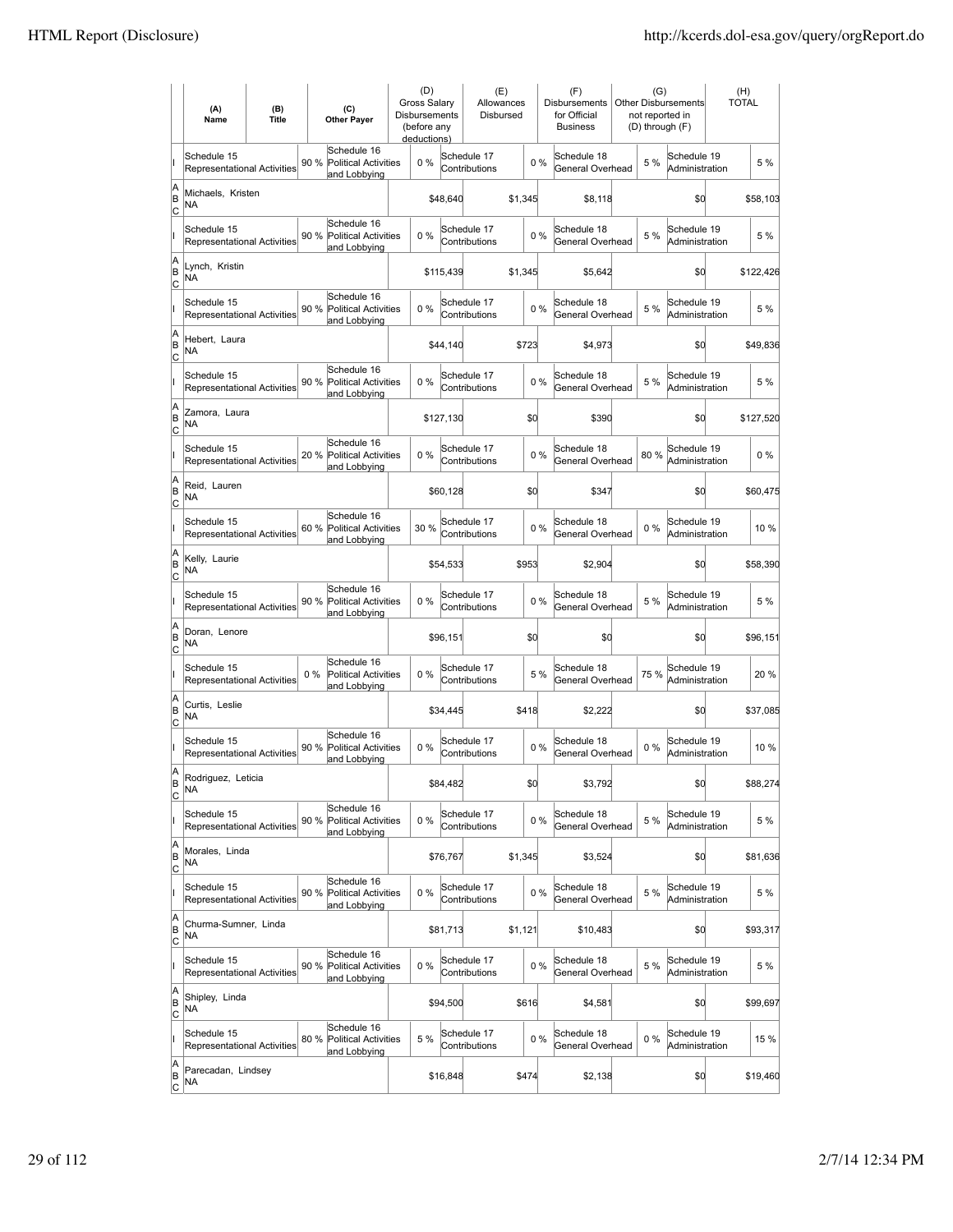|                           | (A)<br>Name                                       | (B)<br><b>Title</b> |       | (C)<br><b>Other Payer</b>                                  | <b>Gross Salarv</b><br>Disbursements | (D)<br>(before any<br>deductions) |           | (E)<br>Allowances<br>Disbursed |         |       | (F)<br>Disbursements<br>for Official<br><b>Business</b> | (G)   | <b>Other Disbursements</b><br>not reported in<br>(D) through (F) | (H)<br><b>TOTAL</b> |           |
|---------------------------|---------------------------------------------------|---------------------|-------|------------------------------------------------------------|--------------------------------------|-----------------------------------|-----------|--------------------------------|---------|-------|---------------------------------------------------------|-------|------------------------------------------------------------------|---------------------|-----------|
|                           | Schedule 15<br><b>Representational Activities</b> |                     | 90 %  | Schedule 16<br><b>Political Activities</b><br>and Lobbying |                                      | $0\%$                             |           | Schedule 17<br>Contributions   |         | $0\%$ | Schedule 18<br>General Overhead                         | 5 %   | Schedule 19<br>Administration                                    |                     | 5 %       |
| A<br>B<br> c              | Davis, Linette<br>NA                              |                     |       |                                                            |                                      |                                   | \$90,574  |                                |         | \$0   | \$2,924                                                 |       | \$0                                                              |                     | \$93,498  |
|                           | Schedule 15<br><b>Representational Activities</b> |                     | 80 %  | Schedule 16<br><b>Political Activities</b><br>and Lobbying |                                      | 0%                                |           | Schedule 17<br>Contributions   |         | 0%    | Schedule 18<br>General Overhead                         | $0\%$ | Schedule 19<br>Administration                                    |                     | 20 %      |
| A<br>B<br>C               | Payne, Lisa<br>NA                                 |                     |       |                                                            |                                      |                                   | \$32,317  |                                |         | \$0   | \$92                                                    |       | \$d                                                              |                     | \$32,409  |
|                           | Schedule 15<br>Representational Activities        |                     | $0\%$ | Schedule 16<br>Political Activities<br>and Lobbying        |                                      | 0%                                |           | Schedule 17<br>Contributions   |         | 5 %   | Schedule 18<br>General Overhead                         | 75 %  | Schedule 19<br>Administration                                    |                     | 20%       |
| A<br>B<br>C               | Tose, Lisa<br>NA                                  |                     |       |                                                            |                                      |                                   | \$89,686  |                                |         | \$0   | \$3,092                                                 |       | \$0                                                              |                     | \$92,778  |
|                           | Schedule 15<br><b>Representational Activities</b> |                     | 80 %  | Schedule 16<br><b>Political Activities</b><br>and Lobbying |                                      | $0\%$                             |           | Schedule 17<br>Contributions   |         | 0%    | Schedule 18<br>General Overhead                         | 0%    | Schedule 19<br>Administration                                    |                     | 20%       |
| A<br>B<br> c              | Harlow, Lisa<br>NA                                |                     |       |                                                            |                                      |                                   | \$87,385  |                                | \$1.345 |       | \$10,385                                                |       | \$0                                                              |                     | \$99,115  |
|                           | Schedule 15<br><b>Representational Activities</b> |                     | 90 %  | Schedule 16<br><b>Political Activities</b><br>and Lobbying |                                      | 0%                                |           | Schedule 17<br>Contributions   |         | 0%    | Schedule 18<br>General Overhead                         | 5 %   | Schedule 19<br>Administration                                    |                     | 5 %       |
| A<br>B<br>C               | Morowitz, Lisa<br>ΝA                              |                     |       |                                                            |                                      |                                   | \$100,547 |                                | \$1,345 |       | \$3,569                                                 |       | \$0                                                              |                     | \$105,461 |
|                           | Schedule 15<br>Representational Activities        |                     |       | Schedule 16<br>90 % Political Activities<br>and Lobbying   |                                      | 0%                                |           | Schedule 17<br>Contributions   |         | 0%    | Schedule 18<br>General Overhead                         | 5 %   | Schedule 19<br>Administration                                    |                     | 5 %       |
| A<br>B<br>C               | Jacobs, Lisabeth<br>NA                            |                     |       |                                                            |                                      |                                   | \$126,775 |                                | \$1,345 |       | \$1,592                                                 |       | \$0                                                              |                     | \$129,712 |
|                           | Schedule 15<br><b>Representational Activities</b> |                     | 60 %  | Schedule 16<br><b>Political Activities</b><br>and Lobbying |                                      | 30 %                              |           | Schedule 17<br>Contributions   |         | 0%    | Schedule 18<br>General Overhead                         | $0\%$ | Schedule 19<br>Administration                                    |                     | 10 %      |
| A<br>B<br> c              | Santos, Lolita<br>NA                              |                     |       |                                                            |                                      |                                   | \$11,852  |                                |         | \$0   | \$211                                                   |       | \$d                                                              |                     | \$12,063  |
|                           | Schedule 15<br>Representational Activities        |                     |       | Schedule 16<br>100 % Political Activities<br>and Lobbying  |                                      | 0%                                |           | Schedule 17<br>Contributions   |         | 0%    | Schedule 18<br>General Overhead                         | $0\%$ | Schedule 19<br>Administration                                    |                     | $0\%$     |
| A<br>B<br>C               | Rada, Louie<br>NA                                 |                     |       |                                                            |                                      |                                   | \$84,287  |                                | \$1,345 |       | \$7,815                                                 |       | \$0                                                              |                     | \$93,447  |
|                           | Schedule 15<br>Representational Activities        |                     | 90%   | Schedule 16<br>Political Activities<br>and Lobbying        |                                      | 0%                                |           | Schedule 17<br>Contributions   |         | 0%    | Schedule 18<br>General Overhead                         | 5 %   | Schedule 19<br>Administration                                    |                     | 5 %       |
| A<br>B<br>C               | Bianzon, Lovella<br>NA                            |                     |       |                                                            |                                      |                                   | \$42,185  |                                | \$1,060 |       | \$7,590                                                 |       | \$d                                                              |                     | \$50,835  |
|                           | Schedule 15<br>Representational Activities        |                     | 90 %  | Schedule 16<br><b>Political Activities</b><br>and Lobbying |                                      | 0%                                |           | Schedule 17<br>Contributions   |         | 0%    | Schedule 18<br>General Overhead                         | 5 %   | Schedule 19<br>Administration                                    |                     | 5 %       |
| A<br>B<br><u>lc</u>       | Hwang, Lucia<br>NA                                |                     |       |                                                            |                                      |                                   | \$104,487 |                                |         | \$0   | \$1,202                                                 |       | \$0                                                              |                     | \$105,689 |
|                           | Schedule 15<br>Representational Activities        |                     | 50 %  | Schedule 16<br><b>Political Activities</b><br>and Lobbying |                                      | 20 %                              |           | Schedule 17<br>Contributions   |         | 0%    | Schedule 18<br>General Overhead                         | 20%   | Schedule 19<br>Administration                                    |                     | 10 %      |
| A<br>B<br>$\mathsf{C}$    | Santos, Lydia<br>NA                               |                     |       |                                                            |                                      |                                   | \$73,410  |                                |         | \$0   | \$0                                                     |       | \$0                                                              |                     | \$73,410  |
|                           | Schedule 15<br>Representational Activities        |                     |       | Schedule 16<br>20 % Political Activities<br>and Lobbying   |                                      | 0%                                |           | Schedule 17<br>Contributions   |         | $0\%$ | Schedule 18<br>General Overhead                         | 80%   | Schedule 19<br>Administration                                    |                     | 0 %       |
| A<br>B<br>C               | Davis, Marcella<br>NA                             |                     |       |                                                            |                                      |                                   | \$53,707  |                                | \$1,024 |       | \$3,069                                                 |       | \$0                                                              |                     | \$57,800  |
|                           | Schedule 15<br>Representational Activities        |                     | 90 %  | Schedule 16<br><b>Political Activities</b><br>and Lobbying |                                      | 0%                                |           | Schedule 17<br>Contributions   |         | 0%    | Schedule 18<br>General Overhead                         | 5 %   | Schedule 19<br>Administration                                    |                     | 5 %       |
| A<br> B<br>$\overline{c}$ | Berman, Marcie<br>NA                              |                     |       |                                                            |                                      |                                   | \$58,334  |                                |         | \$0   | \$0                                                     |       | \$d                                                              |                     | \$58,334  |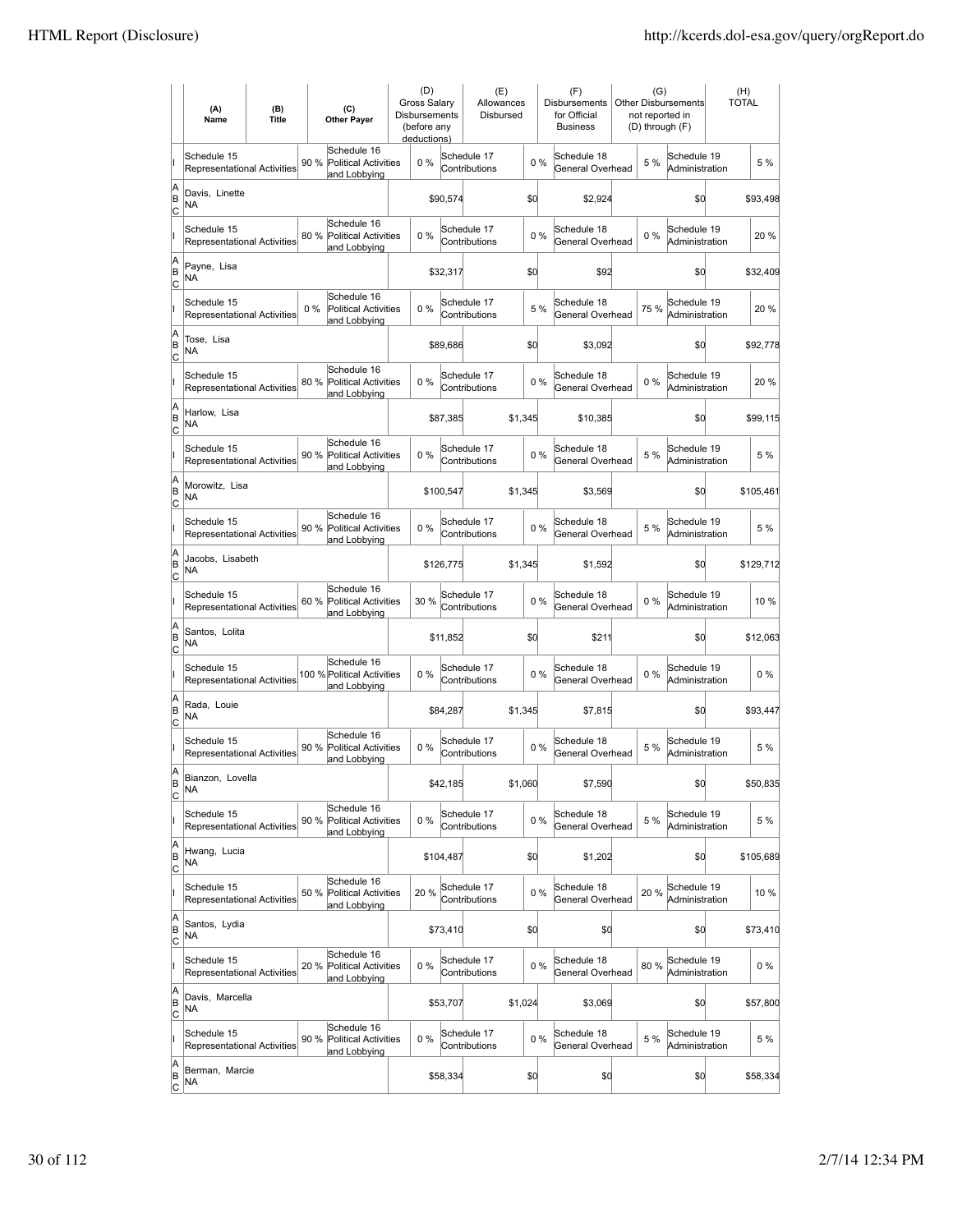|                           | (A)<br>Name                                       | (B)<br><b>Title</b> |       | (C)<br><b>Other Payer</b>                                  | (D)<br><b>Gross Salary</b><br>Disbursements<br>(before any<br>deductions) |           | (E)<br>Allowances<br>Disbursed |         |       | (F)<br>Disbursements<br>for Official<br><b>Business</b> | (G)<br>not reported in<br>(D) through (F) | Other Disbursements           | (H)<br><b>TOTAL</b> |
|---------------------------|---------------------------------------------------|---------------------|-------|------------------------------------------------------------|---------------------------------------------------------------------------|-----------|--------------------------------|---------|-------|---------------------------------------------------------|-------------------------------------------|-------------------------------|---------------------|
|                           | Schedule 15<br>Representational Activities        |                     | 80 %  | Schedule 16<br><b>Political Activities</b><br>and Lobbying | 5 %                                                                       |           | Schedule 17<br>Contributions   |         | 0%    | Schedule 18<br>General Overhead                         | $0\%$                                     | Schedule 19<br>Administration | 15 %                |
| A<br>B<br>C               | Petty-Eifert, Margaret<br>NA                      |                     |       |                                                            |                                                                           | \$12,469  |                                | \$d     |       | \$354                                                   |                                           | \$0                           | \$12,823            |
|                           | Schedule 15<br>Representational Activities        |                     |       | Schedule 16<br>100 % Political Activities<br>and Lobbying  | $0\%$                                                                     |           | Schedule 17<br>Contributions   |         | $0\%$ | Schedule 18<br>General Overhead                         | 0%                                        | Schedule 19<br>Administration | $0\%$               |
| A<br>ΙB<br>C              | Marks, Margaret<br><b>NA</b>                      |                     |       |                                                            |                                                                           | \$73,947  |                                | \$d     |       | \$445                                                   |                                           | \$0                           | \$74,392            |
|                           | Schedule 15<br>Representational Activities        |                     | 90 %  | Schedule 16<br><b>Political Activities</b><br>and Lobbying | 0%                                                                        |           | Schedule 17<br>Contributions   |         | 0%    | Schedule 18<br>General Overhead                         | 5 %                                       | Schedule 19<br>Administration | 5 %                 |
| A<br>B<br>C               | Albert, Marilyn<br>NA                             |                     |       |                                                            |                                                                           | \$74,454  |                                | \$1,345 |       | \$8,024                                                 |                                           | \$0                           | \$83,823            |
|                           | Schedule 15<br>Representational Activities        |                     | 90 %  | Schedule 16<br><b>Political Activities</b><br>and Lobbying | 0%                                                                        |           | Schedule 17<br>Contributions   |         | 0%    | Schedule 18<br>General Overhead                         | 5 %                                       | Schedule 19<br>Administration | 5 %                 |
| A<br>B<br>C               | Goman, Martha<br>NA                               |                     |       |                                                            |                                                                           | \$36,830  |                                | \$0     |       | \$0                                                     |                                           | \$0                           | \$36,830            |
|                           | Schedule 15<br><b>Representational Activities</b> |                     | 80%   | Schedule 16<br>Political Activities<br>and Lobbying        | 5 %                                                                       |           | Schedule 17<br>Contributions   |         | 0%    | Schedule 18<br>General Overhead                         | $0\%$                                     | Schedule 19<br>Administration | 15 %                |
| A<br>ΙB<br> c             | Smith, Marti<br>ΝA                                |                     |       |                                                            |                                                                           | \$88,270  |                                | \$1,345 |       | \$16,395                                                |                                           | \$0                           | \$106,010           |
|                           | Schedule 15<br><b>Representational Activities</b> |                     |       | Schedule 16<br>90 % Political Activities<br>and Lobbying   | $0\%$                                                                     |           | Schedule 17<br>Contributions   |         | 0%    | Schedule 18<br>General Overhead                         | 5 %                                       | Schedule 19<br>Administration | 5 %                 |
| A<br>B<br>C               | Maupin, Mary<br>ΝA                                |                     |       |                                                            |                                                                           | \$25,081  |                                | \$d     |       | \$1,234                                                 |                                           | \$0                           | \$26,315            |
|                           | Schedule 15<br>Representational Activities        |                     |       | Schedule 16<br>100 % Political Activities<br>and Lobbying  | 0%                                                                        |           | Schedule 17<br>Contributions   |         | 0%    | Schedule 18<br>General Overhead                         | 0%                                        | Schedule 19<br>Administration | $0\%$               |
| A<br>B<br>C               | Bailey, Mary<br>NA.                               |                     |       |                                                            |                                                                           | \$30,239  |                                | \$0     |       | \$884                                                   |                                           | \$0                           | \$31,123            |
|                           | Schedule 15<br>Representational Activities        |                     |       | Schedule 16<br>100 % Political Activities<br>and Lobbying  | $0\%$                                                                     |           | Schedule 17<br>Contributions   |         | 0%    | Schedule 18<br>General Overhead                         | 0%                                        | Schedule 19<br>Administration | $0\%$               |
| A<br>B<br> c              | Henke, Maryanne<br>NA                             |                     |       |                                                            |                                                                           | \$86,666  |                                | \$1,345 |       | \$6,237                                                 |                                           | \$d                           | \$94,248            |
|                           | Schedule 15<br><b>Representational Activities</b> |                     | 90 %  | Schedule 16<br><b>Political Activities</b><br>and Lobbying | 0%                                                                        |           | Schedule 17<br>Contributions   |         | 0%    | Schedule 18<br>General Overhead                         | 5 %                                       | Schedule 19<br>Administration | 5 %                 |
| ΙA<br>B<br>$\overline{c}$ | Carbuccia, Maximo<br>ΝA                           |                     |       |                                                            |                                                                           | \$102,518 |                                | \$1,345 |       | \$12,597                                                |                                           | \$d                           | \$116,460           |
|                           | Schedule 15<br>Representational Activities        |                     | 90 %  | Schedule 16<br>Political Activities<br>and Lobbying        | 0%                                                                        |           | Schedule 17<br>Contributions   |         | 0%    | Schedule 18<br>General Overhead                         | 5 %                                       | Schedule 19<br>Administration | 5 %                 |
| A<br>B<br>$\overline{c}$  | Al-Hasan, Mays<br>NA                              |                     |       |                                                            |                                                                           | \$24,999  |                                | \$d     |       | \$0                                                     |                                           | \$d                           | \$24,999            |
|                           | Schedule 15<br><b>Representational Activities</b> |                     | 0%    | Schedule 16<br>Political Activities<br>and Lobbying        | $0\%$                                                                     |           | Schedule 17<br>Contributions   |         | $0\%$ | Schedule 18<br>General Overhead                         | 100 %                                     | Schedule 19<br>Administration | $0\%$               |
| A<br>B<br>$\overline{c}$  | Harlan, Melissa<br>NA                             |                     |       |                                                            |                                                                           | \$51,067  |                                | \$672   |       | \$1,076                                                 |                                           | \$d                           | \$52,815            |
|                           | Schedule 15<br>Representational Activities        |                     |       | Schedule 16<br>90 % Political Activities<br>and Lobbying   | 0%                                                                        |           | Schedule 17<br>Contributions   |         | 0%    | Schedule 18<br>General Overhead                         | 5 %                                       | Schedule 19<br>Administration | 5 %                 |
| A<br>B<br>$\circ$         | Montenegro, Melissa<br><b>NA</b>                  |                     |       |                                                            |                                                                           | \$69,878  |                                | \$d     |       | \$726                                                   |                                           | \$0                           | \$70,604            |
|                           | Schedule 15<br>Representational Activities        |                     | $0\%$ | Schedule 16<br>Political Activities<br>and Lobbying        | 0%                                                                        |           | Schedule 17<br>Contributions   |         | 0%    | Schedule 18<br>General Overhead                         | 80%                                       | Schedule 19<br>Administration | 20%                 |
| A<br>B<br>$\overline{c}$  | Green, Melroy<br>NA                               |                     |       |                                                            |                                                                           | \$19,781  |                                | \$0     |       | \$2,613                                                 |                                           | \$0                           | \$22,394            |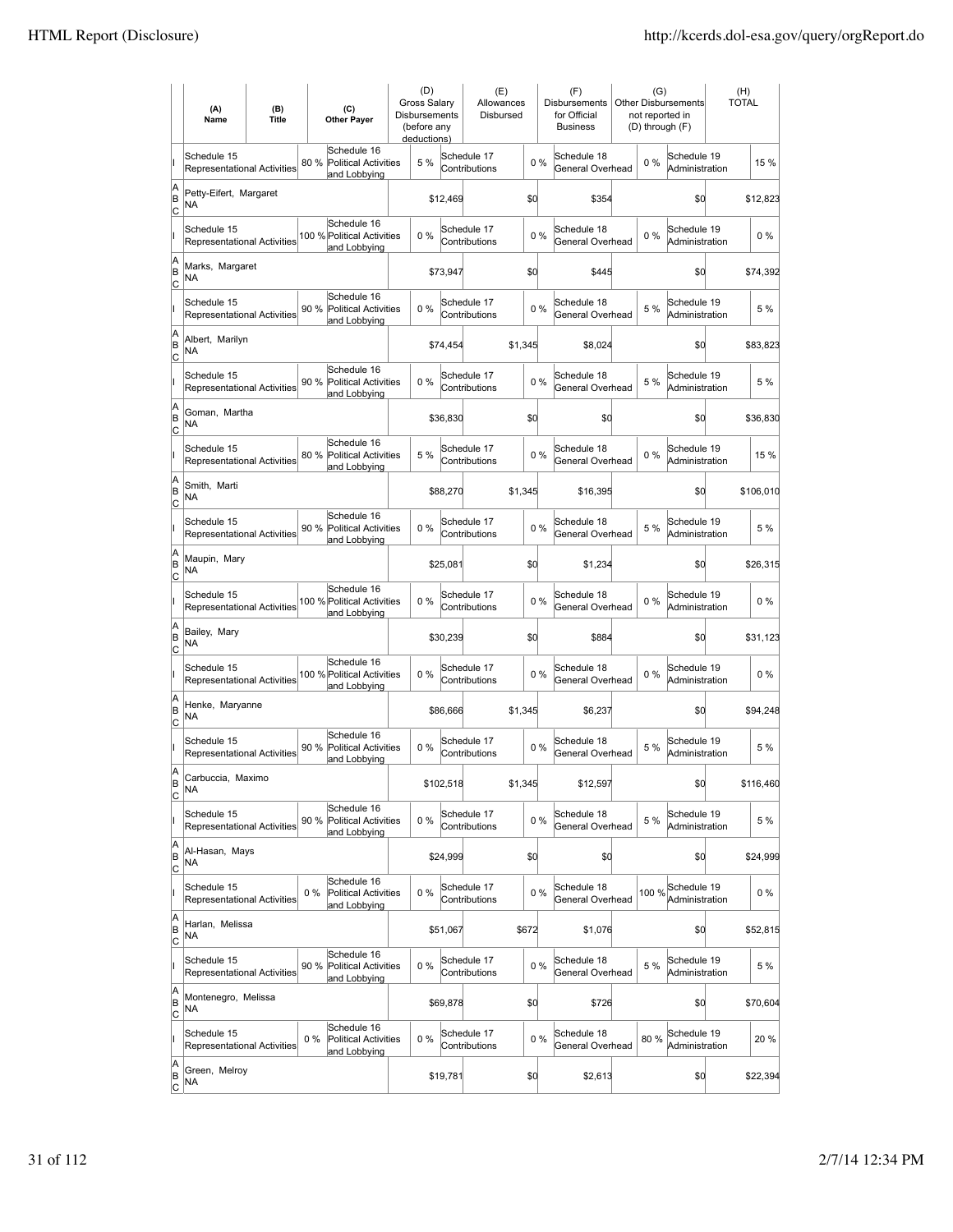|                          | (A)<br>Name                                       | (B)<br><b>Title</b> |      | (C)<br><b>Other Paver</b>                                  | Gross Salarv<br>Disbursements<br>(before any<br>deductions) | (D) |           | (E)<br>Allowances<br>Disbursed |         |       | (F)<br><b>Disbursements</b><br>for Official<br><b>Business</b> | (G)   | Other Disbursements<br>not reported in<br>(D) through (F) | (H)<br><b>TOTAL</b> |           |
|--------------------------|---------------------------------------------------|---------------------|------|------------------------------------------------------------|-------------------------------------------------------------|-----|-----------|--------------------------------|---------|-------|----------------------------------------------------------------|-------|-----------------------------------------------------------|---------------------|-----------|
|                          | Schedule 15<br>Representational Activities        |                     |      | Schedule 16<br>100 % Political Activities<br>and Lobbying  |                                                             | 0%  |           | Schedule 17<br>Contributions   |         | $0\%$ | Schedule 18<br>General Overhead                                | 0%    | Schedule 19<br>Administration                             |                     | $0\%$     |
| A<br>B<br>lc             | Schafer, Meredith<br><b>NA</b>                    |                     |      |                                                            |                                                             |     | \$37,648  |                                | \$764   |       | \$2,240                                                        |       | \$d                                                       |                     | \$40,652  |
|                          | Schedule 15<br>Representational Activities        |                     | 90 % | Schedule 16<br><b>Political Activities</b><br>and Lobbying | 0%                                                          |     |           | Schedule 17<br>Contributions   |         | 0%    | Schedule 18<br>General Overhead                                | 5 %   | Schedule 19<br>Administration                             |                     | 5 %       |
| A<br>B<br>C              | Gerometta, Michael<br>NA                          |                     |      |                                                            |                                                             |     | \$66,523  |                                | \$0     |       | \$0                                                            |       | \$0                                                       |                     | \$66,523  |
|                          | Schedule 15<br>Representational Activities        |                     | 0%   | Schedule 16<br><b>Political Activities</b><br>and Lobbying | 0%                                                          |     |           | Schedule 17<br>Contributions   |         | 5 %   | Schedule 18<br>General Overhead                                | 75 %  | Schedule 19<br>Administration                             |                     | 20%       |
| A<br>B<br>C              | Unimuke, Michael<br>NA                            |                     |      |                                                            |                                                             |     | \$92,554  |                                | \$1,345 |       | \$8,064                                                        |       | \$0                                                       |                     | \$101,963 |
|                          | Schedule 15<br><b>Representational Activities</b> |                     | 90 % | Schedule 16<br><b>Political Activities</b><br>and Lobbying | $0\%$                                                       |     |           | Schedule 17<br>Contributions   |         | 0%    | Schedule 18<br>General Overhead                                | 5 %   | Schedule 19<br>Administration                             |                     | 5 %       |
| A<br>B<br>lc             | Preston, Michael<br>NA                            |                     |      |                                                            |                                                             |     | \$106,838 |                                | \$0     |       | \$1,396                                                        |       | \$Ó                                                       |                     | \$108,234 |
|                          | Schedule 15<br>Representational Activities        |                     | 50 % | Schedule 16<br>Political Activities<br>and Lobbying        | 40 %                                                        |     |           | Schedule 17<br>Contributions   |         | 0%    | Schedule 18<br>General Overhead                                | $0\%$ | Schedule 19<br>Administration                             |                     | 10 %      |
| Α<br>B<br>C              | Brannan, Michael<br>NA                            |                     |      |                                                            |                                                             |     | \$108,450 |                                | \$1,345 |       | \$5,806                                                        |       | \$0                                                       |                     | \$115,601 |
|                          | Schedule 15<br>Representational Activities        |                     |      | Schedule 16<br>90 % Political Activities<br>and Lobbying   | 0%                                                          |     |           | Schedule 17<br>Contributions   |         | 0%    | Schedule 18<br>General Overhead                                | 5 %   | Schedule 19<br>Administration                             |                     | 5 %       |
| A<br>B<br>C              | Griffing, Michael<br>NA                           |                     |      |                                                            |                                                             |     | \$156,707 |                                | \$1,177 |       | \$5,814                                                        |       | \$0                                                       |                     | \$163,698 |
|                          | Schedule 15<br>Representational Activities        |                     | 90 % | Schedule 16<br><b>Political Activities</b><br>and Lobbying | $0\%$                                                       |     |           | Schedule 17<br>Contributions   |         | $0\%$ | Schedule 18<br>General Overhead                                | 5 %   | Schedule 19<br>Administration                             |                     | 5 %       |
| A<br>B<br> c             | Lighty, Michael<br><b>NA</b>                      |                     |      |                                                            |                                                             |     | \$163,033 |                                | \$1,345 |       | \$7,556                                                        |       | \$d                                                       |                     | \$171,934 |
|                          | Schedule 15<br>Representational Activities        |                     | 5 %  | Schedule 16<br>Political Activities<br>and Lobbying        | 40 %                                                        |     |           | Schedule 17<br>Contributions   |         | 5 %   | Schedule 18<br>General Overhead                                | 0%    | Schedule 19<br>Administration                             |                     | 50 %      |
| A<br>B<br>C              | Mahon. Michelle<br><b>NA</b>                      |                     |      |                                                            |                                                             |     | \$30,900  |                                | \$0     |       | \$0                                                            |       | \$d                                                       |                     | \$30,900  |
|                          | Schedule 15<br><b>Representational Activities</b> |                     |      | Schedule 16<br>100 % Political Activities<br>and Lobbying  | 0%                                                          |     |           | Schedule 17<br>Contributions   |         | 0%    | Schedule 18<br>General Overhead                                | 0%    | Schedule 19<br>Administration                             |                     | $0\%$     |
| A<br>B<br>C              | Grisat, Michelle<br>NA                            |                     |      |                                                            |                                                             |     | \$92,909  |                                | \$0     |       | \$211                                                          |       | \$Q                                                       |                     | \$93,120  |
|                          | Schedule 15<br>Representational Activities        |                     | 80 % | Schedule 16<br><b>Political Activities</b><br>and Lobbying | 0%                                                          |     |           | Schedule 17<br>Contributions   |         | $0\%$ | Schedule 18<br>General Overhead                                | $0\%$ | Schedule 19<br>Administration                             |                     | 20%       |
| A<br>B<br><u>lc</u>      | Reyna, Michelle<br>NA                             |                     |      |                                                            |                                                             |     | \$108,600 |                                | \$1,345 |       | \$14,359                                                       |       | \$d                                                       |                     | \$124,304 |
|                          | Schedule 15<br><b>Representational Activities</b> |                     | 90 % | Schedule 16<br>Political Activities<br>and Lobbying        | 0%                                                          |     |           | Schedule 17<br>Contributions   |         | 0%    | Schedule 18<br>General Overhead                                | 5 %   | Schedule 19<br>Administration                             |                     | 5 %       |
| A<br>B<br>$\mathsf{C}$   | Breaux, Misty<br>NA                               |                     |      |                                                            |                                                             |     | \$14,786  |                                | \$516   |       | \$0                                                            |       | \$0                                                       |                     | \$15,302  |
|                          | Schedule 15<br>Representational Activities        |                     |      | Schedule 16<br>90 % Political Activities<br>and Lobbying   | 0%                                                          |     |           | Schedule 17<br>Contributions   |         | 0%    | Schedule 18<br>General Overhead                                | 5 %   | Schedule 19<br>Administration                             |                     | 5 %       |
| A<br>B<br>C              | Seals, N. Janee<br>NA                             |                     |      |                                                            |                                                             |     | \$12,206  |                                | \$0     |       | \$0                                                            |       | \$0                                                       |                     | \$12,206  |
|                          | Schedule 15<br>Representational Activities        |                     |      | Schedule 16<br>100 % Political Activities<br>and Lobbying  | 0%                                                          |     |           | Schedule 17<br>Contributions   |         | $0\%$ | Schedule 18<br>General Overhead                                | $0\%$ | Schedule 19<br>Administration                             |                     | 0%        |
| A<br>B<br>$\overline{c}$ | George, Nakia<br>NA                               |                     |      |                                                            |                                                             |     | \$70,914  |                                | \$0     |       | \$0                                                            |       | \$d                                                       |                     | \$70,914  |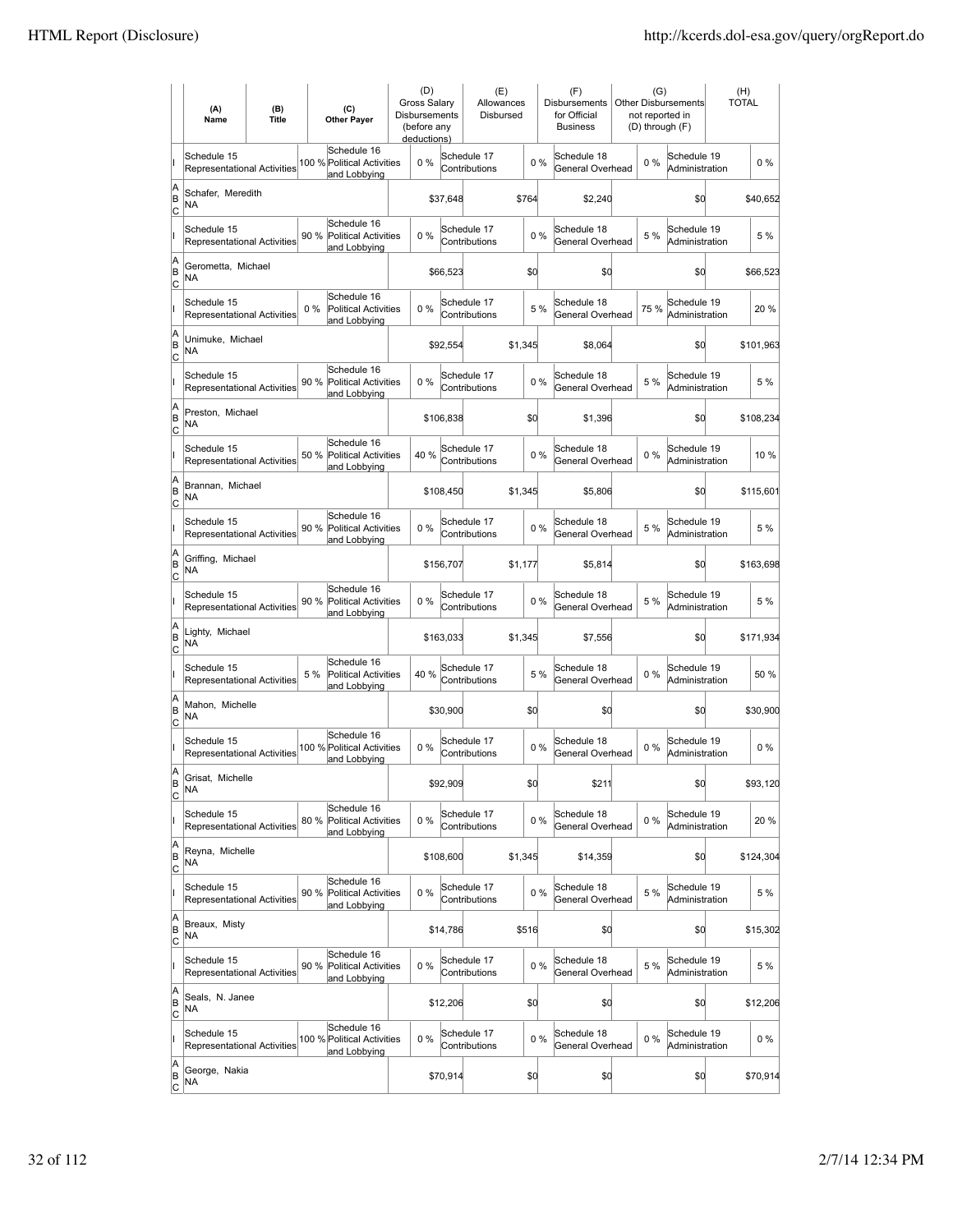|                          | (A)<br>Name                                       | (B)<br><b>Title</b> | (C)<br><b>Other Payer</b>                                          | (D)<br>Gross Salary<br>Disbursements<br>(before any<br>deductions) |           | (E)<br>Allowances<br>Disbursed |         |       | (F)<br>Disbursements<br>for Official<br><b>Business</b> | (G)<br>not reported in<br>(D) through (F) | <b>Other Disbursements</b>    | <b>TOTAL</b> | (H)       |
|--------------------------|---------------------------------------------------|---------------------|--------------------------------------------------------------------|--------------------------------------------------------------------|-----------|--------------------------------|---------|-------|---------------------------------------------------------|-------------------------------------------|-------------------------------|--------------|-----------|
|                          | Schedule 15<br>Representational Activities        |                     | Schedule 16<br>20 %<br><b>Political Activities</b><br>and Lobbying | 0%                                                                 |           | Schedule 17<br>Contributions   |         | 0%    | Schedule 18<br>General Overhead                         | 80%                                       | Schedule 19<br>Administration |              | $0\%$     |
| A<br>B<br>lc             | Bratchett, Nancy<br>NA                            |                     |                                                                    |                                                                    | \$111,673 |                                | \$d     |       | \$1,741                                                 |                                           | \$0                           |              | \$113,414 |
|                          | Schedule 15<br>Representational Activities        |                     | Schedule 16<br>20 %<br><b>Political Activities</b><br>and Lobbying | 0%                                                                 |           | Schedule 17<br>Contributions   |         | 0%    | Schedule 18<br>General Overhead                         | 80%                                       | Schedule 19<br>Administration |              | $0\%$     |
| A<br>B<br>C              | Green, Nato<br>NA                                 |                     |                                                                    |                                                                    | \$81,352  |                                | \$1,009 |       | \$305                                                   |                                           | \$0                           |              | \$82,666  |
|                          | Schedule 15<br>Representational Activities        |                     | Schedule 16<br>90 %<br><b>Political Activities</b><br>and Lobbying | 0%                                                                 |           | Schedule 17<br>Contributions   |         | 0%    | Schedule 18<br>General Overhead                         | 5 %                                       | Schedule 19<br>Administration |              | 5 %       |
| A<br>B<br> c             | Manaytay, Nellaflor<br>NA                         |                     |                                                                    |                                                                    | \$9,304   |                                | \$Q     |       | \$1,314                                                 |                                           | \$0                           |              | \$10,618  |
|                          | Schedule 15<br><b>Representational Activities</b> |                     | Schedule 16<br>100 % Political Activities<br>and Lobbying          | $0\%$                                                              |           | Schedule 17<br>Contributions   |         | 0%    | Schedule 18<br>General Overhead                         | 0%                                        | Schedule 19<br>Administration |              | $0\%$     |
| A<br>B<br> c             | Villatoro, Nestor<br>NA                           |                     |                                                                    |                                                                    | \$114,730 |                                | \$1,345 |       | \$7,696                                                 |                                           | \$0                           |              | \$123,771 |
|                          | Schedule 15<br>Representational Activities        |                     | Schedule 16<br>90 %<br><b>Political Activities</b><br>and Lobbying | 0%                                                                 |           | Schedule 17<br>Contributions   |         | 0%    | Schedule 18<br>General Overhead                         | 5 %                                       | Schedule 19<br>Administration |              | 5 %       |
| A<br>B<br>C              | Schram, Nicholas<br>ΝA                            |                     |                                                                    |                                                                    | \$71,416  |                                | \$1,345 |       | \$12,427                                                |                                           | \$0                           |              | \$85,188  |
|                          | Schedule 15<br>Representational Activities        |                     | Schedule 16<br>90 % Political Activities<br>and Lobbying           | 0%                                                                 |           | Schedule 17<br>Contributions   |         | 0%    | Schedule 18<br>General Overhead                         | 5 %                                       | Schedule 19<br>Administration |              | 5 %       |
| A<br>B<br>C              | Wirz, Nicholas<br>NA                              |                     |                                                                    |                                                                    | \$108,600 |                                | \$1,345 |       | \$115                                                   |                                           | \$0                           |              | \$110,060 |
|                          | Schedule 15<br><b>Representational Activities</b> |                     | Schedule 16<br>90 %<br><b>Political Activities</b><br>and Lobbying | $0\%$                                                              |           | Schedule 17<br>Contributions   |         | 0%    | Schedule 18<br>General Overhead                         | 5 %                                       | Schedule 19<br>Administration |              | 5 %       |
| A<br>B<br> c             | Dones, Nicola<br>NA                               |                     |                                                                    |                                                                    | \$99,212  |                                | \$d     |       | \$5,438                                                 |                                           | \$0                           |              | \$104,650 |
|                          | Schedule 15<br>Representational Activities        |                     | Schedule 16<br>45 %<br><b>Political Activities</b><br>and Lobbying | 15 %                                                               |           | Schedule 17<br>Contributions   |         | 5 %   | Schedule 18<br>General Overhead                         | 25 %                                      | Schedule 19<br>Administration |              | 10 %      |
| A<br>B<br>C              | Craft, Opal<br>ΝA                                 |                     |                                                                    |                                                                    | \$10,440  |                                | \$d     |       | \$0                                                     |                                           | \$0                           |              | \$10,440  |
|                          | Schedule 15<br>Representational Activities        |                     | Schedule 16<br>100 % Political Activities<br>and Lobbying          | 0%                                                                 |           | Schedule 17<br>Contributions   |         | 0%    | Schedule 18<br>General Overhead                         | $0\%$                                     | Schedule 19<br>Administration |              | $0\%$     |
| A<br>B<br>C              | Allen, Pamela<br><b>NA</b>                        |                     |                                                                    |                                                                    | \$139,683 |                                | \$d     |       | \$3,128                                                 |                                           | \$0                           |              | \$142,811 |
|                          | Schedule 15<br>Representational Activities        |                     | Schedule 16<br>80 %<br>Political Activities<br>and Lobbying        | 5 %                                                                |           | Schedule 17<br>Contributions   |         | 0%    | Schedule 18<br>General Overhead                         | $0\%$                                     | Schedule 19<br>Administration |              | 15 %      |
| A<br>B<br><u>lc</u>      | McArthy, Patrice<br>NA                            |                     |                                                                    |                                                                    | \$19,704  |                                | \$0     |       | \$558                                                   |                                           | \$d                           |              | \$20,262  |
|                          | Schedule 15<br><b>Representational Activities</b> |                     | Schedule 16<br>100 % Political Activities<br>and Lobbying          | 0%                                                                 |           | Schedule 17<br>Contributions   |         | $0\%$ | Schedule 18<br>General Overhead                         | $0\%$                                     | Schedule 19<br>Administration |              | $0\%$     |
| A<br>B<br>$\mathsf{C}$   | Lasky, Patty<br>NA                                |                     |                                                                    |                                                                    | \$118,924 |                                | \$1,345 |       | \$0                                                     |                                           | \$0                           |              | \$120,269 |
|                          | Schedule 15<br>Representational Activities        |                     | Schedule 16<br>90 % Political Activities<br>and Lobbying           | 0%                                                                 |           | Schedule 17<br>Contributions   |         | $0\%$ | Schedule 18<br>General Overhead                         | 5 %                                       | Schedule 19<br>Administration |              | 5 %       |
| A<br>B<br> c             | Littles, Paula<br>NA                              |                     |                                                                    |                                                                    | \$80,458  |                                | \$1,345 |       | \$5,279                                                 |                                           | \$0                           |              | \$87,082  |
|                          | Schedule 15<br>Representational Activities        |                     | Schedule 16<br>90 %<br>Political Activities<br>and Lobbying        | 0%                                                                 |           | Schedule 17<br>Contributions   |         | 0%    | Schedule 18<br>General Overhead                         | 5 %                                       | Schedule 19<br>Administration |              | 5 %       |
| A<br>B<br>$\overline{c}$ | Quijano, Pedrito<br>NA                            |                     |                                                                    |                                                                    | \$113,037 |                                | \$1,345 |       | \$21,384                                                |                                           | \$d                           |              | \$135,766 |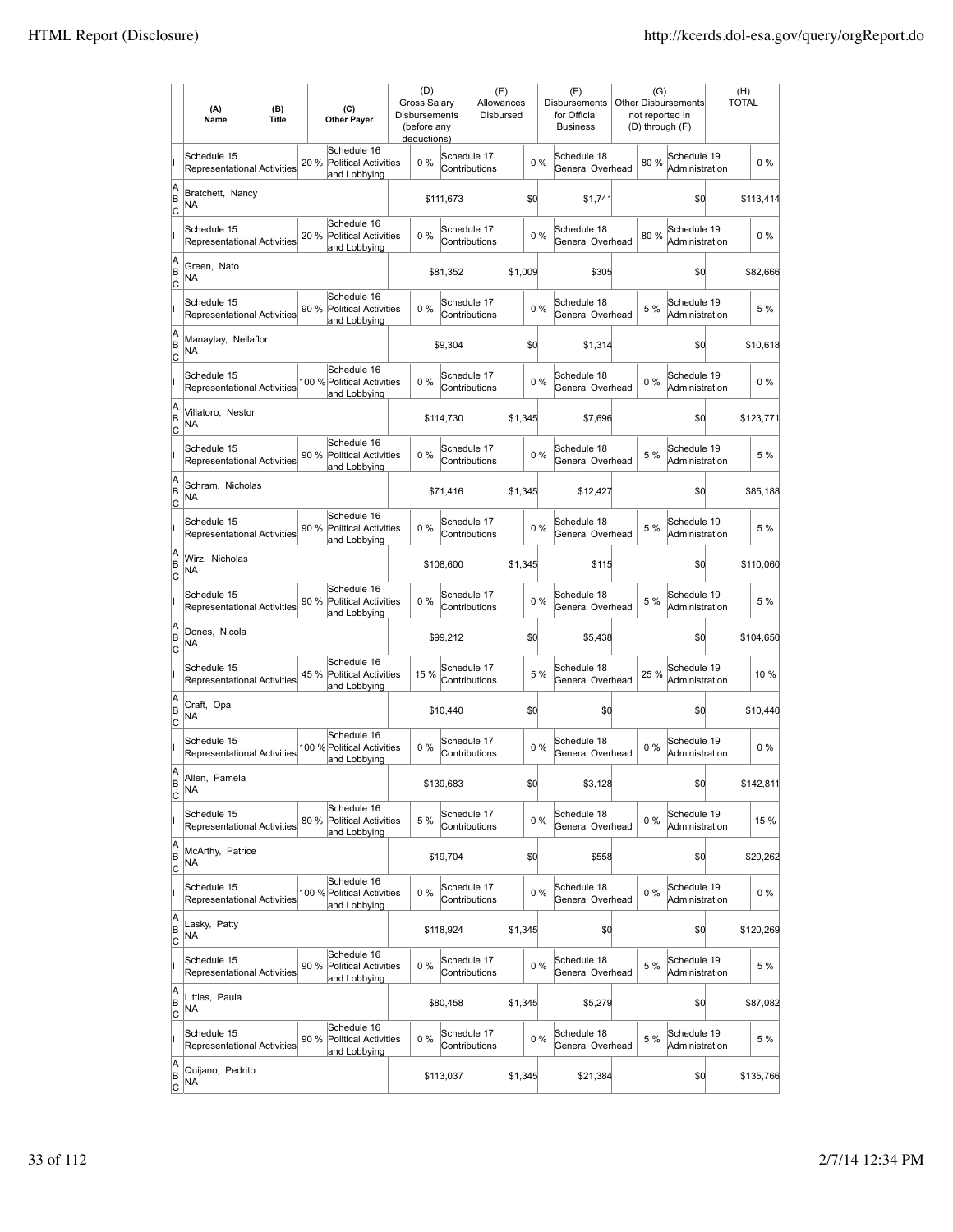|                           | (A)<br>Name                                       | (B)<br><b>Title</b> |      | (C)<br><b>Other Payer</b>                                  | (D)<br><b>Gross Salarv</b><br>Disbursements<br>(before any<br>deductions) |           | (E)<br>Allowances<br>Disbursed |         |       | (F)<br><b>Disbursements</b><br>for Official<br><b>Business</b> | (G)   | Other Disbursements<br>not reported in<br>(D) through (F) | (H)<br><b>TOTAL</b> |           |
|---------------------------|---------------------------------------------------|---------------------|------|------------------------------------------------------------|---------------------------------------------------------------------------|-----------|--------------------------------|---------|-------|----------------------------------------------------------------|-------|-----------------------------------------------------------|---------------------|-----------|
|                           | Schedule 15<br><b>Representational Activities</b> |                     | 90 % | Schedule 16<br>Political Activities<br>and Lobbying        | $0\%$                                                                     |           | Schedule 17<br>Contributions   |         | $0\%$ | Schedule 18<br>General Overhead                                | 5 %   | Schedule 19<br>Administration                             |                     | 5 %       |
| A<br>B<br> c              | Castelli, Pete<br>NA                              |                     |      |                                                            |                                                                           | \$106,152 |                                | \$1,345 |       | \$12,407                                                       |       | \$d                                                       |                     | \$119,904 |
|                           | Schedule 15<br>Representational Activities        |                     | 90 % | Schedule 16<br>Political Activities<br>and Lobbying        | 0%                                                                        |           | Schedule 17<br>Contributions   |         | 0%    | Schedule 18<br>General Overhead                                | 5 %   | Schedule 19<br>Administration                             |                     | 5 %       |
| A<br>B<br>c               | Tran, Phuong<br>NA                                |                     |      |                                                            |                                                                           | \$85,396  |                                | \$841   |       | \$4,723                                                        |       | \$0                                                       |                     | \$90,960  |
|                           | Schedule 15<br>Representational Activities        |                     | 90 % | Schedule 16<br><b>Political Activities</b><br>and Lobbying | 0%                                                                        |           | Schedule 17<br>Contributions   |         | 0%    | Schedule 18<br>General Overhead                                | 5 %   | Schedule 19<br>Administration                             |                     | 5 %       |
| A<br>B<br> c              | Schiavo, Pilar<br>NA                              |                     |      |                                                            |                                                                           | \$52,979  |                                | \$0     |       | \$624                                                          |       | \$0                                                       |                     | \$53,603  |
|                           | Schedule 15<br>Representational Activities        |                     | 90 % | Schedule 16<br><b>Political Activities</b><br>and Lobbying | 0%                                                                        |           | Schedule 17<br>Contributions   |         | 0%    | Schedule 18<br>General Overhead                                | 5 %   | Schedule 19<br>Administration                             |                     | 5 %       |
| A<br>ΙB<br> c             | Fiesta, Portia<br>NA                              |                     |      |                                                            |                                                                           | \$10,533  |                                | \$0     |       | \$106                                                          |       | \$0                                                       |                     | \$10,639  |
|                           | Schedule 15<br><b>Representational Activities</b> |                     |      | Schedule 16<br>100 % Political Activities<br>and Lobbying  | 0%                                                                        |           | Schedule 17<br>Contributions   |         | $0\%$ | Schedule 18<br>General Overhead                                | $0\%$ | Schedule 19<br>Administration                             |                     | $0\%$     |
| A<br>B<br>c               | Ruiz, Raquel<br><b>NA</b>                         |                     |      |                                                            |                                                                           | \$85,594  |                                | \$1,197 |       | \$6,768                                                        |       | \$0                                                       |                     | \$93,559  |
|                           | Schedule 15<br>Representational Activities        |                     |      | Schedule 16<br>90 % Political Activities<br>and Lobbying   | 0%                                                                        |           | Schedule 17<br>Contributions   |         | 0%    | Schedule 18<br>General Overhead                                | 5 %   | Schedule 19<br>Administration                             |                     | 5 %       |
| A<br>B<br>C               | Sotelo, Raul<br><b>NA</b>                         |                     |      |                                                            |                                                                           | \$14,788  |                                | \$0     |       | \$511                                                          |       | \$0                                                       |                     | \$15,299  |
|                           | Schedule 15<br>Representational Activities        |                     |      | Schedule 16<br>100 % Political Activities<br>and Lobbying  | 0%                                                                        |           | Schedule 17<br>Contributions   |         | 0%    | Schedule 18<br>General Overhead                                | 0%    | Schedule 19<br>Administration                             |                     | $0\%$     |
| A<br>B<br>Iс              | Ellis, Regena<br><b>NA</b>                        |                     |      |                                                            |                                                                           | \$17,140  |                                | \$0     |       | \$3,020                                                        |       | \$d                                                       |                     | \$20,160  |
|                           | Schedule 15<br><b>Representational Activities</b> |                     |      | Schedule 16<br>100 % Political Activities<br>and Lobbying  | 0%                                                                        |           | Schedule 17<br>Contributions   |         | 0%    | Schedule 18<br>General Overhead                                | $0\%$ | Schedule 19<br>Administration                             |                     | $0\%$     |
| A<br>B<br>C               | Partida, Renee<br>NA                              |                     |      |                                                            |                                                                           | \$11,387  |                                | \$0     |       | \$164                                                          |       | \$0                                                       |                     | \$11,551  |
|                           | Schedule 15<br>Representational Activities        |                     |      | Schedule 16<br>100 % Political Activities<br>and Lobbving  | 0%                                                                        |           | Schedule 17<br>Contributions   |         | 0%    | Schedule 18<br>General Overhead                                | $0\%$ | Schedule 19<br>Administration                             |                     | $0\%$     |
| A<br>B<br>$\overline{c}$  | Ruiz, Renee<br>NA                                 |                     |      |                                                            |                                                                           | \$71,273  |                                | \$1,345 |       | \$8,193                                                        |       | \$d                                                       |                     | \$80,811  |
|                           | Schedule 15<br><b>Representational Activities</b> |                     | 90%  | Schedule 16<br>Political Activities<br>and Lobbying        | 0%                                                                        |           | Schedule 17<br>Contributions   |         | $0\%$ | Schedule 18<br>General Overhead                                | 5 %   | Schedule 19<br>Administration                             |                     | 5 %       |
| A<br>B<br>$\overline{c}$  | Hanos, Rhonda<br>NA                               |                     |      |                                                            |                                                                           | \$10,200  |                                | \$0     |       | \$1,023                                                        |       | \$0                                                       |                     | \$11,223  |
|                           | Schedule 15<br>Representational Activities        |                     |      | Schedule 16<br>100 % Political Activities<br>and Lobbying  | $0\%$                                                                     |           | Schedule 17<br>Contributions   |         | $0\%$ | Schedule 18<br>General Overhead                                | $0\%$ | Schedule 19<br>Administration                             |                     | 0%        |
| A<br>B<br>$\circ$         | Sandness, Richard<br>NA                           |                     |      |                                                            |                                                                           | \$12,846  |                                | \$0     |       | \$2,751                                                        |       | \$d                                                       |                     | \$15,597  |
|                           | Schedule 15<br>Representational Activities        |                     |      | Schedule 16<br>100 % Political Activities<br>and Lobbying  | 0%                                                                        |           | Schedule 17<br>Contributions   |         | 0%    | Schedule 18<br>General Overhead                                | $0\%$ | Schedule 19<br>Administration                             |                     | $0\%$     |
| A<br>B<br>C               | McVay, Richard<br>NA.                             |                     |      |                                                            |                                                                           | \$75,975  |                                | \$0     |       | \$0                                                            |       | \$d                                                       |                     | \$75,975  |
|                           | Schedule 15<br>Representational Activities        |                     | 90 % | Schedule 16<br><b>Political Activities</b><br>and Lobbying | 0%                                                                        |           | Schedule 17<br>Contributions   |         | $0\%$ | Schedule 18<br>General Overhead                                | 5 %   | Schedule 19<br>Administration                             |                     | 5 %       |
| A<br> B<br>$\overline{c}$ | Batchley, Rita<br>NA                              |                     |      |                                                            |                                                                           | \$10,925  |                                | \$0     |       | \$1,083                                                        |       | \$0                                                       |                     | \$12,008  |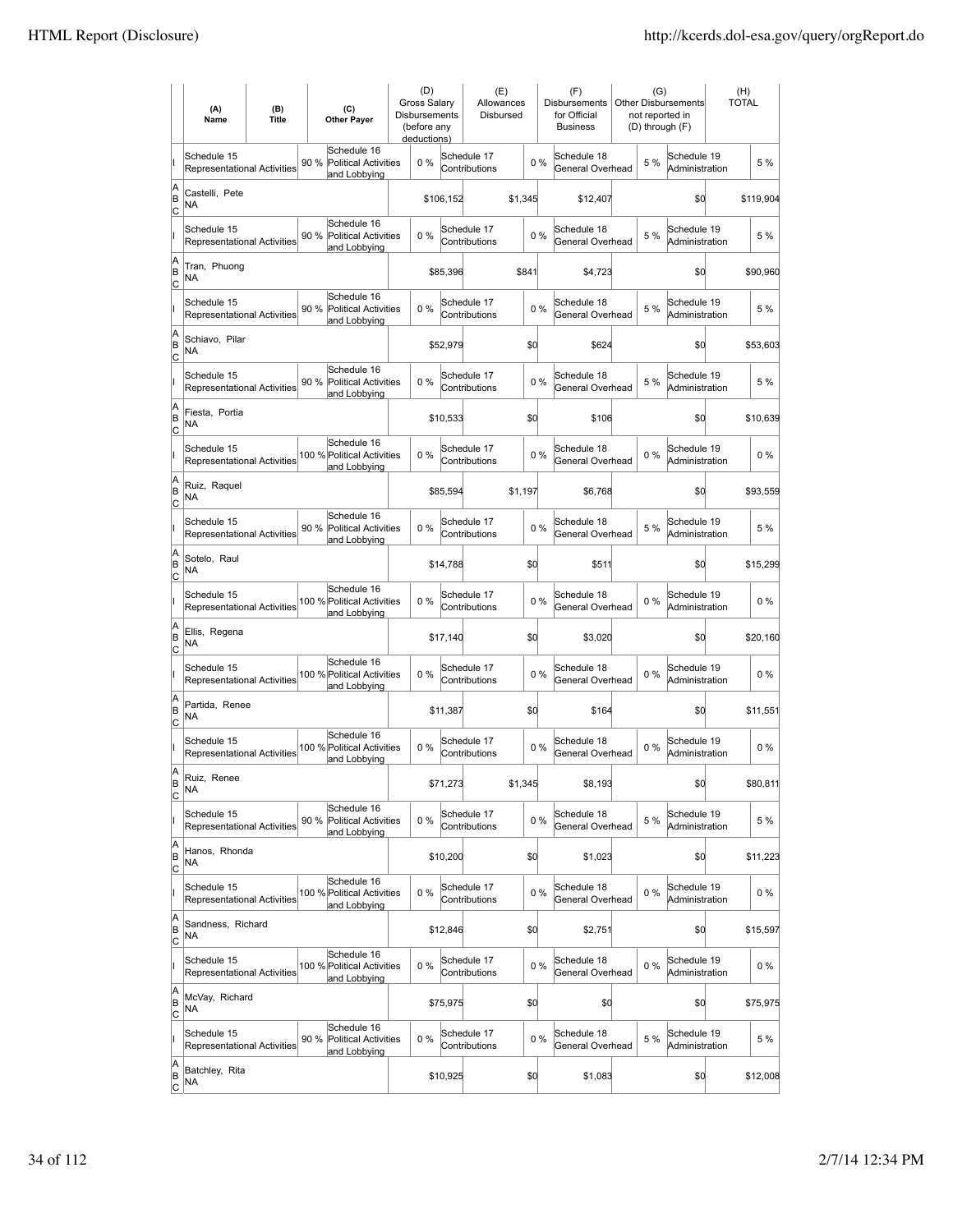|                          | (A)<br>Name                                       | (B)<br><b>Title</b> | (C)<br><b>Other Payer</b>                                          | (D)<br>Gross Salary<br>Disbursements<br>(before any<br>deductions) |           | (E)<br>Allowances<br>Disbursed |         |       | (F)<br>Disbursements<br>for Official<br><b>Business</b> | (G)<br><b>Other Disbursements</b><br>not reported in<br>(D) through (F) | (H)<br><b>TOTAL</b> |
|--------------------------|---------------------------------------------------|---------------------|--------------------------------------------------------------------|--------------------------------------------------------------------|-----------|--------------------------------|---------|-------|---------------------------------------------------------|-------------------------------------------------------------------------|---------------------|
|                          | Schedule 15<br><b>Representational Activities</b> |                     | Schedule 16<br>100 % Political Activities<br>and Lobbying          | 0%                                                                 |           | Schedule 17<br>Contributions   |         | 0%    | Schedule 18<br>General Overhead                         | Schedule 19<br>$0\%$<br>Administration                                  | $0\%$               |
| A<br>B<br>lc             | Craven II, Robert<br><b>NA</b>                    |                     |                                                                    |                                                                    | \$87,478  |                                | \$d     |       | \$178                                                   | \$0                                                                     | \$87,656            |
|                          | Schedule 15<br>Representational Activities        |                     | Schedule 16<br>80 %<br><b>Political Activities</b><br>and Lobbying | 5 %                                                                |           | Schedule 17<br>Contributions   |         | 0%    | Schedule 18<br>General Overhead                         | Schedule 19<br>$0\%$<br>Administration                                  | 15 %                |
| A<br>B<br>C              | DeMoro, Robert<br>NA                              |                     |                                                                    |                                                                    | \$140,909 |                                | \$1,345 |       | \$0                                                     | \$0                                                                     | \$142,254           |
|                          | Schedule 15<br>Representational Activities        |                     | Schedule 16<br>80 %<br><b>Political Activities</b><br>and Lobbying | 0%                                                                 |           | Schedule 17<br>Contributions   |         | 0%    | Schedule 18<br>General Overhead                         | Schedule 19<br>$0\%$<br>Administration                                  | 20 %                |
| A<br>B<br>C              | Freeman, Robin<br>NA                              |                     |                                                                    |                                                                    | \$43,106  |                                | \$d     |       | \$0                                                     | \$0                                                                     | \$43,106            |
|                          | Schedule 15<br><b>Representational Activities</b> |                     | Schedule 16<br>100 % Political Activities<br>and Lobbying          | $0\%$                                                              |           | Schedule 17<br>Contributions   |         | 0%    | Schedule 18<br>General Overhead                         | Schedule 19<br>$0\%$<br>Administration                                  | $0\%$               |
| A<br>B<br>lc             | Lowe, Rochelle<br>NA                              |                     |                                                                    |                                                                    | \$10,716  |                                | \$d     |       | \$862                                                   | \$0                                                                     | \$11,578            |
|                          | Schedule 15<br>Representational Activities        |                     | Schedule 16<br>100 % Political Activities<br>and Lobbying          | 0%                                                                 |           | Schedule 17<br>Contributions   |         | $0\%$ | Schedule 18<br>General Overhead                         | Schedule 19<br>$0\%$<br>Administration                                  | $0\%$               |
| A<br>B<br>C              | Barnette, Rodney<br>NA                            |                     |                                                                    |                                                                    | \$112,000 |                                | \$1,177 |       | \$0                                                     | \$0                                                                     | \$113,177           |
|                          | Schedule 15<br>Representational Activities        |                     | Schedule 16<br>90 % Political Activities<br>and Lobbying           | 0%                                                                 |           | Schedule 17<br>Contributions   |         | 0%    | Schedule 18<br>General Overhead                         | Schedule 19<br>5 %<br>Administration                                    | 5 %                 |
| A<br>B<br>C              | Cabrera, Rosa<br><b>NA</b>                        |                     |                                                                    |                                                                    | \$88,270  |                                | \$1,345 |       | \$5,038                                                 | \$0                                                                     | \$94,653            |
|                          | Schedule 15<br><b>Representational Activities</b> |                     | Schedule 16<br>90 %<br><b>Political Activities</b><br>and Lobbying | $0\%$                                                              |           | Schedule 17<br>Contributions   |         | $0\%$ | Schedule 18<br>General Overhead                         | Schedule 19<br>5 %<br>Administration                                    | 5 %                 |
| A<br>B<br> c             | Hernandez, Rosario<br><b>NA</b>                   |                     |                                                                    |                                                                    | \$10,091  |                                | \$d     |       | \$715                                                   | \$d                                                                     | \$10,806            |
|                          | Schedule 15<br>Representational Activities        |                     | Schedule 16<br>100 % Political Activities<br>and Lobbying          | 0%                                                                 |           | Schedule 17<br>Contributions   |         | $0\%$ | Schedule 18<br>General Overhead                         | Schedule 19<br>$0\%$<br>Administration                                  | $0\%$               |
| A<br>B<br>C              | Boucher, Rose<br>NA                               |                     |                                                                    |                                                                    | \$20,522  |                                | \$662   |       | \$150                                                   | \$0                                                                     | \$21,334            |
|                          | Schedule 15<br><b>Representational Activities</b> |                     | Schedule 16<br>90 %<br><b>Political Activities</b><br>and Lobbying | 0%                                                                 |           | Schedule 17<br>Contributions   |         | 0%    | Schedule 18<br>General Overhead                         | Schedule 19<br>5 %<br>Administration                                    | 5 %                 |
| A<br>B<br>$\overline{c}$ | DeMoro, Rose Ann<br>NA                            |                     |                                                                    |                                                                    | \$280,874 |                                | \$1,345 |       | \$11,480                                                | \$0                                                                     | \$293,699           |
|                          | Schedule 15<br>Representational Activities        |                     | Schedule 16<br>50 %<br><b>Political Activities</b><br>and Lobbying | 5 %                                                                |           | Schedule 17<br>Contributions   |         | 0%    | Schedule 18<br>General Overhead                         | Schedule 19<br>$0\%$<br>Administration                                  | 45 %                |
| A<br>B<br><u>lc</u>      | Hong, Roy<br>NA                                   |                     |                                                                    |                                                                    | \$150,217 |                                | \$1,345 |       | \$5,298                                                 | \$d                                                                     | \$156,860           |
|                          | Schedule 15<br>Representational Activities        |                     | Schedule 16<br><b>Political Activities</b><br>90 %<br>and Lobbying | 0%                                                                 |           | Schedule 17<br>Contributions   |         | $0\%$ | Schedule 18<br>General Overhead                         | Schedule 19<br>5 %<br>Administration                                    | 5 %                 |
| A<br>B<br>$\mathsf{C}$   | Martinez, Samantha<br>NA                          |                     |                                                                    |                                                                    | \$37,799  |                                | \$999   |       | \$5,782                                                 | \$0                                                                     | \$44,580            |
|                          | Schedule 15<br>Representational Activities        |                     | Schedule 16<br>90 % Political Activities<br>and Lobbying           | 0%                                                                 |           | Schedule 17<br>Contributions   |         | $0\%$ | Schedule 18<br>General Overhead                         | Schedule 19<br>5 %<br>Administration                                    | 5 %                 |
| A<br>B<br> c             | Juen, Samson<br>NA                                |                     |                                                                    |                                                                    | \$42,378  |                                | \$1,158 |       | \$5,463                                                 | \$0                                                                     | \$48,999            |
|                          | Schedule 15<br>Representational Activities        |                     | Schedule 16<br>90 %<br>Political Activities<br>and Lobbying        | 0%                                                                 |           | Schedule 17<br>Contributions   |         | 0%    | Schedule 18<br>General Overhead                         | Schedule 19<br>5 %<br>Administration                                    | 5 %                 |
| A<br>B<br>$\overline{c}$ | Reding, Sandra<br>NA                              |                     |                                                                    |                                                                    | \$10,524  |                                | \$0     |       | \$827                                                   | \$0                                                                     | \$11,351            |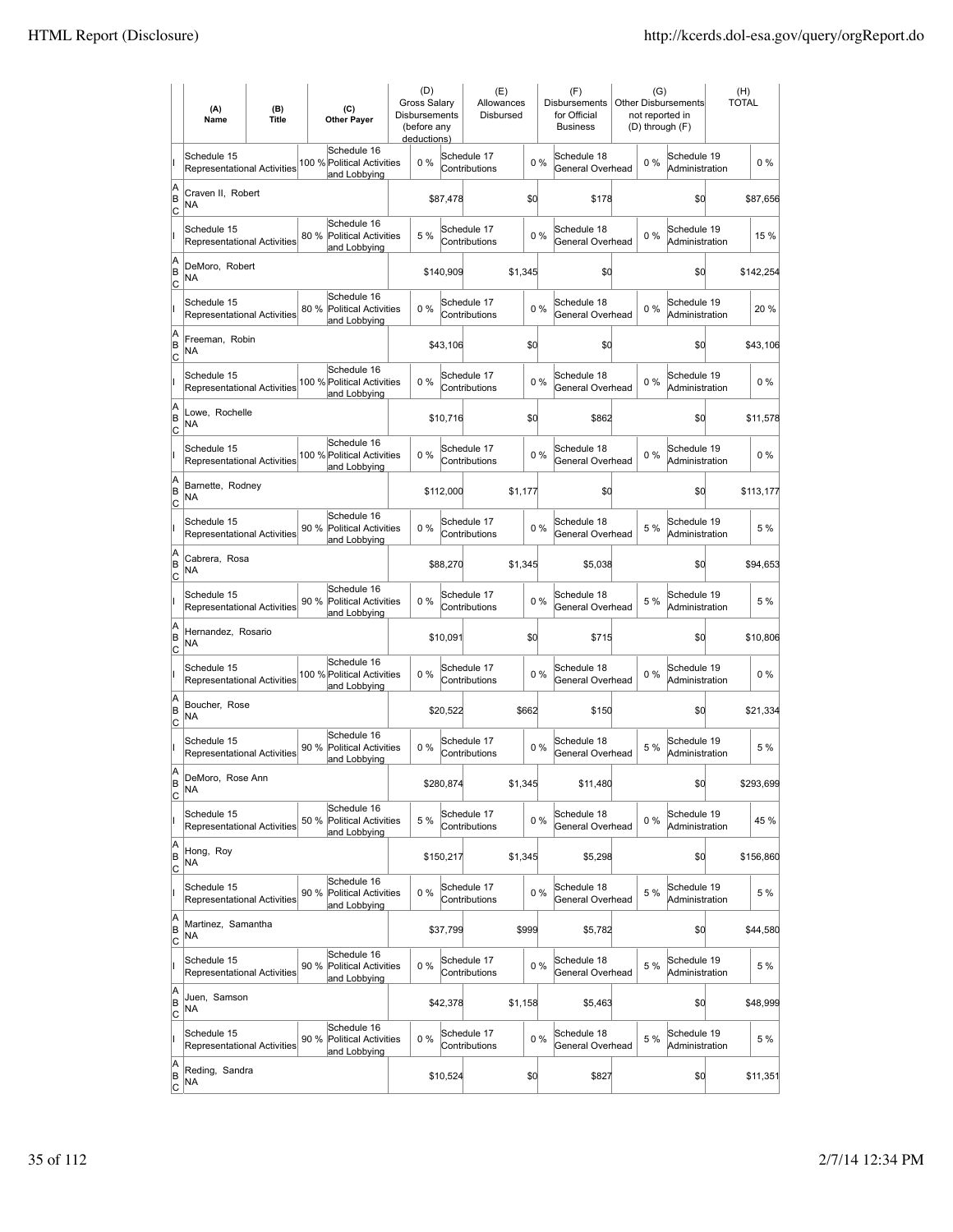|                           | (A)<br>Name                                       | (B)<br><b>Title</b> | (C)<br><b>Other Payer</b>                                          | (D)<br>Gross Salary<br><b>Disbursements</b><br>(before any<br>deductions) |           | (E)<br>Allowances<br>Disbursed |         |       | (F)<br><b>Disbursements</b><br>for Official<br><b>Business</b> |       | (G)<br><b>Other Disbursements</b><br>not reported in<br>(D) through (F) | (H)<br><b>TOTAL</b> |
|---------------------------|---------------------------------------------------|---------------------|--------------------------------------------------------------------|---------------------------------------------------------------------------|-----------|--------------------------------|---------|-------|----------------------------------------------------------------|-------|-------------------------------------------------------------------------|---------------------|
|                           | Schedule 15<br><b>Representational Activities</b> |                     | Schedule 16<br>100 % Political Activities<br>and Lobbying          | $0\%$                                                                     |           | Schedule 17<br>Contributions   |         | $0\%$ | Schedule 18<br>General Overhead                                | $0\%$ | Schedule 19<br>Administration                                           | $0\%$               |
| A<br>B<br> c              | Davis, Sara<br>NA                                 |                     |                                                                    |                                                                           | \$12,723  |                                | \$0     |       | \$1,108                                                        |       | \$0                                                                     | \$13,831            |
|                           | Schedule 15<br>Representational Activities        |                     | Schedule 16<br>100 % Political Activities<br>and Lobbying          | 0%                                                                        |           | Schedule 17<br>Contributions   |         | 0%    | Schedule 18<br>General Overhead                                | $0\%$ | Schedule 19<br>Administration                                           | $0\%$               |
| A<br>B<br>C               | Gurling, Sara<br>NA                               |                     |                                                                    |                                                                           | \$93,279  |                                | \$1,289 |       | \$13,464                                                       |       | \$0                                                                     | \$108,032           |
|                           | Schedule 15<br><b>Representational Activities</b> |                     | Schedule 16<br>90 %<br><b>Political Activities</b><br>and Lobbying | 0%                                                                        |           | Schedule 17<br>Contributions   |         | 0%    | Schedule 18<br>General Overhead                                | 5 %   | Schedule 19<br>Administration                                           | 5 %                 |
| A<br>B<br> c              | Clark, Sarah<br>NA                                |                     |                                                                    |                                                                           | \$69,476  |                                | \$0     |       | \$255                                                          |       | \$0                                                                     | \$69,731            |
|                           | Schedule 15<br><b>Representational Activities</b> |                     | Schedule 16<br>0%<br><b>Political Activities</b><br>and Lobbying   | 0%                                                                        |           | Schedule 17<br>Contributions   |         | 0%    | Schedule 18<br>General Overhead                                | 100 % | Schedule 19<br>Administration                                           | $0\%$               |
| A<br>B<br> c              | Ellis, Schuyler<br>NA                             |                     |                                                                    |                                                                           | \$55,891  |                                | \$0     |       | \$4,113                                                        |       | \$0                                                                     | \$60,004            |
|                           | Schedule 15<br><b>Representational Activities</b> |                     | Schedule 16<br>90 % Political Activities<br>and Lobbying           | $0\%$                                                                     |           | Schedule 17<br>Contributions   |         | 0%    | Schedule 18<br>General Overhead                                | 5 %   | Schedule 19<br>Administration                                           | 5 %                 |
| A<br>B<br>C               | LaVoie, Shannon<br>NA                             |                     |                                                                    |                                                                           | \$31,520  |                                | \$759   |       | \$0                                                            |       | \$0                                                                     | \$32,279            |
|                           | Schedule 15<br>Representational Activities        |                     | Schedule 16<br>90 % Political Activities<br>and Lobbying           | 0%                                                                        |           | Schedule 17<br>Contributions   |         | 0%    | Schedule 18<br>General Overhead                                | 5 %   | Schedule 19<br>Administration                                           | 5 %                 |
| A<br>B<br>C               | Hussey, Shannon<br>NA                             |                     |                                                                    |                                                                           | \$64,239  |                                | \$0     |       | \$0                                                            |       | \$d                                                                     | \$64,239            |
|                           | Schedule 15<br>Representational Activities        |                     | Schedule 16<br>5 %<br><b>Political Activities</b><br>and Lobbying  | 0%                                                                        |           | Schedule 17<br>Contributions   |         | 5 %   | Schedule 18<br>General Overhead                                | 90%   | Schedule 19<br>Administration                                           | $0\%$               |
| A<br>B<br>Iс              | Bartlett, Shawn<br><b>NA</b>                      |                     |                                                                    |                                                                           | \$93,264  |                                | \$1,345 |       | \$13,526                                                       |       | \$0                                                                     | \$108,135           |
|                           | Schedule 15<br><b>Representational Activities</b> |                     | Schedule 16<br>90 %<br><b>Political Activities</b><br>and Lobbying | 0%                                                                        |           | Schedule 17<br>Contributions   |         | $0\%$ | Schedule 18<br>General Overhead                                | 5 %   | Schedule 19<br>Administration                                           | 5 %                 |
| A<br>B<br>C               | Walsh, Shayla<br>NA                               |                     |                                                                    |                                                                           | \$47,404  |                                | \$1,345 |       | \$2,392                                                        |       | \$0                                                                     | \$51,141            |
|                           | Schedule 15<br>Representational Activities        |                     | Schedule 16<br>90 %<br><b>Political Activities</b><br>and Lobbying | 0%                                                                        |           | Schedule 17<br>Contributions   |         | 0%    | Schedule 18<br>General Overhead                                | 5 %   | Schedule 19<br>Administration                                           | 5 %                 |
| A<br>ΙB<br>$\overline{c}$ | banez, Sheila<br>ΝA                               |                     |                                                                    |                                                                           | \$30,224  |                                | \$0     |       | \$0                                                            |       | \$d                                                                     | \$30,224            |
|                           | Schedule 15<br>Representational Activities        |                     | Schedule 16<br>50 %<br><b>Political Activities</b><br>and Lobbying | 0%                                                                        |           | Schedule 17<br>Contributions   |         | $0\%$ | Schedule 18<br>General Overhead                                | 20%   | Schedule 19<br>Administration                                           | 30 %                |
| A<br>B<br><u>lc</u>       | Garland-Olaniran, Sheilah<br>NA                   |                     |                                                                    |                                                                           | \$98,634  |                                | \$1,289 |       | \$5,504                                                        |       | \$d                                                                     | \$105,427           |
|                           | Schedule 15<br>Representational Activities        |                     | Schedule 16<br>90 % Political Activities<br>and Lobbying           | $0\%$                                                                     |           | Schedule 17<br>Contributions   |         | 0%    | Schedule 18<br>General Overhead                                | 5 %   | Schedule 19<br>Administration                                           | 5 %                 |
| A<br>B<br>C               | Roberson, Stephanie<br>NA                         |                     |                                                                    |                                                                           | \$100,707 |                                | \$1,345 |       | \$675                                                          |       | \$d                                                                     | \$102,727           |
|                           | Schedule 15<br>Representational Activities        |                     | Schedule 16<br>30 %<br><b>Political Activities</b><br>and Lobbying | 65 %                                                                      |           | Schedule 17<br>Contributions   |         | 0%    | Schedule 18<br>General Overhead                                | $0\%$ | Schedule 19<br>Administration                                           | 5 %                 |
| A<br>B<br>C               | Bottoms, Steve<br>NA.                             |                     |                                                                    |                                                                           | \$9,206   |                                | \$224   |       | \$1,755                                                        |       | \$d                                                                     | \$11,185            |
|                           | Schedule 15<br>Representational Activities        |                     | Schedule 16<br>90 %<br><b>Political Activities</b><br>and Lobbying | 0%                                                                        |           | Schedule 17<br>Contributions   |         | 0%    | Schedule 18<br>General Overhead                                | 5 %   | Schedule 19<br>Administration                                           | 5 %                 |
| A<br>B<br>$\overline{c}$  | Chan, Sunny<br>NA                                 |                     |                                                                    |                                                                           | \$99,582  |                                | \$0     |       | \$265                                                          |       | \$d                                                                     | \$99,847            |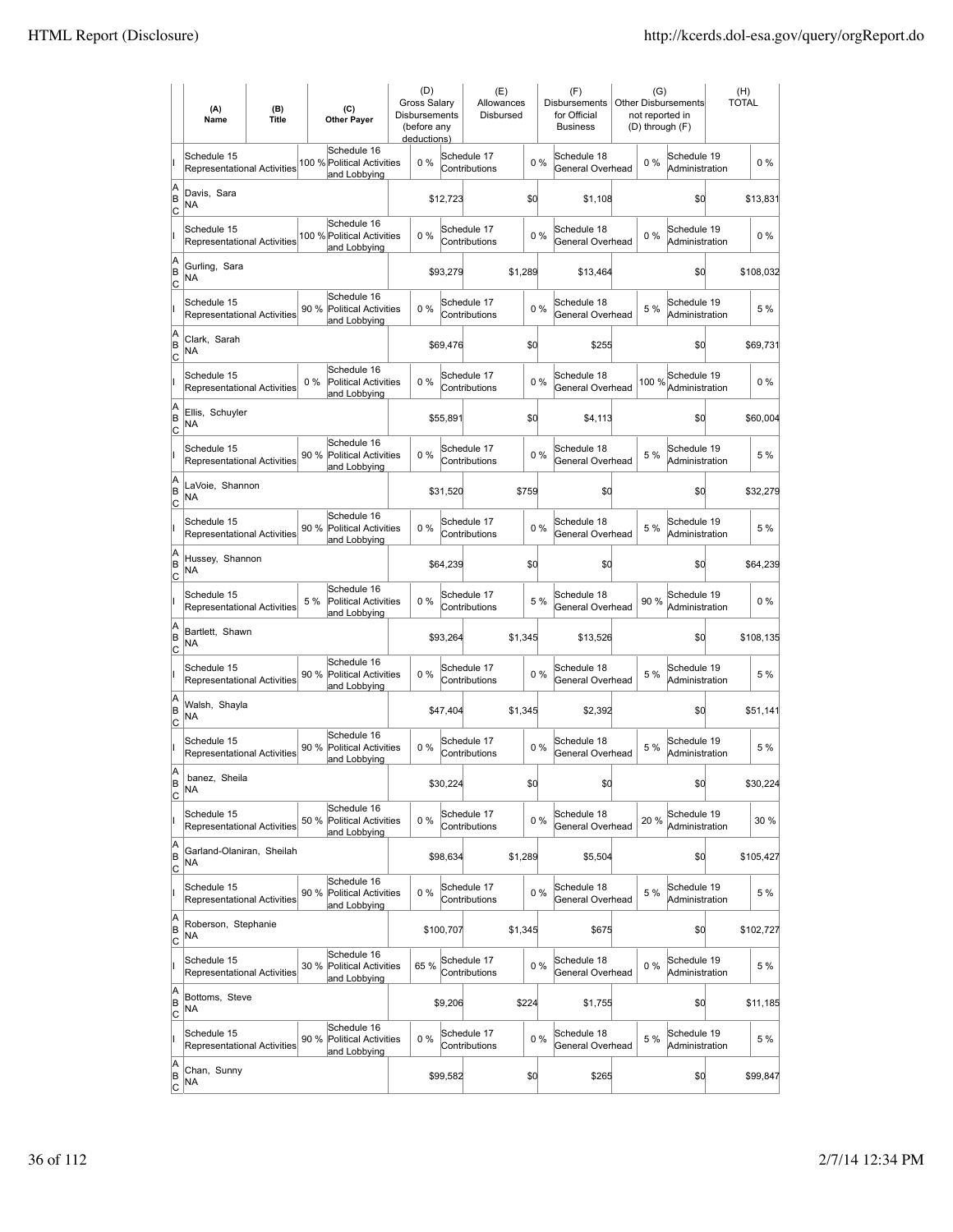|                           | (A)<br>Name                                       | (B)<br><b>Title</b> | (C)<br><b>Other Payer</b>                                           | (D)<br>Gross Salary<br>Disbursements<br>(before any<br>deductions) |           | (E)<br>Allowances<br>Disbursed |         |       | (F)<br>Disbursements<br>for Official<br><b>Business</b> | (G)<br>not reported in<br>(D) through (F) | Other Disbursements           | (H)<br><b>TOTAL</b> |
|---------------------------|---------------------------------------------------|---------------------|---------------------------------------------------------------------|--------------------------------------------------------------------|-----------|--------------------------------|---------|-------|---------------------------------------------------------|-------------------------------------------|-------------------------------|---------------------|
|                           | Schedule 15<br>Representational Activities        |                     | Schedule 16<br>$0\%$<br><b>Political Activities</b><br>and Lobbying | $0\%$                                                              |           | Schedule 17<br>Contributions   |         | 5 %   | Schedule 18<br>General Overhead                         | 75%                                       | Schedule 19<br>Administration | 20%                 |
| A<br>B<br>c               | Gonzalez, Susanna<br><b>NA</b>                    |                     |                                                                     |                                                                    | \$97,378  |                                | \$1,345 |       | \$4,101                                                 |                                           | \$0                           | \$102,824           |
|                           | Schedule 15<br><b>Representational Activities</b> |                     | Schedule 16<br>Political Activities<br>25 %<br>and Lobbying         | 10%                                                                |           | Schedule 17<br>Contributions   |         | 0%    | Schedule 18<br>General Overhead                         | 0%                                        | Schedule 19<br>Administration | 65 %                |
| A<br>B<br>Iс              | Nacorda, Sussette<br>NA                           |                     |                                                                     |                                                                    | \$22,318  |                                |         | \$d   | \$2,131                                                 |                                           | \$0                           | \$24,449            |
|                           | Schedule 15<br><b>Representational Activities</b> |                     | Schedule 16<br>100 % Political Activities<br>and Lobbying           | 0%                                                                 |           | Schedule 17<br>Contributions   |         | 0%    | Schedule 18<br>General Overhead                         | 0%                                        | Schedule 19<br>Administration | $0\%$               |
| A<br>B<br> c              | Hernandez, Sylvia<br>NA                           |                     |                                                                     |                                                                    | \$114,683 |                                |         | \$d   | \$236                                                   |                                           | \$0                           | \$114,919           |
|                           | Schedule 15<br>Representational Activities        |                     | Schedule 16<br>$0\%$<br><b>Political Activities</b><br>and Lobbying | 0%                                                                 |           | Schedule 17<br>Contributions   |         | 5 %   | Schedule 18<br>General Overhead                         | 75 %                                      | Schedule 19<br>Administration | 20%                 |
| A<br>B<br> c              | Keyes, Thaddeus<br>NA                             |                     |                                                                     |                                                                    | \$115,330 |                                |         | \$0   | \$0                                                     |                                           | \$d                           | \$115,330           |
|                           | Schedule 15<br><b>Representational Activities</b> |                     | Schedule 16<br>70 %<br><b>Political Activities</b><br>and Lobbying  | 20%                                                                |           | Schedule 17<br>Contributions   |         | 0%    | Schedule 18<br>General Overhead                         | $0\%$                                     | Schedule 19<br>Administration | 10%                 |
| A<br>B<br>Iс              | Perera, Theckla<br>NA                             |                     |                                                                     |                                                                    | \$11,033  |                                |         | \$d   | \$578                                                   |                                           | \$0                           | \$11,611            |
|                           | Schedule 15<br>Representational Activities        |                     | Schedule 16<br>100 % Political Activities<br>and Lobbying           | $0\%$                                                              |           | Schedule 17<br>Contributions   |         | 0%    | Schedule 18<br>General Overhead                         | $0\%$                                     | Schedule 19<br>Administration | $0\%$               |
| A<br>B<br>C               | Cahill, Theodore<br>NA                            |                     |                                                                     |                                                                    | \$114,922 |                                | \$1,345 |       | \$16,610                                                |                                           | \$0                           | \$132,877           |
|                           | Schedule 15<br>Representational Activities        |                     | Schedule 16<br>90 %<br><b>Political Activities</b><br>and Lobbying  | 0%                                                                 |           | Schedule 17<br>Contributions   |         | 0%    | Schedule 18<br>General Overhead                         | 5 %                                       | Schedule 19<br>Administration | 5 %                 |
| A<br>B<br>lc              | Bunting, Theresa<br>NA                            |                     |                                                                     |                                                                    | \$108,780 |                                | \$1,345 |       | \$16,140                                                |                                           | \$d                           | \$126,265           |
|                           | Schedule 15<br>Representational Activities        |                     | Schedule 16<br>Political Activities<br>90 %<br>and Lobbying         | 0%                                                                 |           | Schedule 17<br>Contributions   |         | 0%    | Schedule 18<br>General Overhead                         | 5 %                                       | Schedule 19<br>Administration | 5 %                 |
| A<br>B<br>Iс              | Dunne, Thomas<br><b>NA</b>                        |                     |                                                                     |                                                                    | \$108,600 |                                | \$1,345 |       | \$10,154                                                |                                           | \$0                           | \$120,099           |
|                           | Schedule 15<br>Representational Activities        |                     | Schedule 16<br>90 %<br><b>Political Activities</b><br>and Lobbying  | 0%                                                                 |           | Schedule 17<br>Contributions   |         | 0%    | Schedule 18<br>General Overhead                         | 5 %                                       | Schedule 19<br>Administration | 5 %                 |
| ΙA<br>B<br>$\overline{c}$ | Jenkins, limothy<br>NA                            |                     |                                                                     |                                                                    | \$80,988  |                                | \$1,345 |       | \$0                                                     |                                           | \$0                           | \$82,333            |
|                           | Schedule 15<br>Representational Activities        |                     | Schedule 16<br>90%<br>Political Activities<br>and Lobbying          | 0%                                                                 |           | Schedule 17<br>Contributions   |         | 0%    | Schedule 18<br>General Overhead                         | 5 %                                       | Schedule 19<br>Administration | 5 %                 |
| A<br>B<br> c              | Grieger, Tina Lynne<br>NA                         |                     |                                                                     |                                                                    | \$87,208  |                                | \$1,345 |       | \$21,633                                                |                                           | \$d                           | \$110,186           |
|                           | Schedule 15<br><b>Representational Activities</b> |                     | Schedule 16<br><b>Political Activities</b><br>90%<br>and Lobbying   | $0\%$                                                              |           | Schedule 17<br>Contributions   |         | 0%    | Schedule 18<br>General Overhead                         | 5 %                                       | Schedule 19<br>Administration | 5 %                 |
| A<br>B<br><u>lc</u>       | Ledbetter, Tracey<br>NA                           |                     |                                                                     |                                                                    | \$108,600 |                                | \$1,345 |       | \$10,672                                                |                                           | \$0                           | \$120,617           |
|                           | Schedule 15<br>Representational Activities        |                     | Schedule 16<br>90 % Political Activities<br>and Lobbying            | $0\%$                                                              |           | Schedule 17<br>Contributions   |         | $0\%$ | Schedule 18<br>General Overhead                         | 5 %                                       | Schedule 19<br>Administration | 5 %                 |
| A<br>B<br>$\overline{C}$  | Camara, Trena<br><b>NA</b>                        |                     |                                                                     |                                                                    | \$108,600 |                                | \$1,345 |       | \$4,695                                                 |                                           | \$0                           | \$114,640           |
|                           | Schedule 15<br>Representational Activities        |                     | Schedule 16<br>90 %<br><b>Political Activities</b><br>and Lobbying  | 0%                                                                 |           | Schedule 17<br>Contributions   |         | $0\%$ | Schedule 18<br>General Overhead                         | 5 %                                       | Schedule 19<br>Administration | 5 %                 |
| A<br>B<br>$\overline{c}$  | Sylvester, Vanessa<br>NA                          |                     |                                                                     |                                                                    | \$76,230  |                                | \$1,345 |       | \$7,026                                                 |                                           | \$d                           | \$84,601            |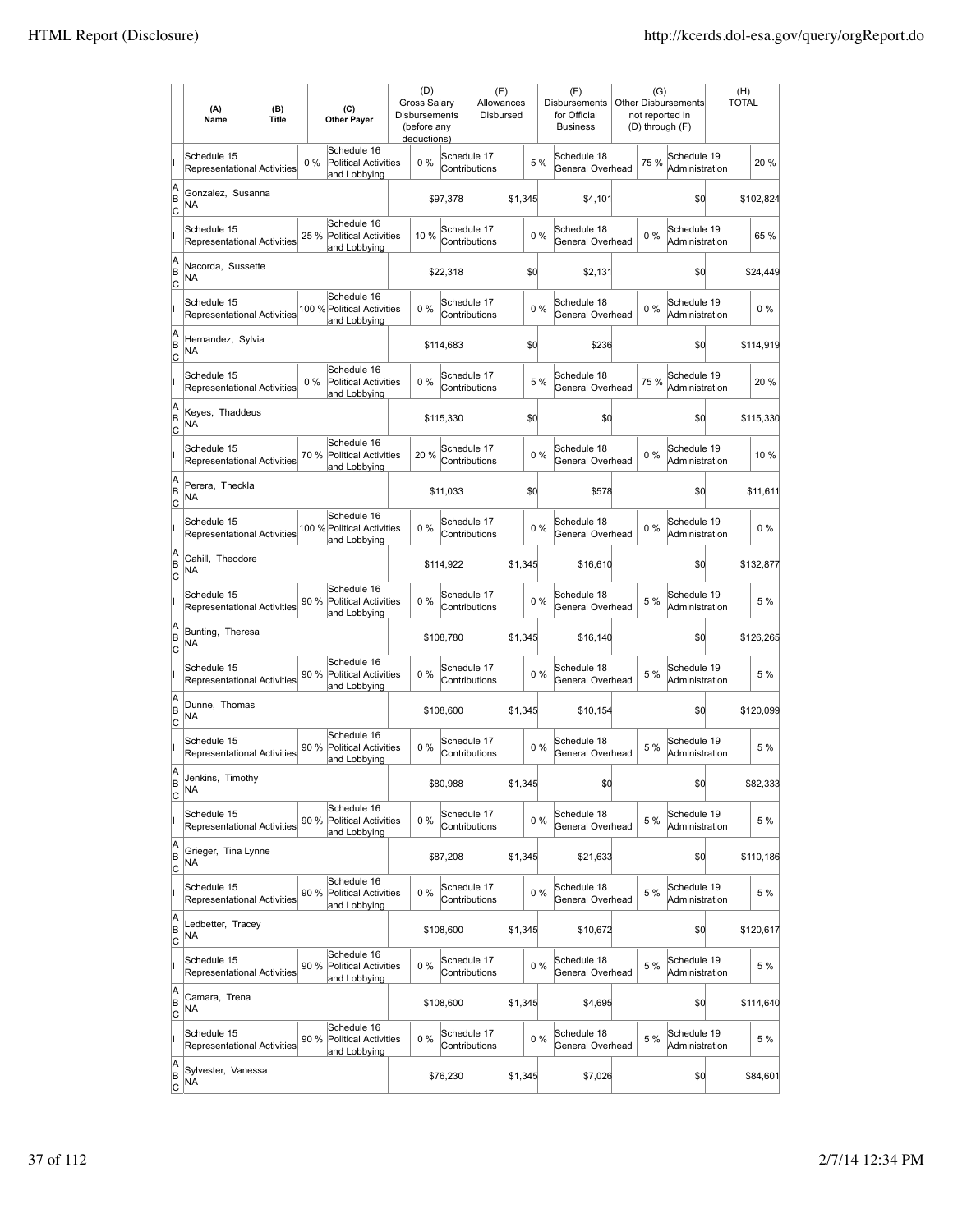|               | (A)<br>Name                                       | (B)<br><b>Title</b> | (C)<br><b>Other Payer</b>                                           | (D)<br>Gross Salary<br>Disbursements<br>(before any<br>deductions) |             | (E)<br>Allowances<br>Disbursed        |         | (F)<br>Disbursements<br>for Official<br><b>Business</b> | (G)<br>not reported in<br>(D) through (F) | Other Disbursements           | (H)<br><b>TOTAL</b>           |              |
|---------------|---------------------------------------------------|---------------------|---------------------------------------------------------------------|--------------------------------------------------------------------|-------------|---------------------------------------|---------|---------------------------------------------------------|-------------------------------------------|-------------------------------|-------------------------------|--------------|
|               | Schedule 15<br><b>Representational Activities</b> |                     | Schedule 16<br>90 %<br><b>Political Activities</b><br>and Lobbying  | $0\%$                                                              |             | Schedule 17<br>Contributions          | $0\%$   | Schedule 18<br>General Overhead                         | 5 %                                       | Schedule 19<br>Administration |                               | 5 %          |
| A<br>B<br> c  | George, Vera<br>NA                                |                     |                                                                     |                                                                    | \$71,922    |                                       | \$0     | \$0                                                     |                                           | \$d                           |                               | \$71,922     |
|               | Schedule 15<br>Representational Activities        |                     | Schedule 16<br>90%<br><b>Political Activities</b><br>and Lobbying   | 0%                                                                 |             | Schedule 17<br>Contributions          | 0%      | Schedule 18<br>General Overhead                         | 5 %                                       | Schedule 19<br>Administration |                               | 5 %          |
| A<br>B<br> c  | Edmondson, Victoria<br>NA                         |                     |                                                                     |                                                                    | \$10,127    |                                       | \$0     | \$464                                                   |                                           | \$0                           |                               | \$10,591     |
|               | Schedule 15<br>Representational Activities        |                     | Schedule 16<br>100 % Political Activities<br>and Lobbying           | 0%                                                                 |             | Schedule 17<br>Contributions          | 0%      | Schedule 18<br>General Overhead                         | $0\%$                                     | Schedule 19<br>Administration |                               | 0%           |
| A<br>ΙB<br>Iс | Bermudez, Victoria<br>NA                          |                     |                                                                     |                                                                    | \$18,734    |                                       | \$0     | \$245                                                   |                                           | \$d                           |                               | \$18,979     |
|               | Schedule 15<br><b>Representational Activities</b> |                     | Schedule 16<br>$0\%$<br><b>Political Activities</b><br>and Lobbying | 80%                                                                |             | Schedule 17<br>Contributions          | 0%      | Schedule 18<br>General Overhead                         | 15 %                                      | Schedule 19<br>Administration |                               | 5 %          |
| A<br>B<br>C   | Doak, Vivian<br><b>NA</b>                         |                     |                                                                     |                                                                    | \$12,250    |                                       | \$367   | \$999                                                   |                                           | \$0                           |                               | \$13,616     |
|               | Schedule 15<br>Representational Activities        |                     | Schedule 16<br>90 %<br><b>Political Activities</b><br>and Lobbying  | 0%                                                                 |             | Schedule 17<br>Contributions          | 0%      | Schedule 18<br>General Overhead                         | 5 %                                       | Schedule 19<br>Administration |                               | 5 %          |
| A<br>B<br>Iс  | Ng, Wayman<br><b>NA</b>                           |                     |                                                                     |                                                                    | \$51,192    |                                       | \$90    | \$141                                                   |                                           | \$0                           |                               | \$51,423     |
|               | Schedule 15<br>Representational Activities        |                     | Schedule 16<br>$0\%$<br>Political Activities<br>and Lobbying        | 0%                                                                 |             | Schedule 17<br>Contributions          | $0\%$   | Schedule 18<br>General Overhead                         | 100 %                                     | Schedule 19<br>Administration |                               | $0\%$        |
| A<br>B<br>Iс  | Gallagher, William<br>NA                          |                     |                                                                     |                                                                    | \$108,600   | \$1,345                               |         | \$12,498                                                |                                           | \$d                           |                               | \$122,443    |
|               | Schedule 15<br><b>Representational Activities</b> |                     | Schedule 16<br>90 %<br><b>Political Activities</b><br>and Lobbying  | $0\%$                                                              |             | Schedule 17<br>Contributions          | 0%      | Schedule 18<br>General Overhead                         | 5 %                                       | Schedule 19<br>Administration |                               | 5 %          |
| A<br>B<br> c  | Martin, Yakini<br>NA                              |                     |                                                                     |                                                                    | \$108,600   | \$1,345                               |         | \$0                                                     |                                           | \$0                           |                               | \$109,945    |
|               | Schedule 15<br>Representational Activities        |                     | Schedule 16<br>90%<br><b>Political Activities</b><br>and Lobbying   | 0%                                                                 |             | Schedule 17<br>Contributions          | 0%      | Schedule 18<br>General Overhead                         | 5 %                                       | Schedule 19<br>Administration |                               | 5 %          |
| A<br>B<br> c  | Rios, Yolanda<br>NA                               |                     |                                                                     |                                                                    | \$114,142   | \$1,345                               |         | \$7,125                                                 |                                           | \$d                           |                               | \$122,612    |
|               | Schedule 15<br><b>Representational Activities</b> |                     | Schedule 16<br>90 %<br><b>Political Activities</b><br>and Lobbying  | 0%                                                                 |             | Schedule 17<br>Contributions          | 0%      | Schedule 18<br>General Overhead                         | 5 %                                       | Schedule 19<br>Administration |                               | 5 %          |
| A<br>B<br>lc. | Brown, Yvonne<br>NA                               |                     |                                                                     |                                                                    | \$31,320    |                                       | \$q     | \$0                                                     |                                           | \$0                           |                               | \$31,320     |
| н             | Schedule 15<br>Representational Activities        |                     | Schedule 16<br>100 % Political Activities<br>and Lobbying           | $0\%$                                                              |             | Schedule 17<br>Contributions          | $0\%$   | Schedule 18<br>General Overhead                         | $0\%$                                     | Schedule 19<br>Administration |                               | 0 %          |
|               | LESS THAN \$10000                                 |                     | TOTALS RECEIVED BY EMPLOYEES MAKING                                 |                                                                    | \$1,077,985 |                                       | \$1,138 | \$155,572                                               |                                           | \$0                           |                               | \$1,234,695  |
| ı             | Schedule 15<br>Representational Activities        |                     | Schedule 16<br>95 %<br>Political Activities and Lobbying            |                                                                    |             | Schedule 17<br>$0\%$<br>Contributions |         | Schedule 18<br>0 %<br>General Overhead                  |                                           | $0\%$                         | Schedule 19<br>Administration | 5 %          |
|               | <b>Total Employee Disbursements</b>               |                     |                                                                     | \$21,123,125                                                       |             | \$197,326                             |         | \$1,420,277                                             |                                           | \$0                           |                               | \$22,740,728 |
|               | <b>Less Deductions</b>                            |                     |                                                                     |                                                                    |             |                                       |         |                                                         |                                           |                               |                               |              |
|               | <b>Net Disbursements</b>                          |                     |                                                                     |                                                                    |             |                                       |         |                                                         |                                           |                               |                               | \$22,740,728 |

Form LM-2 (Revised 2003)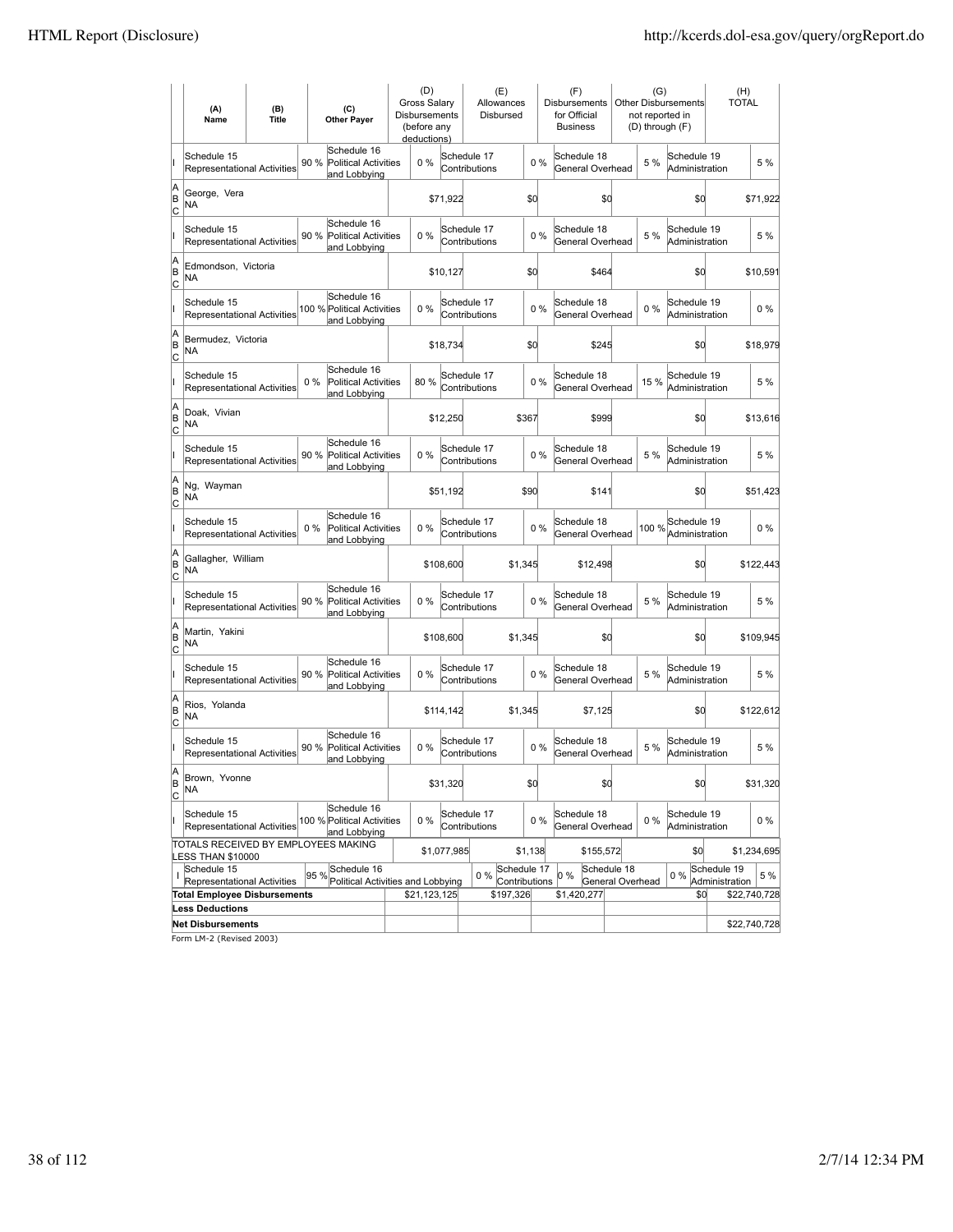## **SCHEDULE 13 - MEMBERSHIP STATUS EXECUTE 2015-724** FLE NUMBER: 015-724

| Category of Membership                                                   | Number | <b>Voting Eligibility</b> |
|--------------------------------------------------------------------------|--------|---------------------------|
| (A)                                                                      | (B)    | (C)                       |
| Regular                                                                  | 70,328 | Yes                       |
| Associate                                                                | 110    | Yes                       |
| Charity                                                                  | 275    | No                        |
| <b>NNOC</b>                                                              | 6,115  | No                        |
| <b>Members</b> (Total of all lines above)                                | 76,828 |                           |
| Agency Fee Payers*                                                       | 5,523  |                           |
| <b>Total Members/Fee Payers</b>                                          | 82.351 |                           |
| *Agency Fee Payers are not considered members of the labor organization. |        |                           |

**Agency Fee Payers are n\***<br>Form LM-2 (Revised 2003)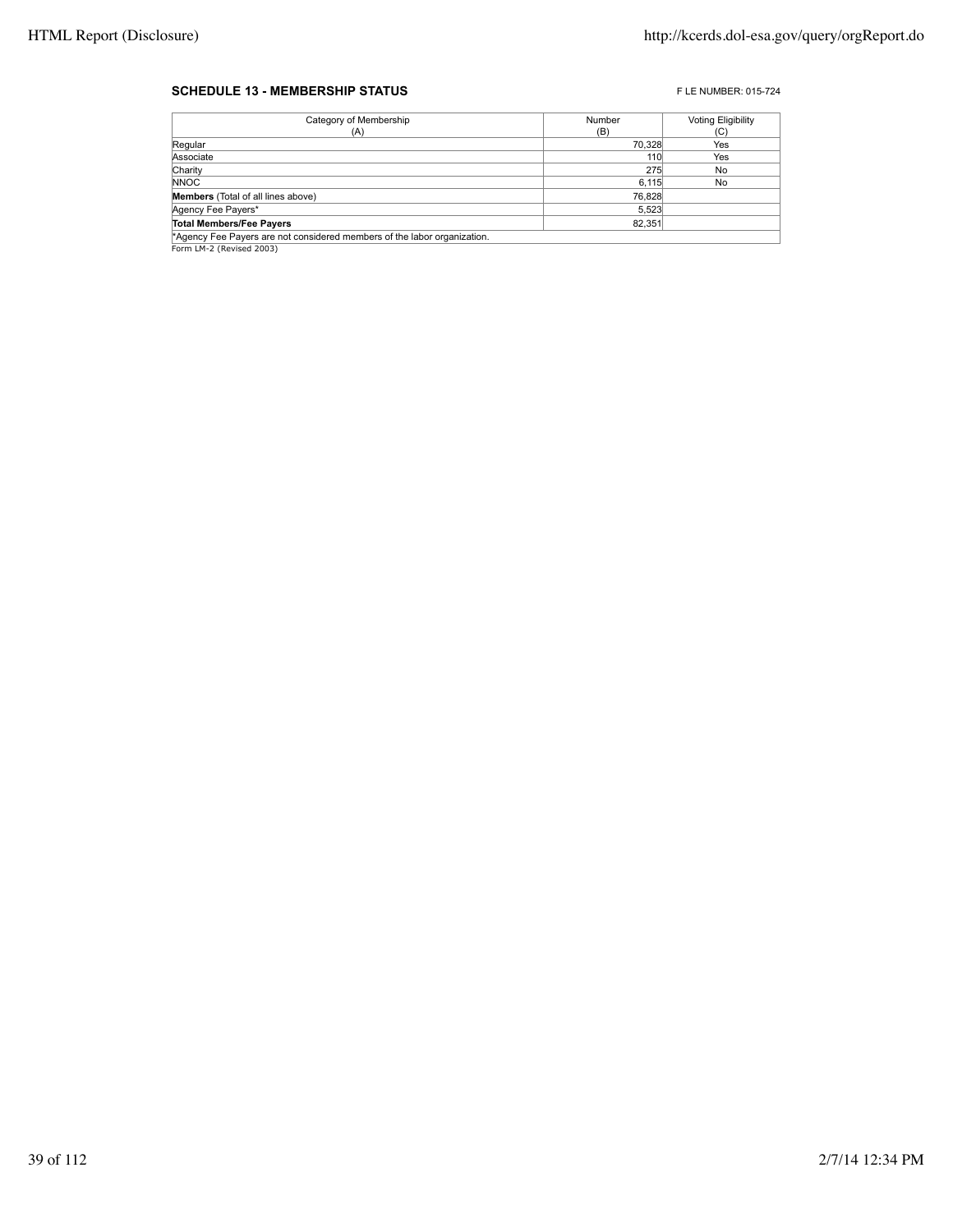## **DETAILED SUMMARY PAGE - SCHEDULES 14 THROUGH 19** FLE NUMBER: 015-724

| <b>SCHEDULE 14 OTHER RECEIPTS</b>    |             |
|--------------------------------------|-------------|
| 1. Named Payer temized Receipts      | \$1,002,318 |
| 2. Named Payer Non-itemized Receipts | \$54,345    |
| 3. All Other Receipts                | \$58,906    |
| 4. Total Receipts                    | \$1,115,569 |
|                                      |             |

| <b>SCHEDULE 15 REPRESENTATIONAL ACTIVITIES</b> |              |
|------------------------------------------------|--------------|
| 1. Named Payee Itemized Disbursements          | \$9,107,364  |
| 2. Named Payee Non-itemized Disbursements      | \$2,638,847  |
| 3. To Officers                                 | \$338,708    |
| 4. To Employees                                | \$17,620,121 |
| 5. All Other Disbursements                     | \$811.357    |
| 6. Total Disbursements                         | \$30,516,397 |
| SCHEDULE 16 POLITICAL ACTIVITIES AND LOBBYING  |              |
| 1. Named Payee Itemized Disbursements          | \$2.572.639  |
| 2. Named Payee Non-itemized Disbursements      | \$259,568    |
| 3. To Officers                                 | \$95,709     |
| 4. To Employees                                | \$1,001,852  |
| 5. All Other Disbursements                     | \$101.965    |
| 6. Total Disbursements                         | \$4,031,733  |
|                                                |              |

Form LM-2 (Revised 2003)

| <b>SCHEDULE 17 CONTRIBUTIONS, GIFTS &amp; GRANTS</b> |
|------------------------------------------------------|
| \$170,000                                            |
| \$24,000                                             |
| \$0                                                  |
| \$57,865                                             |
| \$8,300                                              |
| \$260,165                                            |
|                                                      |

| <b>SCHEDULE 18 GENERAL OVERHEAD</b>       |              |
|-------------------------------------------|--------------|
| 1. Named Payee Itemized Disbursements     | \$5,745,107  |
| 2. Named Payee Non-itemized Disbursements | \$2,248,885  |
| 3. To Officers                            | \$0          |
| 4. To Employees                           | \$2,236,785  |
| 5. All Other Disbursements                | \$330,200    |
| 6. Total Disbursements                    | \$10,560,977 |
| <b>SCHEDULE 19 UNION ADMINISTRATION</b>   |              |
| 1. Named Payee Itemized Disbursements     | \$798.641    |
| 2. Named Payee Non-itemized Disbursements | \$153,012    |
| 3. To Officers                            | \$140,402    |
| 4. To Employees                           | \$1,824,105  |
| 5. All Other Disbursements                | \$36.818     |
| 6. Total Disbursements                    | \$2,952,978  |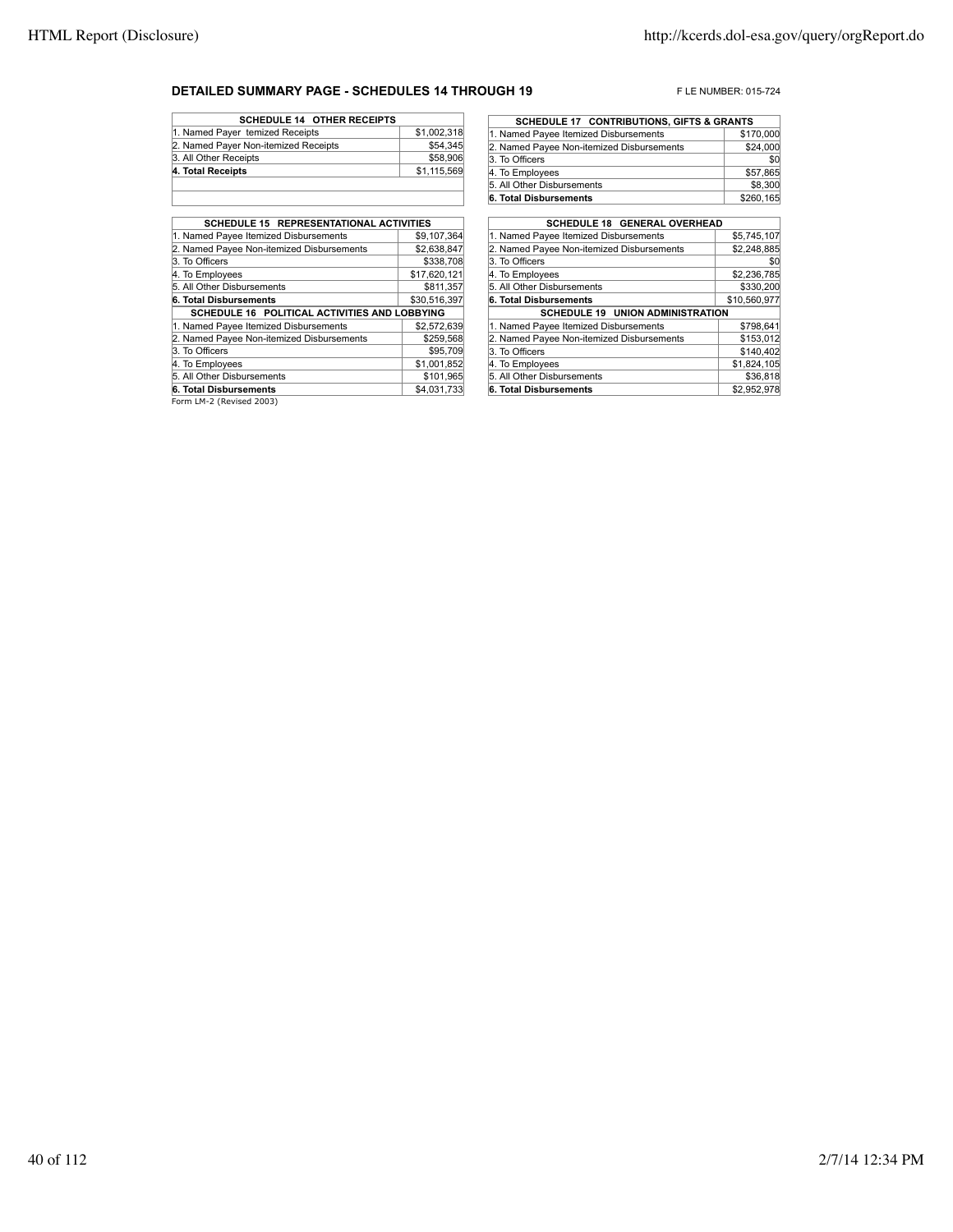## **SCHEDULE 14 - OTHER RECEIPTS FLE NUMBER: 015-724**

| Name and Address              | Purpose                                                           | Date       | Amount    |
|-------------------------------|-------------------------------------------------------------------|------------|-----------|
| (A)                           | (C)                                                               | (D)        | (E)       |
| CHEU                          | Reimbursed Repr. and Admin Costs                                  | 07/31/2008 | \$62,858  |
|                               | Reimbursed Repr. and Admin Costs                                  | 08/31/2008 | \$42,113  |
| 2000 Franklin Street          | Reimbursed Repr. and Admin Costs                                  | 09/30/2008 | \$58,821  |
| Oakland                       | Reimbursed Repr. and Admin Costs                                  | 10/31/2008 | \$86,988  |
| СA                            | Reimbursed Repr. and Admin Costs                                  | 11/30/2008 | \$49,288  |
| 94612                         | Reimbursed Repr. and Admin Costs                                  | 12/31/2008 | \$66,047  |
| Type or Classification        | Reimbursed Repr. and Admin Costs                                  | 01/31/2009 | \$85,064  |
| (B)                           | Reimbursed Repr. and Admin Costs                                  | 02/28/2009 | \$51,449  |
| Labor Union                   | Reimbursed Repr. and Admin Costs                                  |            | \$74,224  |
|                               |                                                                   | 03/31/2009 |           |
|                               | Reimbursed Repr. and Admin Costs                                  | 04/30/2009 | \$84,597  |
|                               | Reimbursed Repr. and Admin Costs                                  | 05/31/2009 | \$84,413  |
|                               | Reimbursed Repr. and Admin Costs                                  | 06/30/2009 | \$84,426  |
|                               | Total temized Transactions with this Payee/Payer                  |            | \$830,288 |
|                               | Total Non-Itemized Transactions with this Payee/Payer             |            | \$0       |
|                               | Total of All Transactions with this Payee/Payer for This Schedule |            | \$830,288 |
| Name and Address              |                                                                   |            |           |
| (A)                           | Purpose                                                           | Date       | Amount    |
| <b>Bank of Amercia</b>        | (C)                                                               | (D)        | (E)       |
|                               | Royalty Payment                                                   | 09/30/2008 | \$39,522  |
|                               | Royalty Payment                                                   | 12/31/2008 | \$48,471  |
| San Francisco                 | Royalty Payment                                                   | 03/31/2009 | \$33,255  |
| СA                            | Royalty Payment                                                   | 07/01/2008 | \$40,782  |
| 94103                         | Total temized Transactions with this Payee/Payer                  |            | \$162,030 |
| Type or Classification<br>(B) | Total Non-Itemized Transactions with this Payee/Payer             |            | \$8,932   |
| Financial Institution         | Total of All Transactions with this Payee/Payer for This Schedule |            | \$170,962 |
|                               |                                                                   |            |           |
| Name and Address              |                                                                   |            |           |
| (A)                           |                                                                   |            |           |
| <b>COBRA Payments</b>         | Purpose                                                           | Date       | Amount    |
| 2000 Franklin Street          | (C)                                                               | (D)        | (E)       |
| Oakland                       | Total temized Transactions with this Payee/Payer                  |            | \$0       |
| СA                            | Total Non-Itemized Transactions with this Payee/Payer             |            | \$45,413  |
| 94612                         | Total of All Transactions with this Payee/Payer for This Schedule |            | \$45,413  |
| Type or Classification        |                                                                   |            |           |
| (B)                           |                                                                   |            |           |
| insurance premium             |                                                                   |            |           |
| Name and Address              |                                                                   |            |           |
| (A)                           |                                                                   |            |           |
| Affinity Healthcare           |                                                                   |            |           |
|                               | Purpose                                                           | Date       | Amount    |
| 1570 Midway Place             | (C)                                                               | (D)        | (E)       |
| Menasha                       | <b>Royalty Payment</b>                                            | 06/25/2009 | \$10,000  |
| W١                            | Total temized Transactions with this Payee/Payer                  |            | \$10,000  |
| 54952                         | Total Non-Itemized Transactions with this Payee/Payer             |            | \$0       |
| Type or Classification        | Total of All Transactions with this Payee/Payer for This Schedule |            | \$10,000  |
| (B)                           |                                                                   |            |           |
| Non-profit organization       |                                                                   |            |           |
| Form LM-2 (Revised 2003)      |                                                                   |            |           |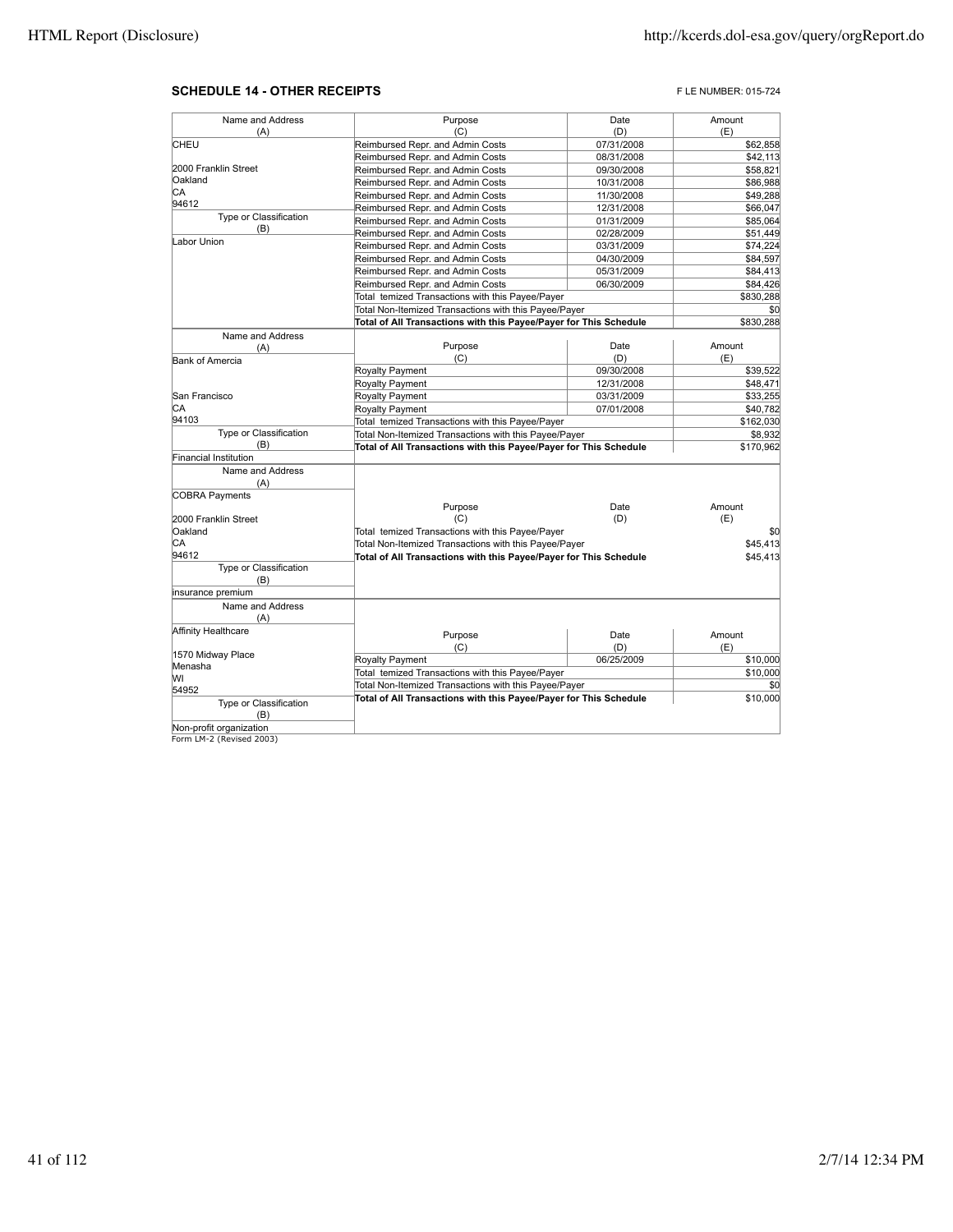## **SCHEDULE 15 - REPRESENTATIONAL ACTIVITIES** FLE NUMBER: 015-724

| Name and Address                 |                                                                   |            |        |                      |
|----------------------------------|-------------------------------------------------------------------|------------|--------|----------------------|
| (A)                              | Purpose                                                           | Date       | Amount |                      |
| Adams Broadwell Joseph & Cardozo | (C)                                                               | (D)        | (E)    |                      |
| 601 Gateway Blvd, Suite 1        | litigation regarding representational issues                      | 08/20/2008 |        | \$8,417              |
| So San Francisco                 | litigation regarding representational issues                      | 10/10/2008 |        | \$8,190              |
| CА                               | litigation regarding representational issues                      | 01/14/2009 |        | \$5,354              |
| 94080-7037                       | Total temized Transactions with this Payee/Payer                  |            |        | \$21,961             |
| Type or Classification           | Total Non-Itemized Transactions with this Payee/Payer             |            |        | \$11,747<br>\$33,708 |
| (B)                              | Total of All Transactions with this Payee/Payer for This Schedule |            |        |                      |
| law firm                         |                                                                   |            |        |                      |
| Name and Address                 |                                                                   |            |        |                      |
| (A)                              |                                                                   |            |        |                      |
| Courtyard-Newark                 | Purpose                                                           | Date       | Amount |                      |
| 34905 Newark Blvd                | (C)                                                               | (D)        | (E)    |                      |
| Newark                           | Total temized Transactions with this Payee/Payer                  |            |        | \$0                  |
| СA                               | Total Non-Itemized Transactions with this Payee/Payer             |            |        | \$4,150              |
| 94560                            | Total of All Transactions with this Payee/Payer for This Schedule |            |        | \$4,150              |
| Type or Classification           |                                                                   |            |        |                      |
| (B)                              |                                                                   |            |        |                      |
| hotel/lodging                    |                                                                   |            |        |                      |
| Name and Address                 |                                                                   |            |        |                      |
| (A)                              |                                                                   |            |        |                      |
| Courtyard-Philadelphia           | Purpose                                                           | Date       | Amount |                      |
|                                  | (C)                                                               | (D)        | (E)    |                      |
| 25 N Juniper St<br>Philadelphia  | Field research and Development; Outreach                          | 06/28/2009 |        | \$7,186              |
| PA                               | Total temized Transactions with this Payee/Payer                  |            |        | \$7,186              |
| 19107                            | Total Non-Itemized Transactions with this Payee/Payer             |            |        | \$7,532              |
| Type or Classification           | Total of All Transactions with this Payee/Payer for This Schedule |            |        | \$14,718             |
| (B)                              |                                                                   |            |        |                      |
| hotel/lodging                    |                                                                   |            |        |                      |
| Name and Address                 |                                                                   |            |        |                      |
| (A)                              |                                                                   |            |        |                      |
| Courtyard-Rancho Bernardo        |                                                                   |            |        |                      |
|                                  | Purpose                                                           | Date       | Amount |                      |
| 11611 Bernardo Plaza Ct          | (C)                                                               | (D)        | (E)    |                      |
| San Diego                        | Total temized Transactions with this Payee/Payer                  |            |        | \$0                  |
| CА<br>92101                      | Total Non-Itemized Transactions with this Payee/Payer             |            |        | \$2,021              |
| Type or Classification           | Total of All Transactions with this Payee/Payer for This Schedule |            |        | \$2,021              |
| (B)                              |                                                                   |            |        |                      |
| hotel/lodging                    |                                                                   |            |        |                      |
| Name and Address                 |                                                                   |            |        |                      |
| (A)                              |                                                                   |            |        |                      |
| Courtyard-Reno                   |                                                                   |            |        |                      |
|                                  | Purpose                                                           | Date       | Amount |                      |
| 6855 South Virginia Stree        | (C)                                                               | (D)        | (E)    |                      |
| Reno                             | Total temized Transactions with this Payee/Payer                  |            |        | \$0                  |
| <b>NV</b>                        | Total Non-Itemized Transactions with this Payee/Payer             |            |        | \$9,544              |
| 89501                            | Total of All Transactions with this Payee/Payer for This Schedule |            |        | \$9,544              |
| Type or Classification           |                                                                   |            |        |                      |
| (B)<br>hotel/lodging             |                                                                   |            |        |                      |
| Name and Address                 |                                                                   |            |        |                      |
| (A)                              |                                                                   |            |        |                      |
| Courtyard-Sacramento             |                                                                   |            |        |                      |
|                                  | Purpose                                                           | Date       | Amount |                      |
| 1920 Taylor Road                 | (C)                                                               | (D)        | (E)    |                      |
| Roseville                        | Total temized Transactions with this Payee/Payer                  |            |        | \$0                  |
| CА                               | Total Non-Itemized Transactions with this Payee/Payer             |            |        | \$8,303              |
| 95661                            | Total of All Transactions with this Payee/Payer for This Schedule |            |        | \$8,303              |
| Type or Classification           |                                                                   |            |        |                      |
| (B)                              |                                                                   |            |        |                      |
| hotel/lodging                    |                                                                   |            |        |                      |
| Name and Address                 |                                                                   |            |        |                      |
| (A)<br>Courtyard-Santa Rosa      |                                                                   |            |        |                      |
|                                  | Purpose                                                           | Date       | Amount |                      |
| 175 Railroad St                  | (C)                                                               | (D)        | (E)    |                      |
| Santa Rosa                       | Total temized Transactions with this Payee/Payer                  |            |        | \$0                  |
| CА                               | Total Non-Itemized Transactions with this Payee/Payer             |            |        | \$6,372              |
| 95401                            | Total of All Transactions with this Payee/Payer for This Schedule |            |        | \$6,372              |
| Type or Classification           |                                                                   |            |        |                      |
| (B)                              |                                                                   |            |        |                      |
| hotel/lodging                    |                                                                   |            |        |                      |
| Name and Address                 | Purpose                                                           | Date       | Amount |                      |
| (A)                              | (C)                                                               | (D)        | (E)    |                      |
|                                  | Total temized Transactions with this Payee/Payer                  |            |        | \$0                  |
|                                  | Total Non-Itemized Transactions with this Payee/Payer             |            |        | \$5,353              |
|                                  |                                                                   |            |        |                      |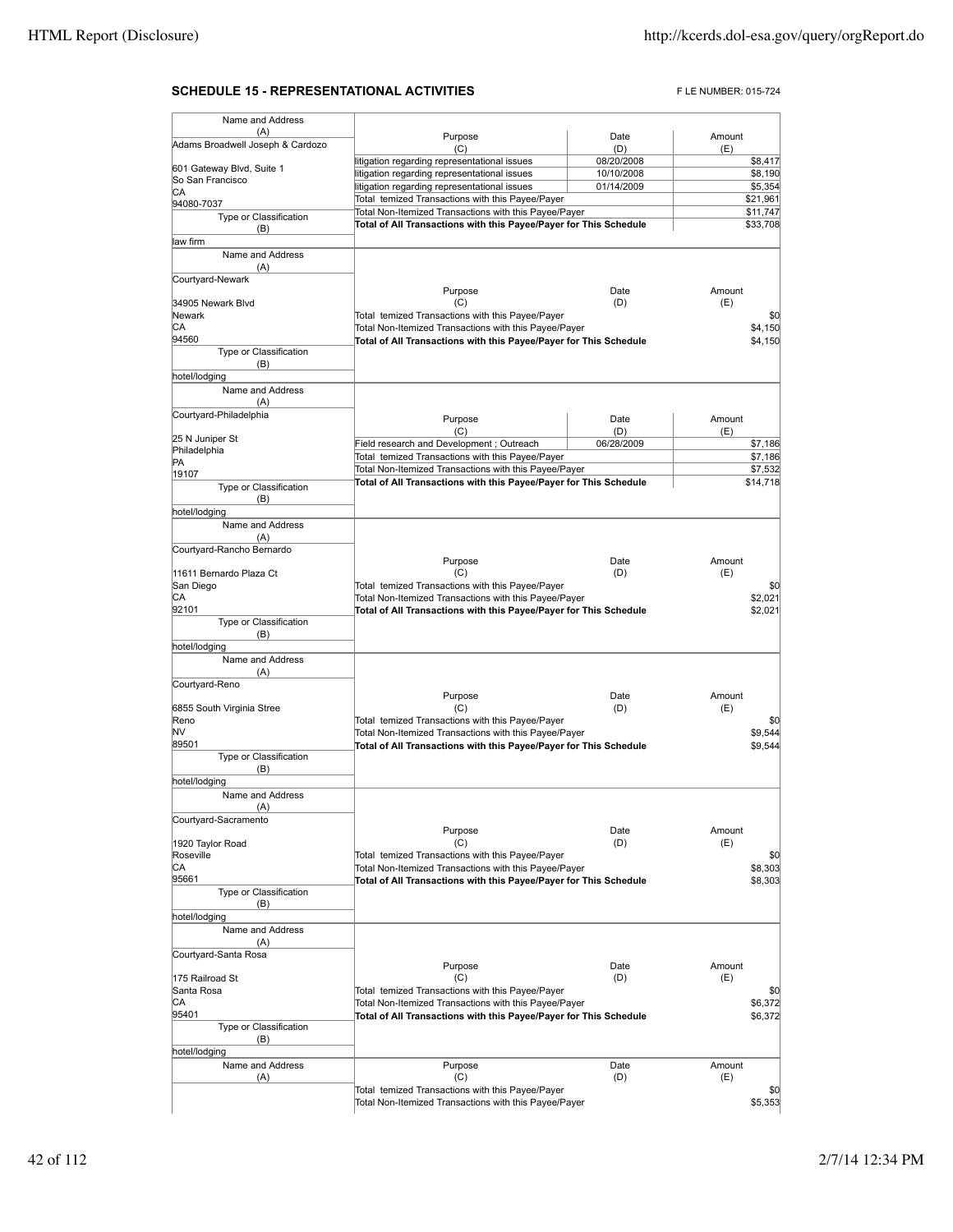| Courtyard-Vienna, VA              |                                                                                                           |                          |                     |
|-----------------------------------|-----------------------------------------------------------------------------------------------------------|--------------------------|---------------------|
| Vienna                            | Purpose                                                                                                   | Date                     | Amount              |
| VA<br>20004                       | (C)<br>Total of All Transactions with this Payee/Payer for This Schedule                                  | (D)                      | (E)<br>\$5,353      |
| Type or Classification<br>(B)     |                                                                                                           |                          |                     |
| hotel/lodging<br>Name and Address |                                                                                                           | Date                     | Amount              |
| (A)                               | Purpose<br>(C)                                                                                            | (D)                      | (E)                 |
| Crowne Plaza-Chicago Metro        | Nego                                                                                                      | 02/28/2009               | \$11,198            |
|                                   | Negotiation/CBA                                                                                           | 10/13/2008               | \$5,590             |
| 733 West Madison                  | Negotiation/CBA                                                                                           | 09/30/2008               | \$5,590             |
| Chicago<br>L                      | Field research and Development ; Outreach                                                                 | 09/28/2008               | \$12,636            |
| 60622                             | Field research and Development; Outreach                                                                  | 06/28/2009               | \$12,080            |
| Type or Classification            | Field research and Development ; Outreach<br>Total temized Transactions with this Payee/Payer             | 01/30/2009               | \$5,863<br>\$52,957 |
| (B)                               | Total Non-Itemized Transactions with this Payee/Payer                                                     |                          | \$44,996            |
| hotel/lodging                     | Total of All Transactions with this Payee/Payer for This Schedule                                         |                          | \$97,953            |
| Name and Address                  |                                                                                                           |                          |                     |
| (A)<br>Crowner Technologies       |                                                                                                           |                          |                     |
|                                   | Purpose                                                                                                   | Date                     | Amount              |
| St Peersburg                      | (C)<br>Total temized Transactions with this Payee/Payer                                                   | (D)                      | (E)<br>\$0          |
| FL                                | Total Non-Itemized Transactions with this Payee/Payer                                                     |                          | \$5,232             |
| 33701                             | Total of All Transactions with this Payee/Payer for This Schedule                                         |                          | \$5,232             |
| Type or Classification            |                                                                                                           |                          |                     |
| (B)                               |                                                                                                           |                          |                     |
| video conference company          |                                                                                                           |                          |                     |
| Name and Address                  |                                                                                                           |                          |                     |
| (A)<br>Delta Air Lines            |                                                                                                           |                          |                     |
| P O BOX 101212                    | Purpose                                                                                                   | Date                     | Amount              |
|                                   | (C)                                                                                                       | (D)                      | (E)                 |
| Atlanta                           | Total temized Transactions with this Payee/Payer                                                          |                          | \$0                 |
| GA                                | Total Non-Itemized Transactions with this Payee/Payer                                                     |                          | \$35,703            |
| 30384<br>Type or Classification   | Total of All Transactions with this Payee/Payer for This Schedule                                         |                          | \$35,703            |
| (B)<br>airline company            |                                                                                                           |                          |                     |
| Name and Address                  |                                                                                                           |                          |                     |
| (A)                               |                                                                                                           |                          |                     |
| Dish Cafe & Catering              |                                                                                                           |                          |                     |
|                                   | Purpose                                                                                                   | Date                     | Amount              |
| 855 Mill Street                   | (C)                                                                                                       | (D)                      | (E)                 |
| Reno<br>NV                        | Total temized Transactions with this Payee/Payer<br>Total Non-Itemized Transactions with this Payee/Payer |                          | \$0<br>\$7,195      |
| 89501                             | Total of All Transactions with this Payee/Payer for This Schedule                                         |                          | \$7,195             |
| Type or Classification            |                                                                                                           |                          |                     |
| (B)                               |                                                                                                           |                          |                     |
| lcaterer                          |                                                                                                           |                          |                     |
| Name and Address                  |                                                                                                           |                          |                     |
| (A)<br>Dog This                   | Purpose                                                                                                   | Date                     | Amount              |
|                                   | (C)                                                                                                       | (D)                      | (E)                 |
| 304 Greendale Way #4              | Bal on Catering for SNA - Crissy Field Rally                                                              | 09/03/2008               | \$5,813             |
| San Jose                          | Catering Dep SNA - Crissy Field Rally                                                                     | 10/02/2008               | \$10,463            |
| СA                                | Total temized Transactions with this Payee/Payer                                                          |                          | \$16,276            |
| 95110<br>Type or Classification   | Total Non-Itemized Transactions with this Payee/Payer                                                     |                          | \$0                 |
| (B)                               | Total of All Transactions with this Payee/Payer for This Schedule                                         |                          | \$16,276            |
| caterer                           |                                                                                                           |                          |                     |
| Name and Address                  |                                                                                                           |                          |                     |
| (A)                               | Purpose                                                                                                   | Date                     | Amount              |
| Doubletree-San Jose               | (C)                                                                                                       | (D)                      | (E)                 |
|                                   | Negotiation/CBA                                                                                           | 04/29/2009<br>05/29/2009 | \$8,400<br>\$5,636  |
| 2050 Gateway Place<br>San Jose    | Negotiation/CBA<br>Field research and Development ; Outreach                                              | 06/28/2009               | \$20,294            |
| СA                                | Field research and Development; Outreach                                                                  | 05/29/2009               | \$6,922             |
| 95110                             | Total temized Transactions with this Payee/Payer                                                          |                          | \$41,252            |
| Type or Classification            | Total Non-Itemized Transactions with this Payee/Payer                                                     |                          | \$6,795             |
| (B)                               | Total of All Transactions with this Payee/Payer for This Schedule                                         |                          | \$48,047            |
| hotel/lodging<br>Name and Address |                                                                                                           |                          |                     |
| (A)                               |                                                                                                           |                          |                     |
| Doubletree-Santa Monica           | Purpose                                                                                                   | Date                     | Amount              |
|                                   | (C)                                                                                                       | (D)                      | (E)                 |
| 1707 Fourth Street                | Total temized Transactions with this Payee/Payer<br>Total Non-Itemized Transactions with this Payee/Payer |                          | \$0<br>\$5,119      |
| Santa Monica<br>СA                | Total of All Transactions with this Payee/Payer for This Schedule                                         |                          | \$5,119             |
| 90401                             |                                                                                                           |                          |                     |
|                                   |                                                                                                           |                          |                     |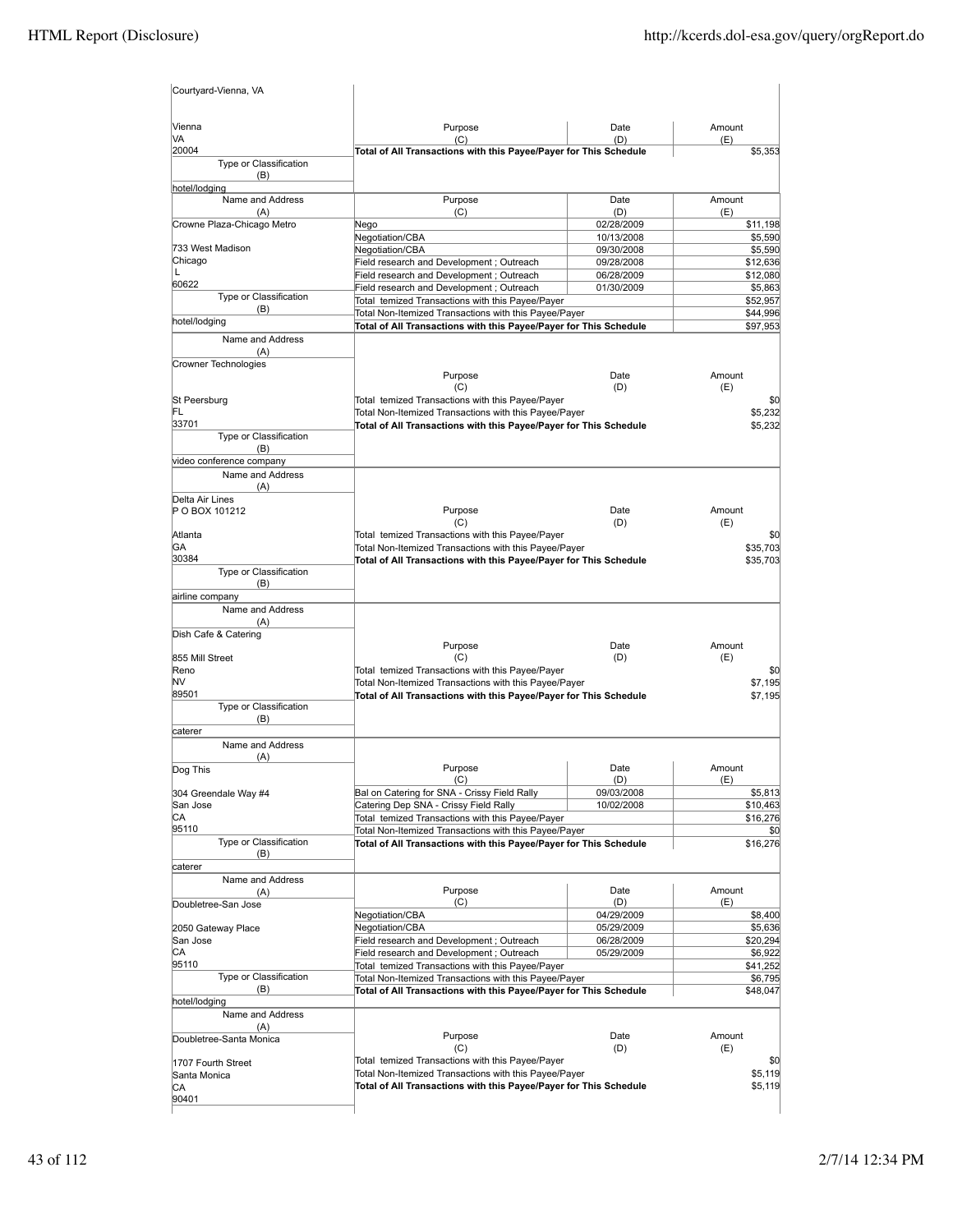| Type or Classification              |                                                                                                                            |             |               |                    |
|-------------------------------------|----------------------------------------------------------------------------------------------------------------------------|-------------|---------------|--------------------|
| (B)<br>hotel/lodging                |                                                                                                                            |             |               |                    |
| Name and Address                    |                                                                                                                            |             |               |                    |
| (A)                                 |                                                                                                                            |             |               |                    |
| Doubletree-Tucson                   | Purpose                                                                                                                    | Date        | Amount        |                    |
| 445 South Alvernon Way              | (C)                                                                                                                        | (D)         | (E)           |                    |
| Tucson<br>ΑZ                        | Total temized Transactions with this Payee/Payer                                                                           |             |               | \$0                |
| 85711                               | Total Non-Itemized Transactions with this Payee/Payer<br>Total of All Transactions with this Payee/Payer for This Schedule |             |               | \$6,213<br>\$6,213 |
| Type or Classification              |                                                                                                                            |             |               |                    |
| (B)                                 |                                                                                                                            |             |               |                    |
| hotel/lodging<br>Name and Address   |                                                                                                                            |             |               |                    |
| (A)                                 |                                                                                                                            |             |               |                    |
| Dr. Robert Fountain                 |                                                                                                                            |             |               |                    |
| 395 West K Street                   | Purpose<br>(C)                                                                                                             | Date<br>(D) | Amount<br>(E) |                    |
| Benicia                             | Total temized Transactions with this Payee/Payer                                                                           |             |               | \$0                |
| СA                                  | Total Non-Itemized Transactions with this Payee/Payer                                                                      |             |               | \$0                |
| 94510<br>Type or Classification     | Total of All Transactions with this Payee/Payer for This Schedule                                                          |             |               | \$0                |
| (B)                                 |                                                                                                                            |             |               |                    |
| economic research consultant        |                                                                                                                            |             |               |                    |
| Name and Address                    |                                                                                                                            |             |               |                    |
| (A)<br>El Jefe Mexican Restaurant   |                                                                                                                            |             |               |                    |
|                                     | Purpose                                                                                                                    | Date        | Amount        |                    |
|                                     | (C)                                                                                                                        | (D)         | (E)           |                    |
| Las Vegas<br>NV                     | Total temized Transactions with this Payee/Payer<br>Total Non-Itemized Transactions with this Payee/Payer                  |             |               | \$0<br>\$11.462    |
| 89044                               | Total of All Transactions with this Payee/Payer for This Schedule                                                          |             |               | \$11,462           |
| Type or Classification              |                                                                                                                            |             |               |                    |
| (B)<br>caterer                      |                                                                                                                            |             |               |                    |
| Name and Address                    |                                                                                                                            |             |               |                    |
| (A)                                 |                                                                                                                            |             |               |                    |
| Embassy Suites-Austin               | Purpose                                                                                                                    | Date        | Amount        |                    |
| 5901 N I-35                         | (C)                                                                                                                        | (D)         | (E)           |                    |
| Austin                              | Total temized Transactions with this Payee/Payer                                                                           |             |               | \$0                |
| ТX                                  | Total Non-Itemized Transactions with this Payee/Payer                                                                      |             |               | \$5,668            |
| 78723<br>Type or Classification     | Total of All Transactions with this Payee/Payer for This Schedule                                                          |             |               | \$5,668            |
| (B)                                 |                                                                                                                            |             |               |                    |
| hotel/lodging                       |                                                                                                                            |             |               |                    |
| Name and Address<br>(A)             |                                                                                                                            |             |               |                    |
| Embassy Suites-San Luis Obispo      |                                                                                                                            |             |               |                    |
|                                     | Purpose                                                                                                                    | Date        | Amount        |                    |
| 333 Madonna Road<br>San Luis Obispo | (C)<br>Total temized Transactions with this Payee/Payer                                                                    | (D)         | (E)           | \$0                |
| СA                                  | Total Non-Itemized Transactions with this Payee/Payer                                                                      |             |               | \$14,547           |
| 96405                               | Total of All Transactions with this Payee/Payer for This Schedule                                                          |             |               | \$14,547           |
| Type or Classification<br>(B)       |                                                                                                                            |             |               |                    |
| hotel/lodging                       |                                                                                                                            |             |               |                    |
| Name and Address                    |                                                                                                                            |             |               |                    |
| (A)<br>Enterprise Rent-A-Car AZ     |                                                                                                                            |             |               |                    |
|                                     | Purpose                                                                                                                    | Date        | Amount        |                    |
| 1638 S 7th                          | (C)                                                                                                                        | (D)         | (E)           |                    |
| Phoenix<br>ΑZ                       | Total temized Transactions with this Payee/Payer                                                                           |             |               | \$0                |
| 85304                               | Total Non-Itemized Transactions with this Payee/Payer<br>Total of All Transactions with this Payee/Payer for This Schedule |             |               | \$5,008<br>\$5,008 |
| Type or Classification              |                                                                                                                            |             |               |                    |
| (B)                                 |                                                                                                                            |             |               |                    |
| car rental<br>Name and Address      |                                                                                                                            |             |               |                    |
| (A)                                 |                                                                                                                            |             |               |                    |
| Enterprise Rent-A-Car CA            |                                                                                                                            |             |               |                    |
|                                     | Purpose                                                                                                                    | Date<br>(D) | Amount<br>(E) |                    |
| 3030 Broadway<br>Oakland            | (C)<br>Total temized Transactions with this Payee/Payer                                                                    |             |               | \$0                |
| СA                                  | Total Non-Itemized Transactions with this Payee/Payer                                                                      |             |               | \$28,357           |
| 94611                               | Total of All Transactions with this Payee/Payer for This Schedule                                                          |             |               | \$28,357           |
| Type or Classification<br>(B)       |                                                                                                                            |             |               |                    |
| car rental                          |                                                                                                                            |             |               |                    |
| Name and Address                    | Purpose                                                                                                                    | Date        | Amount        |                    |
| (A)                                 | (C)<br>Total temized Transactions with this Payee/Payer                                                                    | (D)         | (E)           | \$0                |
|                                     |                                                                                                                            |             |               |                    |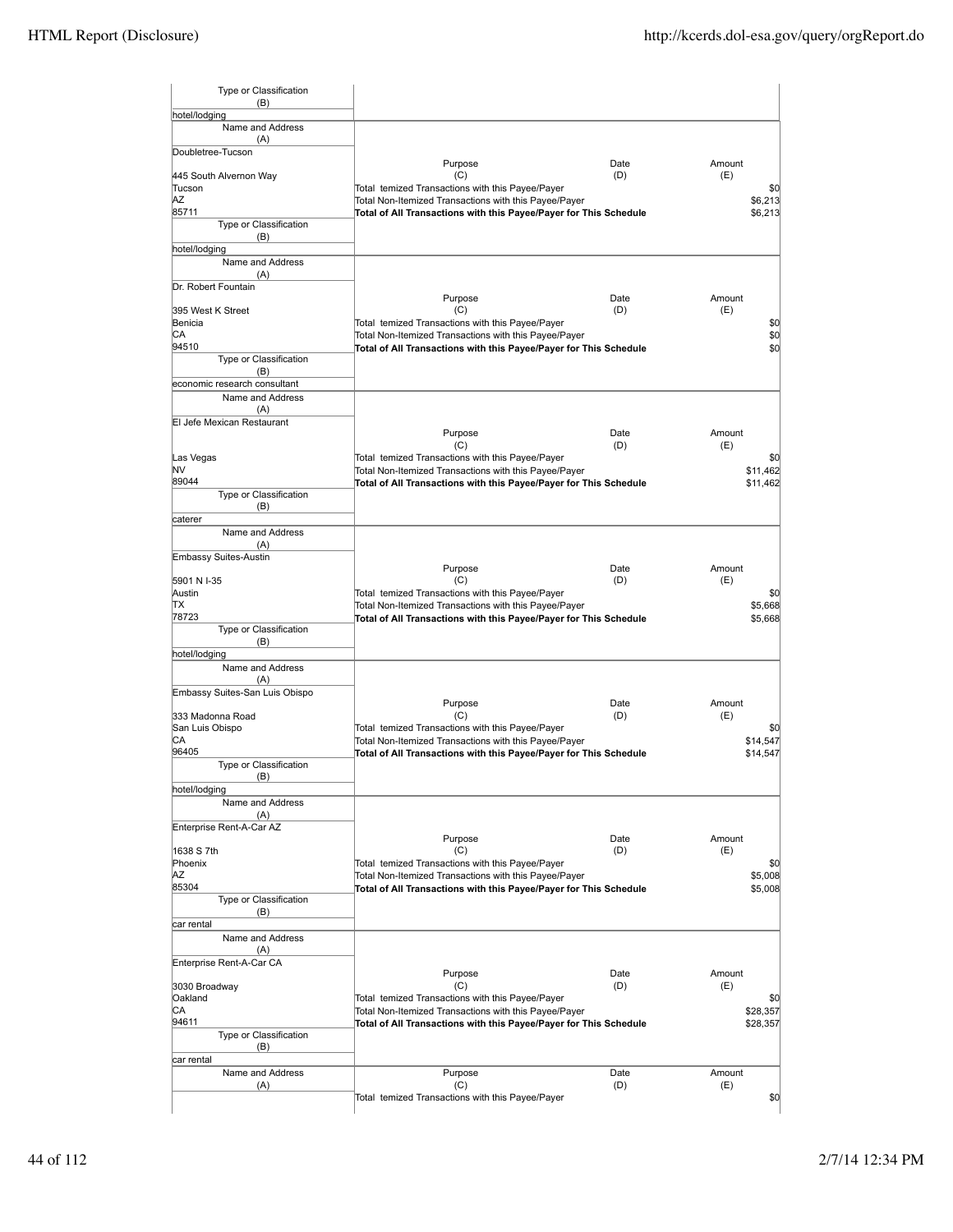| 6687 Collins Ave                       |                                                                                                                            |             |                      |
|----------------------------------------|----------------------------------------------------------------------------------------------------------------------------|-------------|----------------------|
| Miami Beach                            | Purpose<br>(C)                                                                                                             | Date<br>(D) | Amount<br>(E)        |
| FL<br>33141                            | Total Non-Itemized Transactions with this Payee/Payer                                                                      |             | \$28,086             |
| Type or Classification<br>(B)          | Total of All Transactions with this Payee/Payer for This Schedule                                                          |             | \$28,086             |
| car rental                             |                                                                                                                            |             |                      |
| Name and Address<br>(A)                |                                                                                                                            |             |                      |
| Enterprise Rent-A-Car L                |                                                                                                                            |             |                      |
| 1924 N Paulina                         | Purpose<br>(C)                                                                                                             | Date<br>(D) | Amount<br>(E)        |
| Chicago                                | Total temized Transactions with this Payee/Payer                                                                           |             | \$0                  |
| L<br>60622                             | Total Non-Itemized Transactions with this Payee/Payer                                                                      |             | \$59,284             |
| Type or Classification                 | Total of All Transactions with this Payee/Payer for This Schedule                                                          |             | \$59,284             |
| (B)                                    |                                                                                                                            |             |                      |
| car rental<br>Name and Address         |                                                                                                                            |             |                      |
| (A)                                    |                                                                                                                            |             |                      |
| Advomatic LLC                          | Purpose                                                                                                                    | Date        | Amount               |
| 243 5th Avenue, Suite 460              | (C)                                                                                                                        | (D)         | (E)                  |
| New York<br>NY                         | Total temized Transactions with this Payee/Payer                                                                           |             | \$0                  |
| 10016                                  | Total Non-Itemized Transactions with this Payee/Payer<br>Total of All Transactions with this Payee/Payer for This Schedule |             | \$5,400<br>\$5,400   |
| Type or Classification                 |                                                                                                                            |             |                      |
| (B)<br><b>Website Support Provider</b> |                                                                                                                            |             |                      |
| Name and Address                       |                                                                                                                            |             |                      |
| (A)                                    |                                                                                                                            |             |                      |
| Enterprise Rent-A-Car MO               | Purpose                                                                                                                    | Date        | Amount               |
|                                        | (C)                                                                                                                        | (D)         | (E)                  |
| Kansas City<br>MО                      | Total temized Transactions with this Payee/Payer                                                                           |             | \$0                  |
| 64101                                  | Total Non-Itemized Transactions with this Payee/Payer<br>Total of All Transactions with this Payee/Payer for This Schedule |             | \$8,690<br>\$8,690   |
| Type or Classification<br>(B)          |                                                                                                                            |             |                      |
| car rental                             |                                                                                                                            |             |                      |
| Name and Address<br>(A)                |                                                                                                                            |             |                      |
| Enterprise Rent-A-Car NV               |                                                                                                                            |             |                      |
|                                        | Purpose                                                                                                                    | Date        | Amount               |
| 4701 W Sarahara<br>Las Vegas           | (C)<br>Total temized Transactions with this Payee/Payer                                                                    | (D)         | (E)<br>\$0           |
| N٧                                     | Total Non-Itemized Transactions with this Payee/Payer                                                                      |             | \$115,026            |
| 89102<br>Type or Classification        | Total of All Transactions with this Payee/Payer for This Schedule                                                          |             | \$115,026            |
| (B)                                    |                                                                                                                            |             |                      |
| car rental                             |                                                                                                                            |             |                      |
| Name and Address<br>(A)                |                                                                                                                            |             |                      |
| Enterprise Rent-A-Car OH               |                                                                                                                            |             |                      |
|                                        | Purpose<br>(C)                                                                                                             | Date<br>(D) | Amount<br>(E)        |
| Cleveland                              | Total temized Transactions with this Payee/Payer                                                                           |             | \$0                  |
| ЮH                                     | Total Non-Itemized Transactions with this Payee/Payer                                                                      |             | \$17,041             |
| 44102<br>Type or Classification        | Total of All Transactions with this Payee/Payer for This Schedule                                                          |             | \$17,041             |
| (B)                                    |                                                                                                                            |             |                      |
| car rental<br>Name and Address         |                                                                                                                            |             |                      |
| (A)                                    |                                                                                                                            |             |                      |
| Enterprise Rent-A-Car PA               |                                                                                                                            |             |                      |
|                                        | Purpose<br>(C)                                                                                                             | Date<br>(D) | Amount<br>(E)        |
| Philadelphia                           | Total temized Transactions with this Payee/Payer                                                                           |             | \$0                  |
| PA<br>19107                            | Total Non-Itemized Transactions with this Payee/Payer<br>Total of All Transactions with this Payee/Payer for This Schedule |             | \$25,495<br>\$25,495 |
| Type or Classification                 |                                                                                                                            |             |                      |
| (B)                                    |                                                                                                                            |             |                      |
| car rental<br>Name and Address         |                                                                                                                            |             |                      |
| (A)                                    |                                                                                                                            |             |                      |
| Enterprise Rent-A-Car TX               | Purpose                                                                                                                    | Date        | Amount               |
|                                        | (C)                                                                                                                        | (D)         | (E)<br>\$0           |
|                                        | Total Non-Itemized Transactions with this Payee/Payer                                                                      |             | \$54,911             |
|                                        | Total of All Transactions with this Payee/Payer for This Schedule                                                          |             | \$54,911             |
| Dallas<br>ΠX<br>75201                  | Total temized Transactions with this Payee/Payer                                                                           |             |                      |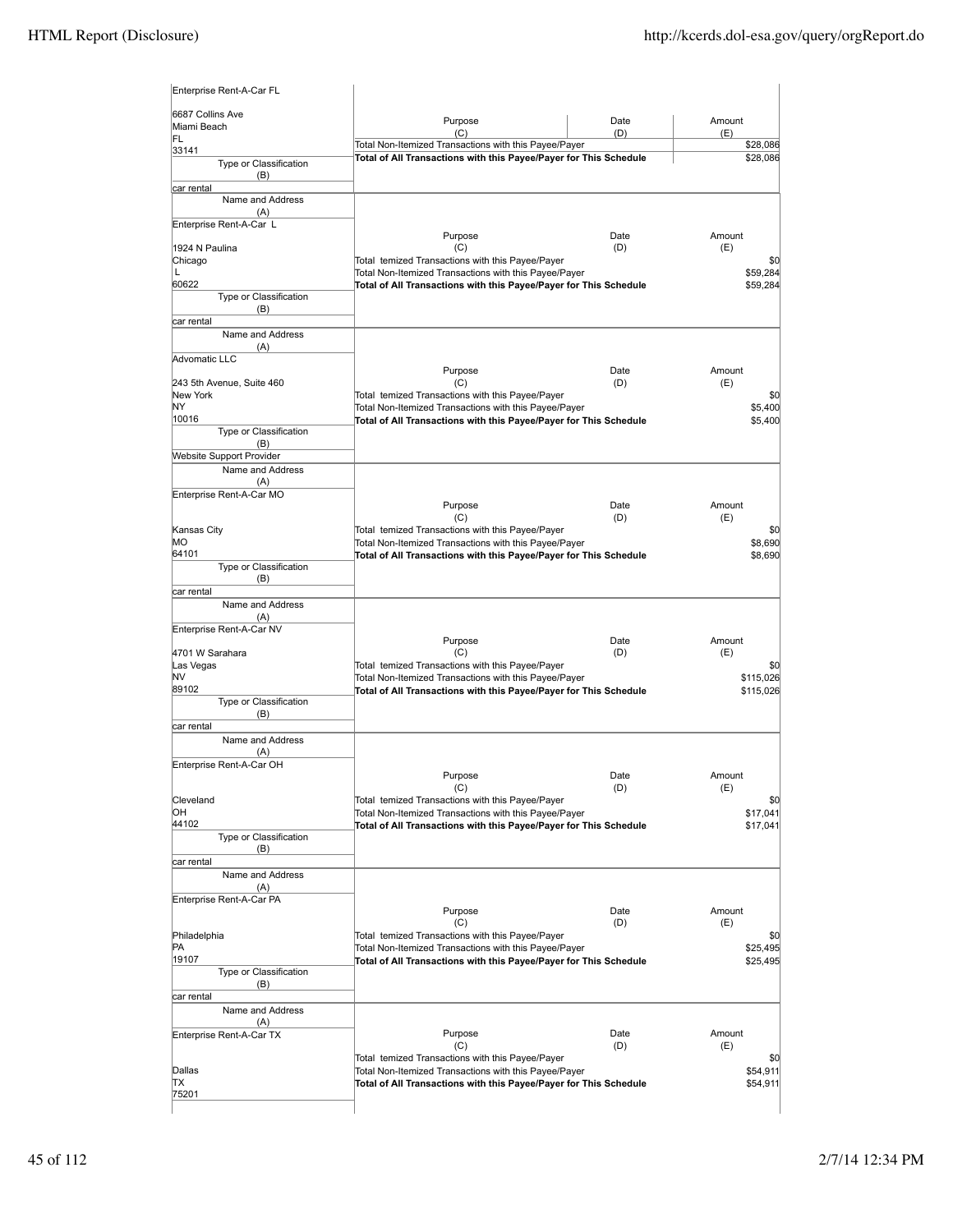| Type or Classification<br>(B)         |                                                                                                                            |                          |                        |
|---------------------------------------|----------------------------------------------------------------------------------------------------------------------------|--------------------------|------------------------|
| car rental<br>Name and Address        |                                                                                                                            |                          |                        |
| (A)                                   |                                                                                                                            |                          |                        |
| Extranomical Adventures, Inc.         | Purpose                                                                                                                    | Date                     | Amount                 |
| 690 Fifth Street, Suite 205           | (C)                                                                                                                        | (D)                      | (E)                    |
| San Francisco<br>СA                   | Total temized Transactions with this Payee/Payer<br>Total Non-Itemized Transactions with this Payee/Payer                  |                          | \$0<br>\$6,151         |
| 94107-1517                            | Total of All Transactions with this Payee/Payer for This Schedule                                                          |                          | \$6,151                |
| Type or Classification<br>(B)         |                                                                                                                            |                          |                        |
| excursions agency<br>Name and Address |                                                                                                                            |                          |                        |
| (A)                                   | Purpose                                                                                                                    | Date                     | Amount                 |
| F1rstmark, Inc.<br>PO Box 1270        | (C)                                                                                                                        | (D)                      | (E)                    |
|                                       | Nurses - Allied HealthCare                                                                                                 | 07/02/2008               | \$16,592               |
| Campton                               | Nurses W-WO Phones Mailer<br>RN EMail Master Refresh                                                                       | 10/06/2008<br>02/13/2009 | \$15,816<br>\$122,621  |
| NΗ<br>03223                           | Total temized Transactions with this Payee/Payer                                                                           |                          | \$155,029              |
| Type or Classification                | Total Non-Itemized Transactions with this Payee/Payer<br>Total of All Transactions with this Payee/Payer for This Schedule |                          | \$7,355                |
| (B)<br>mailinghouse company           |                                                                                                                            |                          | \$162,384              |
| Name and Address                      |                                                                                                                            |                          |                        |
| (A)<br>Fairfield Inn                  |                                                                                                                            |                          |                        |
|                                       | Purpose                                                                                                                    | Date                     | Amount                 |
| 2400 N. Roosevelt Blvd.<br>Key West   | (C)<br>Total temized Transactions with this Payee/Payer                                                                    | (D)                      | (E)<br>\$0             |
| FL                                    | Total Non-Itemized Transactions with this Payee/Payer                                                                      |                          | \$5,561                |
| 33040                                 | Total of All Transactions with this Payee/Payer for This Schedule                                                          |                          | \$5,561                |
| Type or Classification<br>(B)         |                                                                                                                            |                          |                        |
| hotel/lodging                         |                                                                                                                            |                          |                        |
| Name and Address<br>(A)               |                                                                                                                            |                          |                        |
| AFL-CIO                               | Purpose                                                                                                                    | Date                     | Amount                 |
| 815 16th Street, NW                   | (C)<br>Campaign to Labor 2008 - member to member                                                                           | (D)<br>09/18/2008        | (E)<br>\$1,500,000     |
| Washington<br>DC                      | Total temized Transactions with this Payee/Payer                                                                           |                          | \$1,500,000            |
| 20006                                 | Total Non-Itemized Transactions with this Payee/Payer                                                                      |                          | \$0                    |
| Type or Classification<br>(B)         | Total of All Transactions with this Payee/Payer for This Schedule                                                          |                          | \$1,500,000            |
| labor union<br>Name and Address       |                                                                                                                            |                          |                        |
| (A)                                   |                                                                                                                            |                          |                        |
| <b>Fairmont Hotels</b>                | Purpose                                                                                                                    | Date                     | Amount                 |
|                                       | (C)                                                                                                                        | (D)                      | (E)                    |
| Washington                            | Leg. Advocacy-RN working & practice condition<br>Total temized Transactions with this Payee/Payer                          | 05/29/2009               | \$161,944<br>\$161,944 |
| DC<br>20013                           | Total Non-Itemized Transactions with this Payee/Payer                                                                      |                          | \$0                    |
| Type or Classification                | Total of All Transactions with this Payee/Payer for This Schedule                                                          |                          | \$161,944              |
| (B)<br>hotel/lodging                  |                                                                                                                            |                          |                        |
| Name and Address                      |                                                                                                                            |                          |                        |
| (A)<br>Famous Dave's BBQ              |                                                                                                                            |                          |                        |
|                                       | Purpose                                                                                                                    | Date                     | Amount                 |
|                                       | (C)                                                                                                                        | (D)                      | (E)                    |
| Las Vegas<br>NV                       | Total temized Transactions with this Payee/Payer<br>Total Non-Itemized Transactions with this Payee/Payer                  |                          | \$0<br>\$21,636        |
| 89044                                 | Total of All Transactions with this Payee/Payer for This Schedule                                                          |                          | \$21,636               |
| Type or Classification<br>(B)         |                                                                                                                            |                          |                        |
| caterer                               |                                                                                                                            |                          |                        |
| Name and Address<br>(A)               |                                                                                                                            |                          |                        |
| <b>Frontier Airlines</b>              |                                                                                                                            |                          |                        |
| 7001 Tower Rd                         | Purpose<br>(C)                                                                                                             | Date<br>(D)              | Amount<br>(E)          |
| Denver                                | Total temized Transactions with this Payee/Payer                                                                           |                          | \$0                    |
| CO<br>80249                           | Total Non-Itemized Transactions with this Payee/Payer                                                                      |                          | \$6,401                |
| Type or Classification<br>(B)         | Total of All Transactions with this Payee/Payer for This Schedule                                                          |                          | \$6,401                |
| airline company                       |                                                                                                                            |                          |                        |
| Name and Address                      | Purpose                                                                                                                    | Date<br>(D)              | Amount<br>(E)          |
| (A)                                   | (C)<br>Total temized Transactions with this Payee/Payer                                                                    |                          | \$0                    |
|                                       |                                                                                                                            |                          |                        |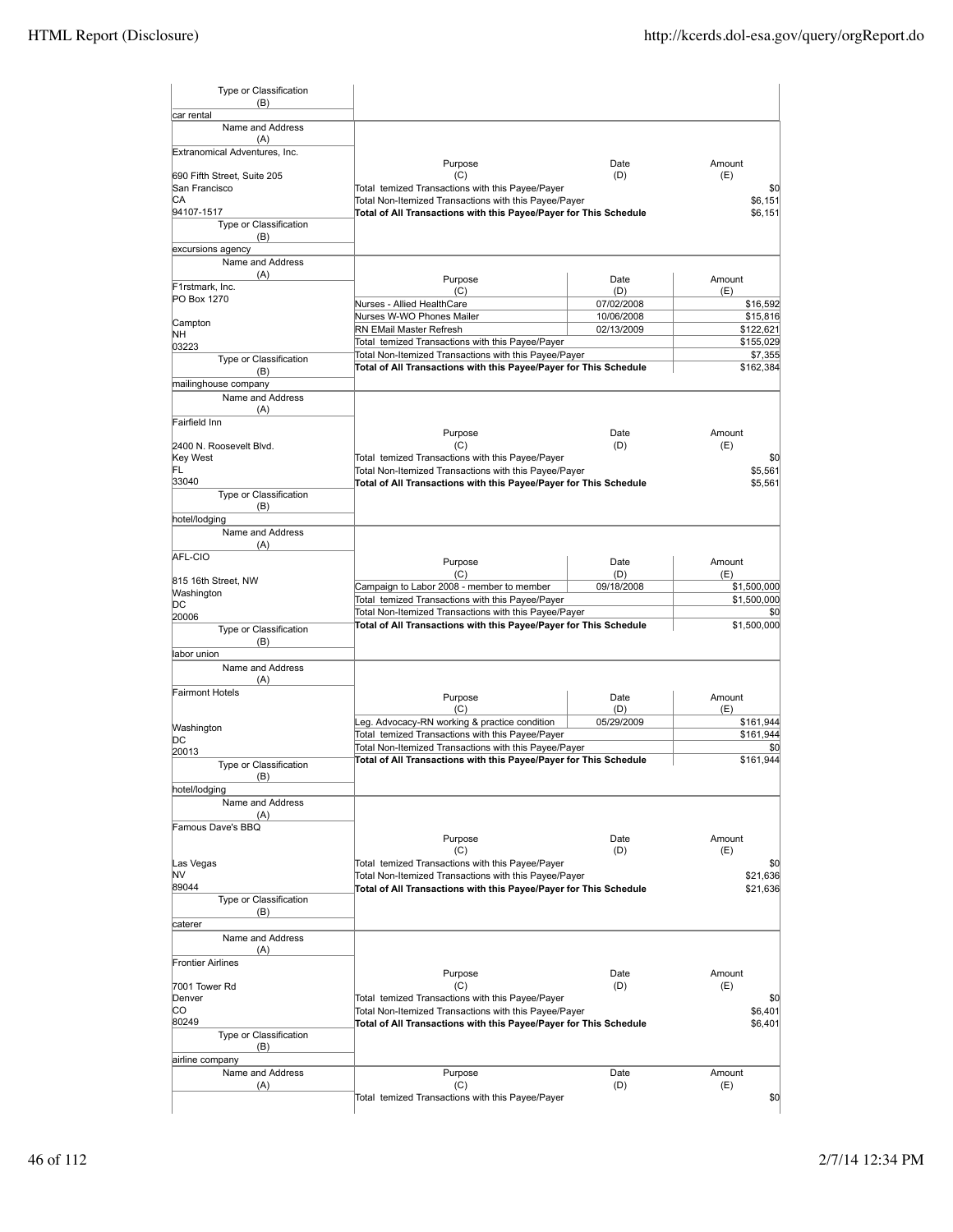|                                 | Purpose                                                                                                                    | Date              | Amount             |
|---------------------------------|----------------------------------------------------------------------------------------------------------------------------|-------------------|--------------------|
| Carson City<br>NV               | (C)                                                                                                                        | (D)               | (E)                |
| 89701                           | Total Non-Itemized Transactions with this Payee/Payer                                                                      |                   | \$899              |
| Type or Classification<br>(B)   | Total of All Transactions with this Payee/Payer for This Schedule                                                          |                   | \$899              |
| hotel/lodging                   |                                                                                                                            |                   |                    |
| Name and Address                |                                                                                                                            |                   |                    |
| (A)                             |                                                                                                                            |                   |                    |
| Goldilocks Bakeshop             | Purpose                                                                                                                    | Date              | Amount             |
|                                 | (C)                                                                                                                        | (D)               | (E)                |
| Las Vegas                       | Total temized Transactions with this Payee/Payer                                                                           |                   | \$0                |
| NV                              | Total Non-Itemized Transactions with this Payee/Payer                                                                      |                   | \$5,571            |
| 89044                           | Total of All Transactions with this Payee/Payer for This Schedule                                                          |                   | \$5,571            |
| Type or Classification          |                                                                                                                            |                   |                    |
| (B)                             |                                                                                                                            |                   |                    |
| caterer<br>Name and Address     |                                                                                                                            |                   |                    |
| (A)                             |                                                                                                                            |                   |                    |
| Google Inc.                     |                                                                                                                            |                   |                    |
| PO Box 39000                    | Purpose                                                                                                                    | Date              | Amount             |
|                                 | (C)<br>Adwords advertising                                                                                                 | (D)<br>08/28/2008 | (E)<br>\$5,000     |
| San Francisco                   | Total temized Transactions with this Payee/Payer                                                                           |                   | \$5,000            |
| СA                              | Total Non-Itemized Transactions with this Payee/Payer                                                                      |                   | \$0                |
| 94108                           | Total of All Transactions with this Payee/Payer for This Schedule                                                          |                   | \$5,000            |
| Type or Classification<br>(B)   |                                                                                                                            |                   |                    |
| search engine                   |                                                                                                                            |                   |                    |
| Name and Address                |                                                                                                                            |                   |                    |
| (A)                             | Purpose                                                                                                                    | Date              | Amount             |
| Hampton Inn-Henderson           | (C)                                                                                                                        | (D)               | (E)                |
|                                 | Field research and Development ; Outreach                                                                                  | 12/28/2008        | \$24,791           |
|                                 | Field research and Development ; Outreach                                                                                  | 11/28/2008        | \$21,220           |
| Henderson<br>NV                 | Field research and Development; Outreach                                                                                   | 04/29/2009        | \$12,983           |
| 89002                           | Total temized Transactions with this Payee/Payer                                                                           |                   | \$58,994           |
| Type or Classification          | Total Non-Itemized Transactions with this Payee/Payer                                                                      |                   | \$27,519           |
| (B)                             | Total of All Transactions with this Payee/Payer for This Schedule                                                          |                   | \$86,513           |
| hotel/lodging                   |                                                                                                                            |                   |                    |
| Name and Address                |                                                                                                                            |                   |                    |
| (A)                             |                                                                                                                            |                   |                    |
| Hampton Inn-Nashville           |                                                                                                                            |                   |                    |
|                                 | Purpose<br>(C)                                                                                                             | Date<br>(D)       | Amount<br>(E)      |
| Nashville                       | Total temized Transactions with this Payee/Payer                                                                           |                   | \$0                |
| TΝ                              | Total Non-Itemized Transactions with this Payee/Payer                                                                      |                   | \$8,105            |
| 37201                           | Total of All Transactions with this Payee/Payer for This Schedule                                                          |                   | \$8,105            |
| Type or Classification          |                                                                                                                            |                   |                    |
| (B)                             |                                                                                                                            |                   |                    |
| hotel/lodging                   |                                                                                                                            |                   |                    |
| Name and Address                |                                                                                                                            |                   |                    |
| (A)<br>Hampton Inn-Philadelphia |                                                                                                                            |                   |                    |
|                                 |                                                                                                                            |                   |                    |
|                                 |                                                                                                                            |                   |                    |
|                                 | Purpose<br>(C)                                                                                                             | Date<br>(D)       | Amount<br>(E)      |
| Philadelphia                    | Total temized Transactions with this Payee/Payer                                                                           |                   | \$0                |
| PA                              | Total Non-Itemized Transactions with this Payee/Payer                                                                      |                   | \$7,703            |
| 19102                           | Total of All Transactions with this Payee/Payer for This Schedule                                                          |                   | \$7,703            |
| Type or Classification          |                                                                                                                            |                   |                    |
| (B)                             |                                                                                                                            |                   |                    |
| hotel/lodging                   |                                                                                                                            |                   |                    |
| Name and Address<br>(A)         |                                                                                                                            |                   |                    |
| Hampton Inn-Yuba City           |                                                                                                                            |                   |                    |
|                                 | Purpose                                                                                                                    | Date              | Amount             |
|                                 | (C)                                                                                                                        | (D)               | (E)                |
| Yuba City                       | Field research and Development; Outreach<br>Total temized Transactions with this Payee/Payer                               | 11/28/2008        | \$6,585<br>\$6,585 |
| СA                              | Total Non-Itemized Transactions with this Payee/Payer                                                                      |                   | \$31,543           |
| 95991<br>Type or Classification | Total of All Transactions with this Payee/Payer for This Schedule                                                          |                   | \$38,128           |
| (B)                             |                                                                                                                            |                   |                    |
| hotel/lodging                   |                                                                                                                            |                   |                    |
| Name and Address                |                                                                                                                            |                   |                    |
| (A)                             | Purpose                                                                                                                    | Date              | Amount             |
| Hargrove Inc                    | (C)                                                                                                                        | (D)               | (E)                |
|                                 | Leg. Advocacy-RN working & practice condition                                                                              | 05/29/2009        | \$5,539            |
| Lanham                          | Total temized Transactions with this Payee/Payer                                                                           |                   | \$5,539            |
| МD                              | Total Non-Itemized Transactions with this Payee/Payer<br>Total of All Transactions with this Payee/Payer for This Schedule |                   | \$0<br>\$5,539     |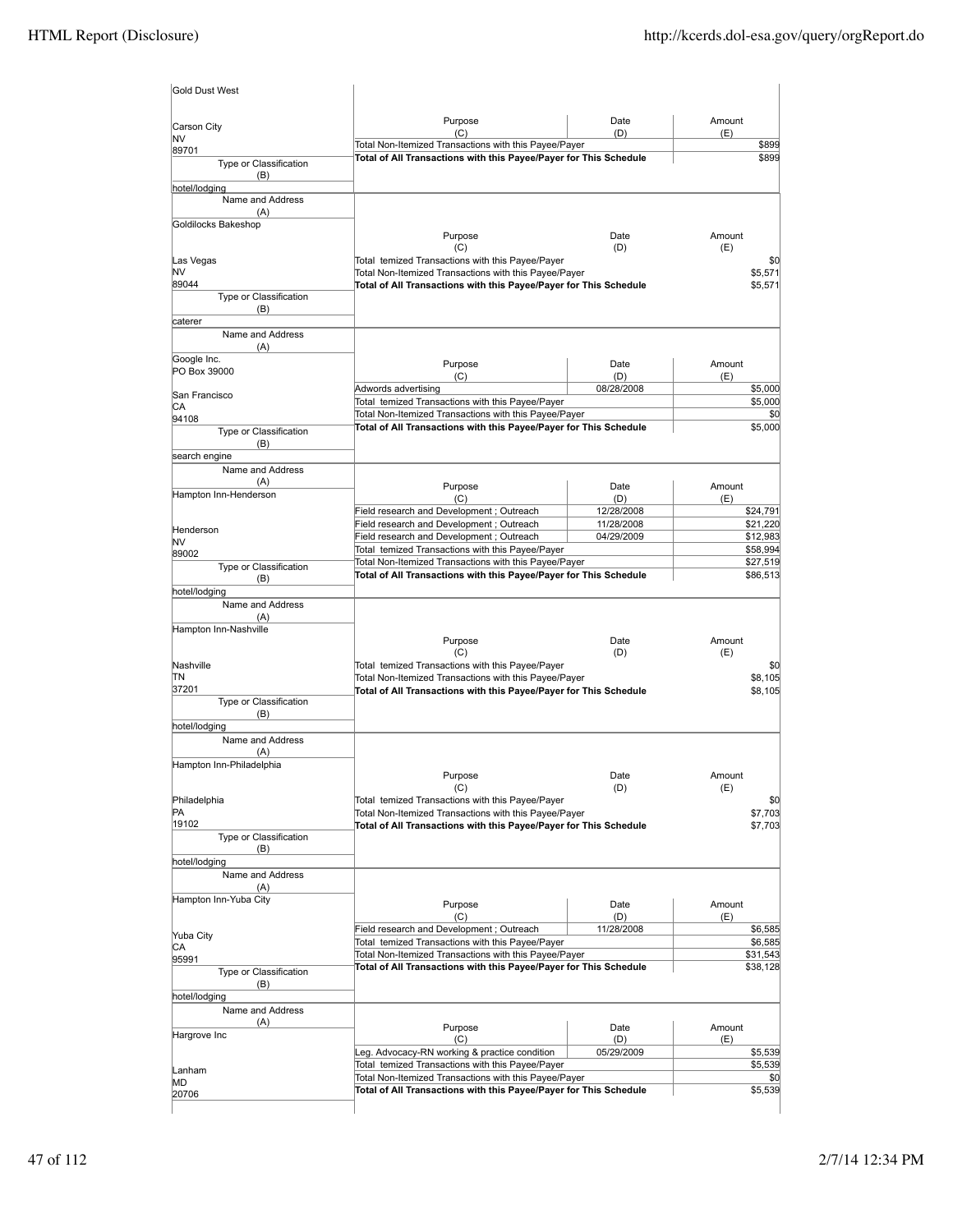| Type or Classification                        |                                                                                              |            |        |                                       |
|-----------------------------------------------|----------------------------------------------------------------------------------------------|------------|--------|---------------------------------------|
| (B)                                           |                                                                                              |            |        |                                       |
| event productions company<br>Name and Address |                                                                                              |            |        |                                       |
| (A)                                           |                                                                                              |            |        |                                       |
| Hertz                                         | Purpose                                                                                      | Date       | Amount |                                       |
| PO Box 121124                                 | (C)                                                                                          | (D)        | (E)    |                                       |
|                                               | Negotiation/CBA                                                                              | 11/26/2008 |        | \$7,169                               |
| Dallas                                        | Field research and Development; Outreach                                                     | 11/26/2008 |        | \$9,614                               |
| ΠX                                            | Total temized Transactions with this Payee/Payer                                             |            |        | \$16,783                              |
| 75201                                         | Total Non-Itemized Transactions with this Payee/Payer                                        |            |        | \$29,759                              |
| Type or Classification                        | Total of All Transactions with this Payee/Payer for This Schedule                            |            |        | \$46,542                              |
| (B)                                           |                                                                                              |            |        |                                       |
| car rental                                    |                                                                                              |            |        |                                       |
| Name and Address                              |                                                                                              |            |        |                                       |
| (A)                                           |                                                                                              |            |        |                                       |
| Hilton Garden Inn-Bedford Park. L             |                                                                                              | Date       | Amount |                                       |
|                                               | Purpose<br>(C)                                                                               | (D)        | (E)    |                                       |
| <b>Bedford Park</b>                           | Total temized Transactions with this Payee/Payer                                             |            |        | \$0                                   |
| L                                             | Total Non-Itemized Transactions with this Payee/Payer                                        |            |        | \$3,660                               |
| 60458                                         |                                                                                              |            |        |                                       |
| Type or Classification                        | Total of All Transactions with this Payee/Payer for This Schedule                            |            |        | \$3,660                               |
| (B)                                           |                                                                                              |            |        |                                       |
| hotel/lodging                                 |                                                                                              |            |        |                                       |
|                                               |                                                                                              |            |        |                                       |
| Name and Address                              |                                                                                              |            |        |                                       |
| (A)                                           |                                                                                              |            |        |                                       |
| Hilton Garden Inn-Houston                     |                                                                                              | Date       | Amount |                                       |
|                                               | Purpose                                                                                      |            |        |                                       |
|                                               | (C)                                                                                          | (D)        | (E)    |                                       |
| Houston<br>ТX                                 | Total temized Transactions with this Payee/Payer                                             |            |        | \$0                                   |
| 77003                                         | Total Non-Itemized Transactions with this Payee/Payer                                        |            |        | \$21,236                              |
| <b>Type or Classification</b>                 | Total of All Transactions with this Payee/Payer for This Schedule                            |            |        | \$21,236                              |
| (B)                                           |                                                                                              |            |        |                                       |
| hotel/lodging                                 |                                                                                              |            |        |                                       |
| Name and Address                              |                                                                                              |            |        |                                       |
|                                               |                                                                                              |            |        |                                       |
| (A)<br>Hilton Garden Inn-Portland             |                                                                                              |            |        |                                       |
|                                               | Purpose                                                                                      | Date       | Amount |                                       |
|                                               | (C)                                                                                          | (D)        | (E)    |                                       |
| Portland                                      | Total temized Transactions with this Payee/Payer                                             |            |        | \$0                                   |
| OR                                            | Total Non-Itemized Transactions with this Payee/Payer                                        |            |        | \$6,044                               |
| 97202                                         | Total of All Transactions with this Payee/Payer for This Schedule                            |            |        | \$6,044                               |
| Type or Classification                        |                                                                                              |            |        |                                       |
| (B)                                           |                                                                                              |            |        |                                       |
| hotel/lodging                                 |                                                                                              |            |        |                                       |
| Name and Address                              |                                                                                              |            |        |                                       |
| (A)                                           |                                                                                              |            |        |                                       |
| Hilton-Chicago                                |                                                                                              |            |        |                                       |
|                                               | Purpose                                                                                      | Date       | Amount |                                       |
| 720 S. Michigan Ave.                          |                                                                                              | (D)        |        |                                       |
|                                               | (C)                                                                                          |            | (E)    |                                       |
|                                               | Field research and Development; Outreach                                                     | 05/29/2009 |        | \$8,343                               |
| Chicago<br>L                                  | Total temized Transactions with this Payee/Payer                                             |            |        |                                       |
|                                               | Total Non-Itemized Transactions with this Payee/Payer                                        |            |        |                                       |
| 60605                                         | Total of All Transactions with this Payee/Payer for This Schedule                            |            |        |                                       |
| Type or Classification                        |                                                                                              |            |        |                                       |
| (B)                                           |                                                                                              |            |        |                                       |
| hotel/lodging                                 |                                                                                              |            |        |                                       |
| Name and Address                              |                                                                                              |            |        | \$8,343<br>\$12,265<br>\$20,608       |
| (A)                                           | Purpose                                                                                      | Date       | Amount |                                       |
| Hilton-Glendale                               | (C)                                                                                          | (D)        | (E)    |                                       |
| 100 West Glenoaks Blvd                        | Field research and Development ; Outreach                                                    | 08/28/2008 |        |                                       |
| Glendale                                      |                                                                                              | 02/28/2009 |        | \$12,998                              |
| СA                                            | Field research and Development; Outreach<br>Total temized Transactions with this Pavee/Paver |            |        | \$7,253                               |
| 91201                                         | Total Non-Itemized Transactions with this Payee/Payer                                        |            |        |                                       |
| Type or Classification                        |                                                                                              |            |        | \$20,251<br>\$13,075                  |
| (B)                                           | Total of All Transactions with this Payee/Payer for This Schedule                            |            |        |                                       |
| hotel/lodging                                 |                                                                                              |            |        |                                       |
|                                               |                                                                                              |            |        |                                       |
| Name and Address<br>(A)                       |                                                                                              |            |        |                                       |
| Hilton-Las Vegas                              |                                                                                              |            |        |                                       |
|                                               | Purpose                                                                                      | Date       | Amount |                                       |
|                                               | (C)                                                                                          | (D)        | (E)    |                                       |
| Las Vegas                                     | Total temized Transactions with this Payee/Payer                                             |            |        |                                       |
| NV                                            | Total Non-Itemized Transactions with this Payee/Payer                                        |            |        |                                       |
| 89044                                         | Total of All Transactions with this Payee/Payer for This Schedule                            |            |        |                                       |
| Type or Classification                        |                                                                                              |            |        |                                       |
| (B)                                           |                                                                                              |            |        |                                       |
| hotel/lodging                                 |                                                                                              |            |        | \$33,326<br>\$0<br>\$6,403<br>\$6,403 |
| Name and Address                              | Purpose                                                                                      | Date       | Amount |                                       |
| (A)                                           | (C)                                                                                          | (D)        | (E)    |                                       |
|                                               | Total temized Transactions with this Payee/Payer                                             |            |        | \$0                                   |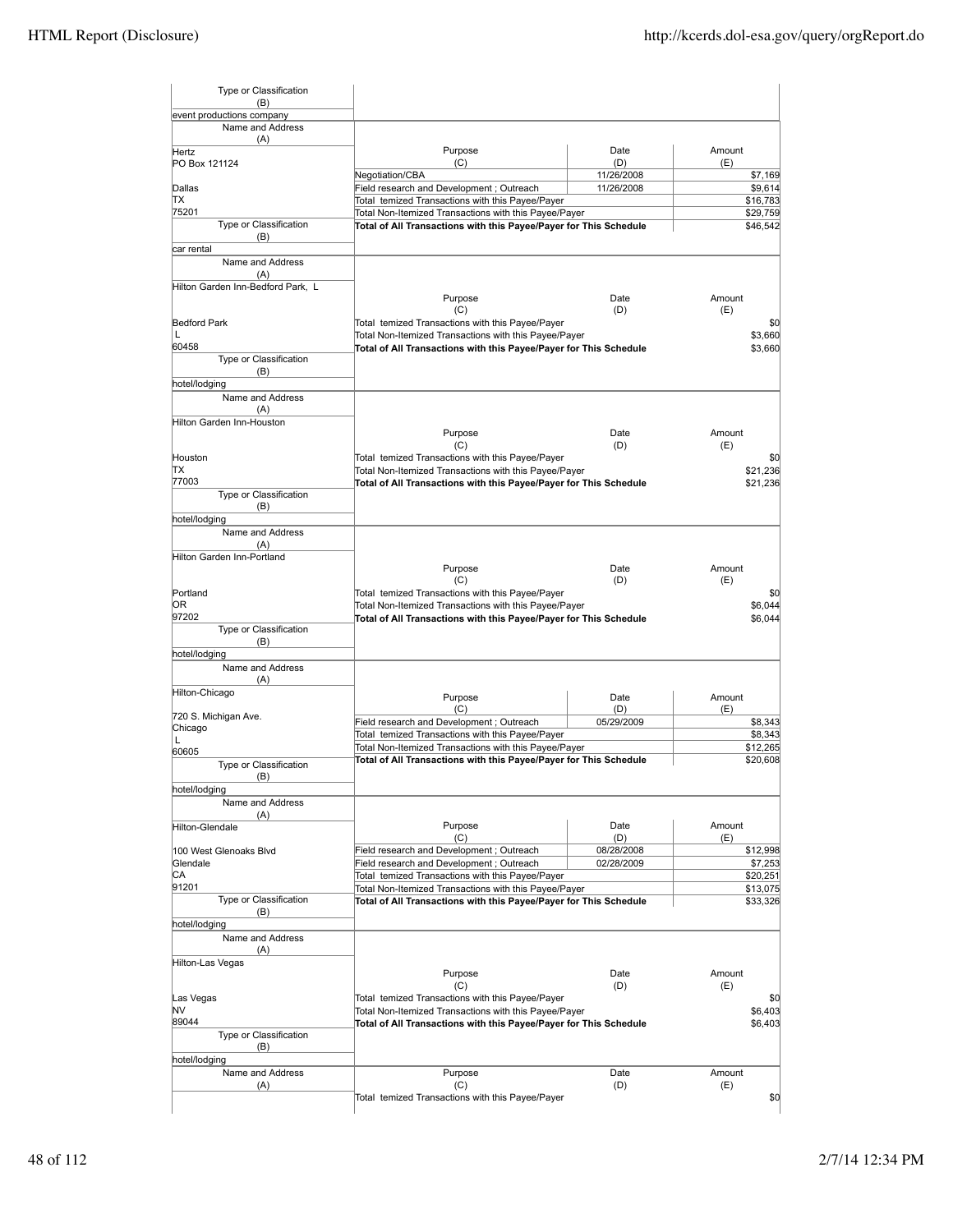| 75 Remittance Drive, Suit                       |                                                                                                                            |                          |                                                                            |
|-------------------------------------------------|----------------------------------------------------------------------------------------------------------------------------|--------------------------|----------------------------------------------------------------------------|
| Chicago                                         | Purpose<br>(C)                                                                                                             | Date<br>(D)              | Amount<br>(E)                                                              |
| L<br>60675                                      | Total Non-Itemized Transactions with this Payee/Payer                                                                      |                          | \$15,388                                                                   |
| Type or Classification                          | Total of All Transactions with this Payee/Payer for This Schedule                                                          |                          | \$15,388                                                                   |
| (B)                                             |                                                                                                                            |                          |                                                                            |
| hotel/lodging                                   |                                                                                                                            |                          |                                                                            |
| Name and Address<br>(A)                         |                                                                                                                            |                          |                                                                            |
| Hilton-San Diego/Del Mar                        |                                                                                                                            |                          |                                                                            |
|                                                 | Purpose                                                                                                                    | Date                     | Amount                                                                     |
| 15575 Jimmy Durante Blvd                        | (C)                                                                                                                        | (D)                      | (E)                                                                        |
| Del Mar<br>СA                                   | Total temized Transactions with this Payee/Payer<br>Total Non-Itemized Transactions with this Payee/Payer                  |                          | \$0<br>\$3,402                                                             |
| 92014                                           | Total of All Transactions with this Payee/Payer for This Schedule                                                          |                          | \$3,402                                                                    |
| Type or Classification                          |                                                                                                                            |                          |                                                                            |
| (B)                                             |                                                                                                                            |                          |                                                                            |
| hotel/lodging<br>Name and Address               |                                                                                                                            |                          |                                                                            |
| (A)                                             |                                                                                                                            |                          |                                                                            |
| Hilton-Sedona, AZ                               |                                                                                                                            |                          |                                                                            |
|                                                 | Purpose                                                                                                                    | Date                     | Amount                                                                     |
| Sedona                                          | (C)<br>Total temized Transactions with this Payee/Payer                                                                    | (D)                      | (E)<br>\$C                                                                 |
| ΑZ                                              | Total Non-Itemized Transactions with this Payee/Payer                                                                      |                          | \$6,336                                                                    |
| 86336                                           | Total of All Transactions with this Payee/Payer for This Schedule                                                          |                          | \$6,336                                                                    |
| Type or Classification                          |                                                                                                                            |                          |                                                                            |
| (B)                                             |                                                                                                                            |                          |                                                                            |
| hotel/lodging<br>Name and Address               |                                                                                                                            |                          |                                                                            |
| (A)                                             |                                                                                                                            |                          |                                                                            |
| Hilton-Springfield                              | Purpose                                                                                                                    | Date                     | Amount                                                                     |
|                                                 | (C)                                                                                                                        | (D)                      | (E)                                                                        |
| Springfield                                     | Field research and Development ; Outreach                                                                                  | 04/29/2009               | \$5,731                                                                    |
| L                                               | Total temized Transactions with this Payee/Payer                                                                           |                          | \$5,731                                                                    |
| 62701                                           | Total Non-Itemized Transactions with this Payee/Payer                                                                      |                          | \$4,426                                                                    |
| Type or Classification                          | Total of All Transactions with this Payee/Payer for This Schedule                                                          |                          | \$10,157                                                                   |
| (B)                                             |                                                                                                                            |                          |                                                                            |
| hotel/lodging<br>Name and Address               |                                                                                                                            |                          |                                                                            |
| (A)                                             |                                                                                                                            |                          |                                                                            |
| Hilton-Washington                               | Purpose                                                                                                                    | Date                     | Amount                                                                     |
| 1001 16th Street                                | (C)                                                                                                                        | (D)                      | (E)                                                                        |
| Washington                                      | Field research and Development ; Outreach                                                                                  | 11/28/2008               | \$5,316                                                                    |
| DC                                              | Total temized Transactions with this Payee/Payer                                                                           |                          | \$5,316                                                                    |
| 20002                                           | Total Non-Itemized Transactions with this Payee/Payer                                                                      |                          | \$8,873                                                                    |
|                                                 |                                                                                                                            |                          |                                                                            |
| Type or Classification                          | Total of All Transactions with this Payee/Payer for This Schedule                                                          |                          |                                                                            |
| (B)                                             |                                                                                                                            |                          |                                                                            |
| hotel/lodging<br>Name and Address               |                                                                                                                            |                          |                                                                            |
| (A)                                             |                                                                                                                            |                          |                                                                            |
| <b>Hornblower Cruises</b>                       | Purpose                                                                                                                    | Date                     | Amount                                                                     |
|                                                 | (C)                                                                                                                        | (D)                      | \$14,189<br>(E)                                                            |
|                                                 | Staffing Nurses Assembly 2008<br>Staffing Nurses Assembly 2008                                                             | 09/28/2008<br>08/28/2008 |                                                                            |
|                                                 | Total temized Transactions with this Payee/Payer                                                                           |                          |                                                                            |
| San Francisco<br>СA<br>94107                    | Total Non-Itemized Transactions with this Payee/Payer                                                                      |                          |                                                                            |
| Type or Classification                          | Total of All Transactions with this Payee/Payer for This Schedule                                                          |                          |                                                                            |
| (B)                                             |                                                                                                                            |                          |                                                                            |
| cruiseline company<br>Name and Address          |                                                                                                                            |                          |                                                                            |
| (A)                                             |                                                                                                                            |                          |                                                                            |
| Hotel Angeleno                                  |                                                                                                                            |                          |                                                                            |
|                                                 | Purpose                                                                                                                    | Date                     | Amount                                                                     |
|                                                 | (C)<br>Total temized Transactions with this Payee/Payer                                                                    | (D)                      | (E)                                                                        |
|                                                 | Total Non-Itemized Transactions with this Payee/Payer                                                                      |                          | \$116,495<br>\$15,000<br>\$131,495<br>\$250<br>\$131,745<br>\$0<br>\$5,434 |
| 170 N Church Lane<br>Los Angeles<br>СA<br>90002 | Total of All Transactions with this Payee/Payer for This Schedule                                                          |                          |                                                                            |
| Type or Classification                          |                                                                                                                            |                          |                                                                            |
| (B)                                             |                                                                                                                            |                          |                                                                            |
| hotel/lodging<br>Name and Address               |                                                                                                                            |                          |                                                                            |
| (A)                                             |                                                                                                                            |                          |                                                                            |
| Hotel George                                    | Purpose                                                                                                                    | Date                     | Amount                                                                     |
|                                                 | (C)                                                                                                                        | (D)                      | \$5,434<br>(E)                                                             |
|                                                 | Total temized Transactions with this Payee/Payer                                                                           |                          | \$0                                                                        |
| Washington<br>DC                                | Total Non-Itemized Transactions with this Payee/Payer<br>Total of All Transactions with this Payee/Payer for This Schedule |                          | \$7,469<br>\$7,469                                                         |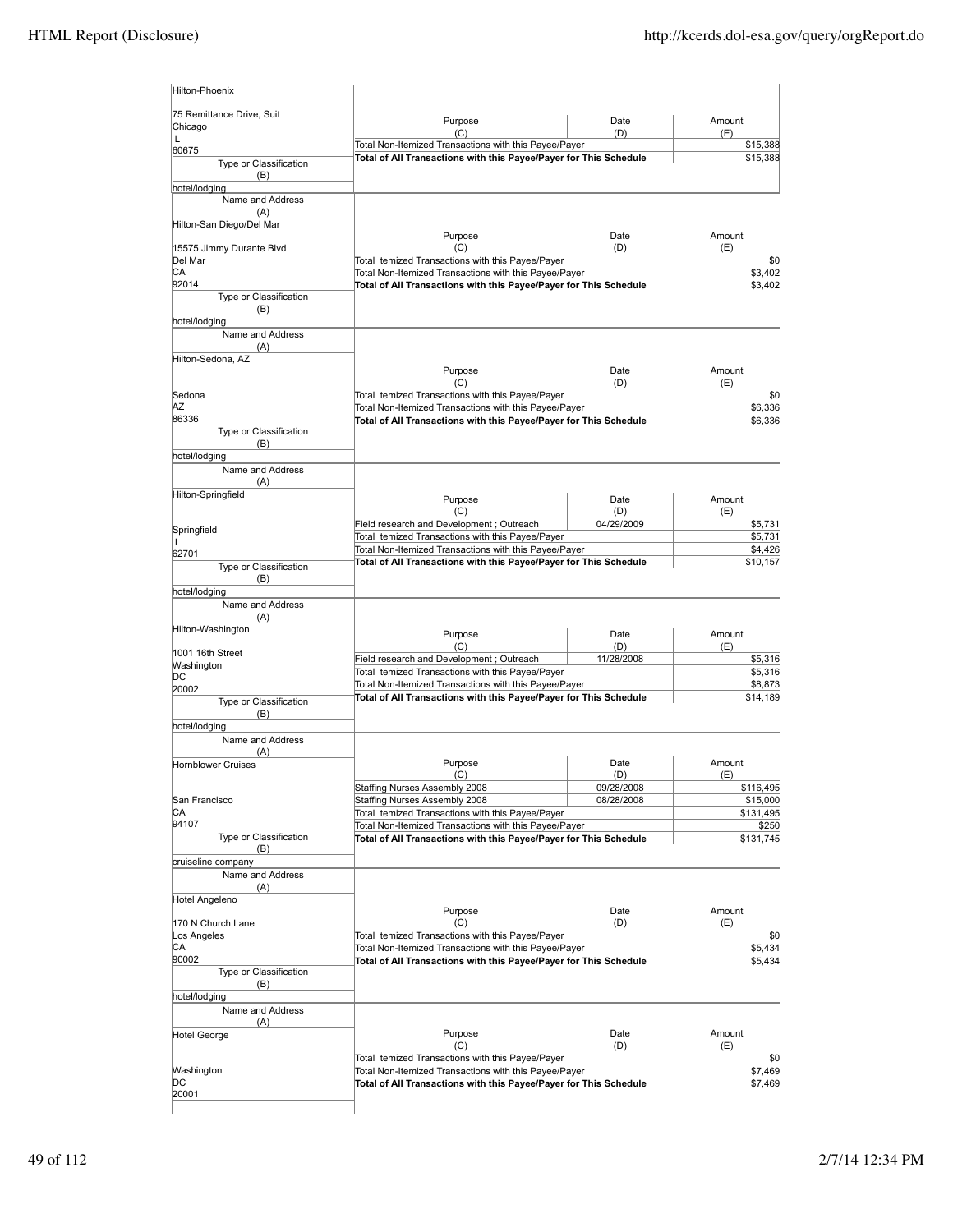| Type or Classification<br>(B)     |                                                                                                           |                   |                              |
|-----------------------------------|-----------------------------------------------------------------------------------------------------------|-------------------|------------------------------|
| hotel/lodging<br>Name and Address | Purpose                                                                                                   | Date              | Amount                       |
| (A)                               | (C)                                                                                                       | (D)               | (E)                          |
| hotels.com                        | Field research and Development ; Outreach                                                                 | 10/28/2008        | \$38,050                     |
| 6560 Greenwood Plaza Blvd         | Field research and Development ; Outreach                                                                 | 12/28/2008        | \$11,779                     |
| Greenwood Village                 | Field research and Development; Outreach                                                                  | 06/28/2009        | \$8,416                      |
| CO                                | Field research and Development ; Outreach                                                                 | 05/29/2009        | \$7,041                      |
| 80111                             | Field research and Development; Outreach                                                                  | 01/29/2009        | \$5,693                      |
| Type or Classification            | Total temized Transactions with this Payee/Payer                                                          |                   | \$70,979                     |
| (B)                               | Total Non-Itemized Transactions with this Payee/Payer                                                     |                   | \$10,440                     |
| hotel/lodging                     | Total of All Transactions with this Payee/Payer for This Schedule                                         |                   | \$81,419                     |
| Name and Address                  |                                                                                                           |                   |                              |
| (A)                               |                                                                                                           |                   |                              |
| <b>Hyatt-Los Angeles</b>          |                                                                                                           |                   |                              |
|                                   | Purpose                                                                                                   | Date              | Amount                       |
|                                   | (C)                                                                                                       | (D)               | (E)                          |
| Los Angeles                       | Total temized Transactions with this Payee/Payer                                                          |                   | \$0                          |
| СA                                | Total Non-Itemized Transactions with this Payee/Payer                                                     |                   | \$1,078                      |
| 90002                             | Total of All Transactions with this Payee/Payer for This Schedule                                         |                   | \$1,078                      |
| Type or Classification            |                                                                                                           |                   |                              |
| (B)                               |                                                                                                           |                   |                              |
| hotel/lodging                     |                                                                                                           |                   |                              |
| Name and Address                  |                                                                                                           |                   |                              |
| (A)                               |                                                                                                           |                   |                              |
| Hyatt-San Diego                   |                                                                                                           |                   |                              |
|                                   | Purpose                                                                                                   | Date              | Amount                       |
|                                   | (C)                                                                                                       | (D)               | (E)                          |
| San Diego                         | Total temized Transactions with this Payee/Payer                                                          |                   | \$0                          |
| СA                                | Total Non-Itemized Transactions with this Payee/Payer                                                     |                   | \$3,200                      |
| 92101                             | Total of All Transactions with this Payee/Payer for This Schedule                                         |                   | \$3,200                      |
| Type or Classification            |                                                                                                           |                   |                              |
| (B)                               |                                                                                                           |                   |                              |
| hotel/lodging                     |                                                                                                           |                   |                              |
| Name and Address                  |                                                                                                           |                   |                              |
| (A)                               | Purpose                                                                                                   | Date              | Amount                       |
| Irving Levin Associates           | (C)                                                                                                       | (D)               | (E)                          |
| <b>PO Box 1117</b>                | 2008-09 Pmt #1Trans Database                                                                              | 06/03/2009        | \$5,830                      |
|                                   | 2008-09 Pmt #2Trans Database                                                                              | 03/02/2009        | \$5,830                      |
| New Canaan                        | 2008-09 Pmt #3Trans Database                                                                              | 12/01/2008        | \$5,830                      |
| СT                                | 2008-09 Pmt #4Trans Database                                                                              | 08/29/2008        | \$5,830                      |
| 06840                             | Total temized Transactions with this Payee/Payer                                                          |                   | \$23,320                     |
| Type or Classification            | Total Non-Itemized Transactions with this Payee/Payer                                                     |                   | \$0                          |
| (B)                               | Total of All Transactions with this Payee/Payer for This Schedule                                         |                   | \$23,320                     |
| database company                  |                                                                                                           |                   |                              |
| Name and Address                  |                                                                                                           |                   |                              |
| (A)                               |                                                                                                           |                   |                              |
| Jason's Deli (TX)                 |                                                                                                           |                   |                              |
|                                   | Purpose                                                                                                   | Date              | Amount                       |
| 2929 Mossrock, Suite 119          | (C)                                                                                                       | (D)               | (E)                          |
| San Antonio                       | Total temized Transactions with this Payee/Payer                                                          |                   | \$0                          |
| ТX                                | Total Non-Itemized Transactions with this Payee/Payer                                                     |                   | \$5,659                      |
| 78201                             | Total of All Transactions with this Payee/Payer for This Schedule                                         |                   | \$5,659                      |
| Type or Classification<br>(R)     |                                                                                                           |                   |                              |
|                                   |                                                                                                           |                   |                              |
| caterer                           |                                                                                                           |                   |                              |
| Name and Address                  |                                                                                                           |                   |                              |
| (A)                               |                                                                                                           |                   |                              |
| Jealousy Catering                 |                                                                                                           |                   |                              |
|                                   | Purpose                                                                                                   | Date              | Amount                       |
| 3537 Kiessig Avenue, Suit         | (C)                                                                                                       | (D)               | (E)                          |
| Sacrameneto                       | Total temized Transactions with this Payee/Payer                                                          |                   | \$0                          |
| СA                                | Total Non-Itemized Transactions with this Payee/Payer                                                     |                   | \$7,585                      |
| 95815                             | Total of All Transactions with this Payee/Payer for This Schedule                                         |                   | \$7,585                      |
| Type or Classification            |                                                                                                           |                   |                              |
| (B)                               |                                                                                                           |                   |                              |
| caterer                           |                                                                                                           |                   |                              |
| Name and Address                  |                                                                                                           |                   |                              |
| (A)                               |                                                                                                           |                   |                              |
| Jet Blue Airways                  |                                                                                                           |                   |                              |
|                                   | Purpose                                                                                                   | Date              | Amount                       |
|                                   | (C)                                                                                                       | (D)               | (E)                          |
| Salt Lake City<br>UT              | Total temized Transactions with this Payee/Payer<br>Total Non-Itemized Transactions with this Payee/Payer |                   | \$0                          |
|                                   |                                                                                                           |                   | \$60,176                     |
|                                   |                                                                                                           |                   |                              |
| 84101                             | Total of All Transactions with this Payee/Payer for This Schedule                                         |                   |                              |
| Type or Classification            |                                                                                                           |                   |                              |
| (B)                               |                                                                                                           |                   |                              |
| airline company                   |                                                                                                           |                   |                              |
| Name and Address                  | Purpose                                                                                                   | Date              | Amount                       |
| (A)                               | (C)<br>Balance Due/ Event Design                                                                          | (D)<br>10/03/2008 | \$60,176<br>(E)<br>\$120,479 |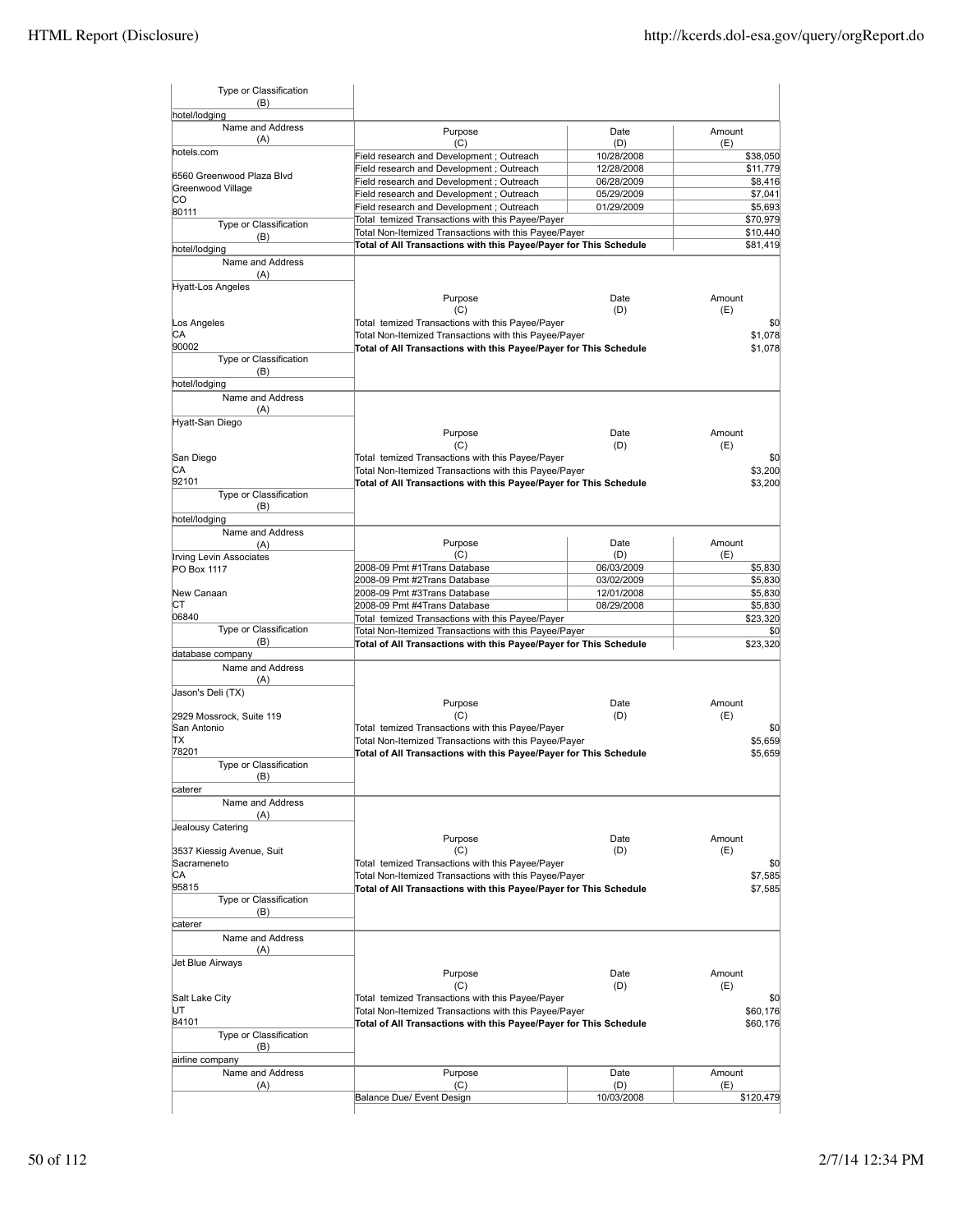| 1196 32nd Street                       |                                                                                                                            |            |                                                                                                                                                                                |
|----------------------------------------|----------------------------------------------------------------------------------------------------------------------------|------------|--------------------------------------------------------------------------------------------------------------------------------------------------------------------------------|
|                                        | Purpose                                                                                                                    | Date       | Amount                                                                                                                                                                         |
| Oakland                                | (C)                                                                                                                        | (D)        | (E)                                                                                                                                                                            |
| CA                                     | Deposit/ Event Design                                                                                                      | 09/22/2008 | \$34,583                                                                                                                                                                       |
| 94612                                  | Total temized Transactions with this Payee/Payer                                                                           |            | \$155,062                                                                                                                                                                      |
| Type or Classification                 | Total Non-Itemized Transactions with this Payee/Payer                                                                      |            | \$2,202                                                                                                                                                                        |
| (B)                                    | Total of All Transactions with this Payee/Payer for This Schedule                                                          |            | \$157,264                                                                                                                                                                      |
| event productions company              |                                                                                                                            |            |                                                                                                                                                                                |
| Name and Address<br>(A)                |                                                                                                                            |            |                                                                                                                                                                                |
| Klimaskii & Associates, P.C.           |                                                                                                                            |            |                                                                                                                                                                                |
|                                        | Purpose                                                                                                                    | Date       | Amount                                                                                                                                                                         |
| 1625 Massachusetts Ave NW              | (C)                                                                                                                        | (D)        | (E)                                                                                                                                                                            |
| Washington                             | Legal Fees                                                                                                                 | 06/02/2009 | \$5,000                                                                                                                                                                        |
| DС                                     | Total temized Transactions with this Payee/Payer                                                                           |            | \$5,000                                                                                                                                                                        |
| 20036                                  | Total Non-Itemized Transactions with this Payee/Payer<br>Total of All Transactions with this Payee/Payer for This Schedule |            | \$0<br>\$5,000                                                                                                                                                                 |
| Type or Classification                 |                                                                                                                            |            |                                                                                                                                                                                |
| (B)                                    |                                                                                                                            |            |                                                                                                                                                                                |
| law firm                               |                                                                                                                            |            |                                                                                                                                                                                |
| Name and Address                       |                                                                                                                            |            |                                                                                                                                                                                |
| (A)<br>Law Office of Fritz Neil        |                                                                                                                            |            |                                                                                                                                                                                |
|                                        | Purpose                                                                                                                    | Date       | Amount                                                                                                                                                                         |
| 1280 W Third St., 1st Flo              | (C)                                                                                                                        | (D)        | (E)                                                                                                                                                                            |
| Cleveland                              | June Services Rendered                                                                                                     | 08/06/2008 | \$5,780                                                                                                                                                                        |
| OН                                     | Total temized Transactions with this Payee/Payer                                                                           |            | \$5,780                                                                                                                                                                        |
| 44102                                  | Total Non-Itemized Transactions with this Payee/Payer                                                                      |            | \$60                                                                                                                                                                           |
| Type or Classification                 | Total of All Transactions with this Payee/Payer for This Schedule                                                          |            | \$5,840                                                                                                                                                                        |
| (B)                                    |                                                                                                                            |            |                                                                                                                                                                                |
| law firm                               |                                                                                                                            |            |                                                                                                                                                                                |
| Name and Address                       |                                                                                                                            |            |                                                                                                                                                                                |
| (A)                                    |                                                                                                                            |            |                                                                                                                                                                                |
| Law Office of John Kagel               | Purpose                                                                                                                    | Date       | Amount                                                                                                                                                                         |
| P O Box 50787                          | (C)                                                                                                                        | (D)        | (E)                                                                                                                                                                            |
|                                        | Arbitration - Fact finding                                                                                                 | 10/28/2008 | \$15,400                                                                                                                                                                       |
| Palo Alto                              | Total temized Transactions with this Payee/Payer                                                                           |            | \$15,400                                                                                                                                                                       |
| CА                                     | Total Non-Itemized Transactions with this Payee/Payer                                                                      |            | \$15,589                                                                                                                                                                       |
| 94302                                  | Total of All Transactions with this Payee/Payer for This Schedule                                                          |            | \$30,989                                                                                                                                                                       |
| Type or Classification<br>(B)          |                                                                                                                            |            |                                                                                                                                                                                |
| arbitrator                             |                                                                                                                            |            |                                                                                                                                                                                |
| Name and Address                       |                                                                                                                            |            |                                                                                                                                                                                |
|                                        |                                                                                                                            |            |                                                                                                                                                                                |
|                                        |                                                                                                                            |            |                                                                                                                                                                                |
| (A)                                    |                                                                                                                            |            |                                                                                                                                                                                |
| Le Cheval                              | Purpose                                                                                                                    | Date       | Amount                                                                                                                                                                         |
|                                        | (C)                                                                                                                        | (D)        | (E)                                                                                                                                                                            |
| 1007 Clay Street<br>Oakland            | Total temized Transactions with this Payee/Payer                                                                           |            |                                                                                                                                                                                |
| СA                                     | Total Non-Itemized Transactions with this Payee/Payer                                                                      |            |                                                                                                                                                                                |
| 94612                                  | Total of All Transactions with this Payee/Payer for This Schedule                                                          |            |                                                                                                                                                                                |
| Type or Classification                 |                                                                                                                            |            |                                                                                                                                                                                |
| (B)                                    |                                                                                                                            |            |                                                                                                                                                                                |
| caterer                                |                                                                                                                            |            |                                                                                                                                                                                |
| Name and Address                       | Purpose                                                                                                                    | Date       | Amount                                                                                                                                                                         |
| (A)                                    | (C)                                                                                                                        | (D)        | (E)                                                                                                                                                                            |
| Longman, Alan D                        | Apr 09 Consulting                                                                                                          | 05/28/2009 |                                                                                                                                                                                |
|                                        | Dec 08 Consulting                                                                                                          | 01/14/2009 |                                                                                                                                                                                |
| 5407 Colfax Ave, #223                  | July 08 Consulting                                                                                                         | 08/20/2008 |                                                                                                                                                                                |
| North Hollywood                        | Mar 09 Consulting                                                                                                          | 04/10/2009 |                                                                                                                                                                                |
| СA                                     | Nov 08 Consulting                                                                                                          | 12/08/2008 | \$6,690                                                                                                                                                                        |
| 91601<br>Type or Classification        | Oct 08 Consulting                                                                                                          | 11/10/2008 |                                                                                                                                                                                |
| (B)                                    | Total temized Transactions with this Payee/Payer                                                                           |            |                                                                                                                                                                                |
| legal consultant                       | Total Non-Itemized Transactions with this Payee/Payer                                                                      |            |                                                                                                                                                                                |
|                                        | Total of All Transactions with this Payee/Payer for This Schedule                                                          |            |                                                                                                                                                                                |
| Name and Address                       |                                                                                                                            |            |                                                                                                                                                                                |
| (A)                                    |                                                                                                                            |            |                                                                                                                                                                                |
| Los Angeles County Federation of Labor | Purpose                                                                                                                    | Date       | Amount                                                                                                                                                                         |
| 2130 W James M Wood Blvd.              | (C)                                                                                                                        | (D)        | (E)                                                                                                                                                                            |
| Los Angeles                            | Total temized Transactions with this Payee/Payer                                                                           |            |                                                                                                                                                                                |
| СA                                     | Total Non-Itemized Transactions with this Payee/Payer                                                                      |            |                                                                                                                                                                                |
| 90054-0027                             | Total of All Transactions with this Payee/Payer for This Schedule                                                          |            |                                                                                                                                                                                |
| Type or Classification                 |                                                                                                                            |            |                                                                                                                                                                                |
| (B)                                    |                                                                                                                            |            |                                                                                                                                                                                |
| labor union                            |                                                                                                                            |            |                                                                                                                                                                                |
| Name and Address                       |                                                                                                                            |            |                                                                                                                                                                                |
| (A)                                    |                                                                                                                            |            |                                                                                                                                                                                |
| M.P. Radocy, Inc.                      | Purpose                                                                                                                    | Date       | Amount                                                                                                                                                                         |
|                                        | (C)                                                                                                                        | (D)        | (E)                                                                                                                                                                            |
| 737 Channing Avenue                    | Total temized Transactions with this Payee/Payer                                                                           |            |                                                                                                                                                                                |
| Palo Alto                              | Total Non-Itemized Transactions with this Payee/Payer                                                                      |            |                                                                                                                                                                                |
| CA<br>94301                            | Total of All Transactions with this Payee/Payer for This Schedule                                                          |            | \$0<br>\$20,066<br>\$20,066<br>\$10,800<br>\$6,090<br>\$9,180<br>\$6,600<br>\$10,140<br>\$49,500<br>\$15,840<br>\$65,340<br>\$0<br>\$700<br>\$700<br>\$0<br>\$7,999<br>\$7,999 |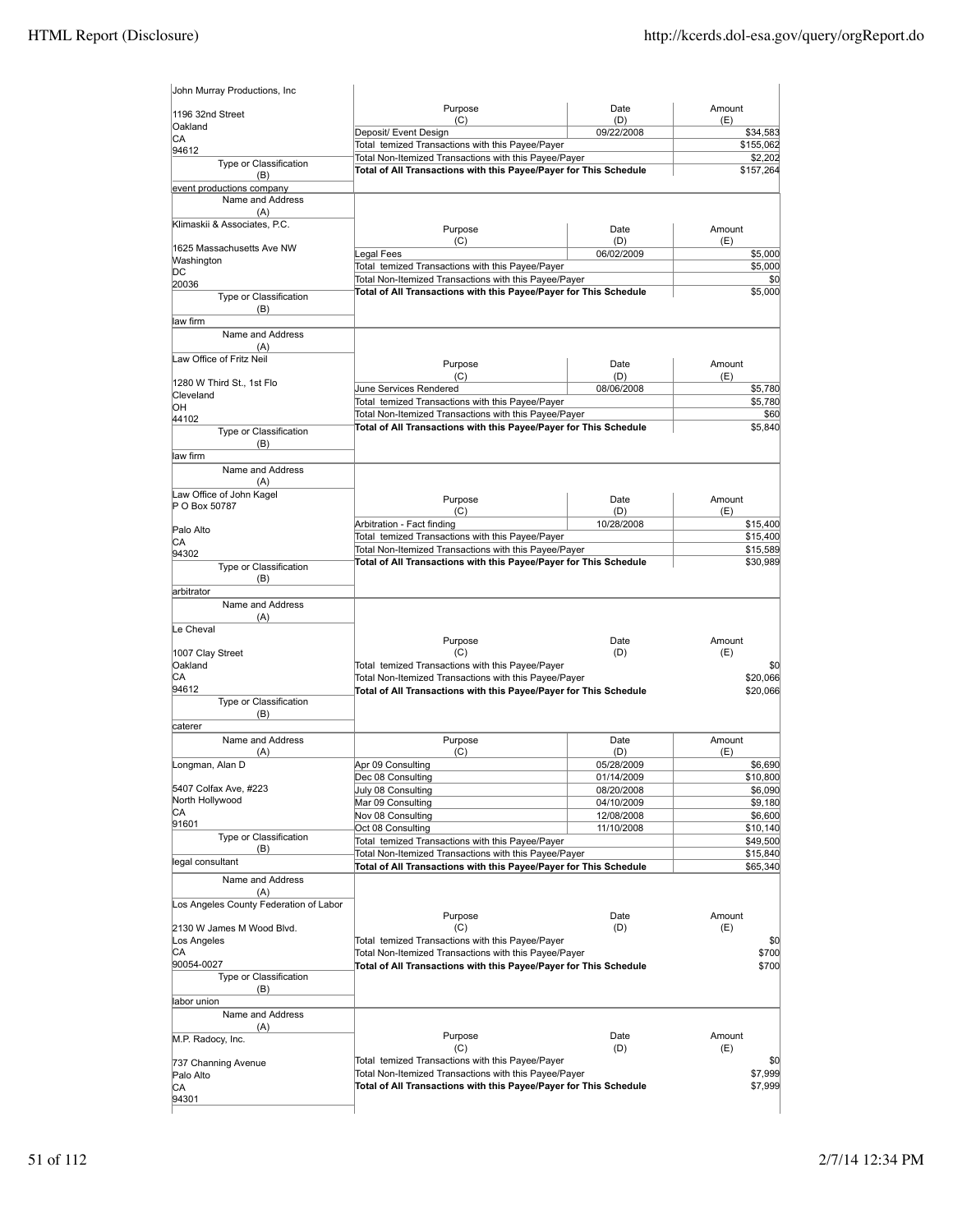| Type or Classification<br>(B)          |                                                                                                           |                          |                      |
|----------------------------------------|-----------------------------------------------------------------------------------------------------------|--------------------------|----------------------|
| court transcribers<br>Name and Address |                                                                                                           |                          |                      |
| (A)                                    |                                                                                                           |                          |                      |
| Macaroni Grill                         | Purpose                                                                                                   | Date                     | Amount               |
| 6820 LBJ Freeway                       | (C)                                                                                                       | (D)                      | (E)                  |
| Dallas                                 | Total temized Transactions with this Payee/Payer                                                          |                          | \$0                  |
| IΤX                                    | Total Non-Itemized Transactions with this Payee/Payer                                                     |                          | \$11,259             |
| 75240                                  | Total of All Transactions with this Payee/Payer for This Schedule                                         |                          | \$11,259             |
| Type or Classification<br>(B)          |                                                                                                           |                          |                      |
| caterer                                |                                                                                                           |                          |                      |
| Name and Address                       |                                                                                                           |                          |                      |
| (A)                                    |                                                                                                           |                          |                      |
| Major Forms                            |                                                                                                           |                          |                      |
|                                        | Purpose                                                                                                   | Date                     | Amount               |
| 1331 Danville Blvd.                    | (C)                                                                                                       | (D)                      | (E)                  |
| Alamo<br>CА                            | Total temized Transactions with this Payee/Payer<br>Total Non-Itemized Transactions with this Payee/Payer |                          | \$0<br>\$1,918       |
| 95834                                  | Total of All Transactions with this Payee/Payer for This Schedule                                         |                          | \$1,918              |
| Type or Classification                 |                                                                                                           |                          |                      |
| (B)                                    |                                                                                                           |                          |                      |
| printing company                       |                                                                                                           |                          |                      |
| Name and Address                       |                                                                                                           |                          |                      |
| (A)                                    |                                                                                                           |                          |                      |
| Mandalay Bay Resort                    |                                                                                                           |                          |                      |
|                                        | Purpose<br>(C)                                                                                            | Date<br>(D)              | Amount<br>(E)        |
| Las Vegas                              | Total temized Transactions with this Payee/Payer                                                          |                          | \$0                  |
| NV                                     | Total Non-Itemized Transactions with this Payee/Payer                                                     |                          | \$4,014              |
| 89044                                  | Total of All Transactions with this Payee/Payer for This Schedule                                         |                          | \$4,014              |
| Type or Classification                 |                                                                                                           |                          |                      |
| (B)                                    |                                                                                                           |                          |                      |
| hotel/lodging                          |                                                                                                           |                          |                      |
| Name and Address                       |                                                                                                           |                          |                      |
| (A)                                    |                                                                                                           |                          |                      |
| Manila Bistro                          | Purpose                                                                                                   | Date                     | Amount               |
| 13480 Veterans Memorial D              | (C)                                                                                                       | (D)                      | (E)                  |
| Houston                                | Total temized Transactions with this Payee/Payer                                                          |                          | \$0                  |
| ΠX                                     | Total Non-Itemized Transactions with this Payee/Payer                                                     |                          | \$5,033              |
| 77003                                  | Total of All Transactions with this Payee/Payer for This Schedule                                         |                          | \$5,033              |
| Type or Classification                 |                                                                                                           |                          |                      |
| (B)                                    |                                                                                                           |                          |                      |
| caterer                                |                                                                                                           |                          |                      |
| Name and Address<br>(A)                |                                                                                                           |                          |                      |
| <b>Market Hall Caterers</b>            |                                                                                                           |                          |                      |
|                                        | Purpose                                                                                                   | Date                     | Amount               |
| 5655 College Avenue                    | (C)                                                                                                       | (D)                      | (E)                  |
| Oakland                                | Total temized Transactions with this Payee/Payer                                                          |                          | \$0                  |
| IСA                                    | Total Non-Itemized Transactions with this Payee/Payer                                                     |                          | \$27,440             |
| 94618                                  | Total of All Transactions with this Payee/Payer for This Schedule                                         |                          | \$27,440             |
| Type or Classification                 |                                                                                                           |                          |                      |
| (B)<br>caterer                         |                                                                                                           |                          |                      |
| Name and Address                       |                                                                                                           |                          |                      |
| (A)                                    |                                                                                                           |                          |                      |
| Marriott-Burlingame                    |                                                                                                           |                          |                      |
|                                        | Purpose                                                                                                   | Date                     | Amount               |
| 1800 Old Bayshore Hwy                  | (C)                                                                                                       | (D)                      | (E)                  |
| Burlingame                             | Total temized Transactions with this Payee/Payer                                                          |                          | \$0                  |
| CA                                     | Total Non-Itemized Transactions with this Payee/Payer                                                     |                          | \$997                |
| 94010<br>Type or Classification        | Total of All Transactions with this Payee/Payer for This Schedule                                         |                          | \$997                |
| (B)                                    |                                                                                                           |                          |                      |
| hotel/lodging                          |                                                                                                           |                          |                      |
| Name and Address                       | Purpose                                                                                                   | Date                     | Amount               |
| (A)                                    | (C)                                                                                                       | (D)                      | (E)                  |
| Alliance Graphics                      | Campaign Promotion                                                                                        | 03/23/2009               | \$7,146              |
|                                        | Campaign Promotion                                                                                        | 03/23/2009               | \$5,103              |
| 1101 8th Street                        | Campaign Promotion                                                                                        | 03/23/2009               | \$10,333             |
| Berkeley<br>CA                         | Campaign Promotion                                                                                        | 01/23/2009               | \$10,118             |
| 94710                                  | Campaign Promotion                                                                                        | 10/24/2008               | \$9,820              |
| Type or Classification                 | CHEU Lanyards                                                                                             | 03/23/2009               | \$5,174              |
| (B)                                    | CNA NNOC Badgeholders<br>CNA NNOC Lanyards                                                                | 12/19/2008<br>03/23/2009 | \$26,124<br>\$17,029 |
| promotional merchandise provider       | Lanyards                                                                                                  | 04/22/2009               | \$27,538             |
|                                        | Total temized Transactions with this Payee/Payer                                                          |                          | \$118,385            |
|                                        | Total Non-Itemized Transactions with this Payee/Payer                                                     |                          | \$30,860             |
|                                        | Total of All Transactions with this Payee/Payer for This Schedule                                         |                          | \$149,245            |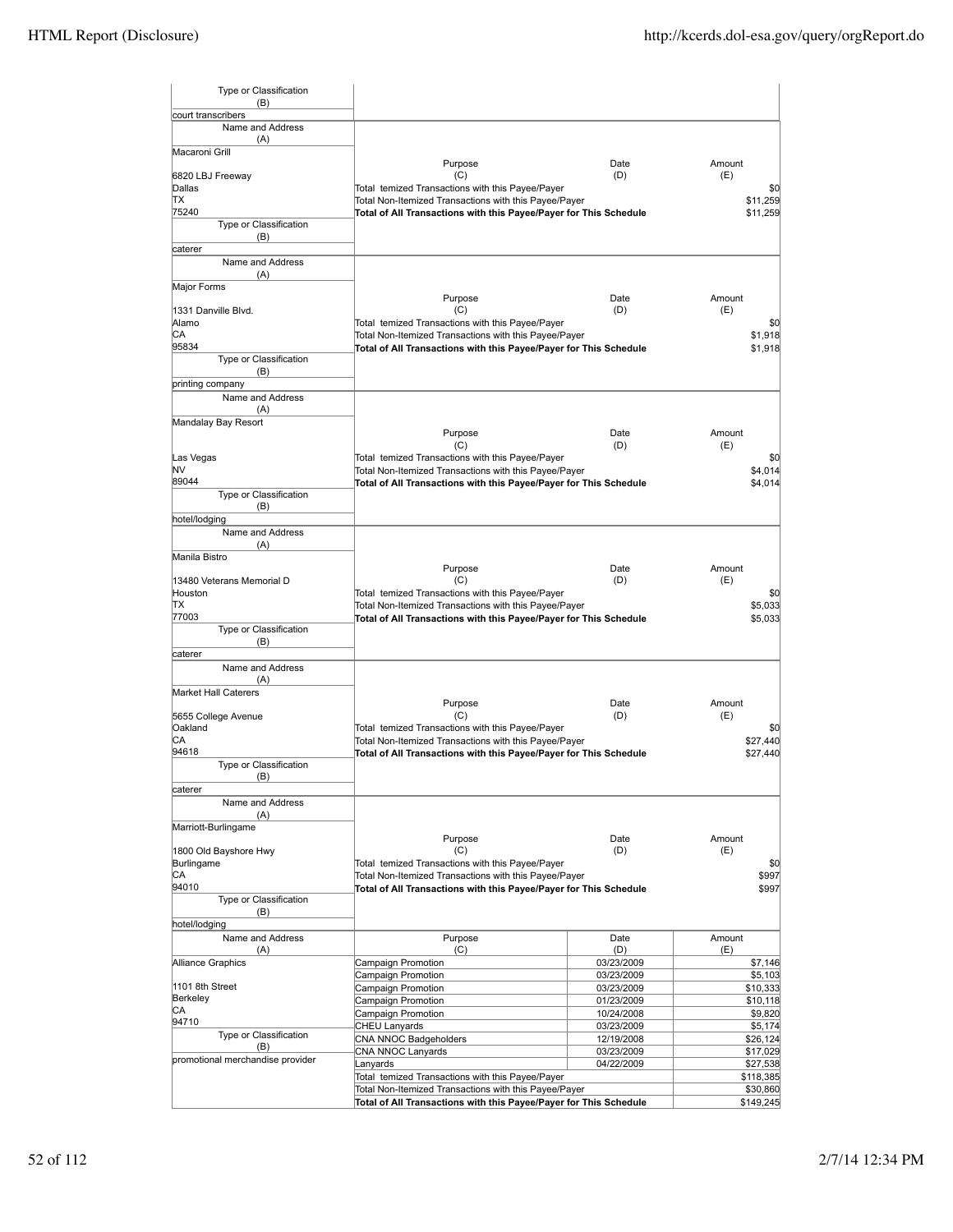| Name and Address                                                                                                                                                                                                                                                                                                                           |                                                                   |                                                       |                  |
|--------------------------------------------------------------------------------------------------------------------------------------------------------------------------------------------------------------------------------------------------------------------------------------------------------------------------------------------|-------------------------------------------------------------------|-------------------------------------------------------|------------------|
| (A)<br>Marriott-Chicago                                                                                                                                                                                                                                                                                                                    | Purpose<br>(C)                                                    | Date<br>(D)                                           | Amount<br>(E)    |
| 625 S. Ashland Avenue                                                                                                                                                                                                                                                                                                                      | Field research and Development ; Outreach                         | 09/28/2008                                            | \$272,364        |
| Chicago                                                                                                                                                                                                                                                                                                                                    | Field research and Development; Outreach                          | 10/28/2008                                            | \$46,622         |
| Г                                                                                                                                                                                                                                                                                                                                          | Field research and Development ; Outreach                         | 08/28/2008                                            | \$5,517          |
| 60607                                                                                                                                                                                                                                                                                                                                      | Total temized Transactions with this Payee/Payer                  |                                                       | \$324,503        |
| Type or Classification                                                                                                                                                                                                                                                                                                                     |                                                                   | Total Non-Itemized Transactions with this Payee/Payer |                  |
| (B)                                                                                                                                                                                                                                                                                                                                        | Total of All Transactions with this Payee/Payer for This Schedule |                                                       | \$335,128        |
| hotel/lodging                                                                                                                                                                                                                                                                                                                              |                                                                   |                                                       |                  |
| Name and Address<br>(A)                                                                                                                                                                                                                                                                                                                    |                                                                   |                                                       |                  |
| Marriott-Cleveland                                                                                                                                                                                                                                                                                                                         | Purpose                                                           | Date                                                  | Amount           |
|                                                                                                                                                                                                                                                                                                                                            | (C)                                                               | (D)                                                   | (E)              |
|                                                                                                                                                                                                                                                                                                                                            | Field research and Development; Outreach                          | 10/28/2008                                            | \$5,725          |
| Cleavland                                                                                                                                                                                                                                                                                                                                  | Total temized Transactions with this Payee/Payer                  |                                                       | \$5,725          |
| ЮH                                                                                                                                                                                                                                                                                                                                         | Total Non-Itemized Transactions with this Payee/Payer             |                                                       | \$5,380          |
| 44102                                                                                                                                                                                                                                                                                                                                      | Total of All Transactions with this Payee/Payer for This Schedule |                                                       | \$11,105         |
| Type or Classification                                                                                                                                                                                                                                                                                                                     |                                                                   |                                                       |                  |
| (B)                                                                                                                                                                                                                                                                                                                                        |                                                                   |                                                       |                  |
| hotel/lodging                                                                                                                                                                                                                                                                                                                              |                                                                   |                                                       |                  |
| Name and Address                                                                                                                                                                                                                                                                                                                           |                                                                   |                                                       |                  |
| (A)                                                                                                                                                                                                                                                                                                                                        |                                                                   |                                                       |                  |
| Marriott-Houston West                                                                                                                                                                                                                                                                                                                      | Purpose                                                           | Date                                                  | Amount           |
|                                                                                                                                                                                                                                                                                                                                            | (C)                                                               | (D)                                                   | (E)              |
| 1750 West Loop South                                                                                                                                                                                                                                                                                                                       | Field research and Development; Outreach                          | 07/28/2008                                            | \$7,416          |
| Houston                                                                                                                                                                                                                                                                                                                                    | Total temized Transactions with this Payee/Payer                  |                                                       | \$7,416          |
| TХ                                                                                                                                                                                                                                                                                                                                         | Total Non-Itemized Transactions with this Payee/Payer             |                                                       | \$8,684          |
| 77027                                                                                                                                                                                                                                                                                                                                      | Total of All Transactions with this Payee/Payer for This Schedule |                                                       | \$16,100         |
| Type or Classification                                                                                                                                                                                                                                                                                                                     |                                                                   |                                                       |                  |
| (B)                                                                                                                                                                                                                                                                                                                                        |                                                                   |                                                       |                  |
| hotel/lodging                                                                                                                                                                                                                                                                                                                              |                                                                   |                                                       |                  |
| Name and Address                                                                                                                                                                                                                                                                                                                           |                                                                   |                                                       |                  |
| (A)                                                                                                                                                                                                                                                                                                                                        |                                                                   |                                                       |                  |
| Marriott-Long Beach Airport                                                                                                                                                                                                                                                                                                                |                                                                   |                                                       |                  |
|                                                                                                                                                                                                                                                                                                                                            |                                                                   |                                                       | Amount           |
|                                                                                                                                                                                                                                                                                                                                            | Purpose                                                           | Date                                                  |                  |
|                                                                                                                                                                                                                                                                                                                                            | (C)                                                               | (D)                                                   | (E)              |
|                                                                                                                                                                                                                                                                                                                                            | Total temized Transactions with this Payee/Payer                  |                                                       | \$0              |
|                                                                                                                                                                                                                                                                                                                                            | Total Non-Itemized Transactions with this Payee/Payer             |                                                       | \$23,897         |
| 4700 Airport Plaza Drive<br>Long Beach<br>CА<br>90071                                                                                                                                                                                                                                                                                      | Total of All Transactions with this Payee/Payer for This Schedule |                                                       | \$23,897         |
| Type or Classification                                                                                                                                                                                                                                                                                                                     |                                                                   |                                                       |                  |
| (B)                                                                                                                                                                                                                                                                                                                                        |                                                                   |                                                       |                  |
|                                                                                                                                                                                                                                                                                                                                            |                                                                   |                                                       |                  |
| Name and Address                                                                                                                                                                                                                                                                                                                           |                                                                   |                                                       |                  |
| hotel/lodging                                                                                                                                                                                                                                                                                                                              |                                                                   |                                                       |                  |
| (A)                                                                                                                                                                                                                                                                                                                                        |                                                                   |                                                       |                  |
|                                                                                                                                                                                                                                                                                                                                            | Purpose                                                           | Date                                                  | Amount           |
|                                                                                                                                                                                                                                                                                                                                            | (C)                                                               | (D)                                                   | (E)              |
|                                                                                                                                                                                                                                                                                                                                            | Negotiation/CBA                                                   | 01/29/2009                                            | \$6,561          |
|                                                                                                                                                                                                                                                                                                                                            | Total temized Transactions with this Payee/Payer                  |                                                       | \$6.561          |
|                                                                                                                                                                                                                                                                                                                                            | Total Non-Itemized Transactions with this Payee/Payer             |                                                       | \$8,937          |
| Type or Classification                                                                                                                                                                                                                                                                                                                     | Total of All Transactions with this Payee/Payer for This Schedule |                                                       | \$15,498         |
| (B)                                                                                                                                                                                                                                                                                                                                        |                                                                   |                                                       |                  |
|                                                                                                                                                                                                                                                                                                                                            |                                                                   |                                                       |                  |
| Name and Address                                                                                                                                                                                                                                                                                                                           |                                                                   |                                                       |                  |
|                                                                                                                                                                                                                                                                                                                                            |                                                                   |                                                       |                  |
| (A)                                                                                                                                                                                                                                                                                                                                        |                                                                   |                                                       |                  |
|                                                                                                                                                                                                                                                                                                                                            | Purpose                                                           | Date                                                  | Amount           |
|                                                                                                                                                                                                                                                                                                                                            | (C)                                                               | (D)                                                   | (E)              |
|                                                                                                                                                                                                                                                                                                                                            | Total temized Transactions with this Payee/Payer                  |                                                       | \$0              |
|                                                                                                                                                                                                                                                                                                                                            |                                                                   |                                                       | \$5.289          |
|                                                                                                                                                                                                                                                                                                                                            | Total Non-Itemized Transactions with this Payee/Payer             |                                                       |                  |
| Type or Classification                                                                                                                                                                                                                                                                                                                     | Total of All Transactions with this Payee/Payer for This Schedule |                                                       | \$5,289          |
| (B)                                                                                                                                                                                                                                                                                                                                        |                                                                   |                                                       |                  |
|                                                                                                                                                                                                                                                                                                                                            |                                                                   |                                                       |                  |
|                                                                                                                                                                                                                                                                                                                                            |                                                                   |                                                       |                  |
| Name and Address                                                                                                                                                                                                                                                                                                                           |                                                                   |                                                       |                  |
| (A)                                                                                                                                                                                                                                                                                                                                        |                                                                   |                                                       |                  |
|                                                                                                                                                                                                                                                                                                                                            | Purpose                                                           | Date                                                  | Amount           |
|                                                                                                                                                                                                                                                                                                                                            | (C)                                                               | (D)                                                   | (E)              |
|                                                                                                                                                                                                                                                                                                                                            | Negotiation/CBA                                                   | 05/29/2009                                            | \$114,570        |
|                                                                                                                                                                                                                                                                                                                                            | Total temized Transactions with this Payee/Payer                  |                                                       | \$114,570        |
|                                                                                                                                                                                                                                                                                                                                            | Total Non-Itemized Transactions with this Payee/Payer             |                                                       |                  |
|                                                                                                                                                                                                                                                                                                                                            | Total of All Transactions with this Payee/Payer for This Schedule |                                                       |                  |
| Type or Classification                                                                                                                                                                                                                                                                                                                     |                                                                   |                                                       |                  |
| (B)                                                                                                                                                                                                                                                                                                                                        |                                                                   |                                                       | \$0<br>\$114,570 |
|                                                                                                                                                                                                                                                                                                                                            |                                                                   |                                                       |                  |
| Name and Address                                                                                                                                                                                                                                                                                                                           | Purpose                                                           | Date                                                  | Amount           |
| (A)                                                                                                                                                                                                                                                                                                                                        | (C)                                                               | (D)                                                   | (E)              |
|                                                                                                                                                                                                                                                                                                                                            | Bargaining meeting room expenses                                  | 03/11/2009                                            | \$5,394          |
|                                                                                                                                                                                                                                                                                                                                            | Total temized Transactions with this Payee/Payer                  |                                                       | \$5,394          |
| Marriott-Los Angeles Downtown<br>333 S Figueroa Street<br>Los Angeles<br>СA<br>90071<br>hotel/lodging<br>Marriott-Monterey<br>350 Calle Principal<br>Monterey<br>СA<br>93940<br>hotel/lodging<br>Marriott-North Bethesda, MD<br>North Bethesda<br>MD<br>20852<br>hotel/lodging<br>Marriott-Oakland City Center<br>1001 Broadway<br>Oakland | Total Non-Itemized Transactions with this Payee/Payer             |                                                       | \$32,013         |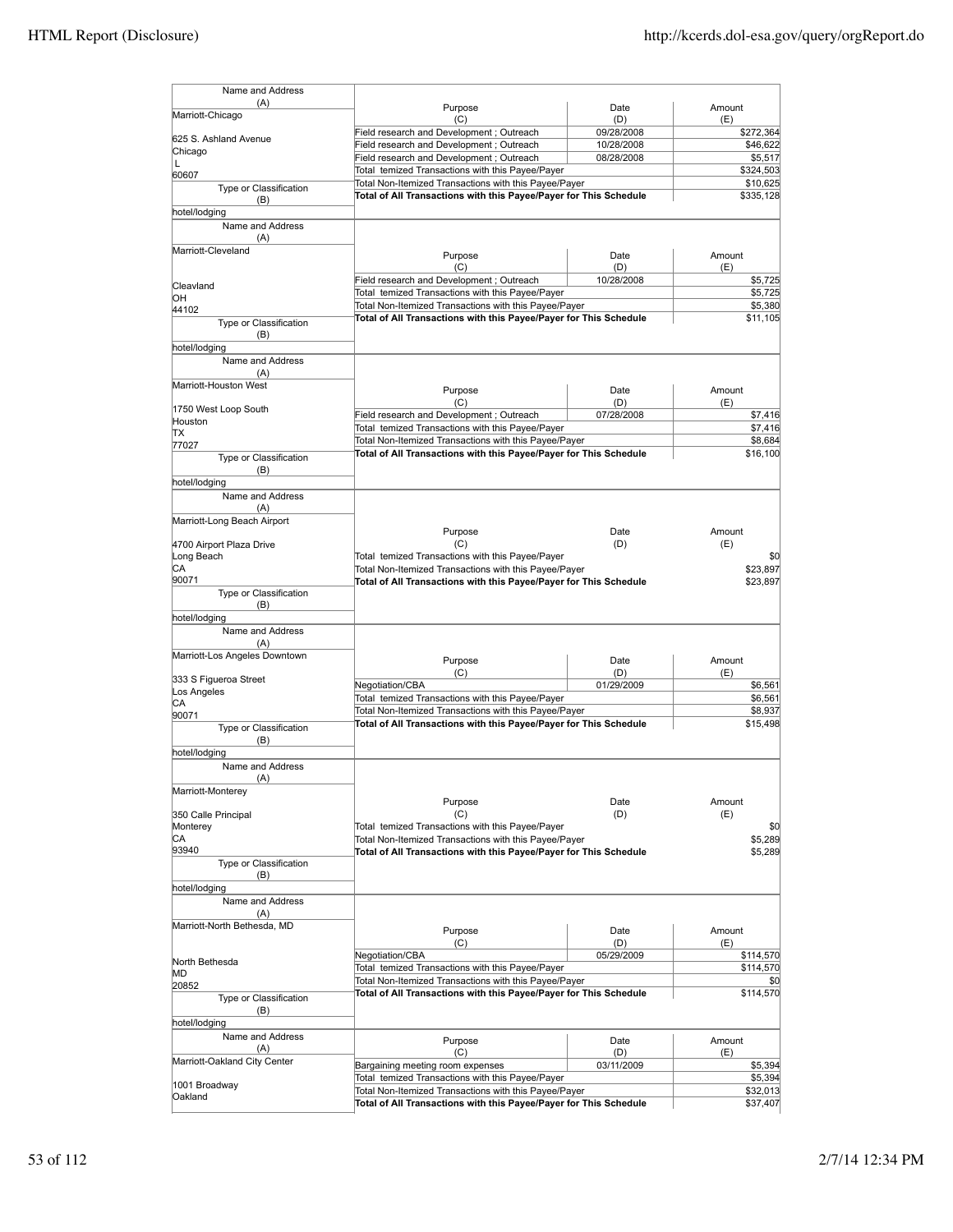| lсA<br>94612                      |                                                                                                                            |             |                          |
|-----------------------------------|----------------------------------------------------------------------------------------------------------------------------|-------------|--------------------------|
| Type or Classification<br>(B)     |                                                                                                                            |             |                          |
| hotel/lodging                     |                                                                                                                            |             |                          |
| Name and Address<br>(A)           |                                                                                                                            |             |                          |
| Marriott-Philadelphia PA          | Purpose<br>(C)                                                                                                             | Date<br>(D) | Amount<br>(E)            |
| Philadelphia                      | Field research and Development; Outreach                                                                                   | 10/28/2008  | \$7,302                  |
| PA                                | Total temized Transactions with this Payee/Payer                                                                           |             | \$7,302                  |
| 19102                             | Total Non-Itemized Transactions with this Payee/Payer<br>Total of All Transactions with this Payee/Payer for This Schedule |             | \$0<br>\$7,302           |
| Type or Classification<br>(B)     |                                                                                                                            |             |                          |
| hotel/lodging                     |                                                                                                                            |             |                          |
| Name and Address<br>(A)           |                                                                                                                            |             |                          |
| Marriott-San Diego                |                                                                                                                            |             |                          |
|                                   | Purpose<br>(C)                                                                                                             | Date<br>(D) | Amount                   |
| 8757 Rio Diego Drive<br>San Diego | Total temized Transactions with this Payee/Payer                                                                           |             | (E)<br>\$0               |
| CA                                | Total Non-Itemized Transactions with this Payee/Payer                                                                      |             | \$5,966                  |
| 94402<br>Type or Classification   | Total of All Transactions with this Payee/Payer for This Schedule                                                          |             | \$5,966                  |
| (B)                               |                                                                                                                            |             |                          |
| hotel/lodging                     |                                                                                                                            |             |                          |
| Name and Address<br>(A)           |                                                                                                                            |             |                          |
| Marriott-San Jose                 |                                                                                                                            |             |                          |
| P.O. Box 402642                   | Purpose<br>(C)                                                                                                             | Date<br>(D) | Amount<br>(E)            |
| Atlanta                           | Total temized Transactions with this Payee/Payer                                                                           |             | \$0                      |
| ΙGΑ                               | Total Non-Itemized Transactions with this Payee/Payer                                                                      |             | \$1.134                  |
| 30384<br>Type or Classification   | Total of All Transactions with this Payee/Payer for This Schedule                                                          |             | \$1.134                  |
| (B)                               |                                                                                                                            |             |                          |
| hotel/lodging<br>Name and Address |                                                                                                                            |             |                          |
| (A)                               |                                                                                                                            |             |                          |
| Marriott-San Mateo                |                                                                                                                            |             |                          |
| 1770 S. Amphlett Blvd.            | Purpose<br>(C)                                                                                                             | Date<br>(D) | Amount<br>(E)            |
| San Mateo                         | Total temized Transactions with this Payee/Payer                                                                           |             | \$0                      |
| IСA<br>94402                      | Total Non-Itemized Transactions with this Payee/Payer                                                                      |             | \$4,100                  |
| Type or Classification            | Total of All Transactions with this Payee/Payer for This Schedule                                                          |             | \$4,100                  |
| (B)                               |                                                                                                                            |             |                          |
| hotel/lodging<br>Name and Address |                                                                                                                            |             |                          |
| (A)                               |                                                                                                                            |             |                          |
| Marriott-Santa Clara              | Purpose                                                                                                                    | Date        | Amount                   |
| 2700 Mission College Blvd         | (C)                                                                                                                        | (D)         | (E)                      |
| Santa Clara                       | Total temized Transactions with this Payee/Payer                                                                           |             | \$0                      |
| IСA<br>95050                      | Total Non-Itemized Transactions with this Payee/Payer<br>Total of All Transactions with this Payee/Payer for This Schedule |             | \$1,111<br>\$1,111       |
| Type or Classification            |                                                                                                                            |             |                          |
| (B)<br>hotel/lodging              |                                                                                                                            |             |                          |
| Name and Address                  |                                                                                                                            |             |                          |
| (A)                               |                                                                                                                            |             |                          |
| Marriott-SF Mscone                | Purpose<br>(C)                                                                                                             | Date<br>(D) | Amount<br>(E)            |
|                                   | Staffing Nurses Assembly 2008                                                                                              | 09/28/2008  | \$825,035                |
| San Francisco<br>IСA              | Staffing Nurses Assembly 2008<br>Total temized Transactions with this Payee/Payer                                          | 10/28/2008  | \$383,705<br>\$1,208,740 |
| 94012                             | Total Non-Itemized Transactions with this Payee/Payer                                                                      |             | \$2,333                  |
| Type or Classification            | Total of All Transactions with this Payee/Payer for This Schedule                                                          |             | \$1,211,073              |
| (B)<br>hotel/lodging              |                                                                                                                            |             |                          |
| Name and Address                  |                                                                                                                            |             |                          |
| (A)                               |                                                                                                                            |             |                          |
| Marriott-Walnut Creek             | Purpose                                                                                                                    | Date        | Amount                   |
| 2355 N Main                       | (C)                                                                                                                        | (D)         | (E)                      |
| <b>Walnut Creek</b><br>CА         | Total temized Transactions with this Payee/Payer<br>Total Non-Itemized Transactions with this Payee/Payer                  |             | \$0<br>\$3,420           |
| 94596                             | Total of All Transactions with this Payee/Payer for This Schedule                                                          |             | \$3,420                  |
| Type or Classification            |                                                                                                                            |             |                          |
| (B)<br>hotel/lodging              |                                                                                                                            |             |                          |
|                                   |                                                                                                                            |             |                          |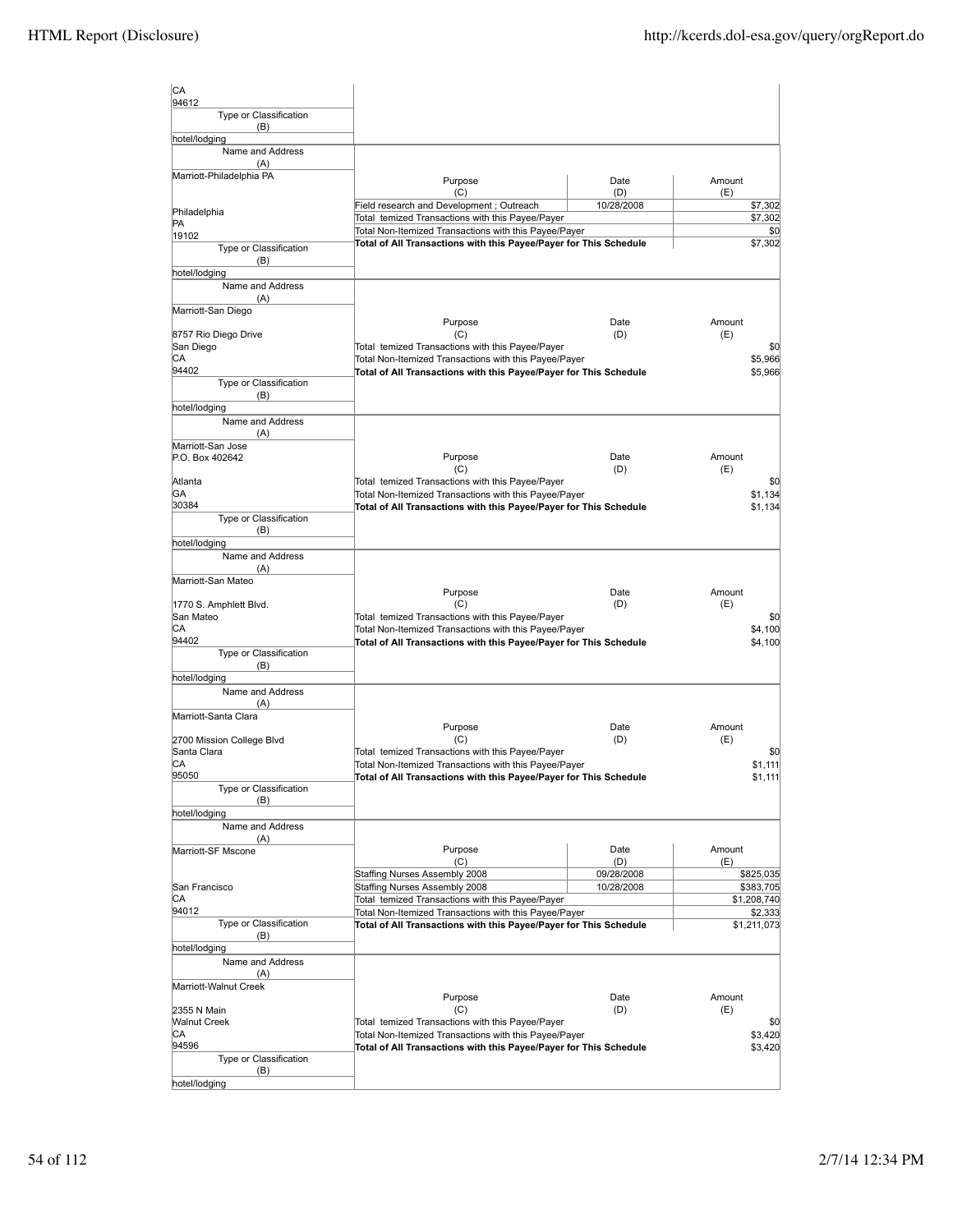| Name and Address                                     |                                                                                                                            |                   |                      |
|------------------------------------------------------|----------------------------------------------------------------------------------------------------------------------------|-------------------|----------------------|
| (A)<br>Massey, Diane Dunham                          |                                                                                                                            |                   |                      |
|                                                      | Purpose                                                                                                                    | Date              | Amount               |
| 4402 Chipping Court                                  | (C)                                                                                                                        | (D)               | (E)                  |
| Sugar Land<br>ΠX                                     | Total temized Transactions with this Payee/Payer<br>Total Non-Itemized Transactions with this Payee/Payer                  | \$0<br>\$8,550    |                      |
| 78023                                                | Total of All Transactions with this Payee/Payer for This Schedule                                                          |                   | \$8,550              |
| Type or Classification                               |                                                                                                                            |                   |                      |
| (B)<br>arbitrator                                    |                                                                                                                            |                   |                      |
| Name and Address                                     |                                                                                                                            |                   |                      |
| (A)                                                  |                                                                                                                            |                   |                      |
| Meltwater News US, Inc.                              | Purpose                                                                                                                    | Date              | Amount               |
| 800 W El Camino Real, Sui                            | (C)                                                                                                                        | (D)               | (E)                  |
| Mountain View                                        | 12/31/08-06/30/10 Service<br>Total temized Transactions with this Payee/Payer                                              | 02/04/2009        | \$6,050<br>\$6,050   |
| СA<br>95348                                          | Total Non-Itemized Transactions with this Payee/Payer                                                                      |                   | \$0                  |
| Type or Classification                               | Total of All Transactions with this Payee/Payer for This Schedule                                                          |                   | \$6,050              |
| (B)                                                  |                                                                                                                            |                   |                      |
| news organization                                    |                                                                                                                            |                   |                      |
| Name and Address<br>(A)                              |                                                                                                                            |                   |                      |
| Mirage                                               |                                                                                                                            |                   |                      |
|                                                      | Purpose<br>(C)                                                                                                             | Date<br>(D)       | Amount<br>(E)        |
|                                                      | Field research and Development; Outreach                                                                                   | 09/28/2008        | \$9,706              |
| Las Vegas<br>NV                                      | Total temized Transactions with this Payee/Payer                                                                           |                   | \$9,706              |
| 89109                                                | Total Non-Itemized Transactions with this Payee/Payer                                                                      |                   | \$0                  |
| Type or Classification                               | Total of All Transactions with this Payee/Payer for This Schedule                                                          |                   | \$9,706              |
| (B)<br>hotel/lodging                                 |                                                                                                                            |                   |                      |
| Name and Address                                     |                                                                                                                            |                   |                      |
| (A)                                                  |                                                                                                                            |                   |                      |
| Mitchell Printing & Publishing Co., Inc.             | Purpose                                                                                                                    | Date              | Amount               |
| 127 So. Anderson Street                              | (C)<br>printing - collective bargaining agreement                                                                          | (D)<br>08/29/2008 | (E)<br>\$7,740       |
| Los Angeles                                          | printing - collective bargaining agreement                                                                                 | 08/29/2008        | \$7,740              |
| СA                                                   | Total temized Transactions with this Payee/Payer                                                                           |                   | \$15,480             |
| 94604<br>Type or Classification                      | Total Non-Itemized Transactions with this Payee/Payer                                                                      |                   | \$0                  |
| (B)                                                  | Total of All Transactions with this Payee/Payer for This Schedule                                                          |                   | \$15,480             |
| printing company                                     |                                                                                                                            |                   |                      |
| Name and Address                                     |                                                                                                                            |                   |                      |
| (A)<br>Monterey Bay Central Labor Council            |                                                                                                                            |                   |                      |
|                                                      | Purpose                                                                                                                    | Date              | Amount               |
| 931 E Market Street                                  | (C)                                                                                                                        | (D)               | (E)                  |
| Salinas<br>CА                                        | Total temized Transactions with this Payee/Payer<br>Total Non-Itemized Transactions with this Payee/Payer                  |                   | \$0<br>\$1,500       |
| 15211                                                | Total of All Transactions with this Payee/Payer for This Schedule                                                          |                   | \$1,500              |
| Type or Classification                               |                                                                                                                            |                   |                      |
| (B)<br>labor union                                   |                                                                                                                            |                   |                      |
| Name and Address                                     |                                                                                                                            |                   |                      |
| (A)                                                  |                                                                                                                            |                   |                      |
| Mooney, Green, Baker, Gibson & Saindon               | Purpose                                                                                                                    | Date              | Amount               |
| 1920 L Street NW                                     | (C)<br>Feb Services Rendered                                                                                               | (D)<br>05/08/2009 | (E)<br>\$6,055       |
| Washington                                           | March Services Rendered                                                                                                    | 06/03/2009        | \$8,246              |
| DС                                                   | Total temized Transactions with this Payee/Payer                                                                           |                   | \$14,301             |
| 20570<br>Type or Classification                      | Total Non-Itemized Transactions with this Payee/Payer                                                                      |                   | \$35,156             |
| (B)                                                  | Total of All Transactions with this Payee/Payer for This Schedule                                                          |                   | \$49,457             |
| law firm                                             |                                                                                                                            |                   |                      |
| Name and Address                                     |                                                                                                                            |                   |                      |
| (A)<br>American Advertising                          |                                                                                                                            |                   |                      |
|                                                      | Purpose                                                                                                                    | Date              | Amount               |
| 204 South Third Street                               | (C)                                                                                                                        | (D)               | (E)                  |
| Boonville<br>N                                       | Total temized Transactions with this Payee/Payer<br>Total Non-Itemized Transactions with this Payee/Payer                  |                   | \$0<br>\$5,135       |
| 47601                                                | Total of All Transactions with this Payee/Payer for This Schedule                                                          |                   | \$5,135              |
| Type or Classification                               |                                                                                                                            |                   |                      |
| (B)                                                  |                                                                                                                            |                   |                      |
| promotional merchandise provider<br>Name and Address | Purpose                                                                                                                    | Date              | Amount               |
| (A)                                                  | (C)                                                                                                                        | (D)               | (E)                  |
| National Car Rental                                  | Field research and Development; Outreach                                                                                   | 03/25/2009        | \$29,138             |
| P O Box 402334                                       | Total temized Transactions with this Payee/Payer                                                                           |                   | \$37,542             |
| Atlanta                                              | Total Non-Itemized Transactions with this Payee/Payer<br>Total of All Transactions with this Payee/Payer for This Schedule |                   | \$37,770<br>\$75,312 |
|                                                      |                                                                                                                            |                   |                      |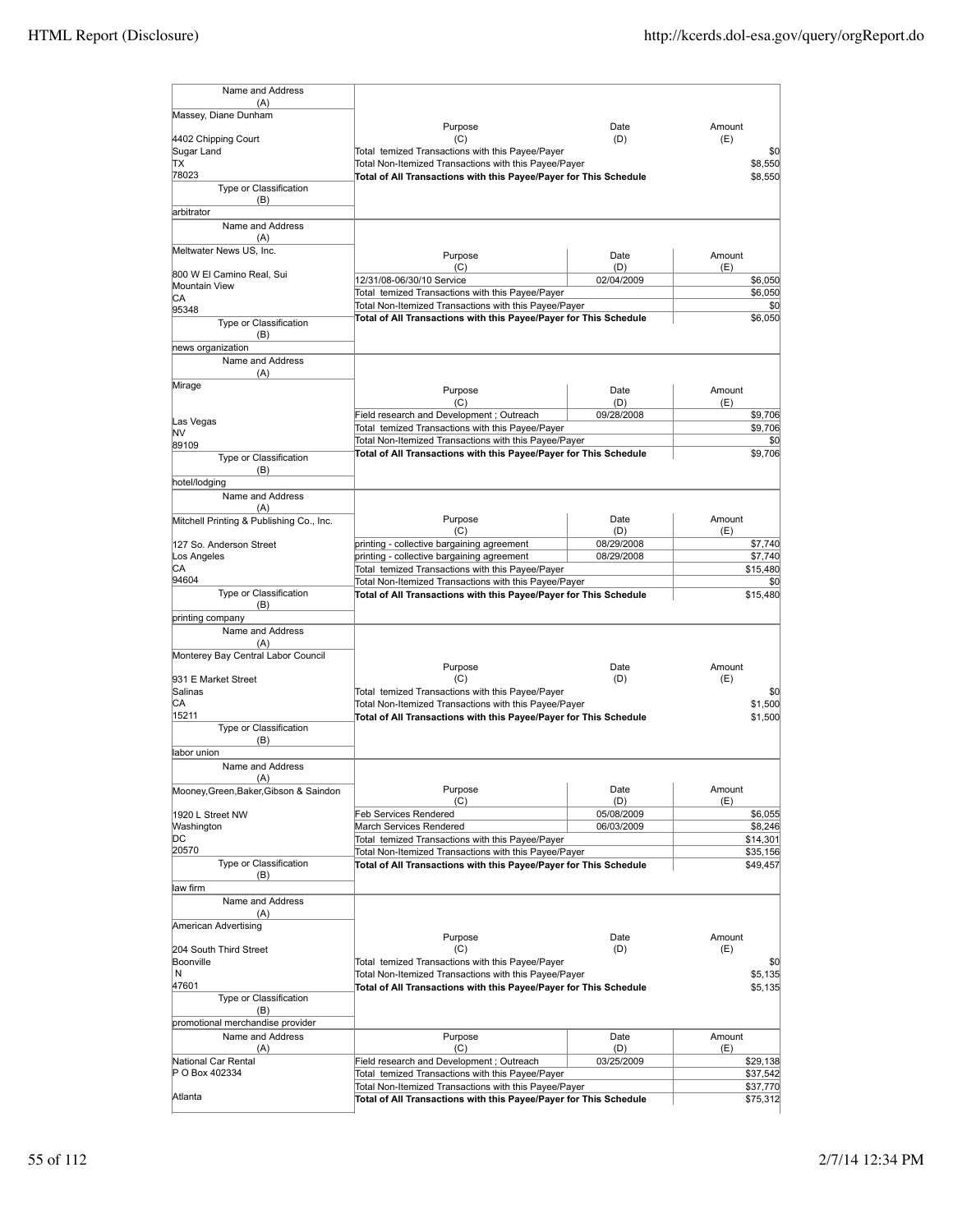| GA<br>37206                               | Purpose<br>(C)                                                                                                             | Date<br>(D)              | Amount<br>(E)        |
|-------------------------------------------|----------------------------------------------------------------------------------------------------------------------------|--------------------------|----------------------|
| Type or Classification                    | Field research and Development ; Outreach                                                                                  | 03/05/2009               | \$8,404              |
| (B)                                       | Total temized Transactions with this Payee/Payer                                                                           |                          | \$37,542             |
| car rental                                | Total Non-Itemized Transactions with this Payee/Payer<br>Total of All Transactions with this Payee/Payer for This Schedule |                          | \$37,770<br>\$75,312 |
| Name and Address                          |                                                                                                                            |                          |                      |
| (A)<br>Nelson, Luella E                   |                                                                                                                            |                          |                      |
|                                           | Purpose                                                                                                                    | Date                     | Amount               |
| 4306 NE Madison Street<br>Portland        | (C)<br>Total temized Transactions with this Payee/Payer                                                                    | (D)                      | (E)<br>\$0           |
| 0R                                        | Total Non-Itemized Transactions with this Payee/Payer                                                                      |                          | \$6,320              |
| 91204                                     | Total of All Transactions with this Payee/Payer for This Schedule                                                          |                          | \$6,320              |
| Type or Classification                    |                                                                                                                            |                          |                      |
| (B)                                       |                                                                                                                            |                          |                      |
| arbitrator<br>Name and Address            |                                                                                                                            |                          |                      |
| (A)                                       |                                                                                                                            |                          |                      |
| Network Solutions, Inc.                   |                                                                                                                            |                          |                      |
| PO Box 17659                              | Purpose                                                                                                                    | Date                     | Amount               |
| Baltimore                                 | (C)                                                                                                                        | (D)                      | (E)                  |
| МD                                        | Total temized Transactions with this Payee/Payer<br>Total Non-Itemized Transactions with this Payee/Payer                  |                          | \$0<br>\$557         |
| 21297-1009                                | Total of All Transactions with this Payee/Payer for This Schedule                                                          |                          | \$557                |
| Type or Classification                    |                                                                                                                            |                          |                      |
| (B)                                       |                                                                                                                            |                          |                      |
| subscription service<br>Name and Address  |                                                                                                                            |                          |                      |
| (A)                                       |                                                                                                                            |                          |                      |
| North Woods Advertising, Inc.             | Purpose                                                                                                                    | Date                     | Amount               |
|                                           | (C)<br>Media Buy TNT Premierr 14 Mkts                                                                                      | (D)<br>05/28/2009        | (E)<br>\$46,525      |
| 12 South Sixth Street                     | TV Media Small Markets                                                                                                     | 09/29/2008               | \$100,000            |
| Minnespolis<br>ΜN                         | World Without Nurses - TV Production                                                                                       | 10/01/2008               | \$53,694             |
| 55401                                     | Total temized Transactions with this Payee/Payer                                                                           |                          | \$200,219            |
| Type or Classification                    | Total Non-Itemized Transactions with this Payee/Payer                                                                      |                          | \$1,105              |
| (B)                                       | Total of All Transactions with this Payee/Payer for This Schedule                                                          |                          | \$201,324            |
| advertising company                       |                                                                                                                            |                          |                      |
| Name and Address                          | Purpose                                                                                                                    | Date                     | Amount               |
| (A)<br>American Air                       | (C)<br>Negotiation/CBA                                                                                                     | (D)<br>01/30/2009        | (E)<br>\$8,380       |
|                                           | Field research and Development; Outreach                                                                                   | 07/28/2008               | \$11,284             |
|                                           | Field research and Development; Outreach                                                                                   | 01/30/2009               | \$10,611             |
| Dallas                                    | Field research and Development; Outreach                                                                                   | 09/28/2008               | \$8,564              |
| lΤX<br>75261-9612                         | Field research and Development; Outreach                                                                                   | 09/28/2008               | \$7,852              |
| Type or Classification                    | Field research and Development; Outreach                                                                                   | 08/28/2008               | \$5,012              |
| (B)                                       | Leg. Advocacy-RN working & practice condition<br>SNA meeting                                                               | 05/29/2009<br>09/28/2008 | \$14,301<br>\$36,512 |
| airline company                           | SNA meeting                                                                                                                | 08/28/2008               | \$21,705             |
|                                           | Total temized Transactions with this Payee/Payer                                                                           |                          | \$124,221            |
|                                           | Total Non-Itemized Transactions with this Payee/Payer                                                                      |                          | \$137,317            |
|                                           | Total of All Transactions with this Payee/Payer for This Schedule                                                          |                          | \$261,538            |
| Name and Address                          |                                                                                                                            |                          |                      |
| (A)<br>Northwest Air                      |                                                                                                                            |                          |                      |
|                                           | Purpose                                                                                                                    | Date                     | Amount               |
| 2700 Loan Oak Pkwy.                       | (C)                                                                                                                        | (D)                      | (E)                  |
| Eagan<br>ΜN                               | Total temized Transactions with this Payee/Payer                                                                           |                          | \$0                  |
| 55121                                     | Total Non-Itemized Transactions with this Payee/Payer<br>Total of All Transactions with this Payee/Payer for This Schedule |                          | \$18,183<br>\$18,183 |
| Type or Classification                    |                                                                                                                            |                          |                      |
| (B)                                       |                                                                                                                            |                          |                      |
| airline company                           |                                                                                                                            |                          |                      |
| Name and Address                          |                                                                                                                            |                          |                      |
| (A)<br>Oakwood Corp Housing-Chantilly, VA | Purpose                                                                                                                    | Date                     | Amount               |
|                                           | (C)<br>Field research and Development; Outreach                                                                            | (D)<br>02/28/2009        | (E)<br>\$5,414       |
|                                           | Field research and Development ; Outreach                                                                                  | 01/29/2009               | \$5,290              |
| Chantilly                                 | Field research and Development; Outreach                                                                                   | 12/28/2008               | \$5,290              |
| MА<br>20151                               | Total temized Transactions with this Payee/Payer                                                                           |                          | \$15,994             |
| Type or Classification                    | Total Non-Itemized Transactions with this Payee/Payer                                                                      |                          | \$115                |
| (B)                                       | Total of All Transactions with this Payee/Payer for This Schedule                                                          |                          | \$16,109             |
| hotel/lodging                             |                                                                                                                            |                          |                      |
| Name and Address                          | Purpose                                                                                                                    | Date                     | Amount               |
| (A)                                       | (C)                                                                                                                        | (D)                      | (E)                  |
| Oakwood Corp Housing-Chicago              | Field research and Development; Outreach<br>Field research and Development; Outreach                                       | 04/29/2009<br>05/29/2009 | \$6,111<br>\$14,518  |
|                                           | Field research and Development; Outreach                                                                                   | 12/28/2008               | \$16,383             |
| Chicago                                   | Total temized Transactions with this Payee/Payer                                                                           |                          | \$157,447            |
| L                                         | Total Non-Itemized Transactions with this Payee/Payer                                                                      |                          | \$3,212              |
| 60601                                     | Total of All Transactions with this Payee/Payer for This Schedule                                                          |                          | \$160,659            |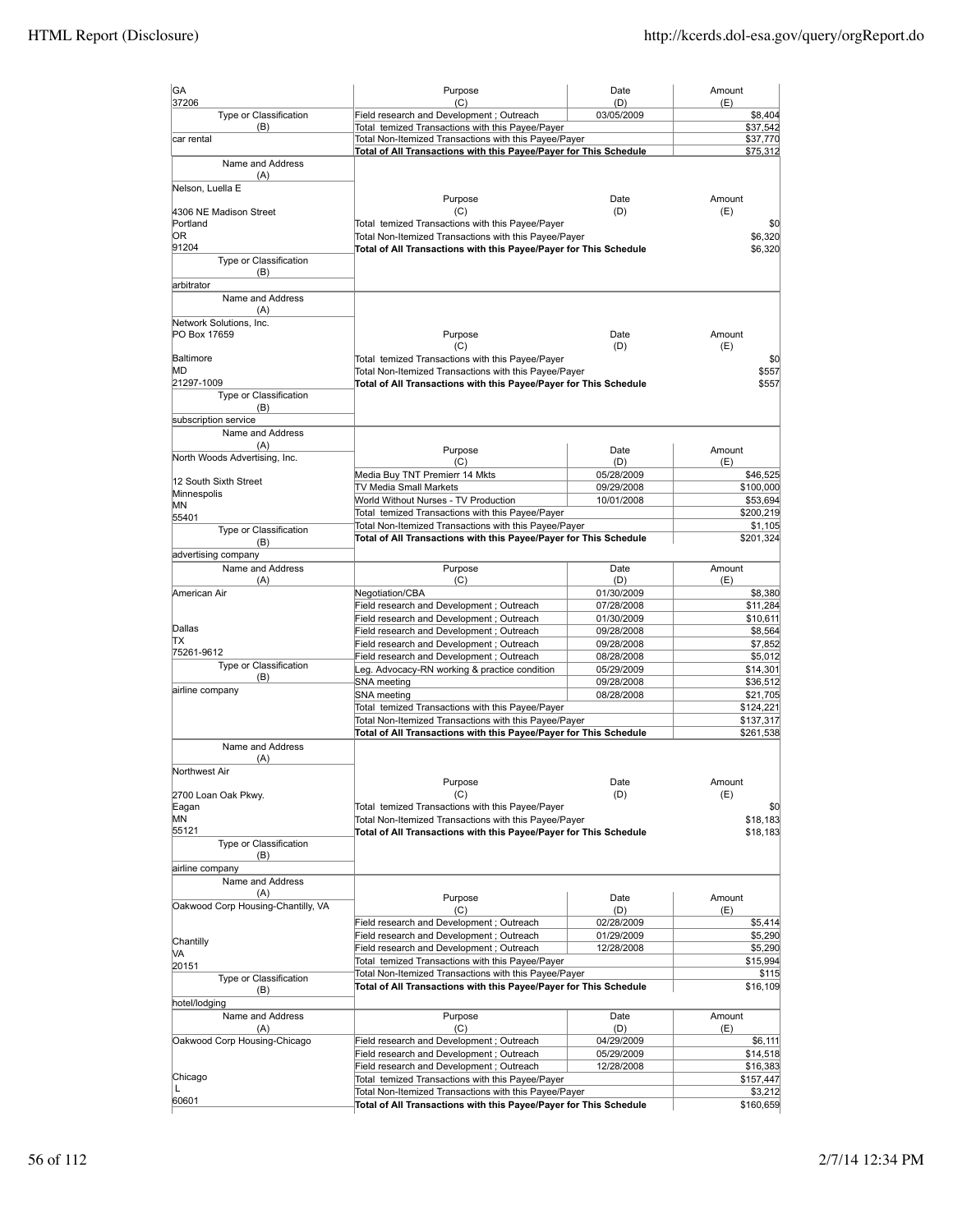| Type or Classification<br>(B)          | Purpose<br>(C)                                                    | Date<br>(D) | Amount<br>(E) |
|----------------------------------------|-------------------------------------------------------------------|-------------|---------------|
| hotel/lodging                          | Field research and Development ; Outreach                         | 10/28/2008  | \$18,622      |
|                                        | Field research and Development ; Outreach                         | 11/28/2008  | \$26,330      |
|                                        | Field research and Development; Outreach                          | 02/28/2009  | \$31,389      |
|                                        | Field research and Development; Outreach                          | 01/29/2009  | \$44,094      |
|                                        | Total temized Transactions with this Pavee/Paver                  |             | \$157,447     |
|                                        | Total Non-Itemized Transactions with this Payee/Payer             |             | \$3,212       |
|                                        | Total of All Transactions with this Payee/Payer for This Schedule |             | \$160,659     |
| Name and Address                       |                                                                   |             |               |
| (A)                                    |                                                                   |             |               |
| Oakwood Corp Housing-Ft Fauderdale, FL | Purpose                                                           | Date        | Amount        |
|                                        | (C)                                                               | (D)         | (E)           |
|                                        | Field research and Development; Outreach                          | 12/28/2008  | \$11,910      |
| <b>Ft Lauderdale</b>                   | Field research and Development ; Outreach                         | 02/28/2009  | \$11,336      |
| FL                                     | Total temized Transactions with this Payee/Payer                  |             | \$23,246      |
| 33301                                  | Total Non-Itemized Transactions with this Payee/Payer             |             | \$15,963      |
| Type or Classification                 | Total of All Transactions with this Payee/Payer for This Schedule |             | \$39,209      |
| (B)                                    |                                                                   |             |               |
| hotel/lodging                          |                                                                   |             |               |
| Name and Address                       | Purpose                                                           | Date        | Amount        |
| (A)                                    | (C)                                                               | (D)         | (E)           |
| Oakwood Corp Housing-Houston           | Field research and Development; Outreach                          | 10/28/2008  | \$41,250      |
|                                        | Field research and Development; Outreach                          | 09/28/2008  | \$33,536      |
|                                        | Field research and Development ; Outreach                         | 11/28/2008  | \$33,375      |
| Houston                                | Field research and Development; Outreach                          | 12/28/2008  | \$18,681      |
| lΤX                                    | Field research and Development; Outreach                          | 01/29/2009  | \$17,232      |
| 77002                                  | Field research and Development; Outreach                          | 02/28/2009  | \$10,735      |
| Type or Classification                 | Total temized Transactions with this Payee/Payer                  |             | \$154,809     |
| (B)                                    | Total Non-Itemized Transactions with this Payee/Payer             |             | \$11,881      |
| hotel/lodging                          |                                                                   |             |               |
|                                        | Total of All Transactions with this Payee/Payer for This Schedule |             | \$166,690     |
| Name and Address                       | Purpose                                                           | Date        | Amount        |
| (A)                                    | (C)                                                               | (D)         | (E)           |
| Oakwood Corp Housing-Las Vegas         | Field research and Development; Outreach                          | 02/28/2009  | \$33,680      |
|                                        | Field research and Development ; Outreach                         | 04/29/2009  | \$20,636      |
|                                        | Field research and Development; Outreach                          | 06/28/2009  | \$13,988      |
| Las Vegas                              | Field research and Development; Outreach                          | 01/29/2009  | \$13,130      |
| NV                                     | Field research and Development; Outreach                          | 05/29/2009  | \$11,160      |
| 89044                                  | Field research and Development ; Outreach                         | 03/30/2009  | \$10,100      |
| Type or Classification                 | Total temized Transactions with this Payee/Payer                  |             | \$102,694     |
| (B)                                    | Total Non-Itemized Transactions with this Payee/Payer             |             | \$0           |
| hotel/lodging                          | Total of All Transactions with this Payee/Payer for This Schedule |             | \$102,694     |
| Name and Address                       | Purpose                                                           | Date        | Amount        |
| (A)                                    | (C)                                                               | (D)         | (E)           |
| Oakwood Corp Housing-Philadelphia      | Field research and Development; Outreach                          | 04/29/2009  | \$18,680      |
|                                        |                                                                   |             |               |
|                                        | Field research and Development; Outreach                          | 05/29/2009  | \$14,314      |
| Philadelphia                           | Field research and Development; Outreach                          | 02/28/2009  | \$14,255      |
| PA                                     | Field research and Development; Outreach                          | 03/30/2009  | \$9,996       |
| 19102                                  | Field research and Development ; Outreach                         | 01/29/2009  | \$8,667       |
| Type or Classification                 | Total temized Transactions with this Payee/Payer                  |             | \$65,912      |
| (B)                                    | Total Non-Itemized Transactions with this Payee/Payer             |             | \$4,320       |
| hotel/lodging                          | Total of All Transactions with this Payee/Payer for This Schedule |             | \$70,232      |
| Name and Address                       |                                                                   |             |               |
| (A)                                    |                                                                   |             |               |
| Oakwood Corp Housing-Schaumburg        |                                                                   |             |               |
|                                        | Purpose                                                           | Date        | Amount        |
|                                        | (C)                                                               | (D)         | (E)           |
| Schaumburg                             | Total temized Transactions with this Payee/Payer                  |             | \$0           |
| Г                                      | Total Non-Itemized Transactions with this Payee/Payer             |             | \$15,302      |
| 60173                                  | Total of All Transactions with this Payee/Payer for This Schedule |             | \$15,302      |
| Type or Classification                 |                                                                   |             |               |
| (B)                                    |                                                                   |             |               |
| hotel/lodging                          |                                                                   |             |               |
| Name and Address                       |                                                                   |             |               |
| (A)                                    |                                                                   |             |               |
| Oakwood Corp Housing-Tempe, AZ         |                                                                   |             |               |
|                                        | Purpose                                                           | Date        | Amount        |
|                                        | (C)                                                               | (D)         | (E)           |
| Tempe                                  | Total temized Transactions with this Payee/Payer                  |             | \$0           |
| ΑZ                                     | Total Non-Itemized Transactions with this Payee/Payer             |             | \$5,352       |
| 85281                                  | Total of All Transactions with this Payee/Payer for This Schedule |             | \$5,352       |
| Type or Classification                 |                                                                   |             |               |
| (B)                                    |                                                                   |             |               |
| hotel/lodging                          |                                                                   |             |               |
| Name and Address                       |                                                                   |             |               |
|                                        | Purpose                                                           | Date        | Amount        |
| (A)                                    | (C)                                                               | (D)         | (E)           |
| Oakwood Corp Housing-Totowa, NJ        |                                                                   |             |               |
|                                        | Field research and Development ; Outreach                         | 06/28/2009  | \$11,217      |
| Totowa                                 | Total temized Transactions with this Payee/Payer                  |             | \$11,217      |
| NJ                                     | Total Non-Itemized Transactions with this Payee/Payer             |             | \$0           |
| 07502                                  | Total of All Transactions with this Payee/Payer for This Schedule |             | \$11,217      |
|                                        |                                                                   |             |               |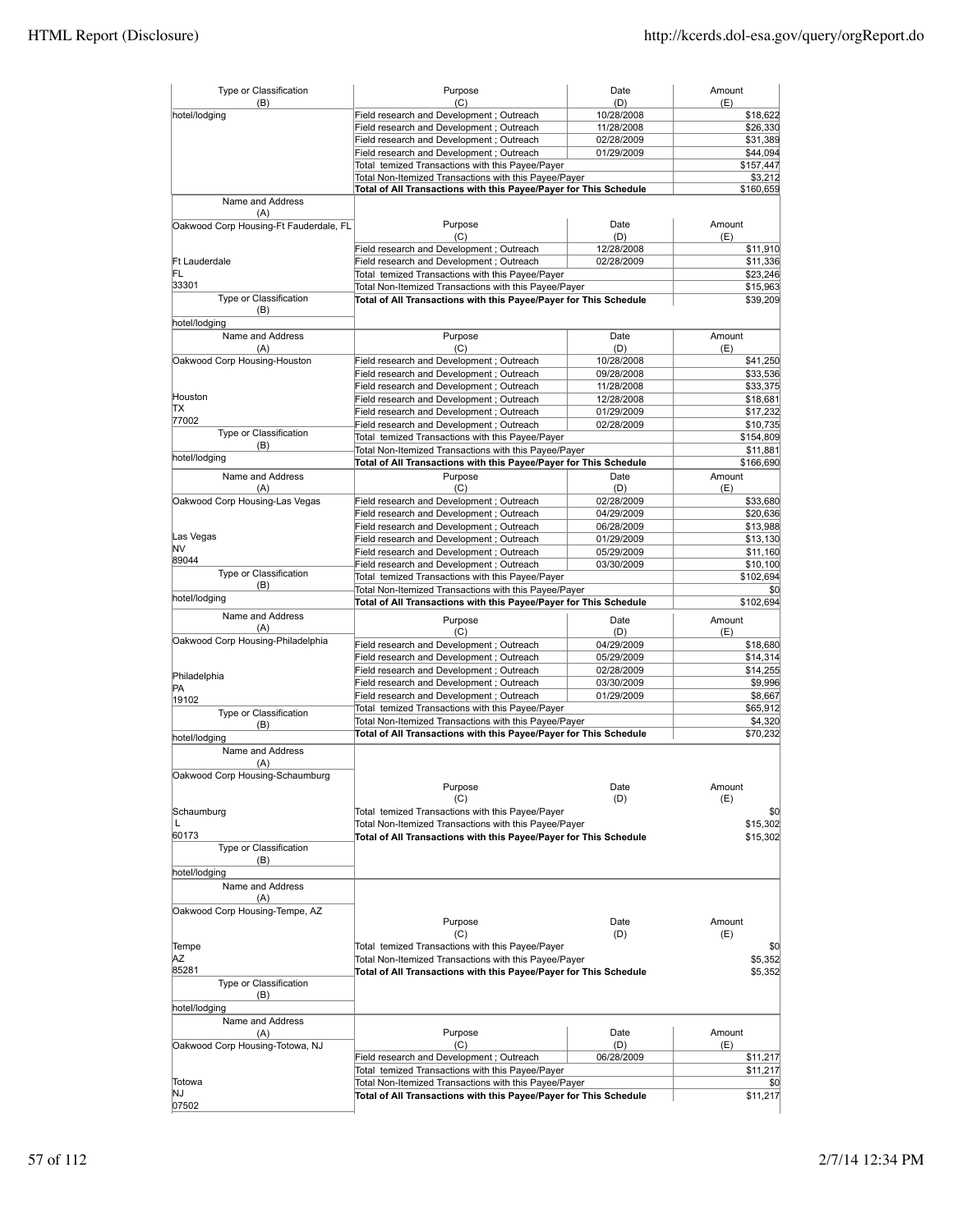| hotel/lodging<br>Name and Address<br>(A)<br>Palace Hotel<br>Purpose<br>Date<br>Amount<br>(D)<br>(C)<br>(E)<br>Total temized Transactions with this Payee/Payer<br>San Francisco<br>СA<br>Total Non-Itemized Transactions with this Payee/Payer<br>94102<br>Total of All Transactions with this Payee/Payer for This Schedule<br>Type or Classification<br>(B)<br>hotel/lodging<br>Name and Address<br>(A)<br>Panang Thai Cuisine<br>Purpose<br>Amount<br>Date<br>(C)<br>(D)<br>(E)<br>6488 F.M. 1960 West<br>Total temized Transactions with this Payee/Payer<br>Houston<br>ТX<br>Total Non-Itemized Transactions with this Payee/Payer<br>77002<br>Total of All Transactions with this Payee/Payer for This Schedule<br>Type or Classification<br>(B)<br>caterer<br>Name and Address<br>(A)<br>Panera Bread<br>Purpose<br>Date<br>Amount<br>(D)<br>(C)<br>(E)<br>Total temized Transactions with this Payee/Payer<br>San Francisco<br>СA<br>Total Non-Itemized Transactions with this Payee/Payer<br>94158<br>Total of All Transactions with this Payee/Payer for This Schedule<br>Type or Classification<br>(B)<br>caterer<br>Name and Address<br>(A)<br>Pappas Bar-B-Q<br>Purpose<br>Date<br>Amount<br>PO Box 200690<br>(C)<br>(D)<br>(E)<br>Total temized Transactions with this Payee/Payer<br>Houston<br>ТX<br>Total Non-Itemized Transactions with this Payee/Payer<br>77002<br>Total of All Transactions with this Payee/Payer for This Schedule<br>Type or Classification<br>(B)<br>caterer<br>Name and Address<br>(A)<br>Pin Kaow III Thai Restaurant<br>Purpose<br>Date<br>Amount<br>(C)<br>(D)<br>(E)<br>Las Vegas<br>Total temized Transactions with this Payee/Payer<br>NV<br>Total Non-Itemized Transactions with this Payee/Payer<br>89044<br>Total of All Transactions with this Payee/Payer for This Schedule<br>Type or Classification<br>(B)<br>caterer<br>Name and Address<br>(A)<br>Pizza Rustica<br>Purpose<br>Amount<br>Date<br>(C)<br>(E)<br>5422 College Avenue<br>(D)<br>Oakland<br>Total temized Transactions with this Payee/Payer<br>СA<br>Total Non-Itemized Transactions with this Payee/Payer<br>94612<br>Total of All Transactions with this Payee/Payer for This Schedule<br>Type or Classification<br>(B)<br>caterer<br>Name and Address<br>(A)<br>Poncho Sanchez Enterprise, LLC<br>Amount<br>Purpose<br>Date<br>(C)<br>(D)<br>(E)<br>2608 Ninth St #301<br>entertainment for Staff Nurse Assembly<br>09/22/2008<br>Berkeley<br>Total temized Transactions with this Payee/Payer<br>СA<br>Total Non-Itemized Transactions with this Payee/Payer<br>94710<br>Total of All Transactions with this Payee/Payer for This Schedule<br>Type or Classification<br>(B)<br>entertainment agency<br>Name and Address<br>Purpose<br>Date<br>Amount<br>(A)<br>(C)<br>(D)<br>(E)<br>A New Day for RNs - IL Selfmailer<br>06/04/2009 | Type or Classification<br>(B) |  |  |
|-------------------------------------------------------------------------------------------------------------------------------------------------------------------------------------------------------------------------------------------------------------------------------------------------------------------------------------------------------------------------------------------------------------------------------------------------------------------------------------------------------------------------------------------------------------------------------------------------------------------------------------------------------------------------------------------------------------------------------------------------------------------------------------------------------------------------------------------------------------------------------------------------------------------------------------------------------------------------------------------------------------------------------------------------------------------------------------------------------------------------------------------------------------------------------------------------------------------------------------------------------------------------------------------------------------------------------------------------------------------------------------------------------------------------------------------------------------------------------------------------------------------------------------------------------------------------------------------------------------------------------------------------------------------------------------------------------------------------------------------------------------------------------------------------------------------------------------------------------------------------------------------------------------------------------------------------------------------------------------------------------------------------------------------------------------------------------------------------------------------------------------------------------------------------------------------------------------------------------------------------------------------------------------------------------------------------------------------------------------------------------------------------------------------------------------------------------------------------------------------------------------------------------------------------------------------------------------------------------------------------------------------------------------------------------------------------------------------------------------------------------------------------------------------------------------------------------------------------------------|-------------------------------|--|--|
|                                                                                                                                                                                                                                                                                                                                                                                                                                                                                                                                                                                                                                                                                                                                                                                                                                                                                                                                                                                                                                                                                                                                                                                                                                                                                                                                                                                                                                                                                                                                                                                                                                                                                                                                                                                                                                                                                                                                                                                                                                                                                                                                                                                                                                                                                                                                                                                                                                                                                                                                                                                                                                                                                                                                                                                                                                                             |                               |  |  |
|                                                                                                                                                                                                                                                                                                                                                                                                                                                                                                                                                                                                                                                                                                                                                                                                                                                                                                                                                                                                                                                                                                                                                                                                                                                                                                                                                                                                                                                                                                                                                                                                                                                                                                                                                                                                                                                                                                                                                                                                                                                                                                                                                                                                                                                                                                                                                                                                                                                                                                                                                                                                                                                                                                                                                                                                                                                             |                               |  |  |
| \$0<br>\$0<br>\$11,487<br>\$0<br>\$10,971<br>\$10,971<br>\$0<br>\$34,313<br>\$0                                                                                                                                                                                                                                                                                                                                                                                                                                                                                                                                                                                                                                                                                                                                                                                                                                                                                                                                                                                                                                                                                                                                                                                                                                                                                                                                                                                                                                                                                                                                                                                                                                                                                                                                                                                                                                                                                                                                                                                                                                                                                                                                                                                                                                                                                                                                                                                                                                                                                                                                                                                                                                                                                                                                                                             |                               |  |  |
| \$9,865<br>\$9,865                                                                                                                                                                                                                                                                                                                                                                                                                                                                                                                                                                                                                                                                                                                                                                                                                                                                                                                                                                                                                                                                                                                                                                                                                                                                                                                                                                                                                                                                                                                                                                                                                                                                                                                                                                                                                                                                                                                                                                                                                                                                                                                                                                                                                                                                                                                                                                                                                                                                                                                                                                                                                                                                                                                                                                                                                                          |                               |  |  |
|                                                                                                                                                                                                                                                                                                                                                                                                                                                                                                                                                                                                                                                                                                                                                                                                                                                                                                                                                                                                                                                                                                                                                                                                                                                                                                                                                                                                                                                                                                                                                                                                                                                                                                                                                                                                                                                                                                                                                                                                                                                                                                                                                                                                                                                                                                                                                                                                                                                                                                                                                                                                                                                                                                                                                                                                                                                             |                               |  |  |
|                                                                                                                                                                                                                                                                                                                                                                                                                                                                                                                                                                                                                                                                                                                                                                                                                                                                                                                                                                                                                                                                                                                                                                                                                                                                                                                                                                                                                                                                                                                                                                                                                                                                                                                                                                                                                                                                                                                                                                                                                                                                                                                                                                                                                                                                                                                                                                                                                                                                                                                                                                                                                                                                                                                                                                                                                                                             |                               |  |  |
|                                                                                                                                                                                                                                                                                                                                                                                                                                                                                                                                                                                                                                                                                                                                                                                                                                                                                                                                                                                                                                                                                                                                                                                                                                                                                                                                                                                                                                                                                                                                                                                                                                                                                                                                                                                                                                                                                                                                                                                                                                                                                                                                                                                                                                                                                                                                                                                                                                                                                                                                                                                                                                                                                                                                                                                                                                                             |                               |  |  |
|                                                                                                                                                                                                                                                                                                                                                                                                                                                                                                                                                                                                                                                                                                                                                                                                                                                                                                                                                                                                                                                                                                                                                                                                                                                                                                                                                                                                                                                                                                                                                                                                                                                                                                                                                                                                                                                                                                                                                                                                                                                                                                                                                                                                                                                                                                                                                                                                                                                                                                                                                                                                                                                                                                                                                                                                                                                             |                               |  |  |
|                                                                                                                                                                                                                                                                                                                                                                                                                                                                                                                                                                                                                                                                                                                                                                                                                                                                                                                                                                                                                                                                                                                                                                                                                                                                                                                                                                                                                                                                                                                                                                                                                                                                                                                                                                                                                                                                                                                                                                                                                                                                                                                                                                                                                                                                                                                                                                                                                                                                                                                                                                                                                                                                                                                                                                                                                                                             |                               |  |  |
| \$6,132<br>\$6,132                                                                                                                                                                                                                                                                                                                                                                                                                                                                                                                                                                                                                                                                                                                                                                                                                                                                                                                                                                                                                                                                                                                                                                                                                                                                                                                                                                                                                                                                                                                                                                                                                                                                                                                                                                                                                                                                                                                                                                                                                                                                                                                                                                                                                                                                                                                                                                                                                                                                                                                                                                                                                                                                                                                                                                                                                                          |                               |  |  |
|                                                                                                                                                                                                                                                                                                                                                                                                                                                                                                                                                                                                                                                                                                                                                                                                                                                                                                                                                                                                                                                                                                                                                                                                                                                                                                                                                                                                                                                                                                                                                                                                                                                                                                                                                                                                                                                                                                                                                                                                                                                                                                                                                                                                                                                                                                                                                                                                                                                                                                                                                                                                                                                                                                                                                                                                                                                             |                               |  |  |
|                                                                                                                                                                                                                                                                                                                                                                                                                                                                                                                                                                                                                                                                                                                                                                                                                                                                                                                                                                                                                                                                                                                                                                                                                                                                                                                                                                                                                                                                                                                                                                                                                                                                                                                                                                                                                                                                                                                                                                                                                                                                                                                                                                                                                                                                                                                                                                                                                                                                                                                                                                                                                                                                                                                                                                                                                                                             |                               |  |  |
|                                                                                                                                                                                                                                                                                                                                                                                                                                                                                                                                                                                                                                                                                                                                                                                                                                                                                                                                                                                                                                                                                                                                                                                                                                                                                                                                                                                                                                                                                                                                                                                                                                                                                                                                                                                                                                                                                                                                                                                                                                                                                                                                                                                                                                                                                                                                                                                                                                                                                                                                                                                                                                                                                                                                                                                                                                                             |                               |  |  |
|                                                                                                                                                                                                                                                                                                                                                                                                                                                                                                                                                                                                                                                                                                                                                                                                                                                                                                                                                                                                                                                                                                                                                                                                                                                                                                                                                                                                                                                                                                                                                                                                                                                                                                                                                                                                                                                                                                                                                                                                                                                                                                                                                                                                                                                                                                                                                                                                                                                                                                                                                                                                                                                                                                                                                                                                                                                             |                               |  |  |
|                                                                                                                                                                                                                                                                                                                                                                                                                                                                                                                                                                                                                                                                                                                                                                                                                                                                                                                                                                                                                                                                                                                                                                                                                                                                                                                                                                                                                                                                                                                                                                                                                                                                                                                                                                                                                                                                                                                                                                                                                                                                                                                                                                                                                                                                                                                                                                                                                                                                                                                                                                                                                                                                                                                                                                                                                                                             |                               |  |  |
|                                                                                                                                                                                                                                                                                                                                                                                                                                                                                                                                                                                                                                                                                                                                                                                                                                                                                                                                                                                                                                                                                                                                                                                                                                                                                                                                                                                                                                                                                                                                                                                                                                                                                                                                                                                                                                                                                                                                                                                                                                                                                                                                                                                                                                                                                                                                                                                                                                                                                                                                                                                                                                                                                                                                                                                                                                                             |                               |  |  |
|                                                                                                                                                                                                                                                                                                                                                                                                                                                                                                                                                                                                                                                                                                                                                                                                                                                                                                                                                                                                                                                                                                                                                                                                                                                                                                                                                                                                                                                                                                                                                                                                                                                                                                                                                                                                                                                                                                                                                                                                                                                                                                                                                                                                                                                                                                                                                                                                                                                                                                                                                                                                                                                                                                                                                                                                                                                             |                               |  |  |
|                                                                                                                                                                                                                                                                                                                                                                                                                                                                                                                                                                                                                                                                                                                                                                                                                                                                                                                                                                                                                                                                                                                                                                                                                                                                                                                                                                                                                                                                                                                                                                                                                                                                                                                                                                                                                                                                                                                                                                                                                                                                                                                                                                                                                                                                                                                                                                                                                                                                                                                                                                                                                                                                                                                                                                                                                                                             |                               |  |  |
|                                                                                                                                                                                                                                                                                                                                                                                                                                                                                                                                                                                                                                                                                                                                                                                                                                                                                                                                                                                                                                                                                                                                                                                                                                                                                                                                                                                                                                                                                                                                                                                                                                                                                                                                                                                                                                                                                                                                                                                                                                                                                                                                                                                                                                                                                                                                                                                                                                                                                                                                                                                                                                                                                                                                                                                                                                                             |                               |  |  |
| \$0<br>\$11,487<br>\$34,313<br>\$0<br>\$4,995<br>\$4,995                                                                                                                                                                                                                                                                                                                                                                                                                                                                                                                                                                                                                                                                                                                                                                                                                                                                                                                                                                                                                                                                                                                                                                                                                                                                                                                                                                                                                                                                                                                                                                                                                                                                                                                                                                                                                                                                                                                                                                                                                                                                                                                                                                                                                                                                                                                                                                                                                                                                                                                                                                                                                                                                                                                                                                                                    |                               |  |  |
|                                                                                                                                                                                                                                                                                                                                                                                                                                                                                                                                                                                                                                                                                                                                                                                                                                                                                                                                                                                                                                                                                                                                                                                                                                                                                                                                                                                                                                                                                                                                                                                                                                                                                                                                                                                                                                                                                                                                                                                                                                                                                                                                                                                                                                                                                                                                                                                                                                                                                                                                                                                                                                                                                                                                                                                                                                                             |                               |  |  |
|                                                                                                                                                                                                                                                                                                                                                                                                                                                                                                                                                                                                                                                                                                                                                                                                                                                                                                                                                                                                                                                                                                                                                                                                                                                                                                                                                                                                                                                                                                                                                                                                                                                                                                                                                                                                                                                                                                                                                                                                                                                                                                                                                                                                                                                                                                                                                                                                                                                                                                                                                                                                                                                                                                                                                                                                                                                             |                               |  |  |
|                                                                                                                                                                                                                                                                                                                                                                                                                                                                                                                                                                                                                                                                                                                                                                                                                                                                                                                                                                                                                                                                                                                                                                                                                                                                                                                                                                                                                                                                                                                                                                                                                                                                                                                                                                                                                                                                                                                                                                                                                                                                                                                                                                                                                                                                                                                                                                                                                                                                                                                                                                                                                                                                                                                                                                                                                                                             |                               |  |  |
|                                                                                                                                                                                                                                                                                                                                                                                                                                                                                                                                                                                                                                                                                                                                                                                                                                                                                                                                                                                                                                                                                                                                                                                                                                                                                                                                                                                                                                                                                                                                                                                                                                                                                                                                                                                                                                                                                                                                                                                                                                                                                                                                                                                                                                                                                                                                                                                                                                                                                                                                                                                                                                                                                                                                                                                                                                                             |                               |  |  |
|                                                                                                                                                                                                                                                                                                                                                                                                                                                                                                                                                                                                                                                                                                                                                                                                                                                                                                                                                                                                                                                                                                                                                                                                                                                                                                                                                                                                                                                                                                                                                                                                                                                                                                                                                                                                                                                                                                                                                                                                                                                                                                                                                                                                                                                                                                                                                                                                                                                                                                                                                                                                                                                                                                                                                                                                                                                             |                               |  |  |
|                                                                                                                                                                                                                                                                                                                                                                                                                                                                                                                                                                                                                                                                                                                                                                                                                                                                                                                                                                                                                                                                                                                                                                                                                                                                                                                                                                                                                                                                                                                                                                                                                                                                                                                                                                                                                                                                                                                                                                                                                                                                                                                                                                                                                                                                                                                                                                                                                                                                                                                                                                                                                                                                                                                                                                                                                                                             |                               |  |  |
|                                                                                                                                                                                                                                                                                                                                                                                                                                                                                                                                                                                                                                                                                                                                                                                                                                                                                                                                                                                                                                                                                                                                                                                                                                                                                                                                                                                                                                                                                                                                                                                                                                                                                                                                                                                                                                                                                                                                                                                                                                                                                                                                                                                                                                                                                                                                                                                                                                                                                                                                                                                                                                                                                                                                                                                                                                                             |                               |  |  |
|                                                                                                                                                                                                                                                                                                                                                                                                                                                                                                                                                                                                                                                                                                                                                                                                                                                                                                                                                                                                                                                                                                                                                                                                                                                                                                                                                                                                                                                                                                                                                                                                                                                                                                                                                                                                                                                                                                                                                                                                                                                                                                                                                                                                                                                                                                                                                                                                                                                                                                                                                                                                                                                                                                                                                                                                                                                             |                               |  |  |
|                                                                                                                                                                                                                                                                                                                                                                                                                                                                                                                                                                                                                                                                                                                                                                                                                                                                                                                                                                                                                                                                                                                                                                                                                                                                                                                                                                                                                                                                                                                                                                                                                                                                                                                                                                                                                                                                                                                                                                                                                                                                                                                                                                                                                                                                                                                                                                                                                                                                                                                                                                                                                                                                                                                                                                                                                                                             |                               |  |  |
| \$6,000<br>\$6,000<br>\$6,000<br>\$48,709                                                                                                                                                                                                                                                                                                                                                                                                                                                                                                                                                                                                                                                                                                                                                                                                                                                                                                                                                                                                                                                                                                                                                                                                                                                                                                                                                                                                                                                                                                                                                                                                                                                                                                                                                                                                                                                                                                                                                                                                                                                                                                                                                                                                                                                                                                                                                                                                                                                                                                                                                                                                                                                                                                                                                                                                                   |                               |  |  |
|                                                                                                                                                                                                                                                                                                                                                                                                                                                                                                                                                                                                                                                                                                                                                                                                                                                                                                                                                                                                                                                                                                                                                                                                                                                                                                                                                                                                                                                                                                                                                                                                                                                                                                                                                                                                                                                                                                                                                                                                                                                                                                                                                                                                                                                                                                                                                                                                                                                                                                                                                                                                                                                                                                                                                                                                                                                             |                               |  |  |
|                                                                                                                                                                                                                                                                                                                                                                                                                                                                                                                                                                                                                                                                                                                                                                                                                                                                                                                                                                                                                                                                                                                                                                                                                                                                                                                                                                                                                                                                                                                                                                                                                                                                                                                                                                                                                                                                                                                                                                                                                                                                                                                                                                                                                                                                                                                                                                                                                                                                                                                                                                                                                                                                                                                                                                                                                                                             |                               |  |  |
|                                                                                                                                                                                                                                                                                                                                                                                                                                                                                                                                                                                                                                                                                                                                                                                                                                                                                                                                                                                                                                                                                                                                                                                                                                                                                                                                                                                                                                                                                                                                                                                                                                                                                                                                                                                                                                                                                                                                                                                                                                                                                                                                                                                                                                                                                                                                                                                                                                                                                                                                                                                                                                                                                                                                                                                                                                                             |                               |  |  |
|                                                                                                                                                                                                                                                                                                                                                                                                                                                                                                                                                                                                                                                                                                                                                                                                                                                                                                                                                                                                                                                                                                                                                                                                                                                                                                                                                                                                                                                                                                                                                                                                                                                                                                                                                                                                                                                                                                                                                                                                                                                                                                                                                                                                                                                                                                                                                                                                                                                                                                                                                                                                                                                                                                                                                                                                                                                             |                               |  |  |
|                                                                                                                                                                                                                                                                                                                                                                                                                                                                                                                                                                                                                                                                                                                                                                                                                                                                                                                                                                                                                                                                                                                                                                                                                                                                                                                                                                                                                                                                                                                                                                                                                                                                                                                                                                                                                                                                                                                                                                                                                                                                                                                                                                                                                                                                                                                                                                                                                                                                                                                                                                                                                                                                                                                                                                                                                                                             |                               |  |  |
|                                                                                                                                                                                                                                                                                                                                                                                                                                                                                                                                                                                                                                                                                                                                                                                                                                                                                                                                                                                                                                                                                                                                                                                                                                                                                                                                                                                                                                                                                                                                                                                                                                                                                                                                                                                                                                                                                                                                                                                                                                                                                                                                                                                                                                                                                                                                                                                                                                                                                                                                                                                                                                                                                                                                                                                                                                                             |                               |  |  |
|                                                                                                                                                                                                                                                                                                                                                                                                                                                                                                                                                                                                                                                                                                                                                                                                                                                                                                                                                                                                                                                                                                                                                                                                                                                                                                                                                                                                                                                                                                                                                                                                                                                                                                                                                                                                                                                                                                                                                                                                                                                                                                                                                                                                                                                                                                                                                                                                                                                                                                                                                                                                                                                                                                                                                                                                                                                             |                               |  |  |
|                                                                                                                                                                                                                                                                                                                                                                                                                                                                                                                                                                                                                                                                                                                                                                                                                                                                                                                                                                                                                                                                                                                                                                                                                                                                                                                                                                                                                                                                                                                                                                                                                                                                                                                                                                                                                                                                                                                                                                                                                                                                                                                                                                                                                                                                                                                                                                                                                                                                                                                                                                                                                                                                                                                                                                                                                                                             |                               |  |  |
|                                                                                                                                                                                                                                                                                                                                                                                                                                                                                                                                                                                                                                                                                                                                                                                                                                                                                                                                                                                                                                                                                                                                                                                                                                                                                                                                                                                                                                                                                                                                                                                                                                                                                                                                                                                                                                                                                                                                                                                                                                                                                                                                                                                                                                                                                                                                                                                                                                                                                                                                                                                                                                                                                                                                                                                                                                                             |                               |  |  |
|                                                                                                                                                                                                                                                                                                                                                                                                                                                                                                                                                                                                                                                                                                                                                                                                                                                                                                                                                                                                                                                                                                                                                                                                                                                                                                                                                                                                                                                                                                                                                                                                                                                                                                                                                                                                                                                                                                                                                                                                                                                                                                                                                                                                                                                                                                                                                                                                                                                                                                                                                                                                                                                                                                                                                                                                                                                             |                               |  |  |
|                                                                                                                                                                                                                                                                                                                                                                                                                                                                                                                                                                                                                                                                                                                                                                                                                                                                                                                                                                                                                                                                                                                                                                                                                                                                                                                                                                                                                                                                                                                                                                                                                                                                                                                                                                                                                                                                                                                                                                                                                                                                                                                                                                                                                                                                                                                                                                                                                                                                                                                                                                                                                                                                                                                                                                                                                                                             |                               |  |  |
|                                                                                                                                                                                                                                                                                                                                                                                                                                                                                                                                                                                                                                                                                                                                                                                                                                                                                                                                                                                                                                                                                                                                                                                                                                                                                                                                                                                                                                                                                                                                                                                                                                                                                                                                                                                                                                                                                                                                                                                                                                                                                                                                                                                                                                                                                                                                                                                                                                                                                                                                                                                                                                                                                                                                                                                                                                                             |                               |  |  |
|                                                                                                                                                                                                                                                                                                                                                                                                                                                                                                                                                                                                                                                                                                                                                                                                                                                                                                                                                                                                                                                                                                                                                                                                                                                                                                                                                                                                                                                                                                                                                                                                                                                                                                                                                                                                                                                                                                                                                                                                                                                                                                                                                                                                                                                                                                                                                                                                                                                                                                                                                                                                                                                                                                                                                                                                                                                             |                               |  |  |
|                                                                                                                                                                                                                                                                                                                                                                                                                                                                                                                                                                                                                                                                                                                                                                                                                                                                                                                                                                                                                                                                                                                                                                                                                                                                                                                                                                                                                                                                                                                                                                                                                                                                                                                                                                                                                                                                                                                                                                                                                                                                                                                                                                                                                                                                                                                                                                                                                                                                                                                                                                                                                                                                                                                                                                                                                                                             |                               |  |  |
|                                                                                                                                                                                                                                                                                                                                                                                                                                                                                                                                                                                                                                                                                                                                                                                                                                                                                                                                                                                                                                                                                                                                                                                                                                                                                                                                                                                                                                                                                                                                                                                                                                                                                                                                                                                                                                                                                                                                                                                                                                                                                                                                                                                                                                                                                                                                                                                                                                                                                                                                                                                                                                                                                                                                                                                                                                                             |                               |  |  |
|                                                                                                                                                                                                                                                                                                                                                                                                                                                                                                                                                                                                                                                                                                                                                                                                                                                                                                                                                                                                                                                                                                                                                                                                                                                                                                                                                                                                                                                                                                                                                                                                                                                                                                                                                                                                                                                                                                                                                                                                                                                                                                                                                                                                                                                                                                                                                                                                                                                                                                                                                                                                                                                                                                                                                                                                                                                             |                               |  |  |
|                                                                                                                                                                                                                                                                                                                                                                                                                                                                                                                                                                                                                                                                                                                                                                                                                                                                                                                                                                                                                                                                                                                                                                                                                                                                                                                                                                                                                                                                                                                                                                                                                                                                                                                                                                                                                                                                                                                                                                                                                                                                                                                                                                                                                                                                                                                                                                                                                                                                                                                                                                                                                                                                                                                                                                                                                                                             |                               |  |  |
|                                                                                                                                                                                                                                                                                                                                                                                                                                                                                                                                                                                                                                                                                                                                                                                                                                                                                                                                                                                                                                                                                                                                                                                                                                                                                                                                                                                                                                                                                                                                                                                                                                                                                                                                                                                                                                                                                                                                                                                                                                                                                                                                                                                                                                                                                                                                                                                                                                                                                                                                                                                                                                                                                                                                                                                                                                                             |                               |  |  |
|                                                                                                                                                                                                                                                                                                                                                                                                                                                                                                                                                                                                                                                                                                                                                                                                                                                                                                                                                                                                                                                                                                                                                                                                                                                                                                                                                                                                                                                                                                                                                                                                                                                                                                                                                                                                                                                                                                                                                                                                                                                                                                                                                                                                                                                                                                                                                                                                                                                                                                                                                                                                                                                                                                                                                                                                                                                             |                               |  |  |
|                                                                                                                                                                                                                                                                                                                                                                                                                                                                                                                                                                                                                                                                                                                                                                                                                                                                                                                                                                                                                                                                                                                                                                                                                                                                                                                                                                                                                                                                                                                                                                                                                                                                                                                                                                                                                                                                                                                                                                                                                                                                                                                                                                                                                                                                                                                                                                                                                                                                                                                                                                                                                                                                                                                                                                                                                                                             |                               |  |  |
|                                                                                                                                                                                                                                                                                                                                                                                                                                                                                                                                                                                                                                                                                                                                                                                                                                                                                                                                                                                                                                                                                                                                                                                                                                                                                                                                                                                                                                                                                                                                                                                                                                                                                                                                                                                                                                                                                                                                                                                                                                                                                                                                                                                                                                                                                                                                                                                                                                                                                                                                                                                                                                                                                                                                                                                                                                                             |                               |  |  |
|                                                                                                                                                                                                                                                                                                                                                                                                                                                                                                                                                                                                                                                                                                                                                                                                                                                                                                                                                                                                                                                                                                                                                                                                                                                                                                                                                                                                                                                                                                                                                                                                                                                                                                                                                                                                                                                                                                                                                                                                                                                                                                                                                                                                                                                                                                                                                                                                                                                                                                                                                                                                                                                                                                                                                                                                                                                             |                               |  |  |
|                                                                                                                                                                                                                                                                                                                                                                                                                                                                                                                                                                                                                                                                                                                                                                                                                                                                                                                                                                                                                                                                                                                                                                                                                                                                                                                                                                                                                                                                                                                                                                                                                                                                                                                                                                                                                                                                                                                                                                                                                                                                                                                                                                                                                                                                                                                                                                                                                                                                                                                                                                                                                                                                                                                                                                                                                                                             |                               |  |  |
|                                                                                                                                                                                                                                                                                                                                                                                                                                                                                                                                                                                                                                                                                                                                                                                                                                                                                                                                                                                                                                                                                                                                                                                                                                                                                                                                                                                                                                                                                                                                                                                                                                                                                                                                                                                                                                                                                                                                                                                                                                                                                                                                                                                                                                                                                                                                                                                                                                                                                                                                                                                                                                                                                                                                                                                                                                                             |                               |  |  |
|                                                                                                                                                                                                                                                                                                                                                                                                                                                                                                                                                                                                                                                                                                                                                                                                                                                                                                                                                                                                                                                                                                                                                                                                                                                                                                                                                                                                                                                                                                                                                                                                                                                                                                                                                                                                                                                                                                                                                                                                                                                                                                                                                                                                                                                                                                                                                                                                                                                                                                                                                                                                                                                                                                                                                                                                                                                             |                               |  |  |
|                                                                                                                                                                                                                                                                                                                                                                                                                                                                                                                                                                                                                                                                                                                                                                                                                                                                                                                                                                                                                                                                                                                                                                                                                                                                                                                                                                                                                                                                                                                                                                                                                                                                                                                                                                                                                                                                                                                                                                                                                                                                                                                                                                                                                                                                                                                                                                                                                                                                                                                                                                                                                                                                                                                                                                                                                                                             |                               |  |  |
|                                                                                                                                                                                                                                                                                                                                                                                                                                                                                                                                                                                                                                                                                                                                                                                                                                                                                                                                                                                                                                                                                                                                                                                                                                                                                                                                                                                                                                                                                                                                                                                                                                                                                                                                                                                                                                                                                                                                                                                                                                                                                                                                                                                                                                                                                                                                                                                                                                                                                                                                                                                                                                                                                                                                                                                                                                                             |                               |  |  |
|                                                                                                                                                                                                                                                                                                                                                                                                                                                                                                                                                                                                                                                                                                                                                                                                                                                                                                                                                                                                                                                                                                                                                                                                                                                                                                                                                                                                                                                                                                                                                                                                                                                                                                                                                                                                                                                                                                                                                                                                                                                                                                                                                                                                                                                                                                                                                                                                                                                                                                                                                                                                                                                                                                                                                                                                                                                             |                               |  |  |
|                                                                                                                                                                                                                                                                                                                                                                                                                                                                                                                                                                                                                                                                                                                                                                                                                                                                                                                                                                                                                                                                                                                                                                                                                                                                                                                                                                                                                                                                                                                                                                                                                                                                                                                                                                                                                                                                                                                                                                                                                                                                                                                                                                                                                                                                                                                                                                                                                                                                                                                                                                                                                                                                                                                                                                                                                                                             |                               |  |  |
|                                                                                                                                                                                                                                                                                                                                                                                                                                                                                                                                                                                                                                                                                                                                                                                                                                                                                                                                                                                                                                                                                                                                                                                                                                                                                                                                                                                                                                                                                                                                                                                                                                                                                                                                                                                                                                                                                                                                                                                                                                                                                                                                                                                                                                                                                                                                                                                                                                                                                                                                                                                                                                                                                                                                                                                                                                                             |                               |  |  |
|                                                                                                                                                                                                                                                                                                                                                                                                                                                                                                                                                                                                                                                                                                                                                                                                                                                                                                                                                                                                                                                                                                                                                                                                                                                                                                                                                                                                                                                                                                                                                                                                                                                                                                                                                                                                                                                                                                                                                                                                                                                                                                                                                                                                                                                                                                                                                                                                                                                                                                                                                                                                                                                                                                                                                                                                                                                             |                               |  |  |
|                                                                                                                                                                                                                                                                                                                                                                                                                                                                                                                                                                                                                                                                                                                                                                                                                                                                                                                                                                                                                                                                                                                                                                                                                                                                                                                                                                                                                                                                                                                                                                                                                                                                                                                                                                                                                                                                                                                                                                                                                                                                                                                                                                                                                                                                                                                                                                                                                                                                                                                                                                                                                                                                                                                                                                                                                                                             |                               |  |  |
|                                                                                                                                                                                                                                                                                                                                                                                                                                                                                                                                                                                                                                                                                                                                                                                                                                                                                                                                                                                                                                                                                                                                                                                                                                                                                                                                                                                                                                                                                                                                                                                                                                                                                                                                                                                                                                                                                                                                                                                                                                                                                                                                                                                                                                                                                                                                                                                                                                                                                                                                                                                                                                                                                                                                                                                                                                                             |                               |  |  |
|                                                                                                                                                                                                                                                                                                                                                                                                                                                                                                                                                                                                                                                                                                                                                                                                                                                                                                                                                                                                                                                                                                                                                                                                                                                                                                                                                                                                                                                                                                                                                                                                                                                                                                                                                                                                                                                                                                                                                                                                                                                                                                                                                                                                                                                                                                                                                                                                                                                                                                                                                                                                                                                                                                                                                                                                                                                             |                               |  |  |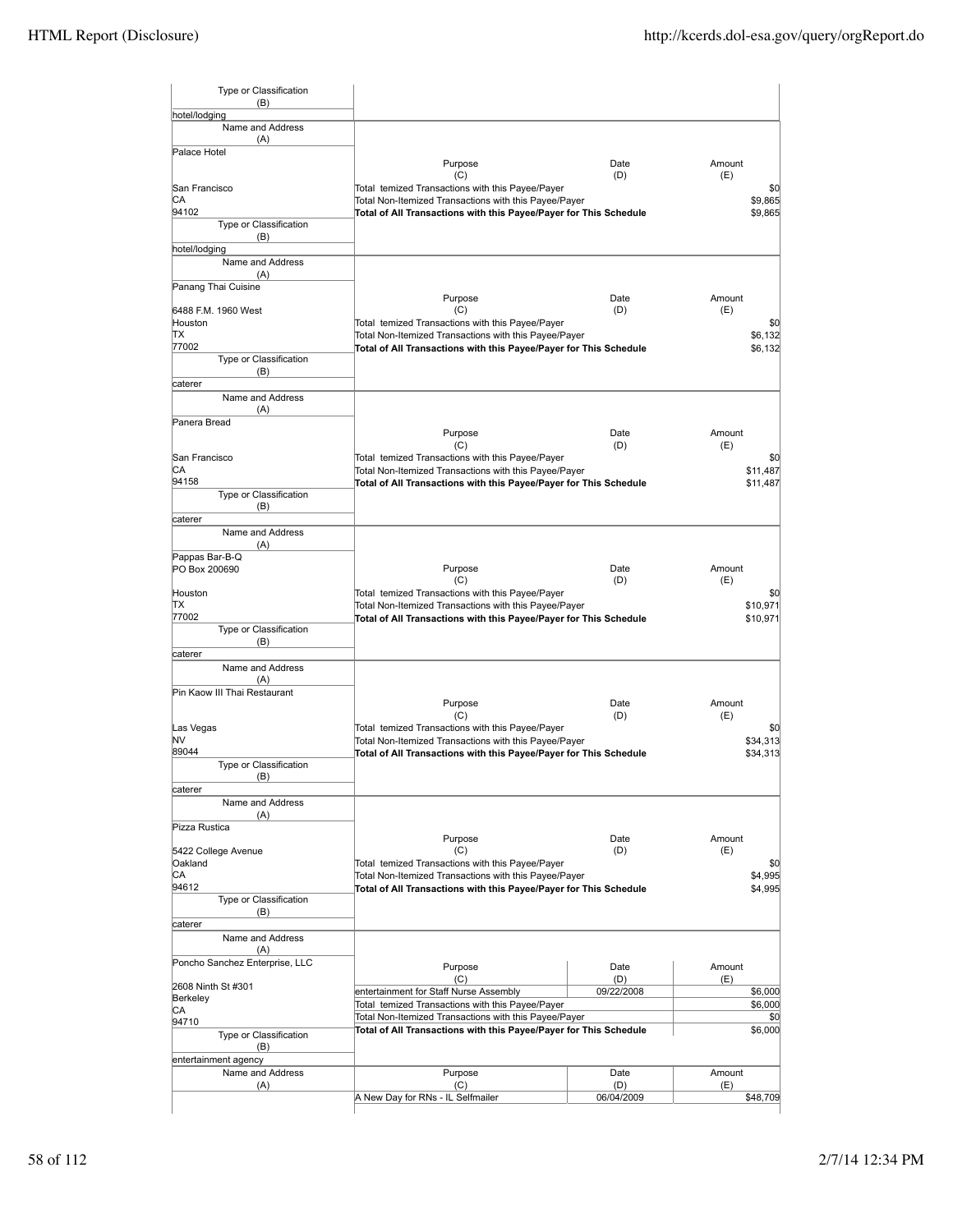| Postal Systems Inc      | Purpose                                                                                                                    | Date              | Amount             |
|-------------------------|----------------------------------------------------------------------------------------------------------------------------|-------------------|--------------------|
| 25024 Viking Street     | (C)<br>A New Day for RNs - IL SM                                                                                           | (D)<br>06/09/2009 | (E)<br>\$10,340    |
| Hayward                 | <b>NNOC Brochures</b>                                                                                                      | 07/25/2008        | \$19,567           |
| СA                      | <b>NNOC Brochures</b>                                                                                                      | 09/17/2008        | \$5,412            |
| 94545-2704              | <b>NNOC Brochures</b>                                                                                                      | 10/14/2008        | \$13,207           |
| Type or Classification  | <b>NNOC Brochures</b>                                                                                                      | 04/08/2009        | \$14,892           |
| (B)                     | <b>NNOC Brochures</b>                                                                                                      | 06/30/2009        | \$44,523           |
| mailinghouse company    | <b>NNOC Brochures</b>                                                                                                      | 09/10/2008        | \$11,200           |
|                         | NNOC Brochures                                                                                                             | 07/28/2008        | \$8,921            |
|                         |                                                                                                                            |                   |                    |
|                         | Collective Patient Advocacy                                                                                                | 06/18/2009        | \$10,017           |
|                         | Denver Mailer                                                                                                              | 12/09/2008        | \$12,705           |
|                         | <b>NNOC Brochure</b>                                                                                                       | 07/28/2008        | \$6,755            |
|                         | FL RN's Brochure                                                                                                           | 09/09/2008        | \$13,919           |
|                         | IL CE Brochure                                                                                                             | 08/08/2008        | \$24,920           |
|                         | Kaiser OE Letter Pkg                                                                                                       | 09/02/2008        | \$5,601            |
|                         | <b>MO CE Mailer</b>                                                                                                        | 09/29/2008        | \$11,200           |
|                         | PA Overtime Selfmailer                                                                                                     | 12/17/2008        | \$24,627           |
|                         | PA Overtime SelfmailerAdd                                                                                                  | 01/23/2009        | \$9,873            |
|                         | PA Ratios Mailer                                                                                                           | 05/22/2009        | \$29,368           |
|                         | RN Brochure Non Memb                                                                                                       | 10/07/2008        | \$14,405           |
|                         | RN CA Mailer                                                                                                               | 07/28/2008        | \$6,279            |
|                         | <b>TX RN Ratios</b>                                                                                                        | 01/02/2009        | \$12,506           |
|                         | TX RN Ratios Brochure                                                                                                      | 09/19/2008        | \$24,553           |
|                         | <b>UHW Takeover</b>                                                                                                        | 01/30/2009        | \$31,356           |
|                         | Total temized Transactions with this Payee/Payer                                                                           |                   | \$414,855          |
|                         | Total Non-Itemized Transactions with this Payee/Payer                                                                      |                   | \$68,865           |
|                         | Total of All Transactions with this Payee/Payer for This Schedule                                                          |                   | \$483,720          |
| Name and Address        |                                                                                                                            |                   |                    |
| (A)                     |                                                                                                                            |                   |                    |
| PR Newswire, Inc.       |                                                                                                                            |                   |                    |
| G P.O. Box 5897         | Purpose                                                                                                                    | Date              | Amount             |
|                         | (C)                                                                                                                        | (D)               | (E)                |
| New York                | Total temized Transactions with this Payee/Payer                                                                           |                   | \$0                |
| ΝY                      | Total Non-Itemized Transactions with this Payee/Payer                                                                      |                   | \$55,515           |
| 10087-5897              | Total of All Transactions with this Payee/Payer for This Schedule                                                          |                   | \$55,515           |
| Type or Classification  |                                                                                                                            |                   |                    |
| (B)                     |                                                                                                                            |                   |                    |
| newswire service        |                                                                                                                            |                   |                    |
| Name and Address        |                                                                                                                            |                   |                    |
| (A)                     |                                                                                                                            |                   |                    |
| Prihar, Michael         |                                                                                                                            |                   |                    |
| P.O. Box 3242           | Purpose                                                                                                                    | Date              | Amount             |
|                         | (C)                                                                                                                        | (D)               | (E)                |
| Granada Hills           | Total temized Transactions with this Payee/Payer                                                                           |                   | \$0                |
| CА                      | Total Non-Itemized Transactions with this Payee/Payer                                                                      |                   | \$6,843            |
| 91344                   | Total of All Transactions with this Payee/Payer for This Schedule                                                          |                   | \$6,843            |
| Type or Classification  |                                                                                                                            |                   |                    |
| (B)                     |                                                                                                                            |                   |                    |
| arbitrator              |                                                                                                                            |                   |                    |
| Name and Address        |                                                                                                                            |                   |                    |
| (A)                     |                                                                                                                            |                   |                    |
| Public Media Center     | Purpose                                                                                                                    | Date              | Amount             |
|                         | (C)                                                                                                                        | (D)               | (E)                |
| 466 Green Street        | Leg. Advocacy-RN working & practice condition                                                                              | 08/01/2008        | \$5,000            |
| San Francisco           | Leg. Advocacy-RN working & practice condition                                                                              | 09/01/2008        | \$5,000            |
| CA                      | Leg. Advocacy-RN working & practice condition                                                                              | 07/01/2008        | \$5,000            |
| 94133-4067              | Total temized Transactions with this Payee/Payer                                                                           |                   | \$15,000           |
| Type or Classification  | Total Non-Itemized Transactions with this Payee/Payer                                                                      |                   | \$4,525            |
| (B)                     | Total of All Transactions with this Payee/Payer for This Schedule                                                          |                   | \$19,525           |
| PR consultants          |                                                                                                                            |                   |                    |
| Name and Address        |                                                                                                                            |                   |                    |
| (A)                     |                                                                                                                            |                   |                    |
| Ramada Inn-Chicago      |                                                                                                                            |                   |                    |
|                         | Purpose                                                                                                                    | Date              | Amount             |
|                         | (C)                                                                                                                        | (D)               | (E)                |
| Chicago                 | Total temized Transactions with this Payee/Payer                                                                           |                   | \$0                |
| L                       |                                                                                                                            |                   |                    |
| 60611                   | Total Non-Itemized Transactions with this Payee/Payer<br>Total of All Transactions with this Payee/Payer for This Schedule |                   | \$5,162<br>\$5,162 |
| Type or Classification  |                                                                                                                            |                   |                    |
|                         |                                                                                                                            |                   |                    |
| (B)<br>hotel/lodging    |                                                                                                                            |                   |                    |
|                         |                                                                                                                            |                   |                    |
| Name and Address        |                                                                                                                            |                   |                    |
| (A)                     |                                                                                                                            |                   |                    |
| Red Brick Management    |                                                                                                                            |                   | Amount             |
|                         | Purpose                                                                                                                    | Date              |                    |
| 393 N Euclid, Suite 300 | (C)                                                                                                                        | (D)               | (E)                |
| St. Louis               | Total temized Transactions with this Payee/Payer                                                                           |                   | \$0                |
| МO                      | Total Non-Itemized Transactions with this Payee/Payer                                                                      |                   | \$10,155           |
| 63108                   | Total of All Transactions with this Payee/Payer for This Schedule                                                          |                   | \$10,155           |
| Type or Classification  |                                                                                                                            |                   |                    |
|                         |                                                                                                                            |                   |                    |
| (B)<br>landlord         |                                                                                                                            |                   |                    |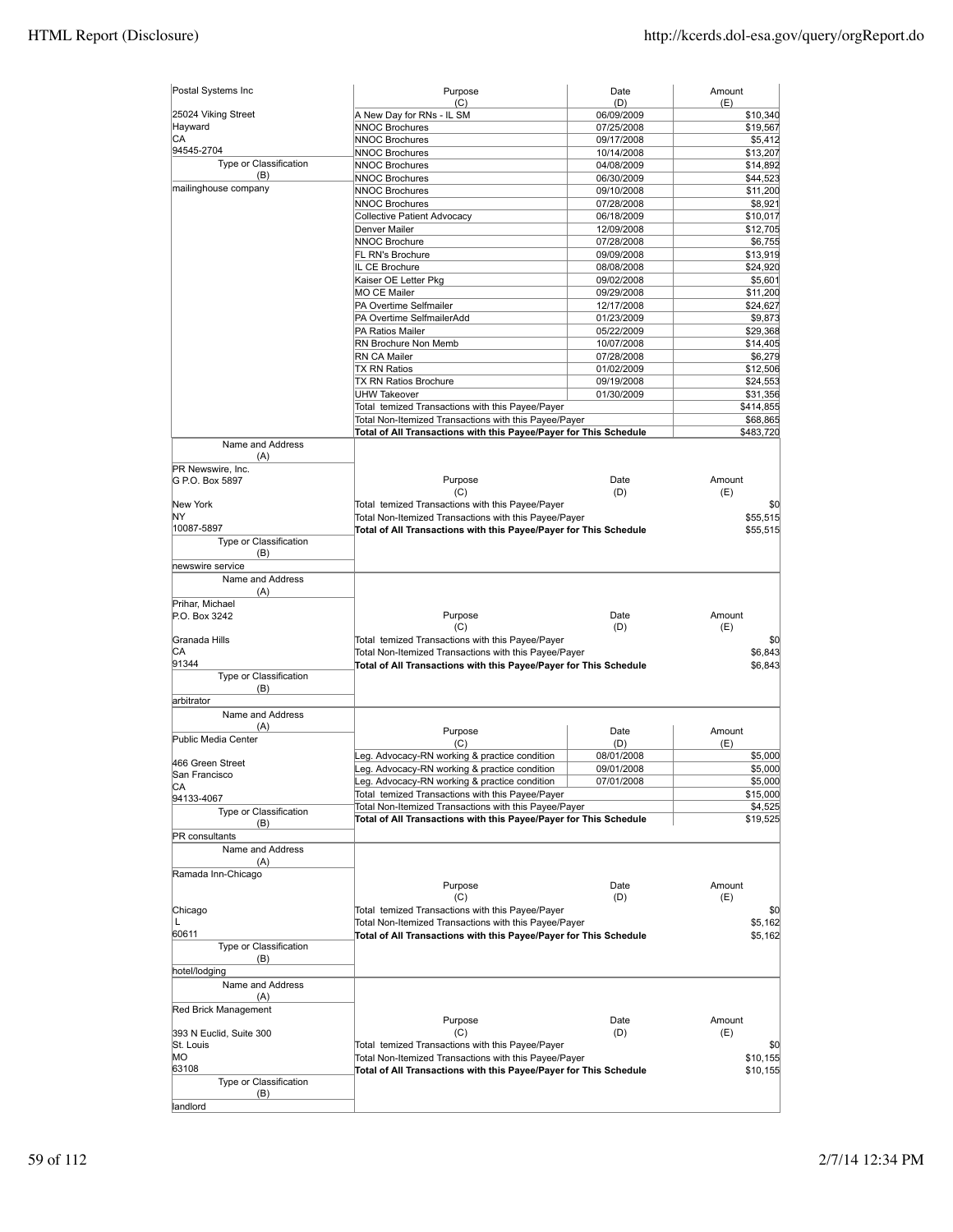| Name and Address                |                                                                   |            |        |          |
|---------------------------------|-------------------------------------------------------------------|------------|--------|----------|
| (A)<br>Red Lion Hotel-Eureka    |                                                                   |            |        |          |
|                                 | Purpose                                                           | Date       | Amount |          |
| 1929 Fourth Street              | (C)                                                               | (D)        | (E)    |          |
| Eureka                          | Total temized Transactions with this Payee/Payer                  |            |        | \$0      |
| СA                              | Total Non-Itemized Transactions with this Payee/Payer             |            |        | \$9,898  |
| 95501                           | Total of All Transactions with this Payee/Payer for This Schedule |            |        | \$9.898  |
| Type or Classification          |                                                                   |            |        |          |
| (B)                             |                                                                   |            |        |          |
| hotel/lodging                   |                                                                   |            |        |          |
| Name and Address                |                                                                   |            |        |          |
| (A)                             |                                                                   |            |        |          |
| Ann's Catering                  | Purpose                                                           | Date       | Amount |          |
| 2922 Domingo Avenue             | (C)                                                               | (D)        | (E)    |          |
| Berkeley                        | Total temized Transactions with this Payee/Payer                  |            |        | \$0      |
| СA                              | Total Non-Itemized Transactions with this Payee/Payer             |            |        | \$10,542 |
| 94705                           | Total of All Transactions with this Payee/Payer for This Schedule |            |        | \$10,542 |
| Type or Classification          |                                                                   |            |        |          |
| (B)                             |                                                                   |            |        |          |
| caterer                         |                                                                   |            |        |          |
| Name and Address                |                                                                   |            |        |          |
| (A)                             |                                                                   |            |        |          |
| Renaissance-Columbus, OH        | Purpose                                                           | Date       | Amount |          |
|                                 | (C)                                                               | (D)        | (E)    |          |
|                                 | Field research and Development; Outreach                          | 11/28/2008 |        | \$6,986  |
| Columbus<br>OН                  | Total temized Transactions with this Payee/Payer                  |            |        | \$6,986  |
| 45085                           | Total Non-Itemized Transactions with this Payee/Payer             |            |        | \$3,357  |
| Type or Classification          | Total of All Transactions with this Payee/Payer for This Schedule |            |        | \$10,343 |
| (B)                             |                                                                   |            |        |          |
| hotel/lodging                   |                                                                   |            |        |          |
| Name and Address                |                                                                   |            |        |          |
| (A)                             |                                                                   |            |        |          |
| Renaissance-Las Vegas           | Purpose                                                           | Date       | Amount |          |
|                                 | (C)                                                               | (D)        | (E)    |          |
|                                 | Field research and Development; Outreach                          | 11/28/2008 |        | \$15,500 |
| Las Vegas                       | Field research and Development; Outreach                          | 11/28/2008 |        | \$14,565 |
| N٧                              | Total temized Transactions with this Payee/Payer                  |            |        | \$30,065 |
| 89044                           | Total Non-Itemized Transactions with this Payee/Payer             |            |        | \$4,477  |
| Type or Classification          | Total of All Transactions with this Payee/Payer for This Schedule |            |        | \$34,542 |
| (B)                             |                                                                   |            |        |          |
| hotel/lodging                   |                                                                   |            |        |          |
| Name and Address                |                                                                   |            |        |          |
| (A)                             |                                                                   |            |        |          |
| Residence Inn-Austin, TX        | Purpose                                                           | Date       | Amount |          |
|                                 | (C)                                                               | (D)        | (E)    |          |
| Austin                          | Total temized Transactions with this Payee/Payer                  |            |        | \$0      |
| ΠX                              | Total Non-Itemized Transactions with this Payee/Payer             |            |        | \$8,053  |
| 78701                           | Total of All Transactions with this Payee/Payer for This Schedule |            |        | \$8,053  |
| Type or Classification          |                                                                   |            |        |          |
| (B)                             |                                                                   |            |        |          |
| hotel/lodging                   |                                                                   |            |        |          |
| Name and Address                |                                                                   |            |        |          |
| (A)                             |                                                                   |            |        |          |
| Residence Inn-Bethlehem, PA     |                                                                   |            |        |          |
|                                 | Purpose                                                           | Date       | Amount |          |
|                                 | (C)                                                               | (D)        | (E)    |          |
| Bethlehem                       | Total temized Transactions with this Payee/Payer                  |            |        | \$0      |
| PA                              | Total Non-Itemized Transactions with this Payee/Payer             |            |        | \$5,080  |
| 18015<br>Type or Classification | Total of All Transactions with this Payee/Payer for This Schedule |            |        | \$5,080  |
| (B)                             |                                                                   |            |        |          |
| hotel/lodging                   |                                                                   |            |        |          |
| Name and Address                |                                                                   |            |        |          |
| (A)                             |                                                                   |            |        |          |
| Residence Inn-Chicago           | Purpose                                                           | Date       | Amount |          |
|                                 | (C)                                                               | (D)        | (E)    |          |
| 201 E. Walton PI                | Field research and Development; Outreach                          | 07/28/2008 |        | \$8,568  |
| Chicago                         | Field research and Development; Outreach                          | 08/28/2008 |        | \$7,102  |
| L                               | Total temized Transactions with this Payee/Payer                  |            |        | \$15,670 |
| 60611                           | Total Non-Itemized Transactions with this Payee/Payer             |            |        | \$7,330  |
| Type or Classification          | Total of All Transactions with this Payee/Payer for This Schedule |            |        | \$23,000 |
| (B)                             |                                                                   |            |        |          |
| hotel/lodging                   |                                                                   |            |        |          |
| Name and Address                |                                                                   |            |        |          |
| (A)                             | Purpose                                                           | Date       | Amount |          |
| Residence Inn-Clearwater, FL    | (C)                                                               | (D)        | (E)    |          |
|                                 | Total temized Transactions with this Payee/Payer                  |            |        | \$0      |
|                                 | Total Non-Itemized Transactions with this Payee/Payer             |            |        | \$5,961  |
| Clearwater                      | Total of All Transactions with this Payee/Payer for This Schedule |            |        | \$5,961  |
|                                 |                                                                   |            |        |          |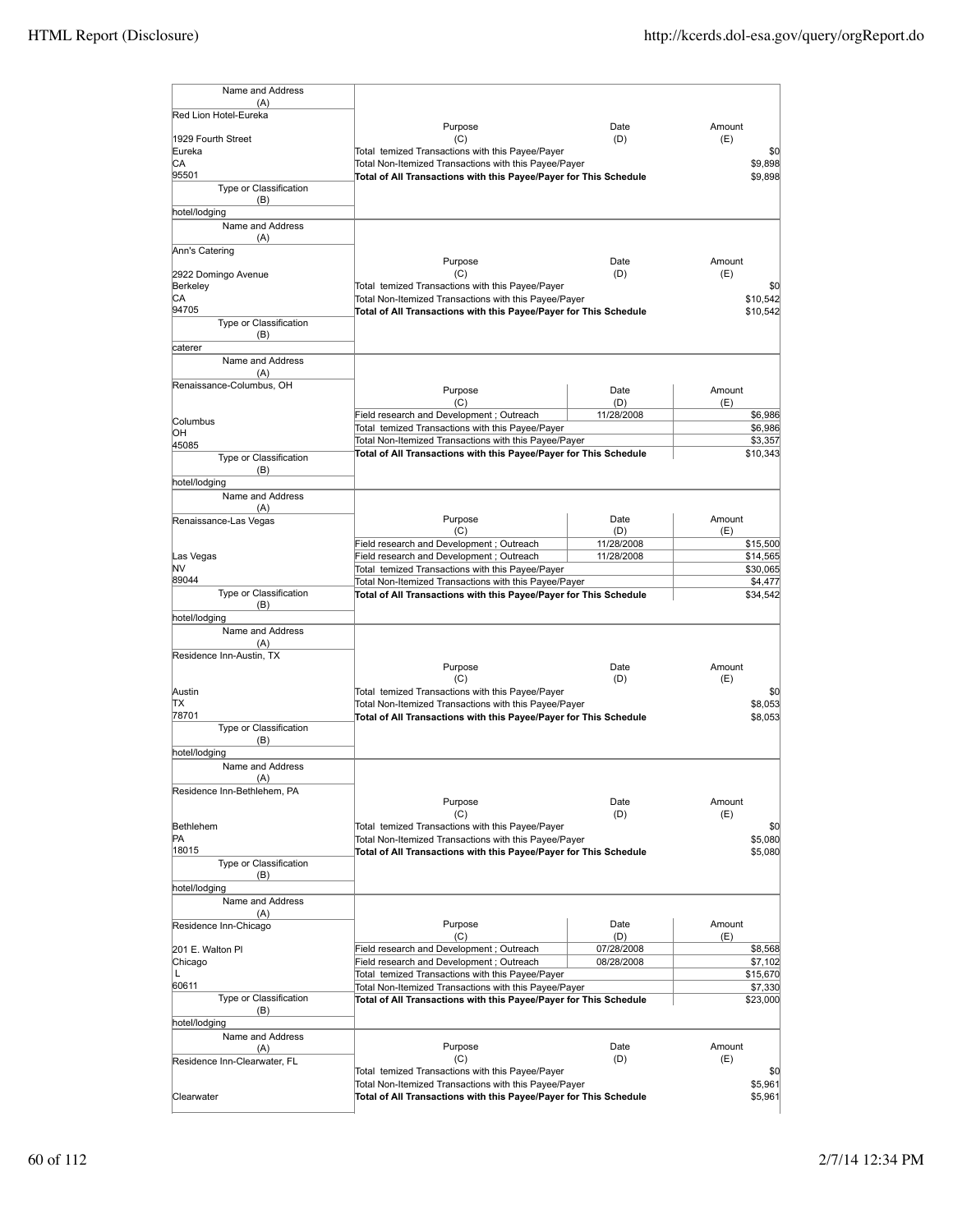| IFL.<br>33755                     |                                                                                                                            |             |                     |
|-----------------------------------|----------------------------------------------------------------------------------------------------------------------------|-------------|---------------------|
| Type or Classification<br>(B)     |                                                                                                                            |             |                     |
| hotel/lodging                     |                                                                                                                            |             |                     |
| Name and Address                  |                                                                                                                            |             |                     |
| (A)<br>Residence Inn-Columbus, OH | Purpose                                                                                                                    | Date        | Amount              |
|                                   | (C)                                                                                                                        | (D)         | (E)                 |
|                                   | Field research and Development; Outreach                                                                                   | 11/28/2008  | \$13,770            |
| Columbus<br>ЮH                    | Field research and Development; Outreach                                                                                   | 10/28/2008  | \$7,584             |
| 43085                             | Total temized Transactions with this Payee/Payer<br>Total Non-Itemized Transactions with this Payee/Payer                  |             | \$21,354<br>\$0     |
| Type or Classification<br>(B)     | Total of All Transactions with this Payee/Payer for This Schedule                                                          |             | \$21,354            |
| hotel/lodging                     |                                                                                                                            |             |                     |
| Name and Address                  |                                                                                                                            |             |                     |
| (A)                               |                                                                                                                            |             |                     |
| Residence Inn-Corpus Christi, TX  | Purpose<br>(C)                                                                                                             | Date<br>(D) | Amount<br>(E)       |
| Corpus Christi                    | Total temized Transactions with this Payee/Payer                                                                           |             | \$0                 |
| TХ                                | Total Non-Itemized Transactions with this Payee/Payer                                                                      |             | \$7,301             |
| 78401                             | Total of All Transactions with this Payee/Payer for This Schedule                                                          |             | \$7,301             |
| Type or Classification<br>(B)     |                                                                                                                            |             |                     |
| hotel/lodging                     |                                                                                                                            |             |                     |
| Name and Address<br>(A)           |                                                                                                                            |             |                     |
| Argie Reporting Service           |                                                                                                                            |             |                     |
| 5900 Neiman Road, Suite 2         | Purpose<br>(C)                                                                                                             | Date<br>(D) | Amount<br>(E)       |
| Shawnee                           | Total temized Transactions with this Payee/Payer                                                                           |             | \$0                 |
| ΚS                                | Total Non-Itemized Transactions with this Payee/Payer                                                                      |             | \$5,866             |
| 66203                             | Total of All Transactions with this Payee/Payer for This Schedule                                                          |             | \$5,866             |
| Type or Classification<br>(B)     |                                                                                                                            |             |                     |
| court transcribers                |                                                                                                                            |             |                     |
| Name and Address                  |                                                                                                                            |             |                     |
| (A)<br>Residence Inn-Houston      | Purpose<br>(C)                                                                                                             | Date<br>(D) | Amount<br>(E)       |
|                                   | Field research and Development; Outreach                                                                                   | 06/28/2009  | \$26,887            |
| 1150 Eldridge Pkwy                | Field research and Development; Outreach                                                                                   | 07/28/2008  | \$19,364            |
| Houston                           | Field research and Development; Outreach                                                                                   | 08/28/2008  | \$11,806            |
| ΠX                                | Field research and Development; Outreach                                                                                   | 05/29/2009  | \$9,464             |
| 77077-1647                        | Total temized Transactions with this Payee/Payer                                                                           |             | \$67,521            |
| Type or Classification<br>(B)     | Total Non-Itemized Transactions with this Payee/Payer<br>Total of All Transactions with this Payee/Payer for This Schedule |             | \$8,118<br>\$75,639 |
| hotel/lodging                     |                                                                                                                            |             |                     |
| Name and Address                  |                                                                                                                            |             |                     |
| (A)                               |                                                                                                                            |             |                     |
| Residence Inn-Las Vegas           |                                                                                                                            |             |                     |
|                                   | Purpose<br>(C)                                                                                                             | Date<br>(D) | Amount<br>(E)       |
| Las Vegas                         | Total temized Transactions with this Payee/Payer                                                                           |             | SC.                 |
| NV                                | Total Non-Itemized Transactions with this Payee/Payer                                                                      |             | \$6.321             |
| 89044                             | Total of All Transactions with this Payee/Payer for This Schedule                                                          |             | \$6,321             |
| Type or Classification<br>(B)     |                                                                                                                            |             |                     |
| hotel/lodging                     |                                                                                                                            |             |                     |
| Name and Address                  |                                                                                                                            |             |                     |
| (A)                               |                                                                                                                            |             |                     |
| Residence Inn-Philadelphia, PA    |                                                                                                                            |             |                     |
|                                   | Purpose                                                                                                                    | Date        | Amount              |
| Philadelphia                      | (C)<br>Total temized Transactions with this Payee/Payer                                                                    | (D)         | (E)<br>\$0          |
| PA                                | Total Non-Itemized Transactions with this Payee/Payer                                                                      |             | \$17,303            |
| 19102                             | Total of All Transactions with this Payee/Payer for This Schedule                                                          |             | \$17,303            |
| Type or Classification            |                                                                                                                            |             |                     |
| (B)                               |                                                                                                                            |             |                     |
| hotel/lodging                     |                                                                                                                            |             |                     |
| Name and Address<br>(A)           |                                                                                                                            |             |                     |
| Residence Inn-Pittsburgh          |                                                                                                                            |             |                     |
|                                   | Purpose<br>(C)                                                                                                             | Date<br>(D) | Amount<br>(E)       |
|                                   | Field research and Development; Outreach                                                                                   | 10/28/2008  | \$9,614             |
| Pittsburgh                        | Total temized Transactions with this Payee/Payer                                                                           |             | \$9,614             |
| PA<br>15201                       | Total Non-Itemized Transactions with this Payee/Payer                                                                      |             | \$3,488             |
| Type or Classification            | Total of All Transactions with this Payee/Payer for This Schedule                                                          |             | \$13,102            |
| (B)                               |                                                                                                                            |             |                     |
| hotel/lodging                     |                                                                                                                            |             |                     |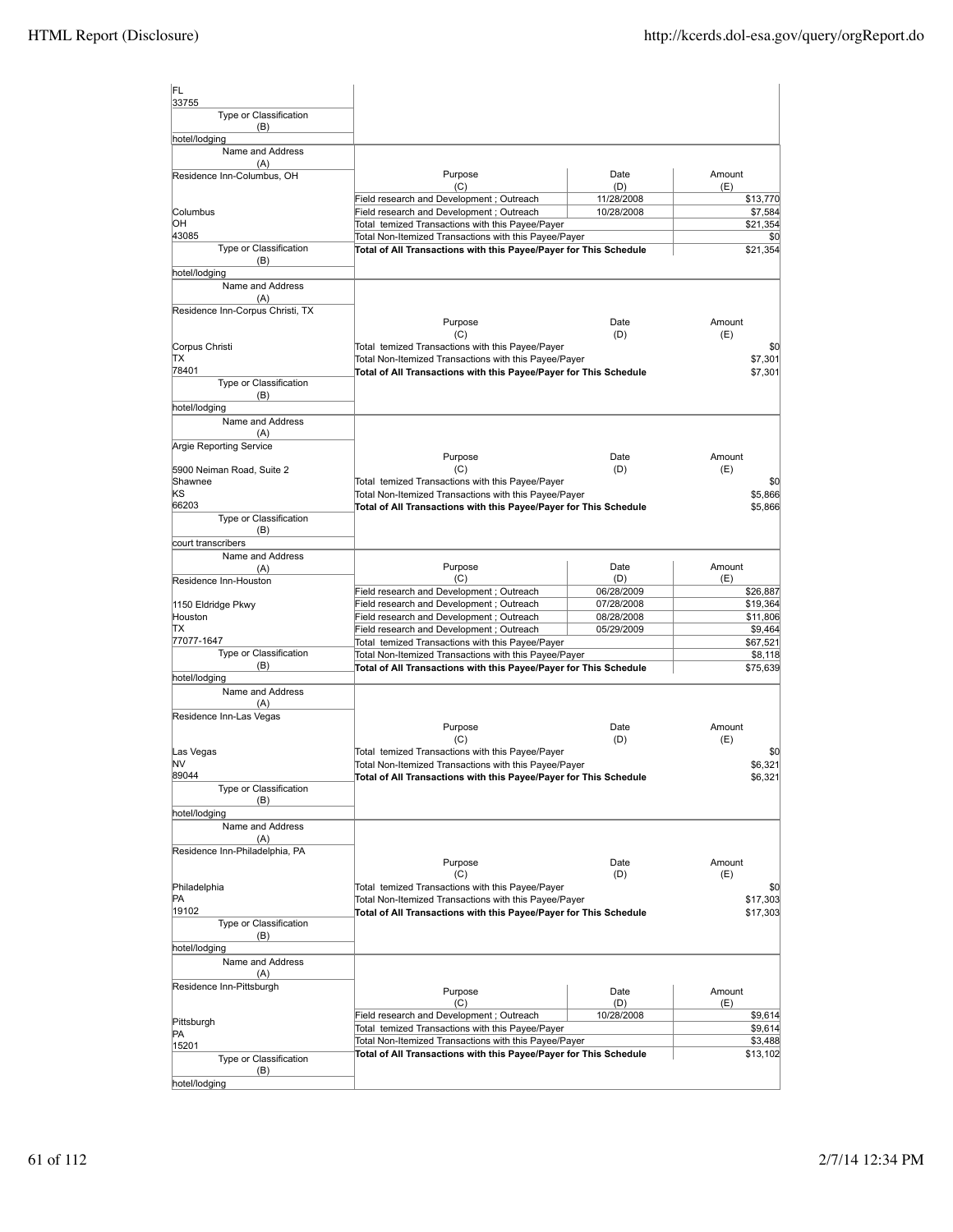| Name and Address                 |                                                                                                                            |             |               |
|----------------------------------|----------------------------------------------------------------------------------------------------------------------------|-------------|---------------|
| (A)<br>Rhodes Ranch Country Club |                                                                                                                            |             |               |
|                                  | Purpose                                                                                                                    | Date        | Amount        |
| 20 Rhodes Ranch Pkwy             | (C)                                                                                                                        | (D)         | (E)           |
| Las Vegas                        | Total temized Transactions with this Payee/Payer                                                                           |             | \$0           |
| NV                               | Total Non-Itemized Transactions with this Payee/Payer                                                                      |             | \$49,539      |
| 89044                            | Total of All Transactions with this Payee/Payer for This Schedule                                                          |             | \$49,539      |
| Type or Classification           |                                                                                                                            |             |               |
| (B)                              |                                                                                                                            |             |               |
| hotel/lodging                    |                                                                                                                            |             |               |
| Name and Address                 | Purpose                                                                                                                    | Date        | Amount        |
| (A)                              | (C)                                                                                                                        | (D)         | (E)           |
| <b>RK Advertising</b>            | <b>Badge Reels</b>                                                                                                         | 04/03/2009  | \$27,869      |
|                                  | <b>Badge Reels</b>                                                                                                         | 02/04/2009  | \$27,876      |
| 4300 Anthony Court Suite         | Badges                                                                                                                     | 01/23/2009  | \$14,545      |
| Rocklin                          | Badges U C                                                                                                                 | 11/21/2008  | \$5,391       |
| СA<br>95677                      | Campaign Promo                                                                                                             | 08/20/2008  | \$7,048       |
|                                  | Campaign Promo                                                                                                             | 12/19/2008  | \$7,494       |
| Type or Classification<br>(B)    | Campaign Promotion                                                                                                         | 03/19/2009  | \$5,579       |
| advertising company              | Campaign Promotion                                                                                                         | 02/13/2009  | \$8,537       |
|                                  | Campaign Promotion                                                                                                         | 01/21/2009  | \$23,033      |
|                                  | Campaign Promotion                                                                                                         | 09/03/2008  | \$66,582      |
|                                  | Campaign Promotion                                                                                                         | 12/19/2008  | \$9,472       |
|                                  | Canvas totes                                                                                                               | 06/23/2009  | \$9,379       |
|                                  | <b>Cotton Tees</b>                                                                                                         | 06/23/2009  | \$10,248      |
|                                  | Event Date 9/25 - 9/28/08-Staff Nurse Assem                                                                                | 10/01/2008  | \$55,423      |
|                                  | Fabric                                                                                                                     | 09/03/2008  | \$31,320      |
|                                  | Fleece Blankets Staff Nurse Assem                                                                                          | 09/26/2008  | \$28,952      |
|                                  | Visors for 5/13 Event                                                                                                      | 06/23/2009  | \$9,357       |
|                                  | Total temized Transactions with this Payee/Payer                                                                           |             | \$348,105     |
|                                  | Total Non-Itemized Transactions with this Payee/Payer                                                                      |             | \$13,425      |
|                                  | Total of All Transactions with this Payee/Payer for This Schedule                                                          |             | \$361,530     |
| Name and Address                 |                                                                                                                            |             |               |
| (A)                              |                                                                                                                            |             |               |
| Robert Crown Center              |                                                                                                                            |             |               |
|                                  | Purpose                                                                                                                    | Date        | Amount        |
| 21 Salt Creek Lane<br>Hinsdale   | (C)<br>Total temized Transactions with this Payee/Payer                                                                    | (D)         | (E)<br>\$0    |
| L                                | Total Non-Itemized Transactions with this Payee/Payer                                                                      |             | \$5,000       |
| 60693                            | Total of All Transactions with this Payee/Payer for This Schedule                                                          |             | \$5,000       |
| Type or Classification           |                                                                                                                            |             |               |
| (B)                              |                                                                                                                            |             |               |
| non profit organization          |                                                                                                                            |             |               |
| Name and Address                 |                                                                                                                            |             |               |
| (A)                              |                                                                                                                            |             |               |
| Rush & Nicholson PLC             |                                                                                                                            |             |               |
|                                  | Purpose<br>(C)                                                                                                             | Date<br>(D) | Amount<br>(E) |
| 100 First Street SW              |                                                                                                                            | 12/19/2008  | \$13,290      |
| Cedar Rapids                     | litigation regarding representational issues<br>Total temized Transactions with this Payee/Payer                           |             | \$13,290      |
| lіA                              |                                                                                                                            |             | \$6,215       |
| 52406-0637                       | Total Non-Itemized Transactions with this Payee/Payer<br>Total of All Transactions with this Payee/Payer for This Schedule |             | \$19,505      |
| Type or Classification           |                                                                                                                            |             |               |
| (B)                              |                                                                                                                            |             |               |
| law firm                         |                                                                                                                            |             |               |
| Name and Address                 |                                                                                                                            |             |               |
| (A)                              |                                                                                                                            |             |               |
| Salary com, Inc.                 | Purpose                                                                                                                    | Date        | Amount        |
|                                  | (C)                                                                                                                        | (D)         | (E)           |
| 195 West Street<br>Waltham       | Comp Analyst 8/21/06-8/20/09 Instal 3 of 3                                                                                 | 07/22/2008  | \$6,500       |
| MА                               | Total temized Transactions with this Payee/Payer                                                                           |             | \$6,500       |
| 02451-1111                       | Total Non-Itemized Transactions with this Payee/Payer                                                                      |             | \$0           |
| Type or Classification           | Total of All Transactions with this Payee/Payer for This Schedule                                                          |             | \$6,500       |
| (B)                              |                                                                                                                            |             |               |
| computer analyst and consultant  |                                                                                                                            |             |               |
| Name and Address                 |                                                                                                                            |             |               |
| (A)                              |                                                                                                                            |             |               |
| Aroma Cafe & Bakery              |                                                                                                                            |             |               |
|                                  | Purpose                                                                                                                    | Date        | Amount        |
| 1900 Franklin Street             | (C)                                                                                                                        | (D)         | (E)           |
| Oakland                          | Total temized Transactions with this Payee/Payer                                                                           |             | \$0           |
| СA                               | Total Non-Itemized Transactions with this Payee/Payer                                                                      |             | \$13,996      |
| 94612                            | Total of All Transactions with this Payee/Payer for This Schedule                                                          |             | \$13,996      |
| Type or Classification           |                                                                                                                            |             |               |
| (B)                              |                                                                                                                            |             |               |
| caterer                          |                                                                                                                            |             |               |
| Name and Address                 | Purpose                                                                                                                    | Date        | Amount        |
| (A)                              | (C)                                                                                                                        | (D)         | (E)           |
| Shanberg, Barbara                | Total temized Transactions with this Payee/Payer                                                                           |             | \$0           |
|                                  | Total Non-Itemized Transactions with this Payee/Payer                                                                      |             | \$6,907       |
| 4771-H La Villa Marina           | Total of All Transactions with this Payee/Payer for This Schedule                                                          |             | \$6,907       |
| Marina Del Ray                   |                                                                                                                            |             |               |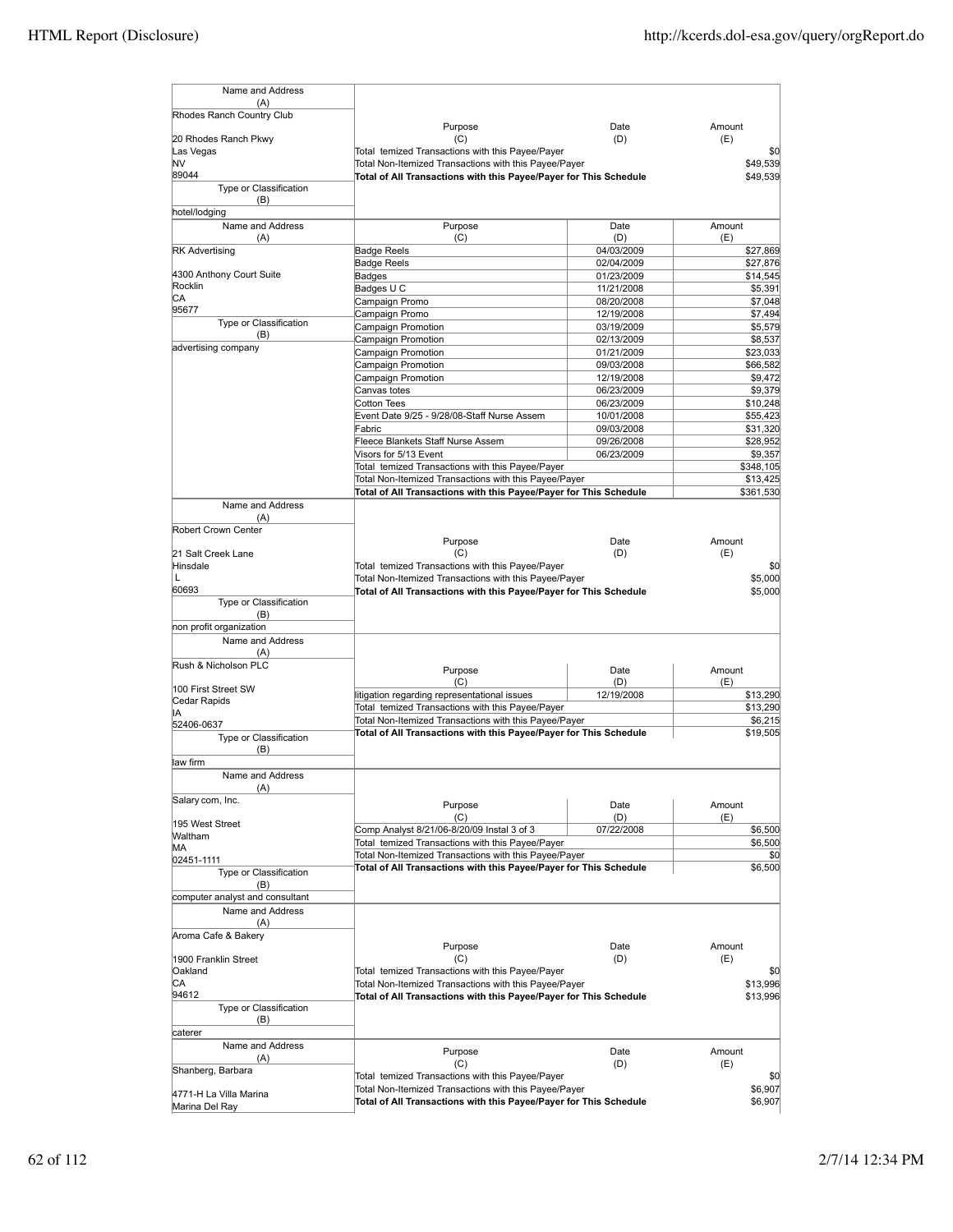| CA<br>90292                      |                                                                                                                            |             |                   |
|----------------------------------|----------------------------------------------------------------------------------------------------------------------------|-------------|-------------------|
| Type or Classification<br>(B)    |                                                                                                                            |             |                   |
| court transcribers               |                                                                                                                            |             |                   |
| Name and Address                 |                                                                                                                            |             |                   |
| (A)<br>Sheraton Grand-Sacramento |                                                                                                                            |             |                   |
|                                  | Purpose                                                                                                                    | Date        | Amount            |
| 1230 J Street                    | (C)                                                                                                                        | (D)         | (E)               |
| Sacramento                       | Total temized Transactions with this Payee/Payer                                                                           |             | \$0               |
| CА                               | Total Non-Itemized Transactions with this Payee/Payer                                                                      |             | \$15,915          |
| 95815                            | Total of All Transactions with this Payee/Payer for This Schedule                                                          |             | \$15,915          |
| Type or Classification           |                                                                                                                            |             |                   |
| (B)                              |                                                                                                                            |             |                   |
| hotel/lodging                    |                                                                                                                            |             |                   |
| Name and Address<br>(A)          |                                                                                                                            |             |                   |
| Sheraton-Austin                  | Purpose                                                                                                                    | Date        | Amount            |
|                                  | (C)                                                                                                                        | (D)         | (E)               |
| 701 E. 11th St.,                 | Field research and Development; Outreach                                                                                   | 12/28/2008  | \$19,401          |
| Austin                           | Field research and Development; Outreach                                                                                   | 08/28/2008  | \$17,447          |
| lΤX                              | Total temized Transactions with this Payee/Payer                                                                           |             | \$36,848          |
| 78701                            | Total Non-Itemized Transactions with this Payee/Payer                                                                      |             | \$6,153           |
| Type or Classification           | Total of All Transactions with this Payee/Payer for This Schedule                                                          |             | \$43,001          |
| (B)                              |                                                                                                                            |             |                   |
| hotel/lodging                    |                                                                                                                            |             |                   |
| Name and Address                 |                                                                                                                            |             |                   |
| (A)                              |                                                                                                                            |             |                   |
| Sheraton-Ft. Lauderdale          |                                                                                                                            |             |                   |
|                                  | Purpose<br>(C)                                                                                                             | Date<br>(D) | Amount<br>(E)     |
| <b>Ft Lauderdale</b>             | Total temized Transactions with this Payee/Payer                                                                           |             | \$0               |
| FL                               | Total Non-Itemized Transactions with this Payee/Payer                                                                      |             | \$5,216           |
| 33304                            | Total of All Transactions with this Payee/Payer for This Schedule                                                          |             | \$5,216           |
| Type or Classification           |                                                                                                                            |             |                   |
| (B)                              |                                                                                                                            |             |                   |
| hotel/lodging                    |                                                                                                                            |             |                   |
| Name and Address                 |                                                                                                                            |             |                   |
| (A)                              |                                                                                                                            |             |                   |
| Sheraton-Houston, TX             | Purpose                                                                                                                    | Date        | Amount            |
|                                  | (C)                                                                                                                        | (D)         | (E)               |
|                                  | Negotiation/CBA                                                                                                            | 06/28/2009  | \$1,368           |
| Houston<br>IΤX                   | Field research and Development; Outreach                                                                                   | 06/28/2009  | \$26,906          |
| 77077-1647                       | Total temized Transactions with this Payee/Payer                                                                           |             | \$28,274          |
| Type or Classification           | Total Non-Itemized Transactions with this Payee/Payer<br>Total of All Transactions with this Payee/Payer for This Schedule |             | \$326<br>\$28,600 |
| (B)                              |                                                                                                                            |             |                   |
| hotel/lodging                    |                                                                                                                            |             |                   |
| Name and Address                 |                                                                                                                            |             |                   |
| (A)                              |                                                                                                                            |             |                   |
| Sheraton-Nashville               | Purpose                                                                                                                    | Date        | Amount            |
|                                  | (C)                                                                                                                        | (D)         | (E)               |
|                                  | Field research and Development; Outreach                                                                                   | 10/28/2008  | \$5,648           |
| Nashville                        | Total temized Transactions with this Payee/Payer                                                                           |             | \$5,648           |
| ΠN                               | Total Non-Itemized Transactions with this Payee/Payer                                                                      |             | \$2,763           |
| 37201                            | Total of All Transactions with this Payee/Payer for This Schedule                                                          |             | \$8,411           |
| Type or Classification<br>(B)    |                                                                                                                            |             |                   |
| hotel/lodging                    |                                                                                                                            |             |                   |
| Name and Address                 |                                                                                                                            |             |                   |
| (A)                              |                                                                                                                            |             |                   |
| Sheraton-San Diego               |                                                                                                                            |             |                   |
|                                  | Purpose                                                                                                                    | Date        | Amount            |
| 1380 Harbor Island Dr.           | (C)                                                                                                                        | (D)         | (E)               |
| San Diego                        | Total temized Transactions with this Payee/Payer                                                                           |             | \$0               |
| CA                               | Total Non-Itemized Transactions with this Payee/Payer                                                                      |             | \$516             |
| 92101                            | Total of All Transactions with this Payee/Payer for This Schedule                                                          |             | \$516             |
| Type or Classification           |                                                                                                                            |             |                   |
| (B)                              |                                                                                                                            |             |                   |
| hotel/lodging                    |                                                                                                                            |             |                   |
| Name and Address                 |                                                                                                                            |             |                   |
| (A)                              |                                                                                                                            |             |                   |
| Siena Spa Hotel                  |                                                                                                                            |             | Amount            |
|                                  | Purpose<br>(C)                                                                                                             | Date<br>(D) | (E)               |
| Reno                             | Total temized Transactions with this Payee/Payer                                                                           |             | \$0               |
| NV                               | Total Non-Itemized Transactions with this Payee/Payer                                                                      |             | \$10,148          |
| 89501                            | Total of All Transactions with this Payee/Payer for This Schedule                                                          |             | \$10,148          |
| Type or Classification           |                                                                                                                            |             |                   |
| (B)                              |                                                                                                                            |             |                   |
| hotel/lodging                    |                                                                                                                            |             |                   |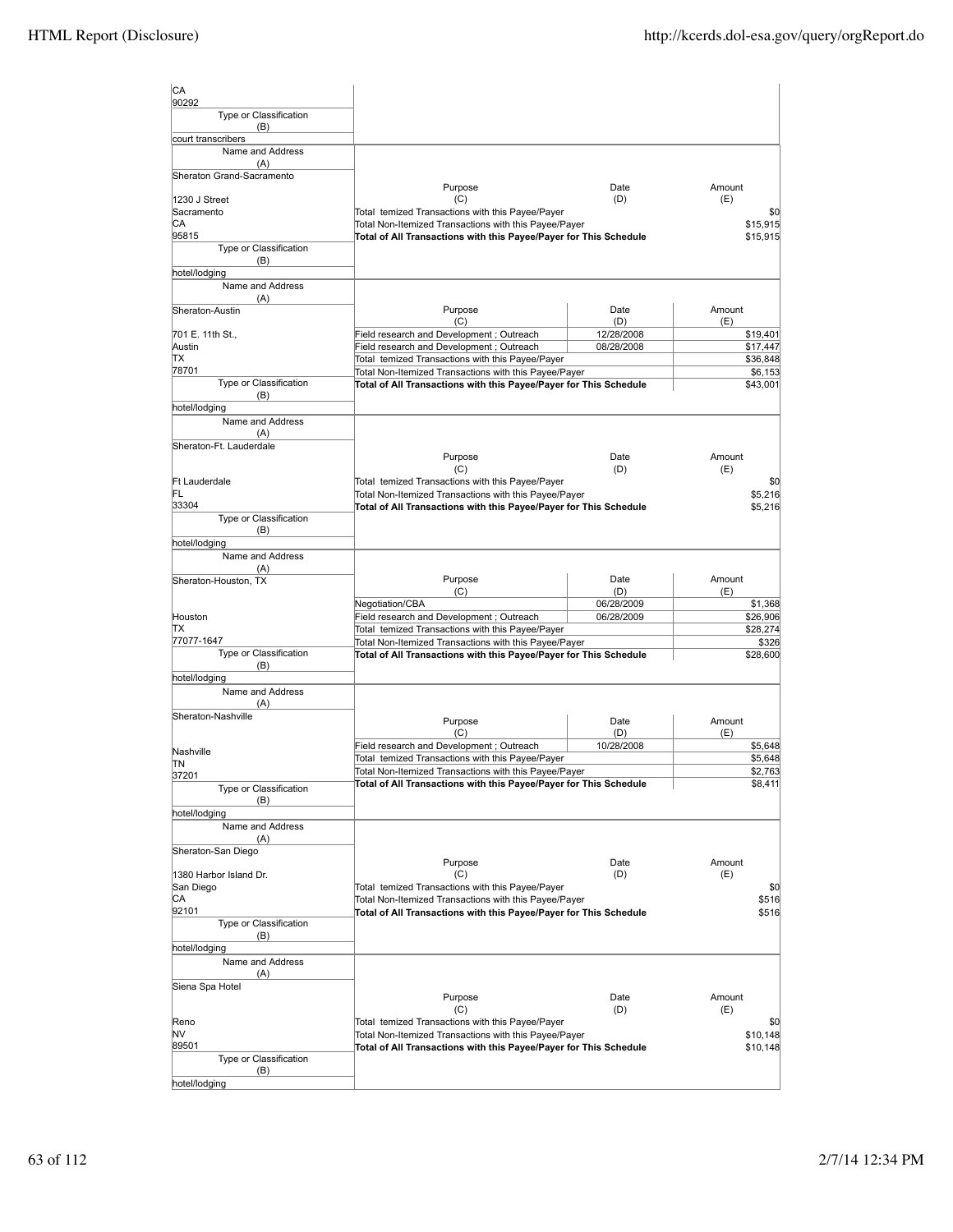| Name and Address                        |                                                                                       |                          |                      |
|-----------------------------------------|---------------------------------------------------------------------------------------|--------------------------|----------------------|
| (A)<br>Smith Cheryl                     |                                                                                       |                          |                      |
|                                         | Purpose<br>(C)                                                                        | Date<br>(D)              | Amount<br>(E)        |
| <b>Elk Grove</b>                        | Settlement                                                                            | 08/22/2008               | \$15,000             |
| CА                                      | Total temized Transactions with this Payee/Payer                                      |                          | \$15,000             |
| 95758                                   | Total Non-Itemized Transactions with this Payee/Payer                                 |                          | \$0                  |
| Type or Classification<br>(B)           | Total of All Transactions with this Payee/Payer for This Schedule                     |                          | \$15,000             |
| individual                              |                                                                                       |                          |                      |
| Name and Address<br>(A)<br>Solution Set |                                                                                       |                          |                      |
| P.O Box 54957                           | Purpose                                                                               | Date                     | Amount               |
|                                         | (C)<br>May billing project kickoff                                                    | (D)<br>06/10/2009        | (E)<br>\$10,238      |
| Santa Clara<br>СA                       | Total temized Transactions with this Payee/Payer                                      |                          | \$10,238             |
| 95052                                   | Total Non-Itemized Transactions with this Payee/Payer                                 |                          | \$0                  |
| Type or Classification<br>(B)           | Total of All Transactions with this Payee/Payer for This Schedule                     |                          | \$10,238             |
| <b>Website Support Provider</b>         |                                                                                       |                          |                      |
| Name and Address                        | Purpose                                                                               | Date                     | Amount               |
| (A)<br>Southwest Airlines               | (C)                                                                                   | (D)<br>03/30/2009        | (E)                  |
|                                         | Negotiation/CBA<br>Negotiation/CBA                                                    | 04/29/2009               | \$21,596<br>\$26,415 |
| 100 Southwest Way                       | Negotiation/CBA                                                                       | 05/29/2009               | \$35,868             |
| Houston                                 | Negotiation/CBA                                                                       | 06/28/2009               | \$40,806             |
| ΠX                                      | Negotiation/CBA                                                                       | 08/28/2008               | \$5,804              |
| 77551<br>Type or Classification         | Negotiation/CBA                                                                       | 10/28/2008               | \$7,363              |
| (B)                                     | Negotiation/CBA                                                                       | 07/28/2008               | \$13,606             |
| airline company                         | Negotiation/CBA                                                                       | 01/30/2009               | \$15,353             |
|                                         | Negotiation/CBA<br>Negotiation/CBA                                                    | 11/28/2008<br>02/28/2009 | \$20,671<br>\$39,326 |
|                                         | Field research and Development ; Outreach                                             | 05/29/2009               | \$5,006              |
|                                         | Field research and Development; Outreach                                              | 03/30/2009               | \$8,526              |
|                                         | Field research and Development; Outreach                                              | 04/29/2009               | \$9,549              |
|                                         | Field research and Development; Outreach                                              | 05/29/2009               | \$9,165              |
|                                         | Field research and Development; Outreach                                              | 03/30/2009               | \$9,709              |
|                                         | Field research and Development; Outreach                                              | 03/30/2009               | \$12,829             |
|                                         | Field research and Development; Outreach                                              | 06/28/2009               | \$14,275             |
|                                         | Field research and Development; Outreach<br>Field research and Development ; Outreach | 04/29/2009<br>02/28/2009 | \$15,295<br>\$5,708  |
|                                         | Field research and Development; Outreach                                              | 01/30/2009               | \$7,066              |
|                                         | Field research and Development; Outreach                                              | 09/28/2008               | \$6,216              |
|                                         | Field research and Development; Outreach                                              | 07/28/2008               | \$6,833              |
|                                         | Field research and Development; Outreach                                              | 08/28/2008               | \$7,090              |
|                                         | Field research and Development; Outreach                                              | 04/29/2009               | \$7,743              |
|                                         | Field research and Development ; Outreach                                             | 09/28/2008               | \$7,961              |
|                                         | Field research and Development ; Outreach                                             | 01/30/2009               | \$8,192<br>\$8,616   |
|                                         | Field research and Development; Outreach<br>Field research and Development; Outreach  | 02/28/2009<br>07/28/2008 | \$9,046              |
|                                         | Field research and Development; Outreach                                              | 11/28/2008               | \$10,552             |
|                                         | Field research and Development; Outreach                                              | 01/30/2009               | \$11,807             |
|                                         | Field research and Development ; Outreach                                             | 10/28/2008               | \$12,392             |
|                                         | Field research and Development ; Outreach                                             | 11/28/2008               | \$13,347             |
|                                         | Field research and Development; Outreach                                              | 02/28/2009               | \$17,107             |
|                                         | Field research and Development ; Outreach                                             | 10/28/2008               | \$26,762             |
|                                         | Staff meeting<br>Staff meeting                                                        | 12/28/2008               | \$6,013              |
|                                         | Leg. Advocacy-RN working & practice condition                                         | 11/28/2008<br>05/29/2009 | \$9,704<br>\$7,057   |
|                                         | Leg. Advocacy-RN working & practice condition                                         | 04/29/2009               | \$14,806             |
|                                         | Total temized Transactions with this Payee/Payer                                      |                          | \$515,180            |
|                                         | Total Non-Itemized Transactions with this Payee/Payer                                 |                          | \$18,447             |
|                                         | Total of All Transactions with this Payee/Payer for This Schedule                     |                          | \$533,627            |
| Name and Address                        |                                                                                       |                          |                      |
| (A)                                     |                                                                                       |                          |                      |
| Speedsters                              | Purpose                                                                               | Date                     | Amount               |
| 333 20th Street                         | (C)                                                                                   | (D)                      | (E)                  |
| Oakland                                 | Total temized Transactions with this Payee/Payer                                      |                          | \$0                  |
| CА                                      | Total Non-Itemized Transactions with this Payee/Payer                                 |                          | \$6,180              |
| 94612<br>Type or Classification         | Total of All Transactions with this Payee/Payer for This Schedule                     |                          | \$6,180              |
| (B)<br>caterer                          |                                                                                       |                          |                      |
| Name and Address                        |                                                                                       |                          |                      |
| (A)                                     | Purpose<br>(C)                                                                        | Date<br>(D)              | Amount<br>(E)        |
| Springhill Suites                       | Total temized Transactions with this Payee/Payer                                      |                          | \$0                  |
| 10400 Fernwood Road                     | Total Non-Itemized Transactions with this Payee/Payer                                 |                          | \$5,009              |
| Besthesda                               | Total of All Transactions with this Payee/Payer for This Schedule                     |                          | \$5,009              |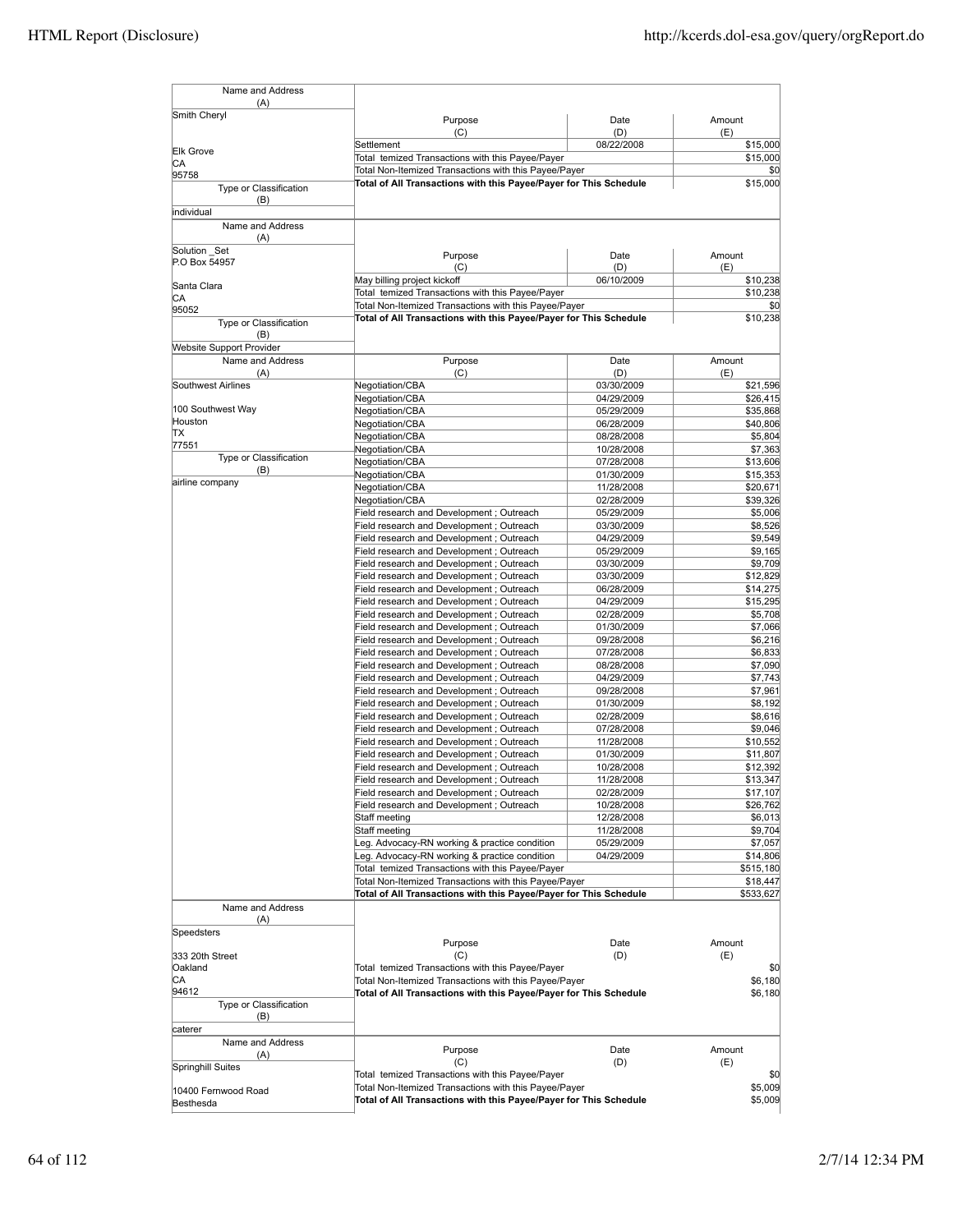| MD                                       |                                                                                                           |                   |                      |
|------------------------------------------|-----------------------------------------------------------------------------------------------------------|-------------------|----------------------|
| 20817<br>Type or Classification<br>(B)   |                                                                                                           |                   |                      |
| hotel/lodging                            |                                                                                                           |                   |                      |
| Name and Address<br>(A)                  |                                                                                                           |                   |                      |
| Standard & Poors                         | Purpose                                                                                                   | Date              | Amount               |
| 2542 Collection Center Dr                | (C)                                                                                                       | (D)               | (E)                  |
| Chicago                                  | Corp research - hospital employers<br>Total temized Transactions with this Payee/Payer                    | 07/31/2008        | \$14,500<br>\$14,500 |
| L                                        | Total Non-Itemized Transactions with this Payee/Payer                                                     |                   | \$0                  |
| 60693-0023<br>Type or Classification     | Total of All Transactions with this Payee/Payer for This Schedule                                         |                   | \$14,500             |
| (B)                                      |                                                                                                           |                   |                      |
| financial research/analysis company      |                                                                                                           |                   |                      |
| Name and Address                         |                                                                                                           |                   |                      |
| (A)                                      |                                                                                                           |                   |                      |
| Supershuttle                             | Purpose                                                                                                   | Date              | Amount               |
|                                          | (C)                                                                                                       | (D)               | (E)                  |
| Denver                                   | Total temized Transactions with this Payee/Payer                                                          |                   | \$0                  |
| CО                                       | Total Non-Itemized Transactions with this Payee/Payer                                                     |                   | \$4,499              |
| 80012<br>Type or Classification          | Total of All Transactions with this Payee/Payer for This Schedule                                         |                   | \$4,499              |
| (B)                                      |                                                                                                           |                   |                      |
| transportation provider                  |                                                                                                           |                   |                      |
| Name and Address                         |                                                                                                           |                   |                      |
| (A)                                      |                                                                                                           |                   |                      |
| SWAPE, LLC                               | Purpose                                                                                                   | Date              | Amount               |
| 3110 Maine Street #205                   | (C)                                                                                                       | (D)               | (E)                  |
| Santa Monica                             | San Jose Med Center Demolition<br>Total temized Transactions with this Payee/Payer                        | 08/20/2008        | \$5,469              |
| СA                                       | Total Non-Itemized Transactions with this Payee/Payer                                                     |                   | \$5,469<br>\$3,143   |
| 90401                                    | Total of All Transactions with this Payee/Payer for This Schedule                                         |                   | \$8,612              |
| Type or Classification<br>(B)            |                                                                                                           |                   |                      |
| legal consultant                         |                                                                                                           |                   |                      |
| Name and Address                         |                                                                                                           |                   |                      |
| (A)                                      |                                                                                                           |                   |                      |
| Texas Health Care Information Collection | Purpose                                                                                                   | Date              | Amount               |
| Cash Receipts Branch MC20                | (C)                                                                                                       | (D)               | (E)                  |
| Austin                                   | Hospital discharge data                                                                                   | 01/15/2009        | \$5,025              |
| ΠX                                       | Total temized Transactions with this Payee/Payer<br>Total Non-Itemized Transactions with this Payee/Payer |                   | \$5,025<br>\$0       |
| 78711-2186                               | Total of All Transactions with this Payee/Payer for This Schedule                                         |                   | \$5,025              |
| Type or Classification<br>(B)            |                                                                                                           |                   |                      |
| health research provider                 |                                                                                                           |                   |                      |
| Name and Address                         |                                                                                                           |                   |                      |
| (A)                                      |                                                                                                           |                   |                      |
| The Atlantic Oakes                       | Purpose                                                                                                   | Date              | Amount               |
| 119 Eden Street                          | (C)                                                                                                       | (D)               | (E)                  |
| Bar Harbor                               | MSNA Conference 10/02-10/04/08                                                                            | 01/02/2009        | \$7,298              |
| MЕ                                       | Total temized Transactions with this Payee/Payer<br>Total Non-Itemized Transactions with this Payee/Payer |                   | \$7,298<br>\$0       |
| 21203                                    | Total of All Transactions with this Payee/Payer for This Schedule                                         |                   | \$7,298              |
| Type or Classification<br>(B)            |                                                                                                           |                   |                      |
| landlord                                 |                                                                                                           |                   |                      |
| Name and Address                         |                                                                                                           |                   |                      |
| (A)                                      | Purpose                                                                                                   | Date              | Amount               |
| The Busbank                              | (C)<br>Field research and Development; Outreach                                                           | (D)<br>11/28/2008 | (E)                  |
| 140 S Michigan Avenue                    | Field research and Development ; Outreach                                                                 | 02/28/2009        | \$15,391<br>\$14,655 |
| Chicago                                  | Field research and Development; Outreach                                                                  | 03/30/2009        | \$8,377              |
| L                                        | Field research and Development; Outreach                                                                  | 01/29/2009        | \$5,338              |
| 60601                                    | Total temized Transactions with this Payee/Payer                                                          |                   | \$43,761             |
| Type or Classification                   | Total Non-Itemized Transactions with this Payee/Payer                                                     |                   | \$365                |
| (B)<br>transportation provider           | Total of All Transactions with this Payee/Payer for This Schedule                                         |                   | \$44,126             |
| Name and Address                         |                                                                                                           |                   |                      |
| (A)                                      |                                                                                                           |                   |                      |
| The Karmel Law Firm                      | Purpose                                                                                                   | Date              | Amount               |
|                                          | (C)                                                                                                       | (D)               | (E)                  |
| 221 N La Salle St, 1307<br>Chicago       | Mar 09 Services                                                                                           | 04/08/2009        | \$5,120              |
| L                                        | Total temized Transactions with this Payee/Payer                                                          |                   | \$5,120              |
| 60601                                    | Total Non-Itemized Transactions with this Payee/Payer                                                     |                   | \$8,016              |
| Type or Classification                   | Total of All Transactions with this Payee/Payer for This Schedule                                         |                   | \$13,136             |
| (B)                                      |                                                                                                           |                   |                      |
| law firm                                 |                                                                                                           |                   |                      |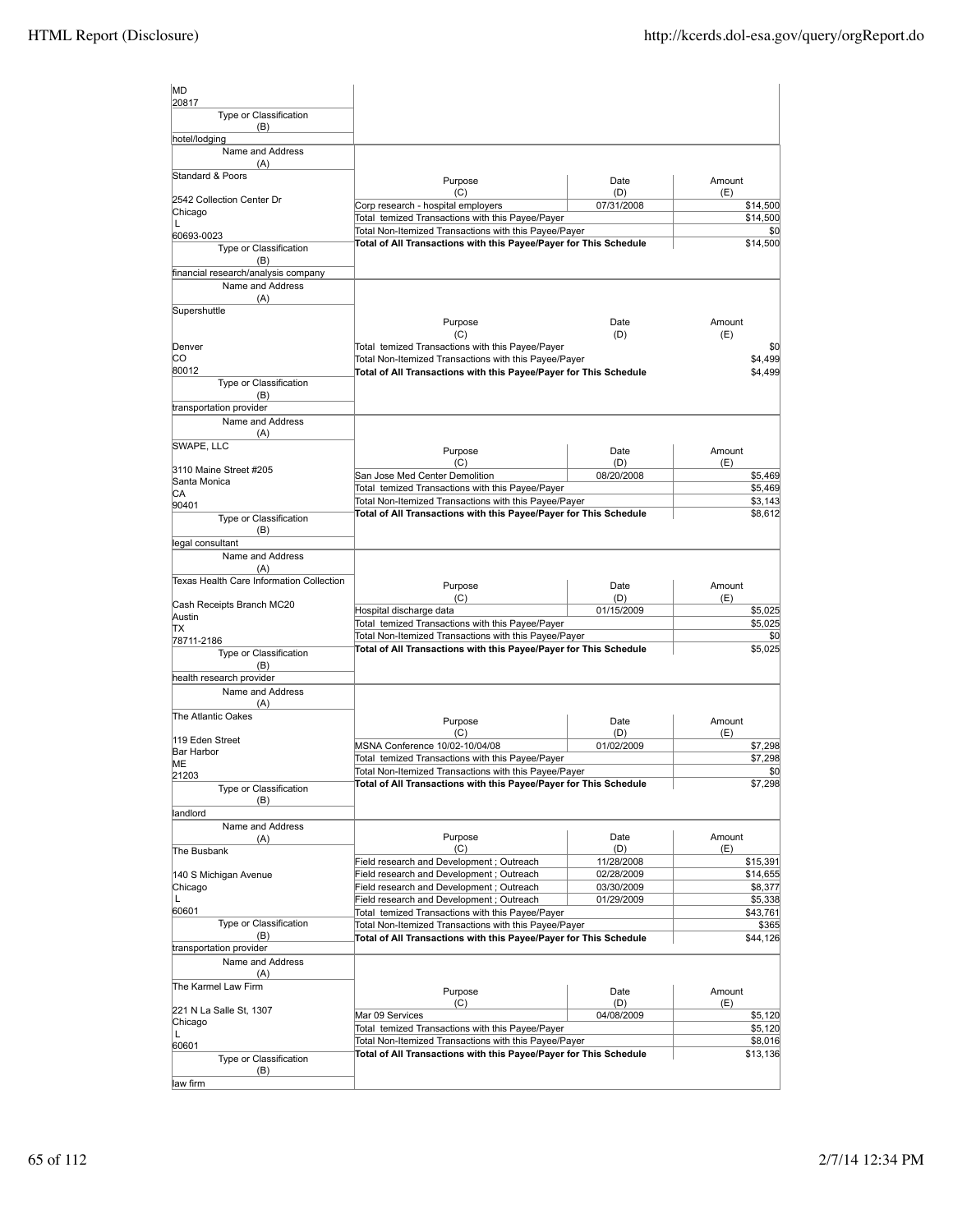| Name and Address                   |                                                                   |            |                             |
|------------------------------------|-------------------------------------------------------------------|------------|-----------------------------|
| (A)                                | Purpose                                                           | Date       | Amount                      |
| The Law Offices of Gloria D. Smith | (C)                                                               | (D)        | (E)                         |
| 48 Rosemont Place                  | professional services                                             | 05/26/2009 | \$19,225                    |
| San Francisco                      | professional services                                             | 06/23/2009 | \$7,943                     |
| IСA                                | professional services                                             | 05/26/2009 | \$6,443                     |
| 94103                              | Total temized Transactions with this Payee/Payer                  |            | \$33,611                    |
| Type or Classification             | Total Non-Itemized Transactions with this Payee/Payer             |            | \$1,553                     |
| (B)                                | Total of All Transactions with this Payee/Payer for This Schedule |            | \$35,164                    |
| legal consultant                   |                                                                   |            |                             |
| Name and Address                   |                                                                   |            |                             |
| (A)                                |                                                                   |            |                             |
| Tim Bornstein, Esquire             |                                                                   |            |                             |
|                                    | Purpose                                                           | Date       | Amount                      |
| 58 Beaver Pond Road                | (C)                                                               | (D)        | (E)                         |
| Lincoln                            | Total temized Transactions with this Payee/Payer                  |            | \$0                         |
| MА                                 | Total Non-Itemized Transactions with this Payee/Payer             |            | \$7,475                     |
| 01773                              | Total of All Transactions with this Payee/Payer for This Schedule |            | \$7,475                     |
| Type or Classification             |                                                                   |            |                             |
| (B)                                |                                                                   |            |                             |
| arbitrator                         |                                                                   |            |                             |
| Name and Address                   | Purpose                                                           | Date       | Amount                      |
| (A)                                | (C)                                                               | (D)        | (E)                         |
| <b>United Airlines</b>             | Negotiation/CBA                                                   | 05/29/2009 | \$14,553                    |
|                                    | Negotiation/CBA                                                   | 04/29/2009 | \$10,357                    |
| 77 W Wacker Drive                  | Negotiation/CBA                                                   | 03/30/2009 | \$8,420                     |
| Chicago                            | Negotiation/CBA                                                   | 06/28/2009 | \$8,394                     |
| L                                  | Negotiation/CBA                                                   | 02/28/2009 | \$11,228                    |
| 60601-1604                         | Negotiation/CBA                                                   | 01/30/2009 | \$5,581                     |
| Type or Classification             | Field research and Development; Outreach                          | 04/29/2009 | \$13,022                    |
| (B)                                | Field research and Development; Outreach                          | 03/30/2009 | \$8,559                     |
| airline company                    | Field research and Development; Outreach                          | 07/28/2008 | \$21,219                    |
|                                    | Field research and Development ; Outreach                         | 08/28/2008 | \$8,750                     |
|                                    |                                                                   |            |                             |
|                                    | Field research and Development; Outreach                          | 10/28/2008 | \$6,968                     |
|                                    | Field research and Development; Outreach                          | 07/28/2008 | \$8,453                     |
|                                    | Field research and Development; Outreach                          | 08/28/2008 | \$6,625                     |
|                                    | Field research and Development; Outreach                          | 10/28/2008 | \$6,169                     |
|                                    | Field research and Development; Outreach                          | 04/29/2009 | \$5,298                     |
|                                    | eg. Advocacy-RN working & practice condition                      | 05/29/2009 | \$36,106                    |
|                                    | eg. Advocacy-RN working & practice condition                      | 04/29/2009 | \$19,203                    |
|                                    | Total temized Transactions with this Payee/Payer                  |            | \$198,905                   |
|                                    | Total Non-Itemized Transactions with this Payee/Payer             |            | \$48,194                    |
|                                    | Total of All Transactions with this Payee/Payer for This Schedule |            | \$247,099                   |
| Name and Address                   |                                                                   |            |                             |
| (A)                                |                                                                   |            |                             |
| US Airways                         | Purpose                                                           | Date       | Amount                      |
|                                    | (C)                                                               | (D)        | (E)                         |
| 4000 E Sky Harbor Blvd             | Negotiation/CBA                                                   | 05/29/2009 | \$9,000                     |
| Phoenix                            | Negotiation/CBA                                                   | 04/29/2009 | \$30,419                    |
| ΑZ                                 | Total temized Transactions with this Payee/Payer                  |            | \$39,419                    |
| 85281                              | Total Non-Itemized Transactions with this Payee/Payer             |            | \$60,549                    |
| <b>Type or Classification</b>      | Total of All Transactions with this Payee/Payer for This Schedule |            | \$99,968                    |
| (B)                                |                                                                   |            |                             |
| airline company                    |                                                                   |            |                             |
| Name and Address                   |                                                                   |            |                             |
| (A)                                |                                                                   |            |                             |
| Villa Rosa                         | Purpose                                                           | Date       | Amount                      |
|                                    | (C)                                                               | (D)        | (E)                         |
| 15 Chapala Street                  | Field research and Development; Outreach                          | 11/28/2008 | \$10,340                    |
| Santa Barbara                      | Total temized Transactions with this Payee/Payer                  |            | \$10,340                    |
| CА                                 | Total Non-Itemized Transactions with this Payee/Payer             |            | \$3,392                     |
| 93101                              | Total of All Transactions with this Payee/Payer for This Schedule |            | \$13,732                    |
| Type or Classification             |                                                                   |            |                             |
| (B)                                |                                                                   |            |                             |
| hotel/lodging                      |                                                                   |            |                             |
| Name and Address                   |                                                                   |            |                             |
| (A)                                |                                                                   |            |                             |
| Virgin America Air                 |                                                                   |            |                             |
|                                    | Purpose                                                           | Date       | Amount                      |
|                                    | (C)                                                               | (D)        | (E)                         |
| Burlingame                         | Total temized Transactions with this Payee/Payer                  |            | \$0                         |
| CA                                 | Total Non-Itemized Transactions with this Payee/Payer             |            | \$14,985                    |
|                                    |                                                                   |            | \$14,985                    |
| 94010                              | Total of All Transactions with this Payee/Payer for This Schedule |            |                             |
| Type or Classification             |                                                                   |            |                             |
| (B)                                |                                                                   |            |                             |
| airline company                    |                                                                   |            |                             |
| Name and Address                   | Purpose                                                           | Date       | Amount                      |
| (A)                                | (C)                                                               | (D)        | (E)                         |
| W Los Angeles                      | Total temized Transactions with this Payee/Payer                  |            |                             |
|                                    | Total Non-Itemized Transactions with this Payee/Payer             |            |                             |
| 930 Hilgard Avenue                 | Total of All Transactions with this Payee/Payer for This Schedule |            | \$47,210<br>\$0<br>\$47,210 |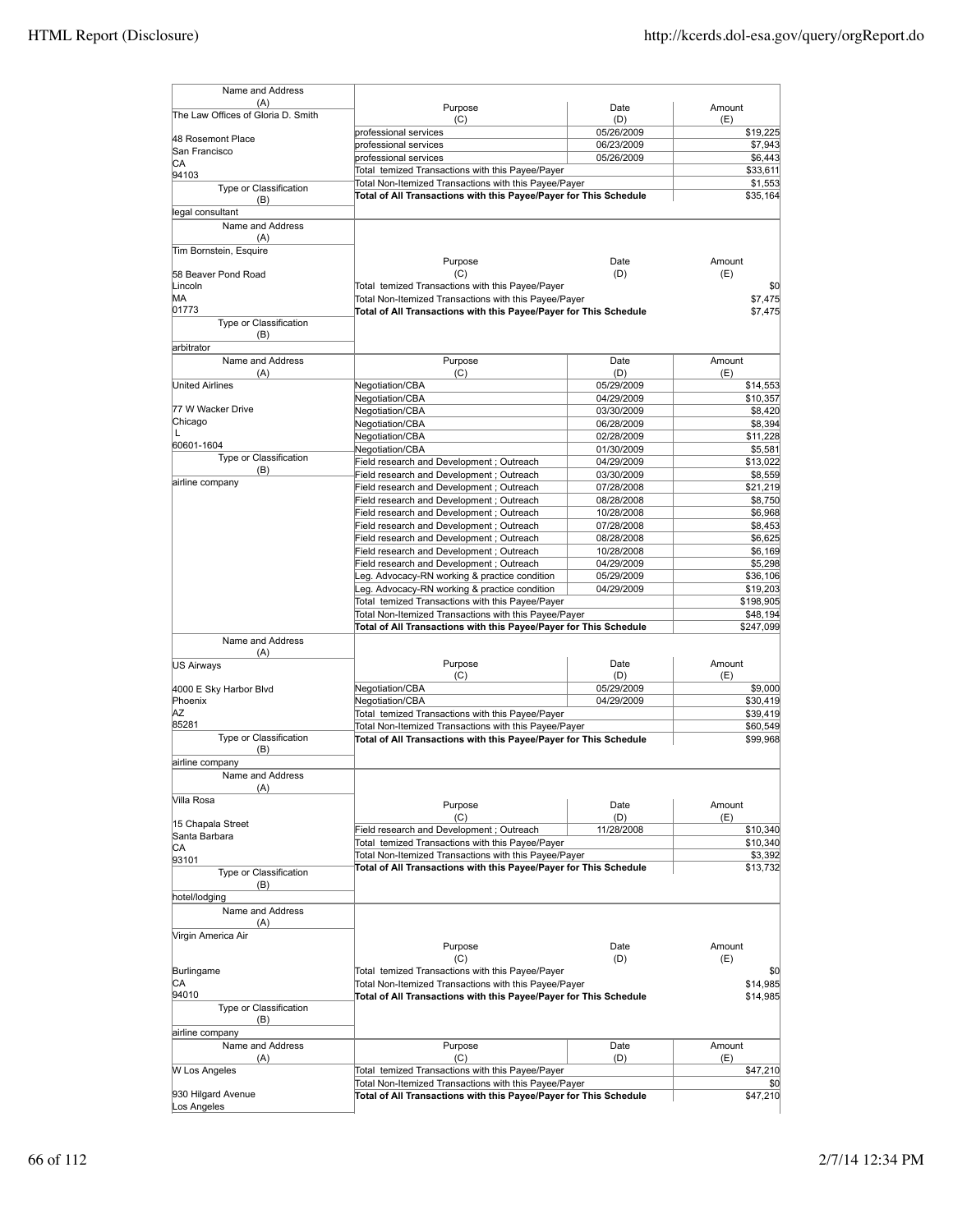| CA                                          | Purpose                                                                                                                    | Date                     | Amount                   |
|---------------------------------------------|----------------------------------------------------------------------------------------------------------------------------|--------------------------|--------------------------|
| 90024<br>Type or Classification             | (C)<br>Field research and Development ; Outreach                                                                           | (D)<br>09/28/2008        | (E)<br>\$41,394          |
| (B)                                         | Field research and Development ; Outreach                                                                                  | 05/29/2009               | \$5,816                  |
| hotel/lodging                               | Total temized Transactions with this Payee/Payer                                                                           |                          | \$47,210                 |
|                                             | Total Non-Itemized Transactions with this Payee/Payer                                                                      |                          | \$0                      |
| Name and Address                            | Total of All Transactions with this Payee/Payer for This Schedule                                                          |                          | \$47,210                 |
| (A)                                         |                                                                                                                            |                          |                          |
| <b>Washington Court Hotel</b>               | Purpose                                                                                                                    | Date                     | Amount                   |
|                                             | (C)                                                                                                                        | (D)                      | (E)                      |
| Washington                                  | Negotiation/CBA                                                                                                            | 05/29/2009               | \$62,926                 |
| DС                                          | Total temized Transactions with this Payee/Payer                                                                           |                          | \$62,926                 |
| 20001                                       | Total Non-Itemized Transactions with this Payee/Payer<br>Total of All Transactions with this Payee/Payer for This Schedule |                          | \$0<br>\$62,926          |
| Type or Classification                      |                                                                                                                            |                          |                          |
| (B)<br>hotel/lodging                        |                                                                                                                            |                          |                          |
| Name and Address                            |                                                                                                                            |                          |                          |
| (A)                                         |                                                                                                                            |                          |                          |
| West                                        |                                                                                                                            |                          |                          |
| PO Box 64833                                | Purpose<br>(C)                                                                                                             | Date<br>(D)              | Amount<br>(E)            |
| St Paul                                     | Total temized Transactions with this Payee/Payer                                                                           |                          | \$0                      |
| MN                                          | Total Non-Itemized Transactions with this Payee/Payer                                                                      |                          | \$36,226                 |
| 55101                                       | Total of All Transactions with this Payee/Payer for This Schedule                                                          |                          | \$36,226                 |
| Type or Classification                      |                                                                                                                            |                          |                          |
| (B)<br>publisher                            |                                                                                                                            |                          |                          |
| Name and Address                            |                                                                                                                            |                          |                          |
| (A)                                         |                                                                                                                            |                          |                          |
| <b>West Group</b>                           |                                                                                                                            |                          |                          |
| P.O. Box 6292                               | Purpose                                                                                                                    | Date                     | Amount                   |
| Carol Stream                                | (C)<br>Total temized Transactions with this Payee/Payer                                                                    | (D)                      | (E)<br>\$0               |
| L                                           | Total Non-Itemized Transactions with this Payee/Payer                                                                      |                          | \$11,158                 |
| 60197                                       | Total of All Transactions with this Payee/Payer for This Schedule                                                          |                          | \$11,158                 |
| Type or Classification                      |                                                                                                                            |                          |                          |
| (B)                                         |                                                                                                                            |                          |                          |
| publisher<br>Name and Address               |                                                                                                                            |                          |                          |
| (A)                                         |                                                                                                                            |                          |                          |
| <b>Whole Foods</b>                          |                                                                                                                            |                          |                          |
|                                             | Purpose                                                                                                                    | Date                     | Amount                   |
| Austin                                      | (C)<br>Total temized Transactions with this Payee/Payer                                                                    | (D)                      | (E)<br>\$0               |
| ΠX                                          | Total Non-Itemized Transactions with this Payee/Payer                                                                      |                          | \$536                    |
| 78703                                       | Total of All Transactions with this Payee/Payer for This Schedule                                                          |                          | \$536                    |
| Type or Classification                      |                                                                                                                            |                          |                          |
| (B)                                         |                                                                                                                            |                          |                          |
| grocery store<br>Name and Address           |                                                                                                                            |                          |                          |
| (A)                                         |                                                                                                                            |                          |                          |
| <b>Working America</b>                      | Purpose                                                                                                                    | Date                     | Amount                   |
|                                             | (C)                                                                                                                        | (D)                      | (E)                      |
| 815 16th Street, NW                         | <b>Collective Bargaining</b><br>Field research and Development; Outreach                                                   | 08/25/2008<br>08/25/2008 | \$700,000                |
| Washington<br>DС                            | Total temized Transactions with this Payee/Payer                                                                           |                          | \$300,000<br>\$1,000,000 |
| 20001                                       | Total Non-Itemized Transactions with this Payee/Payer                                                                      |                          | \$0                      |
| Type or Classification                      | Total of All Transactions with this Payee/Payer for This Schedule                                                          |                          | \$1,000,000              |
| (B)                                         |                                                                                                                            |                          |                          |
| non profit organization<br>Name and Address |                                                                                                                            |                          |                          |
| (A)                                         |                                                                                                                            |                          |                          |
| Zigman, Louis M                             |                                                                                                                            |                          |                          |
|                                             | Purpose                                                                                                                    | Date                     | Amount                   |
| 473 Holt Avenue                             | (C)                                                                                                                        | (D)                      | (E)                      |
| Los Angeles<br>CА                           | Total temized Transactions with this Payee/Payer<br>Total Non-Itemized Transactions with this Payee/Payer                  |                          | \$0<br>\$10,731          |
| 90048                                       | Total of All Transactions with this Payee/Payer for This Schedule                                                          |                          | \$10,731                 |
| Type or Classification                      |                                                                                                                            |                          |                          |
| (B)                                         |                                                                                                                            |                          |                          |
| arbitrator                                  |                                                                                                                            |                          |                          |
| Name and Address<br>(A)                     |                                                                                                                            |                          |                          |
| <b>AT&amp;T TeleConference Services</b>     |                                                                                                                            |                          |                          |
| P O Box 2840                                | Purpose                                                                                                                    | Date                     | Amount                   |
|                                             | (C)                                                                                                                        | (D)                      | (E)                      |
| Omaha<br>NE                                 | Total temized Transactions with this Payee/Payer                                                                           |                          | \$0<br>\$19,610          |
| 68103-2840                                  | Total Non-Itemized Transactions with this Payee/Payer<br>Total of All Transactions with this Payee/Payer for This Schedule |                          | \$19,610                 |
| Type or Classification                      |                                                                                                                            |                          |                          |
| (B)                                         |                                                                                                                            |                          |                          |
|                                             |                                                                                                                            |                          |                          |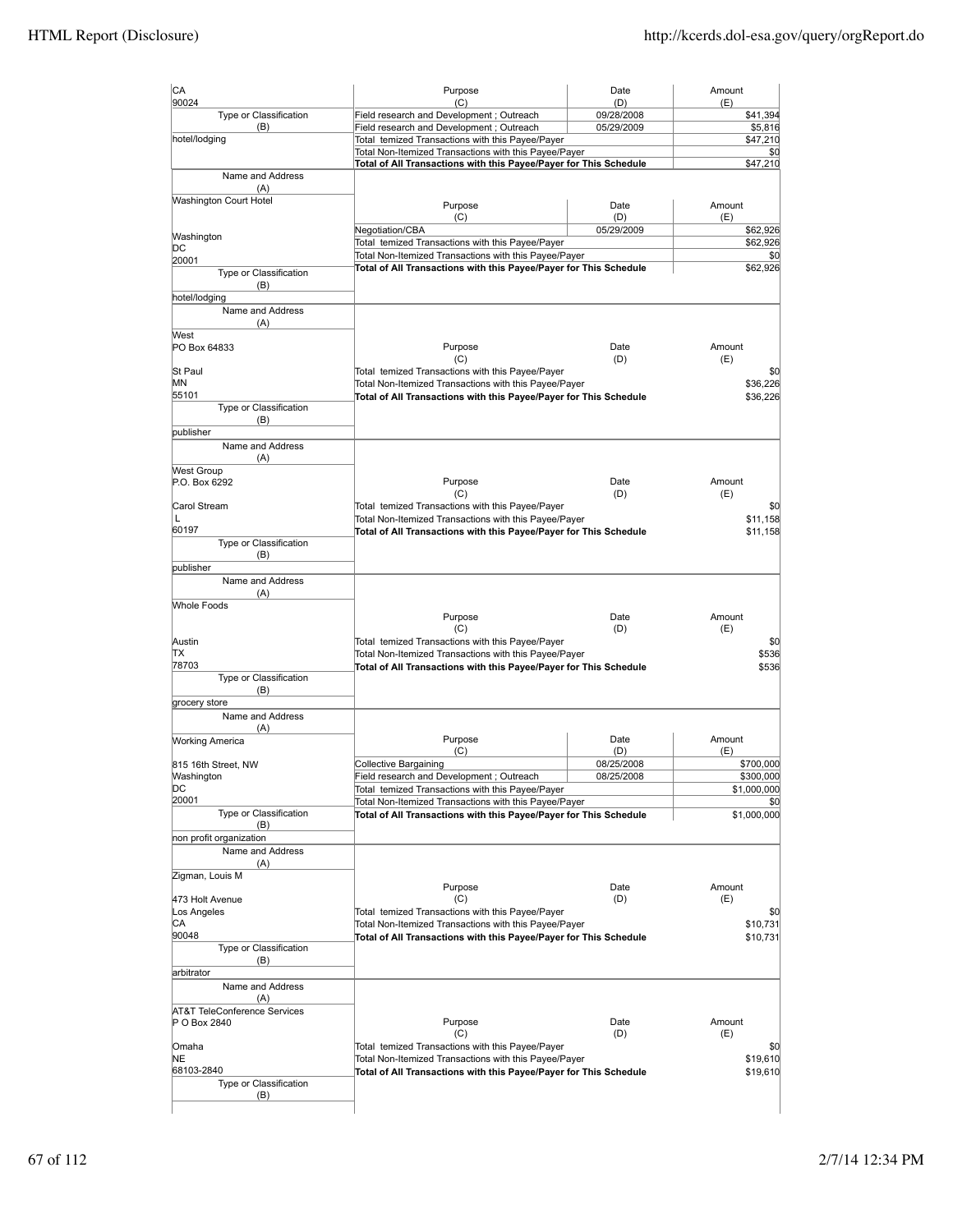| telecommunications company              |                                                                                                                            |                          |                     |
|-----------------------------------------|----------------------------------------------------------------------------------------------------------------------------|--------------------------|---------------------|
| Name and Address<br>(A)                 | Purpose<br>(C)                                                                                                             | Date<br>(D)              | Amount<br>(E)       |
| Autumn Press                            | CA Brochure                                                                                                                | 07/18/2008               | \$17,842            |
|                                         | Calendar                                                                                                                   | 01/23/2009               | \$24,739            |
| 945 Camelia Street                      | election campain materials                                                                                                 | 07/15/2008               | \$5,792             |
| Berkeley                                | election campain materials                                                                                                 | 09/24/2008               | \$5,801             |
| CА<br>94710                             | election campain materials                                                                                                 | 02/20/2009               | \$15,480            |
| Type or Classification                  | election campain materials                                                                                                 | 11/10/2008               | \$7,177             |
| (B)                                     | election campain materials                                                                                                 | 02/20/2009               | \$12,838            |
| printing company                        | campaing RN Mailer                                                                                                         | 07/31/2008               | \$6,269             |
|                                         | CNA NNOC 101 Finals                                                                                                        | 10/28/2008               | \$12,312            |
|                                         | CNA/NNOC Nat letterhead                                                                                                    | 07/15/2008               | \$5,931             |
|                                         | <b>DVD Bill Moyers</b><br><b>FL Mailer</b>                                                                                 | 03/13/2009               | \$5,398             |
|                                         | election campain materials                                                                                                 | 08/27/2008<br>07/10/2008 | \$7,808<br>\$6,214  |
|                                         | MSNA Org Brochure                                                                                                          | 05/20/2009               | \$6,185             |
|                                         | New Membership Guide                                                                                                       | 09/26/2008               | \$31,767            |
|                                         | NNOC/CNA CO Letterhead                                                                                                     | 01/09/2009               | \$5,319             |
|                                         | <b>OH Brochures</b>                                                                                                        | 07/28/2008               | \$26,665            |
|                                         | PA Brochure                                                                                                                | 01/23/2009               | \$20,589            |
|                                         | Ratio Booklet                                                                                                              | 04/01/2009               | \$6,101             |
|                                         | Ratio Solution Booklet                                                                                                     | 04/22/2009               | \$13,522            |
|                                         | Tampa Mailer                                                                                                               | 11/10/2008               | \$12,280            |
|                                         | <b>TDO Forms</b>                                                                                                           | 06/25/2009               | \$11,864            |
|                                         | <b>TX Ratios Brochure</b>                                                                                                  | 11/10/2008               | \$30,356            |
|                                         | Binder Inserts - SNA                                                                                                       | 11/10/2008               | \$5,038             |
|                                         | Total temized Transactions with this Payee/Payer                                                                           |                          | \$303,287           |
|                                         | Total Non-Itemized Transactions with this Payee/Payer                                                                      |                          | \$172,444           |
|                                         | Total of All Transactions with this Payee/Payer for This Schedule                                                          |                          | \$475,731           |
| Name and Address                        |                                                                                                                            |                          |                     |
| (A)<br>Bauer's Worldwide Transportation |                                                                                                                            |                          |                     |
|                                         | Purpose                                                                                                                    | Date                     | Amount              |
| Pier 27 The Embarcadero                 | (C)                                                                                                                        | (D)                      | (E)                 |
| San Francisco                           | Field research and Development; Outreach                                                                                   | 06/28/2009               | \$13,997            |
| CА                                      | Total temized Transactions with this Payee/Payer                                                                           |                          | \$13,997            |
| 94111                                   | Total Non-Itemized Transactions with this Payee/Payer<br>Total of All Transactions with this Payee/Payer for This Schedule |                          | \$2,755<br>\$16,752 |
| Type or Classification                  |                                                                                                                            |                          |                     |
| (B)                                     |                                                                                                                            |                          |                     |
| transportation provider                 |                                                                                                                            |                          |                     |
| Name and Address                        |                                                                                                                            |                          |                     |
| (A)                                     |                                                                                                                            |                          |                     |
| A A Building Services                   |                                                                                                                            | Date                     | Amount              |
|                                         | Purpose<br>(C)                                                                                                             | (D)                      | (E)                 |
| 10007 Noisy Waters Drive<br>Houston     | Total temized Transactions with this Payee/Payer                                                                           |                          | \$0                 |
| ΠX                                      | Total Non-Itemized Transactions with this Payee/Payer                                                                      |                          | \$6,067             |
| 77095                                   | Total of All Transactions with this Payee/Payer for This Schedule                                                          |                          | \$6,067             |
| Type or Classification                  |                                                                                                                            |                          |                     |
| (B)                                     |                                                                                                                            |                          |                     |
| janitorial service                      |                                                                                                                            |                          |                     |
| Name and Address                        |                                                                                                                            |                          |                     |
| (A)<br><b>Berkeley Agency</b>           | Purpose                                                                                                                    | Date                     | Amount              |
|                                         | (C)                                                                                                                        | (D)                      | (E)                 |
| 2608 Ninth Street #301                  | 9/1/08 musical entertainment                                                                                               | 08/28/2008               | \$8,000             |
| Berkeley                                | Staff Nurse Assembly entertainment deposit                                                                                 | 07/23/2008               | \$6,000             |
| CA                                      | Total temized Transactions with this Payee/Payer                                                                           |                          | \$14,000            |
| 94710                                   | Total Non-Itemized Transactions with this Payee/Payer                                                                      |                          | \$0                 |
| Type or Classification                  | Total of All Transactions with this Payee/Payer for This Schedule                                                          |                          | \$14,000            |
| (B)                                     |                                                                                                                            |                          |                     |
| talent agency                           |                                                                                                                            |                          |                     |
| Name and Address                        |                                                                                                                            |                          |                     |
| (A)                                     |                                                                                                                            |                          |                     |
| Berryhill Baja Grill                    |                                                                                                                            |                          |                     |
|                                         | Purpose                                                                                                                    | Date                     | Amount              |
| 3407 Montrose Blvd. A8                  | (C)                                                                                                                        | (D)                      | (E)                 |
| Houston                                 | Total temized Transactions with this Payee/Payer                                                                           |                          | \$0                 |
| ΠX                                      | Total Non-Itemized Transactions with this Payee/Payer                                                                      |                          | \$5,781             |
| 77006                                   | Total of All Transactions with this Payee/Payer for This Schedule                                                          |                          | \$5,781             |
| Type or Classification<br>(B)           |                                                                                                                            |                          |                     |
| caterer                                 |                                                                                                                            |                          |                     |
| Name and Address                        |                                                                                                                            |                          |                     |
| (A)                                     |                                                                                                                            |                          |                     |
| Block, Howard S                         | Purpose                                                                                                                    | Date                     | Amount              |
|                                         | (C)                                                                                                                        | (D)                      | (E)                 |
| 505 East 1st Street Suite               | Total temized Transactions with this Payee/Payer                                                                           |                          | \$0                 |
| Tustin                                  | Total Non-Itemized Transactions with this Payee/Payer                                                                      |                          | \$13,875            |
| IСA                                     | Total of All Transactions with this Payee/Payer for This Schedule                                                          |                          | \$13,875            |
| 92780                                   |                                                                                                                            |                          |                     |
|                                         |                                                                                                                            |                          |                     |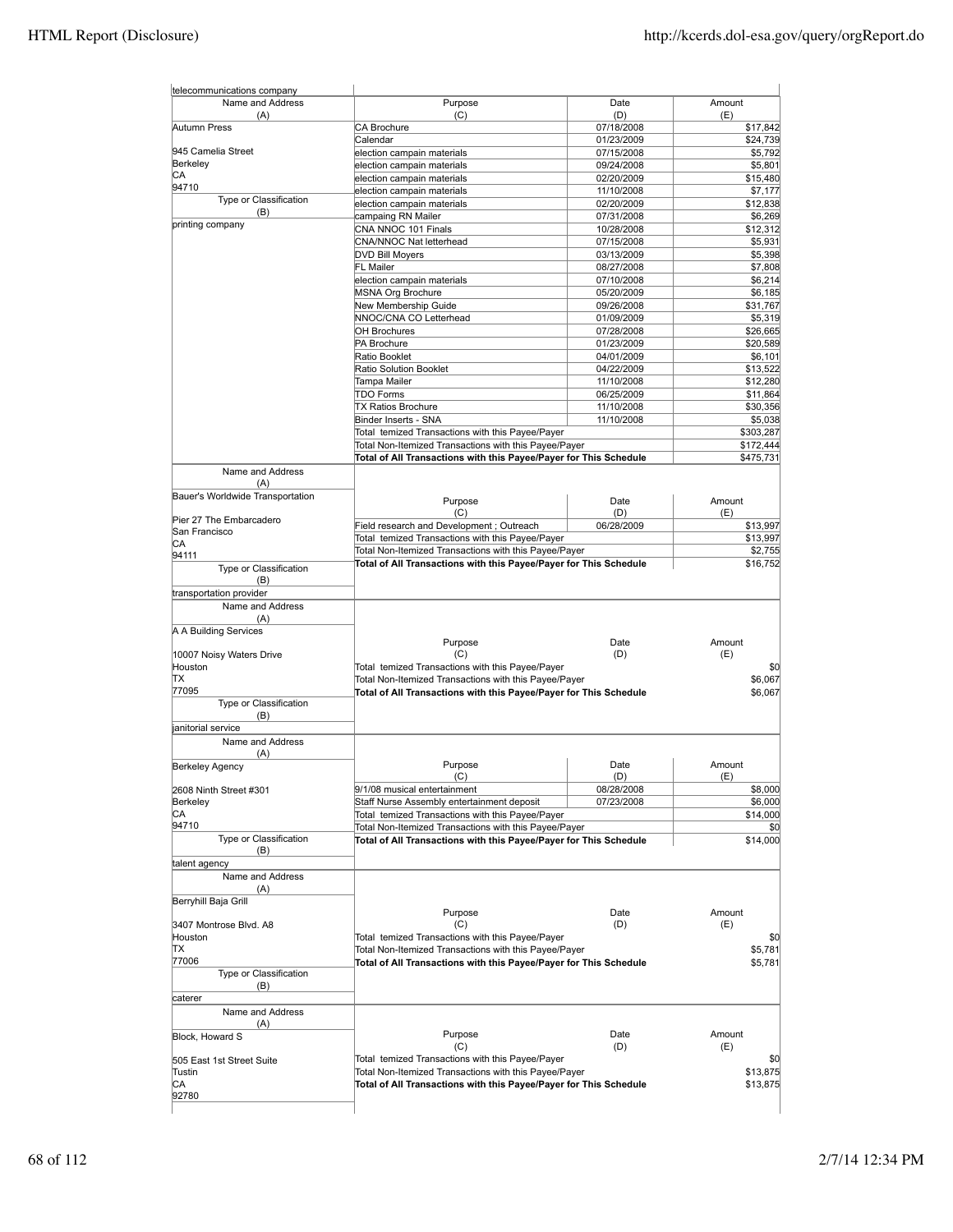| Type or Classification<br>(B)               |                                                                   |                   |                                                         |
|---------------------------------------------|-------------------------------------------------------------------|-------------------|---------------------------------------------------------|
| arbitrator<br>Name and Address              |                                                                   |                   |                                                         |
| (A)                                         |                                                                   |                   |                                                         |
| <b>BNA</b>                                  | Purpose                                                           | Date              | Amount                                                  |
| PO Box 17009                                | (C)                                                               | (D)               | (E)                                                     |
| Baltimore                                   | Annual Renewal LR Reporter                                        | 10/06/2008        | \$5,643                                                 |
| MD                                          | Total temized Transactions with this Payee/Payer                  |                   | \$5,643                                                 |
| 21297-1009                                  | Total Non-Itemized Transactions with this Payee/Payer             |                   | \$6,457                                                 |
| Type or Classification                      | Total of All Transactions with this Payee/Payer for This Schedule |                   | \$12,100                                                |
| (B)                                         |                                                                   |                   |                                                         |
| promotional merchandise provider            |                                                                   |                   |                                                         |
| Name and Address                            |                                                                   |                   |                                                         |
| (A)<br>A.G.Ferrari Foods                    |                                                                   |                   |                                                         |
|                                             | Purpose                                                           | Date              | Amount                                                  |
| 14234 Catalina Street                       | (C)                                                               | (D)               | (E)                                                     |
| San Leandro                                 | Total temized Transactions with this Payee/Payer                  |                   | \$0                                                     |
| CA                                          | Total Non-Itemized Transactions with this Payee/Payer             |                   | \$5,187                                                 |
| 94577-5512                                  | Total of All Transactions with this Payee/Payer for This Schedule |                   | \$5,187                                                 |
| Type or Classification                      |                                                                   |                   |                                                         |
| (B)<br>caterer                              |                                                                   |                   |                                                         |
| Name and Address                            |                                                                   |                   |                                                         |
| (A)                                         |                                                                   |                   |                                                         |
| <b>BNA Books</b>                            |                                                                   |                   |                                                         |
| PO Box 7814                                 | Purpose                                                           | Date              | Amount                                                  |
|                                             | (C)                                                               | (D)               | (E)                                                     |
| Edison                                      | Total temized Transactions with this Payee/Payer                  |                   | \$0                                                     |
| NJ                                          | Total Non-Itemized Transactions with this Payee/Payer             |                   | \$5,055                                                 |
| 08818-7814<br><b>Type or Classification</b> | Total of All Transactions with this Payee/Payer for This Schedule |                   | \$5,055                                                 |
| (B)                                         |                                                                   |                   |                                                         |
| promotional merchandise provider            |                                                                   |                   |                                                         |
| Name and Address                            |                                                                   |                   |                                                         |
| (A)                                         |                                                                   |                   |                                                         |
| <b>Boston Market Catering</b>               |                                                                   |                   |                                                         |
|                                             | Purpose                                                           | Date              | Amount                                                  |
| 14103 Denver West Parkway                   | (C)                                                               | (D)               | (E)                                                     |
| Golden                                      | Total temized Transactions with this Payee/Payer                  |                   | \$0                                                     |
| CO                                          | Total Non-Itemized Transactions with this Payee/Payer             |                   | \$18,060                                                |
| 80401<br>Type or Classification             | Total of All Transactions with this Payee/Payer for This Schedule |                   | \$18,060                                                |
| (B)                                         |                                                                   |                   |                                                         |
| caterer                                     |                                                                   |                   |                                                         |
| Name and Address                            |                                                                   |                   |                                                         |
| (A)                                         |                                                                   |                   |                                                         |
|                                             |                                                                   |                   |                                                         |
| <b>Buechler &amp; Associates</b>            | Purpose                                                           | Date              | Amount                                                  |
| P.O. Box 2712                               | (C)<br>Legal services rendered                                    | (D)<br>07/28/2008 | (E)<br>\$5,666                                          |
|                                             | Legal services rendered                                           | 02/26/2009        | \$12,744                                                |
| Berkeley                                    | Legal services rendered                                           | 06/26/2009        |                                                         |
| СA                                          | Total temized Transactions with this Payee/Payer                  |                   |                                                         |
| 94702                                       | Total Non-Itemized Transactions with this Payee/Payer             |                   |                                                         |
| Type or Classification<br>(B)               | Total of All Transactions with this Payee/Payer for This Schedule |                   |                                                         |
| legal consultant                            |                                                                   |                   |                                                         |
| Name and Address                            |                                                                   |                   |                                                         |
| (A)                                         |                                                                   |                   |                                                         |
| <b>AAA Business Supplies</b>                | Purpose                                                           | Date              | Amount                                                  |
|                                             | (C)                                                               | (D)               | \$13,791<br>\$32,201<br>\$0<br>\$32.201<br>(E)          |
| 325 Mendell Street                          | <b>SNA Binders</b>                                                | 10/10/2008        |                                                         |
| San Francisco                               | Total temized Transactions with this Payee/Payer                  |                   |                                                         |
| СA<br>94124                                 | Total Non-Itemized Transactions with this Payee/Payer             |                   |                                                         |
| Type or Classification                      | Total of All Transactions with this Payee/Payer for This Schedule |                   |                                                         |
| (B)                                         |                                                                   |                   |                                                         |
| office supplies vendor                      |                                                                   |                   |                                                         |
| Name and Address                            |                                                                   |                   |                                                         |
| (A)                                         |                                                                   |                   |                                                         |
| California Labor Federation (Oak)           | Purpose                                                           | Date              | \$8,829<br>\$8,829<br>\$51<br>\$8,880<br>Amount         |
|                                             | (C)                                                               | (D)               | (E)                                                     |
| 600 Grand Avenue                            | CA LAbor Federation Member to Member                              | 10/28/2008        |                                                         |
| Oakland<br>СA                               | Total temized Transactions with this Payee/Payer                  |                   |                                                         |
| 94610                                       | Total Non-Itemized Transactions with this Payee/Payer             |                   |                                                         |
| Type or Classification                      | Total of All Transactions with this Payee/Payer for This Schedule |                   |                                                         |
| (B)                                         |                                                                   |                   |                                                         |
| labor union                                 |                                                                   |                   |                                                         |
| Name and Address<br>(A)                     | Purpose<br>(C)                                                    | Date<br>(D)       | \$5,000<br>\$5,000<br>\$270<br>\$5,270<br>Amount<br>(E) |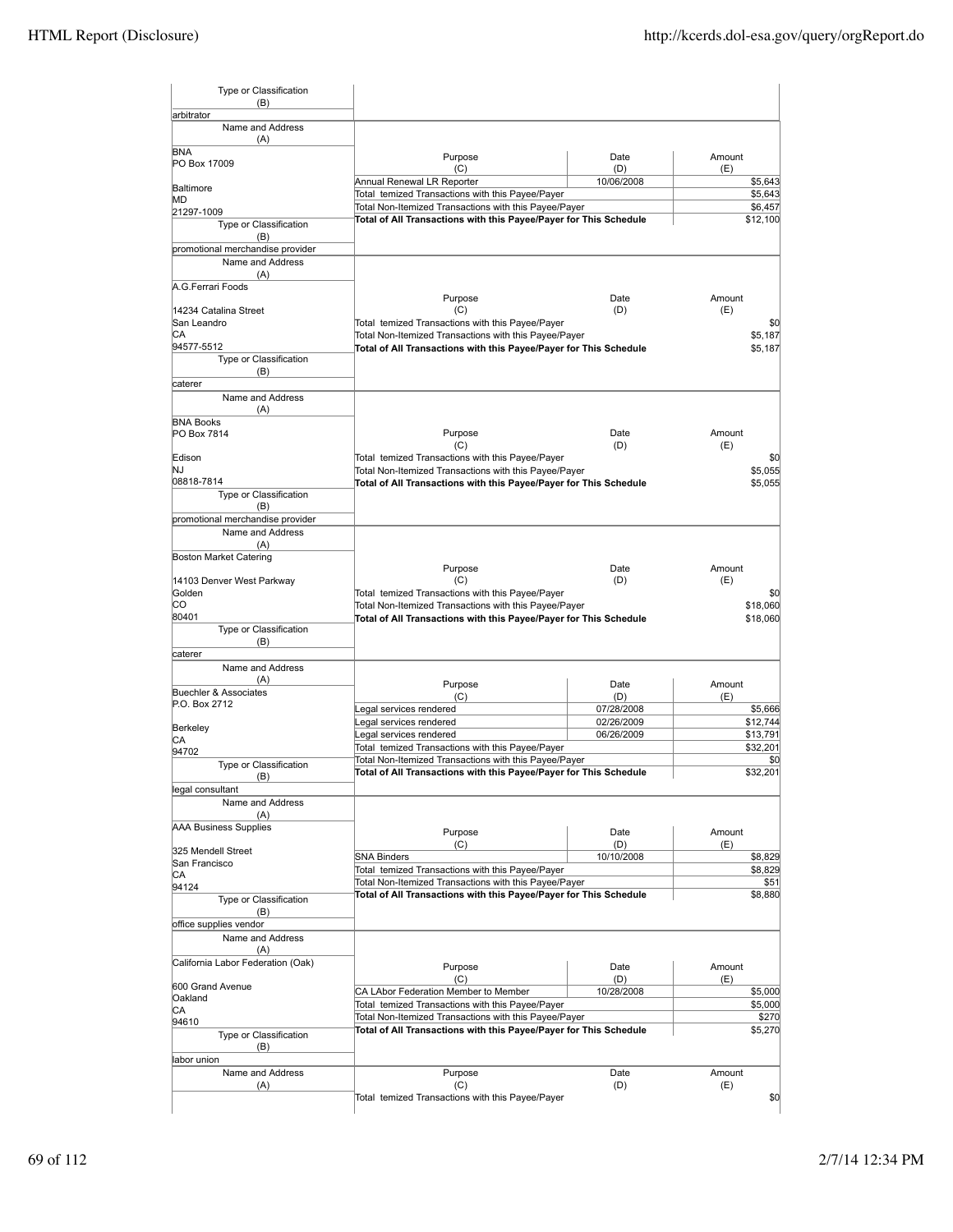| Capitol Host<br>PO Box 77896         |                                                                                                                            |             |                |
|--------------------------------------|----------------------------------------------------------------------------------------------------------------------------|-------------|----------------|
| Washington                           | Purpose<br>(C)                                                                                                             | Date<br>(D) | Amount<br>(E)  |
| DC                                   | Total Non-Itemized Transactions with this Payee/Payer                                                                      |             | \$5,940        |
| 20013<br>Type or Classification      | Total of All Transactions with this Payee/Payer for This Schedule                                                          | \$5,940     |                |
| (B)                                  |                                                                                                                            |             |                |
| caterer<br>Name and Address          |                                                                                                                            |             |                |
| (A)                                  |                                                                                                                            |             |                |
| <b>CEO Deliveries</b>                |                                                                                                                            |             |                |
|                                      | Purpose                                                                                                                    | Date        | Amount         |
| 2602 S Wallace<br>Chicago            | (C)<br>Total temized Transactions with this Payee/Payer                                                                    | (D)         | (E)<br>\$0     |
| L                                    | Total Non-Itemized Transactions with this Payee/Payer                                                                      |             | \$41,139       |
| 60616                                | Total of All Transactions with this Payee/Payer for This Schedule                                                          |             | \$41,139       |
| Type or Classification<br>(B)        |                                                                                                                            |             |                |
| caterer                              |                                                                                                                            |             |                |
| Name and Address                     |                                                                                                                            |             |                |
| (A)                                  |                                                                                                                            |             |                |
| Chicago Defender                     | Purpose                                                                                                                    | Date        | Amount         |
| 200 S Michigan Ave. Suite            | (C)                                                                                                                        | (D)         | (E)            |
| Chicago                              | Total temized Transactions with this Payee/Payer                                                                           |             | \$0<br>\$0     |
| L<br>60604                           | Total Non-Itemized Transactions with this Payee/Payer<br>Total of All Transactions with this Payee/Payer for This Schedule |             |                |
| Type or Classification               |                                                                                                                            |             | \$0            |
| (B)                                  |                                                                                                                            |             |                |
| news organization                    |                                                                                                                            |             |                |
| Name and Address<br>(A)              |                                                                                                                            |             |                |
| Chick-Fil-A                          |                                                                                                                            |             |                |
|                                      | Purpose                                                                                                                    | Date        | Amount         |
| 2715 S.W. Freeway<br>Houston         | (C)<br>Total temized Transactions with this Payee/Payer                                                                    | (D)         | (E)<br>\$0     |
| ТX                                   | Total Non-Itemized Transactions with this Payee/Payer                                                                      |             | \$10,814       |
| 77098                                | Total of All Transactions with this Payee/Payer for This Schedule                                                          |             | \$10,814       |
| Type or Classification<br>(B)        |                                                                                                                            |             |                |
| caterer                              |                                                                                                                            |             |                |
| Name and Address                     |                                                                                                                            |             |                |
| (A)                                  |                                                                                                                            |             |                |
| Cision US, Inc.<br>PO Box 98869      | Purpose                                                                                                                    | Date        | Amount         |
|                                      | (C)                                                                                                                        | (D)         | (E)            |
| Chicago                              | Total temized Transactions with this Payee/Payer                                                                           |             | \$0            |
| 60693-8869                           | Total Non-Itemized Transactions with this Payee/Payer<br>Total of All Transactions with this Payee/Payer for This Schedule |             | \$649<br>\$649 |
| Type or Classification               |                                                                                                                            |             |                |
| (B)                                  |                                                                                                                            |             |                |
| newswire service<br>Name and Address |                                                                                                                            |             |                |
| (A)                                  |                                                                                                                            |             |                |
| Claremont Resort & Spa               |                                                                                                                            |             |                |
| 41 Tunnel Road                       | Purpose<br>(C)                                                                                                             | Date<br>(D) | Amount<br>(E)  |
| Berkeley                             | Total temized Transactions with this Payee/Payer                                                                           |             | \$0            |
| СA                                   | Total Non-Itemized Transactions with this Payee/Payer                                                                      |             | \$15,709       |
| 94705<br>Type or Classification      | Total of All Transactions with this Payee/Payer for This Schedule                                                          |             | \$15,709       |
| (B)                                  |                                                                                                                            |             |                |
| hotel/lodging                        |                                                                                                                            |             |                |
| Name and Address                     |                                                                                                                            |             |                |
| (A)<br>Aces Bar & Grill              |                                                                                                                            |             |                |
|                                      | Purpose                                                                                                                    | Date        | Amount         |
| 7272 S. El Capitan Way #1            | (C)                                                                                                                        | (D)         | (E)            |
| La Vegas<br>NV                       | Total temized Transactions with this Payee/Payer<br>Total Non-Itemized Transactions with this Payee/Payer                  |             | \$0<br>\$9,981 |
| 89148                                | Total of All Transactions with this Payee/Payer for This Schedule                                                          |             | \$9,981        |
| Type or Classification               |                                                                                                                            |             |                |
| (B)                                  |                                                                                                                            |             |                |
| caterer<br>Name and Address          |                                                                                                                            |             |                |
| (A)                                  |                                                                                                                            |             |                |
| <b>Classic Vacations</b>             | Purpose                                                                                                                    | Date        | Amount         |
| 5893 Rue Ferrari                     | (C)<br>Total temized Transactions with this Payee/Payer                                                                    | (D)         | (E)<br>\$0     |
| San Jose                             | Total Non-Itemized Transactions with this Payee/Payer                                                                      |             | \$0            |
| СA                                   | Total of All Transactions with this Payee/Payer for This Schedule                                                          |             | \$0            |
| 95138                                |                                                                                                                            |             |                |
|                                      |                                                                                                                            |             |                |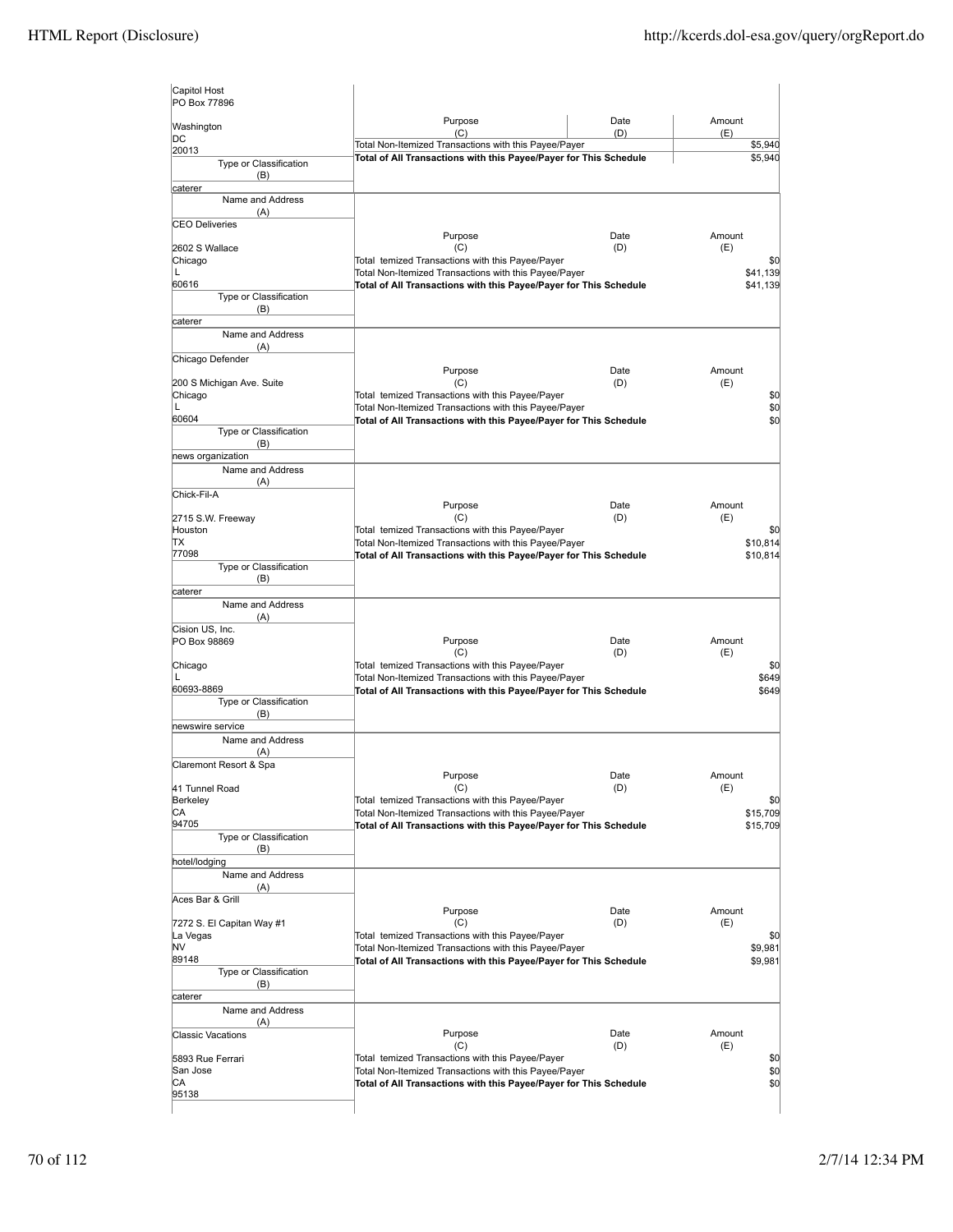| Type or Classification<br>(B)            |                                                                                                                                       |                          |                      |
|------------------------------------------|---------------------------------------------------------------------------------------------------------------------------------------|--------------------------|----------------------|
| online travel agency<br>Name and Address |                                                                                                                                       |                          |                      |
| (A)<br><b>CLUE</b>                       |                                                                                                                                       |                          |                      |
|                                          | Purpose                                                                                                                               | Date                     | Amount               |
| 464 Lucas Avenue<br>Los Angeles          | (C)                                                                                                                                   | (D)                      | (E)                  |
| CА                                       | Total temized Transactions with this Payee/Payer<br>Total Non-Itemized Transactions with this Payee/Payer                             |                          | \$0<br>\$8,650       |
| 90002                                    | Total of All Transactions with this Payee/Payer for This Schedule                                                                     |                          | \$8,650              |
| Type or Classification<br>(B)            |                                                                                                                                       |                          |                      |
| non profit organization                  |                                                                                                                                       |                          |                      |
| Name and Address                         | Purpose                                                                                                                               | Date                     | Amount               |
| (A)                                      | (C)                                                                                                                                   | (D)                      | (E)                  |
| Continental Airlines                     | Negotiation/CBA                                                                                                                       | 05/29/2009               | \$19,227             |
| 17441 JFK Blvd, Suite 213                | Negotiation/CBA                                                                                                                       | 10/28/2008               | \$14,571             |
| Houston                                  | <b>Negotiation/CBA</b>                                                                                                                | 11/28/2008               | \$11,740             |
| TХ                                       | Field research and development; outreach<br>Field research and development; outreach                                                  | 10/28/2008<br>08/28/2008 | \$28,821<br>\$20,269 |
| 70450                                    | Field research and development; outreach                                                                                              | 10/28/2008               | \$14,674             |
| Type or Classification                   | Air Travel - Board of Directors                                                                                                       | 05/29/2009               | \$10,258             |
| (B)                                      | Field research and development; outreach                                                                                              | 11/28/2008               | \$14,367             |
| airline company                          | Field research and development; outreach                                                                                              | 09/28/2008               | \$13,507             |
|                                          | Field research and development; outreach                                                                                              | 07/28/2008               | \$10,949             |
|                                          | Field research and development; outreach                                                                                              | 05/29/2009               | \$8,377              |
|                                          | Field research and development; outreach                                                                                              | 06/28/2009               | \$7,623              |
|                                          | Field research and development; outreach                                                                                              | 10/28/2008               | \$7,343              |
|                                          | Staffing Nurses Assembly 2008                                                                                                         | 10/28/2008               | \$8,277              |
|                                          | Field research and development; outreach                                                                                              | 04/29/2009               | \$5,614              |
|                                          | Field research and development; outreach                                                                                              | 05/29/2009               | \$5,580              |
|                                          | Field research and development; outreach                                                                                              | 06/28/2009               | \$5,265              |
|                                          | eg. Advocacy-RN working & practice condition                                                                                          | 04/29/2009               | \$68,251             |
|                                          | eg. Advocacy-RN working & practice condition                                                                                          | 05/29/2009               | \$17,551             |
|                                          | Staffing Nursing Assembly 2008                                                                                                        | 08/28/2008               | \$27,647             |
|                                          | Travel - Board of Directors                                                                                                           | 10/28/2008               | \$13,751             |
|                                          | Staffing Nurses Assembly 2008                                                                                                         | 09/28/2008               | \$10,890             |
|                                          | Field research and development; outreach                                                                                              | 11/28/2008               | \$6,149              |
|                                          | Total temized Transactions with this Payee/Payer                                                                                      |                          | \$350,701            |
|                                          | Total Non-Itemized Transactions with this Payee/Payer                                                                                 |                          | \$64,115             |
| Name and Address                         | Total of All Transactions with this Payee/Payer for This Schedule                                                                     |                          | \$414,816            |
| (A)                                      |                                                                                                                                       |                          |                      |
| Courtyard-Beachwood, OH                  |                                                                                                                                       |                          |                      |
|                                          | Purpose                                                                                                                               | Date                     | Amount               |
|                                          | (C)                                                                                                                                   | (D)                      | (E)                  |
| Beachwood                                | Field research and Development; Outreach<br>Total temized Transactions with this Payee/Payer                                          | 10/28/2008               | \$13,509<br>\$13,509 |
| OН                                       | Total Non-Itemized Transactions with this Payee/Payer                                                                                 |                          | \$3,445              |
| 44122                                    | Total of All Transactions with this Payee/Payer for This Schedule                                                                     |                          | \$16,954             |
| Type or Classification                   |                                                                                                                                       |                          |                      |
| (B)                                      |                                                                                                                                       |                          |                      |
| hotel/lodging                            |                                                                                                                                       |                          |                      |
| Name and Address                         |                                                                                                                                       |                          |                      |
| (A)                                      |                                                                                                                                       |                          |                      |
| Courtyard-Bethlehem, PA                  | Purpose                                                                                                                               | Date                     | Amount               |
|                                          | (C)                                                                                                                                   | (D)                      | (E)                  |
| Bethlehem                                | Field research and Development; Outreach                                                                                              | 10/28/2008               | \$7,461              |
| PA                                       | Total temized Transactions with this Payee/Payer                                                                                      |                          | \$7,461              |
| 18020                                    | Total Non-Itemized Transactions with this Payee/Payer                                                                                 |                          | \$0                  |
| Type or Classification                   | Total of All Transactions with this Payee/Payer for This Schedule                                                                     |                          | \$7,461              |
| (B)                                      |                                                                                                                                       |                          |                      |
| hotel/lodging                            |                                                                                                                                       |                          |                      |
| Name and Address                         |                                                                                                                                       |                          |                      |
| (A)                                      |                                                                                                                                       |                          |                      |
| Courtyard-Columbus                       |                                                                                                                                       |                          | Amount               |
|                                          | Purpose<br>(C)                                                                                                                        | Date<br>(D)              | (E)                  |
| Columbus                                 | Total temized Transactions with this Payee/Payer                                                                                      |                          | \$0                  |
| OН                                       |                                                                                                                                       |                          | \$5,902              |
| 43215                                    | Total Non-Itemized Transactions with this Payee/Payer<br>Total of All Transactions with this Payee/Payer for This Schedule<br>\$5,902 |                          |                      |
| Type or Classification                   |                                                                                                                                       |                          |                      |
|                                          |                                                                                                                                       |                          |                      |
| (B)                                      |                                                                                                                                       |                          |                      |
| hotel/lodging                            |                                                                                                                                       |                          |                      |
| Name and Address                         |                                                                                                                                       |                          |                      |
| (A)                                      |                                                                                                                                       |                          |                      |
| Courtyard-Emeryville                     | Purpose<br>(C)                                                                                                                        | Date<br>(D)              | Amount<br>(E)        |
|                                          | Total temized Transactions with this Payee/Payer                                                                                      |                          | \$0                  |
| 5555 Shellmound St                       | Total Non-Itemized Transactions with this Payee/Payer                                                                                 |                          | \$550                |
| Emeryville                               | Total of All Transactions with this Payee/Payer for This Schedule                                                                     |                          | \$550                |
| CА                                       |                                                                                                                                       |                          |                      |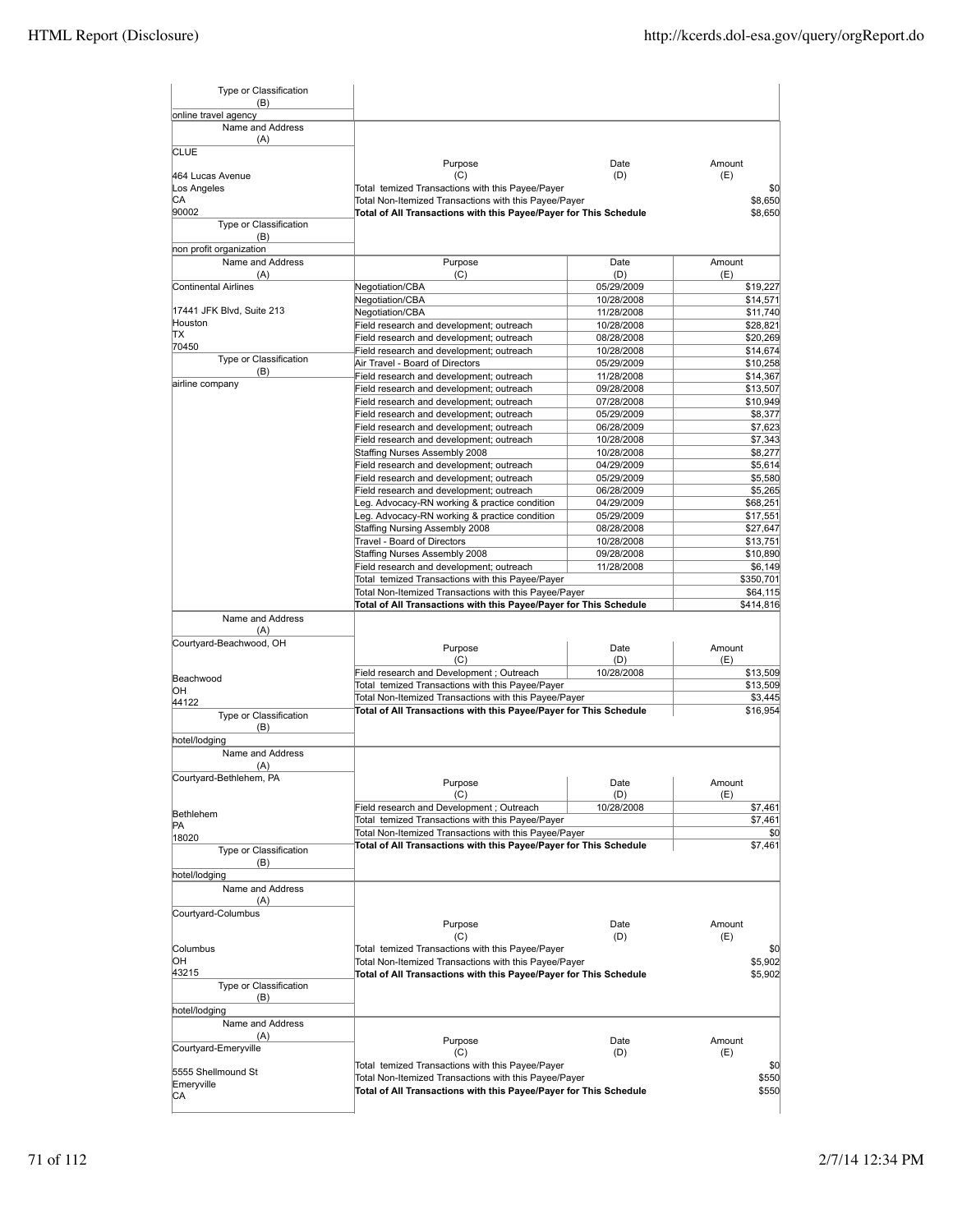| 94608                             |                                                                                                                            |                      |                    |  |
|-----------------------------------|----------------------------------------------------------------------------------------------------------------------------|----------------------|--------------------|--|
| Type or Classification            |                                                                                                                            |                      |                    |  |
| (B)                               |                                                                                                                            |                      |                    |  |
| hotel/lodging                     |                                                                                                                            |                      |                    |  |
| Name and Address                  |                                                                                                                            |                      |                    |  |
| (A)                               |                                                                                                                            |                      |                    |  |
| Courtyard-Fresno                  | Purpose                                                                                                                    | Date                 | Amount             |  |
| 140 E. Shaw Ave                   | (C)                                                                                                                        | (D)                  | (E)                |  |
| Fresno                            | Total temized Transactions with this Payee/Payer                                                                           |                      | \$0                |  |
| СA                                | Total Non-Itemized Transactions with this Payee/Payer                                                                      |                      |                    |  |
| 93710                             | Total of All Transactions with this Payee/Payer for This Schedule                                                          | \$13,314<br>\$13,314 |                    |  |
| Type or Classification            |                                                                                                                            |                      |                    |  |
| (B)                               |                                                                                                                            |                      |                    |  |
| hotel/lodging                     |                                                                                                                            |                      |                    |  |
| Name and Address                  |                                                                                                                            |                      |                    |  |
| (A)                               |                                                                                                                            |                      |                    |  |
| Courtyard-Las Vegas               |                                                                                                                            |                      |                    |  |
|                                   | Purpose                                                                                                                    | Date                 | Amount             |  |
| 1901 N. Rainbow Blvd<br>Las Vegas | (C)<br>Total temized Transactions with this Payee/Payer                                                                    | (D)                  | (E)<br>\$0         |  |
| NV                                | Total Non-Itemized Transactions with this Payee/Payer                                                                      |                      | \$6,116            |  |
| 89044                             | Total of All Transactions with this Payee/Payer for This Schedule                                                          |                      | \$6,116            |  |
| Type or Classification            |                                                                                                                            |                      |                    |  |
| (B)                               |                                                                                                                            |                      |                    |  |
| hotel/lodging                     |                                                                                                                            |                      |                    |  |
| Name and Address                  |                                                                                                                            |                      |                    |  |
| (A)                               |                                                                                                                            |                      |                    |  |
| Courtyard-Miami Beach             | Purpose                                                                                                                    | Date                 | Amount             |  |
|                                   | (C)                                                                                                                        | (D)                  | (E)                |  |
|                                   | Field research and Development; Outreach                                                                                   | 12/28/2008           | \$24,572           |  |
| Miami Beach                       | Total temized Transactions with this Payee/Payer                                                                           |                      | \$24,572           |  |
| FL<br>33140                       | Total Non-Itemized Transactions with this Payee/Payer                                                                      |                      | \$5,058            |  |
| Type or Classification            | Total of All Transactions with this Payee/Payer for This Schedule                                                          | \$29,630             |                    |  |
| (B)                               |                                                                                                                            |                      |                    |  |
| hotel/lodging                     |                                                                                                                            |                      |                    |  |
| Name and Address                  |                                                                                                                            |                      |                    |  |
| (A)                               |                                                                                                                            |                      |                    |  |
| Courtyard-Monrovia                |                                                                                                                            |                      |                    |  |
|                                   | Purpose<br>(C)                                                                                                             | Date<br>(D)          | Amount<br>(E)      |  |
| 700 W. Huntington Dr              | Field research and Development; Outreach                                                                                   | 04/29/2009           | \$5,315            |  |
| Monrovia                          | Total temized Transactions with this Payee/Payer                                                                           |                      | \$5,315            |  |
| СA                                |                                                                                                                            |                      | \$9,598            |  |
| 91016                             | Total Non-Itemized Transactions with this Payee/Payer<br>Total of All Transactions with this Payee/Payer for This Schedule |                      | \$14,913           |  |
| Type or Classification            |                                                                                                                            |                      |                    |  |
| (B)                               |                                                                                                                            |                      |                    |  |
| hotel/lodging                     |                                                                                                                            |                      |                    |  |
| Name and Address                  |                                                                                                                            |                      |                    |  |
| (A)<br>Courtyard-New Orleans      |                                                                                                                            |                      |                    |  |
|                                   | Purpose                                                                                                                    | Date                 | Amount             |  |
|                                   | (C)                                                                                                                        | (D)                  | (E)                |  |
| New Orleans                       | Total temized Transactions with this Payee/Payer                                                                           |                      | \$0                |  |
| LA                                | Total Non-Itemized Transactions with this Payee/Payer                                                                      |                      |                    |  |
| 70112                             | Total of All Transactions with this Payee/Payer for This Schedule                                                          |                      | \$3,299<br>\$3,299 |  |
| Type or Classification            |                                                                                                                            |                      |                    |  |
| (B)                               |                                                                                                                            |                      |                    |  |
| hotel/lodging                     |                                                                                                                            |                      |                    |  |
| Form LM-2 (Revised 2003)          |                                                                                                                            |                      |                    |  |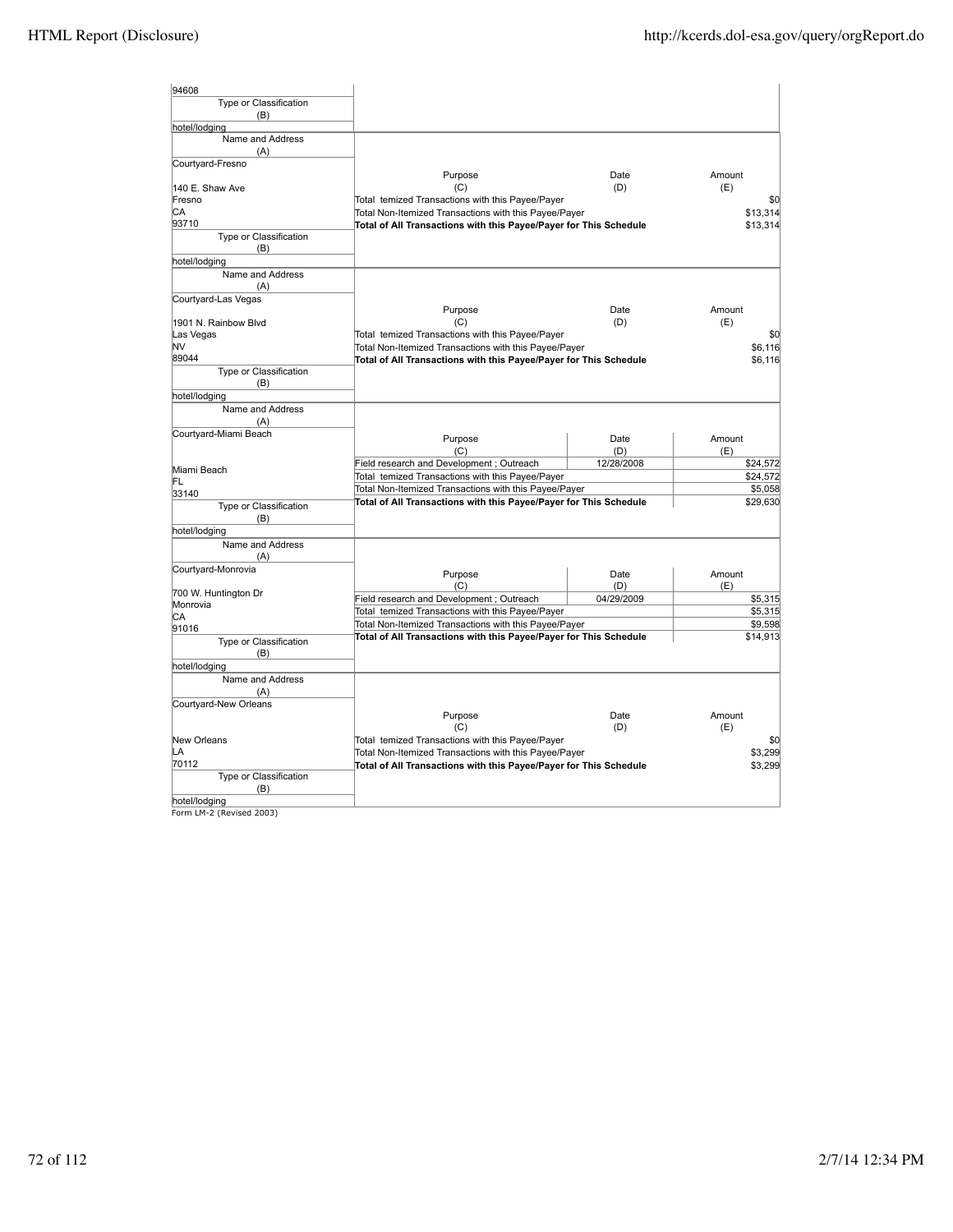## **SCHEDULE 16 - POLITICAL ACTIVITIES AND LOBBYING** FILE NUMBER 015-724

| Name and Address                    |                                                                                                                            |                          |                       |
|-------------------------------------|----------------------------------------------------------------------------------------------------------------------------|--------------------------|-----------------------|
| (A)<br>Courage Campaign             | Purpose                                                                                                                    | Date                     | Amount                |
|                                     | (C)                                                                                                                        | (D)                      | (E)                   |
| 7119 West Sunset Blvd. #195         | Contirbution                                                                                                               | 11/03/2008               | \$20,000              |
| Los Angeles                         | No On 8                                                                                                                    | 06/16/2009               | \$100,000             |
| CA<br>90046                         | Total temized Transactions with this Payee/Payer                                                                           |                          | \$120,000             |
| Type or Classification              | Total Non-Itemized Transactions with this Payee/Payer<br>Total of All Transactions with this Payee/Payer for This Schedule |                          | \$0<br>\$120,000      |
| (B)                                 |                                                                                                                            |                          |                       |
| non profit organization             |                                                                                                                            |                          |                       |
| Name and Address                    |                                                                                                                            |                          |                       |
| (A)                                 |                                                                                                                            |                          |                       |
| Courage Campaign Issues             | Purpose                                                                                                                    | Date                     | Amount                |
| 7119 West Sunset Blvd., #19         | (C)                                                                                                                        | (D)                      | (E)                   |
| Los Angeles                         | Contribution                                                                                                               | 01/09/2009               | \$5,000               |
| CА                                  | Total temized Transactions with this Payee/Payer                                                                           |                          | \$5,000               |
| 90245                               | Total Non-Itemized Transactions with this Payee/Payer<br>Total of All Transactions with this Payee/Payer for This Schedule |                          | \$0<br>\$5,000        |
| Type or Classification              |                                                                                                                            |                          |                       |
| (B)<br>non profit organization      |                                                                                                                            |                          |                       |
| Name and Address                    |                                                                                                                            |                          |                       |
| (A)                                 |                                                                                                                            |                          |                       |
| csg.inc.                            |                                                                                                                            |                          | Amount                |
|                                     | Purpose<br>(C)                                                                                                             | Date<br>(D)              | (E)                   |
| 715 S St. Mary's Street             | IL Mailers 2 drops                                                                                                         | 02/20/2009               | \$28,750              |
| San Antonio                         | Total temized Transactions with this Payee/Payer                                                                           |                          | \$28,750              |
| ΠX<br>78205-3434                    | Total Non-Itemized Transactions with this Payee/Payer                                                                      |                          | \$0                   |
| Type or Classification              | Total of All Transactions with this Payee/Payer for This Schedule                                                          |                          | \$28,750              |
| (B)                                 |                                                                                                                            |                          |                       |
| organization                        |                                                                                                                            |                          |                       |
| Name and Address                    |                                                                                                                            |                          |                       |
| (A)                                 |                                                                                                                            |                          |                       |
| Davis Audio Visual                  | Purpose                                                                                                                    | Date                     | Amount                |
|                                     | (C)                                                                                                                        | (D)                      | (E)                   |
| Denver                              | audio visual for DNC                                                                                                       | 09/28/2008               | \$8,066               |
| CО                                  | Total temized Transactions with this Payee/Payer                                                                           |                          | \$8,066               |
| 80012                               | Total Non-Itemized Transactions with this Payee/Payer                                                                      |                          | \$0                   |
| Type or Classification              | Total of All Transactions with this Payee/Payer for This Schedule                                                          |                          | \$8,066               |
| (B)                                 |                                                                                                                            |                          |                       |
| audio visual company                |                                                                                                                            |                          |                       |
| Name and Address                    |                                                                                                                            |                          |                       |
| (A)<br>Advomatic LLC                |                                                                                                                            |                          |                       |
|                                     | Purpose                                                                                                                    | Date                     | Amount                |
| 243 5th Avenue, Suite 460           | (C)                                                                                                                        | (D)                      | (E)                   |
| New York                            | Total temized Transactions with this Payee/Payer                                                                           |                          | \$0                   |
| NY                                  | Total Non-Itemized Transactions with this Payee/Payer                                                                      |                          | \$375                 |
| 10016<br>Type or Classification     | Total of All Transactions with this Payee/Payer for This Schedule                                                          |                          | \$375                 |
| (B)                                 |                                                                                                                            |                          |                       |
| <b>Website Support Provider</b>     |                                                                                                                            |                          |                       |
| Name and Address                    |                                                                                                                            |                          |                       |
| (A)                                 |                                                                                                                            |                          |                       |
| Equality California                 | Purpose                                                                                                                    | Date                     | Amount                |
|                                     | (C)                                                                                                                        | (D)                      | (E)                   |
| 2370 Market Street<br>San Francisco | <b>Contribution Annaul Fundraiser</b>                                                                                      | 01/22/2009               | \$5,000               |
| CA                                  | Total temized Transactions with this Payee/Payer                                                                           |                          | \$5,000               |
| 94120                               | Total Non-Itemized Transactions with this Payee/Payer                                                                      |                          | \$0                   |
| Type or Classification              | Total of All Transactions with this Payee/Payer for This Schedule                                                          |                          | \$5,000               |
| (B)                                 |                                                                                                                            |                          |                       |
| advocacy organization               |                                                                                                                            |                          |                       |
| Name and Address                    | Purpose                                                                                                                    | Date                     | Amount                |
| (A)                                 | (C)                                                                                                                        | (D)                      | (E)                   |
| Fenton Communications               | Leg. Advocacy-RN working & practice conditions<br>Leg. Advocacy-RN working & practice conditions                           | 08/27/2008<br>07/28/2008 | \$17,644<br>\$29,761  |
| 1000 Vermont Ave., NW, Suit         | Leg. Advocacy-RN working & practice conditions                                                                             | 07/10/2008               | \$10,000              |
| Washington                          | Leg. Advocacy-RN working & practice conditions                                                                             | 10/24/2008               | \$10,000              |
| DС                                  | Leg. Advocacy-RN working & practice conditions                                                                             | 01/14/2009               | \$10,000              |
| 20002                               | Leg. Advocacy-RN working & practice conditions                                                                             | 10/13/2008               | \$30,212              |
| Type or Classification              | Leg. Advocacy-RN working & practice conditions                                                                             | 01/14/2009               | \$10,000              |
| (B)<br>communications consultant    | Leg. Advocacy-RN working & practice conditions                                                                             | 09/30/2008               | \$15,000              |
|                                     | Leg. Advocacy-RN working & practice conditions                                                                             | 07/02/2008               | \$5,156               |
|                                     | Leg. Advocacy-RN working & practice conditions                                                                             | 11/10/2008               | \$9,500               |
|                                     | Total temized Transactions with this Payee/Payer<br>Total Non-Itemized Transactions with this Payee/Payer                  |                          | \$370,413             |
|                                     | Total of All Transactions with this Payee/Payer for This Schedule                                                          |                          | \$12,880<br>\$383,293 |
|                                     |                                                                                                                            |                          |                       |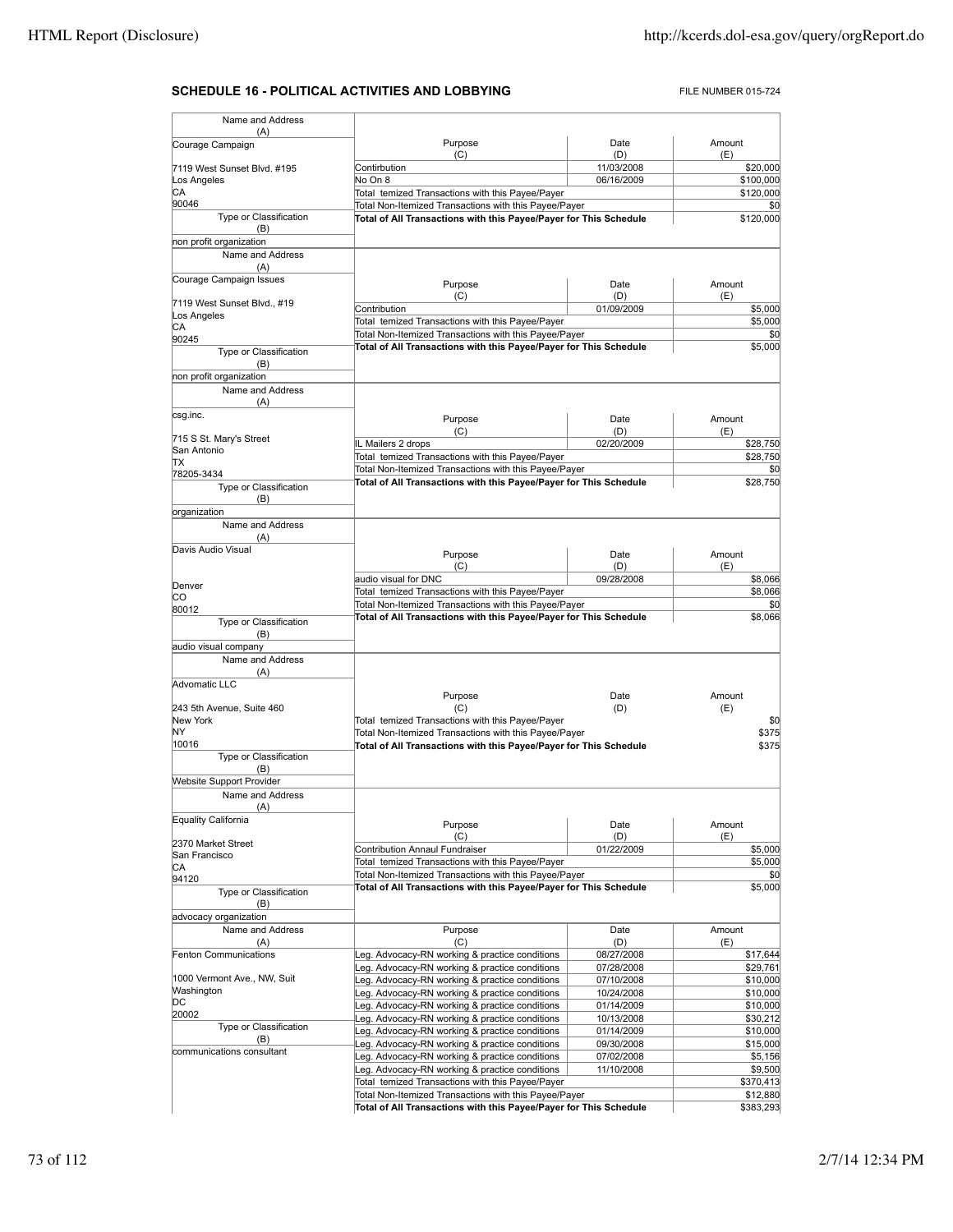|                                       | Purpose<br>(C)                                                    | Date<br>(D) | Amount<br>(E) |
|---------------------------------------|-------------------------------------------------------------------|-------------|---------------|
|                                       | Leg. Advocacy-RN working & practice conditions                    | 04/08/2009  | \$10,000      |
|                                       | Leg. Advocacy-RN working & practice conditions                    | 05/05/2009  | \$8,500       |
|                                       | Leg. Advocacy-RN working & practice conditions                    | 10/21/2008  | \$10,000      |
|                                       | Leg. Advocacy-RN working & practice conditions                    | 12/09/2008  | \$5,000       |
|                                       | Leg. Advocacy-RN working & practice conditions                    | 10/24/2008  | \$10,000      |
|                                       | Leg. Advocacy-RN working & practice conditions                    | 04/08/2009  | \$6,250       |
|                                       |                                                                   |             |               |
|                                       | Leg. Advocacy-RN working & practice conditions                    | 08/06/2008  | \$15,000      |
|                                       | Leg. Advocacy-RN working & practice conditions                    | 10/24/2008  | \$10,000      |
|                                       | Leg. Advocacy-RN working & practice conditions                    | 08/14/2008  | \$132,005     |
|                                       | CNA PAC Telemarketing - CNA West                                  | 10/31/2008  | \$16,385      |
|                                       | Total temized Transactions with this Payee/Payer                  |             | \$370,413     |
|                                       | Total Non-Itemized Transactions with this Payee/Payer             |             | \$12,880      |
|                                       | Total of All Transactions with this Payee/Payer for This Schedule |             | \$383,293     |
| Name and Address                      |                                                                   |             |               |
| (A)                                   | Purpose                                                           | Date        | Amount        |
| Gittelson, Eve                        | (C)                                                               | (D)         | (E)           |
|                                       | July & Aug Media Consulting                                       | 09/15/2008  | \$6,000       |
| One Lincoln Plaza                     | May & Jun Media Consulting                                        | 12/04/2008  | \$6,000       |
| New York                              |                                                                   | 07/10/2008  |               |
| ΝY                                    | Sept, Oct Media Consulting                                        |             | \$6,000       |
| 10002                                 | Total temized Transactions with this Payee/Payer                  |             | \$18,000      |
| Type or Classification                | Total Non-Itemized Transactions with this Payee/Payer             |             | \$365         |
| (B)                                   | Total of All Transactions with this Payee/Payer for This Schedule |             | \$18,365      |
| consultant                            |                                                                   |             |               |
| Name and Address                      |                                                                   |             |               |
| (A)                                   |                                                                   |             |               |
| <b>Health Care Now</b>                | Purpose                                                           | Date        | Amount        |
|                                       | (C)                                                               | (D)         | (E)           |
|                                       |                                                                   |             |               |
| 8 West 13th Street #2RW               | Leadership Conference for Guaranteed Health                       | 05/14/2009  | \$20,000      |
| New York                              | Care                                                              |             |               |
| NΥ                                    | Total temized Transactions with this Payee/Payer                  |             | \$20,000      |
| 84101                                 | Total Non-Itemized Transactions with this Payee/Payer             |             | \$0           |
| Type or Classification                | Total of All Transactions with this Payee/Payer for This Schedule |             | \$20,000      |
| (B)                                   |                                                                   |             |               |
| non profit organization               |                                                                   |             |               |
| Name and Address                      |                                                                   |             |               |
| (A)                                   |                                                                   |             |               |
| HealthJustice Education Fund Inc.     |                                                                   |             |               |
|                                       | Purpose                                                           | Date        | Amount        |
| 57 West 200 South, Suite 10           | (C)                                                               | (D)         | (E)           |
| Salt Lake City                        | Total temized Transactions with this Payee/Payer                  |             | \$0           |
| UT                                    | Total Non-Itemized Transactions with this Payee/Payer             |             | \$2,336       |
| 84101                                 | Total of All Transactions with this Payee/Payer for This Schedule |             | \$2,336       |
| Type or Classification                |                                                                   |             |               |
| (B)                                   |                                                                   |             |               |
|                                       |                                                                   |             |               |
| advocacy organization                 |                                                                   |             |               |
| Name and Address                      |                                                                   |             |               |
| (A)                                   |                                                                   |             |               |
| Ilinois Executive Mansion Association | Purpose                                                           | Date        | Amount        |
|                                       | (C)                                                               | (D)         | (E)           |
| 410 East Jackson                      | 03/24 Reception Chicago Legislative                               | 04/03/2009  | \$13,000      |
| Springfield                           |                                                                   |             |               |
| L                                     | Total temized Transactions with this Payee/Payer                  |             | \$13,000      |
| 60122-4393                            | Total Non-Itemized Transactions with this Payee/Payer             |             | \$0           |
| Type or Classification                | Total of All Transactions with this Pavee/Paver for This Schedule |             | \$13,000      |
| (B)                                   |                                                                   |             |               |
| labor union                           |                                                                   |             |               |
| Name and Address                      |                                                                   |             |               |
| (A)                                   |                                                                   |             |               |
|                                       |                                                                   |             |               |
| Jealousy Catering                     | Purpose                                                           |             | Amount        |
|                                       |                                                                   | Date        |               |
| 3537 Kiessig Avenue, Suite            | (C)                                                               | (D)         | (E)           |
| Sacrameneto                           | Total temized Transactions with this Payee/Payer                  |             | \$0           |
| СA                                    | Total Non-Itemized Transactions with this Payee/Payer             |             | \$303         |
| 95823                                 | Total of All Transactions with this Payee/Payer for This Schedule |             | \$303         |
| Type or Classification                |                                                                   |             |               |
| (B)                                   |                                                                   |             |               |
| caterer                               |                                                                   |             |               |
| Name and Address                      |                                                                   |             |               |
| (A)                                   |                                                                   |             |               |
| Labor 4 Health                        |                                                                   |             |               |
|                                       | Purpose                                                           | Date        | Amount        |
| 2130 James M Wood Blvd.               | (C)                                                               | (D)         | (E)           |
| Los Angeles                           | Affiliation                                                       | 12/19/2008  | \$7,500       |
| СA                                    | Total temized Transactions with this Payee/Payer                  |             | \$7,500       |
| 90006                                 | Total Non-Itemized Transactions with this Payee/Payer             |             | \$0           |
| Type or Classification                | Total of All Transactions with this Payee/Payer for This Schedule |             | \$7,500       |
| (B)                                   |                                                                   |             |               |
| advocacy organization                 |                                                                   |             |               |
|                                       |                                                                   |             |               |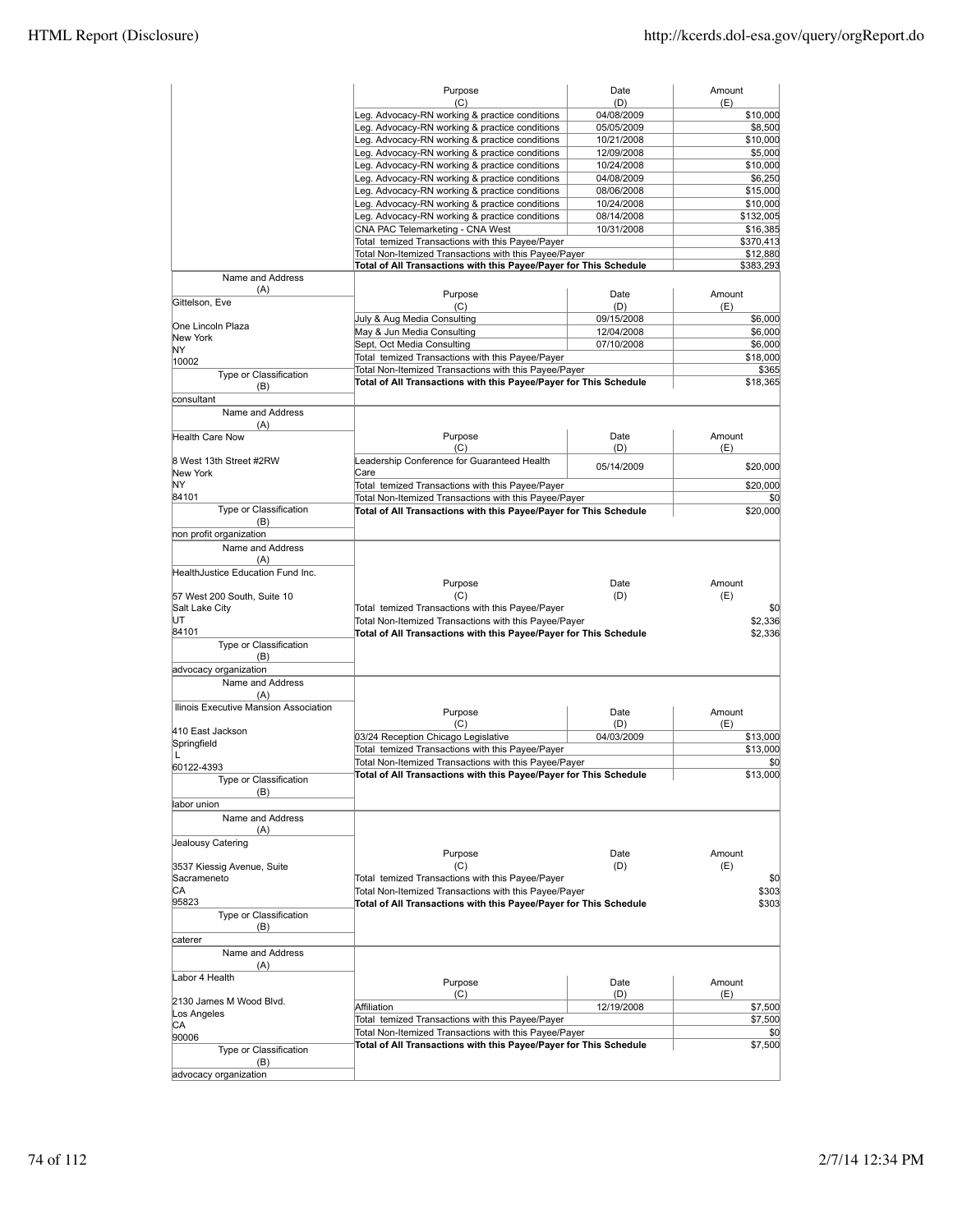| Name and Address                 |                                                                                                                            |                          |                      |
|----------------------------------|----------------------------------------------------------------------------------------------------------------------------|--------------------------|----------------------|
| (A)                              |                                                                                                                            |                          |                      |
| Labor for Single Payer           | Purpose<br>(C)                                                                                                             | Date<br>(D)              | Amount<br>(E)        |
| 2929 S Jefferson Avenue          | <b>LCGHC - Contribution National Meeting</b>                                                                               | 11/24/2008               | \$5,000              |
| St. Louis                        | LCGHC - Contribution to Campaign                                                                                           | 01/23/2009               | \$10,000             |
| MO                               | Total temized Transactions with this Payee/Payer                                                                           |                          | \$15,000             |
| 92845-2006                       | Total Non-Itemized Transactions with this Payee/Payer                                                                      |                          | \$150                |
| Type or Classification<br>(B)    | Total of All Transactions with this Payee/Payer for This Schedule                                                          |                          | \$15.150             |
| advocacy organization            |                                                                                                                            |                          |                      |
| Name and Address                 |                                                                                                                            |                          |                      |
| (A)                              |                                                                                                                            |                          |                      |
| Alliance Graphics                |                                                                                                                            |                          |                      |
|                                  | Purpose                                                                                                                    | Date                     | Amount               |
| 1101 8th Street                  | (C)                                                                                                                        | (D)                      | (E)                  |
| Berkeley<br>CA                   | Total temized Transactions with this Payee/Payer                                                                           |                          | \$0                  |
| 94710                            | Total Non-Itemized Transactions with this Payee/Payer<br>Total of All Transactions with this Payee/Payer for This Schedule |                          | \$14,125<br>\$14,125 |
| Type or Classification           |                                                                                                                            |                          |                      |
| (B)                              |                                                                                                                            |                          |                      |
| promotional merchandise provider |                                                                                                                            |                          |                      |
| Name and Address                 |                                                                                                                            |                          |                      |
| (A)                              |                                                                                                                            |                          |                      |
| Metro Media Productions          | Purpose                                                                                                                    | Date                     | Amount               |
| 1800 Diesel Drive Unit 20        | (C)<br>AH P Event                                                                                                          | (D)<br>07/28/2008        | (E)<br>\$10,310      |
| Sacramento                       | May 13th Event Washington DC                                                                                               | 06/25/2009               | \$8,605              |
| CА                               | Total temized Transactions with this Payee/Payer                                                                           |                          | \$18,915             |
| 95814                            | Total Non-Itemized Transactions with this Payee/Payer                                                                      |                          | \$9,444              |
| Type or Classification           | Total of All Transactions with this Payee/Payer for This Schedule                                                          |                          | \$28,359             |
| (B)                              |                                                                                                                            |                          |                      |
| event productions company        |                                                                                                                            |                          |                      |
| Name and Address                 | Purpose                                                                                                                    | Date                     | Amount               |
| (A)                              | (C)                                                                                                                        | (D)                      | (E)                  |
| MSHC Partners, Inc.              | M Postcards<br>AD15 Mail Piece 4                                                                                           | 10/20/2008<br>10/24/2008 | \$10,000<br>\$18,468 |
| 1155 15th Street, NW, Suit       | Add June Blog Buy                                                                                                          | 06/03/2009               | \$12,660             |
| Washington                       | Bush Moving Day Site                                                                                                       | 12/01/2008               | \$12,000             |
| DС                               | CA46 Afford It                                                                                                             | 11/26/2008               | \$17,894             |
| 20002                            | <b>CA46 Blue Nurses</b>                                                                                                    | 10/20/2008               | \$16,157             |
| Type or Classification           | CA46 Health Care Comparative                                                                                               | 11/26/2008               | \$17,894             |
| (B)<br>mailinghouse company      | Dress Blog                                                                                                                 | 10/29/2008               | \$7,929              |
|                                  | Guarn HealthCare Banner Ads                                                                                                | 04/20/2009               | \$136,062            |
|                                  | <b>Interactive Game</b>                                                                                                    | 04/20/2009               | \$29,960             |
|                                  | <b>Interactive Game</b><br>NY Blue Nurses Piece                                                                            | 10/24/2008               | \$9,000<br>\$25,386  |
|                                  | NY Kuhl                                                                                                                    | 11/26/2008<br>12/01/2008 | \$27,099             |
|                                  | NY29 Afford It                                                                                                             | 11/26/2008               | \$25,380             |
|                                  | NY29 SCHIP                                                                                                                 | 11/26/2008               | \$25,380             |
|                                  | NY29 Scratch Off                                                                                                           | 10/24/2008               | \$25,380             |
|                                  | PA 6 Piece                                                                                                                 | 07/18/2008               | \$10,065             |
|                                  | Rohrabacher                                                                                                                | 12/01/2008               | \$18,641             |
|                                  | Send Bush Packing                                                                                                          | 12/01/2008               | \$8,350              |
|                                  | The Mitch Who Stole Xas                                                                                                    | 01/06/2009               | \$9,064              |
|                                  | Total temized Transactions with this Payee/Payer                                                                           |                          | \$462,769            |
|                                  | Total Non-Itemized Transactions with this Payee/Payer<br>Total of All Transactions with this Payee/Payer for This Schedule |                          | \$35,869             |
| Name and Address                 |                                                                                                                            |                          | \$498,638            |
| (A)                              |                                                                                                                            |                          |                      |
| No on 8, Equality for All        |                                                                                                                            |                          |                      |
|                                  | Purpose<br>(C)                                                                                                             | Date<br>(D)              | Amount               |
| 8581 Santa Monica Blvd, #50      | Campaign Against Proposition 8                                                                                             | 10/17/2008               | (E)<br>\$40,000      |
| West Hollywood                   | Total temized Transactions with this Payee/Payer                                                                           |                          | \$40,000             |
| CA                               | Total Non-Itemized Transactions with this Payee/Payer                                                                      |                          | \$0                  |
| 90038<br>Type or Classification  | Total of All Transactions with this Payee/Payer for This Schedule                                                          |                          | \$40,000             |
| (B)                              |                                                                                                                            |                          |                      |
| advocacy organization            |                                                                                                                            |                          |                      |
| Name and Address                 |                                                                                                                            |                          |                      |
| (A)                              |                                                                                                                            |                          |                      |
| No on Proposition 10             | Purpose                                                                                                                    | Date                     | Amount               |
|                                  | (C)                                                                                                                        | (D)                      | (E)                  |
| 520 S. El Camino Real #340       | Campaign against Prop 10                                                                                                   | 10/17/2008               | \$40,000             |
| San Mateo<br>CА                  | Total temized Transactions with this Payee/Payer                                                                           |                          | \$40,000             |
| 94401                            | Total Non-Itemized Transactions with this Payee/Payer                                                                      |                          | \$0                  |
| Type or Classification           | Total of All Transactions with this Payee/Payer for This Schedule                                                          |                          | \$40,000             |
| (B)                              |                                                                                                                            |                          |                      |
| advocacy organization            |                                                                                                                            |                          |                      |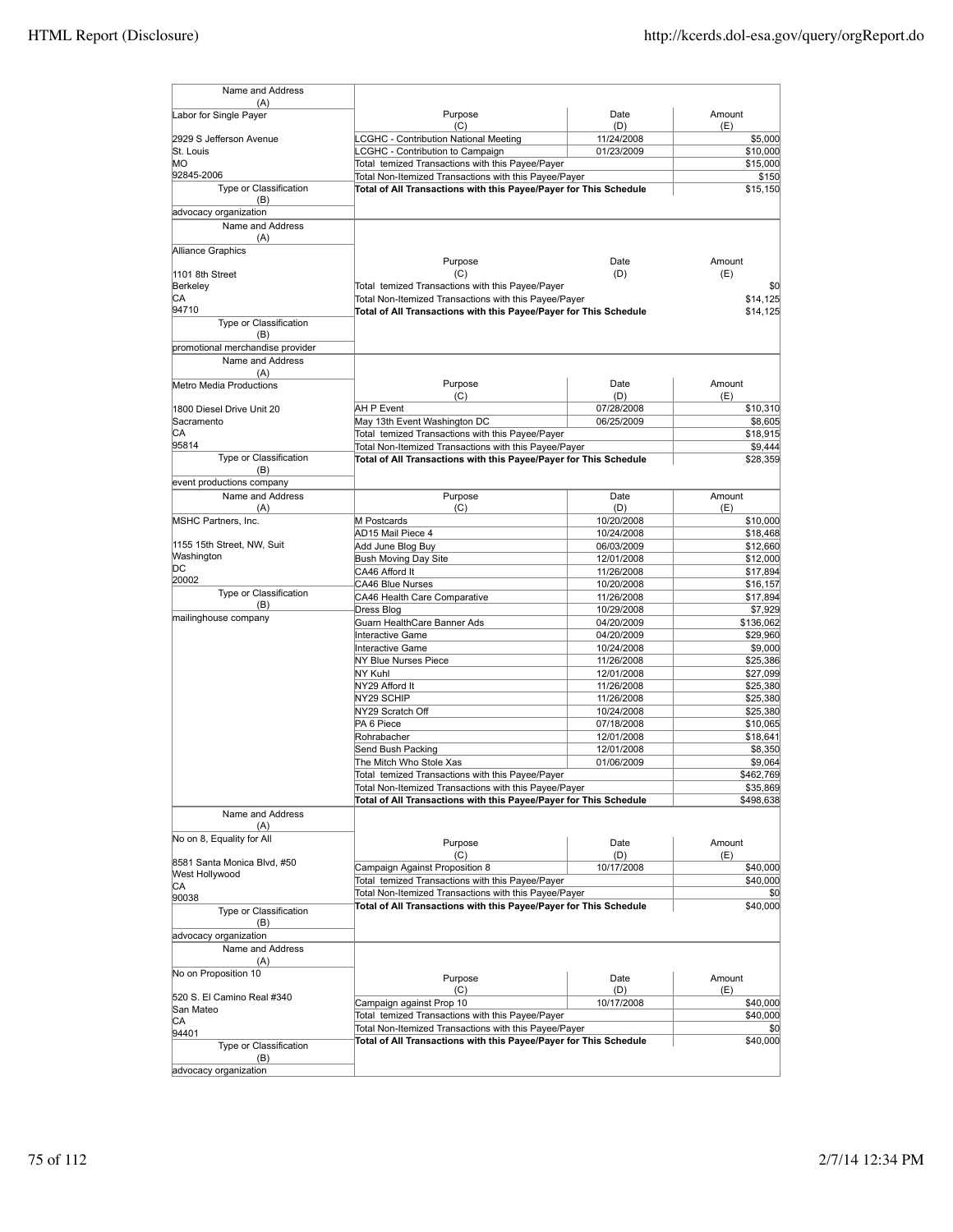| Name and Address               |                                                                   |                   |                 |
|--------------------------------|-------------------------------------------------------------------|-------------------|-----------------|
| (A)                            |                                                                   |                   |                 |
| North Woods Advertising, Inc.  | Purpose<br>(C)                                                    | Date<br>(D)       | Amount<br>(E)   |
| 400 Plymouth Building, 12 S    | Ad Guaranteed Healthcare Now                                      | 09/11/2008        | \$5,500         |
| Minnespolis                    | One Heartbeat - TV Production                                     | 09/25/2008        | \$26,900        |
| ΜN                             | Total temized Transactions with this Payee/Payer                  |                   | \$32,400        |
| 95037                          | Total Non-Itemized Transactions with this Payee/Payer             |                   | \$0             |
| Type or Classification<br>(B)  | Total of All Transactions with this Payee/Payer for This Schedule |                   | \$32,400        |
| advertising company            |                                                                   |                   |                 |
| Name and Address               |                                                                   |                   |                 |
| (A)                            |                                                                   |                   |                 |
| Ohio Democratic Party          | Purpose                                                           | Date              | Amount          |
|                                | (C)                                                               | (D)               | (E)             |
| 340 East Fulton Street         | Contribution                                                      | 10/24/2008        | \$10,000        |
| Columbus<br>ЮH                 | Total temized Transactions with this Payee/Payer                  |                   | \$10,000        |
| 43085                          | Total Non-Itemized Transactions with this Payee/Payer             |                   | \$0             |
| Type or Classification         | Total of All Transactions with this Payee/Payer for This Schedule |                   | \$10,000        |
| (B)                            |                                                                   |                   |                 |
| political organization         |                                                                   |                   |                 |
| Name and Address               |                                                                   |                   |                 |
| (A)                            |                                                                   |                   |                 |
| Olson Hagel & Fishburn LLP     |                                                                   |                   | Amount          |
|                                | Purpose                                                           | Date              |                 |
| 555 Capitol Mall Suite 1425    | (C)<br>Fed PAC Admin                                              | (D)<br>01/22/2009 | (E)<br>\$14,547 |
| Sacramento                     | Total temized Transactions with this Payee/Payer                  |                   | \$14,547        |
| СA                             | Total Non-Itemized Transactions with this Payee/Payer             |                   | \$20,465        |
| 95814                          | Total of All Transactions with this Payee/Payer for This Schedule |                   | \$35,012        |
| Type or Classification         |                                                                   |                   |                 |
| (B)                            |                                                                   |                   |                 |
| law firm                       |                                                                   |                   |                 |
| Name and Address<br>(A)        |                                                                   |                   |                 |
| On-Stage Rentals, Inc.         | Purpose                                                           | Date              | Amount          |
|                                | (C)                                                               | (D)               | (E)             |
| 205 N Aspan Avenue, Unit #1    | Sound DNC - 50% down                                              | 08/22/2008        | \$5,750         |
| Azusa                          | Sound DNC - bal due                                               | 08/22/2008        | \$5,750         |
| CА                             | Total temized Transactions with this Payee/Payer                  |                   | \$11,500        |
| 91702                          | Total Non-Itemized Transactions with this Payee/Payer             |                   | \$950           |
| Type or Classification         | Total of All Transactions with this Payee/Payer for This Schedule |                   | \$12,450        |
| (B)                            |                                                                   |                   |                 |
| stage and sound provider       |                                                                   |                   |                 |
| Name and Address               |                                                                   |                   |                 |
| (A)                            |                                                                   |                   |                 |
| American Patients United       | Purpose                                                           | Date              | Amount          |
| PO Box 2111                    | (C)                                                               | (D)               | (E)             |
| Oak Park                       | MidWest Roadshow                                                  | 10/10/2008        | \$25,000        |
| L                              | Total temized Transactions with this Payee/Payer                  |                   | \$25,000        |
| 60303                          | Total Non-Itemized Transactions with this Payee/Payer             |                   | \$0             |
| Type or Classification         | Total of All Transactions with this Payee/Payer for This Schedule |                   | \$25,000        |
| (B)                            |                                                                   |                   |                 |
| non profit organization        |                                                                   |                   |                 |
| Name and Address               |                                                                   |                   |                 |
| (A)                            |                                                                   |                   |                 |
| Poncho Sanchez Enterprise, LLC | Purpose                                                           | Date              | Amount          |
|                                | (C)                                                               | (D)               | (E)             |
| 2608 Ninth St #301             | DNC 8/26/08 music entertainment                                   | 08/20/2008        | \$6,000         |
| Berkeley                       | Total temized Transactions with this Payee/Payer                  |                   | \$6,000         |
| СA<br>94710                    | Total Non-Itemized Transactions with this Payee/Payer             |                   | \$0             |
| Type or Classification         | Total of All Transactions with this Payee/Payer for This Schedule |                   | \$6,000         |
| (B)                            |                                                                   |                   |                 |
| entertainment agency           |                                                                   |                   |                 |
| Name and Address               | Purpose                                                           | Date              | Amount          |
| (A)                            | (C)                                                               | (D)               | (E)             |
| Postal Systems Inc             | 10 State Mailer                                                   | 01/02/2009        | \$34,417        |
|                                | 10 State mailer 1st Class                                         | 09/30/2008        | \$61,786        |
| 25024 Viking Street            | 10 State mailer Non Profit                                        | 09/30/2008        | \$39,220        |
| Hayward                        | 10/22/08 NatRatios Brochure                                       | 10/20/2008        | \$233,321       |
| СA                             | 10/22/08 NatRatios Brochure                                       | 10/22/2008        | \$39,795        |
| 94545                          | 10/23/08 Nov 08 Postcards                                         | 10/23/2008        | \$7,683         |
| Type or Classification         | 4 State Mailer SM-MO, IN, MI, NC                                  | 10/14/2008        | \$10,966        |
| (B)                            | Postage 4 State Mailer SM-MO, IN, MI, NC                          | 10/14/2008        | \$23,128        |
| mailinghouse company           | Total temized Transactions with this Payee/Payer                  |                   | \$450,316       |
|                                | Total Non-Itemized Transactions with this Payee/Payer             |                   | \$11,380        |
|                                | Total of All Transactions with this Payee/Payer for This Schedule |                   | \$461,696       |
| Name and Address               | Purpose                                                           | Date              | Amount          |
| (A)                            | (C)                                                               | (D)               | (E)             |
|                                | Contribution Labor Program                                        | 04/08/2009        | \$5,000         |
|                                | Contribution 11/08 Labor Program                                  | 09/18/2008        | \$5,000         |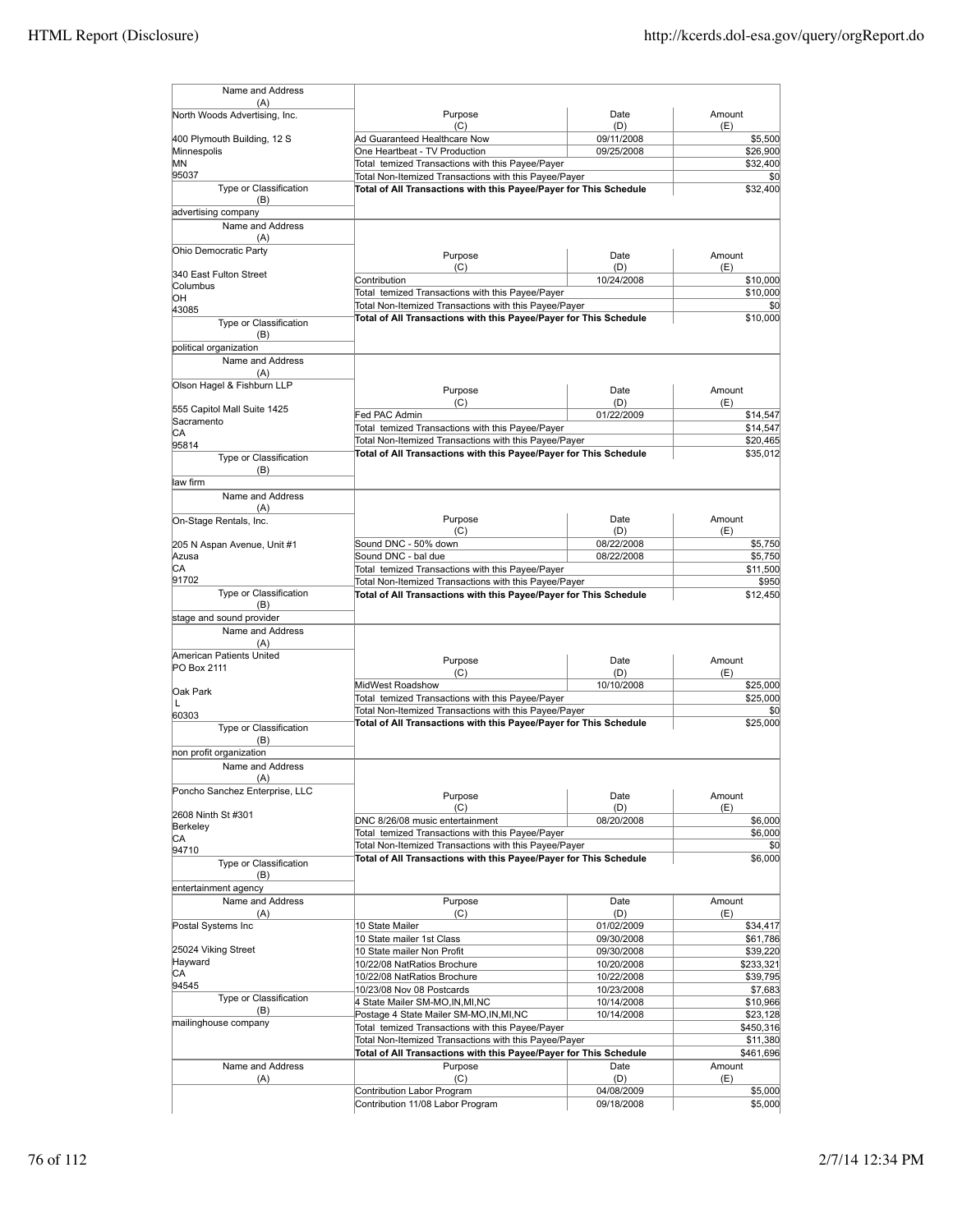| Pride at Work                     |                                                                                                                            |                          |                    |
|-----------------------------------|----------------------------------------------------------------------------------------------------------------------------|--------------------------|--------------------|
| 815 16th Street, NW<br>Washington | Purpose<br>(C)                                                                                                             | Date<br>(D)              | Amount<br>(E)      |
| DC                                | Total temized Transactions with this Payee/Payer                                                                           |                          | \$10,000           |
| 20006<br>Type or Classification   | Total Non-Itemized Transactions with this Payee/Payer<br>Total of All Transactions with this Payee/Payer for This Schedule |                          | \$100<br>\$10,100  |
| (B)                               |                                                                                                                            |                          |                    |
| labor union<br>Name and Address   | Purpose                                                                                                                    | Date                     | Amount             |
| (A)                               | (C)                                                                                                                        | (D)                      | (E)                |
| Progressive Democrats of America  | Leg. Advocacy-RN working & practice conditions                                                                             | 01/05/2009               | \$5,000            |
| PO Box 150064                     | Leg. Advocacy-RN working & practice conditions                                                                             | 02/01/2009               | \$5,000            |
|                                   | Leg. Advocacy-RN working & practice conditions                                                                             | 03/01/2009               | \$5,000            |
| <b>Grand Rapids</b><br>ΜI         | Leg. Advocacy-RN working & practice conditions                                                                             | 04/01/2009               | \$5,000            |
| 90401                             | Leg. Advocacy-RN working & practice conditions<br>eg. Advocacy-RN working & practice conditions                            | 05/01/2009<br>06/01/2009 | \$5,000<br>\$5,000 |
| Type or Classification            | Table at Progressive Central - DNC                                                                                         | 12/04/2008               | \$5,000            |
| (B)                               | Total temized Transactions with this Payee/Payer                                                                           |                          | \$35,000           |
| political organization            | Total Non-Itemized Transactions with this Payee/Payer                                                                      |                          | \$4,300            |
|                                   | Total of All Transactions with this Payee/Payer for This Schedule                                                          |                          | \$39,300           |
| Name and Address                  |                                                                                                                            |                          |                    |
| (A)                               |                                                                                                                            |                          |                    |
| Ann's Catering                    |                                                                                                                            | Date                     |                    |
| 2922 Domingo Avenue               | Purpose<br>(C)                                                                                                             | (D)                      | Amount<br>(E)      |
| Berkeley                          | Total temized Transactions with this Payee/Payer                                                                           |                          | \$0                |
| CА                                | Total Non-Itemized Transactions with this Payee/Payer                                                                      |                          | \$37               |
| 94705                             | Total of All Transactions with this Payee/Payer for This Schedule                                                          |                          | \$37               |
| Type or Classification            |                                                                                                                            |                          |                    |
| (B)                               |                                                                                                                            |                          |                    |
| caterer                           |                                                                                                                            |                          |                    |
| Name and Address<br>(A)           |                                                                                                                            |                          |                    |
| Reno Gazette-Journal              |                                                                                                                            |                          |                    |
|                                   | Purpose                                                                                                                    | Date                     | Amount             |
| 955 Kuenzli Street                | (C)                                                                                                                        | (D)<br>10/10/2008        | (E)                |
| Reno                              | Ad campaign<br>Total temized Transactions with this Payee/Payer                                                            |                          | \$6,427<br>\$6,427 |
| NV                                | Total Non-Itemized Transactions with this Payee/Payer                                                                      |                          | \$0                |
| 89501                             | Total of All Transactions with this Payee/Payer for This Schedule                                                          |                          | \$6,427            |
| Type or Classification<br>(B)     |                                                                                                                            |                          |                    |
| news organization                 |                                                                                                                            |                          |                    |
| Name and Address                  |                                                                                                                            |                          |                    |
| (A)                               |                                                                                                                            |                          |                    |
| Roll Call                         | Purpose                                                                                                                    | Date                     | Amount             |
|                                   | (C)                                                                                                                        | (D)                      | (E)                |
| 50 F Street NW FL7                | Newspaper Ad                                                                                                               | 02/28/2009               | \$11,220           |
| Washington<br>DС                  | Total temized Transactions with this Payee/Payer                                                                           |                          | \$11,220           |
| 20020                             | Total Non-Itemized Transactions with this Payee/Payer                                                                      |                          | \$485              |
| Type or Classification            | Total of All Transactions with this Payee/Payer for This Schedule                                                          |                          | \$11,705           |
| (B)                               |                                                                                                                            |                          |                    |
| online newspaper                  |                                                                                                                            |                          |                    |
| Name and Address                  | Purpose                                                                                                                    | Date                     | Amount             |
| (A)                               | (C)                                                                                                                        | (D)                      | (E)                |
| Romero, Jesse                     | Apr 09 Services                                                                                                            | 04/01/2009               | \$5,000            |
| 2434 West Mulberry                | Aug 08 Services<br>Dec 08 Services                                                                                         | 08/01/2008               | \$5,000<br>\$5,000 |
| San Antonio                       | Feb 09 Services                                                                                                            | 12/02/2008<br>02/01/2009 | \$5,000            |
| ΠX                                | Jan 09 Services                                                                                                            | 01/05/2009               | \$5,000            |
| 78201                             | July 08 Services                                                                                                           | 07/01/2008               | \$5,000            |
| Type or Classification            | June 09 Services                                                                                                           | 06/01/2009               | \$5,000            |
| (B)                               | Mar 09 Services                                                                                                            | 03/01/2009               | \$5,000            |
| consultant                        | May 09 Services                                                                                                            | 05/01/2009               | \$5,000            |
|                                   | Nov 08 Services                                                                                                            | 11/01/2008               | \$5,000            |
|                                   | Oct 08 Services                                                                                                            | 10/03/2008               | \$5,000            |
|                                   | Sept 08 Services                                                                                                           | 09/01/2008               | \$5,000            |
|                                   | Total temized Transactions with this Payee/Payer                                                                           |                          | \$60,000           |
|                                   | Total Non-Itemized Transactions with this Payee/Payer                                                                      |                          | \$678              |
| Name and Address                  | Total of All Transactions with this Payee/Payer for This Schedule                                                          |                          | \$60,678           |
| (A)                               |                                                                                                                            |                          |                    |
| Aroma Cafe & Bakery               |                                                                                                                            |                          |                    |
|                                   | Purpose                                                                                                                    | Date                     | Amount             |
| 1900 Franklin Street              | (C)                                                                                                                        | (D)                      | (E)                |
| Oakland                           | Total temized Transactions with this Payee/Payer                                                                           |                          | \$0                |
| CA                                | Total Non-Itemized Transactions with this Payee/Payer                                                                      |                          | \$67               |
| 94612                             | Total of All Transactions with this Payee/Payer for This Schedule                                                          |                          | \$67               |
| Type or Classification<br>(B)     |                                                                                                                            |                          |                    |
| caterer                           |                                                                                                                            |                          |                    |
|                                   |                                                                                                                            |                          |                    |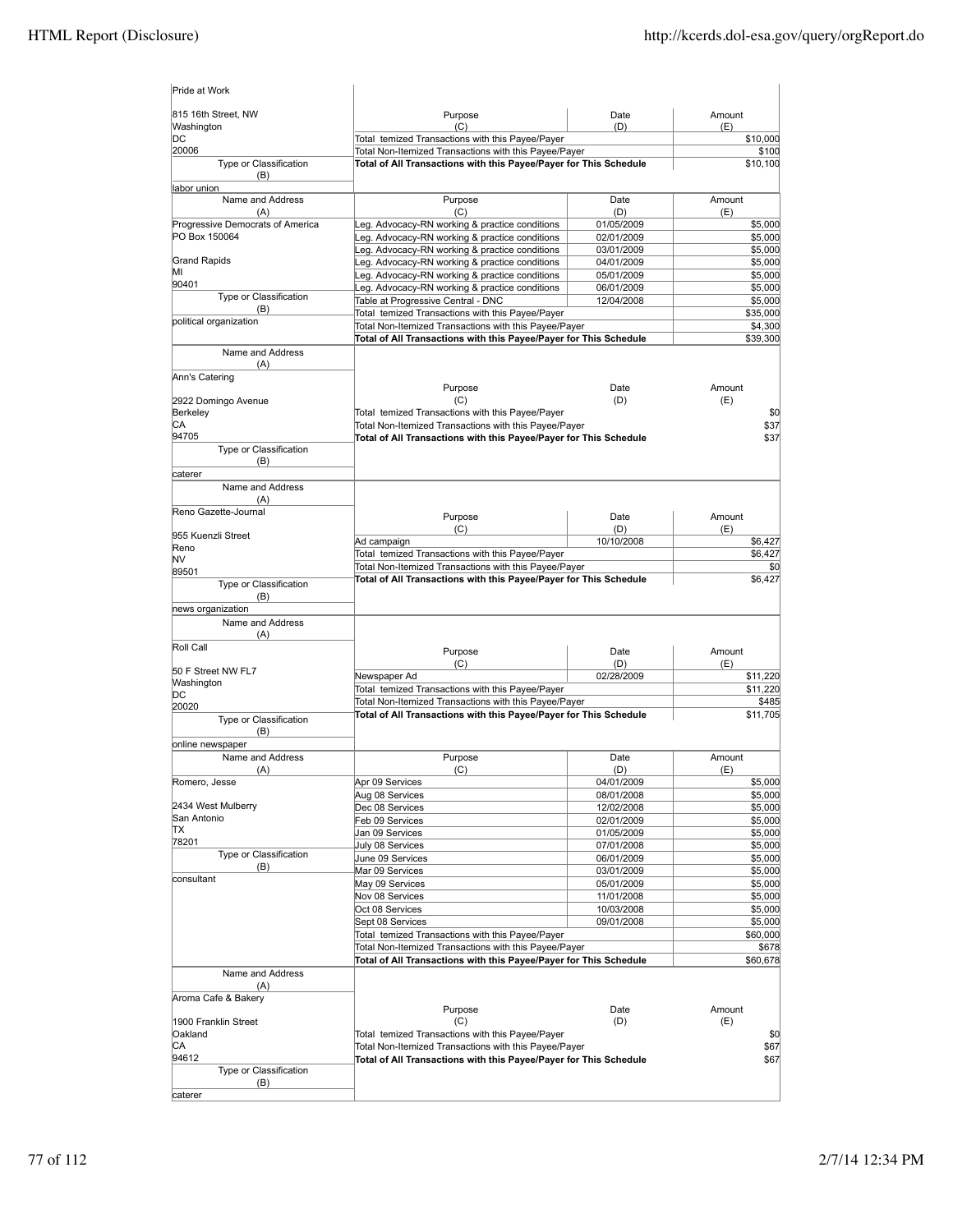| Name and Address                            |                                                                                                           |                   |                       |
|---------------------------------------------|-----------------------------------------------------------------------------------------------------------|-------------------|-----------------------|
| (A)                                         |                                                                                                           |                   |                       |
| San Francisco Chronicle                     |                                                                                                           |                   | Amount                |
| P O Box 7112                                | Purpose<br>(C)                                                                                            | Date<br>(D)       | (E)                   |
| San Francisco                               | Total temized Transactions with this Payee/Payer                                                          |                   | \$0                   |
| СA                                          | Total Non-Itemized Transactions with this Payee/Payer                                                     |                   | \$3,948               |
| 94120                                       | Total of All Transactions with this Payee/Payer for This Schedule                                         | \$3,948           |                       |
| Type or Classification<br>(B)               |                                                                                                           |                   |                       |
| news organization                           |                                                                                                           |                   |                       |
| Name and Address                            |                                                                                                           |                   |                       |
| (A)                                         | Purpose                                                                                                   | Date              | Amount                |
| Special Events at Union Station             | (C)                                                                                                       | (D)               | (E)                   |
| 50 Massachusetts Ave. NE                    | Special Events at Union Station                                                                           | 04/02/2009        | \$13,000              |
| Washington                                  | Special Events at Union Station                                                                           | 05/06/2009        | \$49,150              |
| DС                                          | Special Events at Union Station                                                                           | 06/30/2009        | \$14,148              |
| 20002                                       | Total temized Transactions with this Payee/Payer<br>Total Non-Itemized Transactions with this Payee/Payer |                   | \$76,298<br>\$0       |
| Type or Classification                      | Total of All Transactions with this Payee/Payer for This Schedule                                         |                   | \$76,298              |
| (B)<br>convention/conference center         |                                                                                                           |                   |                       |
| Name and Address                            |                                                                                                           |                   |                       |
| (A)                                         |                                                                                                           |                   |                       |
| The Busbank                                 | Purpose                                                                                                   | Date              | Amount                |
|                                             | (C)                                                                                                       | (D)               | (E)                   |
| 140 S Michigan Avenue                       | 2008 Bus Tour<br>leg. Advocacy-RN working & practice conditions                                           | 09/28/2008        | \$74,512              |
| Chicago<br>L                                | Total temized Transactions with this Payee/Payer                                                          | 10/28/2008        | \$77,900<br>\$152,412 |
| 60601                                       | Total Non-Itemized Transactions with this Payee/Payer                                                     |                   | \$0                   |
| Type or Classification                      | Total of All Transactions with this Payee/Payer for This Schedule                                         |                   | \$152,412             |
| (B)                                         |                                                                                                           |                   |                       |
| transportation provider                     |                                                                                                           |                   |                       |
| Name and Address<br>(A)                     |                                                                                                           |                   |                       |
| The Nation                                  |                                                                                                           |                   |                       |
|                                             | Purpose<br>(C)                                                                                            | Date<br>(D)       | Amount<br>(E)         |
| 33 Irving Place, 8th Flr                    | Ad for Single Payer                                                                                       | 09/24/2008        | \$10,000              |
| New York<br>NY                              | Total temized Transactions with this Payee/Payer                                                          |                   | \$10,000              |
| 10013                                       | Total Non-Itemized Transactions with this Payee/Payer                                                     |                   | \$0                   |
| Type or Classification                      | Total of All Transactions with this Payee/Payer for This Schedule                                         |                   | \$10,000              |
| (B)                                         |                                                                                                           |                   |                       |
| health research provider                    |                                                                                                           |                   |                       |
| Name and Address                            |                                                                                                           |                   |                       |
| (A)<br><b>Tri-Rentals Event Specialists</b> |                                                                                                           |                   |                       |
|                                             | Purpose<br>(C)                                                                                            | Date<br>(D)       | Amount                |
| 3103 East Broadway, Suite 4                 | 2/12/09 State Lobby Day                                                                                   | 01/13/2009        | (E)<br>\$8,261        |
| Phoenix                                     | Total temized Transactions with this Payee/Payer                                                          |                   | \$8,261               |
| ΑZ<br>85040                                 | Total Non-Itemized Transactions with this Payee/Payer                                                     |                   | \$0                   |
| Type or Classification                      | Total of All Transactions with this Payee/Payer for This Schedule                                         |                   | \$8.261               |
| (B)                                         |                                                                                                           |                   |                       |
| rental company                              |                                                                                                           |                   |                       |
| Name and Address                            |                                                                                                           |                   |                       |
| (A)<br><b>USLAW</b>                         |                                                                                                           |                   |                       |
|                                             | Purpose<br>(C)                                                                                            | Date<br>(D)       | Amount<br>(E)         |
| 1718 M Street, NW #153                      | <b>Affilliation Fee</b>                                                                                   | 04/17/2009        | \$7,500               |
| Washington                                  | Total temized Transactions with this Payee/Payer                                                          |                   | \$7,500               |
| DС<br>20036                                 | Total Non-Itemized Transactions with this Payee/Payer                                                     |                   | \$0                   |
| Type or Classification                      | Total of All Transactions with this Payee/Payer for This Schedule                                         |                   | \$7,500               |
| (B)                                         |                                                                                                           |                   |                       |
| labor organization                          |                                                                                                           |                   |                       |
| Name and Address                            |                                                                                                           |                   |                       |
| (A)<br>Yes on 1A                            |                                                                                                           |                   |                       |
|                                             | Purpose                                                                                                   | Date              | Amount                |
| 1127 11th Street                            | (C)<br>advocating Californians for High Speed Trains                                                      | (D)<br>10/17/2008 | (E)<br>\$40,000       |
| Sacramento                                  | Total temized Transactions with this Payee/Payer                                                          |                   | \$40,000              |
| СA<br>95814                                 | Total Non-Itemized Transactions with this Payee/Payer                                                     |                   | \$0                   |
| Type or Classification                      | Total of All Transactions with this Payee/Payer for This Schedule                                         |                   | \$40,000              |
| (B)                                         |                                                                                                           |                   |                       |
| advocacy organization                       |                                                                                                           |                   |                       |
| Name and Address                            | Purpose                                                                                                   | Date              | Amount                |
| (A)                                         | (C)                                                                                                       | (D)               | (E)                   |
| Autumn Press                                | DNC Single Payer Brochure<br>Total temized Transactions with this Payee/Payer                             | 09/24/2008        | \$5,617<br>\$242,972  |
| 945 Camelia Street                          | Total Non-Itemized Transactions with this Payee/Payer                                                     |                   | \$92,375              |
| Berkeley                                    | Total of All Transactions with this Payee/Payer for This Schedule                                         |                   | \$335,347             |
|                                             |                                                                                                           |                   |                       |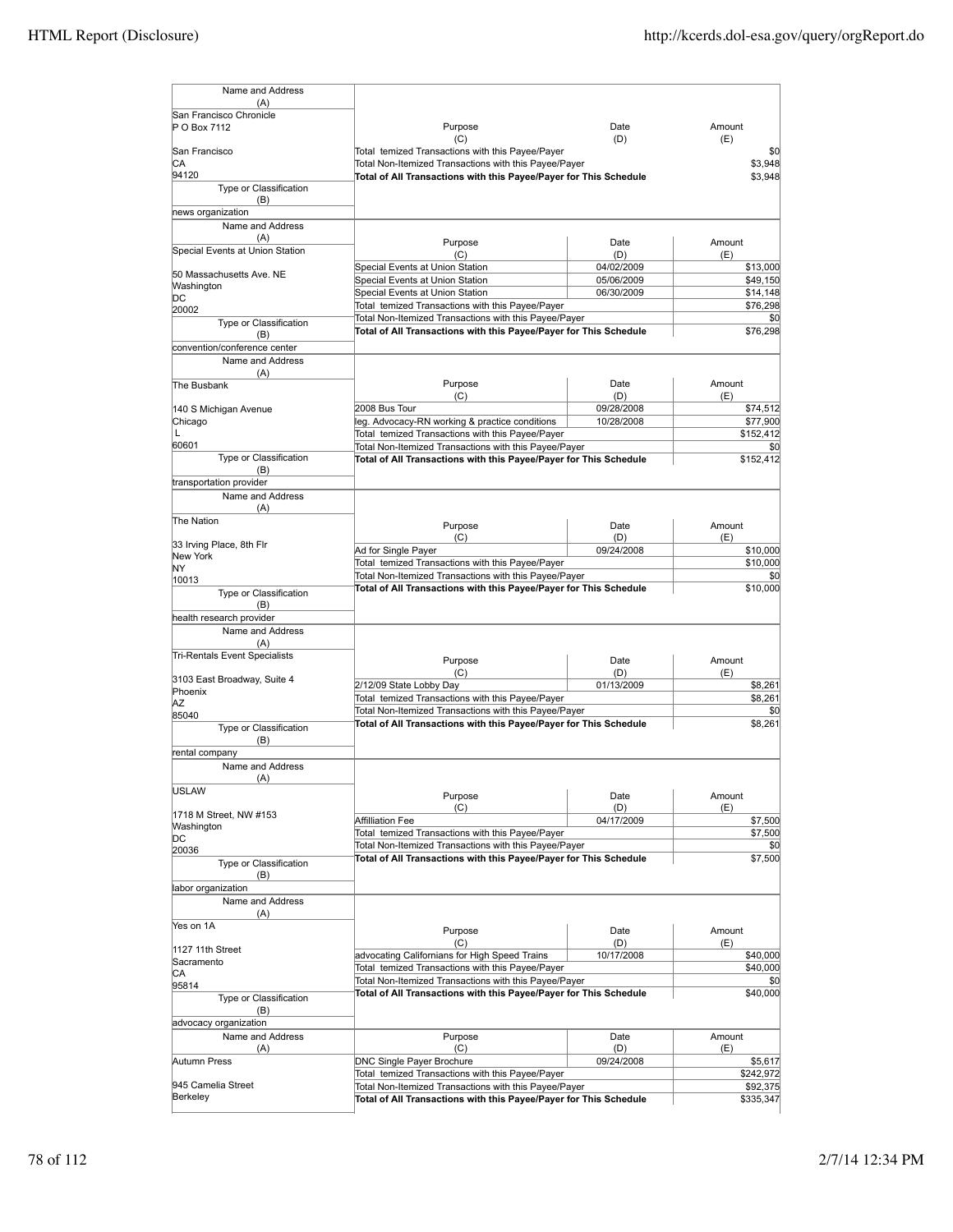| CA                                        | Purpose                                                                                                                                                                        | Date                     | Amount                             |
|-------------------------------------------|--------------------------------------------------------------------------------------------------------------------------------------------------------------------------------|--------------------------|------------------------------------|
| 94710                                     | (C)                                                                                                                                                                            | (D)                      | (E)                                |
| Type or Classification<br>(B)             | <b>Election Mailer</b><br><b>Election Mailer</b>                                                                                                                               | 11/10/2008<br>11/10/2008 | \$48,897<br>\$19,624               |
| printing company                          | Leg. Advocacy-RN working & practice conditions                                                                                                                                 | 07/07/2008               | \$26,796                           |
|                                           | <b>Next President Brochure</b>                                                                                                                                                 | 01/23/2009               | \$91,028                           |
|                                           | One Nation One Health Plan Brochure                                                                                                                                            | 02/19/2009               | \$5,171                            |
|                                           | Picket Signs Single Payer                                                                                                                                                      | 04/01/2009               | \$7,367                            |
|                                           | Picket Signs Single Payer                                                                                                                                                      | 05/14/2009               | \$8,475                            |
|                                           | Plackards                                                                                                                                                                      | 07/16/2008               | \$6,945                            |
|                                           | Single Payer Picket Signs VT                                                                                                                                                   | 04/15/2009               | \$12,786                           |
|                                           | Brochure - What's at Stake                                                                                                                                                     | 11/10/2008               | \$10,266                           |
|                                           | Total temized Transactions with this Payee/Payer<br>Total Non-Itemized Transactions with this Payee/Payer<br>Total of All Transactions with this Payee/Payer for This Schedule |                          | \$242,972<br>\$92,375<br>\$335,347 |
| Name and Address                          |                                                                                                                                                                                |                          |                                    |
| (A)                                       |                                                                                                                                                                                |                          |                                    |
| Bauer's Worldwide Transportation          | Purpose                                                                                                                                                                        | Date                     | Amount                             |
| The Embarcadero                           | (C)                                                                                                                                                                            | (D)                      | (E)                                |
| San Francisco                             | Transportation for DC event                                                                                                                                                    | 05/08/2009               | \$70,337                           |
| СA                                        | Total temized Transactions with this Payee/Payer                                                                                                                               |                          | \$70,337                           |
| 94111                                     | Total Non-Itemized Transactions with this Payee/Payer<br>Total of All Transactions with this Payee/Payer for This Schedule                                                     |                          | \$0<br>\$70,337                    |
| Type or Classification                    |                                                                                                                                                                                |                          |                                    |
| (B)                                       |                                                                                                                                                                                |                          |                                    |
| transportation provider                   |                                                                                                                                                                                |                          |                                    |
| Name and Address<br>(A)                   |                                                                                                                                                                                |                          |                                    |
| <b>Berkeley Agency</b>                    |                                                                                                                                                                                |                          |                                    |
|                                           | Purpose                                                                                                                                                                        | Date                     | Amount                             |
| 2608 Ninth Street #301                    | (C)                                                                                                                                                                            | (D)                      | (E)                                |
| Berkeley                                  | DNC 8/26/09 musical entertainment<br>Total temized Transactions with this Payee/Payer                                                                                          | 08/20/2008               | \$6,000<br>\$6,000                 |
| СA                                        | Total Non-Itemized Transactions with this Payee/Payer                                                                                                                          |                          | \$0                                |
| 94710                                     | Total of All Transactions with this Payee/Payer for This Schedule                                                                                                              |                          | \$6,000                            |
| Type or Classification<br>(B)             |                                                                                                                                                                                |                          |                                    |
| talent agency                             |                                                                                                                                                                                |                          |                                    |
| Name and Address                          |                                                                                                                                                                                |                          |                                    |
| (A)<br>Bonderud, Kevin J                  |                                                                                                                                                                                |                          |                                    |
|                                           | Purpose                                                                                                                                                                        | Date                     | Amount                             |
| 1002 Independence Avenue SE               | (C)                                                                                                                                                                            | (D)                      | (E)                                |
| Washington                                | Total temized Transactions with this Payee/Payer                                                                                                                               |                          | \$0                                |
| DС                                        | Total Non-Itemized Transactions with this Payee/Payer                                                                                                                          |                          | \$22,500                           |
| 20003                                     | Total of All Transactions with this Payee/Payer for This Schedule                                                                                                              |                          | \$22,500                           |
| Type or Classification<br>(B)             |                                                                                                                                                                                |                          |                                    |
| consultant                                |                                                                                                                                                                                |                          |                                    |
| Name and Address                          |                                                                                                                                                                                |                          |                                    |
| (A)                                       |                                                                                                                                                                                |                          |                                    |
| Bourne & Associates                       | Purpose                                                                                                                                                                        | Date                     | Amount                             |
|                                           | (C)                                                                                                                                                                            | (D)                      | (E)                                |
| 44871 So. El Macero Drive                 | Monthly Retainer and expenses for Jan and Feb                                                                                                                                  | 03/03/2009               | \$9,000                            |
| El Macero                                 | 2009                                                                                                                                                                           |                          |                                    |
| IСA<br>95618                              | Total temized Transactions with this Payee/Payer<br>Total Non-Itemized Transactions with this Payee/Payer                                                                      |                          | \$9,000                            |
| Type or Classification                    | Total of All Transactions with this Payee/Payer for This Schedule                                                                                                              |                          | \$18,325<br>\$27,325               |
| (B)                                       |                                                                                                                                                                                |                          |                                    |
| legal consultant                          |                                                                                                                                                                                |                          |                                    |
| Name and Address                          |                                                                                                                                                                                |                          |                                    |
| (A)                                       |                                                                                                                                                                                |                          |                                    |
| California Alliance for Retired Americans | Purpose                                                                                                                                                                        | Date                     | Amount                             |
|                                           | (C)                                                                                                                                                                            | (D)                      | (E)                                |
| 600 Grand Avenue #410                     | Annual sponsorship                                                                                                                                                             | 02/17/2009               | \$10,000                           |
| Oakland<br>CА                             | Total temized Transactions with this Payee/Payer                                                                                                                               |                          | \$10,000                           |
| 94610                                     | Total Non-Itemized Transactions with this Payee/Payer                                                                                                                          |                          | \$0                                |
| Type or Classification                    | Total of All Transactions with this Payee/Payer for This Schedule                                                                                                              |                          | \$10,000                           |
| (B)                                       |                                                                                                                                                                                |                          |                                    |
| non profit organization                   |                                                                                                                                                                                |                          |                                    |
| Name and Address                          |                                                                                                                                                                                |                          |                                    |
| (A)                                       |                                                                                                                                                                                |                          |                                    |
| California League of Conservation Voters  | Purpose                                                                                                                                                                        | Date                     | Amount                             |
|                                           | (C)                                                                                                                                                                            | (D)                      | (E)                                |
| 350 Frank Ogawa Plaza, Suit<br>Oakland    | Sponsor 15th Annual Leadership Awards                                                                                                                                          | 09/24/2008               | \$5,000                            |
| CА                                        | Total temized Transactions with this Payee/Payer                                                                                                                               |                          | \$5,000                            |
| 94612                                     | Total Non-Itemized Transactions with this Payee/Payer                                                                                                                          |                          | \$1,500                            |
| Type or Classification                    | Total of All Transactions with this Payee/Payer for This Schedule                                                                                                              |                          | \$6,500                            |
| (B)                                       |                                                                                                                                                                                |                          |                                    |
| environmental political organization      |                                                                                                                                                                                |                          |                                    |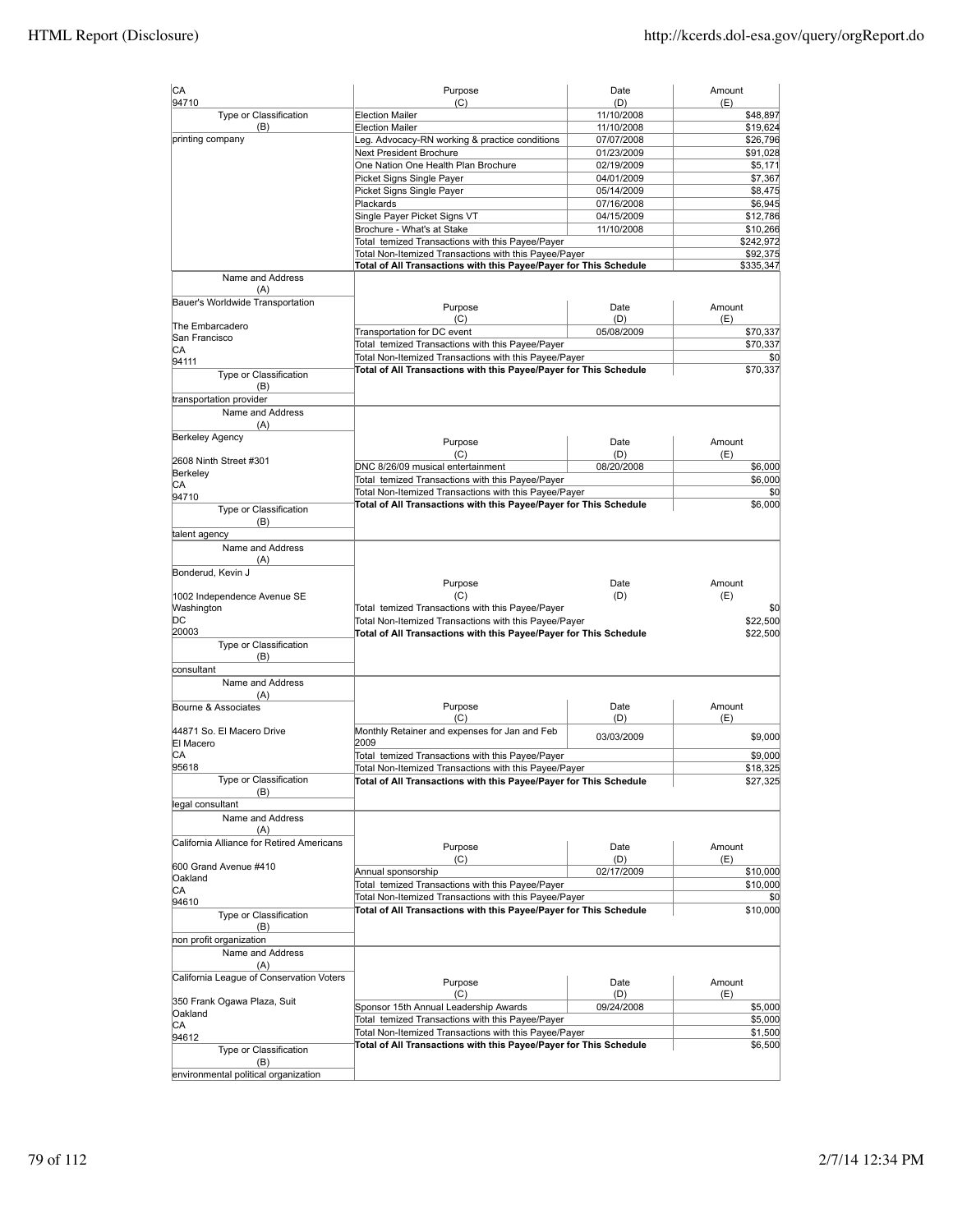| Name and Address                     |                                                                   |            |          |
|--------------------------------------|-------------------------------------------------------------------|------------|----------|
| (A)                                  |                                                                   |            |          |
| Campaign for Teen Safety             | Purpose                                                           | Date       | Amount   |
| 555 Capitol Mall, Suite 510          | (C)                                                               | (D)        | (E)      |
| Sacramento                           | No on Prop 4 Campaign                                             | 10/17/2008 | \$40,000 |
| CA                                   | Total temized Transactions with this Payee/Payer                  |            | \$40,000 |
| 95814                                | Total Non-Itemized Transactions with this Payee/Payer             |            | \$0      |
| Type or Classification<br>(B)        | Total of All Transactions with this Payee/Payer for This Schedule |            | \$40,000 |
| advocacy organization                |                                                                   |            |          |
| Name and Address<br>(A)              |                                                                   |            |          |
| Center for Policy Analysis           | Purpose                                                           | Date       | Amount   |
| 1016 Torney #221                     | (C)                                                               | (D)        | (E)      |
| San Francisco                        | Total temized Transactions with this Payee/Payer                  |            | \$0      |
| CA                                   | Total Non-Itemized Transactions with this Payee/Payer             |            | \$0      |
| 94129                                |                                                                   |            |          |
| Type or Classification               | Total of All Transactions with this Payee/Payer for This Schedule |            | \$0      |
| (B)                                  |                                                                   |            |          |
| consultant                           |                                                                   |            |          |
| Name and Address<br>(A)              |                                                                   |            |          |
| Chicago Federation of Labor, AFL-CIO | Purpose                                                           | Date       | Amount   |
|                                      | (C)                                                               | (D)        | (E)      |
| 130 East Randolph Street             | Red Sponsor Obama Fundraiser                                      | 08/04/2008 | \$5,000  |
| Chicago                              |                                                                   |            |          |
| Г                                    | Total temized Transactions with this Payee/Payer                  |            | \$5,000  |
| 60601                                | Total Non-Itemized Transactions with this Payee/Payer             |            | \$0      |
| Type or Classification<br>(B)        | Total of All Transactions with this Payee/Payer for This Schedule |            | \$5,000  |
| labor union                          |                                                                   |            |          |
| Name and Address                     |                                                                   |            |          |
| (A)                                  |                                                                   |            |          |
| Citizen Action/ Ilinois              | Purpose                                                           | Date       | Amount   |
|                                      | (C)                                                               | (D)        | (E)      |
| 27 E Monroe Street, 11th FI          | Contribution Jan, Feb & March                                     | 01/09/2009 | \$7,500  |
| Chicago                              | Contribution Spring-Summer 09                                     | 06/30/2009 | \$5,000  |
| L                                    | Total temized Transactions with this Payee/Payer                  |            | \$12,500 |
| 60603                                | Total Non-Itemized Transactions with this Payee/Payer             |            | \$5,000  |
| Type or Classification               | Total of All Transactions with this Payee/Payer for This Schedule |            |          |
| (B)                                  |                                                                   |            | \$17,500 |
| non profit organization              |                                                                   |            |          |
| Name and Address                     |                                                                   |            |          |
| (A)                                  |                                                                   |            |          |
| Colorado Convention Center           | Purpose                                                           | Date       | Amount   |
|                                      | (C)                                                               | (D)        | (E)      |
|                                      | convention - DNC                                                  | 08/28/2008 | \$32,536 |
| Denver                               | Total temized Transactions with this Payee/Payer                  |            | \$32,536 |
| lсо                                  | Total Non-Itemized Transactions with this Payee/Payer             |            | \$1,611  |
| 80012                                | Total of All Transactions with this Payee/Payer for This Schedule |            |          |
| Type or Classification<br>(B)        |                                                                   |            | \$34,147 |
| convention/conference center         |                                                                   |            |          |

convention/conference center Form LM-2 (Revised 2003)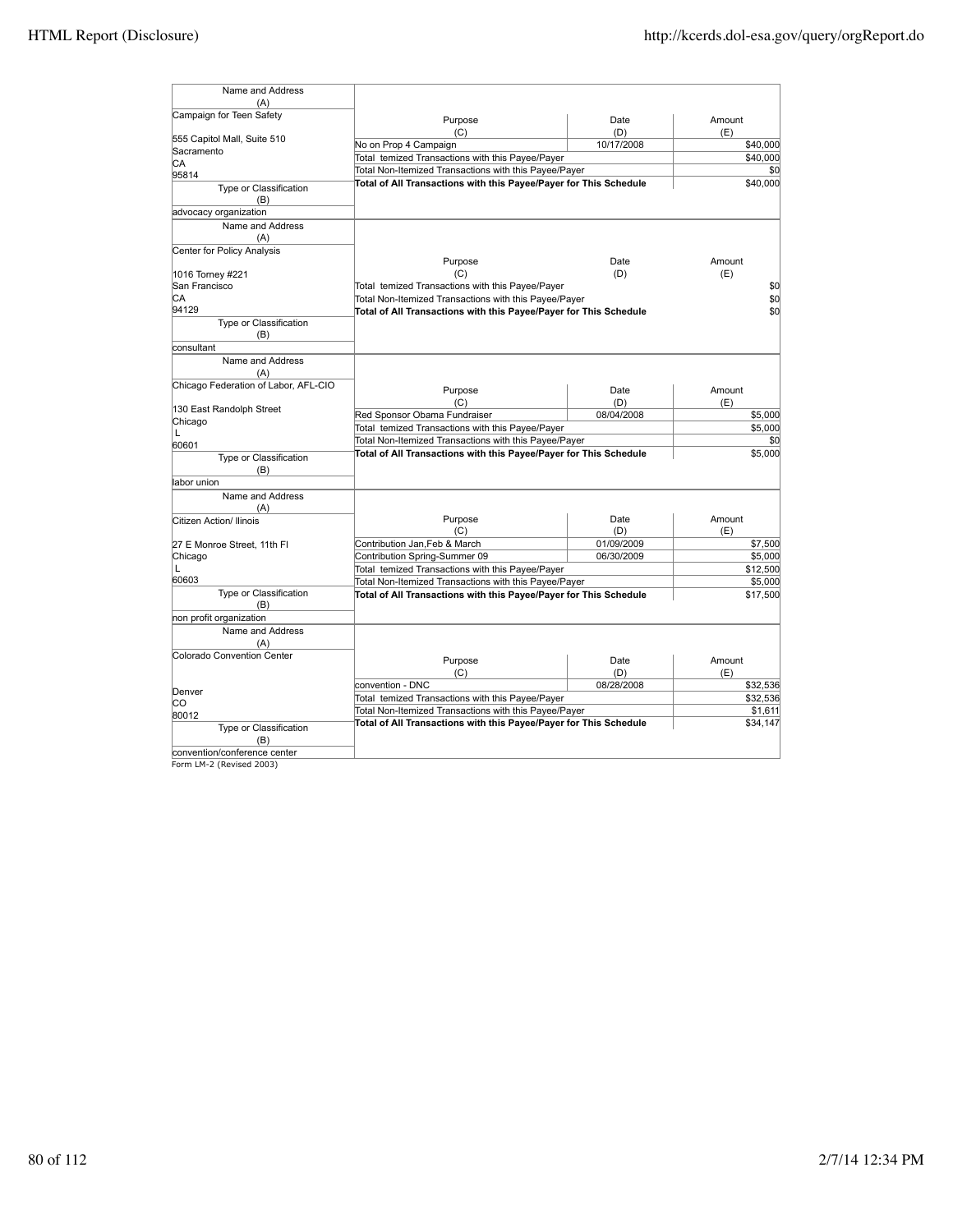## **SCHEDULE 17 - CONTRIBUTIONS, GIFTS & GRANTS** FLE NUMBER: 015-724

| Name and Address                  |                                                                   |             |               |
|-----------------------------------|-------------------------------------------------------------------|-------------|---------------|
| (A)                               |                                                                   |             |               |
| HealthJustice Education Fund Inc. | Purpose<br>(C)                                                    | Date<br>(D) | Amount<br>(E) |
| 57 West 200 South, Ste 101        | <b>LCGHC - Contribution</b>                                       | 05/21/2009  | \$5,000       |
| Salt Lake City                    | Total temized Transactions with this Payee/Payer                  |             | \$5,000       |
| UT                                | Total Non-Itemized Transactions with this Payee/Payer             |             | \$0           |
| 84101                             | Total of All Transactions with this Payee/Payer for This Schedule |             | \$5,000       |
| Type or Classification<br>(B)     |                                                                   |             |               |
| advocacy organization             |                                                                   |             |               |
| Name and Address<br>(A)           |                                                                   |             |               |
| Whirry, Robert                    |                                                                   |             |               |
|                                   | Purpose                                                           | Date        | Amount        |
| 2347 Silver Ridge Avenue          | (C)                                                               | (D)         | (E)           |
| Los Angeles                       | Total temized Transactions with this Payee/Payer                  |             | \$0           |
| СA                                | Total Non-Itemized Transactions with this Payee/Payer             |             | \$24,000      |
| 90039                             | Total of All Transactions with this Payee/Payer for This Schedule |             | \$24,000      |
| Type or Classification<br>(B)     |                                                                   |             |               |
| consultant                        |                                                                   |             |               |
| Name and Address<br>(A)           |                                                                   |             |               |
| Workers Independent News          | Purpose                                                           | Date        | Amount        |
|                                   | (C)                                                               | (D)         | (E)           |
| 520 University Ave, Ste 320       | Annual contribution                                               | 06/30/2009  | \$5,000       |
| Madison                           | Total temized Transactions with this Payee/Payer                  |             | \$5,000       |
| W١                                |                                                                   |             |               |
| 53703                             | Total Non-Itemized Transactions with this Payee/Payer             |             | \$0           |
| Type or Classification<br>(B)     | Total of All Transactions with this Payee/Payer for This Schedule |             | \$5,000       |
| news organization                 |                                                                   |             |               |
| Name and Address<br>(A)           |                                                                   |             |               |
| California Nurses Foundation      | Purpose                                                           | Date        | Amount        |
|                                   | (C)                                                               | (D)         | (E)           |
| 1970 Broadway                     | 2007 2008 Nursing Scholarships                                    | 12/04/2008  | \$30,000      |
| Oaklnad                           | 2008 2009 Nursing Scholarships                                    | 06/12/2009  | \$30,000      |
| CA                                | Total temized Transactions with this Payee/Payer                  |             | \$60,000      |
| 94612                             | Total Non-Itemized Transactions with this Payee/Payer             |             | \$0           |
| Type or Classification<br>(B)     | Total of All Transactions with this Payee/Payer for This Schedule |             | \$60,000      |
| non profit organization           |                                                                   |             |               |
| Name and Address<br>(A)           |                                                                   |             |               |
| Consumer Watchdog                 | Purpose<br>(C)                                                    | Date<br>(D) | Amount<br>(E) |
| 1750 Ocean Park Blvd, #200        | Annual contribution - Rage for Justice Awards                     | 12/09/2008  | \$100,000     |
| Santa Monica                      | Total temized Transactions with this Payee/Payer                  |             | \$100,000     |
| СA                                |                                                                   |             |               |
| 90405                             | Total Non-Itemized Transactions with this Payee/Payer             |             | \$0           |
| Type or Classification<br>(B)     | Total of All Transactions with this Payee/Payer for This Schedule |             | \$100,000     |
| non profit organization           |                                                                   |             |               |
| Form LM-2 (Revised 2003)          |                                                                   |             |               |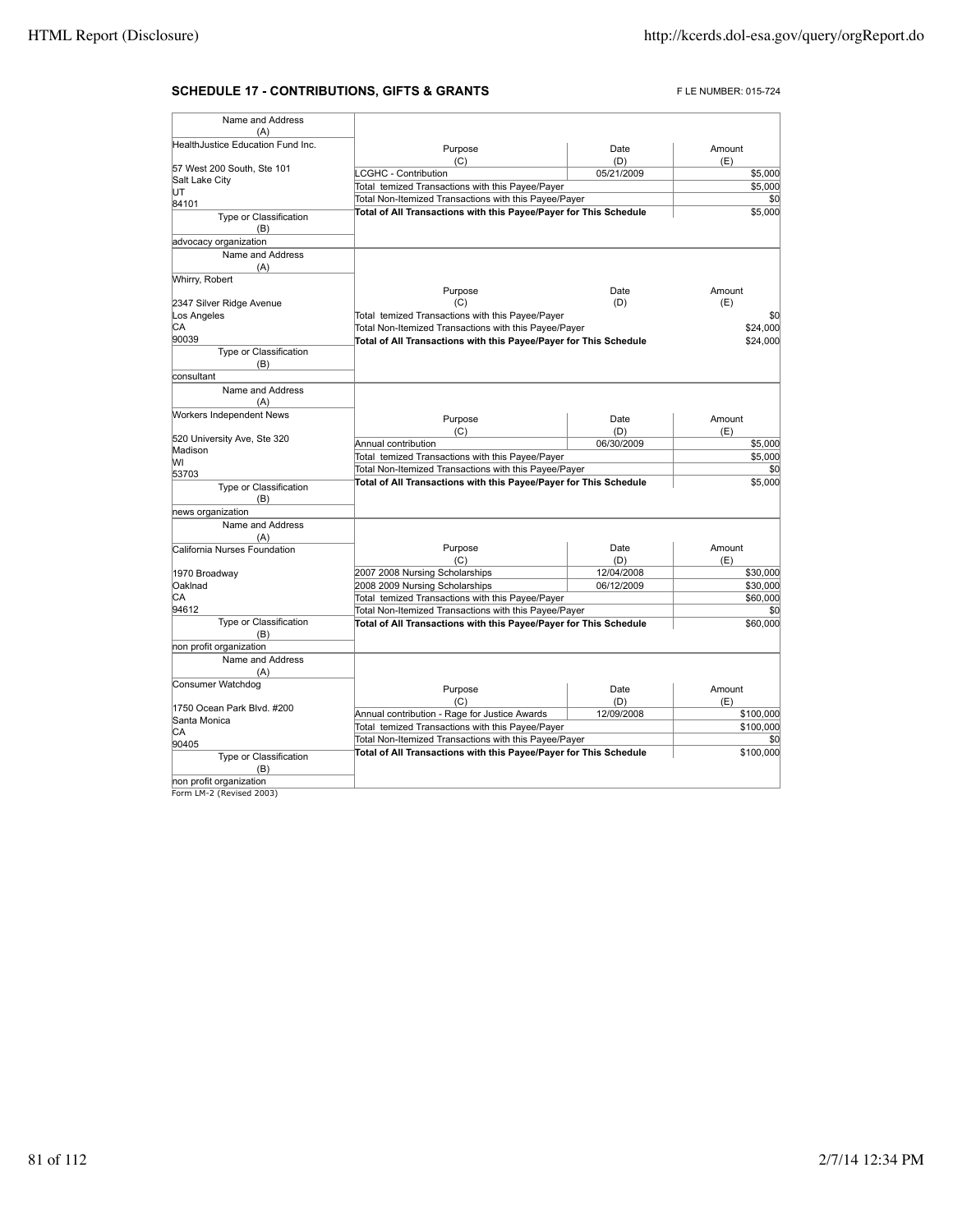## **SCHEDULE 18 - GENERAL OVERHEAD** FLE NUMBER: 015-724

| Name and Address                     |                                                                                                                            |             |                        |
|--------------------------------------|----------------------------------------------------------------------------------------------------------------------------|-------------|------------------------|
| (A)                                  |                                                                                                                            |             |                        |
| 100+140 Washington LLC               | Purpose                                                                                                                    | Date<br>(D) | Amount                 |
| 201 W Liberty Street, Lower          | (C)<br>Rent                                                                                                                | 09/18/2008  | (E)<br>\$5,400         |
| Reno                                 | Total temized Transactions with this Payee/Payer                                                                           |             | \$5,400                |
| NV                                   | Total Non-Itemized Transactions with this Payee/Payer                                                                      | \$22,647    |                        |
| 89501<br>Type or Classification      | Total of All Transactions with this Payee/Payer for This Schedule                                                          |             | \$28,047               |
| (B)                                  |                                                                                                                            |             |                        |
| landlord                             |                                                                                                                            |             |                        |
| Name and Address                     |                                                                                                                            |             |                        |
| (A)                                  |                                                                                                                            |             |                        |
| <b>CORT Business Services Corp</b>   |                                                                                                                            |             |                        |
| 14350 Garfiled Ave                   | Purpose<br>(C)                                                                                                             | Date<br>(D) | Amount<br>(E)          |
| Paramount                            | Total temized Transactions with this Payee/Payer                                                                           |             | \$0                    |
| СA                                   | Total Non-Itemized Transactions with this Payee/Payer                                                                      |             | \$55,115               |
| 90723                                | Total of All Transactions with this Payee/Payer for This Schedule                                                          |             | \$55,115               |
| Type or Classification               |                                                                                                                            |             |                        |
| (B)                                  |                                                                                                                            |             |                        |
| furniture rental company             |                                                                                                                            |             |                        |
| Name and Address                     |                                                                                                                            |             |                        |
| (A)<br>Adecco                        |                                                                                                                            |             |                        |
|                                      | Purpose                                                                                                                    | Date        | Amount                 |
|                                      | (C)                                                                                                                        | (D)         | (E)                    |
| Pasadena                             | Total temized Transactions with this Payee/Payer                                                                           |             | \$0                    |
| IСA                                  | Total Non-Itemized Transactions with this Payee/Payer                                                                      |             | \$54,113               |
| 91185-1403                           | Total of All Transactions with this Payee/Payer for This Schedule                                                          |             | \$54,113               |
| Type or Classification               |                                                                                                                            |             |                        |
| (B)<br>employment agency             |                                                                                                                            |             |                        |
| Name and Address                     | Purpose                                                                                                                    | Date        | Amount                 |
| (A)                                  | (C)                                                                                                                        | (D)         | (E)                    |
| Admiral Security Services, Inc.      | Security services                                                                                                          | 07/22/2008  | \$5,288                |
|                                      | Security services                                                                                                          | 09/30/2008  | \$5,276                |
| 6536 Telegraph Ave., B102            | Security services                                                                                                          | 01/14/2009  | \$5,288                |
| Oakland                              | Security services                                                                                                          | 02/04/2009  | \$5,276                |
| СA<br>94609                          | Security services                                                                                                          | 03/09/2009  | \$5,276                |
| Type or Classification               | Security services                                                                                                          | 04/27/2009  | \$6,230                |
| (B)                                  | Security services                                                                                                          | 05/01/2009  | \$6,271                |
| <b>Security Service</b>              | Total temized Transactions with this Payee/Payer                                                                           |             | \$38,905               |
|                                      | Total Non-Itemized Transactions with this Payee/Payer<br>Total of All Transactions with this Payee/Payer for This Schedule |             | \$328,713<br>\$367,618 |
| Name and Address                     |                                                                                                                            |             |                        |
| (A)                                  |                                                                                                                            |             |                        |
| De Lage Landen Financial Services    |                                                                                                                            |             |                        |
| PO Box 41602                         | Purpose                                                                                                                    | Date        | Amount                 |
|                                      | (C)<br>Total temized Transactions with this Payee/Payer                                                                    | (D)         | (E)                    |
| Philadelphia<br>PA                   | Total Non-Itemized Transactions with this Payee/Payer                                                                      |             | \$0<br>\$12,378        |
| 19107                                | Total of All Transactions with this Payee/Payer for This Schedule                                                          |             | \$12,378               |
| Type or Classification               |                                                                                                                            |             |                        |
| (B)                                  |                                                                                                                            |             |                        |
| equipment leasing company            |                                                                                                                            |             |                        |
| Name and Address                     |                                                                                                                            |             |                        |
| (A)                                  |                                                                                                                            |             |                        |
| Dominion Towers                      | Purpose                                                                                                                    | Date        | Amount                 |
| 1400 NW 10th Avenue, Suit 1          | (C)                                                                                                                        | (D)         | (E)                    |
| Miami                                | Total temized Transactions with this Payee/Payer                                                                           |             | \$0                    |
| FL                                   | Total Non-Itemized Transactions with this Payee/Payer                                                                      |             | \$6,510                |
| 33112                                | Total of All Transactions with this Payee/Payer for This Schedule                                                          |             | \$6,510                |
| Type or Classification               |                                                                                                                            |             |                        |
| (B)                                  |                                                                                                                            |             |                        |
| landlord<br>Name and Address         |                                                                                                                            |             |                        |
| (A)                                  |                                                                                                                            |             |                        |
| <b>ADT Security Services, Inc.</b>   |                                                                                                                            |             |                        |
| PO Box 371956                        | Purpose<br>(C)                                                                                                             | Date<br>(D) | Amount<br>(E)          |
|                                      | Security services                                                                                                          | 07/15/2008  | \$5,095                |
| Pittsburgh                           | Total temized Transactions with this Payee/Payer                                                                           |             | \$5,095                |
| PA                                   | Total Non-Itemized Transactions with this Payee/Payer                                                                      |             | \$11,138               |
| 15250-7956<br>Type or Classification | Total of All Transactions with this Payee/Payer for This Schedule                                                          |             | \$16,233               |
| (B)                                  |                                                                                                                            |             |                        |
| <b>Security Service</b>              |                                                                                                                            |             |                        |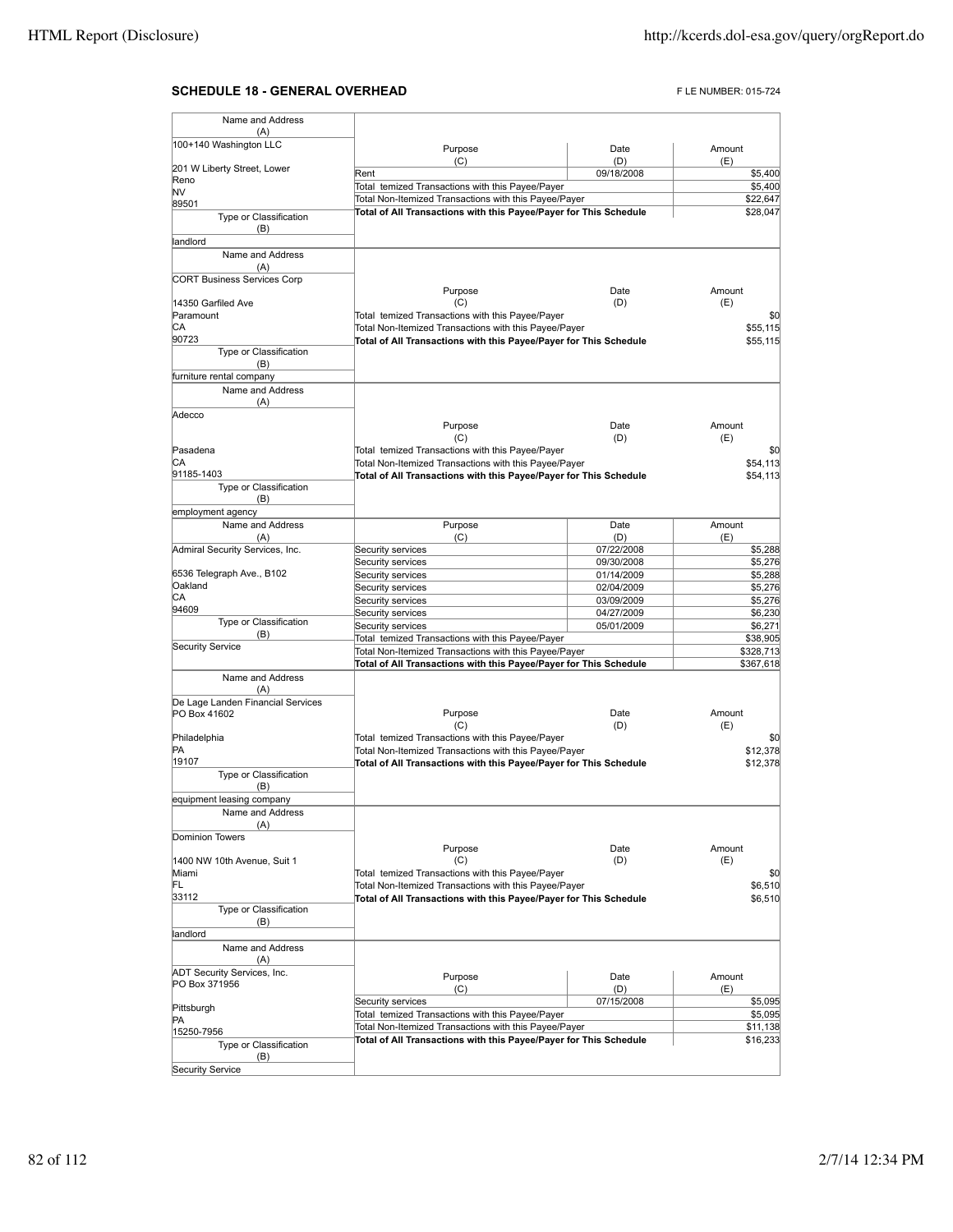| Name and Address                       |                                                                                                           |             |                 |
|----------------------------------------|-----------------------------------------------------------------------------------------------------------|-------------|-----------------|
| (A)<br>Dublin Security Service, Corp   |                                                                                                           |             |                 |
| PO Box 14003                           | Purpose                                                                                                   | Date        | Amount          |
|                                        | (C)                                                                                                       | (D)         | (E)             |
| Oakland<br>СA                          | Total temized Transactions with this Payee/Payer<br>Total Non-Itemized Transactions with this Payee/Payer |             | \$0<br>\$15,550 |
| 94621                                  | Total of All Transactions with this Payee/Payer for This Schedule                                         |             | \$15,550        |
| Type or Classification                 |                                                                                                           |             |                 |
| (B)                                    |                                                                                                           |             |                 |
| Security Service                       |                                                                                                           |             |                 |
| Name and Address                       |                                                                                                           |             |                 |
| (A)<br>Advomatic LLC                   |                                                                                                           |             |                 |
|                                        | Purpose                                                                                                   | Date        | Amount          |
| 243 5th Avenue, Suite 460              | (C)                                                                                                       | (D)         | (E)             |
| New York                               | Total temized Transactions with this Payee/Payer                                                          |             | \$0             |
| ΝY                                     | Total Non-Itemized Transactions with this Payee/Payer                                                     |             | \$5,400         |
| 10016<br>Type or Classification        | Total of All Transactions with this Payee/Payer for This Schedule                                         |             | \$5,400         |
| (B)                                    |                                                                                                           |             |                 |
| <b>Website Support Provider</b>        |                                                                                                           |             |                 |
| Name and Address                       |                                                                                                           |             |                 |
| (A)                                    |                                                                                                           |             |                 |
| <b>Experian Consumer Direct</b>        | Purpose                                                                                                   | Date        | Amount          |
| 18500 Von Karman Avenue #90            | (C)                                                                                                       | (D)         | (E)             |
| Irvine                                 | Mail alert                                                                                                | 12/04/2008  | \$9,411         |
| СA                                     | Total temized Transactions with this Payee/Payer                                                          |             | \$9,411         |
| 93706                                  | Total Non-Itemized Transactions with this Payee/Payer                                                     |             | \$0             |
| Type or Classification                 | Total of All Transactions with this Payee/Payer for This Schedule                                         |             | \$9,411         |
| (B)                                    |                                                                                                           |             |                 |
| mailinghouse company                   |                                                                                                           |             |                 |
| Name and Address                       |                                                                                                           |             |                 |
| (A)<br>AFL-CIO                         |                                                                                                           |             |                 |
|                                        | Purpose                                                                                                   | Date        | Amount          |
| 815 16th Street, NW                    | (C)                                                                                                       | (D)         | (E)             |
| Washington                             | Total temized Transactions with this Payee/Payer                                                          |             | \$0             |
| þс                                     | Total Non-Itemized Transactions with this Payee/Payer                                                     |             | \$53,587        |
| 20006<br>Type or Classification        | Total of All Transactions with this Payee/Payer for This Schedule                                         |             | \$53,587        |
| (B)                                    |                                                                                                           |             |                 |
| labor union                            |                                                                                                           |             |                 |
| Name and Address                       |                                                                                                           |             |                 |
| (A)                                    |                                                                                                           |             |                 |
| <b>Fairmont Hotels</b>                 |                                                                                                           |             |                 |
|                                        | Purpose                                                                                                   | Date        | Amount          |
| Washington                             | (C)<br>Total temized Transactions with this Payee/Payer                                                   | (D)         | (E)<br>\$0      |
| DС                                     | Total Non-Itemized Transactions with this Payee/Payer                                                     |             | \$1.356         |
| 20006                                  | Total of All Transactions with this Payee/Payer for This Schedule                                         |             | \$1,356         |
| Type or Classification                 |                                                                                                           |             |                 |
| (B)                                    |                                                                                                           |             |                 |
| hotel/lodging                          |                                                                                                           |             |                 |
| Name and Address                       |                                                                                                           |             |                 |
| (A)<br><b>FairPoint Communications</b> |                                                                                                           |             |                 |
| PO Box 1939                            | Purpose                                                                                                   | Date        | Amount          |
|                                        | (C)                                                                                                       | (D)         | (E)             |
| Portland                               | Total temized Transactions with this Payee/Payer                                                          |             | \$0             |
| ME                                     | Total Non-Itemized Transactions with this Payee/Payer                                                     |             | \$8,255         |
| 20005                                  | Total of All Transactions with this Payee/Payer for This Schedule                                         |             | \$8,255         |
| Type or Classification<br>(B)          |                                                                                                           |             |                 |
| telecommunications company             |                                                                                                           |             |                 |
| Name and Address                       |                                                                                                           |             |                 |
| (A)                                    |                                                                                                           |             |                 |
| FedEx Kinko's                          | Purpose                                                                                                   | Date        | Amount          |
| P O Box 672085                         | (C)                                                                                                       | (D)         | (E)             |
|                                        | copier processing fee                                                                                     | 10/31/2008  | \$6,519         |
| Dallas<br>lΤX                          | Total temized Transactions with this Payee/Payer                                                          |             | \$6,519         |
| 75266                                  | Total Non-Itemized Transactions with this Payee/Payer                                                     |             | \$23,687        |
| Type or Classification                 | Total of All Transactions with this Payee/Payer for This Schedule                                         |             | \$30,206        |
| (B)                                    |                                                                                                           |             |                 |
| printing company                       |                                                                                                           |             |                 |
| Name and Address                       |                                                                                                           |             |                 |
| (A)                                    | Purpose<br>(C)                                                                                            | Date<br>(D) | Amount<br>(E)   |
| <b>Fenton Communications</b>           | Total temized Transactions with this Payee/Payer                                                          |             | \$0             |
| 1000 Vermont Ave., NW, Suit            | Total Non-Itemized Transactions with this Payee/Payer                                                     |             | \$15,000        |
| Washington                             | Total of All Transactions with this Payee/Payer for This Schedule                                         |             | \$15,000        |
|                                        |                                                                                                           |             |                 |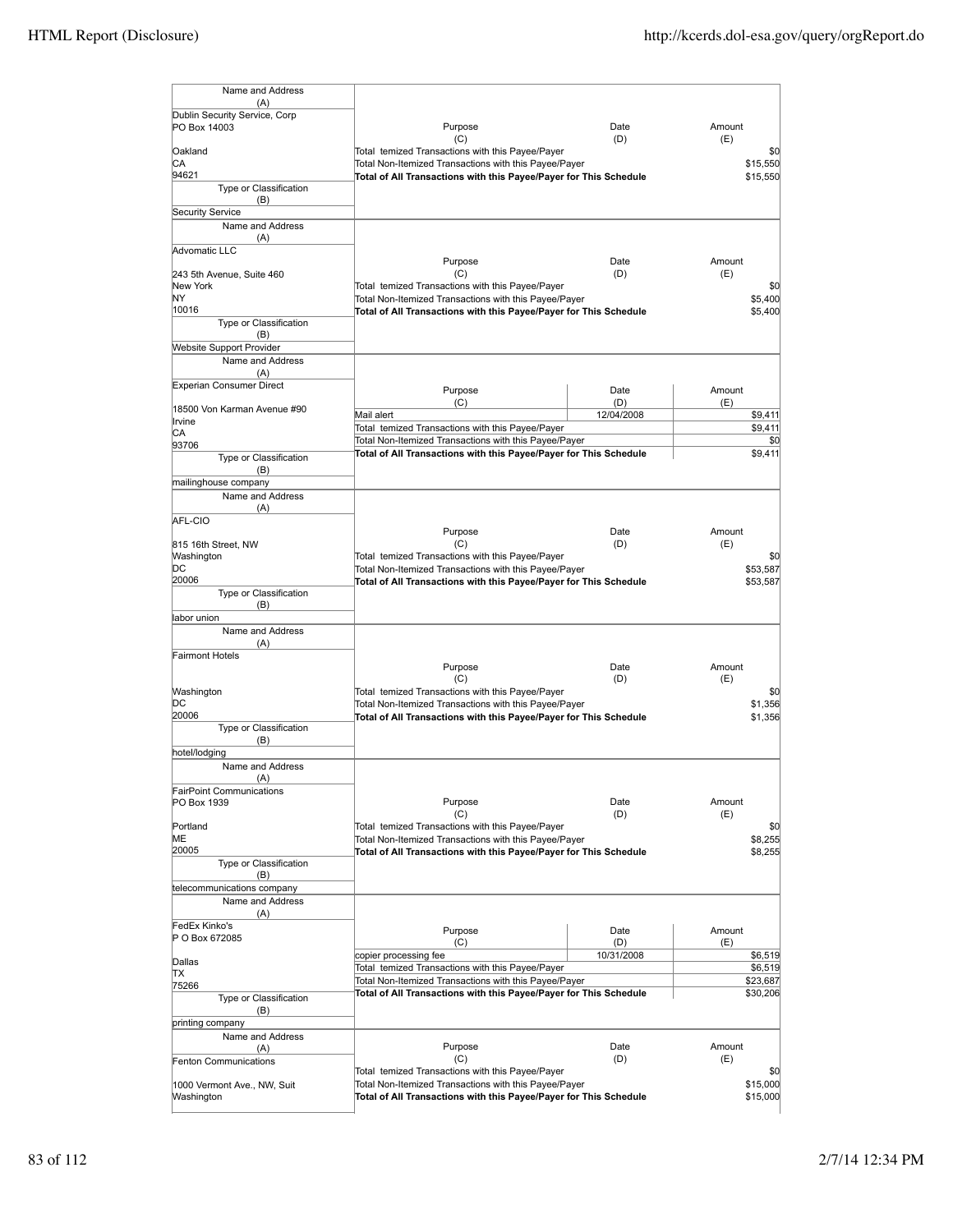| ldc<br>20008                        |                                                                   |                          |                      |
|-------------------------------------|-------------------------------------------------------------------|--------------------------|----------------------|
| Type or Classification<br>(B)       |                                                                   |                          |                      |
| communications consultant           |                                                                   |                          |                      |
| Name and Address                    | Purpose                                                           | Date                     | Amount               |
| (A)<br>Forum Building, Ltd.         | (C)                                                               | (D)                      | (E)                  |
| P.O. Box 617                        | July Rent<br>Sacramento Aug Rent                                  | 07/01/2008<br>08/01/2008 | \$12,131<br>\$12,131 |
|                                     | Sacramento Sept Rent                                              | 09/01/2008               | \$12,131             |
| Rodeo                               | Sacramento Oct Rent                                               | 10/01/2008               | \$12,131             |
| CА                                  |                                                                   |                          |                      |
| 94572                               | Sacramento Nov Rent                                               | 11/01/2008               | \$12,131<br>\$12,131 |
| Type or Classification              | Sacramento Dec Rent                                               | 12/01/2008<br>01/01/2009 |                      |
| (B)                                 | Sacramento Jan 2009 Rent                                          |                          | \$12,131             |
| landlord                            | Sacramento Feb 2009 Rent<br>Sacramento Mar 2009 Rent              | 02/01/2009               | \$12,229             |
|                                     |                                                                   | 03/01/2009               | \$12,229             |
|                                     | Sacramento Apr 2009 Rent                                          | 04/01/2009               | \$12,517             |
|                                     | Sacramento May 2009 Rent                                          | 05/01/2009               | \$12,517             |
|                                     | Sacramento June 2009 Rent                                         | 06/01/2009               | \$12,517             |
|                                     | Total temized Transactions with this Payee/Payer                  |                          | \$146,926            |
|                                     | Total Non-Itemized Transactions with this Payee/Payer             |                          | \$387                |
|                                     | Total of All Transactions with this Payee/Payer for This Schedule |                          | \$147,313            |
| Name and Address                    |                                                                   |                          |                      |
| (A)                                 |                                                                   |                          |                      |
| GetActive                           |                                                                   |                          |                      |
| PO Box 671625                       | Purpose                                                           | Date                     | Amount               |
|                                     | (C)                                                               | (D)                      | (E)                  |
| Dallas                              | Total temized Transactions with this Payee/Payer                  |                          | \$0                  |
| ΠX                                  | Total Non-Itemized Transactions with this Payee/Payer             |                          | \$5,900              |
| 75201                               | Total of All Transactions with this Payee/Payer for This Schedule |                          | \$5,900              |
| Type or Classification              |                                                                   |                          |                      |
| (B)                                 |                                                                   |                          |                      |
| <b>Website Support Provider</b>     |                                                                   |                          |                      |
| Name and Address                    |                                                                   |                          |                      |
| (A)                                 |                                                                   |                          |                      |
| Google Inc.                         | Purpose                                                           | Date                     | Amount               |
| PO Box 39000                        | (C)                                                               | (D)                      | (E)                  |
|                                     | <b>EMail Security</b>                                             | 02/04/2009               | \$6,344              |
| San Francisco                       | Total temized Transactions with this Payee/Payer                  |                          | \$6,344              |
| CА                                  | Total Non-Itemized Transactions with this Payee/Payer             |                          | \$214                |
| 94108                               | Total of All Transactions with this Payee/Payer for This Schedule |                          | \$6,558              |
| Type or Classification              |                                                                   |                          |                      |
| (B)                                 |                                                                   |                          |                      |
| search engine                       |                                                                   |                          |                      |
| Name and Address                    |                                                                   |                          |                      |
| (A)                                 |                                                                   |                          |                      |
| Air Systems, Inc.                   |                                                                   |                          |                      |
|                                     | Purpose                                                           | Date                     | Amount               |
| 940 Remillard Court<br>San Jose     | (C)<br>Total temized Transactions with this Payee/Payer           | (D)                      | (E)                  |
|                                     |                                                                   |                          | \$0                  |
| СA<br>95122                         | Total Non-Itemized Transactions with this Payee/Payer             |                          | \$34,302             |
|                                     | Total of All Transactions with this Payee/Payer for This Schedule |                          | \$34,302             |
| Type or Classification              |                                                                   |                          |                      |
| (B)                                 |                                                                   |                          |                      |
| air conditioning/heating services   |                                                                   |                          |                      |
| Name and Address                    |                                                                   |                          |                      |
| (A)                                 |                                                                   |                          |                      |
| HealthLeaders                       | Purpose                                                           | Date                     | Amount               |
| PO Box 1168                         | (C)                                                               | (D)                      | (E)                  |
|                                     | Database subscription                                             | 09/28/2008               | \$10,700             |
| Marblehead<br>MА                    | Total temized Transactions with this Payee/Payer                  |                          | \$10,700             |
| 94612                               | Total Non-Itemized Transactions with this Payee/Payer             |                          | \$0                  |
|                                     | Total of All Transactions with this Payee/Payer for This Schedule |                          | \$10,700             |
| Type or Classification              |                                                                   |                          |                      |
| (B)<br>multi-platform media company |                                                                   |                          |                      |
|                                     |                                                                   |                          |                      |
| Name and Address                    |                                                                   |                          |                      |
| (A)                                 |                                                                   |                          |                      |
| <b>Himss</b>                        | Purpose                                                           | Date<br>(D)              | Amount               |
|                                     | (C)                                                               |                          | (E)                  |
|                                     | Subscription<br>Subscription                                      | 06/28/2009<br>06/28/2009 | \$16,000<br>\$6,000  |
| Chicago                             |                                                                   |                          |                      |
| L<br>60601                          | Total temized Transactions with this Payee/Payer                  |                          | \$22,000             |
|                                     | Total Non-Itemized Transactions with this Payee/Payer             |                          | \$2,605              |
| Type or Classification              | Total of All Transactions with this Payee/Payer for This Schedule |                          | \$24,605             |
| (B)                                 |                                                                   |                          |                      |
| research provider                   |                                                                   |                          |                      |
| Name and Address                    | Purpose                                                           | Date                     | Amount               |
| (A)                                 | (C)                                                               | (D)                      | (E)                  |
| Home Systems Technology             | Total temized Transactions with this Payee/Payer                  |                          | \$0                  |
|                                     | Total Non-Itemized Transactions with this Payee/Payer             |                          | \$7,280              |
| 151 Catalina Drive                  | Total of All Transactions with this Payee/Payer for This Schedule |                          | \$7,280              |
| Hercules                            |                                                                   |                          |                      |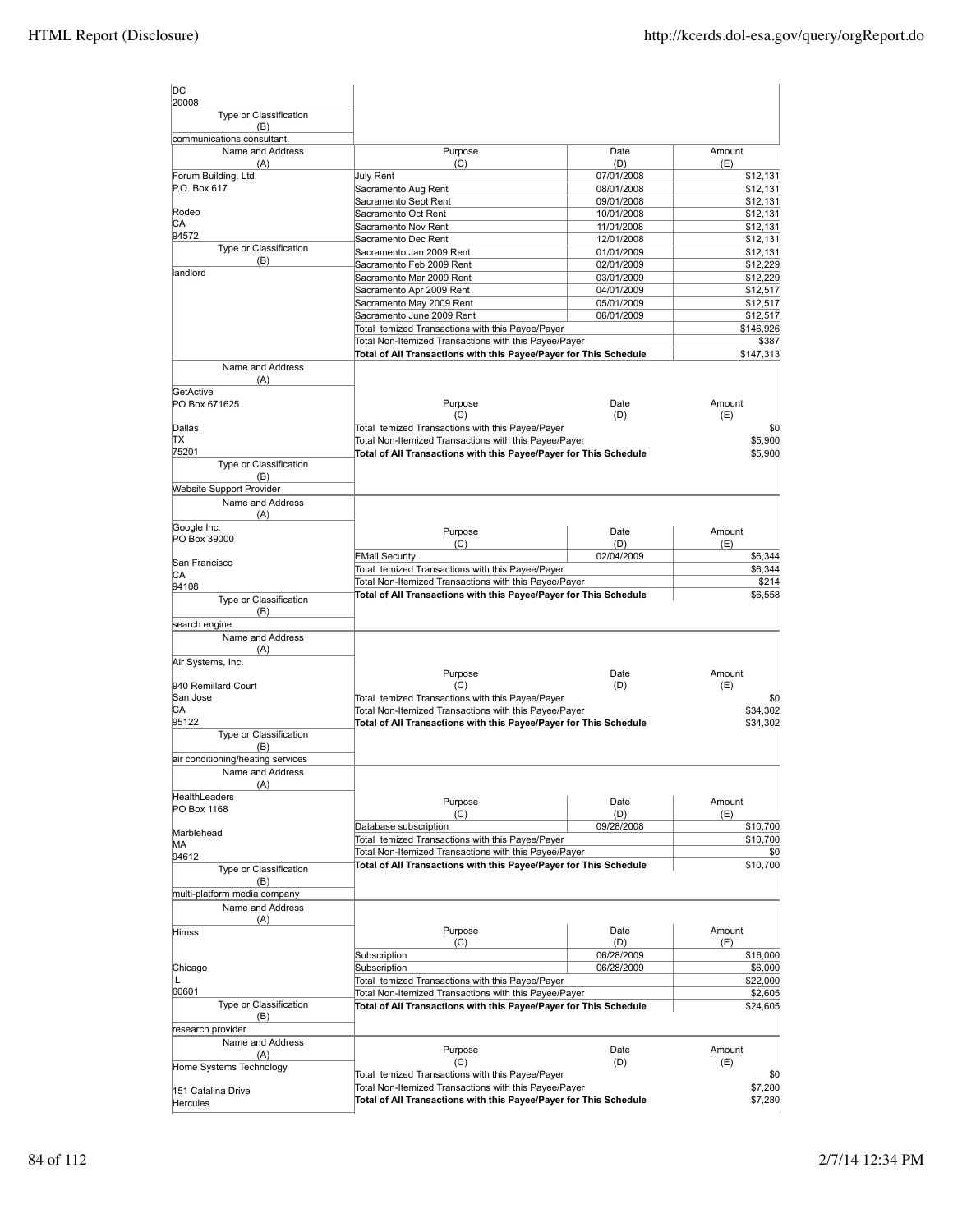| CA                                     |                                                                   |                          |                      |
|----------------------------------------|-------------------------------------------------------------------|--------------------------|----------------------|
| 94547<br>Type or Classification        |                                                                   |                          |                      |
| (B)<br>IT service provider             |                                                                   |                          |                      |
| Name and Address<br>(A)                | Purpose<br>(C)                                                    | Date<br>(D)              | Amount<br>(E)        |
| HSP Central, Inc.                      | Network Support                                                   | 07/01/2008               | \$43,130             |
|                                        | Network Support                                                   | 08/01/2008               | \$52,498             |
| 799 West J Street                      | Network Support                                                   | 09/03/2008               | \$45,625             |
| Benicia<br>IСA                         | Network Support                                                   | 10/02/2008               | \$52,186             |
| 94510                                  | Network Support                                                   | 11/03/2008               | \$53,276             |
| Type or Classification                 | Network Support<br>Network Support                                | 12/01/2008<br>01/02/2009 | \$48,814<br>\$51,261 |
| (B)                                    | Network Support                                                   | 02/02/2009               | \$51,018             |
| IT service provider                    | Network Support                                                   | 03/02/2009               | \$53,686             |
|                                        | Network Support                                                   | 03/31/2009               | \$59,685             |
|                                        | Network Support                                                   | 05/01/2009               | \$62,631             |
|                                        | Network Support                                                   | 06/03/2009               | \$61,821             |
|                                        | Network Support                                                   | 06/23/2009               | \$62,135             |
|                                        | Total temized Transactions with this Payee/Payer                  |                          | \$697,766            |
|                                        | Total Non-Itemized Transactions with this Payee/Payer             |                          | \$0                  |
|                                        | Total of All Transactions with this Payee/Payer for This Schedule |                          | \$697,766            |
| Name and Address<br>(A)                |                                                                   |                          |                      |
| Huntsman Architectural Group           |                                                                   |                          |                      |
|                                        | Purpose                                                           | Date                     | Amount               |
| 50 California St, 7th FI               | (C)                                                               | (D)                      | (E)                  |
| San Francisco                          | Total temized Transactions with this Payee/Payer                  |                          | \$0                  |
| CА<br>90040                            | Total Non-Itemized Transactions with this Payee/Payer             |                          | \$5,570              |
| Type or Classification                 | Total of All Transactions with this Payee/Payer for This Schedule |                          | \$5,570              |
| (B)                                    |                                                                   |                          |                      |
| architect firm                         |                                                                   |                          |                      |
| Name and Address                       | Purpose                                                           | Date                     | Amount               |
| (A)                                    | (C)                                                               | (D)                      | (E)                  |
| kon Financial Services                 | <b>Equipment Lease</b>                                            | 07/07/2008               | \$21,910             |
| PO Box 650073                          | <b>Equipment Lease</b>                                            | 08/06/2008               | \$21,910             |
| Dallas                                 | <b>Equipment Lease</b>                                            | 09/05/2008<br>10/21/2008 | \$23,310             |
| lΤX                                    | <b>Equipment Lease</b><br><b>Equipment Lease</b>                  | 11/06/2008               | \$28,035<br>\$28,887 |
| 91110-0850                             | <b>Equipment Lease</b>                                            | 12/04/2008               | \$36,156             |
| Type or Classification                 | <b>Equipment Lease</b>                                            | 01/15/2009               | \$18,045             |
| (B)                                    | <b>Equipment Lease</b>                                            | 02/04/2009               | \$21,846             |
| equipment leasing company              | <b>Equipment Lease</b>                                            | 03/02/2009               | \$25,415             |
|                                        | <b>Equipment Lease</b>                                            | 04/02/2009               | \$25,739             |
|                                        | <b>Equipment Lease</b>                                            | 05/01/2009               | \$26,825             |
|                                        | <b>Equipment Lease</b>                                            | 06/03/2009               | \$25,938             |
|                                        | <b>Equipment Lease</b>                                            | 06/23/2009               | \$22,525             |
|                                        | Total temized Transactions with this Payee/Payer                  |                          | \$326,541            |
|                                        | Total Non-Itemized Transactions with this Payee/Payer             |                          | \$28,461             |
|                                        | Total of All Transactions with this Payee/Payer for This Schedule |                          | \$355,002            |
| Name and Address<br>(A)                |                                                                   |                          |                      |
| kon Office Solutions-(Box31001-0850)   |                                                                   |                          |                      |
| P.O. Box 31001-0850                    | Purpose                                                           | Date                     | Amount               |
|                                        | (C)                                                               | (D)                      | (E)                  |
| Pasadena                               | Total temized Transactions with this Payee/Payer                  |                          | \$0                  |
| CА                                     | Total Non-Itemized Transactions with this Payee/Payer             |                          | \$7,653              |
| 91110-0743                             | Total of All Transactions with this Payee/Payer for This Schedule |                          | \$7,653              |
| Type or Classification<br>(B)          |                                                                   |                          |                      |
| office equipment/supplies vendor       |                                                                   |                          |                      |
| Name and Address                       |                                                                   |                          |                      |
| (A)                                    |                                                                   |                          |                      |
| kon Office Solutions- MS Western Dist. |                                                                   |                          |                      |
| P O Box 31001-0743                     | Purpose                                                           | Date                     | Amount               |
|                                        | (C)                                                               | (D)                      | (E)                  |
| Pasadena                               | Total temized Transactions with this Payee/Payer                  |                          | \$0                  |
| IСA                                    | Total Non-Itemized Transactions with this Payee/Payer             |                          | \$8,651              |
| 91110-0743<br>Type or Classification   | Total of All Transactions with this Payee/Payer for This Schedule |                          | \$8,651              |
| (B)                                    |                                                                   |                          |                      |
| office equipment/supplies vendor       |                                                                   |                          |                      |
| Name and Address                       |                                                                   |                          |                      |
| (A)                                    | Purpose                                                           | Date                     | Amount               |
| Impact Hospitality Services            | (C)                                                               | (D)                      | (E)                  |
|                                        | AV Service for Staff Retreat - Deposit                            | 06/29/2009               | \$13,968             |
|                                        | Total temized Transactions with this Payee/Payer                  |                          | \$13,968             |
| Aptos<br>CA                            | Total Non-Itemized Transactions with this Payee/Payer             |                          | \$0                  |
|                                        | Total of All Transactions with this Payee/Payer for This Schedule |                          | \$13,968             |
| 95003                                  |                                                                   |                          |                      |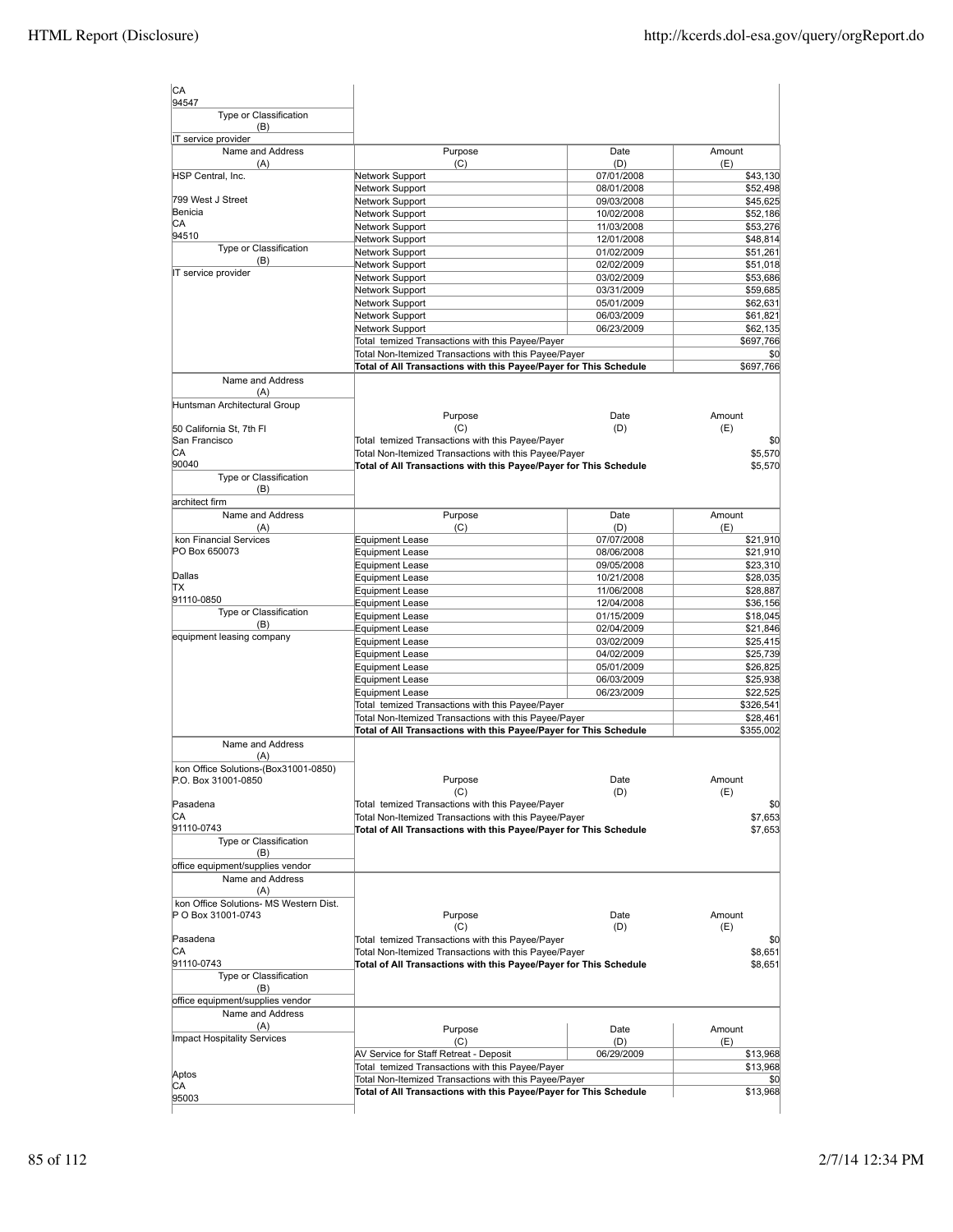| Type or Classification<br>(B)         |                                                                   |                          |                      |
|---------------------------------------|-------------------------------------------------------------------|--------------------------|----------------------|
| audio visual company                  |                                                                   |                          |                      |
| Name and Address                      |                                                                   |                          |                      |
| (A)                                   |                                                                   |                          |                      |
| <b>NTCO</b>                           | Purpose                                                           | Date                     | Amount               |
| 14855 Blanco Rd, Ste. 305             | (C)                                                               | (D)                      | (E)                  |
| San Antonio                           | Total temized Transactions with this Payee/Payer                  |                          | \$0                  |
| ΠX                                    | Total Non-Itemized Transactions with this Payee/Payer             |                          | \$36,434             |
| 60660<br>Type or Classification       | Total of All Transactions with this Payee/Payer for This Schedule |                          | \$36,434             |
| (B)                                   |                                                                   |                          |                      |
| landlord                              |                                                                   |                          |                      |
| Name and Address                      |                                                                   |                          |                      |
| (A)                                   |                                                                   |                          |                      |
| Iron Mountain                         |                                                                   |                          |                      |
| P O Box 601002                        | Purpose<br>(C)                                                    | Date<br>(D)              | Amount<br>(E)        |
| Los Angeles                           | Total temized Transactions with this Payee/Payer                  |                          | \$0                  |
| СA                                    | Total Non-Itemized Transactions with this Payee/Payer             |                          | \$13,890             |
| 90009                                 | Total of All Transactions with this Payee/Payer for This Schedule |                          | \$13,890             |
| Type or Classification                |                                                                   |                          |                      |
| (B)<br>archive company                |                                                                   |                          |                      |
| Name and Address                      | Purpose                                                           |                          |                      |
| (A)                                   | (C)                                                               | Date<br>(D)              | Amount<br>(E)        |
| 425 West Broadway, LLC                | Rent                                                              | 07/01/2008               | \$24,235             |
| PO Box 79562                          | Rent                                                              | 08/01/2008               | \$24,235             |
|                                       | Rent                                                              | 09/01/2008               | \$25,068             |
| City of Industry                      | Rent                                                              | 10/01/2008               | \$24,235             |
| CА<br>91716-9562                      | Rent                                                              | 11/01/2008               | \$24,235             |
| Type or Classification                | Rent                                                              | 12/01/2008               | \$24,235             |
| (B)                                   | Rent<br>Rent                                                      | 01/01/2009<br>02/01/2009 | \$24,235<br>\$17,369 |
| landlord                              | Rent                                                              | 03/01/2009               | \$24,566             |
|                                       | Rent                                                              | 04/01/2009               | \$24,567             |
|                                       | Rent                                                              | 05/01/2009               | \$24,567             |
|                                       | Rent                                                              | 06/01/2009               | \$24,567             |
|                                       | Total temized Transactions with this Payee/Payer                  |                          | \$286,114            |
|                                       | Total Non-Itemized Transactions with this Payee/Payer             |                          | \$0                  |
|                                       | Total of All Transactions with this Payee/Payer for This Schedule |                          | \$286,114            |
| Name and Address                      |                                                                   |                          |                      |
| (A)<br>Alameda County Tax Collector   | Purpose                                                           | Date                     | Amount               |
|                                       | (C)                                                               | (D)                      | (E)                  |
| l1221 Oak Street                      | Tax collector                                                     | 12/04/2008               | \$30,233             |
| Oakland                               | Tax collector                                                     | 04/02/2009               | \$30,233             |
| CА<br>94612-4286                      | Total temized Transactions with this Payee/Payer                  |                          | \$60,466             |
| Type or Classification                | Total Non-Itemized Transactions with this Payee/Payer             |                          | \$16,224             |
| (B)                                   | Total of All Transactions with this Payee/Payer for This Schedule |                          | \$76,690             |
| tax collector                         |                                                                   |                          |                      |
| Name and Address                      |                                                                   |                          |                      |
| (A)                                   |                                                                   |                          |                      |
| Jagoda's Construction, Inc.           | Purpose                                                           | Date                     | Amount               |
|                                       | (C)                                                               | (D)                      | (E)                  |
| 7221 South Madison Street<br>Hinsdale | Chicago office remodel                                            | 01/05/2009               | \$12,112             |
| L                                     | Total temized Transactions with this Payee/Payer                  |                          | \$12,112             |
| 60607                                 | Total Non-Itemized Transactions with this Payee/Payer             |                          | \$0                  |
| Type or Classification                | Total of All Transactions with this Payee/Payer for This Schedule |                          | \$12,112             |
| (B)                                   |                                                                   |                          |                      |
| construction company                  |                                                                   |                          |                      |
| Name and Address                      |                                                                   |                          |                      |
| (A)<br>Jealousy Catering              |                                                                   |                          |                      |
|                                       | Purpose                                                           | Date                     | Amount               |
| 3537 Kiessig Avenue, Suite            | (C)                                                               | (D)                      | (E)                  |
| Sacrameneto                           | Total temized Transactions with this Payee/Payer                  |                          | \$0                  |
| CА                                    | Total Non-Itemized Transactions with this Payee/Payer             |                          | \$141                |
| 95823<br>Type or Classification       | Total of All Transactions with this Payee/Payer for This Schedule |                          | \$141                |
| (B)                                   |                                                                   |                          |                      |
| caterer                               |                                                                   |                          |                      |
| Name and Address                      |                                                                   |                          |                      |
| (A)                                   |                                                                   | Date                     | Amount               |
| Jet Blue Airways                      | Purpose<br>(C)                                                    | (D)                      | (E)                  |
|                                       | Total temized Transactions with this Payee/Payer                  |                          | \$0                  |
| Salt Lake                             | Total Non-Itemized Transactions with this Payee/Payer             |                          | \$1,919              |
| UT                                    | Total of All Transactions with this Payee/Payer for This Schedule |                          | \$1,919              |
| 84101                                 |                                                                   |                          |                      |
|                                       |                                                                   |                          |                      |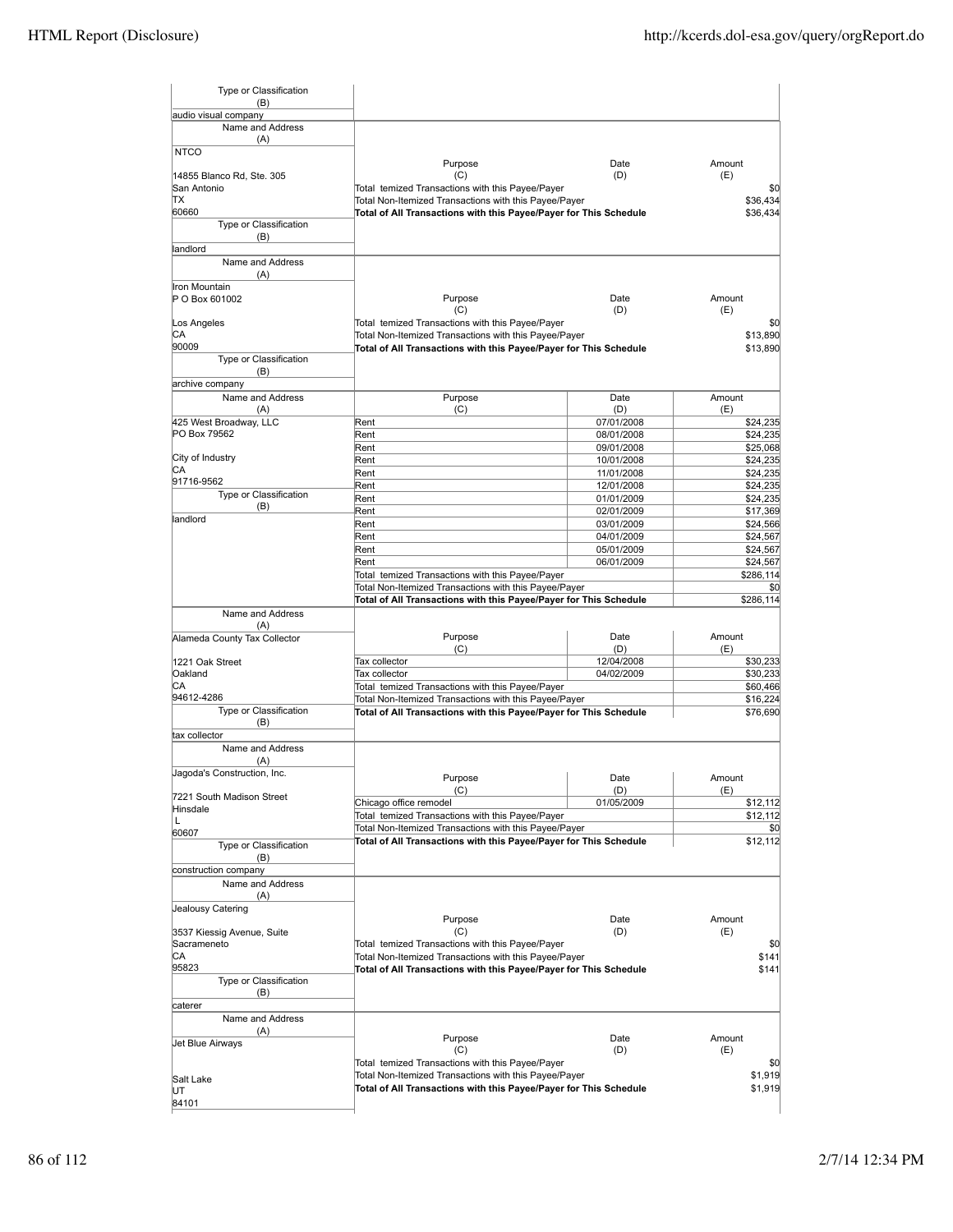| Type or Classification                     |                                                                   |             |               |
|--------------------------------------------|-------------------------------------------------------------------|-------------|---------------|
| (B)<br>airline company                     |                                                                   |             |               |
| Name and Address                           |                                                                   |             |               |
| (A)                                        |                                                                   |             |               |
| Jonathan Wieder Design                     | Purpose                                                           | Date        | Amount        |
| 1407 Cornell Avenue                        | (C)                                                               | (D)         | (E)           |
| Berkeley                                   | Total temized Transactions with this Payee/Payer                  |             | \$0           |
| CА                                         | Total Non-Itemized Transactions with this Payee/Payer             |             | \$31,822      |
| 92683<br>Type or Classification            | Total of All Transactions with this Payee/Payer for This Schedule |             | \$31,822      |
| (B)                                        |                                                                   |             |               |
| communications consultant                  |                                                                   |             |               |
| Name and Address                           |                                                                   |             |               |
| (A)<br>K & M Cleaning Services             |                                                                   |             |               |
| PO Box 44376                               | Purpose                                                           | Date        | Amount        |
|                                            | (C)                                                               | (D)         | (E)           |
| Los Angeles                                | Total temized Transactions with this Payee/Payer                  |             | \$0           |
| CА<br>90009                                | Total Non-Itemized Transactions with this Payee/Payer             |             | \$9,750       |
| Type or Classification                     | Total of All Transactions with this Payee/Payer for This Schedule |             | \$9,750       |
| (B)                                        |                                                                   |             |               |
| anitorial service                          |                                                                   |             |               |
| Name and Address                           |                                                                   |             |               |
| (A)<br>Lexis-Nexis                         | Purpose                                                           | Date        | Amount        |
| PO Box 894166                              | (C)                                                               | (D)         | (E)           |
|                                            | research - legal                                                  | 11/19/2008  | \$7,627       |
| Los Angeles                                | research - legal                                                  | 05/14/2009  | \$5,678       |
| IСA<br>90009                               | Total temized Transactions with this Payee/Payer                  |             | \$13,305      |
| Type or Classification                     | Total Non-Itemized Transactions with this Payee/Payer             |             | \$52,073      |
| (B)                                        | Total of All Transactions with this Payee/Payer for This Schedule |             | \$65,378      |
| online research company                    |                                                                   |             |               |
| Name and Address                           |                                                                   |             |               |
| (A)                                        |                                                                   |             |               |
| Alhambra & Sierra Springs<br>PO Box 660579 | Purpose                                                           | Date        | Amount        |
|                                            | (C)                                                               | (D)         | (E)           |
| Dallas                                     | Total temized Transactions with this Payee/Payer                  |             | \$0           |
| ΠX                                         | Total Non-Itemized Transactions with this Payee/Payer             |             | \$7,586       |
| 75266-0579                                 | Total of All Transactions with this Payee/Payer for This Schedule |             | \$7,586       |
| Type or Classification<br>(B)              |                                                                   |             |               |
| office supplies vendor                     |                                                                   |             |               |
| Name and Address                           |                                                                   |             |               |
| (A)                                        |                                                                   |             |               |
| M & H Janitorial Service                   | Purpose                                                           | Date        | Amount        |
| 438 Staten Avenue # 205                    | (C)                                                               | (D)         | (E)           |
| Oakland                                    | Total temized Transactions with this Payee/Payer                  |             | \$0           |
| СA                                         | Total Non-Itemized Transactions with this Payee/Payer             |             | \$28,560      |
| 94610                                      | Total of All Transactions with this Payee/Payer for This Schedule |             | \$28,560      |
| Type or Classification<br>(B)              |                                                                   |             |               |
| anitorial service                          |                                                                   |             |               |
| Name and Address                           |                                                                   |             |               |
| (A)                                        |                                                                   |             |               |
| Major Forms                                | Purpose<br>(C)                                                    | Date<br>(D) | Amount<br>(E) |
| 1331 Danville Blvd.                        | Office supplies                                                   | 03/05/2009  | \$10,670      |
| Alamo                                      | <b>ADO Forms</b>                                                  | 05/13/2009  | \$6,374       |
| СA                                         | Total temized Transactions with this Payee/Payer                  |             | \$17,044      |
| 95834                                      | Total Non-Itemized Transactions with this Payee/Payer             |             | \$34,102      |
| Type or Classification                     | Total of All Transactions with this Payee/Payer for This Schedule |             | \$51,146      |
| (B)<br>printing company                    |                                                                   |             |               |
| Name and Address                           |                                                                   |             |               |
| (A)                                        |                                                                   |             |               |
| AltaStaff                                  |                                                                   |             |               |
|                                            | Purpose<br>(C)                                                    | Date        | Amount<br>(E) |
| 53 W Jackson Blvd., Suite<br>Chicago       | Total temized Transactions with this Payee/Payer                  | (D)         | \$0           |
| L                                          | Total Non-Itemized Transactions with this Payee/Payer             |             | \$14,569      |
| 60604                                      | Total of All Transactions with this Payee/Payer for This Schedule |             | \$14,569      |
| Type or Classification                     |                                                                   |             |               |
| (B)                                        |                                                                   |             |               |
| staffing agency<br>Name and Address        | Purpose                                                           | Date        | Amount        |
| (A)                                        | (C)                                                               | (D)         | (E)           |
|                                            | June 09 sercies and support                                       | 07/01/2008  | \$27,098      |
|                                            |                                                                   |             |               |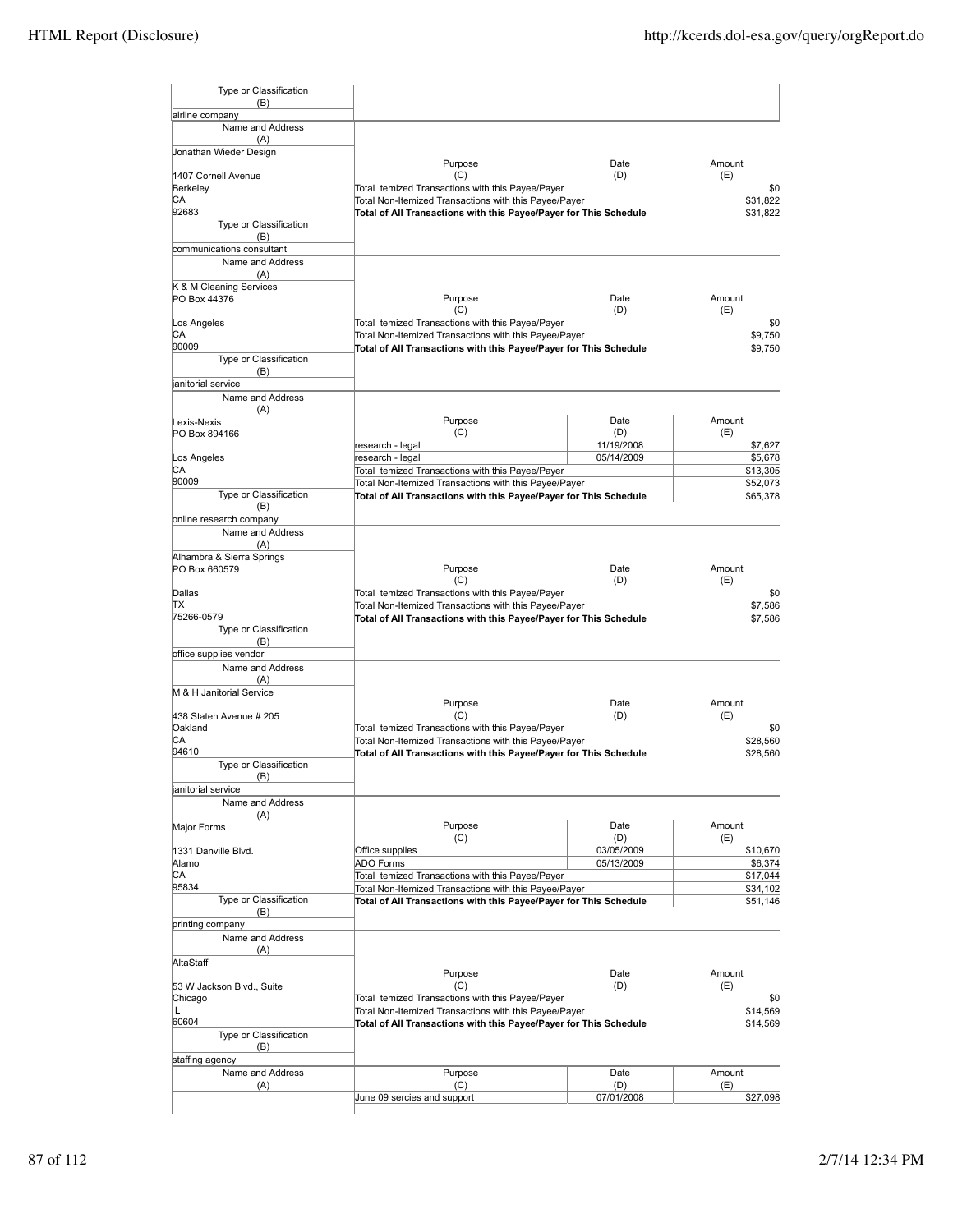| Masergy Communications, Inc.<br>PO Box #671454 | Purpose                                                           | Date              | Amount          |
|------------------------------------------------|-------------------------------------------------------------------|-------------------|-----------------|
|                                                | (C)<br>Jan 09 services and support                                | (D)<br>08/04/2008 | (E)<br>\$26,119 |
| Dallas                                         | Dec 08 services and support                                       | 08/29/2008        | \$25,982        |
| <b>TX</b>                                      | May 09 sercies and support                                        | 10/02/2008        | \$22,374        |
| 77479                                          | Feb 09 services and support                                       | 10/24/2008        | \$20,947        |
| Type or Classification                         | Nov 08 services and support                                       | 10/31/2008        | \$20,347        |
| (B)                                            | Oct 08 services and support                                       |                   |                 |
| telecommunications company                     |                                                                   | 12/01/2008        | \$19,944        |
|                                                | Sept 08 sercies and support                                       | 01/02/2009        | \$19,944        |
|                                                | July 08 services and support                                      | 01/30/2009        | \$17,575        |
|                                                | Aug 09 services and support                                       | 03/02/2009        | \$17,450        |
|                                                | April 09 services and support                                     | 03/31/2009        | \$17,117        |
|                                                | Mar 09 services and support                                       | 04/29/2009        | \$16,564        |
|                                                | June 08 services and support                                      | 05/28/2009        | \$13,616        |
|                                                | Total temized Transactions with this Payee/Payer                  |                   | \$265,077       |
|                                                | Total Non-Itemized Transactions with this Payee/Payer             |                   | \$1,068         |
|                                                | Total of All Transactions with this Payee/Payer for This Schedule |                   | \$266,145       |
| Name and Address                               |                                                                   |                   |                 |
| (A)                                            |                                                                   |                   |                 |
| <b>Master Clean Services</b>                   |                                                                   |                   |                 |
|                                                | Purpose                                                           | Date              | Amount          |
| 11415 NewKirk                                  | (C)                                                               | (D)               | (E)             |
| <b>Helotes</b>                                 | Total temized Transactions with this Payee/Payer                  |                   | \$0             |
| TХ                                             | Total Non-Itemized Transactions with this Payee/Payer             |                   | \$6,780         |
| 78023                                          | Total of All Transactions with this Payee/Payer for This Schedule |                   | \$6,780         |
| Type or Classification                         |                                                                   |                   |                 |
| (B)                                            |                                                                   |                   |                 |
| janitorial service                             |                                                                   |                   |                 |
| Name and Address                               |                                                                   |                   |                 |
| (A)                                            |                                                                   |                   |                 |
| MicroAge                                       |                                                                   |                   |                 |
| PO Box 2941                                    | Purpose                                                           | Date              | Amount          |
|                                                | (C)                                                               | (D)               | (E)             |
| Phoenix                                        | Total temized Transactions with this Payee/Payer                  |                   | \$0             |
| ΑZ                                             | Total Non-Itemized Transactions with this Payee/Payer             |                   | \$16,679        |
| 85281                                          | Total of All Transactions with this Payee/Payer for This Schedule |                   | \$16,679        |
| Type or Classification                         |                                                                   |                   |                 |
| (B)                                            |                                                                   |                   |                 |
| IT solution provider                           |                                                                   |                   |                 |
| Name and Address                               |                                                                   |                   |                 |
| (A)                                            |                                                                   |                   |                 |
|                                                |                                                                   |                   |                 |
| Mitchell Printing & Publishing Co., Inc.       |                                                                   |                   | Amount          |
|                                                | Purpose                                                           | Date              |                 |
| 127 So. Anderson Street                        | (C)                                                               | (D)               | (E)             |
| Los Angeles                                    | Total temized Transactions with this Payee/Payer                  |                   | \$0             |
| CА                                             | Total Non-Itemized Transactions with this Payee/Payer             |                   | \$6,096         |
| 90002                                          | Total of All Transactions with this Payee/Payer for This Schedule |                   | \$6,096         |
| Type or Classification                         |                                                                   |                   |                 |
| (B)                                            |                                                                   |                   |                 |
| printing company                               |                                                                   |                   |                 |
| Name and Address                               |                                                                   |                   |                 |
| (A)                                            |                                                                   |                   |                 |
| Modern Express Courier                         |                                                                   |                   |                 |
| P O Box 1199                                   | Purpose                                                           | Date              | Amount          |
|                                                | (C)                                                               | (D)               | (E)             |
| Oakland                                        | Total temized Transactions with this Payee/Payer                  |                   | \$0             |
| CА                                             | Total Non-Itemized Transactions with this Payee/Payer             |                   | \$7,860         |
| 94604                                          | Total of All Transactions with this Payee/Payer for This Schedule |                   | \$7,860         |
| Type or Classification                         |                                                                   |                   |                 |
| (B)                                            |                                                                   |                   |                 |
| courier company                                |                                                                   |                   |                 |
| Name and Address                               |                                                                   |                   |                 |
| (A)                                            |                                                                   |                   |                 |
| MSD Management Co                              |                                                                   |                   |                 |
| PO Box 737                                     | Purpose                                                           | Date              | Amount          |
|                                                | (C)                                                               | (D)               | (E)             |
| Augusta                                        | Total temized Transactions with this Payee/Payer                  |                   | \$0             |
| МE                                             | Total Non-Itemized Transactions with this Payee/Payer             |                   | \$18,601        |
| 94612                                          | Total of All Transactions with this Payee/Payer for This Schedule |                   | \$18,601        |
| Type or Classification                         |                                                                   |                   |                 |
| (B)                                            |                                                                   |                   |                 |
| landlord                                       |                                                                   |                   |                 |
|                                                |                                                                   |                   |                 |
| Name and Address                               |                                                                   |                   |                 |
| (A)                                            |                                                                   |                   |                 |
| National Journal Group, Inc.                   |                                                                   |                   |                 |
|                                                | Purpose                                                           | Date              | Amount          |
| 600 New Hampshisre Ave. NW                     | (C)                                                               | (D)               | (E)             |
| Washington                                     | Total temized Transactions with this Payee/Payer                  |                   | \$0             |
| DС                                             | Total Non-Itemized Transactions with this Payee/Payer             |                   | \$6,698         |
| 20570                                          | Total of All Transactions with this Payee/Payer for This Schedule |                   | \$6,698         |
| Type or Classification                         |                                                                   |                   |                 |
| (B)                                            |                                                                   |                   |                 |
| news organization                              |                                                                   |                   |                 |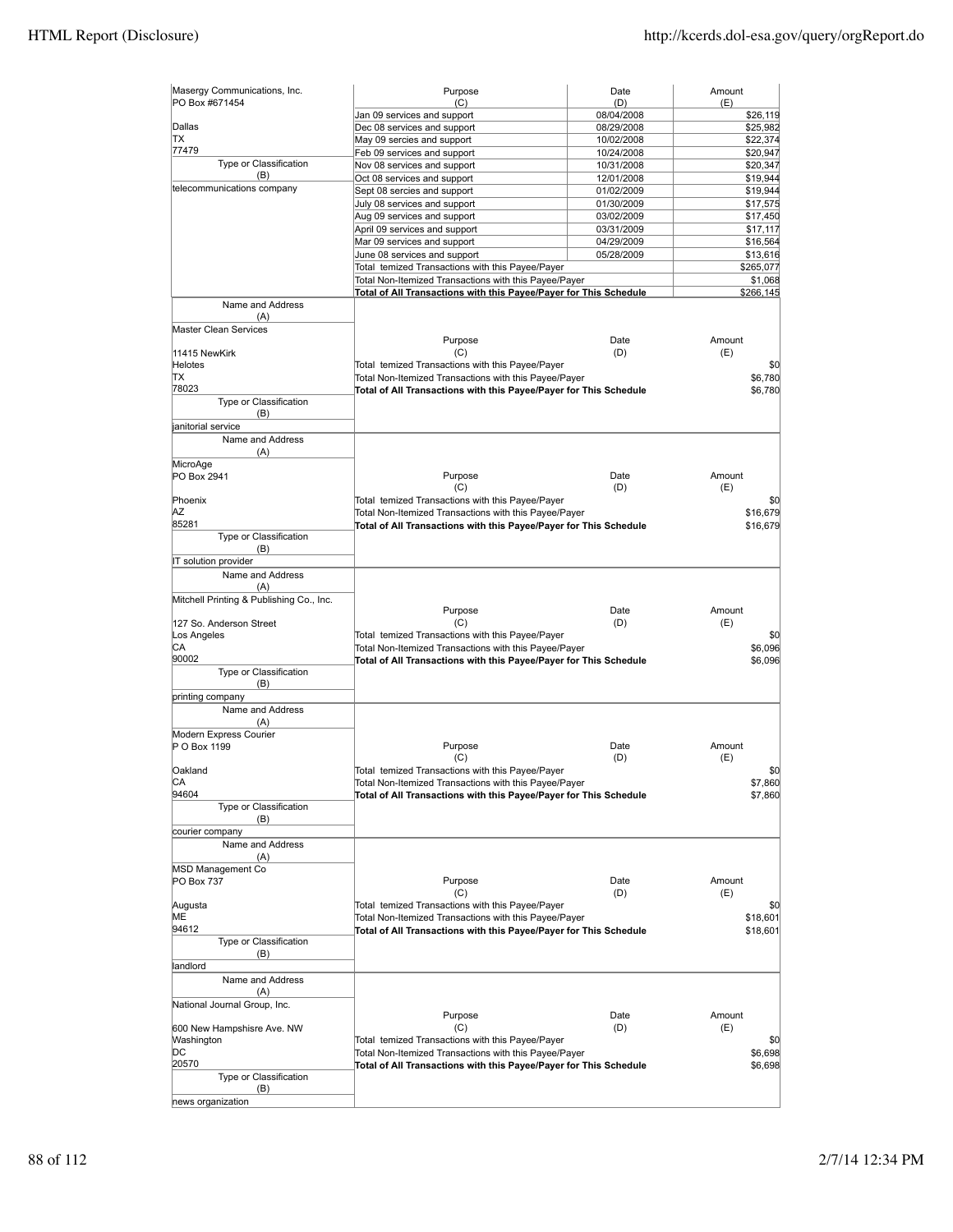| Name and Address                       |                                                                   |                          |                                                                                              |
|----------------------------------------|-------------------------------------------------------------------|--------------------------|----------------------------------------------------------------------------------------------|
| (A)<br>Network Solutions, Inc.         |                                                                   |                          |                                                                                              |
| PO Box 17659                           | Purpose                                                           | Date                     | Amount                                                                                       |
|                                        | (C)                                                               | (D)                      | (E)                                                                                          |
| Baltimore                              | Total temized Transactions with this Payee/Payer                  |                          | \$0                                                                                          |
| MD                                     | Total Non-Itemized Transactions with this Payee/Payer             |                          | \$7,689                                                                                      |
| 21203                                  | Total of All Transactions with this Payee/Payer for This Schedule |                          | \$7,689                                                                                      |
| Type or Classification                 |                                                                   |                          |                                                                                              |
| (B)                                    |                                                                   |                          |                                                                                              |
| subscription service                   |                                                                   |                          |                                                                                              |
| Name and Address                       |                                                                   |                          |                                                                                              |
| (A)<br>American Air                    |                                                                   |                          |                                                                                              |
|                                        | Purpose                                                           | Date                     | Amount                                                                                       |
|                                        | (C)                                                               | (D)                      | (E)                                                                                          |
| Dallas                                 | Total temized Transactions with this Payee/Payer                  |                          | \$0                                                                                          |
| ТX                                     | Total Non-Itemized Transactions with this Payee/Payer             |                          | \$4,572                                                                                      |
| 75261-9612                             | Total of All Transactions with this Payee/Payer for This Schedule |                          | \$4,572                                                                                      |
| Type or Classification                 |                                                                   |                          |                                                                                              |
| (B)                                    |                                                                   |                          |                                                                                              |
| airline company                        |                                                                   |                          |                                                                                              |
| Name and Address                       |                                                                   |                          |                                                                                              |
| (A)<br>Northwest Air                   |                                                                   |                          |                                                                                              |
|                                        | Purpose                                                           | Date                     | Amount                                                                                       |
| 2700 Loan Oak Pkwy.                    | (C)                                                               | (D)                      | (E)                                                                                          |
| Eagan                                  | Total temized Transactions with this Payee/Payer                  |                          | \$0                                                                                          |
| ΜN                                     | Total Non-Itemized Transactions with this Payee/Payer             |                          | \$404                                                                                        |
| 55121                                  | Total of All Transactions with this Payee/Payer for This Schedule |                          | \$404                                                                                        |
| Type or Classification                 |                                                                   |                          |                                                                                              |
| (B)                                    |                                                                   |                          |                                                                                              |
| airline company                        |                                                                   |                          |                                                                                              |
| Name and Address                       |                                                                   |                          |                                                                                              |
| (A)                                    | Purpose                                                           | Date                     | Amount                                                                                       |
| Oakwood Corp Housing-Chantilly, VA     | (C)                                                               | (D)                      | (E)                                                                                          |
|                                        | Temporary Staff Housing                                           | 02/28/2009               | \$5,414                                                                                      |
| Chantilly                              | Temporary Staff Housing                                           | 01/29/2009               | \$5,290                                                                                      |
| VA                                     | Temporary Staff Housing                                           | 12/28/2008               | \$5,290                                                                                      |
| 20151                                  | Total temized Transactions with this Payee/Payer                  |                          | \$15,994                                                                                     |
| Type or Classification                 | Total Non-Itemized Transactions with this Payee/Payer             |                          | \$115                                                                                        |
| (B)                                    | Total of All Transactions with this Payee/Payer for This Schedule |                          | \$16,109                                                                                     |
| hotel/lodging                          |                                                                   |                          |                                                                                              |
| Name and Address                       | Purpose                                                           | Date                     | Amount                                                                                       |
| (A)                                    | (C)                                                               | (D)                      | (E)                                                                                          |
| Oakwood Corp Housing-Chicago           | Temporary Staff Housing                                           | 04/29/2009               | \$6,111                                                                                      |
|                                        | Temporary Staff Housing<br>Temporary Staff Housing                | 05/29/2009<br>12/28/2008 | \$14,518<br>\$16,383                                                                         |
| Chicago                                | Temporary Staff Housing                                           | 10/28/2008               | \$18,622                                                                                     |
|                                        | Temporary Staff Housing                                           | 11/28/2008               | \$26,330                                                                                     |
| 60601                                  | Temporary Staff Housing                                           | 02/28/2009               | \$31,389                                                                                     |
| Type or Classification                 | Temporary Staff Housing                                           | 01/29/2009               | \$44,094                                                                                     |
| (B)                                    | Total temized Transactions with this Payee/Payer                  |                          | \$157,447                                                                                    |
| hotel/lodging                          | Total Non-Itemized Transactions with this Payee/Payer             |                          | \$3,212                                                                                      |
|                                        | Total of All Transactions with this Payee/Payer for This Schedule |                          | \$160,659                                                                                    |
| Name and Address                       |                                                                   |                          |                                                                                              |
| (A)                                    |                                                                   |                          |                                                                                              |
| Oakwood Corp Housing-Ft Fauderdale, FL | Purpose                                                           | Date                     | Amount                                                                                       |
|                                        | (C)                                                               | (D)                      | (E)                                                                                          |
|                                        | Temporary Staff Housing                                           | 12/28/2008               | \$11,910                                                                                     |
| Ft Lauderdale                          | Temporary Staff Housing                                           | 02/28/2009               | \$11,336                                                                                     |
| FL<br>33301                            | Total temized Transactions with this Payee/Payer                  |                          | \$23,246                                                                                     |
| Type or Classification                 | Total Non-Itemized Transactions with this Payee/Payer             |                          | \$15,963                                                                                     |
| (B)                                    | Total of All Transactions with this Payee/Payer for This Schedule |                          | \$39,209                                                                                     |
| hotel/lodging                          |                                                                   |                          |                                                                                              |
| Name and Address                       | Purpose                                                           | Date                     | Amount                                                                                       |
| (A)                                    | (C)                                                               | (D)                      | (E)                                                                                          |
|                                        |                                                                   | 10/28/2008               | \$41,250                                                                                     |
| Oakwood Corp Housing-Houston           | Temporary Staff Housing                                           |                          | \$33,536                                                                                     |
|                                        | Temporary Staff Housing                                           | 09/28/2008               |                                                                                              |
|                                        | Temporary Staff Housing                                           | 11/28/2008               |                                                                                              |
| Houston                                | Temporary Staff Housing                                           | 12/28/2008               |                                                                                              |
| TХ                                     | Temporary Staff Housing                                           | 01/29/2009               |                                                                                              |
| 77002                                  | Temporary Staff Housing                                           | 02/28/2009               |                                                                                              |
| Type or Classification                 | Total temized Transactions with this Payee/Payer                  |                          |                                                                                              |
| (B)                                    | Total Non-Itemized Transactions with this Payee/Payer             |                          |                                                                                              |
| hotel/lodging                          | Total of All Transactions with this Payee/Payer for This Schedule |                          |                                                                                              |
| Name and Address                       | Purpose                                                           | Date                     | \$33,375<br>\$18,681<br>\$17,232<br>\$10,735<br>\$154,809<br>\$11,881<br>\$166,690<br>Amount |
| (A)                                    | (C)                                                               | (D)                      | (E)                                                                                          |
|                                        | Temporary Staff Housing<br>Temporary Staff Housing                | 11/28/2008<br>09/28/2008 | \$30,380<br>\$16,475                                                                         |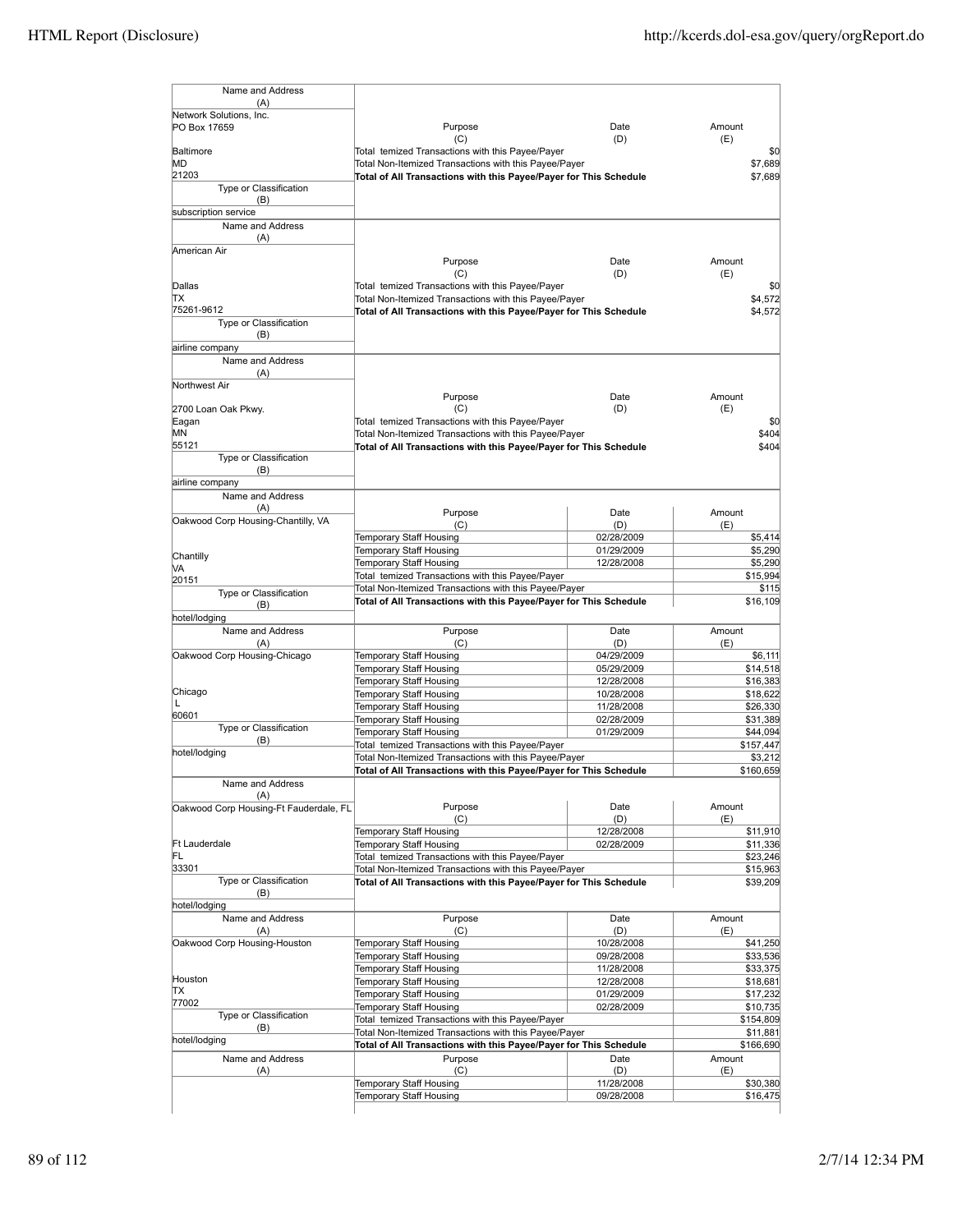| Temporary Staff Housing<br>10/28/2008<br>\$15,140<br>Las Vegas<br>Temporary Staff Housing<br>12/28/2008<br>\$9,830<br>NV<br>Temporary Staff Housing<br>02/28/2009<br>\$33,680<br>89044<br>Temporary Staff Housing<br>04/29/2009<br>\$20,636<br>Type or Classification<br>Temporary Staff Housing<br>06/28/2009<br>\$13,988<br>(B)<br>Temporary Staff Housing<br>01/29/2009<br>\$13,130<br>hotel/lodging<br>Temporary Staff Housing<br>05/29/2009<br>\$11,160<br>Temporary Staff Housing<br>03/30/2009<br>\$10,100<br>Total temized Transactions with this Payee/Payer<br>Total Non-Itemized Transactions with this Payee/Payer<br>Total of All Transactions with this Payee/Payer for This Schedule<br>Name and Address<br>(A)<br>Purpose<br>Date<br>Amount<br>(C)<br>(D)<br>(E)<br>Temporary Staff Housing<br>08/28/2008<br>Temporary Staff Housing<br>Los Angeles<br>07/28/2008<br>\$49,275<br>СA<br>Total temized Transactions with this Payee/Payer<br>\$113,292<br>90002<br>Total Non-Itemized Transactions with this Payee/Payer<br>\$0<br>Type or Classification<br>Total of All Transactions with this Payee/Payer for This Schedule<br>\$113,292<br>(B)<br>hotel/lodging<br>Name and Address<br>Date<br>Amount<br>Purpose<br>(A)<br>(C)<br>(D)<br>(E)<br>Temporary Staff Housing<br>04/29/2009<br>\$18,680<br>Temporary Staff Housing<br>05/29/2009<br>\$14,314<br>Temporary Staff Housing<br>02/28/2009<br>\$14,255<br>Temporary Staff Housing<br>03/30/2009<br>\$9,996<br>Temporary Staff Housing<br>01/29/2009<br>19102<br>Total temized Transactions with this Payee/Payer<br>Type or Classification<br>Total Non-Itemized Transactions with this Payee/Payer<br>(B)<br>Total of All Transactions with this Payee/Payer for This Schedule<br>hotel/lodging<br>Name and Address<br>(A)<br>Oakwood Corp Housing-Schaumburg<br>Purpose<br>Date<br>Amount<br>(C)<br>(D)<br>(E)<br>Total temized Transactions with this Payee/Payer<br>L<br>Total Non-Itemized Transactions with this Payee/Payer<br>Total of All Transactions with this Payee/Payer for This Schedule<br>\$15,302<br>Type or Classification<br>(B)<br>hotel/lodging<br>Name and Address<br>(A)<br>Oakwood Corp Housing-Tempe, AZ<br>Purpose<br>Date<br>Amount<br>(C)<br>(D)<br>(E)<br>Total temized Transactions with this Payee/Payer<br>Tempe<br>ΑZ<br>Total Non-Itemized Transactions with this Payee/Payer<br>\$5.352<br>85281<br>Total of All Transactions with this Payee/Payer for This Schedule<br>Type or Classification<br>(B)<br>hotel/lodging<br>Name and Address<br>(A)<br>Oakwood Corp Housing-Totowa, NJ<br>Amount<br>Purpose<br>Date<br>(C)<br>(D)<br>(E)<br>Temporary Staff Housing<br>06/28/2009<br>Totowa<br>Total temized Transactions with this Payee/Payer<br>NJ<br>Total Non-Itemized Transactions with this Payee/Payer<br>94612<br>Total of All Transactions with this Payee/Payer for This Schedule<br>Type or Classification<br>(B)<br>hotel/lodging<br>Name and Address<br>(A)<br>Amount<br>Purpose<br>Date<br>(C)<br>12400 Collections Center Dr<br>(D)<br>(E)<br>Total temized Transactions with this Payee/Payer<br>Total Non-Itemized Transactions with this Payee/Payer<br>L<br>Total of All Transactions with this Payee/Payer for This Schedule<br>Type or Classification<br>(B)<br>Name and Address<br>Purpose<br>Date<br>Amount<br>(A)<br>(C)<br>(D)<br>(E)<br>copier processing fee<br>10/10/2008<br>Total temized Transactions with this Payee/Payer<br>\$8,009 | Oakwood Corp Housing-Las Vegas    | Purpose | Date | Amount                                 |
|---------------------------------------------------------------------------------------------------------------------------------------------------------------------------------------------------------------------------------------------------------------------------------------------------------------------------------------------------------------------------------------------------------------------------------------------------------------------------------------------------------------------------------------------------------------------------------------------------------------------------------------------------------------------------------------------------------------------------------------------------------------------------------------------------------------------------------------------------------------------------------------------------------------------------------------------------------------------------------------------------------------------------------------------------------------------------------------------------------------------------------------------------------------------------------------------------------------------------------------------------------------------------------------------------------------------------------------------------------------------------------------------------------------------------------------------------------------------------------------------------------------------------------------------------------------------------------------------------------------------------------------------------------------------------------------------------------------------------------------------------------------------------------------------------------------------------------------------------------------------------------------------------------------------------------------------------------------------------------------------------------------------------------------------------------------------------------------------------------------------------------------------------------------------------------------------------------------------------------------------------------------------------------------------------------------------------------------------------------------------------------------------------------------------------------------------------------------------------------------------------------------------------------------------------------------------------------------------------------------------------------------------------------------------------------------------------------------------------------------------------------------------------------------------------------------------------------------------------------------------------------------------------------------------------------------------------------------------------------------------------------------------------------------------------------------------------------------------------------------------------------------------------------------------------------------------------------------------------------------------------------------------------------------------------------------------------------------------------------------------------------------------------------------------------------------------------------------------------------|-----------------------------------|---------|------|----------------------------------------|
|                                                                                                                                                                                                                                                                                                                                                                                                                                                                                                                                                                                                                                                                                                                                                                                                                                                                                                                                                                                                                                                                                                                                                                                                                                                                                                                                                                                                                                                                                                                                                                                                                                                                                                                                                                                                                                                                                                                                                                                                                                                                                                                                                                                                                                                                                                                                                                                                                                                                                                                                                                                                                                                                                                                                                                                                                                                                                                                                                                                                                                                                                                                                                                                                                                                                                                                                                                                                                                                                                 |                                   | (C)     | (D)  | (E)                                    |
|                                                                                                                                                                                                                                                                                                                                                                                                                                                                                                                                                                                                                                                                                                                                                                                                                                                                                                                                                                                                                                                                                                                                                                                                                                                                                                                                                                                                                                                                                                                                                                                                                                                                                                                                                                                                                                                                                                                                                                                                                                                                                                                                                                                                                                                                                                                                                                                                                                                                                                                                                                                                                                                                                                                                                                                                                                                                                                                                                                                                                                                                                                                                                                                                                                                                                                                                                                                                                                                                                 |                                   |         |      |                                        |
|                                                                                                                                                                                                                                                                                                                                                                                                                                                                                                                                                                                                                                                                                                                                                                                                                                                                                                                                                                                                                                                                                                                                                                                                                                                                                                                                                                                                                                                                                                                                                                                                                                                                                                                                                                                                                                                                                                                                                                                                                                                                                                                                                                                                                                                                                                                                                                                                                                                                                                                                                                                                                                                                                                                                                                                                                                                                                                                                                                                                                                                                                                                                                                                                                                                                                                                                                                                                                                                                                 |                                   |         |      |                                        |
|                                                                                                                                                                                                                                                                                                                                                                                                                                                                                                                                                                                                                                                                                                                                                                                                                                                                                                                                                                                                                                                                                                                                                                                                                                                                                                                                                                                                                                                                                                                                                                                                                                                                                                                                                                                                                                                                                                                                                                                                                                                                                                                                                                                                                                                                                                                                                                                                                                                                                                                                                                                                                                                                                                                                                                                                                                                                                                                                                                                                                                                                                                                                                                                                                                                                                                                                                                                                                                                                                 |                                   |         |      |                                        |
|                                                                                                                                                                                                                                                                                                                                                                                                                                                                                                                                                                                                                                                                                                                                                                                                                                                                                                                                                                                                                                                                                                                                                                                                                                                                                                                                                                                                                                                                                                                                                                                                                                                                                                                                                                                                                                                                                                                                                                                                                                                                                                                                                                                                                                                                                                                                                                                                                                                                                                                                                                                                                                                                                                                                                                                                                                                                                                                                                                                                                                                                                                                                                                                                                                                                                                                                                                                                                                                                                 |                                   |         |      |                                        |
|                                                                                                                                                                                                                                                                                                                                                                                                                                                                                                                                                                                                                                                                                                                                                                                                                                                                                                                                                                                                                                                                                                                                                                                                                                                                                                                                                                                                                                                                                                                                                                                                                                                                                                                                                                                                                                                                                                                                                                                                                                                                                                                                                                                                                                                                                                                                                                                                                                                                                                                                                                                                                                                                                                                                                                                                                                                                                                                                                                                                                                                                                                                                                                                                                                                                                                                                                                                                                                                                                 |                                   |         |      |                                        |
|                                                                                                                                                                                                                                                                                                                                                                                                                                                                                                                                                                                                                                                                                                                                                                                                                                                                                                                                                                                                                                                                                                                                                                                                                                                                                                                                                                                                                                                                                                                                                                                                                                                                                                                                                                                                                                                                                                                                                                                                                                                                                                                                                                                                                                                                                                                                                                                                                                                                                                                                                                                                                                                                                                                                                                                                                                                                                                                                                                                                                                                                                                                                                                                                                                                                                                                                                                                                                                                                                 |                                   |         |      |                                        |
|                                                                                                                                                                                                                                                                                                                                                                                                                                                                                                                                                                                                                                                                                                                                                                                                                                                                                                                                                                                                                                                                                                                                                                                                                                                                                                                                                                                                                                                                                                                                                                                                                                                                                                                                                                                                                                                                                                                                                                                                                                                                                                                                                                                                                                                                                                                                                                                                                                                                                                                                                                                                                                                                                                                                                                                                                                                                                                                                                                                                                                                                                                                                                                                                                                                                                                                                                                                                                                                                                 |                                   |         |      |                                        |
|                                                                                                                                                                                                                                                                                                                                                                                                                                                                                                                                                                                                                                                                                                                                                                                                                                                                                                                                                                                                                                                                                                                                                                                                                                                                                                                                                                                                                                                                                                                                                                                                                                                                                                                                                                                                                                                                                                                                                                                                                                                                                                                                                                                                                                                                                                                                                                                                                                                                                                                                                                                                                                                                                                                                                                                                                                                                                                                                                                                                                                                                                                                                                                                                                                                                                                                                                                                                                                                                                 |                                   |         |      |                                        |
|                                                                                                                                                                                                                                                                                                                                                                                                                                                                                                                                                                                                                                                                                                                                                                                                                                                                                                                                                                                                                                                                                                                                                                                                                                                                                                                                                                                                                                                                                                                                                                                                                                                                                                                                                                                                                                                                                                                                                                                                                                                                                                                                                                                                                                                                                                                                                                                                                                                                                                                                                                                                                                                                                                                                                                                                                                                                                                                                                                                                                                                                                                                                                                                                                                                                                                                                                                                                                                                                                 |                                   |         |      | \$174,519                              |
|                                                                                                                                                                                                                                                                                                                                                                                                                                                                                                                                                                                                                                                                                                                                                                                                                                                                                                                                                                                                                                                                                                                                                                                                                                                                                                                                                                                                                                                                                                                                                                                                                                                                                                                                                                                                                                                                                                                                                                                                                                                                                                                                                                                                                                                                                                                                                                                                                                                                                                                                                                                                                                                                                                                                                                                                                                                                                                                                                                                                                                                                                                                                                                                                                                                                                                                                                                                                                                                                                 |                                   |         |      | \$0                                    |
|                                                                                                                                                                                                                                                                                                                                                                                                                                                                                                                                                                                                                                                                                                                                                                                                                                                                                                                                                                                                                                                                                                                                                                                                                                                                                                                                                                                                                                                                                                                                                                                                                                                                                                                                                                                                                                                                                                                                                                                                                                                                                                                                                                                                                                                                                                                                                                                                                                                                                                                                                                                                                                                                                                                                                                                                                                                                                                                                                                                                                                                                                                                                                                                                                                                                                                                                                                                                                                                                                 |                                   |         |      | \$174,519                              |
|                                                                                                                                                                                                                                                                                                                                                                                                                                                                                                                                                                                                                                                                                                                                                                                                                                                                                                                                                                                                                                                                                                                                                                                                                                                                                                                                                                                                                                                                                                                                                                                                                                                                                                                                                                                                                                                                                                                                                                                                                                                                                                                                                                                                                                                                                                                                                                                                                                                                                                                                                                                                                                                                                                                                                                                                                                                                                                                                                                                                                                                                                                                                                                                                                                                                                                                                                                                                                                                                                 |                                   |         |      |                                        |
|                                                                                                                                                                                                                                                                                                                                                                                                                                                                                                                                                                                                                                                                                                                                                                                                                                                                                                                                                                                                                                                                                                                                                                                                                                                                                                                                                                                                                                                                                                                                                                                                                                                                                                                                                                                                                                                                                                                                                                                                                                                                                                                                                                                                                                                                                                                                                                                                                                                                                                                                                                                                                                                                                                                                                                                                                                                                                                                                                                                                                                                                                                                                                                                                                                                                                                                                                                                                                                                                                 |                                   |         |      |                                        |
|                                                                                                                                                                                                                                                                                                                                                                                                                                                                                                                                                                                                                                                                                                                                                                                                                                                                                                                                                                                                                                                                                                                                                                                                                                                                                                                                                                                                                                                                                                                                                                                                                                                                                                                                                                                                                                                                                                                                                                                                                                                                                                                                                                                                                                                                                                                                                                                                                                                                                                                                                                                                                                                                                                                                                                                                                                                                                                                                                                                                                                                                                                                                                                                                                                                                                                                                                                                                                                                                                 | Oakwood Corp Housing-Los Angeles  |         |      |                                        |
|                                                                                                                                                                                                                                                                                                                                                                                                                                                                                                                                                                                                                                                                                                                                                                                                                                                                                                                                                                                                                                                                                                                                                                                                                                                                                                                                                                                                                                                                                                                                                                                                                                                                                                                                                                                                                                                                                                                                                                                                                                                                                                                                                                                                                                                                                                                                                                                                                                                                                                                                                                                                                                                                                                                                                                                                                                                                                                                                                                                                                                                                                                                                                                                                                                                                                                                                                                                                                                                                                 |                                   |         |      |                                        |
|                                                                                                                                                                                                                                                                                                                                                                                                                                                                                                                                                                                                                                                                                                                                                                                                                                                                                                                                                                                                                                                                                                                                                                                                                                                                                                                                                                                                                                                                                                                                                                                                                                                                                                                                                                                                                                                                                                                                                                                                                                                                                                                                                                                                                                                                                                                                                                                                                                                                                                                                                                                                                                                                                                                                                                                                                                                                                                                                                                                                                                                                                                                                                                                                                                                                                                                                                                                                                                                                                 |                                   |         |      | \$64,017                               |
|                                                                                                                                                                                                                                                                                                                                                                                                                                                                                                                                                                                                                                                                                                                                                                                                                                                                                                                                                                                                                                                                                                                                                                                                                                                                                                                                                                                                                                                                                                                                                                                                                                                                                                                                                                                                                                                                                                                                                                                                                                                                                                                                                                                                                                                                                                                                                                                                                                                                                                                                                                                                                                                                                                                                                                                                                                                                                                                                                                                                                                                                                                                                                                                                                                                                                                                                                                                                                                                                                 |                                   |         |      |                                        |
|                                                                                                                                                                                                                                                                                                                                                                                                                                                                                                                                                                                                                                                                                                                                                                                                                                                                                                                                                                                                                                                                                                                                                                                                                                                                                                                                                                                                                                                                                                                                                                                                                                                                                                                                                                                                                                                                                                                                                                                                                                                                                                                                                                                                                                                                                                                                                                                                                                                                                                                                                                                                                                                                                                                                                                                                                                                                                                                                                                                                                                                                                                                                                                                                                                                                                                                                                                                                                                                                                 |                                   |         |      |                                        |
|                                                                                                                                                                                                                                                                                                                                                                                                                                                                                                                                                                                                                                                                                                                                                                                                                                                                                                                                                                                                                                                                                                                                                                                                                                                                                                                                                                                                                                                                                                                                                                                                                                                                                                                                                                                                                                                                                                                                                                                                                                                                                                                                                                                                                                                                                                                                                                                                                                                                                                                                                                                                                                                                                                                                                                                                                                                                                                                                                                                                                                                                                                                                                                                                                                                                                                                                                                                                                                                                                 |                                   |         |      |                                        |
|                                                                                                                                                                                                                                                                                                                                                                                                                                                                                                                                                                                                                                                                                                                                                                                                                                                                                                                                                                                                                                                                                                                                                                                                                                                                                                                                                                                                                                                                                                                                                                                                                                                                                                                                                                                                                                                                                                                                                                                                                                                                                                                                                                                                                                                                                                                                                                                                                                                                                                                                                                                                                                                                                                                                                                                                                                                                                                                                                                                                                                                                                                                                                                                                                                                                                                                                                                                                                                                                                 |                                   |         |      |                                        |
|                                                                                                                                                                                                                                                                                                                                                                                                                                                                                                                                                                                                                                                                                                                                                                                                                                                                                                                                                                                                                                                                                                                                                                                                                                                                                                                                                                                                                                                                                                                                                                                                                                                                                                                                                                                                                                                                                                                                                                                                                                                                                                                                                                                                                                                                                                                                                                                                                                                                                                                                                                                                                                                                                                                                                                                                                                                                                                                                                                                                                                                                                                                                                                                                                                                                                                                                                                                                                                                                                 |                                   |         |      |                                        |
|                                                                                                                                                                                                                                                                                                                                                                                                                                                                                                                                                                                                                                                                                                                                                                                                                                                                                                                                                                                                                                                                                                                                                                                                                                                                                                                                                                                                                                                                                                                                                                                                                                                                                                                                                                                                                                                                                                                                                                                                                                                                                                                                                                                                                                                                                                                                                                                                                                                                                                                                                                                                                                                                                                                                                                                                                                                                                                                                                                                                                                                                                                                                                                                                                                                                                                                                                                                                                                                                                 |                                   |         |      |                                        |
|                                                                                                                                                                                                                                                                                                                                                                                                                                                                                                                                                                                                                                                                                                                                                                                                                                                                                                                                                                                                                                                                                                                                                                                                                                                                                                                                                                                                                                                                                                                                                                                                                                                                                                                                                                                                                                                                                                                                                                                                                                                                                                                                                                                                                                                                                                                                                                                                                                                                                                                                                                                                                                                                                                                                                                                                                                                                                                                                                                                                                                                                                                                                                                                                                                                                                                                                                                                                                                                                                 |                                   |         |      |                                        |
|                                                                                                                                                                                                                                                                                                                                                                                                                                                                                                                                                                                                                                                                                                                                                                                                                                                                                                                                                                                                                                                                                                                                                                                                                                                                                                                                                                                                                                                                                                                                                                                                                                                                                                                                                                                                                                                                                                                                                                                                                                                                                                                                                                                                                                                                                                                                                                                                                                                                                                                                                                                                                                                                                                                                                                                                                                                                                                                                                                                                                                                                                                                                                                                                                                                                                                                                                                                                                                                                                 |                                   |         |      |                                        |
|                                                                                                                                                                                                                                                                                                                                                                                                                                                                                                                                                                                                                                                                                                                                                                                                                                                                                                                                                                                                                                                                                                                                                                                                                                                                                                                                                                                                                                                                                                                                                                                                                                                                                                                                                                                                                                                                                                                                                                                                                                                                                                                                                                                                                                                                                                                                                                                                                                                                                                                                                                                                                                                                                                                                                                                                                                                                                                                                                                                                                                                                                                                                                                                                                                                                                                                                                                                                                                                                                 |                                   |         |      |                                        |
|                                                                                                                                                                                                                                                                                                                                                                                                                                                                                                                                                                                                                                                                                                                                                                                                                                                                                                                                                                                                                                                                                                                                                                                                                                                                                                                                                                                                                                                                                                                                                                                                                                                                                                                                                                                                                                                                                                                                                                                                                                                                                                                                                                                                                                                                                                                                                                                                                                                                                                                                                                                                                                                                                                                                                                                                                                                                                                                                                                                                                                                                                                                                                                                                                                                                                                                                                                                                                                                                                 | Oakwood Corp Housing-Philadelphia |         |      |                                        |
|                                                                                                                                                                                                                                                                                                                                                                                                                                                                                                                                                                                                                                                                                                                                                                                                                                                                                                                                                                                                                                                                                                                                                                                                                                                                                                                                                                                                                                                                                                                                                                                                                                                                                                                                                                                                                                                                                                                                                                                                                                                                                                                                                                                                                                                                                                                                                                                                                                                                                                                                                                                                                                                                                                                                                                                                                                                                                                                                                                                                                                                                                                                                                                                                                                                                                                                                                                                                                                                                                 |                                   |         |      |                                        |
|                                                                                                                                                                                                                                                                                                                                                                                                                                                                                                                                                                                                                                                                                                                                                                                                                                                                                                                                                                                                                                                                                                                                                                                                                                                                                                                                                                                                                                                                                                                                                                                                                                                                                                                                                                                                                                                                                                                                                                                                                                                                                                                                                                                                                                                                                                                                                                                                                                                                                                                                                                                                                                                                                                                                                                                                                                                                                                                                                                                                                                                                                                                                                                                                                                                                                                                                                                                                                                                                                 |                                   |         |      |                                        |
|                                                                                                                                                                                                                                                                                                                                                                                                                                                                                                                                                                                                                                                                                                                                                                                                                                                                                                                                                                                                                                                                                                                                                                                                                                                                                                                                                                                                                                                                                                                                                                                                                                                                                                                                                                                                                                                                                                                                                                                                                                                                                                                                                                                                                                                                                                                                                                                                                                                                                                                                                                                                                                                                                                                                                                                                                                                                                                                                                                                                                                                                                                                                                                                                                                                                                                                                                                                                                                                                                 | Philadelphia                      |         |      |                                        |
|                                                                                                                                                                                                                                                                                                                                                                                                                                                                                                                                                                                                                                                                                                                                                                                                                                                                                                                                                                                                                                                                                                                                                                                                                                                                                                                                                                                                                                                                                                                                                                                                                                                                                                                                                                                                                                                                                                                                                                                                                                                                                                                                                                                                                                                                                                                                                                                                                                                                                                                                                                                                                                                                                                                                                                                                                                                                                                                                                                                                                                                                                                                                                                                                                                                                                                                                                                                                                                                                                 | PA                                |         |      |                                        |
|                                                                                                                                                                                                                                                                                                                                                                                                                                                                                                                                                                                                                                                                                                                                                                                                                                                                                                                                                                                                                                                                                                                                                                                                                                                                                                                                                                                                                                                                                                                                                                                                                                                                                                                                                                                                                                                                                                                                                                                                                                                                                                                                                                                                                                                                                                                                                                                                                                                                                                                                                                                                                                                                                                                                                                                                                                                                                                                                                                                                                                                                                                                                                                                                                                                                                                                                                                                                                                                                                 |                                   |         |      | \$8,667                                |
|                                                                                                                                                                                                                                                                                                                                                                                                                                                                                                                                                                                                                                                                                                                                                                                                                                                                                                                                                                                                                                                                                                                                                                                                                                                                                                                                                                                                                                                                                                                                                                                                                                                                                                                                                                                                                                                                                                                                                                                                                                                                                                                                                                                                                                                                                                                                                                                                                                                                                                                                                                                                                                                                                                                                                                                                                                                                                                                                                                                                                                                                                                                                                                                                                                                                                                                                                                                                                                                                                 |                                   |         |      | \$65,912                               |
|                                                                                                                                                                                                                                                                                                                                                                                                                                                                                                                                                                                                                                                                                                                                                                                                                                                                                                                                                                                                                                                                                                                                                                                                                                                                                                                                                                                                                                                                                                                                                                                                                                                                                                                                                                                                                                                                                                                                                                                                                                                                                                                                                                                                                                                                                                                                                                                                                                                                                                                                                                                                                                                                                                                                                                                                                                                                                                                                                                                                                                                                                                                                                                                                                                                                                                                                                                                                                                                                                 |                                   |         |      | \$4,320                                |
|                                                                                                                                                                                                                                                                                                                                                                                                                                                                                                                                                                                                                                                                                                                                                                                                                                                                                                                                                                                                                                                                                                                                                                                                                                                                                                                                                                                                                                                                                                                                                                                                                                                                                                                                                                                                                                                                                                                                                                                                                                                                                                                                                                                                                                                                                                                                                                                                                                                                                                                                                                                                                                                                                                                                                                                                                                                                                                                                                                                                                                                                                                                                                                                                                                                                                                                                                                                                                                                                                 |                                   |         |      | \$70,232                               |
|                                                                                                                                                                                                                                                                                                                                                                                                                                                                                                                                                                                                                                                                                                                                                                                                                                                                                                                                                                                                                                                                                                                                                                                                                                                                                                                                                                                                                                                                                                                                                                                                                                                                                                                                                                                                                                                                                                                                                                                                                                                                                                                                                                                                                                                                                                                                                                                                                                                                                                                                                                                                                                                                                                                                                                                                                                                                                                                                                                                                                                                                                                                                                                                                                                                                                                                                                                                                                                                                                 |                                   |         |      |                                        |
|                                                                                                                                                                                                                                                                                                                                                                                                                                                                                                                                                                                                                                                                                                                                                                                                                                                                                                                                                                                                                                                                                                                                                                                                                                                                                                                                                                                                                                                                                                                                                                                                                                                                                                                                                                                                                                                                                                                                                                                                                                                                                                                                                                                                                                                                                                                                                                                                                                                                                                                                                                                                                                                                                                                                                                                                                                                                                                                                                                                                                                                                                                                                                                                                                                                                                                                                                                                                                                                                                 |                                   |         |      |                                        |
|                                                                                                                                                                                                                                                                                                                                                                                                                                                                                                                                                                                                                                                                                                                                                                                                                                                                                                                                                                                                                                                                                                                                                                                                                                                                                                                                                                                                                                                                                                                                                                                                                                                                                                                                                                                                                                                                                                                                                                                                                                                                                                                                                                                                                                                                                                                                                                                                                                                                                                                                                                                                                                                                                                                                                                                                                                                                                                                                                                                                                                                                                                                                                                                                                                                                                                                                                                                                                                                                                 |                                   |         |      |                                        |
|                                                                                                                                                                                                                                                                                                                                                                                                                                                                                                                                                                                                                                                                                                                                                                                                                                                                                                                                                                                                                                                                                                                                                                                                                                                                                                                                                                                                                                                                                                                                                                                                                                                                                                                                                                                                                                                                                                                                                                                                                                                                                                                                                                                                                                                                                                                                                                                                                                                                                                                                                                                                                                                                                                                                                                                                                                                                                                                                                                                                                                                                                                                                                                                                                                                                                                                                                                                                                                                                                 |                                   |         |      |                                        |
|                                                                                                                                                                                                                                                                                                                                                                                                                                                                                                                                                                                                                                                                                                                                                                                                                                                                                                                                                                                                                                                                                                                                                                                                                                                                                                                                                                                                                                                                                                                                                                                                                                                                                                                                                                                                                                                                                                                                                                                                                                                                                                                                                                                                                                                                                                                                                                                                                                                                                                                                                                                                                                                                                                                                                                                                                                                                                                                                                                                                                                                                                                                                                                                                                                                                                                                                                                                                                                                                                 |                                   |         |      |                                        |
|                                                                                                                                                                                                                                                                                                                                                                                                                                                                                                                                                                                                                                                                                                                                                                                                                                                                                                                                                                                                                                                                                                                                                                                                                                                                                                                                                                                                                                                                                                                                                                                                                                                                                                                                                                                                                                                                                                                                                                                                                                                                                                                                                                                                                                                                                                                                                                                                                                                                                                                                                                                                                                                                                                                                                                                                                                                                                                                                                                                                                                                                                                                                                                                                                                                                                                                                                                                                                                                                                 |                                   |         |      |                                        |
|                                                                                                                                                                                                                                                                                                                                                                                                                                                                                                                                                                                                                                                                                                                                                                                                                                                                                                                                                                                                                                                                                                                                                                                                                                                                                                                                                                                                                                                                                                                                                                                                                                                                                                                                                                                                                                                                                                                                                                                                                                                                                                                                                                                                                                                                                                                                                                                                                                                                                                                                                                                                                                                                                                                                                                                                                                                                                                                                                                                                                                                                                                                                                                                                                                                                                                                                                                                                                                                                                 | Schaumburg                        |         |      | \$0                                    |
|                                                                                                                                                                                                                                                                                                                                                                                                                                                                                                                                                                                                                                                                                                                                                                                                                                                                                                                                                                                                                                                                                                                                                                                                                                                                                                                                                                                                                                                                                                                                                                                                                                                                                                                                                                                                                                                                                                                                                                                                                                                                                                                                                                                                                                                                                                                                                                                                                                                                                                                                                                                                                                                                                                                                                                                                                                                                                                                                                                                                                                                                                                                                                                                                                                                                                                                                                                                                                                                                                 |                                   |         |      | \$15,302                               |
|                                                                                                                                                                                                                                                                                                                                                                                                                                                                                                                                                                                                                                                                                                                                                                                                                                                                                                                                                                                                                                                                                                                                                                                                                                                                                                                                                                                                                                                                                                                                                                                                                                                                                                                                                                                                                                                                                                                                                                                                                                                                                                                                                                                                                                                                                                                                                                                                                                                                                                                                                                                                                                                                                                                                                                                                                                                                                                                                                                                                                                                                                                                                                                                                                                                                                                                                                                                                                                                                                 | 60173                             |         |      |                                        |
|                                                                                                                                                                                                                                                                                                                                                                                                                                                                                                                                                                                                                                                                                                                                                                                                                                                                                                                                                                                                                                                                                                                                                                                                                                                                                                                                                                                                                                                                                                                                                                                                                                                                                                                                                                                                                                                                                                                                                                                                                                                                                                                                                                                                                                                                                                                                                                                                                                                                                                                                                                                                                                                                                                                                                                                                                                                                                                                                                                                                                                                                                                                                                                                                                                                                                                                                                                                                                                                                                 |                                   |         |      |                                        |
|                                                                                                                                                                                                                                                                                                                                                                                                                                                                                                                                                                                                                                                                                                                                                                                                                                                                                                                                                                                                                                                                                                                                                                                                                                                                                                                                                                                                                                                                                                                                                                                                                                                                                                                                                                                                                                                                                                                                                                                                                                                                                                                                                                                                                                                                                                                                                                                                                                                                                                                                                                                                                                                                                                                                                                                                                                                                                                                                                                                                                                                                                                                                                                                                                                                                                                                                                                                                                                                                                 |                                   |         |      |                                        |
|                                                                                                                                                                                                                                                                                                                                                                                                                                                                                                                                                                                                                                                                                                                                                                                                                                                                                                                                                                                                                                                                                                                                                                                                                                                                                                                                                                                                                                                                                                                                                                                                                                                                                                                                                                                                                                                                                                                                                                                                                                                                                                                                                                                                                                                                                                                                                                                                                                                                                                                                                                                                                                                                                                                                                                                                                                                                                                                                                                                                                                                                                                                                                                                                                                                                                                                                                                                                                                                                                 |                                   |         |      |                                        |
|                                                                                                                                                                                                                                                                                                                                                                                                                                                                                                                                                                                                                                                                                                                                                                                                                                                                                                                                                                                                                                                                                                                                                                                                                                                                                                                                                                                                                                                                                                                                                                                                                                                                                                                                                                                                                                                                                                                                                                                                                                                                                                                                                                                                                                                                                                                                                                                                                                                                                                                                                                                                                                                                                                                                                                                                                                                                                                                                                                                                                                                                                                                                                                                                                                                                                                                                                                                                                                                                                 |                                   |         |      |                                        |
|                                                                                                                                                                                                                                                                                                                                                                                                                                                                                                                                                                                                                                                                                                                                                                                                                                                                                                                                                                                                                                                                                                                                                                                                                                                                                                                                                                                                                                                                                                                                                                                                                                                                                                                                                                                                                                                                                                                                                                                                                                                                                                                                                                                                                                                                                                                                                                                                                                                                                                                                                                                                                                                                                                                                                                                                                                                                                                                                                                                                                                                                                                                                                                                                                                                                                                                                                                                                                                                                                 |                                   |         |      |                                        |
|                                                                                                                                                                                                                                                                                                                                                                                                                                                                                                                                                                                                                                                                                                                                                                                                                                                                                                                                                                                                                                                                                                                                                                                                                                                                                                                                                                                                                                                                                                                                                                                                                                                                                                                                                                                                                                                                                                                                                                                                                                                                                                                                                                                                                                                                                                                                                                                                                                                                                                                                                                                                                                                                                                                                                                                                                                                                                                                                                                                                                                                                                                                                                                                                                                                                                                                                                                                                                                                                                 |                                   |         |      |                                        |
|                                                                                                                                                                                                                                                                                                                                                                                                                                                                                                                                                                                                                                                                                                                                                                                                                                                                                                                                                                                                                                                                                                                                                                                                                                                                                                                                                                                                                                                                                                                                                                                                                                                                                                                                                                                                                                                                                                                                                                                                                                                                                                                                                                                                                                                                                                                                                                                                                                                                                                                                                                                                                                                                                                                                                                                                                                                                                                                                                                                                                                                                                                                                                                                                                                                                                                                                                                                                                                                                                 |                                   |         |      |                                        |
|                                                                                                                                                                                                                                                                                                                                                                                                                                                                                                                                                                                                                                                                                                                                                                                                                                                                                                                                                                                                                                                                                                                                                                                                                                                                                                                                                                                                                                                                                                                                                                                                                                                                                                                                                                                                                                                                                                                                                                                                                                                                                                                                                                                                                                                                                                                                                                                                                                                                                                                                                                                                                                                                                                                                                                                                                                                                                                                                                                                                                                                                                                                                                                                                                                                                                                                                                                                                                                                                                 |                                   |         |      |                                        |
|                                                                                                                                                                                                                                                                                                                                                                                                                                                                                                                                                                                                                                                                                                                                                                                                                                                                                                                                                                                                                                                                                                                                                                                                                                                                                                                                                                                                                                                                                                                                                                                                                                                                                                                                                                                                                                                                                                                                                                                                                                                                                                                                                                                                                                                                                                                                                                                                                                                                                                                                                                                                                                                                                                                                                                                                                                                                                                                                                                                                                                                                                                                                                                                                                                                                                                                                                                                                                                                                                 |                                   |         |      |                                        |
|                                                                                                                                                                                                                                                                                                                                                                                                                                                                                                                                                                                                                                                                                                                                                                                                                                                                                                                                                                                                                                                                                                                                                                                                                                                                                                                                                                                                                                                                                                                                                                                                                                                                                                                                                                                                                                                                                                                                                                                                                                                                                                                                                                                                                                                                                                                                                                                                                                                                                                                                                                                                                                                                                                                                                                                                                                                                                                                                                                                                                                                                                                                                                                                                                                                                                                                                                                                                                                                                                 |                                   |         |      | \$0                                    |
|                                                                                                                                                                                                                                                                                                                                                                                                                                                                                                                                                                                                                                                                                                                                                                                                                                                                                                                                                                                                                                                                                                                                                                                                                                                                                                                                                                                                                                                                                                                                                                                                                                                                                                                                                                                                                                                                                                                                                                                                                                                                                                                                                                                                                                                                                                                                                                                                                                                                                                                                                                                                                                                                                                                                                                                                                                                                                                                                                                                                                                                                                                                                                                                                                                                                                                                                                                                                                                                                                 |                                   |         |      |                                        |
|                                                                                                                                                                                                                                                                                                                                                                                                                                                                                                                                                                                                                                                                                                                                                                                                                                                                                                                                                                                                                                                                                                                                                                                                                                                                                                                                                                                                                                                                                                                                                                                                                                                                                                                                                                                                                                                                                                                                                                                                                                                                                                                                                                                                                                                                                                                                                                                                                                                                                                                                                                                                                                                                                                                                                                                                                                                                                                                                                                                                                                                                                                                                                                                                                                                                                                                                                                                                                                                                                 |                                   |         |      | \$5,352                                |
|                                                                                                                                                                                                                                                                                                                                                                                                                                                                                                                                                                                                                                                                                                                                                                                                                                                                                                                                                                                                                                                                                                                                                                                                                                                                                                                                                                                                                                                                                                                                                                                                                                                                                                                                                                                                                                                                                                                                                                                                                                                                                                                                                                                                                                                                                                                                                                                                                                                                                                                                                                                                                                                                                                                                                                                                                                                                                                                                                                                                                                                                                                                                                                                                                                                                                                                                                                                                                                                                                 |                                   |         |      |                                        |
|                                                                                                                                                                                                                                                                                                                                                                                                                                                                                                                                                                                                                                                                                                                                                                                                                                                                                                                                                                                                                                                                                                                                                                                                                                                                                                                                                                                                                                                                                                                                                                                                                                                                                                                                                                                                                                                                                                                                                                                                                                                                                                                                                                                                                                                                                                                                                                                                                                                                                                                                                                                                                                                                                                                                                                                                                                                                                                                                                                                                                                                                                                                                                                                                                                                                                                                                                                                                                                                                                 |                                   |         |      |                                        |
|                                                                                                                                                                                                                                                                                                                                                                                                                                                                                                                                                                                                                                                                                                                                                                                                                                                                                                                                                                                                                                                                                                                                                                                                                                                                                                                                                                                                                                                                                                                                                                                                                                                                                                                                                                                                                                                                                                                                                                                                                                                                                                                                                                                                                                                                                                                                                                                                                                                                                                                                                                                                                                                                                                                                                                                                                                                                                                                                                                                                                                                                                                                                                                                                                                                                                                                                                                                                                                                                                 |                                   |         |      |                                        |
|                                                                                                                                                                                                                                                                                                                                                                                                                                                                                                                                                                                                                                                                                                                                                                                                                                                                                                                                                                                                                                                                                                                                                                                                                                                                                                                                                                                                                                                                                                                                                                                                                                                                                                                                                                                                                                                                                                                                                                                                                                                                                                                                                                                                                                                                                                                                                                                                                                                                                                                                                                                                                                                                                                                                                                                                                                                                                                                                                                                                                                                                                                                                                                                                                                                                                                                                                                                                                                                                                 |                                   |         |      |                                        |
|                                                                                                                                                                                                                                                                                                                                                                                                                                                                                                                                                                                                                                                                                                                                                                                                                                                                                                                                                                                                                                                                                                                                                                                                                                                                                                                                                                                                                                                                                                                                                                                                                                                                                                                                                                                                                                                                                                                                                                                                                                                                                                                                                                                                                                                                                                                                                                                                                                                                                                                                                                                                                                                                                                                                                                                                                                                                                                                                                                                                                                                                                                                                                                                                                                                                                                                                                                                                                                                                                 |                                   |         |      |                                        |
|                                                                                                                                                                                                                                                                                                                                                                                                                                                                                                                                                                                                                                                                                                                                                                                                                                                                                                                                                                                                                                                                                                                                                                                                                                                                                                                                                                                                                                                                                                                                                                                                                                                                                                                                                                                                                                                                                                                                                                                                                                                                                                                                                                                                                                                                                                                                                                                                                                                                                                                                                                                                                                                                                                                                                                                                                                                                                                                                                                                                                                                                                                                                                                                                                                                                                                                                                                                                                                                                                 |                                   |         |      |                                        |
|                                                                                                                                                                                                                                                                                                                                                                                                                                                                                                                                                                                                                                                                                                                                                                                                                                                                                                                                                                                                                                                                                                                                                                                                                                                                                                                                                                                                                                                                                                                                                                                                                                                                                                                                                                                                                                                                                                                                                                                                                                                                                                                                                                                                                                                                                                                                                                                                                                                                                                                                                                                                                                                                                                                                                                                                                                                                                                                                                                                                                                                                                                                                                                                                                                                                                                                                                                                                                                                                                 |                                   |         |      |                                        |
|                                                                                                                                                                                                                                                                                                                                                                                                                                                                                                                                                                                                                                                                                                                                                                                                                                                                                                                                                                                                                                                                                                                                                                                                                                                                                                                                                                                                                                                                                                                                                                                                                                                                                                                                                                                                                                                                                                                                                                                                                                                                                                                                                                                                                                                                                                                                                                                                                                                                                                                                                                                                                                                                                                                                                                                                                                                                                                                                                                                                                                                                                                                                                                                                                                                                                                                                                                                                                                                                                 |                                   |         |      |                                        |
|                                                                                                                                                                                                                                                                                                                                                                                                                                                                                                                                                                                                                                                                                                                                                                                                                                                                                                                                                                                                                                                                                                                                                                                                                                                                                                                                                                                                                                                                                                                                                                                                                                                                                                                                                                                                                                                                                                                                                                                                                                                                                                                                                                                                                                                                                                                                                                                                                                                                                                                                                                                                                                                                                                                                                                                                                                                                                                                                                                                                                                                                                                                                                                                                                                                                                                                                                                                                                                                                                 |                                   |         |      | \$11,217                               |
|                                                                                                                                                                                                                                                                                                                                                                                                                                                                                                                                                                                                                                                                                                                                                                                                                                                                                                                                                                                                                                                                                                                                                                                                                                                                                                                                                                                                                                                                                                                                                                                                                                                                                                                                                                                                                                                                                                                                                                                                                                                                                                                                                                                                                                                                                                                                                                                                                                                                                                                                                                                                                                                                                                                                                                                                                                                                                                                                                                                                                                                                                                                                                                                                                                                                                                                                                                                                                                                                                 |                                   |         |      | \$11,217                               |
|                                                                                                                                                                                                                                                                                                                                                                                                                                                                                                                                                                                                                                                                                                                                                                                                                                                                                                                                                                                                                                                                                                                                                                                                                                                                                                                                                                                                                                                                                                                                                                                                                                                                                                                                                                                                                                                                                                                                                                                                                                                                                                                                                                                                                                                                                                                                                                                                                                                                                                                                                                                                                                                                                                                                                                                                                                                                                                                                                                                                                                                                                                                                                                                                                                                                                                                                                                                                                                                                                 |                                   |         |      | \$0                                    |
|                                                                                                                                                                                                                                                                                                                                                                                                                                                                                                                                                                                                                                                                                                                                                                                                                                                                                                                                                                                                                                                                                                                                                                                                                                                                                                                                                                                                                                                                                                                                                                                                                                                                                                                                                                                                                                                                                                                                                                                                                                                                                                                                                                                                                                                                                                                                                                                                                                                                                                                                                                                                                                                                                                                                                                                                                                                                                                                                                                                                                                                                                                                                                                                                                                                                                                                                                                                                                                                                                 |                                   |         |      | \$11,217                               |
|                                                                                                                                                                                                                                                                                                                                                                                                                                                                                                                                                                                                                                                                                                                                                                                                                                                                                                                                                                                                                                                                                                                                                                                                                                                                                                                                                                                                                                                                                                                                                                                                                                                                                                                                                                                                                                                                                                                                                                                                                                                                                                                                                                                                                                                                                                                                                                                                                                                                                                                                                                                                                                                                                                                                                                                                                                                                                                                                                                                                                                                                                                                                                                                                                                                                                                                                                                                                                                                                                 |                                   |         |      |                                        |
|                                                                                                                                                                                                                                                                                                                                                                                                                                                                                                                                                                                                                                                                                                                                                                                                                                                                                                                                                                                                                                                                                                                                                                                                                                                                                                                                                                                                                                                                                                                                                                                                                                                                                                                                                                                                                                                                                                                                                                                                                                                                                                                                                                                                                                                                                                                                                                                                                                                                                                                                                                                                                                                                                                                                                                                                                                                                                                                                                                                                                                                                                                                                                                                                                                                                                                                                                                                                                                                                                 |                                   |         |      |                                        |
|                                                                                                                                                                                                                                                                                                                                                                                                                                                                                                                                                                                                                                                                                                                                                                                                                                                                                                                                                                                                                                                                                                                                                                                                                                                                                                                                                                                                                                                                                                                                                                                                                                                                                                                                                                                                                                                                                                                                                                                                                                                                                                                                                                                                                                                                                                                                                                                                                                                                                                                                                                                                                                                                                                                                                                                                                                                                                                                                                                                                                                                                                                                                                                                                                                                                                                                                                                                                                                                                                 |                                   |         |      |                                        |
|                                                                                                                                                                                                                                                                                                                                                                                                                                                                                                                                                                                                                                                                                                                                                                                                                                                                                                                                                                                                                                                                                                                                                                                                                                                                                                                                                                                                                                                                                                                                                                                                                                                                                                                                                                                                                                                                                                                                                                                                                                                                                                                                                                                                                                                                                                                                                                                                                                                                                                                                                                                                                                                                                                                                                                                                                                                                                                                                                                                                                                                                                                                                                                                                                                                                                                                                                                                                                                                                                 |                                   |         |      |                                        |
|                                                                                                                                                                                                                                                                                                                                                                                                                                                                                                                                                                                                                                                                                                                                                                                                                                                                                                                                                                                                                                                                                                                                                                                                                                                                                                                                                                                                                                                                                                                                                                                                                                                                                                                                                                                                                                                                                                                                                                                                                                                                                                                                                                                                                                                                                                                                                                                                                                                                                                                                                                                                                                                                                                                                                                                                                                                                                                                                                                                                                                                                                                                                                                                                                                                                                                                                                                                                                                                                                 |                                   |         |      |                                        |
|                                                                                                                                                                                                                                                                                                                                                                                                                                                                                                                                                                                                                                                                                                                                                                                                                                                                                                                                                                                                                                                                                                                                                                                                                                                                                                                                                                                                                                                                                                                                                                                                                                                                                                                                                                                                                                                                                                                                                                                                                                                                                                                                                                                                                                                                                                                                                                                                                                                                                                                                                                                                                                                                                                                                                                                                                                                                                                                                                                                                                                                                                                                                                                                                                                                                                                                                                                                                                                                                                 |                                   |         |      |                                        |
|                                                                                                                                                                                                                                                                                                                                                                                                                                                                                                                                                                                                                                                                                                                                                                                                                                                                                                                                                                                                                                                                                                                                                                                                                                                                                                                                                                                                                                                                                                                                                                                                                                                                                                                                                                                                                                                                                                                                                                                                                                                                                                                                                                                                                                                                                                                                                                                                                                                                                                                                                                                                                                                                                                                                                                                                                                                                                                                                                                                                                                                                                                                                                                                                                                                                                                                                                                                                                                                                                 | <b>OfficeTeam</b>                 |         |      |                                        |
|                                                                                                                                                                                                                                                                                                                                                                                                                                                                                                                                                                                                                                                                                                                                                                                                                                                                                                                                                                                                                                                                                                                                                                                                                                                                                                                                                                                                                                                                                                                                                                                                                                                                                                                                                                                                                                                                                                                                                                                                                                                                                                                                                                                                                                                                                                                                                                                                                                                                                                                                                                                                                                                                                                                                                                                                                                                                                                                                                                                                                                                                                                                                                                                                                                                                                                                                                                                                                                                                                 |                                   |         |      |                                        |
|                                                                                                                                                                                                                                                                                                                                                                                                                                                                                                                                                                                                                                                                                                                                                                                                                                                                                                                                                                                                                                                                                                                                                                                                                                                                                                                                                                                                                                                                                                                                                                                                                                                                                                                                                                                                                                                                                                                                                                                                                                                                                                                                                                                                                                                                                                                                                                                                                                                                                                                                                                                                                                                                                                                                                                                                                                                                                                                                                                                                                                                                                                                                                                                                                                                                                                                                                                                                                                                                                 |                                   |         |      |                                        |
|                                                                                                                                                                                                                                                                                                                                                                                                                                                                                                                                                                                                                                                                                                                                                                                                                                                                                                                                                                                                                                                                                                                                                                                                                                                                                                                                                                                                                                                                                                                                                                                                                                                                                                                                                                                                                                                                                                                                                                                                                                                                                                                                                                                                                                                                                                                                                                                                                                                                                                                                                                                                                                                                                                                                                                                                                                                                                                                                                                                                                                                                                                                                                                                                                                                                                                                                                                                                                                                                                 | Chicago                           |         |      |                                        |
|                                                                                                                                                                                                                                                                                                                                                                                                                                                                                                                                                                                                                                                                                                                                                                                                                                                                                                                                                                                                                                                                                                                                                                                                                                                                                                                                                                                                                                                                                                                                                                                                                                                                                                                                                                                                                                                                                                                                                                                                                                                                                                                                                                                                                                                                                                                                                                                                                                                                                                                                                                                                                                                                                                                                                                                                                                                                                                                                                                                                                                                                                                                                                                                                                                                                                                                                                                                                                                                                                 |                                   |         |      |                                        |
|                                                                                                                                                                                                                                                                                                                                                                                                                                                                                                                                                                                                                                                                                                                                                                                                                                                                                                                                                                                                                                                                                                                                                                                                                                                                                                                                                                                                                                                                                                                                                                                                                                                                                                                                                                                                                                                                                                                                                                                                                                                                                                                                                                                                                                                                                                                                                                                                                                                                                                                                                                                                                                                                                                                                                                                                                                                                                                                                                                                                                                                                                                                                                                                                                                                                                                                                                                                                                                                                                 | 60601                             |         |      |                                        |
|                                                                                                                                                                                                                                                                                                                                                                                                                                                                                                                                                                                                                                                                                                                                                                                                                                                                                                                                                                                                                                                                                                                                                                                                                                                                                                                                                                                                                                                                                                                                                                                                                                                                                                                                                                                                                                                                                                                                                                                                                                                                                                                                                                                                                                                                                                                                                                                                                                                                                                                                                                                                                                                                                                                                                                                                                                                                                                                                                                                                                                                                                                                                                                                                                                                                                                                                                                                                                                                                                 |                                   |         |      |                                        |
|                                                                                                                                                                                                                                                                                                                                                                                                                                                                                                                                                                                                                                                                                                                                                                                                                                                                                                                                                                                                                                                                                                                                                                                                                                                                                                                                                                                                                                                                                                                                                                                                                                                                                                                                                                                                                                                                                                                                                                                                                                                                                                                                                                                                                                                                                                                                                                                                                                                                                                                                                                                                                                                                                                                                                                                                                                                                                                                                                                                                                                                                                                                                                                                                                                                                                                                                                                                                                                                                                 |                                   |         |      |                                        |
|                                                                                                                                                                                                                                                                                                                                                                                                                                                                                                                                                                                                                                                                                                                                                                                                                                                                                                                                                                                                                                                                                                                                                                                                                                                                                                                                                                                                                                                                                                                                                                                                                                                                                                                                                                                                                                                                                                                                                                                                                                                                                                                                                                                                                                                                                                                                                                                                                                                                                                                                                                                                                                                                                                                                                                                                                                                                                                                                                                                                                                                                                                                                                                                                                                                                                                                                                                                                                                                                                 |                                   |         |      |                                        |
|                                                                                                                                                                                                                                                                                                                                                                                                                                                                                                                                                                                                                                                                                                                                                                                                                                                                                                                                                                                                                                                                                                                                                                                                                                                                                                                                                                                                                                                                                                                                                                                                                                                                                                                                                                                                                                                                                                                                                                                                                                                                                                                                                                                                                                                                                                                                                                                                                                                                                                                                                                                                                                                                                                                                                                                                                                                                                                                                                                                                                                                                                                                                                                                                                                                                                                                                                                                                                                                                                 | employment agency                 |         |      |                                        |
|                                                                                                                                                                                                                                                                                                                                                                                                                                                                                                                                                                                                                                                                                                                                                                                                                                                                                                                                                                                                                                                                                                                                                                                                                                                                                                                                                                                                                                                                                                                                                                                                                                                                                                                                                                                                                                                                                                                                                                                                                                                                                                                                                                                                                                                                                                                                                                                                                                                                                                                                                                                                                                                                                                                                                                                                                                                                                                                                                                                                                                                                                                                                                                                                                                                                                                                                                                                                                                                                                 |                                   |         |      |                                        |
|                                                                                                                                                                                                                                                                                                                                                                                                                                                                                                                                                                                                                                                                                                                                                                                                                                                                                                                                                                                                                                                                                                                                                                                                                                                                                                                                                                                                                                                                                                                                                                                                                                                                                                                                                                                                                                                                                                                                                                                                                                                                                                                                                                                                                                                                                                                                                                                                                                                                                                                                                                                                                                                                                                                                                                                                                                                                                                                                                                                                                                                                                                                                                                                                                                                                                                                                                                                                                                                                                 |                                   |         |      |                                        |
|                                                                                                                                                                                                                                                                                                                                                                                                                                                                                                                                                                                                                                                                                                                                                                                                                                                                                                                                                                                                                                                                                                                                                                                                                                                                                                                                                                                                                                                                                                                                                                                                                                                                                                                                                                                                                                                                                                                                                                                                                                                                                                                                                                                                                                                                                                                                                                                                                                                                                                                                                                                                                                                                                                                                                                                                                                                                                                                                                                                                                                                                                                                                                                                                                                                                                                                                                                                                                                                                                 |                                   |         |      | \$0<br>\$73,753<br>\$73,753<br>\$8,009 |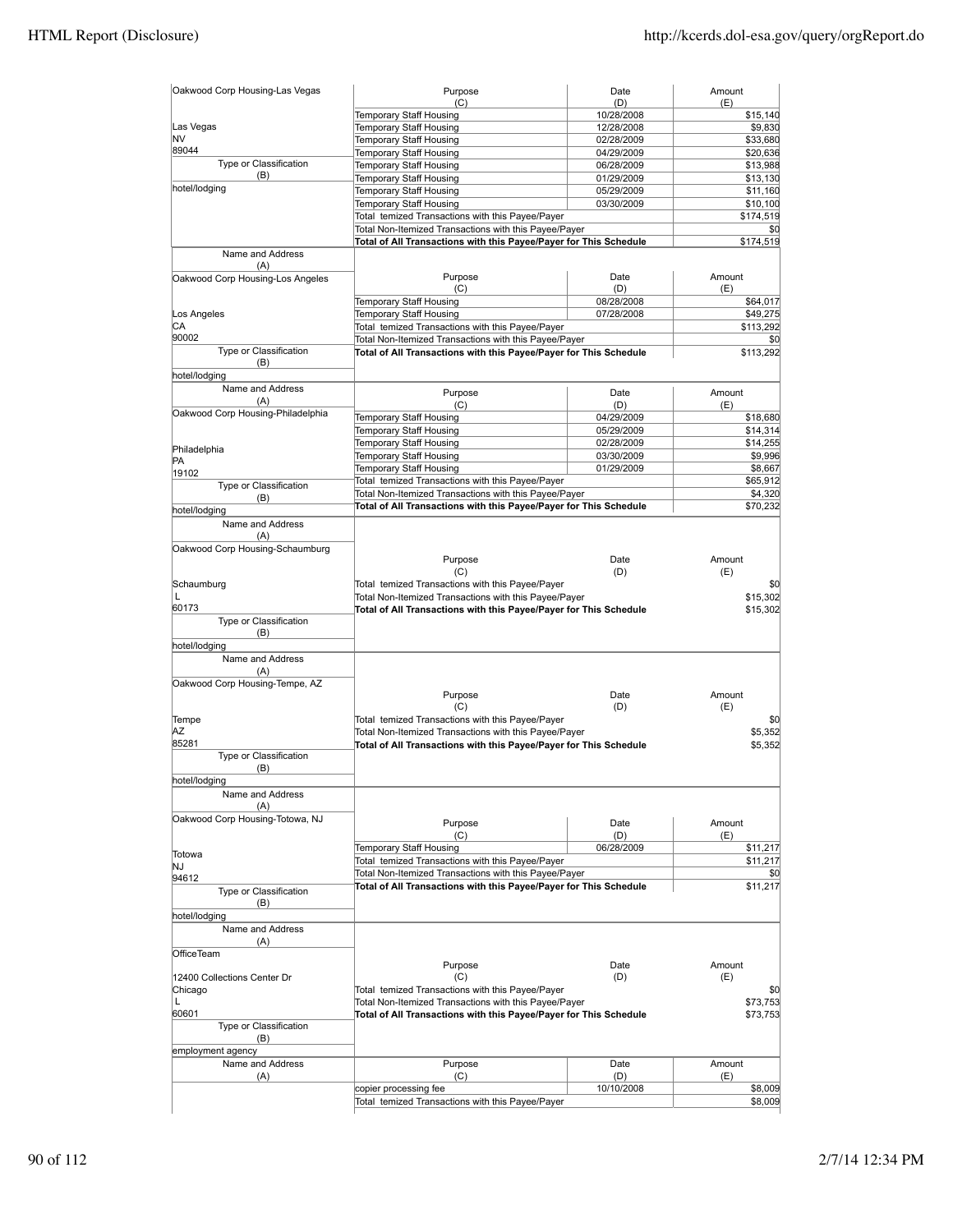| Officia Imaging (Ubec)                               |                                                                                                                            |                          |                    |
|------------------------------------------------------|----------------------------------------------------------------------------------------------------------------------------|--------------------------|--------------------|
| 7323 Engineer Road<br>San Diego                      | Purpose<br>(C)                                                                                                             | Date<br>(D)              | Amount<br>(E)      |
| СA                                                   | Total Non-Itemized Transactions with this Payee/Payer                                                                      |                          | \$3,489            |
| 92101<br>Type or Classification<br>(B)               | Total of All Transactions with this Payee/Payer for This Schedule                                                          |                          | \$11,498           |
| equipment leasing company<br>Name and Address<br>(A) | Purpose<br>(C)                                                                                                             | Date                     | Amount             |
| Pacific Gas and Electric Company                     | Oakland office utility                                                                                                     | (D)<br>10/21/2008        | (E)<br>\$10,516    |
| Box 997300                                           | Oakland office utility                                                                                                     | 08/11/2008               | \$9,556            |
|                                                      | Oakland office utility                                                                                                     | 09/10/2008               | \$9,310            |
| Sacramento                                           | Oakland office utility                                                                                                     | 11/10/2008               | \$9,122            |
| CА<br>94203                                          | Oakland office utility                                                                                                     | 07/16/2008               | \$8,799            |
| Type or Classification                               | Oakland office utility                                                                                                     | 12/08/2008               | \$7,497            |
| (B)                                                  | Oakland office utility<br>Oakland office utility                                                                           | 06/03/2009<br>05/12/2009 | \$6,679<br>\$6,679 |
| utility company                                      | Oakland office utility                                                                                                     | 01/12/2009               | \$6,414            |
|                                                      | Oakland office utility                                                                                                     | 04/10/2009               | \$5,949            |
|                                                      | Oakland office utility                                                                                                     | 03/11/2009               | \$5,813            |
|                                                      | Oakland office utility                                                                                                     | 02/13/2009               | \$5,753            |
|                                                      | Total temized Transactions with this Payee/Payer                                                                           |                          | \$92,087           |
|                                                      | Total Non-Itemized Transactions with this Payee/Payer                                                                      |                          | \$35,889           |
|                                                      | Total of All Transactions with this Payee/Payer for This Schedule                                                          |                          | \$127,976          |
| Name and Address<br>(A)                              |                                                                                                                            |                          |                    |
| Pappas Bar-B-Q<br>PO Box 200690                      | Purpose<br>(C)                                                                                                             | Date<br>(D)              | Amount<br>(E)      |
| Houston                                              | Total temized Transactions with this Payee/Payer                                                                           |                          | \$0                |
| lΤX                                                  | Total Non-Itemized Transactions with this Payee/Payer                                                                      |                          | \$228              |
| 77551                                                | Total of All Transactions with this Payee/Payer for This Schedule                                                          |                          | \$228              |
| Type or Classification                               |                                                                                                                            |                          |                    |
| (B)                                                  |                                                                                                                            |                          |                    |
| caterer<br>Name and Address                          |                                                                                                                            |                          |                    |
| (A)                                                  |                                                                                                                            |                          |                    |
| Paychex, Inc.                                        | Purpose                                                                                                                    | Date                     | Amount             |
| 3875 Hopyard Road, Suite #2                          | (C)                                                                                                                        | (D)                      | (E)                |
| Pleasanton                                           | Total temized Transactions with this Payee/Payer                                                                           |                          | \$0                |
| СA                                                   | Total Non-Itemized Transactions with this Payee/Payer                                                                      |                          | \$30,619           |
| 15122                                                | Total of All Transactions with this Payee/Payer for This Schedule                                                          |                          | \$30,619           |
| Type or Classification<br>(B)                        |                                                                                                                            |                          |                    |
| payroll company                                      |                                                                                                                            |                          |                    |
| Name and Address                                     | Purpose                                                                                                                    | Date                     | Amount             |
| (A)                                                  | (C)                                                                                                                        | (D)                      | (E)                |
| Pitney Bowes (Global Financial)                      | ease - Copiers                                                                                                             | 01/23/2009               | \$21,342           |
| PO Box 856460                                        | ease - Copiers                                                                                                             | 10/24/2008               | \$15,247           |
| Louisville                                           | ease - Copiers                                                                                                             | 04/24/2009               | \$10,319           |
| KΥ                                                   | Lease - Copiers                                                                                                            | 05/26/2009               | \$10,269           |
| 40285-6390                                           | ease - Copiers                                                                                                             | 12/15/2008               | \$7,145            |
| Type or Classification                               | Total temized Transactions with this Payee/Payer                                                                           |                          | \$64,322           |
| (B)                                                  | Total Non-Itemized Transactions with this Payee/Payer                                                                      |                          | \$4,025            |
| equipment leasing company                            | Total of All Transactions with this Payee/Payer for This Schedule                                                          |                          | \$68,347           |
| Name and Address<br>(A)                              |                                                                                                                            |                          |                    |
| Pitney Bowes Postage by Phone(Purchase               |                                                                                                                            |                          |                    |
| Po<br>PO Box 856042                                  | Purpose                                                                                                                    | Date                     | Amount             |
|                                                      | (C)                                                                                                                        | (D)                      | (E)                |
| Louisville                                           | Total temized Transactions with this Payee/Payer                                                                           |                          | \$0                |
| KY                                                   | Total Non-Itemized Transactions with this Payee/Payer<br>Total of All Transactions with this Payee/Payer for This Schedule |                          | \$9,777<br>\$9,777 |
| 40285                                                |                                                                                                                            |                          |                    |
| Type or Classification                               |                                                                                                                            |                          |                    |
| (B)<br>postage                                       |                                                                                                                            |                          |                    |
| Name and Address                                     |                                                                                                                            |                          |                    |
| (A)<br>Pizza Rustica                                 |                                                                                                                            |                          |                    |
|                                                      | Purpose                                                                                                                    | Date                     | Amount             |
| 5422 College Avenue                                  | (C)                                                                                                                        | (D)                      | (E)                |
| Oakland                                              | Total temized Transactions with this Payee/Payer                                                                           |                          | \$0                |
| СA                                                   | Total Non-Itemized Transactions with this Payee/Payer                                                                      |                          | \$797              |
| 94612                                                | Total of All Transactions with this Payee/Payer for This Schedule                                                          |                          | \$797              |
| Type or Classification<br>(B)                        |                                                                                                                            |                          |                    |
| caterer                                              |                                                                                                                            |                          |                    |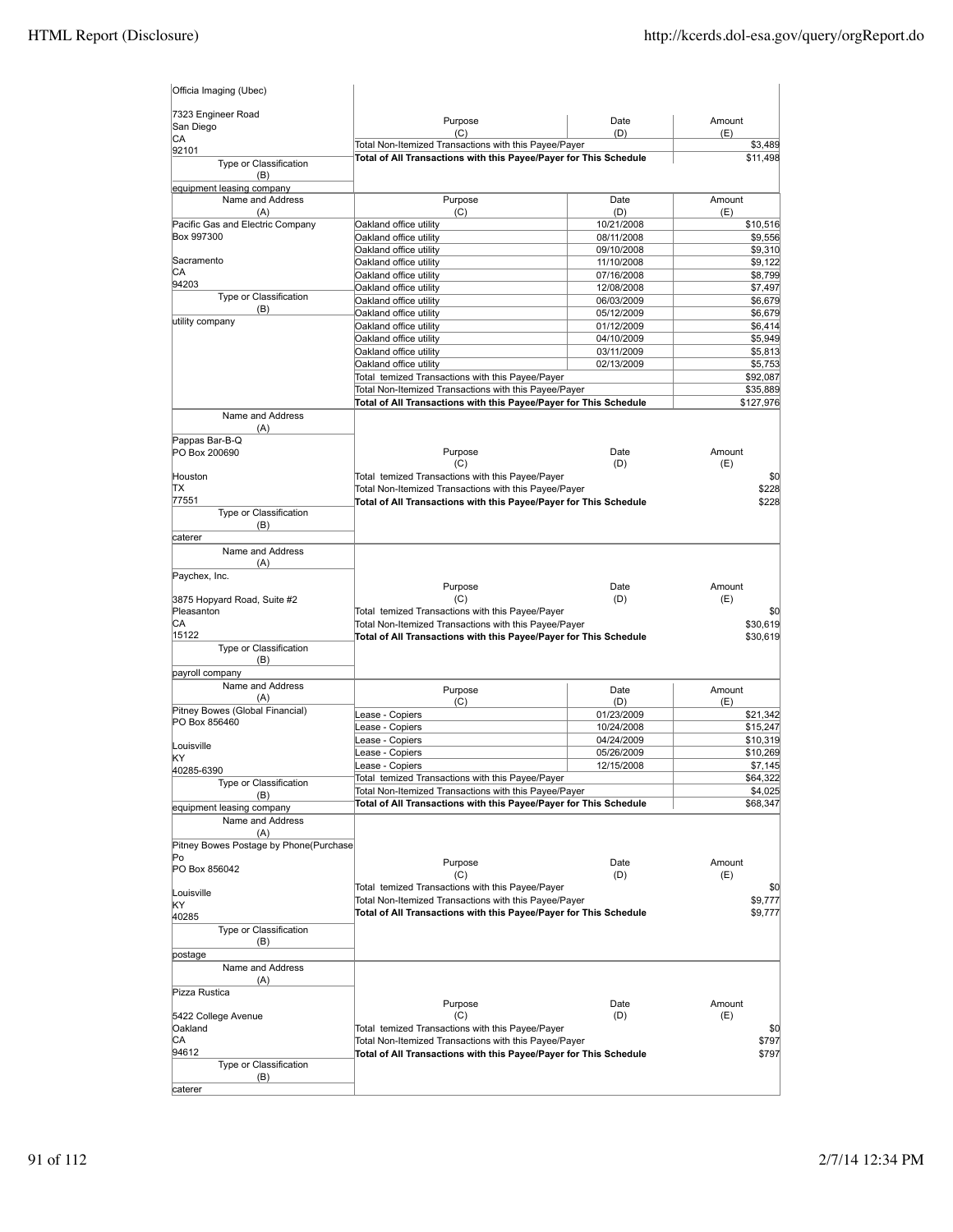| Name and Address<br>(A)            | Purpose<br>(C)                                                                                                             | Date<br>(D) | Amount<br>(E)       |
|------------------------------------|----------------------------------------------------------------------------------------------------------------------------|-------------|---------------------|
| Postal Systems Inc                 | July/August RegNurse Publishing                                                                                            | 01/02/2009  | \$6,750             |
|                                    | Dec RegNurse Publishing                                                                                                    | 02/11/2009  | \$6,459             |
| 25024 Viking Street                | Nov RegNurse Publishing                                                                                                    | 01/02/2009  | \$6,425             |
| Hayward                            |                                                                                                                            |             |                     |
| СA                                 | June 08 Reg/Nurse Publishing                                                                                               | 10/07/2008  | \$6,280             |
| 94545-2704                         | April 09 Reg/Nurse Publishing                                                                                              | 05/28/2009  | \$6.252             |
| Type or Classification             | Jan/Feb 09' Reg/Nurse Publishing                                                                                           | 04/15/2009  | \$6,106             |
| (B)                                | Mar 09 Reg/Nurse Publishing                                                                                                | 04/13/2009  | \$6,073             |
| mailinghouse company               | Oct 08 Reg/Nurse Publishing                                                                                                | 01/02/2009  | \$5,845             |
|                                    | Sept 08 Reg/Nurse Publishing                                                                                               | 01/02/2009  | \$5,845             |
|                                    | Total temized Transactions with this Payee/Payer                                                                           |             | \$56,035            |
|                                    | Total Non-Itemized Transactions with this Payee/Payer                                                                      |             | \$0                 |
|                                    | Total of All Transactions with this Payee/Payer for This Schedule                                                          |             | \$56,035            |
| Name and Address                   | Purpose                                                                                                                    | Date        | Amount              |
| (A)                                | (C)                                                                                                                        | (D)         | (E)                 |
| 850 W. Jackson, LLC                | Rent                                                                                                                       | 07/01/2008  | \$9,801             |
|                                    | Rent                                                                                                                       | 08/01/2008  | \$9,589             |
| 75 Remittance Drive, Suite         | Rent                                                                                                                       |             |                     |
| Chicago                            |                                                                                                                            | 09/01/2008  | \$9,938             |
| L                                  | Rent                                                                                                                       | 10/01/2008  | \$9,567             |
|                                    | Rent                                                                                                                       | 11/01/2008  | \$9,581             |
| 60675-3291                         | Rent                                                                                                                       | 12/01/2008  | \$9,607             |
| Type or Classification             | Rent                                                                                                                       | 01/01/2009  | \$9,607             |
| (B)                                | Rent                                                                                                                       | 02/01/2009  | \$9,098             |
| landlord                           | Rent                                                                                                                       | 03/01/2009  | \$10,376            |
|                                    | Rent                                                                                                                       | 04/01/2009  | \$9,496             |
|                                    | Rent                                                                                                                       | 05/01/2009  | \$12,568            |
|                                    | Rent                                                                                                                       |             |                     |
|                                    |                                                                                                                            | 06/01/2009  | \$11,958            |
|                                    | Total temized Transactions with this Payee/Payer                                                                           |             | \$121,186           |
|                                    | Total Non-Itemized Transactions with this Payee/Payer                                                                      |             | \$3,167             |
|                                    | Total of All Transactions with this Payee/Payer for This Schedule                                                          |             | \$124,353           |
| Name and Address                   |                                                                                                                            |             |                     |
| (A)                                |                                                                                                                            |             |                     |
| Amtech Francisco Elevator Services |                                                                                                                            |             |                     |
|                                    | Purpose                                                                                                                    | Date        | Amount              |
|                                    | (C)                                                                                                                        | (D)         | (E)                 |
| Pasadena                           | Total temized Transactions with this Payee/Payer                                                                           |             | \$0                 |
| СA                                 | Total Non-Itemized Transactions with this Payee/Payer                                                                      |             | \$8,761             |
| 91185-1592                         | Total of All Transactions with this Payee/Payer for This Schedule                                                          |             |                     |
| Type or Classification             |                                                                                                                            |             | \$8,761             |
|                                    |                                                                                                                            |             |                     |
| (B)                                |                                                                                                                            |             |                     |
| elevator service repair            |                                                                                                                            |             |                     |
| Name and Address                   |                                                                                                                            |             |                     |
| (A)                                |                                                                                                                            |             |                     |
| Protus IP Solutions                |                                                                                                                            |             |                     |
|                                    | Purpose                                                                                                                    | Date        | Amount              |
| 2379 Holly Lane                    | (C)                                                                                                                        | (D)         | (E)                 |
| Ottawa                             | Total temized Transactions with this Payee/Payer                                                                           |             | \$0                 |
| СA                                 | Total Non-Itemized Transactions with this Payee/Payer                                                                      |             | \$5,074             |
| 94612                              | Total of All Transactions with this Payee/Payer for This Schedule                                                          |             | \$5,074             |
| Type or Classification             |                                                                                                                            |             |                     |
| (B)                                |                                                                                                                            |             |                     |
| newswire service                   |                                                                                                                            |             |                     |
|                                    |                                                                                                                            |             |                     |
| Name and Address                   |                                                                                                                            |             |                     |
| (A)                                | Purpose                                                                                                                    | Date        | Amount              |
| Reed Brothers Security             | (C)                                                                                                                        | (D)         | (E)                 |
|                                    | Deposit - security cameras                                                                                                 | 02/23/2009  |                     |
| 4432 Telegraph Avenue              |                                                                                                                            |             | \$7,500             |
|                                    |                                                                                                                            |             |                     |
| Oakland                            | Bal Due - security cameras                                                                                                 | 04/10/2009  | \$7,364             |
| CA                                 | Install Burg Devices                                                                                                       | 04/13/2009  | \$7,295             |
| 94612                              | Total temized Transactions with this Payee/Payer                                                                           |             | \$22,159            |
| Type or Classification             | Total Non-Itemized Transactions with this Payee/Payer                                                                      |             | \$10,633            |
| (B)                                | Total of All Transactions with this Payee/Payer for This Schedule                                                          |             | \$32,792            |
|                                    |                                                                                                                            |             |                     |
| <b>Security Service</b>            |                                                                                                                            |             |                     |
| Name and Address                   | Purpose                                                                                                                    | Date        | Amount              |
| (A)                                | (C)                                                                                                                        | (D)         | (E)                 |
| Reserve Account                    | Reserve Account Deposit                                                                                                    | 07/15/2008  | \$30,000            |
| P O Box 856056                     | Reserve Account Deposit                                                                                                    | 09/16/2008  | \$30,000            |
|                                    | Reserve Account Deposit                                                                                                    | 01/06/2009  | \$30,000            |
| Louisville                         | Reserve Account Deposit                                                                                                    | 04/03/2009  | \$30,000            |
| KY                                 | Reserve Account Deposit                                                                                                    | 06/12/2009  | \$30,000            |
| 40285                              |                                                                                                                            |             |                     |
| Type or Classification             | Reserve Account Deposit                                                                                                    | 08/01/2008  | \$6,000             |
| (B)                                | Reserve Account Deposit                                                                                                    | 05/20/2009  | \$5,000             |
|                                    | Total temized Transactions with this Payee/Payer                                                                           |             | \$161,000           |
| postage                            | Total Non-Itemized Transactions with this Payee/Payer                                                                      |             | \$4,500             |
|                                    | Total of All Transactions with this Payee/Payer for This Schedule                                                          |             | \$165,500           |
| Name and Address                   | Purpose                                                                                                                    | Date        | Amount              |
| (A)                                | (C)                                                                                                                        | (D)         | (E)                 |
| Richlen Construction Company       | 4th FI Office Split Close out                                                                                              | 12/22/2008  |                     |
|                                    |                                                                                                                            |             | \$25,756            |
|                                    | Total temized Transactions with this Payee/Payer                                                                           |             | \$25,756            |
| 115 Aspen Drive<br>Pacheco         | Total Non-Itemized Transactions with this Payee/Payer<br>Total of All Transactions with this Payee/Payer for This Schedule |             | \$2,862<br>\$28,618 |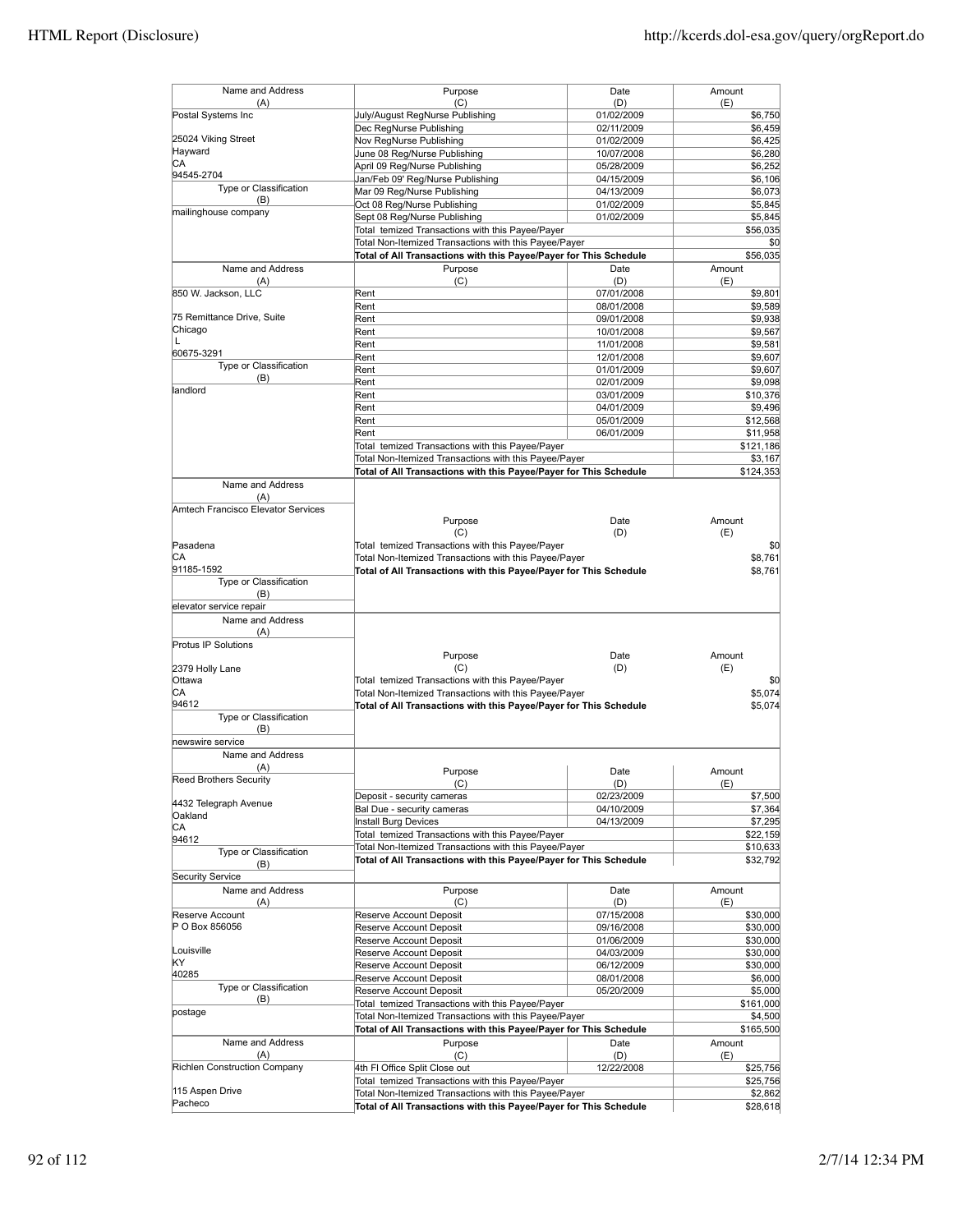| CA<br>94553                     |                                                                                                                            |                          |                      |
|---------------------------------|----------------------------------------------------------------------------------------------------------------------------|--------------------------|----------------------|
| Type or Classification<br>(B)   |                                                                                                                            |                          |                      |
| construction company            |                                                                                                                            |                          |                      |
| Name and Address<br>(A)         |                                                                                                                            |                          |                      |
| River City Staffing, Inc.       | Purpose                                                                                                                    | Date                     | Amount               |
| 3301 Watt Ave., Suite100        | (C)                                                                                                                        | (D)                      | (E)                  |
| Sacramento                      | Total temized Transactions with this Payee/Payer                                                                           |                          | \$0                  |
| CА                              | Total Non-Itemized Transactions with this Payee/Payer                                                                      |                          | \$8,272              |
| 95811<br>Type or Classification | Total of All Transactions with this Payee/Payer for This Schedule                                                          |                          | \$8,272              |
| (B)                             |                                                                                                                            |                          |                      |
| employment agency               |                                                                                                                            |                          |                      |
| Name and Address                |                                                                                                                            |                          |                      |
| (A)<br>Robert Half              |                                                                                                                            |                          |                      |
|                                 | Purpose                                                                                                                    | Date                     | Amount               |
| 12400 Collections Center Dr     | (C)                                                                                                                        | (D)                      | (E)                  |
| Chicago                         | Total temized Transactions with this Payee/Payer                                                                           |                          | \$0                  |
| L                               | Total Non-Itemized Transactions with this Payee/Payer                                                                      |                          | \$7,566              |
| 60601                           | Total of All Transactions with this Payee/Payer for This Schedule                                                          |                          | \$7,566              |
| Type or Classification<br>(B)   |                                                                                                                            |                          |                      |
| employment agency               |                                                                                                                            |                          |                      |
| Name and Address                |                                                                                                                            |                          |                      |
| (A)                             |                                                                                                                            |                          |                      |
| Robert L. Jensen & Associates   |                                                                                                                            |                          |                      |
|                                 | Purpose                                                                                                                    | Date                     | Amount               |
| 2160 N Fine Avenue              | (C)                                                                                                                        | (D)                      | (E)                  |
| Fresno<br>CА                    | Total temized Transactions with this Payee/Payer                                                                           |                          | \$0                  |
| 93650                           | Total Non-Itemized Transactions with this Payee/Payer<br>Total of All Transactions with this Payee/Payer for This Schedule |                          | \$24,231<br>\$24,231 |
| Type or Classification          |                                                                                                                            |                          |                      |
| (B)                             |                                                                                                                            |                          |                      |
| landlord                        |                                                                                                                            |                          |                      |
| Name and Address                |                                                                                                                            |                          |                      |
| (A)                             |                                                                                                                            |                          |                      |
| Rockside Office Plaza, LLC      | Purpose                                                                                                                    | Date                     | Amount               |
| 1835 NE Miami Gardens Dri       | (C)                                                                                                                        | (D)                      | (E)                  |
| North Miami Beach               | OH Office one yr Rent & Deposit                                                                                            | 09/30/2008               | \$13,216             |
| FL                              | Total temized Transactions with this Payee/Payer<br>Total Non-Itemized Transactions with this Payee/Payer                  |                          | \$13,216<br>\$1,187  |
| 33141                           | Total of All Transactions with this Payee/Payer for This Schedule                                                          |                          | \$14,403             |
| Type or Classification<br>(B)   |                                                                                                                            |                          |                      |
| landlord                        |                                                                                                                            |                          |                      |
| Name and Address                | Purpose                                                                                                                    | Date                     | Amount               |
| (A)                             | (C)                                                                                                                        | (D)                      | (E)                  |
| Rosendin Alameda, LLC           | June Rent 2009                                                                                                             | 06/01/2009               | \$9,531              |
| 1050 Ralston Avenue             | Apr Rent                                                                                                                   | 04/01/2009               | \$9,531              |
| Belmont                         | Mar 2009 Rent<br>Feb 2009 Rent                                                                                             | 03/01/2009<br>02/01/2009 | \$9,531<br>\$9,531   |
| IСA                             | Jan 2009 Rent                                                                                                              | 01/01/2009               | \$9,531              |
| 94002                           | Rent                                                                                                                       | 07/15/2008               | \$9,531              |
| Type or Classification          | Apr-rent-CAM                                                                                                               | 04/01/2009               | \$5,855              |
| (B)                             | rent-CAM Bal Due                                                                                                           | 03/23/2009               | \$5,855              |
| landlord                        | Total temized Transactions with this Payee/Payer                                                                           |                          | \$68,896             |
|                                 | Total Non-Itemized Transactions with this Payee/Payer                                                                      |                          | \$8,068              |
|                                 | Total of All Transactions with this Payee/Payer for This Schedule                                                          |                          | \$76,964             |
| Name and Address<br>(A)         |                                                                                                                            |                          |                      |
| Roth Staffing                   |                                                                                                                            |                          |                      |
| File 50988                      | Purpose                                                                                                                    | Date                     | Amount               |
|                                 | (C)                                                                                                                        | (D)                      | (E)                  |
| Los Angeles                     | Total temized Transactions with this Payee/Payer                                                                           |                          | \$0                  |
| CA                              | Total Non-Itemized Transactions with this Payee/Payer                                                                      |                          | \$20,030             |
| 90002<br>Type or Classification | Total of All Transactions with this Payee/Payer for This Schedule                                                          |                          | \$20,030             |
| (B)                             |                                                                                                                            |                          |                      |
| employment agency               |                                                                                                                            |                          |                      |
| Name and Address                |                                                                                                                            |                          |                      |
| (A)                             |                                                                                                                            |                          |                      |
| Roubini Global Econo            | Purpose                                                                                                                    | Date                     | Amount               |
|                                 | (C)                                                                                                                        | (D)                      | (E)                  |
| New York                        | Subscription                                                                                                               | 06/28/2009               | \$7,500              |
| ΝY                              | Total temized Transactions with this Payee/Payer                                                                           |                          | \$7,500              |
| 10013                           | Total Non-Itemized Transactions with this Payee/Payer<br>Total of All Transactions with this Payee/Payer for This Schedule |                          | \$0<br>\$7,500       |
| Type or Classification          |                                                                                                                            |                          |                      |
| (B)                             |                                                                                                                            |                          |                      |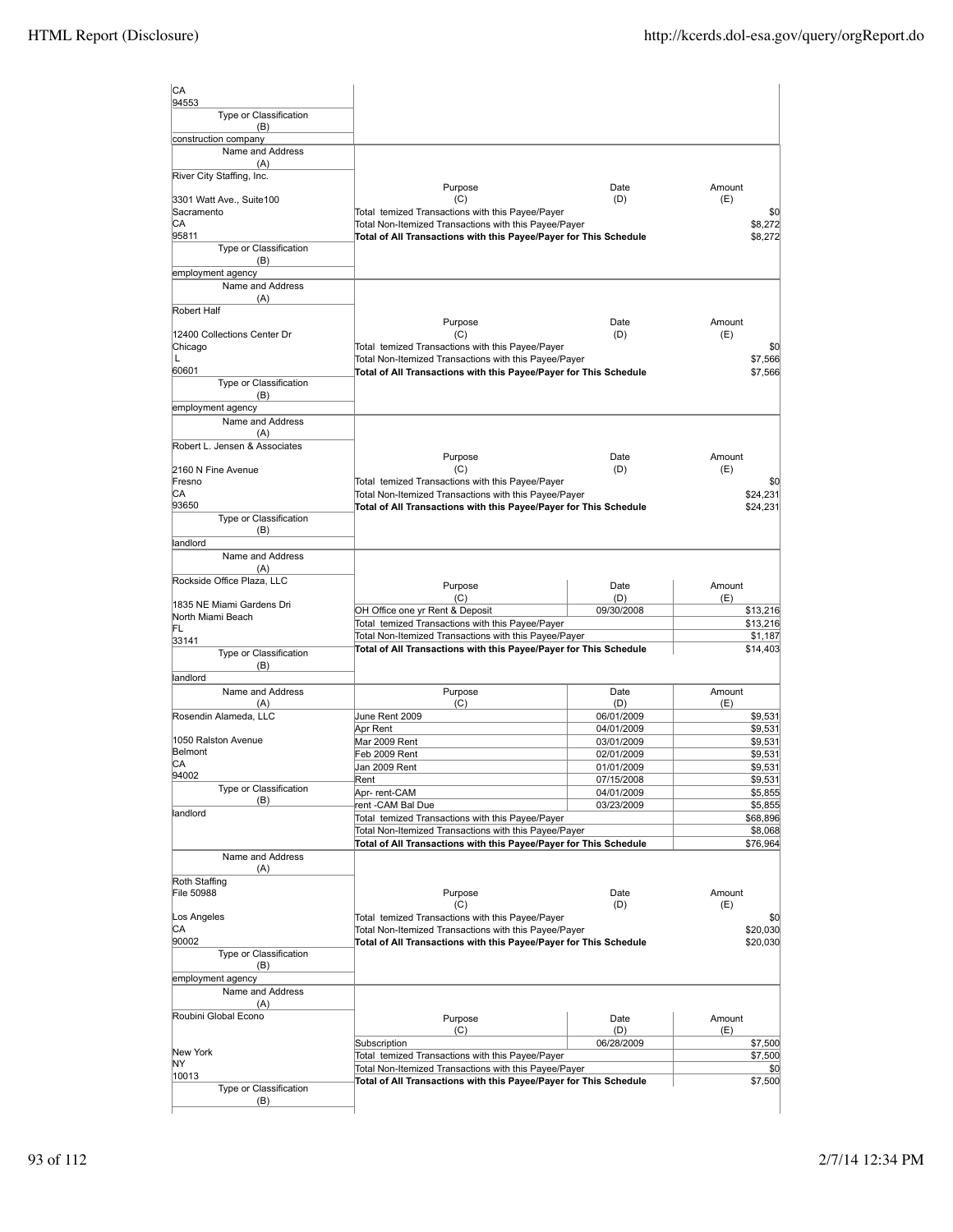| research provider                         |                                                                                                                            |                          |                      |
|-------------------------------------------|----------------------------------------------------------------------------------------------------------------------------|--------------------------|----------------------|
| Name and Address                          |                                                                                                                            |                          |                      |
| (A)<br>Salary com, Inc.                   |                                                                                                                            |                          |                      |
|                                           | Purpose                                                                                                                    | Date                     | Amount               |
| 195 West Street<br>Waltham                | (C)                                                                                                                        | (D)                      | (E)                  |
| MА                                        | Total temized Transactions with this Payee/Payer<br>Total Non-Itemized Transactions with this Payee/Payer                  |                          | \$0<br>\$30          |
| 60622                                     | Total of All Transactions with this Payee/Payer for This Schedule                                                          |                          | \$30                 |
| Type or Classification                    |                                                                                                                            |                          |                      |
| (B)<br>computer analyst and consultant    |                                                                                                                            |                          |                      |
| Name and Address                          |                                                                                                                            |                          |                      |
| (A)                                       |                                                                                                                            |                          |                      |
| San Francisco Chronicle                   |                                                                                                                            |                          |                      |
| P O Box 7112                              | Purpose<br>(C)                                                                                                             | Date<br>(D)              | Amount<br>(E)        |
| San Francisco                             | Total temized Transactions with this Payee/Payer                                                                           |                          | \$0                  |
| CА                                        | Total Non-Itemized Transactions with this Payee/Payer                                                                      |                          | \$1,216              |
| 94120<br>Type or Classification           | Total of All Transactions with this Payee/Payer for This Schedule                                                          |                          | \$1,216              |
| (B)                                       |                                                                                                                            |                          |                      |
| news organization                         |                                                                                                                            |                          |                      |
| Name and Address                          | Purpose                                                                                                                    | Date                     | Amount               |
| (A)                                       | (C)                                                                                                                        | (D)                      | (E)                  |
| Seascape Resort                           | All staff retreat                                                                                                          | 01/29/2009               | \$91,438             |
| One Resort Drive                          | Staff meeting<br>All staff retreat                                                                                         | 10/28/2008<br>01/29/2009 | \$55,000<br>\$32,836 |
| Aptos                                     | All staff retreat                                                                                                          | 01/29/2009               | \$32,836             |
| CА<br>95003                               | All staff retreat                                                                                                          | 01/29/2009               | \$32,836             |
| Type or Classification                    | Total temized Transactions with this Payee/Payer                                                                           |                          | \$244,946            |
| (B)                                       | Total Non-Itemized Transactions with this Payee/Payer                                                                      |                          | \$24                 |
| hotel/lodging                             | Total of All Transactions with this Payee/Payer for This Schedule                                                          |                          | \$244.970            |
| Name and Address                          |                                                                                                                            |                          |                      |
| (A)<br>Secretary-Treasurer, AFL-CIO       |                                                                                                                            |                          |                      |
|                                           | Purpose                                                                                                                    | Date                     | Amount               |
| 815 16th Street, NW                       | (C)                                                                                                                        | (D)                      | (E)                  |
| Washington<br>DС                          | Total temized Transactions with this Payee/Payer<br>Total Non-Itemized Transactions with this Payee/Payer                  |                          | \$0<br>\$9,820       |
| 20018                                     | Total of All Transactions with this Payee/Payer for This Schedule                                                          |                          | \$9,820              |
| Type or Classification                    |                                                                                                                            |                          |                      |
| (B)<br>labor union                        |                                                                                                                            |                          |                      |
| Name and Address                          |                                                                                                                            |                          |                      |
| (A)                                       |                                                                                                                            |                          |                      |
| Southwest Airlines                        | Purpose                                                                                                                    | Date                     | Amount               |
| 100 Southwest Way                         | (C)                                                                                                                        | (D)                      | (E)                  |
| Houston                                   | Air Travel - Staff Retreat                                                                                                 | 06/28/2009               | \$17,504             |
| ΠX                                        | Total temized Transactions with this Payee/Payer<br>Total Non-Itemized Transactions with this Payee/Payer                  |                          | \$17,504<br>\$1,208  |
| 77551                                     | Total of All Transactions with this Payee/Payer for This Schedule                                                          |                          | \$18,712             |
| Type or Classification<br>(B)             |                                                                                                                            |                          |                      |
| airline company                           |                                                                                                                            |                          |                      |
| Name and Address                          |                                                                                                                            |                          |                      |
| (A)                                       |                                                                                                                            |                          |                      |
| AT&T (Box 5019)<br>PO Box 5019            | Purpose                                                                                                                    | Date                     | Amount               |
|                                           | (C)                                                                                                                        | (D)                      | (E)                  |
| Carol Stream                              | Total temized Transactions with this Payee/Payer                                                                           |                          | \$0                  |
| L<br>60197-5019                           | Total Non-Itemized Transactions with this Payee/Payer<br>Total of All Transactions with this Payee/Payer for This Schedule |                          | \$15,572<br>\$15,572 |
| Type or Classification                    |                                                                                                                            |                          |                      |
| (B)                                       |                                                                                                                            |                          |                      |
| telecommunications company                |                                                                                                                            |                          |                      |
| Name and Address<br>(A)                   |                                                                                                                            |                          |                      |
| <b>Staples</b>                            | Purpose                                                                                                                    | Date                     | Amount               |
| PO Box 83689                              | (C)                                                                                                                        | (D)                      | (E)                  |
|                                           | support staffing                                                                                                           | 05/01/2009<br>06/03/2009 | \$10,013<br>\$5,704  |
| Chicago<br>L                              | support staffing<br>Total temized Transactions with this Payee/Payer                                                       |                          | \$15,717             |
| 60601                                     | Total Non-Itemized Transactions with this Payee/Payer                                                                      |                          | \$14,632             |
| Type or Classification                    | Total of All Transactions with this Payee/Payer for This Schedule                                                          |                          | \$30,349             |
| (B)<br>office supplies vendor             |                                                                                                                            |                          |                      |
| Name and Address                          | Purpose                                                                                                                    | Date                     | Amount               |
| (A)                                       | (C)                                                                                                                        | (D)                      | (E)                  |
| Sterck Kulik O'Neill Accounting Group Inc | Total temized Transactions with this Payee/Payer                                                                           |                          | \$112,899            |
| 150 Post Street Suite 350                 | Total Non-Itemized Transactions with this Payee/Payer<br>Total of All Transactions with this Payee/Payer for This Schedule |                          | \$3,944<br>\$116,843 |
|                                           |                                                                                                                            |                          |                      |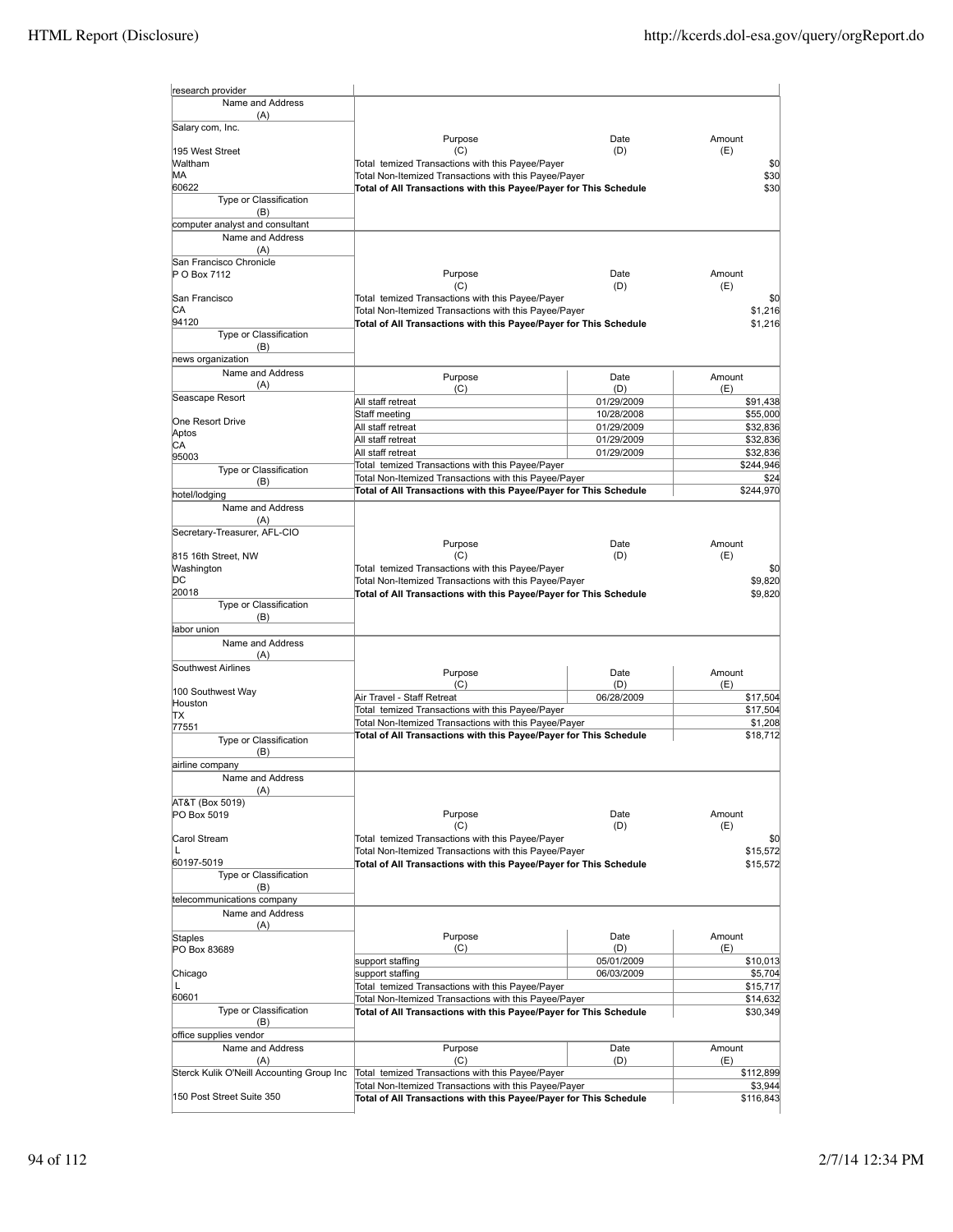| San Francisco                           | Purpose                                                                                                                    | Date                     | Amount                |
|-----------------------------------------|----------------------------------------------------------------------------------------------------------------------------|--------------------------|-----------------------|
| СA<br>91364                             | (C)                                                                                                                        | (D)<br>09/30/2008        | (E)<br>\$29,802       |
| Type or Classification                  | support staffing<br>support staffing                                                                                       | 11/26/2008               | \$21,591              |
| (B)                                     | Audit fees                                                                                                                 | 01/16/2009               | \$6,160               |
| accounting firm                         | Audit fees                                                                                                                 | 03/19/2009               | \$28,066              |
|                                         | Audit fees                                                                                                                 | 06/30/2009               | \$12,150              |
|                                         | Tax return preparation fees                                                                                                | 06/30/2009               | \$9,500               |
|                                         | Tax return preparation fees                                                                                                | 06/30/2009               | \$5,630               |
|                                         | Total temized Transactions with this Payee/Payer                                                                           |                          | \$112,899             |
|                                         | Total Non-Itemized Transactions with this Payee/Payer                                                                      |                          | \$3,944               |
|                                         | Total of All Transactions with this Payee/Payer for This Schedule                                                          |                          | \$116,843             |
| Name and Address                        |                                                                                                                            |                          |                       |
| (A)                                     |                                                                                                                            |                          |                       |
| Superior House Cleaning & Janitorial    |                                                                                                                            |                          |                       |
|                                         | Purpose<br>(C)                                                                                                             | Date                     | Amount                |
| 17085 Juanita Dr<br>Madera              | Total temized Transactions with this Payee/Payer                                                                           | (D)                      | (E)<br>\$0            |
| СA                                      | Total Non-Itemized Transactions with this Payee/Payer                                                                      |                          | \$5,411               |
| 93636                                   | Total of All Transactions with this Payee/Payer for This Schedule                                                          |                          | \$5,411               |
| Type or Classification                  |                                                                                                                            |                          |                       |
| (B)                                     |                                                                                                                            |                          |                       |
| janitorial service                      |                                                                                                                            |                          |                       |
| Name and Address                        |                                                                                                                            |                          |                       |
| (A)                                     |                                                                                                                            |                          |                       |
| AT&T (L)                                |                                                                                                                            |                          |                       |
| PO Box 8100                             | Purpose                                                                                                                    | Date                     | Amount                |
|                                         | (C)                                                                                                                        | (D)                      | (E)                   |
| Aurora                                  | Total temized Transactions with this Payee/Payer                                                                           |                          | \$0                   |
| L                                       | Total Non-Itemized Transactions with this Payee/Payer                                                                      |                          | \$18,209              |
| 60507-8100                              | Total of All Transactions with this Payee/Payer for This Schedule                                                          |                          | \$18,209              |
| Type or Classification                  |                                                                                                                            |                          |                       |
| (B)                                     |                                                                                                                            |                          |                       |
| telecommunications company              |                                                                                                                            |                          |                       |
| Name and Address                        | Purpose                                                                                                                    | Date                     | Amount                |
| (A)                                     | (C)                                                                                                                        | (D)                      | (E)                   |
| SYNTAPA Technologies, Inc.              | Prof Services/System Setup/Database support                                                                                | 07/31/2008               | \$40,044              |
|                                         | Prof Services/System Setup/Database support                                                                                | 08/25/2008               | \$38,827              |
| 320 March Road, Ste 200<br>Ottawa       | Prof Services/System Setup/Database support                                                                                | 08/25/2008               | \$18,200              |
| СA                                      | Prof Services/System Setup/Database support                                                                                | 08/25/2008               | \$13,500              |
| 94612                                   | Prof Services/System Setup/Database support                                                                                | 08/25/2008               | \$12,998              |
| Type or Classification                  | Prof Services/System Setup/Database support                                                                                | 08/25/2008               | \$10,631              |
| (B)                                     | Prof Services/System Setup/Database support                                                                                | 08/25/2008               | \$6,667               |
| IT service provider                     | Prof Services/System Setup/Database support                                                                                | 10/15/2008               | \$29,040              |
|                                         | Prof Services/System Setup/Database support                                                                                | 10/15/2008               | \$28,535              |
|                                         | Prof Services/System Setup/Database support                                                                                | 10/15/2008               | \$6,550               |
|                                         | Prof Services/System Setup/Database support                                                                                | 11/10/2008               | \$22,531              |
|                                         | Prof Services/System Setup/Database support                                                                                | 11/10/2008               | \$8,108               |
|                                         | Prof Services/System Setup/Database support                                                                                | 12/04/2008               | \$17,196              |
|                                         | Prof Services/System Setup/Database support                                                                                | 12/04/2008               | \$5,942               |
|                                         | Prof Services/System Setup/Database support<br>Prof Services/System Setup/Database support                                 | 12/04/2008               | \$13,418              |
|                                         |                                                                                                                            | 01/02/2009               | \$11,699              |
|                                         | Prof Services/System Setup/Database support                                                                                | 01/02/2009               | \$6,990               |
|                                         | Prof Services/System Setup/Database support                                                                                | 01/02/2009               | \$11,335              |
|                                         | Prof Services/System Setup/Database support                                                                                | 02/13/2009               | \$7,429<br>\$15,565   |
|                                         | Prof Services/System Setup/Database support<br>Prof Services/System Setup/Database support                                 | 02/13/2009               |                       |
|                                         |                                                                                                                            | 03/11/2009               | \$14,894<br>\$12,987  |
|                                         | Prof Services/System Setup/Database support<br>Prof Services/System Setup/Database support                                 | 03/11/2009<br>03/11/2009 | \$24,812              |
|                                         |                                                                                                                            |                          | \$15,697              |
|                                         | Prof Services/System Setup/Database support<br>Prof Services/System Setup/Database support                                 | 06/17/2009<br>06/17/2009 | \$10,541              |
|                                         |                                                                                                                            |                          | \$9,660               |
|                                         | Prof Services/System Setup/Database support<br>Prof Services/System Setup/Database support                                 | 06/17/2009<br>06/17/2009 | \$8,495               |
|                                         | Total temized Transactions with this Payee/Payer                                                                           |                          | \$422,291             |
|                                         |                                                                                                                            |                          |                       |
|                                         | Total Non-Itemized Transactions with this Payee/Payer<br>Total of All Transactions with this Payee/Payer for This Schedule |                          | \$10,931<br>\$433,222 |
|                                         |                                                                                                                            |                          |                       |
| Name and Address<br>(A)                 |                                                                                                                            |                          |                       |
| Telecommunication Consulting & Services | Purpose                                                                                                                    | Date                     | Amount                |
|                                         | (C)                                                                                                                        | (D)                      | (E)                   |
| 712 Starks Drive                        | Las Vegas Phone and Cable Setup                                                                                            | 08/06/2008               | \$4,800               |
| Las Vegas                               | Las Vegas Phone and Cable Setup                                                                                            | 08/21/2008               | \$9,401               |
| NV                                      | Total temized Transactions with this Payee/Payer                                                                           |                          | \$14,201              |
| 89044                                   | Total Non-Itemized Transactions with this Payee/Payer                                                                      |                          | \$1,250               |
| Type or Classification                  | Total of All Transactions with this Payee/Payer for This Schedule                                                          |                          | \$15,451              |
| (B)                                     |                                                                                                                            |                          |                       |
| telecommunications company              |                                                                                                                            |                          |                       |
| Name and Address                        | Purpose                                                                                                                    | Date                     | Amount                |
| (A)                                     | (C)                                                                                                                        | (D)                      | (E)                   |
| Texas State Teacher's Association       | Total temized Transactions with this Payee/Payer                                                                           |                          | \$0                   |
|                                         | Total Non-Itemized Transactions with this Payee/Payer                                                                      |                          | \$13,402              |
| 316 West 12th Street                    | Total of All Transactions with this Payee/Payer for This Schedule                                                          |                          | \$13,402              |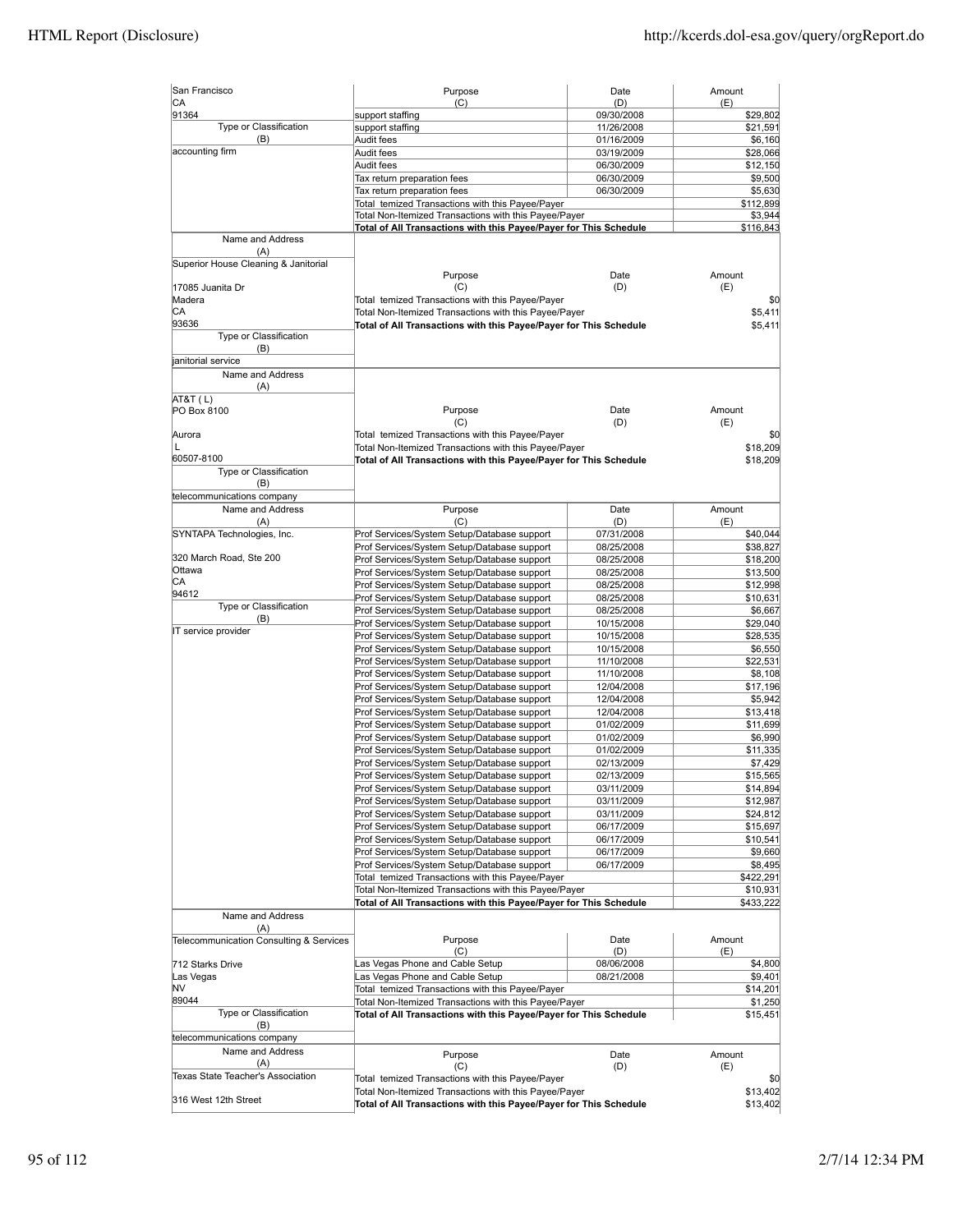| Austin                                |                                                                                                           |                          |                     |
|---------------------------------------|-----------------------------------------------------------------------------------------------------------|--------------------------|---------------------|
| <b>TX</b>                             |                                                                                                           |                          |                     |
| 77210                                 |                                                                                                           |                          |                     |
| Type or Classification                |                                                                                                           |                          |                     |
| (B)<br>landlord                       |                                                                                                           |                          |                     |
| Name and Address                      |                                                                                                           |                          |                     |
| (A)                                   |                                                                                                           |                          |                     |
| <b>TFI Resources</b>                  |                                                                                                           |                          |                     |
| PO Box 4346, Dept 517                 | Purpose                                                                                                   | Date                     | Amount              |
| Houston                               | (C)<br>Total temized Transactions with this Payee/Payer                                                   | (D)                      | (E)<br>\$0          |
| TХ                                    | Total Non-Itemized Transactions with this Payee/Payer                                                     |                          | \$34,537            |
| 77001                                 | Total of All Transactions with this Payee/Payer for This Schedule                                         |                          | \$34,537            |
| Type or Classification                |                                                                                                           |                          |                     |
| (B)                                   |                                                                                                           |                          |                     |
| employment agency<br>Name and Address |                                                                                                           |                          |                     |
| (A)                                   |                                                                                                           |                          |                     |
| The Glass Forge                       | Purpose                                                                                                   | Date                     | Amount              |
|                                       | (C)                                                                                                       | (D)                      | (E)                 |
| 501 SW G Street<br>Grants Pass        | Recognition Awards - BOD and Sr Staff                                                                     | 10/21/2008               | \$6,271             |
| 0R                                    | Total temized Transactions with this Payee/Payer                                                          |                          | \$6,271             |
| 12919-2515                            | Total Non-Itemized Transactions with this Payee/Payer                                                     |                          | \$0                 |
| Type or Classification                | Total of All Transactions with this Payee/Payer for This Schedule                                         |                          | \$6,271             |
| (B)                                   |                                                                                                           |                          |                     |
| hand blown glass vendor               |                                                                                                           |                          |                     |
| Name and Address<br>(A)               |                                                                                                           |                          |                     |
| AT&T (Sacramento)                     | Purpose<br>(C)                                                                                            | Date<br>(D)              | Amount<br>(E)       |
|                                       | Telephone charges                                                                                         | 10/21/2008               | \$5,435             |
|                                       | Telephone charges                                                                                         | 06/10/2009               | \$5,259             |
| Sacramento<br>СA                      | Telephone charges                                                                                         | 02/19/2009               | \$5,049             |
| 95887-0001                            | Total temized Transactions with this Payee/Payer                                                          |                          | \$15,743            |
| Type or Classification                | Total Non-Itemized Transactions with this Payee/Payer                                                     |                          | \$139,787           |
| (B)                                   | Total of All Transactions with this Payee/Payer for This Schedule                                         |                          | \$155,530           |
| telecommunications company            |                                                                                                           |                          |                     |
| Name and Address                      |                                                                                                           |                          |                     |
| (A)<br>The Nation                     |                                                                                                           |                          |                     |
|                                       | Purpose                                                                                                   | Date                     | Amount              |
|                                       |                                                                                                           |                          |                     |
| 33 Irving Place, 8th Flr              | (C)                                                                                                       | (D)                      | (E)                 |
| New York                              | Total temized Transactions with this Payee/Payer                                                          |                          | \$0                 |
| NΥ                                    | Total Non-Itemized Transactions with this Payee/Payer                                                     |                          | \$99                |
| 10013<br>Type or Classification       | Total of All Transactions with this Payee/Payer for This Schedule                                         |                          | \$99                |
| (B)                                   |                                                                                                           |                          |                     |
| health research provider              |                                                                                                           |                          |                     |
| Name and Address                      |                                                                                                           |                          |                     |
| (A)                                   |                                                                                                           |                          |                     |
| Thomson Financial<br>P.O. Box 5136    | Purpose                                                                                                   | Date                     | Amount              |
|                                       | (C)                                                                                                       | (D)                      | (E)                 |
| Carol Stream                          | Total temized Transactions with this Payee/Payer                                                          |                          | \$0                 |
|                                       | Total Non-Itemized Transactions with this Payee/Payer                                                     |                          | \$11,137            |
| 60197-9004                            | Total of All Transactions with this Payee/Payer for This Schedule                                         |                          | \$11,137            |
| Type or Classification<br>(B)         |                                                                                                           |                          |                     |
| publisher                             |                                                                                                           |                          |                     |
| Name and Address                      | Purpose                                                                                                   | Date                     | Amount              |
| (A)                                   | (C)                                                                                                       | (D)                      | (E)                 |
| U S Postmaster-Oakland(7th St)        | RegNurse                                                                                                  | 07/07/2008               | \$5,100             |
| 1675-7th Street, Rm 120               | RegNurse<br>RegNurse                                                                                      | 10/20/2008<br>11/26/2008 | \$25,100<br>\$5,100 |
| Oakland                               | RegNurse                                                                                                  | 12/09/2008               | \$25,100            |
| СA                                    | RegNurse                                                                                                  | 03/25/2009               | \$45,100            |
| 94612                                 | RegNurse                                                                                                  | 03/25/2009               | \$15,100            |
| Type or Classification<br>(B)         | Total temized Transactions with this Payee/Payer                                                          |                          | \$120,600           |
| post office                           | Total Non-Itemized Transactions with this Payee/Payer                                                     |                          | \$30,145            |
| Name and Address                      | Total of All Transactions with this Payee/Payer for This Schedule                                         |                          | \$150,745           |
| (A)                                   |                                                                                                           |                          |                     |
| AT&T (TX Box 5001)                    |                                                                                                           |                          |                     |
| PO Box 5001                           | Purpose                                                                                                   | Date                     | Amount              |
|                                       | (C)                                                                                                       | (D)                      | (E)                 |
| Carol Stream<br>L                     | Total temized Transactions with this Payee/Payer<br>Total Non-Itemized Transactions with this Payee/Payer |                          | \$0<br>\$17,152     |
| 60197-5001                            | Total of All Transactions with this Payee/Payer for This Schedule                                         |                          | \$17,152            |
| Type or Classification<br>(B)         |                                                                                                           |                          |                     |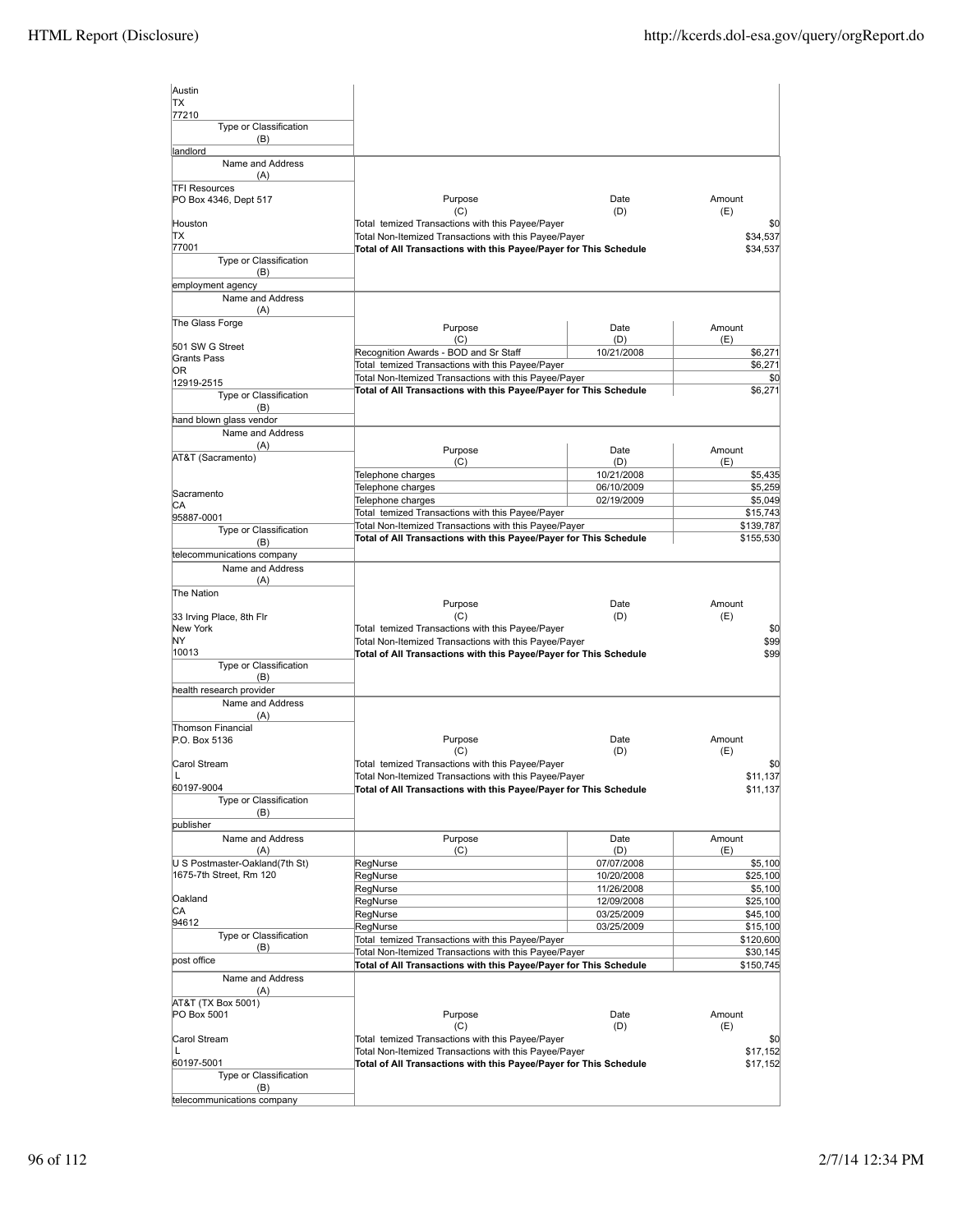| Name and Address<br>(A)                |                                                                                                           |                   |                      |
|----------------------------------------|-----------------------------------------------------------------------------------------------------------|-------------------|----------------------|
| <b>UBEC Leasing</b>                    |                                                                                                           |                   |                      |
| PO Box 41601                           | Purpose                                                                                                   | Date              | Amount               |
| Philadelphia                           | (C)<br>Total temized Transactions with this Payee/Payer                                                   | (D)               | (E)<br>\$0           |
| PA                                     | Total Non-Itemized Transactions with this Payee/Payer                                                     |                   | \$6.089              |
| 19019                                  | Total of All Transactions with this Payee/Payer for This Schedule                                         |                   | \$6,089              |
| Type or Classification                 |                                                                                                           |                   |                      |
| (B)<br>equipment leasing company       |                                                                                                           |                   |                      |
| Name and Address                       |                                                                                                           |                   |                      |
| (A)                                    |                                                                                                           |                   |                      |
| Union Jobs Clearinghouse               |                                                                                                           |                   |                      |
|                                        | Purpose                                                                                                   | Date              | Amount               |
| 122 Calistoga Road, #181<br>Santa Rosa | (C)<br>Total temized Transactions with this Payee/Payer                                                   | (D)               | (E)<br>\$0           |
| СA                                     | Total Non-Itemized Transactions with this Payee/Payer                                                     |                   | \$7,980              |
| 95401                                  | Total of All Transactions with this Payee/Payer for This Schedule                                         |                   | \$7,980              |
| Type or Classification                 |                                                                                                           |                   |                      |
| (B)                                    |                                                                                                           |                   |                      |
| employment agency<br>Name and Address  |                                                                                                           |                   |                      |
| (A)                                    | Purpose                                                                                                   | Date              | Amount               |
| United Parcel Service                  | (C)<br><b>UPS Deposit</b>                                                                                 | (D)<br>07/31/2008 | (E)<br>\$20,000      |
| P. O. Box 894820                       | <b>UPS Deposit</b>                                                                                        | 10/06/2008        | \$20,000             |
|                                        | <b>UPS Deposit</b>                                                                                        | 10/20/2008        | \$20,000             |
| Los Angeles                            | <b>UPS Deposit</b>                                                                                        | 02/13/2009        | \$20,000             |
| СA<br>90009                            | <b>UPS Deposit</b>                                                                                        | 04/21/2009        | \$20,000             |
| Type or Classification                 | Total temized Transactions with this Payee/Payer                                                          |                   | \$100,000            |
| (B)                                    | Total Non-Itemized Transactions with this Payee/Payer                                                     |                   | \$1,542              |
| courier company                        | Total of All Transactions with this Payee/Payer for This Schedule                                         |                   | \$101,542            |
| Name and Address                       |                                                                                                           |                   |                      |
| (A)                                    |                                                                                                           |                   |                      |
| US Airways                             | Purpose                                                                                                   | Date              | Amount               |
| 4000 E Sky Harbor Blvd                 | (C)                                                                                                       | (D)               | (E)                  |
| Phoenix                                | Travel - Staff Retreats                                                                                   | 06/28/2009        | \$8,495              |
| ΑZ                                     | Total temized Transactions with this Payee/Payer<br>Total Non-Itemized Transactions with this Payee/Payer |                   | \$8,495<br>\$0       |
| 85003                                  | Total of All Transactions with this Payee/Payer for This Schedule                                         |                   | \$8,495              |
| Type or Classification<br>(B)          |                                                                                                           |                   |                      |
| airline company                        |                                                                                                           |                   |                      |
| Name and Address                       |                                                                                                           |                   |                      |
| (A)                                    |                                                                                                           |                   |                      |
| USA Mobility (Arch Wireless)           |                                                                                                           |                   |                      |
| PO Box 660770                          | Purpose                                                                                                   | Date              | Amount               |
| Dallas                                 | (C)<br>Total temized Transactions with this Payee/Payer                                                   | (D)               | (E)<br>\$0           |
| ΠX                                     | Total Non-Itemized Transactions with this Payee/Payer                                                     |                   | \$13.717             |
| 75266                                  | Total of All Transactions with this Payee/Payer for This Schedule                                         |                   | \$13,717             |
| Type or Classification                 |                                                                                                           |                   |                      |
| (B)                                    |                                                                                                           |                   |                      |
| telecommunications company             |                                                                                                           |                   |                      |
| Name and Address<br>(A)                |                                                                                                           |                   |                      |
| Viking Investments                     |                                                                                                           |                   |                      |
| P.O. Box 117954                        | Purpose                                                                                                   | Date              | Amount               |
|                                        | (C)                                                                                                       | (D)               | (E)                  |
| Burlingame                             | Total temized Transactions with this Payee/Payer                                                          |                   | \$0                  |
| СA<br>94011                            | Total Non-Itemized Transactions with this Payee/Payer                                                     |                   | \$10,495<br>\$10,495 |
| Type or Classification                 | Total of All Transactions with this Payee/Payer for This Schedule                                         |                   |                      |
| (B)                                    |                                                                                                           |                   |                      |
| landlord                               |                                                                                                           |                   |                      |
| Name and Address                       |                                                                                                           |                   |                      |
| (A)                                    |                                                                                                           |                   |                      |
| Villa Rosa                             | Purpose                                                                                                   | Date              | Amount               |
| 15 Chapala Street                      | (C)                                                                                                       | (D)               | (E)                  |
| Santa Barbara                          | Senior Staff Retreat                                                                                      | 04/29/2009        | \$12,604             |
| СA                                     | Total temized Transactions with this Payee/Payer<br>Total Non-Itemized Transactions with this Payee/Payer |                   | \$12,604             |
| 93101                                  | Total of All Transactions with this Payee/Payer for This Schedule                                         |                   | \$0<br>\$12,604      |
| Type or Classification                 |                                                                                                           |                   |                      |
| (B)<br>hotel/lodging                   |                                                                                                           |                   |                      |
| Name and Address                       |                                                                                                           |                   |                      |
| (A)                                    | Purpose                                                                                                   | Date              | Amount               |
| AT&T Long Distance(SBC)                | (C)                                                                                                       | (D)               | (E)                  |
| P.O. Box 660688                        | Total temized Transactions with this Payee/Payer                                                          |                   | \$0                  |
|                                        | Total Non-Itemized Transactions with this Payee/Payer                                                     |                   | \$10,547             |
| Dallas                                 | Total of All Transactions with this Payee/Payer for This Schedule                                         |                   | \$10,547             |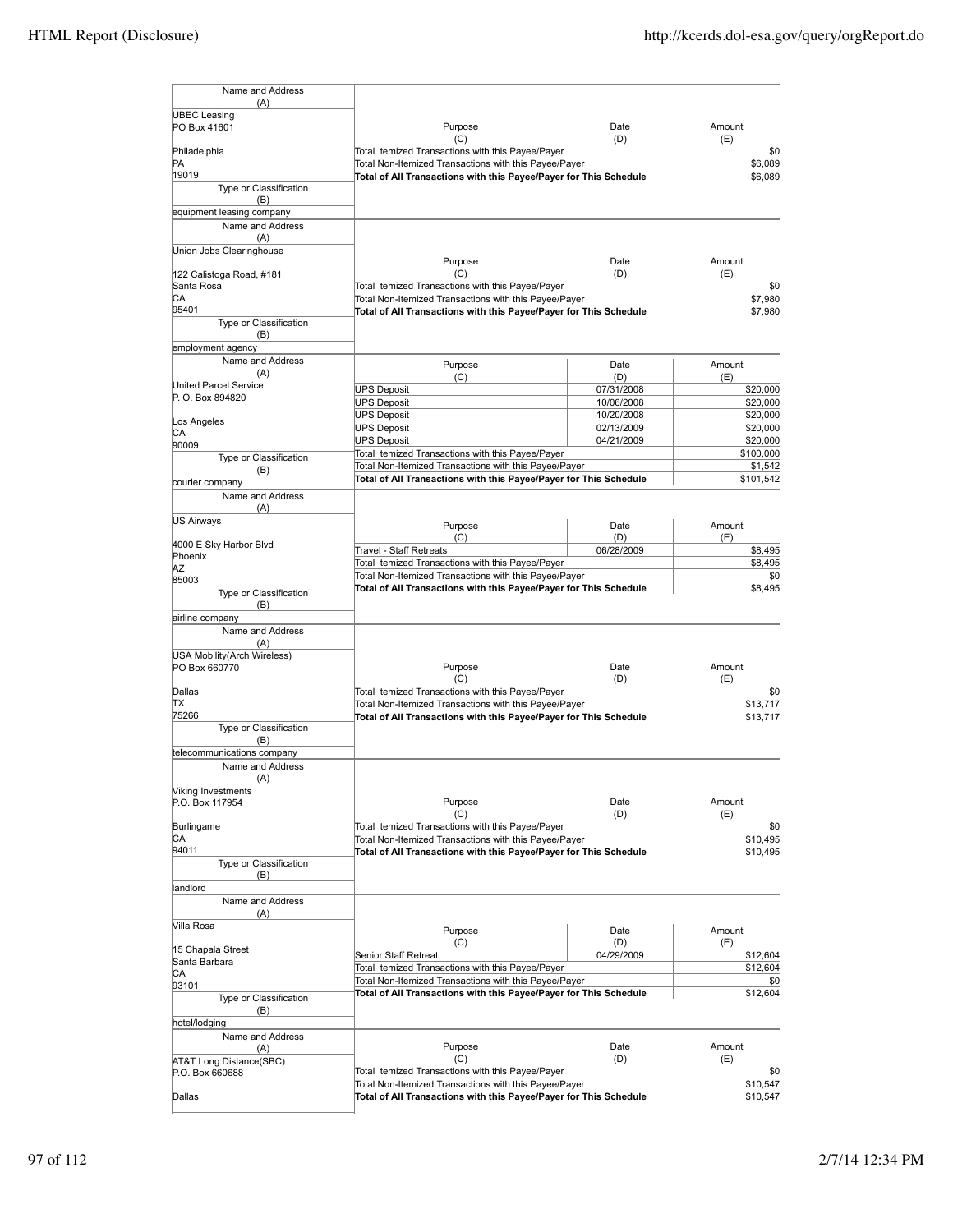| <b>TX</b>                                           |                                                                                                                            |                          |                      |
|-----------------------------------------------------|----------------------------------------------------------------------------------------------------------------------------|--------------------------|----------------------|
| 75266<br>Type or Classification<br>(B)              |                                                                                                                            |                          |                      |
| telecommunications company                          |                                                                                                                            |                          |                      |
| Name and Address<br>(A)                             |                                                                                                                            |                          |                      |
| Waste Management of Alameda County<br>P O Box 78632 | Purpose<br>(C)                                                                                                             | Date<br>(D)              | Amount<br>(E)        |
| Phoenix                                             | Total temized Transactions with this Payee/Payer                                                                           |                          | \$0                  |
| ΑZ<br>85281                                         | Total Non-Itemized Transactions with this Payee/Payer<br>Total of All Transactions with this Payee/Payer for This Schedule |                          | \$15,474<br>\$15,474 |
| Type or Classification<br>(B)                       |                                                                                                                            |                          |                      |
| garbage company                                     |                                                                                                                            |                          |                      |
| Name and Address<br>(A)                             |                                                                                                                            |                          |                      |
| West<br>PO Box 64833                                | Purpose                                                                                                                    | Date                     | Amount               |
|                                                     | (C)                                                                                                                        | (D)                      | (E)                  |
| <b>St Paul</b><br>ΜN                                | Total temized Transactions with this Payee/Payer<br>Total Non-Itemized Transactions with this Payee/Payer                  |                          | \$0<br>\$272         |
| 60197-6292                                          | Total of All Transactions with this Payee/Payer for This Schedule                                                          |                          | \$272                |
| Type or Classification                              |                                                                                                                            |                          |                      |
| (B)<br>publisher                                    |                                                                                                                            |                          |                      |
| Name and Address<br>(A)                             |                                                                                                                            |                          |                      |
| <b>Whole Foods</b>                                  |                                                                                                                            |                          |                      |
|                                                     | Purpose<br>(C)                                                                                                             | Date<br>(D)              | Amount<br>(E)        |
| Austin                                              | Total temized Transactions with this Payee/Payer                                                                           |                          | \$0                  |
| lΤX                                                 | Total Non-Itemized Transactions with this Payee/Payer                                                                      |                          | \$3,205              |
| 78703<br>Type or Classification                     | Total of All Transactions with this Payee/Payer for This Schedule                                                          |                          | \$3,205              |
| (B)                                                 |                                                                                                                            |                          |                      |
| grocery store<br>Name and Address                   |                                                                                                                            |                          |                      |
| (A)                                                 |                                                                                                                            |                          |                      |
| Womack Development                                  |                                                                                                                            |                          |                      |
| 4412 Almeda Road                                    | Purpose<br>(C)                                                                                                             | Date<br>(D)              | Amount<br>(E)        |
| <b>Houston</b>                                      | Total temized Transactions with this Payee/Payer                                                                           |                          | \$0                  |
| lΤX                                                 | Total Non-Itemized Transactions with this Payee/Payer                                                                      |                          | \$19,584             |
| 77002<br>Type or Classification                     | Total of All Transactions with this Payee/Payer for This Schedule                                                          |                          | \$19,584             |
| (B)                                                 |                                                                                                                            |                          |                      |
| landlord<br>Name and Address                        | Purpose                                                                                                                    | Date                     | Amount               |
| (A)                                                 | (C)                                                                                                                        | (D)                      | (E)                  |
| AT&T Mobility (Box 9004)<br>P O Box 9004            | Telephone charges                                                                                                          | 07/15/2008               | \$59,892             |
|                                                     | Telephone charges<br>Telephone charges                                                                                     | 09/15/2008<br>10/10/2008 | \$61,723<br>\$36,263 |
| Carol Stream                                        | Telephone charges                                                                                                          | 12/09/2008               | \$67,255             |
| L                                                   | Telephone charges                                                                                                          | 03/05/2009               | \$114,647            |
| 60197-9004                                          | Telephone charges                                                                                                          | 04/08/2009               | \$31,968             |
| Type or Classification                              | Telephone charges                                                                                                          | 05/14/2009               | \$32,162             |
| (B)<br>telecommunications company                   | Telephone charges                                                                                                          | 06/10/2009               | \$32,622             |
|                                                     | Total temized Transactions with this Payee/Payer                                                                           |                          | \$436,532            |
|                                                     | Total Non-Itemized Transactions with this Payee/Payer                                                                      |                          | \$3,030              |
| Name and Address                                    | Total of All Transactions with this Payee/Payer for This Schedule                                                          |                          | \$439,562            |
| (A)<br><b>WRM Security, Inc.</b>                    |                                                                                                                            |                          |                      |
|                                                     | Purpose                                                                                                                    | Date                     | Amount               |
| 152 W Park Ave., #160<br>El Cajon                   | (C)<br>Total temized Transactions with this Payee/Payer                                                                    | (D)                      | (E)<br>\$0           |
| CA                                                  | Total Non-Itemized Transactions with this Payee/Payer                                                                      |                          | \$18,990             |
| 92019                                               | Total of All Transactions with this Payee/Payer for This Schedule                                                          |                          | \$18,990             |
| Type or Classification<br>(B)                       |                                                                                                                            |                          |                      |
| Security Service                                    |                                                                                                                            |                          |                      |
| Name and Address<br>(A)                             |                                                                                                                            |                          |                      |
| Young Communications                                | Purpose                                                                                                                    | Date                     | Amount               |
| 195 Erie Street                                     | (C)<br>office communications install                                                                                       | (D)<br>10/24/2008        | (E)<br>\$10,065      |
| San Francisco                                       | Total temized Transactions with this Payee/Payer                                                                           |                          | \$10,065             |
| СA<br>94103                                         | Total Non-Itemized Transactions with this Payee/Payer                                                                      |                          | \$0                  |
| Type or Classification                              | Total of All Transactions with this Payee/Payer for This Schedule                                                          |                          | \$10,065             |
| (B)                                                 |                                                                                                                            |                          |                      |
|                                                     |                                                                                                                            |                          |                      |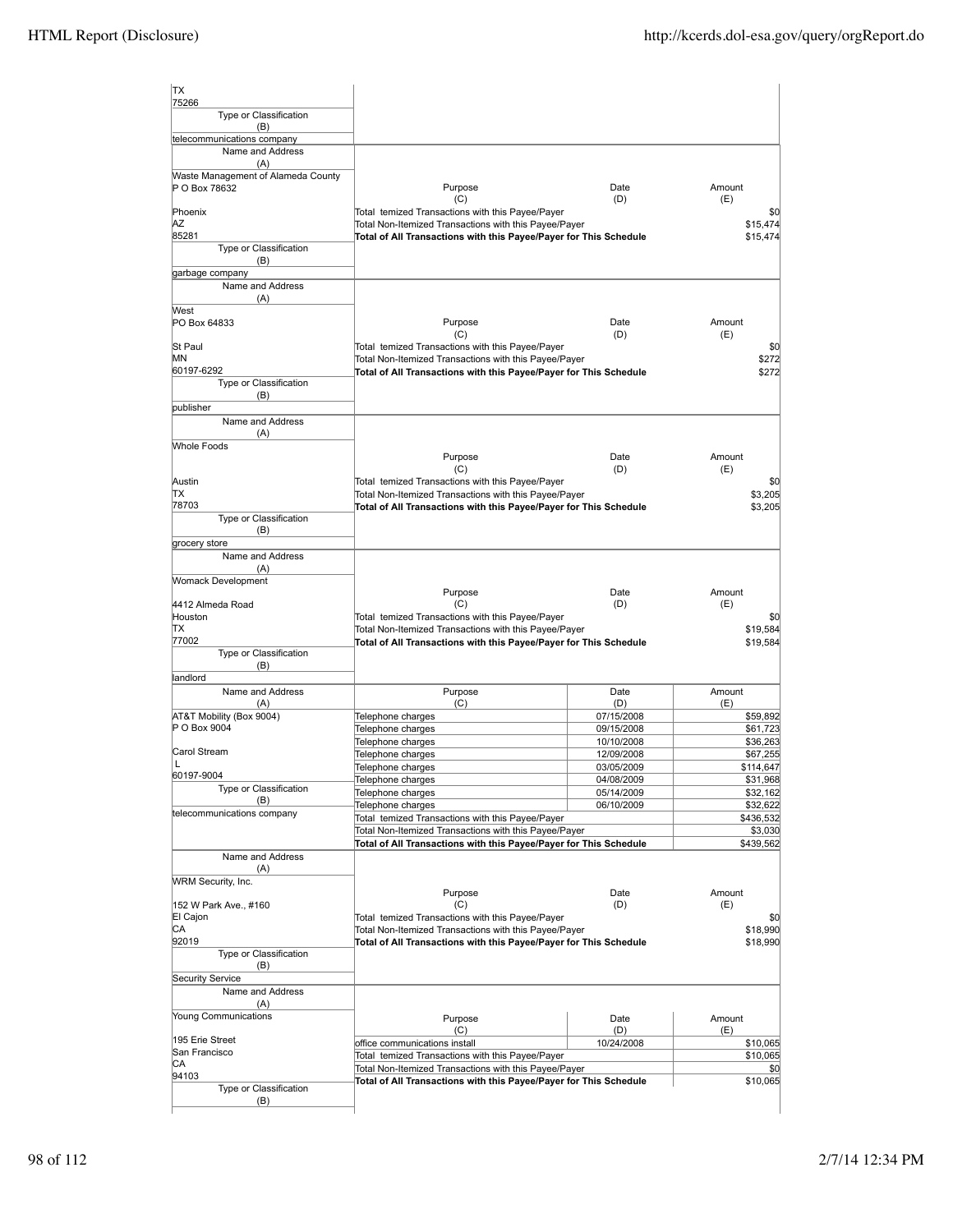| data communications company                             |                                                                                                                            |                          |                      |
|---------------------------------------------------------|----------------------------------------------------------------------------------------------------------------------------|--------------------------|----------------------|
| Name and Address                                        |                                                                                                                            |                          |                      |
| (A)                                                     |                                                                                                                            |                          |                      |
| Young Electric Company, Inc.                            | Purpose                                                                                                                    | Date                     | Amount               |
| 195 Erie Street                                         | (C)                                                                                                                        | (D)                      | (E)                  |
| San Francisco                                           | Total temized Transactions with this Payee/Payer                                                                           |                          | \$0                  |
| СA                                                      | Total Non-Itemized Transactions with this Payee/Payer                                                                      |                          | \$10,407             |
| 95991                                                   | Total of All Transactions with this Payee/Payer for This Schedule                                                          |                          | \$10,407             |
| Type or Classification<br>(B)                           |                                                                                                                            |                          |                      |
| electric contractors                                    |                                                                                                                            |                          |                      |
| Name and Address                                        | Purpose                                                                                                                    | Date                     | Amount               |
| (A)                                                     | (C)                                                                                                                        | (D)                      | (E)                  |
| <b>ZENITECH Computer Solutions</b>                      | January Services                                                                                                           | 03/13/2009               | \$9,384              |
| 151 Catilina Drive                                      | <b>Febrary Services</b>                                                                                                    | 05/08/2009               | \$8,490              |
| Hercules                                                | Mar Services + Exp<br>December Services                                                                                    | 06/03/2009<br>02/26/2009 | \$8,275<br>\$7,275   |
| СA                                                      | November Services                                                                                                          | 01/21/2009               | \$6,798              |
| 94547                                                   | September Services                                                                                                         | 12/15/2008               | \$6,697              |
| Type or Classification                                  | <b>October Services</b>                                                                                                    | 01/23/2009               | \$5,106              |
| (B)<br>IT service provider                              | Total temized Transactions with this Payee/Payer                                                                           |                          | \$52,025             |
|                                                         | Total Non-Itemized Transactions with this Payee/Payer                                                                      |                          | \$194                |
|                                                         | Total of All Transactions with this Payee/Payer for This Schedule                                                          |                          | \$52,219             |
| Name and Address<br>(A)                                 |                                                                                                                            |                          |                      |
| AT&T Phoenix (POBox 78225)                              |                                                                                                                            |                          |                      |
| P O Box 78225                                           | Purpose                                                                                                                    | Date                     | Amount               |
|                                                         | (C)                                                                                                                        | (D)                      | (E)                  |
| Phoenix                                                 | Total temized Transactions with this Payee/Payer                                                                           |                          | \$0                  |
| ΑZ<br>85062-8225                                        | Total Non-Itemized Transactions with this Payee/Payer<br>Total of All Transactions with this Payee/Payer for This Schedule |                          | \$6.445<br>\$6,445   |
| Type or Classification                                  |                                                                                                                            |                          |                      |
| (B)                                                     |                                                                                                                            |                          |                      |
| telecommunications company                              |                                                                                                                            |                          |                      |
| Name and Address                                        | Purpose                                                                                                                    | Date                     | Amount               |
| (A)                                                     | (C)                                                                                                                        | (D)                      | (E)                  |
| Citibank                                                | Jul 2008 Mortgage payment<br>Aug 2008 Mortgage payment                                                                     | 07/15/2008<br>08/15/2008 | \$28,331<br>\$28,331 |
| One Sansome S., Ste. 2300                               | Sep 2008 Mortgage payment                                                                                                  | 09/15/2008               | \$28,331             |
| San Francisco                                           | Oct 2008 Mortgage payment                                                                                                  | 10/15/2008               | \$28,331             |
| СA                                                      | Nov 2008 Mortgage payment                                                                                                  | 11/15/2008               | \$28,331             |
| 94104<br>Type or Classification                         | Dec 2008 Mortgage payment                                                                                                  | 12/15/2008               | \$28,331             |
| (B)                                                     | Jan 2009 Mortgage payment                                                                                                  | 01/15/2009               | \$28,331             |
| financial institution                                   | Feb 2009 Mortgage payment                                                                                                  | 02/17/2009               | \$28,331             |
|                                                         | Mar 2009 Mortgage payment<br>Apr 2009 Mortgage payment                                                                     | 03/15/2009<br>04/15/2009 | \$28,331<br>\$28,331 |
|                                                         | May 2009 Mortgage payment                                                                                                  | 05/15/2009               | \$28,331             |
|                                                         | Jun 2009 Mortgage payment                                                                                                  | 06/15/2009               | \$28,331             |
|                                                         | Total temized Transactions with this Payee/Payer                                                                           |                          | \$339,972            |
|                                                         | Total Non-Itemized Transactions with this Payee/Payer                                                                      |                          | \$44,596             |
|                                                         | Total of All Transactions with this Payee/Payer for This Schedule                                                          |                          | \$384,568            |
| Name and Address                                        |                                                                                                                            |                          |                      |
| (A)<br>California Coastal Insurance                     | Purpose                                                                                                                    | Date                     | Amount               |
|                                                         | (C)                                                                                                                        | (D)                      | (E)                  |
| 2262 Camino Ramon                                       | insurance renewal                                                                                                          | 08/06/2008               | \$43,466             |
| San Ramon                                               | insurance renewal                                                                                                          | 09/18/2008               | \$28,697             |
| CА<br>94583-1328                                        | Total temized Transactions with this Payee/Payer                                                                           |                          | \$72,163             |
| <b>Type or Classification</b>                           | Total Non-Itemized Transactions with this Payee/Payer<br>Total of All Transactions with this Payee/Payer for This Schedule |                          | \$2,790<br>\$74,953  |
| (B)                                                     |                                                                                                                            |                          |                      |
| insurance company                                       |                                                                                                                            |                          |                      |
| Name and Address                                        |                                                                                                                            |                          |                      |
| (A)                                                     |                                                                                                                            |                          |                      |
| <b>AT&amp;T TeleConference Services</b><br>P O Box 2840 | Purpose                                                                                                                    | Date                     | Amount               |
|                                                         | (C)                                                                                                                        | (D)                      | (E)                  |
| Omaha                                                   | Total temized Transactions with this Payee/Payer                                                                           |                          | \$0                  |
| NE                                                      | Total Non-Itemized Transactions with this Payee/Payer                                                                      |                          | \$19,100             |
| 68103-2840                                              | Total of All Transactions with this Payee/Payer for This Schedule                                                          |                          | \$19,100             |
| Type or Classification                                  |                                                                                                                            |                          |                      |
| (B)<br>telecommunications company                       |                                                                                                                            |                          |                      |
| Name and Address                                        |                                                                                                                            |                          |                      |
| (A)                                                     | Purpose                                                                                                                    | Date                     | Amount               |
| ATI                                                     | (C)                                                                                                                        | (D)                      | (E)                  |
|                                                         | Labor - telecommunicationss                                                                                                | 09/24/2008               | \$6,490              |
| 1350 Ocean Avenue<br>Emeryville                         | Maintenance contract<br>Total temized Transactions with this Payee/Payer                                                   | 11/20/2008               | \$39,345<br>\$45,835 |
| СA                                                      | Total Non-Itemized Transactions with this Payee/Payer                                                                      |                          | \$8,648              |
| 94608                                                   | Total of All Transactions with this Payee/Payer for This Schedule                                                          |                          | \$54,483             |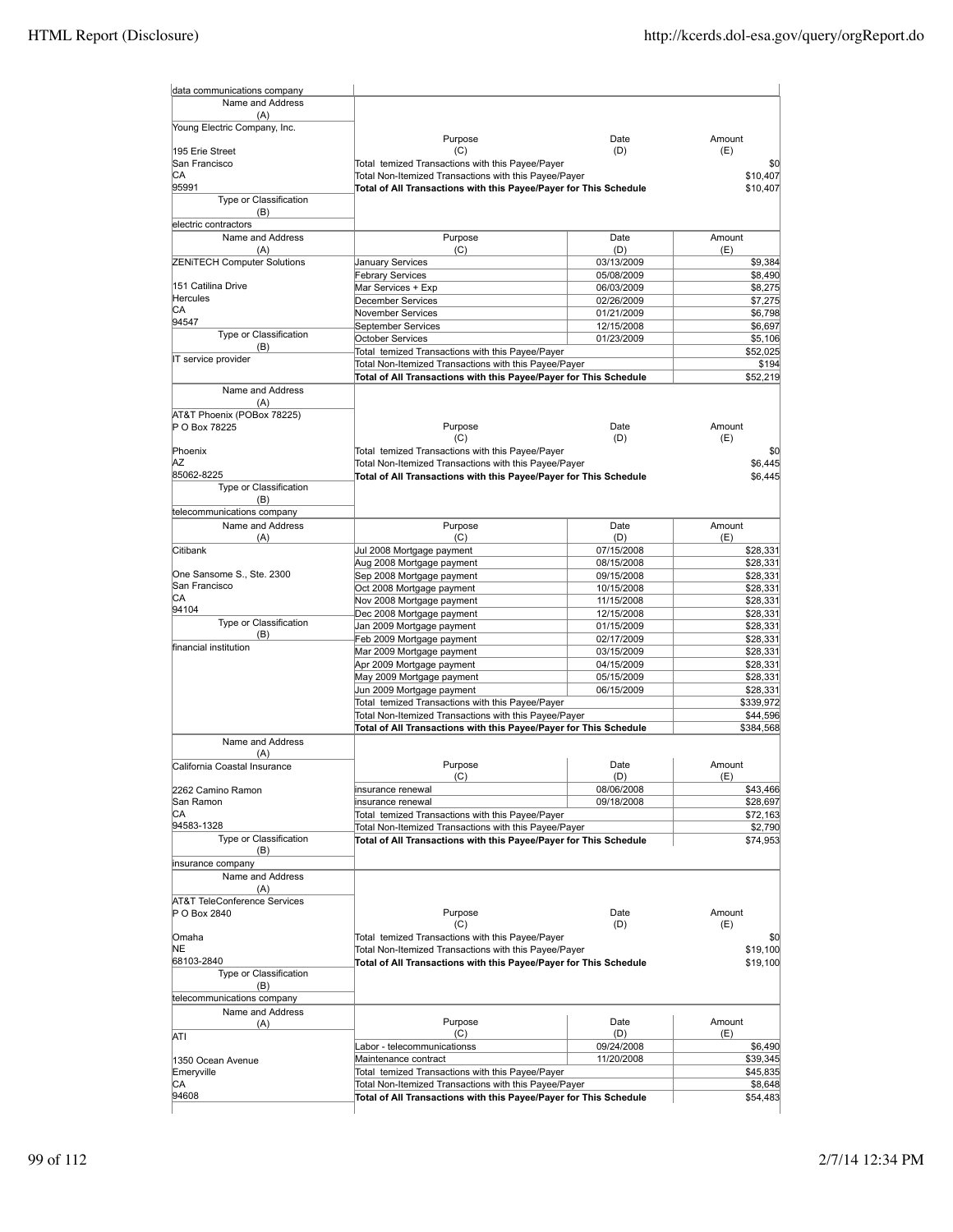| Type or Classification<br>(B)                                      |                                                                                                           |                          |                      |
|--------------------------------------------------------------------|-----------------------------------------------------------------------------------------------------------|--------------------------|----------------------|
| telephone and communications contractor<br>Name and Address<br>(A) | Purpose<br>(C)                                                                                            | Date<br>(D)              | Amount<br>(E)        |
| Autumn Press                                                       | Printing                                                                                                  | 11/10/2008               | \$6,119              |
|                                                                    | Printing                                                                                                  | 01/06/2009               | \$8,307              |
| 945 Camelia Street                                                 | Printing                                                                                                  | 04/22/2009               | \$5,501              |
| Berkeley                                                           | May RegNurse Publishing                                                                                   | 07/15/2008               | \$32,984             |
| СA                                                                 | June Reg Nurse Publishing                                                                                 | 08/14/2008               | \$28,982             |
| 94710<br>Type or Classification                                    | July/August RegNurse Publishing                                                                           | 09/26/2008               | \$40,707             |
| (B)                                                                | RegNurse Inserts                                                                                          | 11/10/2008               | \$31,632             |
| printing company                                                   | Dec RegNurse Publishing                                                                                   | 01/23/2009               | \$33,089             |
|                                                                    | Oct RegNurse Publishing                                                                                   | 01/23/2009               | \$31,205             |
|                                                                    | Nov RegNurse Publishing                                                                                   | 01/23/2009               | \$25,089             |
|                                                                    | Jan/Feb RegNurse Publishing                                                                               | 03/24/2009               | \$34,182             |
|                                                                    | Mar RegNurse Publishing<br>April RegNurse Publishing                                                      | 04/22/2009<br>06/03/2009 | \$35,553<br>\$27,660 |
|                                                                    | Total temized Transactions with this Payee/Payer                                                          |                          | \$341,010            |
|                                                                    | Total Non-Itemized Transactions with this Payee/Payer                                                     |                          | \$52,621             |
|                                                                    | Total of All Transactions with this Payee/Payer for This Schedule                                         |                          | \$393,631            |
| Name and Address                                                   |                                                                                                           |                          |                      |
| (A)                                                                |                                                                                                           |                          |                      |
| Beacon Self Storage                                                | Purpose                                                                                                   | Date                     | Amount               |
|                                                                    | (C)                                                                                                       | (D)                      | (E)                  |
| 2227 San Pablo Avenue<br>Oakland                                   | Storage                                                                                                   | 01/16/2009               | \$9,228              |
| СA                                                                 | Total temized Transactions with this Payee/Payer                                                          |                          | \$9,228              |
| 94612                                                              | Total Non-Itemized Transactions with this Payee/Payer                                                     |                          | \$3,709              |
| Type or Classification                                             | Total of All Transactions with this Payee/Payer for This Schedule                                         |                          | \$12,937             |
| (B)                                                                |                                                                                                           |                          |                      |
| storage facility<br>Name and Address                               |                                                                                                           |                          |                      |
| (A)                                                                |                                                                                                           |                          |                      |
| <b>BNA</b>                                                         | Purpose                                                                                                   | Date                     | Amount               |
| PO Box 17009                                                       | (C)                                                                                                       | (D)                      | (E)                  |
| Baltimore                                                          | Subscription                                                                                              | 01/29/2009               | \$5,788              |
| МD                                                                 | Subscription                                                                                              | 01/29/2009               | \$5,788              |
| 21297-1009                                                         | Total temized Transactions with this Payee/Payer<br>Total Non-Itemized Transactions with this Payee/Payer |                          | \$11,576<br>\$3,275  |
| Type or Classification                                             | Total of All Transactions with this Payee/Payer for This Schedule                                         |                          | \$14,851             |
| (B)                                                                |                                                                                                           |                          |                      |
| promotional merchandise provider                                   |                                                                                                           |                          |                      |
| Name and Address<br>(A)                                            |                                                                                                           |                          |                      |
| Boerner, Heather                                                   |                                                                                                           |                          |                      |
|                                                                    | Purpose                                                                                                   | Date                     | Amount               |
| 52 Pond Street<br>San Francisco                                    | (C)<br>Total temized Transactions with this Payee/Payer                                                   | (D)                      | (E)                  |
| СA                                                                 |                                                                                                           |                          | \$0                  |
| 94114                                                              | Total Non-Itemized Transactions with this Payee/Payer                                                     |                          | \$8,300<br>\$8,300   |
| Type or Classification                                             | Total of All Transactions with this Payee/Payer for This Schedule                                         |                          |                      |
| (B)                                                                |                                                                                                           |                          |                      |
| journalist                                                         |                                                                                                           |                          |                      |
| Name and Address                                                   |                                                                                                           |                          |                      |
| (A)                                                                |                                                                                                           |                          |                      |
| <b>AAA Business Supplies</b>                                       | Purpose                                                                                                   | Date                     | Amount               |
| 325 Mendell Street                                                 | (C)                                                                                                       | (D)                      | (E)                  |
| San Francisco                                                      | Office supplies                                                                                           | 10/10/2008               | \$11,104             |
| CА                                                                 | Total temized Transactions with this Payee/Payer                                                          |                          | \$11,104             |
| 94124                                                              | Total Non-Itemized Transactions with this Payee/Payer                                                     |                          | \$160,435            |
| Type or Classification                                             | Total of All Transactions with this Payee/Payer for This Schedule                                         |                          | \$171,539            |
| (B)                                                                |                                                                                                           |                          |                      |
| office supplies vendor                                             |                                                                                                           |                          |                      |
| Name and Address<br>(A)                                            |                                                                                                           |                          |                      |
| Ceridian Corporation                                               |                                                                                                           |                          |                      |
| P O Box 10989                                                      | Purpose                                                                                                   | Date                     | Amount               |
|                                                                    | (C)                                                                                                       | (D)                      | (E)                  |
| Newark                                                             | Consulting                                                                                                | 04/03/2009               | \$5,351              |
| NJ                                                                 | Total temized Transactions with this Payee/Payer                                                          |                          | \$5,351              |
| 94612                                                              | Total Non-Itemized Transactions with this Payee/Payer                                                     |                          | \$0                  |
| Type or Classification                                             | Total of All Transactions with this Payee/Payer for This Schedule                                         |                          | \$5,351              |
| (B)                                                                |                                                                                                           |                          |                      |
| employee benefits vendor                                           |                                                                                                           |                          |                      |
| Name and Address                                                   |                                                                                                           |                          |                      |
| (A)                                                                | Purpose                                                                                                   | Date                     | Amount               |
| Certified Employment Group                                         | (C)                                                                                                       | (D)                      | (E)                  |
|                                                                    | Total temized Transactions with this Payee/Payer                                                          |                          | \$0                  |
| 2000 Powel Street, Suite 10                                        | Total Non-Itemized Transactions with this Payee/Payer                                                     |                          | \$24,466             |
| Emeryville                                                         |                                                                                                           |                          |                      |
| СA                                                                 | Total of All Transactions with this Payee/Payer for This Schedule                                         |                          | \$24,466             |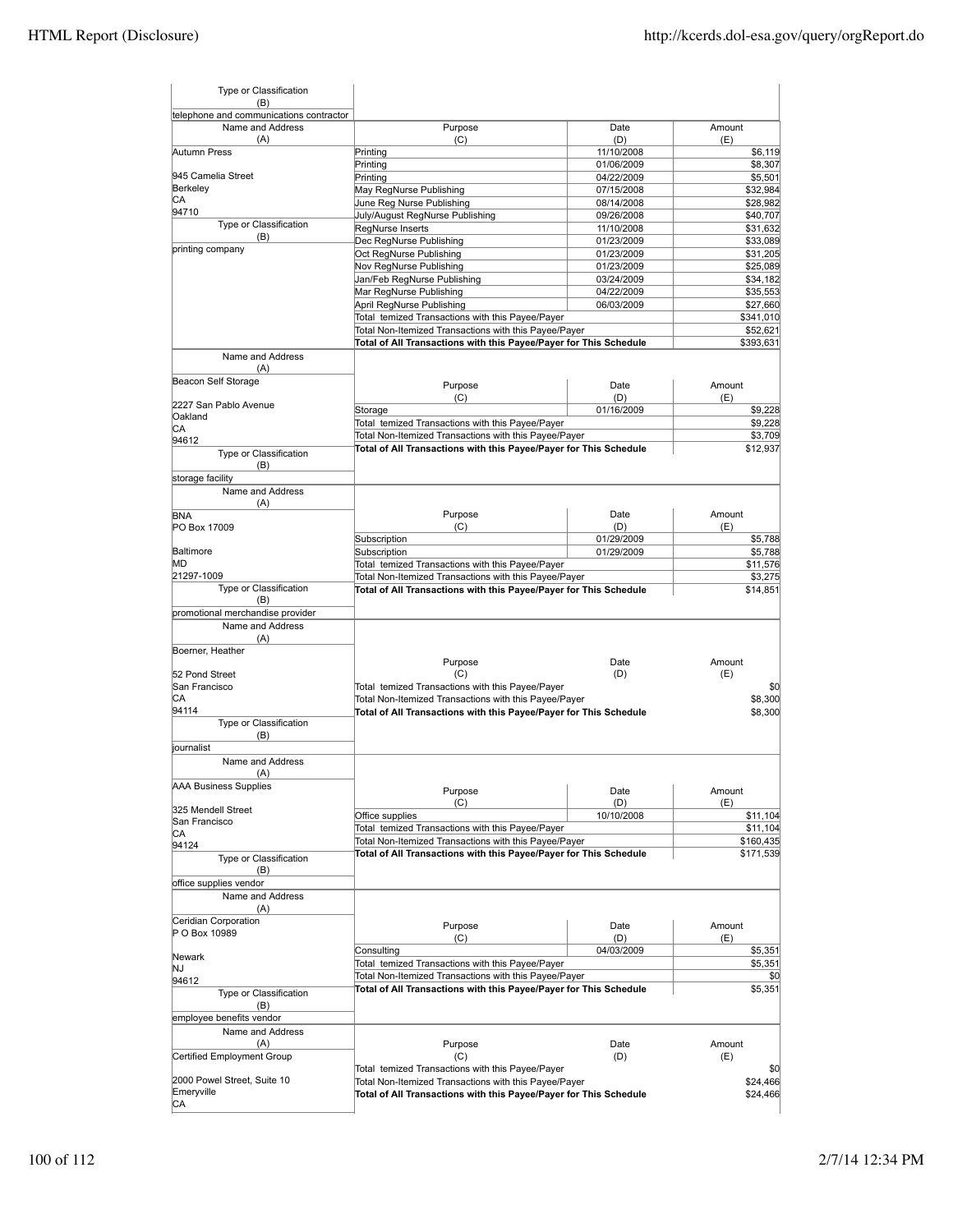| 94608-1804                                    |                                                                                                           |             |                      |
|-----------------------------------------------|-----------------------------------------------------------------------------------------------------------|-------------|----------------------|
| Type or Classification                        |                                                                                                           |             |                      |
| (B)                                           |                                                                                                           |             |                      |
| employment agency<br>Name and Address         |                                                                                                           |             |                      |
| (A)                                           |                                                                                                           |             |                      |
| Cision US, Inc.(Bacon's Mi<br>PO Box 98869    | Purpose                                                                                                   | Date        | Amount               |
| Chicago                                       | (C)<br>Total temized Transactions with this Payee/Payer                                                   | (D)         | (E)<br>\$0           |
| L                                             | Total Non-Itemized Transactions with this Payee/Payer                                                     |             | \$6,452              |
| 60693-8869                                    | Total of All Transactions with this Payee/Payer for This Schedule                                         |             | \$6,452              |
| Type or Classification<br>(B)                 |                                                                                                           |             |                      |
| newswire service                              |                                                                                                           |             |                      |
| Name and Address                              |                                                                                                           |             |                      |
| (A)                                           |                                                                                                           |             |                      |
| CIT Technology Fin Serv, Inc<br>PO Box 100706 | Purpose<br>(C)                                                                                            | Date<br>(D) | Amount<br>(E)        |
| Pasadena                                      | Total temized Transactions with this Payee/Payer                                                          |             | \$0                  |
| IСA                                           | Total Non-Itemized Transactions with this Payee/Payer                                                     |             | \$11,713             |
| 91189-0706<br>Type or Classification          | Total of All Transactions with this Payee/Payer for This Schedule                                         |             | \$11,713             |
| (B)                                           |                                                                                                           |             |                      |
| equipment leasing company                     |                                                                                                           |             |                      |
| Name and Address                              |                                                                                                           |             |                      |
| (A)<br>City Group(Hampshire Investments)      |                                                                                                           |             |                      |
|                                               | Purpose                                                                                                   | Date        | Amount               |
| 235 E Broadway Suite 711                      | (C)                                                                                                       | (D)         | (E)                  |
| Long Beach<br>CА                              | Total temized Transactions with this Payee/Payer<br>Total Non-Itemized Transactions with this Payee/Payer |             | \$0<br>\$37,824      |
| 90802                                         | Total of All Transactions with this Payee/Payer for This Schedule                                         |             | \$37,824             |
| Type or Classification                        |                                                                                                           |             |                      |
| (B)<br>landlord                               |                                                                                                           |             |                      |
| Name and Address                              |                                                                                                           |             |                      |
| (A)                                           |                                                                                                           |             |                      |
| ComEd                                         |                                                                                                           |             |                      |
|                                               | Purpose<br>(C)                                                                                            | Date<br>(D) | Amount<br>(E)        |
| Chicago                                       | Total temized Transactions with this Payee/Payer                                                          |             | \$0                  |
| L                                             | Total Non-Itemized Transactions with this Payee/Payer                                                     |             | \$10,545             |
| 60668<br>Type or Classification               | Total of All Transactions with this Payee/Payer for This Schedule                                         |             | \$10,545             |
| (B)                                           |                                                                                                           |             |                      |
| utility company                               |                                                                                                           |             |                      |
| Name and Address                              |                                                                                                           |             |                      |
| (A)<br>Concord Collision                      |                                                                                                           |             |                      |
|                                               | Purpose<br>(C)                                                                                            | Date<br>(D) | Amount<br>(E)        |
| 2291 Via De Mercados                          | Auto repair                                                                                               | 12/05/2008  | \$7,355              |
| Condord<br>CА                                 | Total temized Transactions with this Payee/Payer                                                          |             | \$7,355              |
| 94518                                         | Total Non-Itemized Transactions with this Payee/Payer                                                     |             | \$0                  |
| Type or Classification                        | Total of All Transactions with this Payee/Payer for This Schedule                                         |             | \$7,355              |
| (B)<br>automotive repair company              |                                                                                                           |             |                      |
| Name and Address                              |                                                                                                           |             |                      |
| (A)                                           |                                                                                                           |             |                      |
| Continental Airlines                          | Purpose                                                                                                   | Date        | Amount               |
| 17441 JFK Blvd, Suite 2133                    | (C)                                                                                                       | (D)         | (E)                  |
| Houston                                       | Air travel - Sr Staff<br>Total temized Transactions with this Payee/Payer                                 | 06/28/2009  | \$11,325<br>\$11,325 |
| ΠX<br>70450                                   | Total Non-Itemized Transactions with this Payee/Payer                                                     |             | \$1,244              |
| Type or Classification                        | Total of All Transactions with this Payee/Payer for This Schedule                                         |             | \$12,569             |
| (B)                                           |                                                                                                           |             |                      |
| airline company                               |                                                                                                           |             |                      |
| Name and Address<br>(A)                       |                                                                                                           |             |                      |
| Coronado Eastern, LLC                         |                                                                                                           |             |                      |
|                                               | Purpose                                                                                                   | Date        | Amount               |
| 3065 S Jones Blvcd. #201                      | (C)                                                                                                       | (D)         | (E)                  |
| Las Vegas<br>NV                               | Total temized Transactions with this Payee/Payer<br>Total Non-Itemized Transactions with this Payee/Payer |             | \$0<br>\$39,628      |
| 89044                                         | Total of All Transactions with this Payee/Payer for This Schedule                                         |             | \$39,628             |
| Type or Classification                        |                                                                                                           |             |                      |
| (B)<br>landlord                               |                                                                                                           |             |                      |

landlord Form LM-2 (Revised 2003)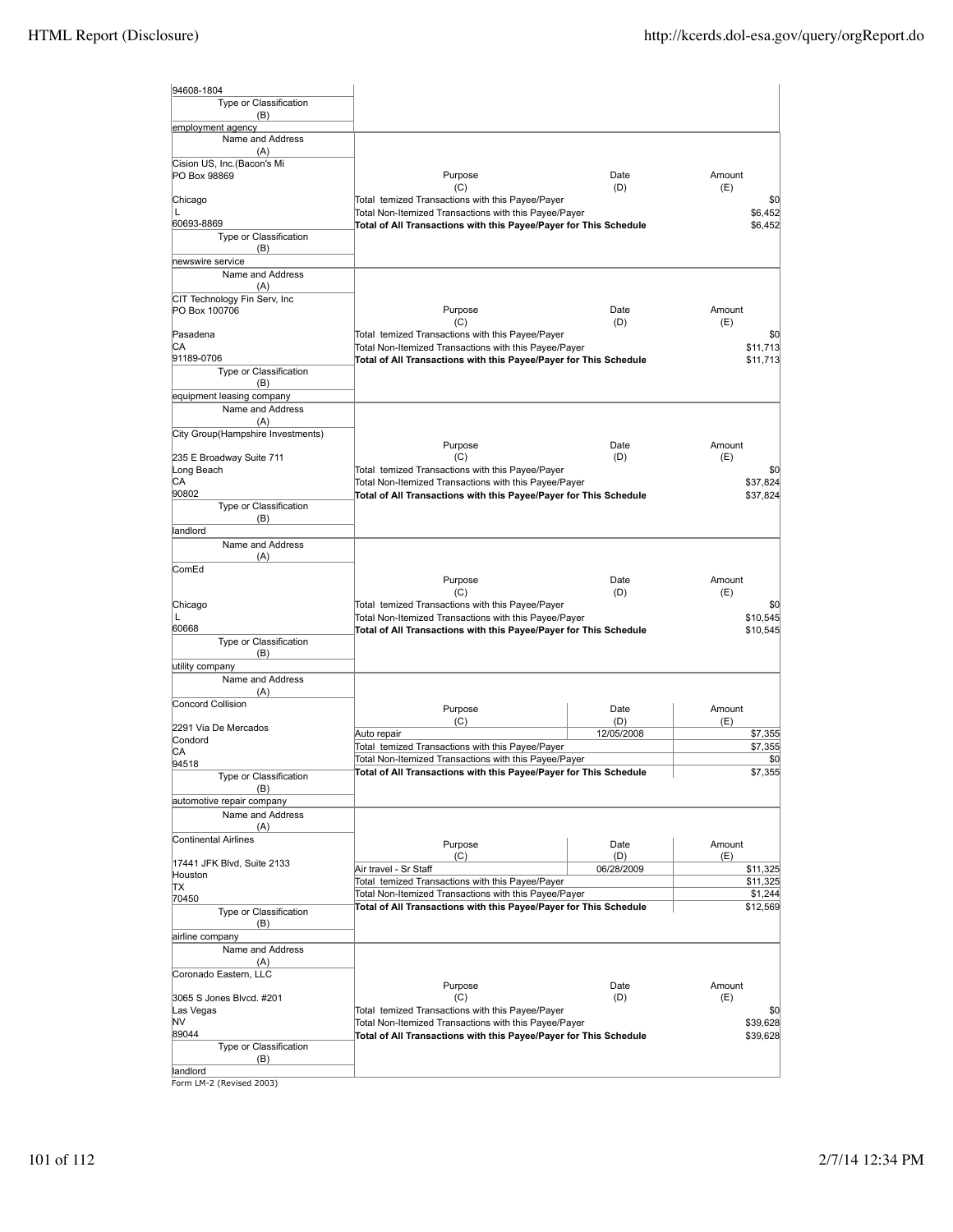## **SCHEDULE 19 - UNION ADMINISTRATION FLE NUMBER: 015-724**

| Name and Address                                                   |                                                                                                                            |                   |                                                                                                                                                                                |
|--------------------------------------------------------------------|----------------------------------------------------------------------------------------------------------------------------|-------------------|--------------------------------------------------------------------------------------------------------------------------------------------------------------------------------|
| (A)<br>Courtyard-Emeryville                                        |                                                                                                                            |                   |                                                                                                                                                                                |
|                                                                    | Purpose<br>(C)                                                                                                             | Date<br>(D)       | Amount<br>(E)                                                                                                                                                                  |
| 5555 Shellmound St                                                 | Continuing Education                                                                                                       | 06/28/2009        | \$8,522                                                                                                                                                                        |
| Emeryville<br>СA                                                   | Total temized Transactions with this Payee/Payer                                                                           |                   | \$8,522                                                                                                                                                                        |
| 94608                                                              | Total Non-Itemized Transactions with this Payee/Payer                                                                      | \$201             |                                                                                                                                                                                |
| Type or Classification<br>(B)<br>hotel/lodging                     | Total of All Transactions with this Payee/Payer for This Schedule                                                          | \$8,723           |                                                                                                                                                                                |
| Name and Address                                                   |                                                                                                                            |                   |                                                                                                                                                                                |
| (A)<br>Courtyard-Monrovia                                          | Purpose<br>(C)                                                                                                             | Date<br>(D)       | Amount<br>(E)                                                                                                                                                                  |
| 700 W. Huntington Dr                                               | Continuing Education                                                                                                       | 06/28/2009        | \$8,968                                                                                                                                                                        |
| Monrovia                                                           | Continuing Education                                                                                                       | 03/30/2009        | \$5,140                                                                                                                                                                        |
| СA                                                                 | Continuing Education<br>Total temized Transactions with this Payee/Payer                                                   | 02/28/2009        | \$5,113<br>\$19,221                                                                                                                                                            |
| 91016                                                              | Total Non-Itemized Transactions with this Payee/Payer                                                                      |                   | \$0                                                                                                                                                                            |
| Type or Classification<br>(B)                                      | Total of All Transactions with this Payee/Payer for This Schedule                                                          |                   | \$19,221                                                                                                                                                                       |
| hotel/lodging                                                      |                                                                                                                            |                   |                                                                                                                                                                                |
| Name and Address<br>(A)                                            |                                                                                                                            |                   |                                                                                                                                                                                |
| Courtyard-New Orleans                                              | Purpose                                                                                                                    | Date              | Amount                                                                                                                                                                         |
|                                                                    | (C)                                                                                                                        | (D)               | (E)                                                                                                                                                                            |
| New Orleans                                                        | Continuing Education                                                                                                       | 03/30/2009        | \$10,391                                                                                                                                                                       |
| LA                                                                 | Total temized Transactions with this Payee/Payer<br>Total Non-Itemized Transactions with this Payee/Payer                  |                   | \$10,391<br>\$0                                                                                                                                                                |
| 94560                                                              | Total of All Transactions with this Payee/Payer for This Schedule                                                          |                   | \$10,391                                                                                                                                                                       |
| Type or Classification<br>(B)                                      |                                                                                                                            |                   |                                                                                                                                                                                |
| hotel/lodging<br>Name and Address<br>(A)                           |                                                                                                                            |                   |                                                                                                                                                                                |
| Courtyard-Newark                                                   | Purpose                                                                                                                    | Date              | Amount                                                                                                                                                                         |
| 34905 Newark Blvd                                                  | (C)<br>Continuing Education                                                                                                | (D)<br>02/28/2009 | (E)<br>\$5,675                                                                                                                                                                 |
| Newark                                                             | Total temized Transactions with this Payee/Payer                                                                           |                   | \$5,675                                                                                                                                                                        |
|                                                                    |                                                                                                                            |                   |                                                                                                                                                                                |
| СA<br>94560                                                        | Total Non-Itemized Transactions with this Payee/Payer<br>Total of All Transactions with this Payee/Payer for This Schedule |                   |                                                                                                                                                                                |
| Type or Classification<br>(B)<br>hotel/lodging<br>Name and Address |                                                                                                                            |                   |                                                                                                                                                                                |
| (A)<br>Courtyard-Rancho Bernardo                                   | Purpose                                                                                                                    | Date              | Amount                                                                                                                                                                         |
| 11611 Bernardo Plaza Ct                                            | (C)                                                                                                                        | (D)               | (E)                                                                                                                                                                            |
| San Diego                                                          | Continuing Education                                                                                                       | 02/28/2009        |                                                                                                                                                                                |
| СA                                                                 | Total temized Transactions with this Payee/Payer<br>Total Non-Itemized Transactions with this Payee/Payer                  |                   |                                                                                                                                                                                |
| 92101<br>Type or Classification<br>(B)                             | Total of All Transactions with this Payee/Payer for This Schedule                                                          |                   |                                                                                                                                                                                |
| hotel/lodging<br>Name and Address                                  |                                                                                                                            |                   |                                                                                                                                                                                |
| (A)<br>Crowne Plaza-Chicago Metro                                  | Purpose<br>(C)                                                                                                             | Date<br>(D)       | Amount<br>(E)                                                                                                                                                                  |
| 733 West Madison                                                   | Continuing Education                                                                                                       | 11/28/2008        |                                                                                                                                                                                |
| Chicago                                                            | Continuing Education                                                                                                       | 01/29/2009        |                                                                                                                                                                                |
| L                                                                  | Total temized Transactions with this Payee/Payer                                                                           |                   |                                                                                                                                                                                |
| 60622<br>Type or Classification<br>(B)                             | Total Non-Itemized Transactions with this Payee/Payer<br>Total of All Transactions with this Payee/Payer for This Schedule |                   |                                                                                                                                                                                |
| hotel/lodging<br>Name and Address<br>(A)                           |                                                                                                                            |                   |                                                                                                                                                                                |
| Delta Air Lines<br>P O BOX 101212                                  | Purpose<br>(C)                                                                                                             | Date<br>(D)       | Amount                                                                                                                                                                         |
|                                                                    | Staffing Nurses Assembly 2008                                                                                              | 09/28/2008        | (E)                                                                                                                                                                            |
| Atlanta                                                            | Total temized Transactions with this Payee/Payer                                                                           |                   |                                                                                                                                                                                |
| GA<br>45274-2572                                                   | Total Non-Itemized Transactions with this Payee/Payer                                                                      |                   |                                                                                                                                                                                |
| Type or Classification<br>(B)                                      | Total of All Transactions with this Payee/Payer for This Schedule                                                          |                   |                                                                                                                                                                                |
| airline company                                                    |                                                                                                                            |                   |                                                                                                                                                                                |
| Name and Address                                                   | Purpose                                                                                                                    | Date              | Amount                                                                                                                                                                         |
| (A)                                                                | (C)<br>Continuing Education                                                                                                | (D)<br>05/29/2009 | \$0<br>\$5,675<br>\$12,691<br>\$12,691<br>\$0<br>\$12,691<br>\$34,520<br>\$15,342<br>\$49,862<br>\$0<br>\$49,862<br>\$5,047<br>\$5,047<br>\$2,478<br>\$7,525<br>(E)<br>\$5,506 |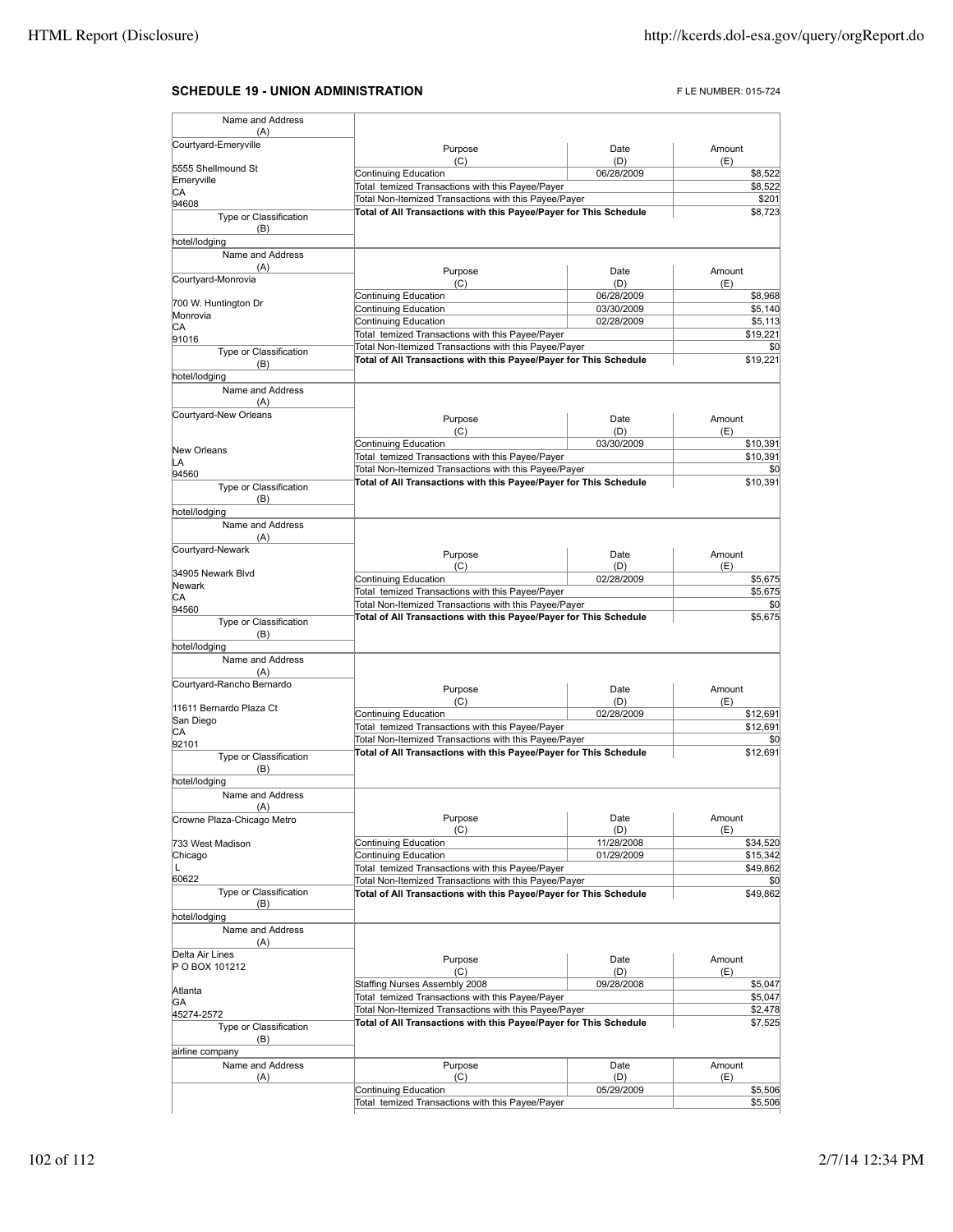| 2050 Gateway Place              |                                                                                                                            |             |                    |
|---------------------------------|----------------------------------------------------------------------------------------------------------------------------|-------------|--------------------|
| San Jose                        | Purpose<br>(C)                                                                                                             | Date<br>(D) | Amount<br>(E)      |
| CA                              | Total Non-Itemized Transactions with this Payee/Payer                                                                      |             | \$0                |
| 95110<br>Type or Classification | Total of All Transactions with this Payee/Payer for This Schedule                                                          |             | \$5,506            |
| (B)                             |                                                                                                                            |             |                    |
| hotel/lodging                   |                                                                                                                            |             |                    |
| Name and Address                |                                                                                                                            |             |                    |
| (A)                             |                                                                                                                            |             |                    |
| Enterprise Rent-A-Car CA        | Purpose                                                                                                                    | Date        | Amount             |
| 3030 Broadway                   | (C)                                                                                                                        | (D)         | (E)                |
| Oakland                         | Total temized Transactions with this Payee/Payer                                                                           |             | \$0                |
| СA                              | Total Non-Itemized Transactions with this Payee/Payer                                                                      |             | \$414              |
| 94611                           | Total of All Transactions with this Payee/Payer for This Schedule                                                          |             | \$414              |
| Type or Classification          |                                                                                                                            |             |                    |
| (B)<br>car rental               |                                                                                                                            |             |                    |
| Name and Address                |                                                                                                                            |             |                    |
| (A)                             |                                                                                                                            |             |                    |
| Enterprise Rent-A-Car NV        |                                                                                                                            |             |                    |
|                                 | Purpose                                                                                                                    | Date        | Amount             |
| 4701 W Sarahara                 | (C)                                                                                                                        | (D)         | (E)                |
| Las Vegas<br>NV                 | Total temized Transactions with this Payee/Payer<br>Total Non-Itemized Transactions with this Payee/Payer                  |             | \$0<br>\$369       |
| 89102                           | Total of All Transactions with this Payee/Payer for This Schedule                                                          |             | \$369              |
| Type or Classification          |                                                                                                                            |             |                    |
| (B)                             |                                                                                                                            |             |                    |
| car rental                      |                                                                                                                            |             |                    |
| Name and Address                |                                                                                                                            |             |                    |
| (A)<br>Enterprise Rent-A-Car PA |                                                                                                                            |             |                    |
|                                 | Purpose                                                                                                                    | Date        | Amount             |
|                                 | (C)                                                                                                                        | (D)         | (E)                |
| Philadelphia                    | Total temized Transactions with this Payee/Payer                                                                           |             | \$0                |
| PA                              | Total Non-Itemized Transactions with this Payee/Payer                                                                      |             | \$585              |
| 19107                           | Total of All Transactions with this Payee/Payer for This Schedule                                                          |             | \$585              |
| Type or Classification<br>(B)   |                                                                                                                            |             |                    |
| car rental                      |                                                                                                                            |             |                    |
| Name and Address                |                                                                                                                            |             |                    |
| (A)                             |                                                                                                                            |             |                    |
| <b>Frontier Airlines</b>        |                                                                                                                            |             |                    |
|                                 | Purpose                                                                                                                    | Date        | Amount             |
| 7001 Tower Rd<br>Denver         | (C)<br>Total temized Transactions with this Payee/Payer                                                                    | (D)         | (E)<br>\$0         |
| СO                              | Total Non-Itemized Transactions with this Payee/Payer                                                                      |             |                    |
|                                 |                                                                                                                            |             |                    |
| 80249                           | Total of All Transactions with this Payee/Payer for This Schedule                                                          |             | \$4,949<br>\$4,949 |
| Type or Classification          |                                                                                                                            |             |                    |
| (B)                             |                                                                                                                            |             |                    |
| airline company                 |                                                                                                                            |             |                    |
| Name and Address                |                                                                                                                            |             |                    |
| (A)<br><b>Gold Dust West</b>    |                                                                                                                            |             |                    |
|                                 | Purpose                                                                                                                    | Date        | Amount             |
|                                 | (C)                                                                                                                        | (D)         | (E)                |
| Carson City                     | Continuing Education<br>Total temized Transactions with this Payee/Payer                                                   | 03/30/2009  | \$7,558<br>\$7,558 |
| NV                              | Total Non-Itemized Transactions with this Payee/Payer                                                                      |             | \$0                |
| 89701                           | Total of All Transactions with this Payee/Payer for This Schedule                                                          |             | \$7,558            |
| Type or Classification<br>(B)   |                                                                                                                            |             |                    |
| hotel/lodging                   |                                                                                                                            |             |                    |
| Name and Address                |                                                                                                                            |             |                    |
| (A)                             |                                                                                                                            |             |                    |
| Hampton Inn-Philadelphia        | Purpose                                                                                                                    | Date        | Amount             |
|                                 | (C)                                                                                                                        | (D)         | (E)                |
|                                 | Continuing Education                                                                                                       | 02/28/2009  | \$10,383           |
| Philadelphia<br>PA              | Total temized Transactions with this Payee/Payer                                                                           |             | \$10,383           |
| 19102                           | Total Non-Itemized Transactions with this Payee/Payer                                                                      |             | \$C                |
| Type or Classification          | Total of All Transactions with this Payee/Payer for This Schedule                                                          |             | \$10,383           |
| (B)                             |                                                                                                                            |             |                    |
| hotel/lodging                   |                                                                                                                            |             |                    |
| Name and Address                |                                                                                                                            |             |                    |
| (A)                             |                                                                                                                            | Date        | Amount             |
| Hertz<br>PO Box 121124          | Purpose<br>(C)                                                                                                             | (D)         | (E)                |
|                                 | Total temized Transactions with this Payee/Payer                                                                           |             | \$0                |
| Dallas<br>TХ                    | Total Non-Itemized Transactions with this Payee/Payer<br>Total of All Transactions with this Payee/Payer for This Schedule |             | \$65<br>\$65       |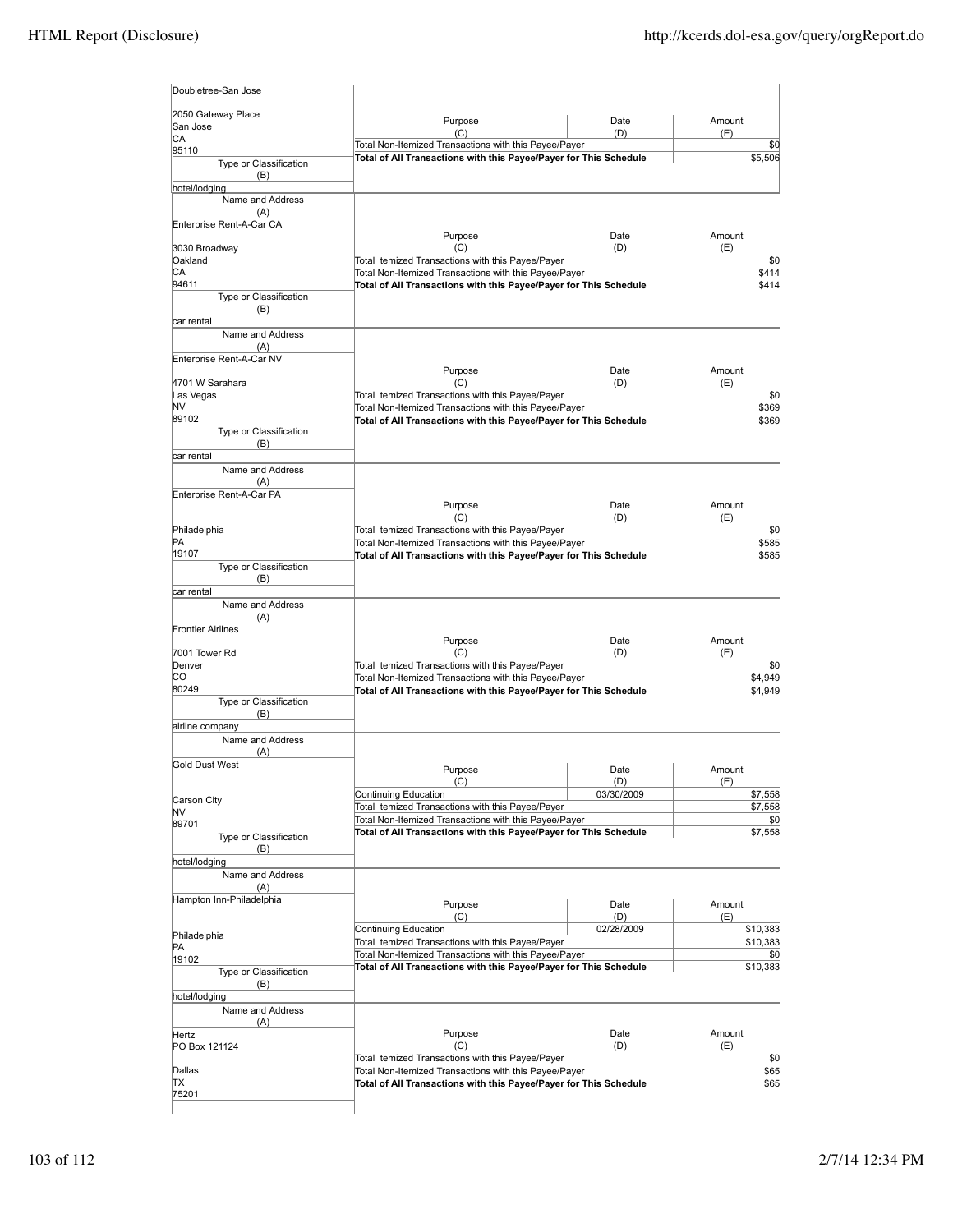| car rental<br>Name and Address<br>(A)<br>Hilton Garden Inn-Bedford Park, L<br><b>Bedford Park</b><br>L<br>60458<br>Type or Classification<br>(B)<br>hotel/lodging<br>Name and Address<br>(A)<br>Hilton-Chicago<br>720 S. Michigan Ave.<br>Chicago<br>L<br>60605<br>Type or Classification<br>(B)<br>hotel/lodging<br>Name and Address<br>(A)<br>Hilton-San Diego/Del Mar<br>15575 Jimmy Durante Blvd<br>Del Mar | Purpose<br>(C)<br>Continuing Education<br>Total temized Transactions with this Payee/Payer<br>Total Non-Itemized Transactions with this Payee/Payer<br>Total of All Transactions with this Payee/Payer for This Schedule<br>Purpose<br>(C)<br>Total temized Transactions with this Payee/Payer<br>Total Non-Itemized Transactions with this Payee/Payer<br>Total of All Transactions with this Payee/Payer for This Schedule | Date<br>(D)<br>08/28/2008<br>Date<br>(D) | Amount<br>(E)<br>\$5,464<br>\$5,464<br>\$0<br>\$5,464<br>Amount<br>(E)<br>\$0 |
|-----------------------------------------------------------------------------------------------------------------------------------------------------------------------------------------------------------------------------------------------------------------------------------------------------------------------------------------------------------------------------------------------------------------|------------------------------------------------------------------------------------------------------------------------------------------------------------------------------------------------------------------------------------------------------------------------------------------------------------------------------------------------------------------------------------------------------------------------------|------------------------------------------|-------------------------------------------------------------------------------|
|                                                                                                                                                                                                                                                                                                                                                                                                                 |                                                                                                                                                                                                                                                                                                                                                                                                                              |                                          |                                                                               |
|                                                                                                                                                                                                                                                                                                                                                                                                                 |                                                                                                                                                                                                                                                                                                                                                                                                                              |                                          |                                                                               |
|                                                                                                                                                                                                                                                                                                                                                                                                                 |                                                                                                                                                                                                                                                                                                                                                                                                                              |                                          |                                                                               |
|                                                                                                                                                                                                                                                                                                                                                                                                                 |                                                                                                                                                                                                                                                                                                                                                                                                                              |                                          |                                                                               |
|                                                                                                                                                                                                                                                                                                                                                                                                                 |                                                                                                                                                                                                                                                                                                                                                                                                                              |                                          |                                                                               |
|                                                                                                                                                                                                                                                                                                                                                                                                                 |                                                                                                                                                                                                                                                                                                                                                                                                                              |                                          |                                                                               |
|                                                                                                                                                                                                                                                                                                                                                                                                                 |                                                                                                                                                                                                                                                                                                                                                                                                                              |                                          |                                                                               |
|                                                                                                                                                                                                                                                                                                                                                                                                                 |                                                                                                                                                                                                                                                                                                                                                                                                                              |                                          |                                                                               |
|                                                                                                                                                                                                                                                                                                                                                                                                                 |                                                                                                                                                                                                                                                                                                                                                                                                                              |                                          |                                                                               |
|                                                                                                                                                                                                                                                                                                                                                                                                                 |                                                                                                                                                                                                                                                                                                                                                                                                                              |                                          |                                                                               |
|                                                                                                                                                                                                                                                                                                                                                                                                                 |                                                                                                                                                                                                                                                                                                                                                                                                                              |                                          |                                                                               |
|                                                                                                                                                                                                                                                                                                                                                                                                                 |                                                                                                                                                                                                                                                                                                                                                                                                                              |                                          |                                                                               |
|                                                                                                                                                                                                                                                                                                                                                                                                                 |                                                                                                                                                                                                                                                                                                                                                                                                                              |                                          |                                                                               |
|                                                                                                                                                                                                                                                                                                                                                                                                                 |                                                                                                                                                                                                                                                                                                                                                                                                                              |                                          | \$3,245<br>\$3,245                                                            |
|                                                                                                                                                                                                                                                                                                                                                                                                                 |                                                                                                                                                                                                                                                                                                                                                                                                                              |                                          |                                                                               |
|                                                                                                                                                                                                                                                                                                                                                                                                                 |                                                                                                                                                                                                                                                                                                                                                                                                                              |                                          |                                                                               |
|                                                                                                                                                                                                                                                                                                                                                                                                                 |                                                                                                                                                                                                                                                                                                                                                                                                                              |                                          |                                                                               |
|                                                                                                                                                                                                                                                                                                                                                                                                                 |                                                                                                                                                                                                                                                                                                                                                                                                                              |                                          |                                                                               |
|                                                                                                                                                                                                                                                                                                                                                                                                                 |                                                                                                                                                                                                                                                                                                                                                                                                                              |                                          |                                                                               |
|                                                                                                                                                                                                                                                                                                                                                                                                                 | Purpose                                                                                                                                                                                                                                                                                                                                                                                                                      | Date                                     | Amount                                                                        |
|                                                                                                                                                                                                                                                                                                                                                                                                                 | (C)                                                                                                                                                                                                                                                                                                                                                                                                                          | (D)                                      | (E)                                                                           |
|                                                                                                                                                                                                                                                                                                                                                                                                                 | <b>Continuing Education</b>                                                                                                                                                                                                                                                                                                                                                                                                  | 09/28/2008                               | \$9,369                                                                       |
|                                                                                                                                                                                                                                                                                                                                                                                                                 | Total temized Transactions with this Payee/Payer                                                                                                                                                                                                                                                                                                                                                                             |                                          | \$9,369                                                                       |
| CA<br>92014                                                                                                                                                                                                                                                                                                                                                                                                     | Total Non-Itemized Transactions with this Payee/Payer                                                                                                                                                                                                                                                                                                                                                                        |                                          | \$0                                                                           |
| Type or Classification                                                                                                                                                                                                                                                                                                                                                                                          | Total of All Transactions with this Payee/Payer for This Schedule                                                                                                                                                                                                                                                                                                                                                            |                                          | \$9,369                                                                       |
| (B)                                                                                                                                                                                                                                                                                                                                                                                                             |                                                                                                                                                                                                                                                                                                                                                                                                                              |                                          |                                                                               |
| hotel/lodging                                                                                                                                                                                                                                                                                                                                                                                                   |                                                                                                                                                                                                                                                                                                                                                                                                                              |                                          |                                                                               |
| Name and Address                                                                                                                                                                                                                                                                                                                                                                                                |                                                                                                                                                                                                                                                                                                                                                                                                                              |                                          |                                                                               |
| (A)                                                                                                                                                                                                                                                                                                                                                                                                             |                                                                                                                                                                                                                                                                                                                                                                                                                              |                                          |                                                                               |
| Hilton-Washington                                                                                                                                                                                                                                                                                                                                                                                               |                                                                                                                                                                                                                                                                                                                                                                                                                              |                                          |                                                                               |
|                                                                                                                                                                                                                                                                                                                                                                                                                 | Purpose                                                                                                                                                                                                                                                                                                                                                                                                                      | Date                                     | Amount                                                                        |
| 1001 16th Street                                                                                                                                                                                                                                                                                                                                                                                                | (C)                                                                                                                                                                                                                                                                                                                                                                                                                          | (D)                                      | (E)                                                                           |
| Washington                                                                                                                                                                                                                                                                                                                                                                                                      | Total temized Transactions with this Payee/Payer                                                                                                                                                                                                                                                                                                                                                                             |                                          | \$0                                                                           |
| DC                                                                                                                                                                                                                                                                                                                                                                                                              | Total Non-Itemized Transactions with this Payee/Payer                                                                                                                                                                                                                                                                                                                                                                        |                                          | \$685                                                                         |
| 20002<br>Type or Classification                                                                                                                                                                                                                                                                                                                                                                                 | Total of All Transactions with this Payee/Payer for This Schedule                                                                                                                                                                                                                                                                                                                                                            |                                          | \$685                                                                         |
| (B)                                                                                                                                                                                                                                                                                                                                                                                                             |                                                                                                                                                                                                                                                                                                                                                                                                                              |                                          |                                                                               |
| hotel/lodging                                                                                                                                                                                                                                                                                                                                                                                                   |                                                                                                                                                                                                                                                                                                                                                                                                                              |                                          |                                                                               |
| Name and Address                                                                                                                                                                                                                                                                                                                                                                                                |                                                                                                                                                                                                                                                                                                                                                                                                                              |                                          |                                                                               |
| (A)                                                                                                                                                                                                                                                                                                                                                                                                             |                                                                                                                                                                                                                                                                                                                                                                                                                              |                                          |                                                                               |
| Hotel Angeleno                                                                                                                                                                                                                                                                                                                                                                                                  | Purpose                                                                                                                                                                                                                                                                                                                                                                                                                      | Date                                     | Amount                                                                        |
|                                                                                                                                                                                                                                                                                                                                                                                                                 | (C)                                                                                                                                                                                                                                                                                                                                                                                                                          | (D)                                      | (E)                                                                           |
| 170 N Church Lane                                                                                                                                                                                                                                                                                                                                                                                               | Continuing Education                                                                                                                                                                                                                                                                                                                                                                                                         | 03/30/2009                               | \$8,115                                                                       |
| Los Angeles                                                                                                                                                                                                                                                                                                                                                                                                     | Continuing Education                                                                                                                                                                                                                                                                                                                                                                                                         | 09/28/2008                               | \$7,416                                                                       |
| СA<br>90002                                                                                                                                                                                                                                                                                                                                                                                                     | Total temized Transactions with this Payee/Payer                                                                                                                                                                                                                                                                                                                                                                             |                                          | \$15,531                                                                      |
| Type or Classification                                                                                                                                                                                                                                                                                                                                                                                          | Total Non-Itemized Transactions with this Payee/Payer                                                                                                                                                                                                                                                                                                                                                                        |                                          | \$0                                                                           |
| (B)                                                                                                                                                                                                                                                                                                                                                                                                             | Total of All Transactions with this Payee/Payer for This Schedule                                                                                                                                                                                                                                                                                                                                                            |                                          | \$15,531                                                                      |
| hotel/lodging                                                                                                                                                                                                                                                                                                                                                                                                   |                                                                                                                                                                                                                                                                                                                                                                                                                              |                                          |                                                                               |
| Name and Address                                                                                                                                                                                                                                                                                                                                                                                                |                                                                                                                                                                                                                                                                                                                                                                                                                              |                                          |                                                                               |
| (A)                                                                                                                                                                                                                                                                                                                                                                                                             |                                                                                                                                                                                                                                                                                                                                                                                                                              |                                          |                                                                               |
| Hyatt-Los Angeles                                                                                                                                                                                                                                                                                                                                                                                               | Purpose                                                                                                                                                                                                                                                                                                                                                                                                                      | Date                                     | Amount                                                                        |
|                                                                                                                                                                                                                                                                                                                                                                                                                 | (C)                                                                                                                                                                                                                                                                                                                                                                                                                          | (D)                                      | (E)                                                                           |
|                                                                                                                                                                                                                                                                                                                                                                                                                 | Continuing Education                                                                                                                                                                                                                                                                                                                                                                                                         | 03/30/2009                               | \$5,250                                                                       |
| Los Angeles                                                                                                                                                                                                                                                                                                                                                                                                     | Total temized Transactions with this Payee/Payer                                                                                                                                                                                                                                                                                                                                                                             |                                          | \$5,250                                                                       |
| СA<br>90002                                                                                                                                                                                                                                                                                                                                                                                                     | Total Non-Itemized Transactions with this Payee/Payer                                                                                                                                                                                                                                                                                                                                                                        |                                          | \$0                                                                           |
| Type or Classification                                                                                                                                                                                                                                                                                                                                                                                          | Total of All Transactions with this Payee/Payer for This Schedule                                                                                                                                                                                                                                                                                                                                                            |                                          | \$5,250                                                                       |
| (B)                                                                                                                                                                                                                                                                                                                                                                                                             |                                                                                                                                                                                                                                                                                                                                                                                                                              |                                          |                                                                               |
| hotel/lodging                                                                                                                                                                                                                                                                                                                                                                                                   |                                                                                                                                                                                                                                                                                                                                                                                                                              |                                          |                                                                               |
| Name and Address                                                                                                                                                                                                                                                                                                                                                                                                |                                                                                                                                                                                                                                                                                                                                                                                                                              |                                          |                                                                               |
| (A)                                                                                                                                                                                                                                                                                                                                                                                                             |                                                                                                                                                                                                                                                                                                                                                                                                                              |                                          |                                                                               |
| Hyatt-San Diego                                                                                                                                                                                                                                                                                                                                                                                                 | Purpose                                                                                                                                                                                                                                                                                                                                                                                                                      | Date                                     | Amount                                                                        |
|                                                                                                                                                                                                                                                                                                                                                                                                                 | (C)                                                                                                                                                                                                                                                                                                                                                                                                                          | (D)                                      | (E)                                                                           |
|                                                                                                                                                                                                                                                                                                                                                                                                                 | Lodging - Board of Directors                                                                                                                                                                                                                                                                                                                                                                                                 | 05/29/2009                               | \$51,978                                                                      |
|                                                                                                                                                                                                                                                                                                                                                                                                                 | Continuing Education                                                                                                                                                                                                                                                                                                                                                                                                         | 06/28/2009                               | \$12,841                                                                      |
|                                                                                                                                                                                                                                                                                                                                                                                                                 | Total temized Transactions with this Payee/Payer                                                                                                                                                                                                                                                                                                                                                                             |                                          | \$64,819                                                                      |
| San Diego<br>СA                                                                                                                                                                                                                                                                                                                                                                                                 | Total Non-Itemized Transactions with this Payee/Payer                                                                                                                                                                                                                                                                                                                                                                        |                                          | \$2,560                                                                       |
|                                                                                                                                                                                                                                                                                                                                                                                                                 |                                                                                                                                                                                                                                                                                                                                                                                                                              |                                          | \$67,379                                                                      |
| 92101<br>Type or Classification                                                                                                                                                                                                                                                                                                                                                                                 | Total of All Transactions with this Payee/Payer for This Schedule                                                                                                                                                                                                                                                                                                                                                            |                                          |                                                                               |
| (B)                                                                                                                                                                                                                                                                                                                                                                                                             |                                                                                                                                                                                                                                                                                                                                                                                                                              |                                          |                                                                               |
| hotel/lodging                                                                                                                                                                                                                                                                                                                                                                                                   |                                                                                                                                                                                                                                                                                                                                                                                                                              |                                          |                                                                               |
| Name and Address<br>(A)                                                                                                                                                                                                                                                                                                                                                                                         | Purpose<br>(C)                                                                                                                                                                                                                                                                                                                                                                                                               | Date<br>(D)                              | Amount<br>(E)                                                                 |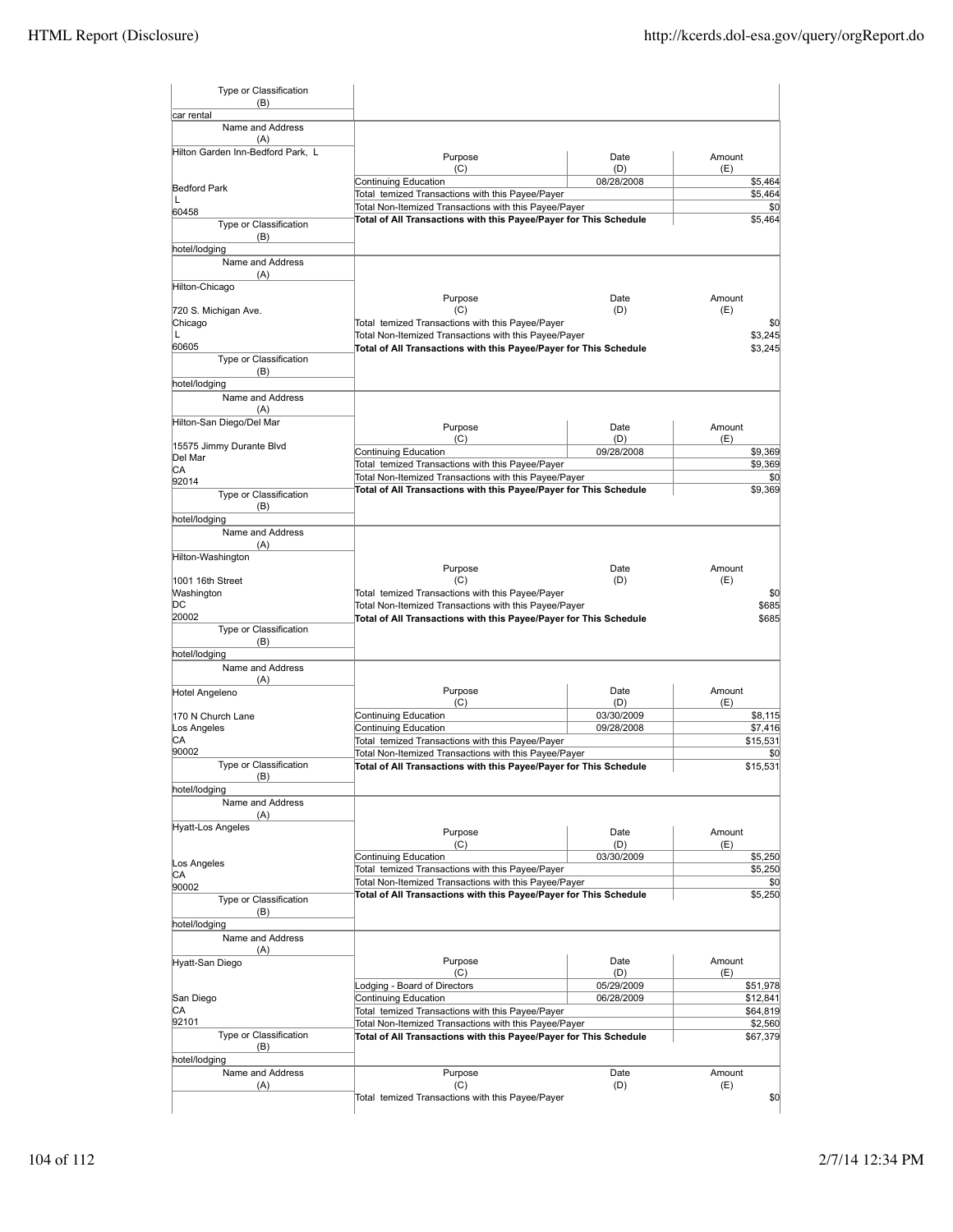| kon Office Solutions-(Box31001-0850)<br>P.O. Box 31001-0850 |                                                                                                                            |             |                |
|-------------------------------------------------------------|----------------------------------------------------------------------------------------------------------------------------|-------------|----------------|
| Pasadena                                                    | Purpose<br>(C)                                                                                                             | Date<br>(D) | Amount<br>(E)  |
| СA<br>91110-0743                                            | Total Non-Itemized Transactions with this Payee/Payer                                                                      |             | \$1,756        |
| Type or Classification                                      | Total of All Transactions with this Payee/Payer for This Schedule                                                          |             | \$1,756        |
| (B)                                                         |                                                                                                                            |             |                |
| office equipment/supplies vendor                            |                                                                                                                            |             |                |
| Name and Address<br>(A)                                     |                                                                                                                            |             |                |
| Jet Blue Airways                                            |                                                                                                                            |             |                |
|                                                             | Purpose                                                                                                                    | Date        | Amount         |
|                                                             | (C)                                                                                                                        | (D)         | (E)            |
| Salt Lake City<br>UT                                        | Total temized Transactions with this Payee/Payer<br>Total Non-Itemized Transactions with this Payee/Payer                  |             | \$0<br>\$6,106 |
| 84101                                                       | Total of All Transactions with this Payee/Payer for This Schedule                                                          |             | \$6.106        |
| Type or Classification                                      |                                                                                                                            |             |                |
| (B)                                                         |                                                                                                                            |             |                |
| airline company<br>Name and Address                         |                                                                                                                            |             |                |
| (A)                                                         |                                                                                                                            |             |                |
| Mandalay Bay Resort                                         | Purpose                                                                                                                    | Date        | Amount         |
|                                                             | (C)                                                                                                                        | (D)         | (E)            |
|                                                             | Continuing Education                                                                                                       | 08/28/2008  | \$8,136        |
| Las Vegas<br>NV                                             | Total temized Transactions with this Payee/Payer                                                                           |             | \$8,136        |
| 89044                                                       | Total Non-Itemized Transactions with this Payee/Payer                                                                      |             | \$0            |
| Type or Classification                                      | Total of All Transactions with this Payee/Payer for This Schedule                                                          |             | \$8.136        |
| (B)                                                         |                                                                                                                            |             |                |
| hotel/lodging<br>Name and Address                           |                                                                                                                            |             |                |
| (A)                                                         |                                                                                                                            |             |                |
| <b>Market Hall Caterers</b>                                 |                                                                                                                            |             |                |
|                                                             | Purpose                                                                                                                    | Date        | Amount         |
| 5655 College Avenue                                         | (C)                                                                                                                        | (D)         | (E)            |
| Oakland<br>СA                                               | Total temized Transactions with this Payee/Payer<br>Total Non-Itemized Transactions with this Payee/Payer                  |             | \$0<br>\$1,669 |
| 94612                                                       | Total of All Transactions with this Payee/Payer for This Schedule                                                          |             | \$1,669        |
| Type or Classification                                      |                                                                                                                            |             |                |
| (B)                                                         |                                                                                                                            |             |                |
| caterer                                                     |                                                                                                                            |             |                |
| Name and Address<br>(A)                                     |                                                                                                                            |             |                |
| Marriott-Burlingame                                         |                                                                                                                            |             |                |
|                                                             | Purpose<br>(C)                                                                                                             | Date<br>(D) | Amount<br>(E)  |
| 1800 Old Bayshore Hwy                                       | Continuing Education                                                                                                       | 02/28/2009  | \$19,688       |
| Burlingame<br>СA                                            | Total temized Transactions with this Payee/Payer                                                                           |             | \$19,688       |
| 94010                                                       | Total Non-Itemized Transactions with this Payee/Payer                                                                      |             | \$0            |
| Type or Classification                                      | Total of All Transactions with this Payee/Payer for This Schedule                                                          |             | \$19,688       |
| (B)                                                         |                                                                                                                            |             |                |
| hotel/lodaina                                               |                                                                                                                            |             |                |
| Name and Address<br>(A)                                     |                                                                                                                            |             |                |
| Alliance Graphics                                           |                                                                                                                            |             |                |
|                                                             | Purpose                                                                                                                    | Date        | Amount         |
| 1101 8th Street                                             | (C)                                                                                                                        | (D)         | (E)            |
| Berkeley                                                    | Total temized Transactions with this Payee/Payer                                                                           |             | \$0            |
| СA<br>94710                                                 | Total Non-Itemized Transactions with this Payee/Payer<br>Total of All Transactions with this Payee/Payer for This Schedule |             | \$2,391        |
| Type or Classification                                      |                                                                                                                            |             | \$2,391        |
| (B)                                                         |                                                                                                                            |             |                |
| promotional merchandise provider                            |                                                                                                                            |             |                |
| Name and Address                                            |                                                                                                                            |             |                |
| (A)                                                         |                                                                                                                            |             |                |
| Marriott-Long Beach Airport                                 | Purpose                                                                                                                    | Date        | Amount         |
| 4700 Airport Plaza Drive                                    | (C)                                                                                                                        | (D)         | (E)            |
| Long Beach                                                  | Continuing Education<br>Total temized Transactions with this Payee/Payer                                                   | 08/28/2008  | \$5,600        |
| СA                                                          | Total Non-Itemized Transactions with this Payee/Payer                                                                      |             | \$5,600<br>\$0 |
| 90071<br>Type or Classification                             | Total of All Transactions with this Payee/Payer for This Schedule                                                          |             | \$5,600        |
| (B)                                                         |                                                                                                                            |             |                |
| hotel/lodging                                               |                                                                                                                            |             |                |
| Name and Address                                            | Purpose                                                                                                                    | Date        | Amount         |
| (A)                                                         | (C)                                                                                                                        | (D)         | (E)            |
| Marriott-Los Angeles Downtown                               | Continuing Education                                                                                                       | 11/28/2008  | \$13,012       |
| 333 S Figueroa Street                                       | Continuing Education                                                                                                       | 10/28/2008  | \$10,470       |
| Los Angeles                                                 | Continuing Education                                                                                                       | 02/28/2009  | \$8,478        |
| СA                                                          | Total temized Transactions with this Payee/Payer                                                                           |             | \$31,960       |
| 90071                                                       | Total Non-Itemized Transactions with this Payee/Payer                                                                      |             | \$0            |
|                                                             | Total of All Transactions with this Payee/Payer for This Schedule                                                          |             | \$31,960       |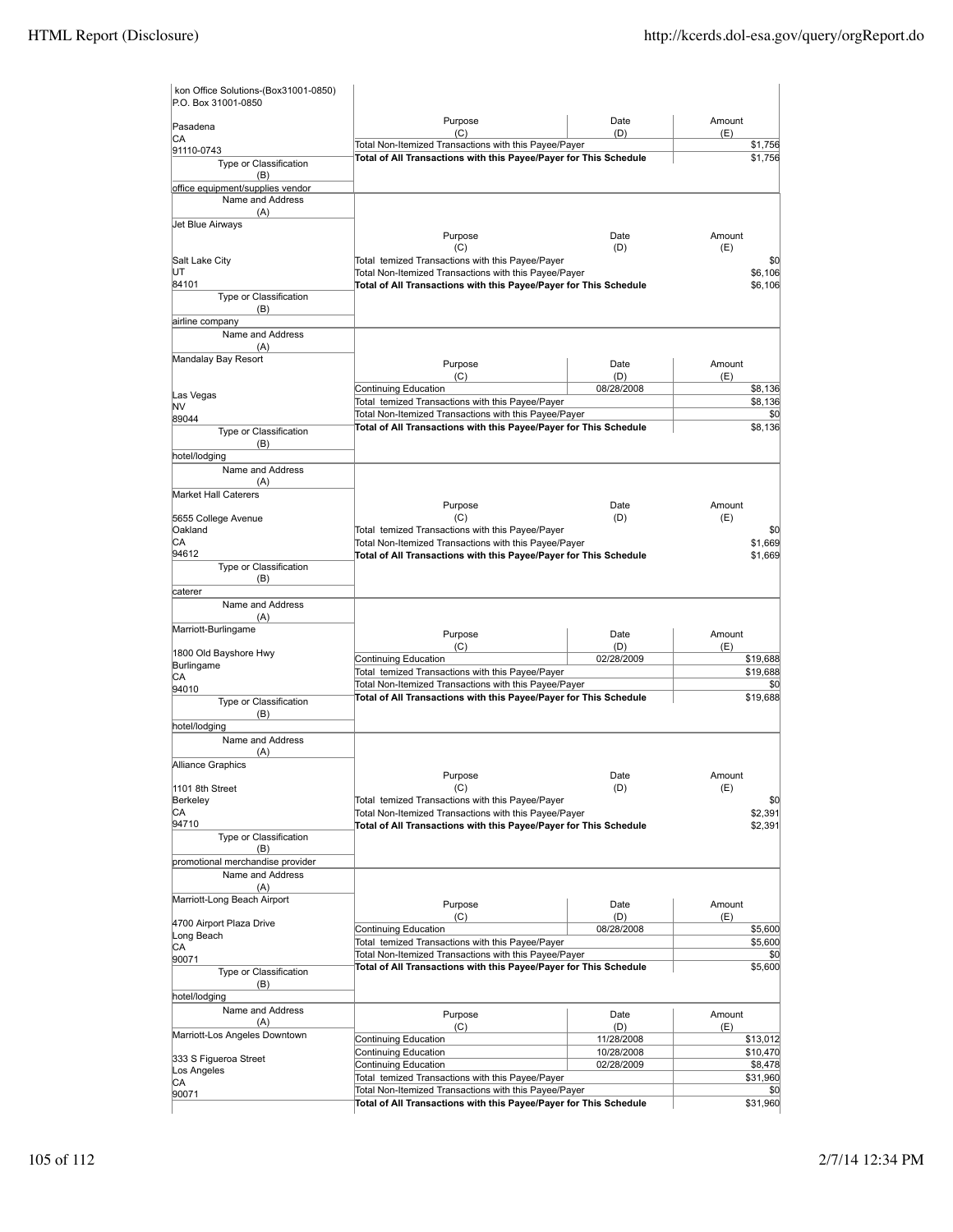| hotel/lodging<br>Name and Address<br>(A)<br>Purpose<br>Date<br>Amount<br>Marriott-Oakland City Center<br>(D)<br>(C)<br>(E)<br>04/29/2009<br>Continuing Education<br>1001 Broadway<br>Oakland<br>Continuing Education<br>03/30/2009<br>CA<br>Total temized Transactions with this Payee/Payer<br>94612<br>Total Non-Itemized Transactions with this Payee/Payer<br>Type or Classification<br>Total of All Transactions with this Payee/Payer for This Schedule<br>(B)<br>hotel/lodging<br>Name and Address<br>(A)<br>Marriott-San Diego<br>Purpose<br>Date<br>Amount<br>(C)<br>(D)<br>(E)<br>8757 Rio Diego Drive<br>Continuing Education<br>02/28/2009<br>San Diego<br>Total temized Transactions with this Payee/Payer<br>СA<br>Total Non-Itemized Transactions with this Payee/Payer<br>94402<br>Total of All Transactions with this Payee/Payer for This Schedule<br>Type or Classification<br>(B)<br>hotel/lodging<br>Name and Address<br>(A)<br>Marriott-San Jose<br>Amount<br>Purpose<br>Date<br>P.O. Box 402642<br>(D)<br>(C)<br>(E)<br>Continuing Education<br>03/30/2009<br>Atlanta<br>Total temized Transactions with this Payee/Payer<br>GA<br>Total Non-Itemized Transactions with this Payee/Payer<br>30384<br>Total of All Transactions with this Payee/Payer for This Schedule<br>Type or Classification<br>(B)<br>hotel/lodging<br>Name and Address<br>(A)<br>Marriott-San Mateo<br>Purpose<br>Date<br>Amount<br>(C)<br>(D)<br>(E)<br>1770 S. Amphlett Blvd.<br>Continuing Education<br>02/28/2009<br>San Mateo<br>Total temized Transactions with this Payee/Payer<br>СA<br>Total Non-Itemized Transactions with this Payee/Payer<br>94402<br>Total of All Transactions with this Payee/Payer for This Schedule<br>Type or Classification<br>(B)<br>hotel/lodging<br>Name and Address<br>(A)<br>Purpose<br>Date<br>Amount<br>Marriott-Santa Clara<br>(C)<br>(D)<br>(E)<br>Continuing Education<br>03/30/2009<br>\$24,517<br>2700 Mission College Blvd<br>Continuing Education<br>06/28/2009<br>Santa Clara<br>Continuing Education<br>07/28/2008<br>СA<br>Total temized Transactions with this Payee/Payer<br>95050<br>Total Non-Itemized Transactions with this Payee/Payer<br>Type or Classification<br>Total of All Transactions with this Payee/Payer for This Schedule<br>(B)<br>hotel/lodging<br>Name and Address<br>(A)<br>Marriott-Walnut Creek<br>Purpose<br>Amount<br>Date<br>(D)<br>(C)<br>(E)<br>2355 N Main<br>Continuing Education<br>02/28/2009<br><b>Walnut Creek</b><br>Total temized Transactions with this Payee/Payer<br>СA<br>Total Non-Itemized Transactions with this Payee/Payer<br>94596<br>Total of All Transactions with this Payee/Payer for This Schedule<br>Type or Classification<br>(B)<br>hotel/lodging<br>Name and Address<br>(A)<br>Mister A's-San Diego, CA<br>Purpose<br>Date<br>Amount<br>(C)<br>(D)<br>(E)<br>San Diego<br>Total temized Transactions with this Payee/Payer<br>СA<br>Total Non-Itemized Transactions with this Payee/Payer<br>90033<br>Total of All Transactions with this Payee/Payer for This Schedule<br>Type or Classification<br>(B)<br>caterer<br>Name and Address<br>Purpose<br>Amount<br>Date<br>(D)<br>(A)<br>(C)<br>(E) | Type or Classification<br>(B) |                                                  |                    |
|-----------------------------------------------------------------------------------------------------------------------------------------------------------------------------------------------------------------------------------------------------------------------------------------------------------------------------------------------------------------------------------------------------------------------------------------------------------------------------------------------------------------------------------------------------------------------------------------------------------------------------------------------------------------------------------------------------------------------------------------------------------------------------------------------------------------------------------------------------------------------------------------------------------------------------------------------------------------------------------------------------------------------------------------------------------------------------------------------------------------------------------------------------------------------------------------------------------------------------------------------------------------------------------------------------------------------------------------------------------------------------------------------------------------------------------------------------------------------------------------------------------------------------------------------------------------------------------------------------------------------------------------------------------------------------------------------------------------------------------------------------------------------------------------------------------------------------------------------------------------------------------------------------------------------------------------------------------------------------------------------------------------------------------------------------------------------------------------------------------------------------------------------------------------------------------------------------------------------------------------------------------------------------------------------------------------------------------------------------------------------------------------------------------------------------------------------------------------------------------------------------------------------------------------------------------------------------------------------------------------------------------------------------------------------------------------------------------------------------------------------------------------------------------------------------------------------------------------------------------------------------------------------------------------------------------------------------------------------------------------------------------------------------------------------------------------------------------------------------------------------------------------------------------------------------------------------------------|-------------------------------|--------------------------------------------------|--------------------|
|                                                                                                                                                                                                                                                                                                                                                                                                                                                                                                                                                                                                                                                                                                                                                                                                                                                                                                                                                                                                                                                                                                                                                                                                                                                                                                                                                                                                                                                                                                                                                                                                                                                                                                                                                                                                                                                                                                                                                                                                                                                                                                                                                                                                                                                                                                                                                                                                                                                                                                                                                                                                                                                                                                                                                                                                                                                                                                                                                                                                                                                                                                                                                                                                           |                               |                                                  |                    |
|                                                                                                                                                                                                                                                                                                                                                                                                                                                                                                                                                                                                                                                                                                                                                                                                                                                                                                                                                                                                                                                                                                                                                                                                                                                                                                                                                                                                                                                                                                                                                                                                                                                                                                                                                                                                                                                                                                                                                                                                                                                                                                                                                                                                                                                                                                                                                                                                                                                                                                                                                                                                                                                                                                                                                                                                                                                                                                                                                                                                                                                                                                                                                                                                           |                               |                                                  |                    |
|                                                                                                                                                                                                                                                                                                                                                                                                                                                                                                                                                                                                                                                                                                                                                                                                                                                                                                                                                                                                                                                                                                                                                                                                                                                                                                                                                                                                                                                                                                                                                                                                                                                                                                                                                                                                                                                                                                                                                                                                                                                                                                                                                                                                                                                                                                                                                                                                                                                                                                                                                                                                                                                                                                                                                                                                                                                                                                                                                                                                                                                                                                                                                                                                           |                               |                                                  |                    |
|                                                                                                                                                                                                                                                                                                                                                                                                                                                                                                                                                                                                                                                                                                                                                                                                                                                                                                                                                                                                                                                                                                                                                                                                                                                                                                                                                                                                                                                                                                                                                                                                                                                                                                                                                                                                                                                                                                                                                                                                                                                                                                                                                                                                                                                                                                                                                                                                                                                                                                                                                                                                                                                                                                                                                                                                                                                                                                                                                                                                                                                                                                                                                                                                           |                               |                                                  | \$16,497           |
|                                                                                                                                                                                                                                                                                                                                                                                                                                                                                                                                                                                                                                                                                                                                                                                                                                                                                                                                                                                                                                                                                                                                                                                                                                                                                                                                                                                                                                                                                                                                                                                                                                                                                                                                                                                                                                                                                                                                                                                                                                                                                                                                                                                                                                                                                                                                                                                                                                                                                                                                                                                                                                                                                                                                                                                                                                                                                                                                                                                                                                                                                                                                                                                                           |                               |                                                  | \$6,979            |
|                                                                                                                                                                                                                                                                                                                                                                                                                                                                                                                                                                                                                                                                                                                                                                                                                                                                                                                                                                                                                                                                                                                                                                                                                                                                                                                                                                                                                                                                                                                                                                                                                                                                                                                                                                                                                                                                                                                                                                                                                                                                                                                                                                                                                                                                                                                                                                                                                                                                                                                                                                                                                                                                                                                                                                                                                                                                                                                                                                                                                                                                                                                                                                                                           |                               |                                                  | \$23,476           |
|                                                                                                                                                                                                                                                                                                                                                                                                                                                                                                                                                                                                                                                                                                                                                                                                                                                                                                                                                                                                                                                                                                                                                                                                                                                                                                                                                                                                                                                                                                                                                                                                                                                                                                                                                                                                                                                                                                                                                                                                                                                                                                                                                                                                                                                                                                                                                                                                                                                                                                                                                                                                                                                                                                                                                                                                                                                                                                                                                                                                                                                                                                                                                                                                           |                               |                                                  | \$5,132            |
|                                                                                                                                                                                                                                                                                                                                                                                                                                                                                                                                                                                                                                                                                                                                                                                                                                                                                                                                                                                                                                                                                                                                                                                                                                                                                                                                                                                                                                                                                                                                                                                                                                                                                                                                                                                                                                                                                                                                                                                                                                                                                                                                                                                                                                                                                                                                                                                                                                                                                                                                                                                                                                                                                                                                                                                                                                                                                                                                                                                                                                                                                                                                                                                                           |                               |                                                  | \$28,608           |
|                                                                                                                                                                                                                                                                                                                                                                                                                                                                                                                                                                                                                                                                                                                                                                                                                                                                                                                                                                                                                                                                                                                                                                                                                                                                                                                                                                                                                                                                                                                                                                                                                                                                                                                                                                                                                                                                                                                                                                                                                                                                                                                                                                                                                                                                                                                                                                                                                                                                                                                                                                                                                                                                                                                                                                                                                                                                                                                                                                                                                                                                                                                                                                                                           |                               |                                                  |                    |
|                                                                                                                                                                                                                                                                                                                                                                                                                                                                                                                                                                                                                                                                                                                                                                                                                                                                                                                                                                                                                                                                                                                                                                                                                                                                                                                                                                                                                                                                                                                                                                                                                                                                                                                                                                                                                                                                                                                                                                                                                                                                                                                                                                                                                                                                                                                                                                                                                                                                                                                                                                                                                                                                                                                                                                                                                                                                                                                                                                                                                                                                                                                                                                                                           |                               |                                                  |                    |
|                                                                                                                                                                                                                                                                                                                                                                                                                                                                                                                                                                                                                                                                                                                                                                                                                                                                                                                                                                                                                                                                                                                                                                                                                                                                                                                                                                                                                                                                                                                                                                                                                                                                                                                                                                                                                                                                                                                                                                                                                                                                                                                                                                                                                                                                                                                                                                                                                                                                                                                                                                                                                                                                                                                                                                                                                                                                                                                                                                                                                                                                                                                                                                                                           |                               |                                                  |                    |
|                                                                                                                                                                                                                                                                                                                                                                                                                                                                                                                                                                                                                                                                                                                                                                                                                                                                                                                                                                                                                                                                                                                                                                                                                                                                                                                                                                                                                                                                                                                                                                                                                                                                                                                                                                                                                                                                                                                                                                                                                                                                                                                                                                                                                                                                                                                                                                                                                                                                                                                                                                                                                                                                                                                                                                                                                                                                                                                                                                                                                                                                                                                                                                                                           |                               |                                                  | \$7,725            |
|                                                                                                                                                                                                                                                                                                                                                                                                                                                                                                                                                                                                                                                                                                                                                                                                                                                                                                                                                                                                                                                                                                                                                                                                                                                                                                                                                                                                                                                                                                                                                                                                                                                                                                                                                                                                                                                                                                                                                                                                                                                                                                                                                                                                                                                                                                                                                                                                                                                                                                                                                                                                                                                                                                                                                                                                                                                                                                                                                                                                                                                                                                                                                                                                           |                               |                                                  | \$7,725            |
|                                                                                                                                                                                                                                                                                                                                                                                                                                                                                                                                                                                                                                                                                                                                                                                                                                                                                                                                                                                                                                                                                                                                                                                                                                                                                                                                                                                                                                                                                                                                                                                                                                                                                                                                                                                                                                                                                                                                                                                                                                                                                                                                                                                                                                                                                                                                                                                                                                                                                                                                                                                                                                                                                                                                                                                                                                                                                                                                                                                                                                                                                                                                                                                                           |                               |                                                  | \$0                |
|                                                                                                                                                                                                                                                                                                                                                                                                                                                                                                                                                                                                                                                                                                                                                                                                                                                                                                                                                                                                                                                                                                                                                                                                                                                                                                                                                                                                                                                                                                                                                                                                                                                                                                                                                                                                                                                                                                                                                                                                                                                                                                                                                                                                                                                                                                                                                                                                                                                                                                                                                                                                                                                                                                                                                                                                                                                                                                                                                                                                                                                                                                                                                                                                           |                               |                                                  | \$7,725            |
|                                                                                                                                                                                                                                                                                                                                                                                                                                                                                                                                                                                                                                                                                                                                                                                                                                                                                                                                                                                                                                                                                                                                                                                                                                                                                                                                                                                                                                                                                                                                                                                                                                                                                                                                                                                                                                                                                                                                                                                                                                                                                                                                                                                                                                                                                                                                                                                                                                                                                                                                                                                                                                                                                                                                                                                                                                                                                                                                                                                                                                                                                                                                                                                                           |                               |                                                  |                    |
|                                                                                                                                                                                                                                                                                                                                                                                                                                                                                                                                                                                                                                                                                                                                                                                                                                                                                                                                                                                                                                                                                                                                                                                                                                                                                                                                                                                                                                                                                                                                                                                                                                                                                                                                                                                                                                                                                                                                                                                                                                                                                                                                                                                                                                                                                                                                                                                                                                                                                                                                                                                                                                                                                                                                                                                                                                                                                                                                                                                                                                                                                                                                                                                                           |                               |                                                  |                    |
|                                                                                                                                                                                                                                                                                                                                                                                                                                                                                                                                                                                                                                                                                                                                                                                                                                                                                                                                                                                                                                                                                                                                                                                                                                                                                                                                                                                                                                                                                                                                                                                                                                                                                                                                                                                                                                                                                                                                                                                                                                                                                                                                                                                                                                                                                                                                                                                                                                                                                                                                                                                                                                                                                                                                                                                                                                                                                                                                                                                                                                                                                                                                                                                                           |                               |                                                  |                    |
|                                                                                                                                                                                                                                                                                                                                                                                                                                                                                                                                                                                                                                                                                                                                                                                                                                                                                                                                                                                                                                                                                                                                                                                                                                                                                                                                                                                                                                                                                                                                                                                                                                                                                                                                                                                                                                                                                                                                                                                                                                                                                                                                                                                                                                                                                                                                                                                                                                                                                                                                                                                                                                                                                                                                                                                                                                                                                                                                                                                                                                                                                                                                                                                                           |                               |                                                  |                    |
|                                                                                                                                                                                                                                                                                                                                                                                                                                                                                                                                                                                                                                                                                                                                                                                                                                                                                                                                                                                                                                                                                                                                                                                                                                                                                                                                                                                                                                                                                                                                                                                                                                                                                                                                                                                                                                                                                                                                                                                                                                                                                                                                                                                                                                                                                                                                                                                                                                                                                                                                                                                                                                                                                                                                                                                                                                                                                                                                                                                                                                                                                                                                                                                                           |                               |                                                  |                    |
|                                                                                                                                                                                                                                                                                                                                                                                                                                                                                                                                                                                                                                                                                                                                                                                                                                                                                                                                                                                                                                                                                                                                                                                                                                                                                                                                                                                                                                                                                                                                                                                                                                                                                                                                                                                                                                                                                                                                                                                                                                                                                                                                                                                                                                                                                                                                                                                                                                                                                                                                                                                                                                                                                                                                                                                                                                                                                                                                                                                                                                                                                                                                                                                                           |                               |                                                  | \$12,724           |
|                                                                                                                                                                                                                                                                                                                                                                                                                                                                                                                                                                                                                                                                                                                                                                                                                                                                                                                                                                                                                                                                                                                                                                                                                                                                                                                                                                                                                                                                                                                                                                                                                                                                                                                                                                                                                                                                                                                                                                                                                                                                                                                                                                                                                                                                                                                                                                                                                                                                                                                                                                                                                                                                                                                                                                                                                                                                                                                                                                                                                                                                                                                                                                                                           |                               |                                                  | \$12,724           |
|                                                                                                                                                                                                                                                                                                                                                                                                                                                                                                                                                                                                                                                                                                                                                                                                                                                                                                                                                                                                                                                                                                                                                                                                                                                                                                                                                                                                                                                                                                                                                                                                                                                                                                                                                                                                                                                                                                                                                                                                                                                                                                                                                                                                                                                                                                                                                                                                                                                                                                                                                                                                                                                                                                                                                                                                                                                                                                                                                                                                                                                                                                                                                                                                           |                               |                                                  | \$0                |
|                                                                                                                                                                                                                                                                                                                                                                                                                                                                                                                                                                                                                                                                                                                                                                                                                                                                                                                                                                                                                                                                                                                                                                                                                                                                                                                                                                                                                                                                                                                                                                                                                                                                                                                                                                                                                                                                                                                                                                                                                                                                                                                                                                                                                                                                                                                                                                                                                                                                                                                                                                                                                                                                                                                                                                                                                                                                                                                                                                                                                                                                                                                                                                                                           |                               |                                                  | \$12,724           |
|                                                                                                                                                                                                                                                                                                                                                                                                                                                                                                                                                                                                                                                                                                                                                                                                                                                                                                                                                                                                                                                                                                                                                                                                                                                                                                                                                                                                                                                                                                                                                                                                                                                                                                                                                                                                                                                                                                                                                                                                                                                                                                                                                                                                                                                                                                                                                                                                                                                                                                                                                                                                                                                                                                                                                                                                                                                                                                                                                                                                                                                                                                                                                                                                           |                               |                                                  |                    |
|                                                                                                                                                                                                                                                                                                                                                                                                                                                                                                                                                                                                                                                                                                                                                                                                                                                                                                                                                                                                                                                                                                                                                                                                                                                                                                                                                                                                                                                                                                                                                                                                                                                                                                                                                                                                                                                                                                                                                                                                                                                                                                                                                                                                                                                                                                                                                                                                                                                                                                                                                                                                                                                                                                                                                                                                                                                                                                                                                                                                                                                                                                                                                                                                           |                               |                                                  |                    |
|                                                                                                                                                                                                                                                                                                                                                                                                                                                                                                                                                                                                                                                                                                                                                                                                                                                                                                                                                                                                                                                                                                                                                                                                                                                                                                                                                                                                                                                                                                                                                                                                                                                                                                                                                                                                                                                                                                                                                                                                                                                                                                                                                                                                                                                                                                                                                                                                                                                                                                                                                                                                                                                                                                                                                                                                                                                                                                                                                                                                                                                                                                                                                                                                           |                               |                                                  |                    |
|                                                                                                                                                                                                                                                                                                                                                                                                                                                                                                                                                                                                                                                                                                                                                                                                                                                                                                                                                                                                                                                                                                                                                                                                                                                                                                                                                                                                                                                                                                                                                                                                                                                                                                                                                                                                                                                                                                                                                                                                                                                                                                                                                                                                                                                                                                                                                                                                                                                                                                                                                                                                                                                                                                                                                                                                                                                                                                                                                                                                                                                                                                                                                                                                           |                               |                                                  |                    |
|                                                                                                                                                                                                                                                                                                                                                                                                                                                                                                                                                                                                                                                                                                                                                                                                                                                                                                                                                                                                                                                                                                                                                                                                                                                                                                                                                                                                                                                                                                                                                                                                                                                                                                                                                                                                                                                                                                                                                                                                                                                                                                                                                                                                                                                                                                                                                                                                                                                                                                                                                                                                                                                                                                                                                                                                                                                                                                                                                                                                                                                                                                                                                                                                           |                               |                                                  |                    |
|                                                                                                                                                                                                                                                                                                                                                                                                                                                                                                                                                                                                                                                                                                                                                                                                                                                                                                                                                                                                                                                                                                                                                                                                                                                                                                                                                                                                                                                                                                                                                                                                                                                                                                                                                                                                                                                                                                                                                                                                                                                                                                                                                                                                                                                                                                                                                                                                                                                                                                                                                                                                                                                                                                                                                                                                                                                                                                                                                                                                                                                                                                                                                                                                           |                               |                                                  | \$8,057            |
|                                                                                                                                                                                                                                                                                                                                                                                                                                                                                                                                                                                                                                                                                                                                                                                                                                                                                                                                                                                                                                                                                                                                                                                                                                                                                                                                                                                                                                                                                                                                                                                                                                                                                                                                                                                                                                                                                                                                                                                                                                                                                                                                                                                                                                                                                                                                                                                                                                                                                                                                                                                                                                                                                                                                                                                                                                                                                                                                                                                                                                                                                                                                                                                                           |                               |                                                  | \$8,057<br>\$0     |
|                                                                                                                                                                                                                                                                                                                                                                                                                                                                                                                                                                                                                                                                                                                                                                                                                                                                                                                                                                                                                                                                                                                                                                                                                                                                                                                                                                                                                                                                                                                                                                                                                                                                                                                                                                                                                                                                                                                                                                                                                                                                                                                                                                                                                                                                                                                                                                                                                                                                                                                                                                                                                                                                                                                                                                                                                                                                                                                                                                                                                                                                                                                                                                                                           |                               |                                                  | \$8,057            |
|                                                                                                                                                                                                                                                                                                                                                                                                                                                                                                                                                                                                                                                                                                                                                                                                                                                                                                                                                                                                                                                                                                                                                                                                                                                                                                                                                                                                                                                                                                                                                                                                                                                                                                                                                                                                                                                                                                                                                                                                                                                                                                                                                                                                                                                                                                                                                                                                                                                                                                                                                                                                                                                                                                                                                                                                                                                                                                                                                                                                                                                                                                                                                                                                           |                               |                                                  |                    |
|                                                                                                                                                                                                                                                                                                                                                                                                                                                                                                                                                                                                                                                                                                                                                                                                                                                                                                                                                                                                                                                                                                                                                                                                                                                                                                                                                                                                                                                                                                                                                                                                                                                                                                                                                                                                                                                                                                                                                                                                                                                                                                                                                                                                                                                                                                                                                                                                                                                                                                                                                                                                                                                                                                                                                                                                                                                                                                                                                                                                                                                                                                                                                                                                           |                               |                                                  |                    |
|                                                                                                                                                                                                                                                                                                                                                                                                                                                                                                                                                                                                                                                                                                                                                                                                                                                                                                                                                                                                                                                                                                                                                                                                                                                                                                                                                                                                                                                                                                                                                                                                                                                                                                                                                                                                                                                                                                                                                                                                                                                                                                                                                                                                                                                                                                                                                                                                                                                                                                                                                                                                                                                                                                                                                                                                                                                                                                                                                                                                                                                                                                                                                                                                           |                               |                                                  |                    |
|                                                                                                                                                                                                                                                                                                                                                                                                                                                                                                                                                                                                                                                                                                                                                                                                                                                                                                                                                                                                                                                                                                                                                                                                                                                                                                                                                                                                                                                                                                                                                                                                                                                                                                                                                                                                                                                                                                                                                                                                                                                                                                                                                                                                                                                                                                                                                                                                                                                                                                                                                                                                                                                                                                                                                                                                                                                                                                                                                                                                                                                                                                                                                                                                           |                               |                                                  |                    |
|                                                                                                                                                                                                                                                                                                                                                                                                                                                                                                                                                                                                                                                                                                                                                                                                                                                                                                                                                                                                                                                                                                                                                                                                                                                                                                                                                                                                                                                                                                                                                                                                                                                                                                                                                                                                                                                                                                                                                                                                                                                                                                                                                                                                                                                                                                                                                                                                                                                                                                                                                                                                                                                                                                                                                                                                                                                                                                                                                                                                                                                                                                                                                                                                           |                               |                                                  |                    |
|                                                                                                                                                                                                                                                                                                                                                                                                                                                                                                                                                                                                                                                                                                                                                                                                                                                                                                                                                                                                                                                                                                                                                                                                                                                                                                                                                                                                                                                                                                                                                                                                                                                                                                                                                                                                                                                                                                                                                                                                                                                                                                                                                                                                                                                                                                                                                                                                                                                                                                                                                                                                                                                                                                                                                                                                                                                                                                                                                                                                                                                                                                                                                                                                           |                               |                                                  | \$11,509           |
|                                                                                                                                                                                                                                                                                                                                                                                                                                                                                                                                                                                                                                                                                                                                                                                                                                                                                                                                                                                                                                                                                                                                                                                                                                                                                                                                                                                                                                                                                                                                                                                                                                                                                                                                                                                                                                                                                                                                                                                                                                                                                                                                                                                                                                                                                                                                                                                                                                                                                                                                                                                                                                                                                                                                                                                                                                                                                                                                                                                                                                                                                                                                                                                                           |                               |                                                  | \$9,737            |
|                                                                                                                                                                                                                                                                                                                                                                                                                                                                                                                                                                                                                                                                                                                                                                                                                                                                                                                                                                                                                                                                                                                                                                                                                                                                                                                                                                                                                                                                                                                                                                                                                                                                                                                                                                                                                                                                                                                                                                                                                                                                                                                                                                                                                                                                                                                                                                                                                                                                                                                                                                                                                                                                                                                                                                                                                                                                                                                                                                                                                                                                                                                                                                                                           |                               |                                                  | \$45,763           |
|                                                                                                                                                                                                                                                                                                                                                                                                                                                                                                                                                                                                                                                                                                                                                                                                                                                                                                                                                                                                                                                                                                                                                                                                                                                                                                                                                                                                                                                                                                                                                                                                                                                                                                                                                                                                                                                                                                                                                                                                                                                                                                                                                                                                                                                                                                                                                                                                                                                                                                                                                                                                                                                                                                                                                                                                                                                                                                                                                                                                                                                                                                                                                                                                           |                               |                                                  | \$0                |
|                                                                                                                                                                                                                                                                                                                                                                                                                                                                                                                                                                                                                                                                                                                                                                                                                                                                                                                                                                                                                                                                                                                                                                                                                                                                                                                                                                                                                                                                                                                                                                                                                                                                                                                                                                                                                                                                                                                                                                                                                                                                                                                                                                                                                                                                                                                                                                                                                                                                                                                                                                                                                                                                                                                                                                                                                                                                                                                                                                                                                                                                                                                                                                                                           |                               |                                                  | \$45.763           |
|                                                                                                                                                                                                                                                                                                                                                                                                                                                                                                                                                                                                                                                                                                                                                                                                                                                                                                                                                                                                                                                                                                                                                                                                                                                                                                                                                                                                                                                                                                                                                                                                                                                                                                                                                                                                                                                                                                                                                                                                                                                                                                                                                                                                                                                                                                                                                                                                                                                                                                                                                                                                                                                                                                                                                                                                                                                                                                                                                                                                                                                                                                                                                                                                           |                               |                                                  |                    |
|                                                                                                                                                                                                                                                                                                                                                                                                                                                                                                                                                                                                                                                                                                                                                                                                                                                                                                                                                                                                                                                                                                                                                                                                                                                                                                                                                                                                                                                                                                                                                                                                                                                                                                                                                                                                                                                                                                                                                                                                                                                                                                                                                                                                                                                                                                                                                                                                                                                                                                                                                                                                                                                                                                                                                                                                                                                                                                                                                                                                                                                                                                                                                                                                           |                               |                                                  |                    |
|                                                                                                                                                                                                                                                                                                                                                                                                                                                                                                                                                                                                                                                                                                                                                                                                                                                                                                                                                                                                                                                                                                                                                                                                                                                                                                                                                                                                                                                                                                                                                                                                                                                                                                                                                                                                                                                                                                                                                                                                                                                                                                                                                                                                                                                                                                                                                                                                                                                                                                                                                                                                                                                                                                                                                                                                                                                                                                                                                                                                                                                                                                                                                                                                           |                               |                                                  |                    |
|                                                                                                                                                                                                                                                                                                                                                                                                                                                                                                                                                                                                                                                                                                                                                                                                                                                                                                                                                                                                                                                                                                                                                                                                                                                                                                                                                                                                                                                                                                                                                                                                                                                                                                                                                                                                                                                                                                                                                                                                                                                                                                                                                                                                                                                                                                                                                                                                                                                                                                                                                                                                                                                                                                                                                                                                                                                                                                                                                                                                                                                                                                                                                                                                           |                               |                                                  |                    |
|                                                                                                                                                                                                                                                                                                                                                                                                                                                                                                                                                                                                                                                                                                                                                                                                                                                                                                                                                                                                                                                                                                                                                                                                                                                                                                                                                                                                                                                                                                                                                                                                                                                                                                                                                                                                                                                                                                                                                                                                                                                                                                                                                                                                                                                                                                                                                                                                                                                                                                                                                                                                                                                                                                                                                                                                                                                                                                                                                                                                                                                                                                                                                                                                           |                               |                                                  | \$5,634            |
|                                                                                                                                                                                                                                                                                                                                                                                                                                                                                                                                                                                                                                                                                                                                                                                                                                                                                                                                                                                                                                                                                                                                                                                                                                                                                                                                                                                                                                                                                                                                                                                                                                                                                                                                                                                                                                                                                                                                                                                                                                                                                                                                                                                                                                                                                                                                                                                                                                                                                                                                                                                                                                                                                                                                                                                                                                                                                                                                                                                                                                                                                                                                                                                                           |                               |                                                  | \$5,634            |
|                                                                                                                                                                                                                                                                                                                                                                                                                                                                                                                                                                                                                                                                                                                                                                                                                                                                                                                                                                                                                                                                                                                                                                                                                                                                                                                                                                                                                                                                                                                                                                                                                                                                                                                                                                                                                                                                                                                                                                                                                                                                                                                                                                                                                                                                                                                                                                                                                                                                                                                                                                                                                                                                                                                                                                                                                                                                                                                                                                                                                                                                                                                                                                                                           |                               |                                                  | \$0                |
|                                                                                                                                                                                                                                                                                                                                                                                                                                                                                                                                                                                                                                                                                                                                                                                                                                                                                                                                                                                                                                                                                                                                                                                                                                                                                                                                                                                                                                                                                                                                                                                                                                                                                                                                                                                                                                                                                                                                                                                                                                                                                                                                                                                                                                                                                                                                                                                                                                                                                                                                                                                                                                                                                                                                                                                                                                                                                                                                                                                                                                                                                                                                                                                                           |                               |                                                  | \$5,634            |
|                                                                                                                                                                                                                                                                                                                                                                                                                                                                                                                                                                                                                                                                                                                                                                                                                                                                                                                                                                                                                                                                                                                                                                                                                                                                                                                                                                                                                                                                                                                                                                                                                                                                                                                                                                                                                                                                                                                                                                                                                                                                                                                                                                                                                                                                                                                                                                                                                                                                                                                                                                                                                                                                                                                                                                                                                                                                                                                                                                                                                                                                                                                                                                                                           |                               |                                                  |                    |
|                                                                                                                                                                                                                                                                                                                                                                                                                                                                                                                                                                                                                                                                                                                                                                                                                                                                                                                                                                                                                                                                                                                                                                                                                                                                                                                                                                                                                                                                                                                                                                                                                                                                                                                                                                                                                                                                                                                                                                                                                                                                                                                                                                                                                                                                                                                                                                                                                                                                                                                                                                                                                                                                                                                                                                                                                                                                                                                                                                                                                                                                                                                                                                                                           |                               |                                                  |                    |
|                                                                                                                                                                                                                                                                                                                                                                                                                                                                                                                                                                                                                                                                                                                                                                                                                                                                                                                                                                                                                                                                                                                                                                                                                                                                                                                                                                                                                                                                                                                                                                                                                                                                                                                                                                                                                                                                                                                                                                                                                                                                                                                                                                                                                                                                                                                                                                                                                                                                                                                                                                                                                                                                                                                                                                                                                                                                                                                                                                                                                                                                                                                                                                                                           |                               |                                                  |                    |
|                                                                                                                                                                                                                                                                                                                                                                                                                                                                                                                                                                                                                                                                                                                                                                                                                                                                                                                                                                                                                                                                                                                                                                                                                                                                                                                                                                                                                                                                                                                                                                                                                                                                                                                                                                                                                                                                                                                                                                                                                                                                                                                                                                                                                                                                                                                                                                                                                                                                                                                                                                                                                                                                                                                                                                                                                                                                                                                                                                                                                                                                                                                                                                                                           |                               |                                                  |                    |
|                                                                                                                                                                                                                                                                                                                                                                                                                                                                                                                                                                                                                                                                                                                                                                                                                                                                                                                                                                                                                                                                                                                                                                                                                                                                                                                                                                                                                                                                                                                                                                                                                                                                                                                                                                                                                                                                                                                                                                                                                                                                                                                                                                                                                                                                                                                                                                                                                                                                                                                                                                                                                                                                                                                                                                                                                                                                                                                                                                                                                                                                                                                                                                                                           |                               |                                                  |                    |
|                                                                                                                                                                                                                                                                                                                                                                                                                                                                                                                                                                                                                                                                                                                                                                                                                                                                                                                                                                                                                                                                                                                                                                                                                                                                                                                                                                                                                                                                                                                                                                                                                                                                                                                                                                                                                                                                                                                                                                                                                                                                                                                                                                                                                                                                                                                                                                                                                                                                                                                                                                                                                                                                                                                                                                                                                                                                                                                                                                                                                                                                                                                                                                                                           |                               |                                                  | \$0                |
|                                                                                                                                                                                                                                                                                                                                                                                                                                                                                                                                                                                                                                                                                                                                                                                                                                                                                                                                                                                                                                                                                                                                                                                                                                                                                                                                                                                                                                                                                                                                                                                                                                                                                                                                                                                                                                                                                                                                                                                                                                                                                                                                                                                                                                                                                                                                                                                                                                                                                                                                                                                                                                                                                                                                                                                                                                                                                                                                                                                                                                                                                                                                                                                                           |                               |                                                  | \$7,210<br>\$7,210 |
|                                                                                                                                                                                                                                                                                                                                                                                                                                                                                                                                                                                                                                                                                                                                                                                                                                                                                                                                                                                                                                                                                                                                                                                                                                                                                                                                                                                                                                                                                                                                                                                                                                                                                                                                                                                                                                                                                                                                                                                                                                                                                                                                                                                                                                                                                                                                                                                                                                                                                                                                                                                                                                                                                                                                                                                                                                                                                                                                                                                                                                                                                                                                                                                                           |                               |                                                  |                    |
|                                                                                                                                                                                                                                                                                                                                                                                                                                                                                                                                                                                                                                                                                                                                                                                                                                                                                                                                                                                                                                                                                                                                                                                                                                                                                                                                                                                                                                                                                                                                                                                                                                                                                                                                                                                                                                                                                                                                                                                                                                                                                                                                                                                                                                                                                                                                                                                                                                                                                                                                                                                                                                                                                                                                                                                                                                                                                                                                                                                                                                                                                                                                                                                                           |                               |                                                  |                    |
|                                                                                                                                                                                                                                                                                                                                                                                                                                                                                                                                                                                                                                                                                                                                                                                                                                                                                                                                                                                                                                                                                                                                                                                                                                                                                                                                                                                                                                                                                                                                                                                                                                                                                                                                                                                                                                                                                                                                                                                                                                                                                                                                                                                                                                                                                                                                                                                                                                                                                                                                                                                                                                                                                                                                                                                                                                                                                                                                                                                                                                                                                                                                                                                                           |                               |                                                  |                    |
|                                                                                                                                                                                                                                                                                                                                                                                                                                                                                                                                                                                                                                                                                                                                                                                                                                                                                                                                                                                                                                                                                                                                                                                                                                                                                                                                                                                                                                                                                                                                                                                                                                                                                                                                                                                                                                                                                                                                                                                                                                                                                                                                                                                                                                                                                                                                                                                                                                                                                                                                                                                                                                                                                                                                                                                                                                                                                                                                                                                                                                                                                                                                                                                                           |                               |                                                  |                    |
|                                                                                                                                                                                                                                                                                                                                                                                                                                                                                                                                                                                                                                                                                                                                                                                                                                                                                                                                                                                                                                                                                                                                                                                                                                                                                                                                                                                                                                                                                                                                                                                                                                                                                                                                                                                                                                                                                                                                                                                                                                                                                                                                                                                                                                                                                                                                                                                                                                                                                                                                                                                                                                                                                                                                                                                                                                                                                                                                                                                                                                                                                                                                                                                                           |                               | Total temized Transactions with this Payee/Payer | \$0                |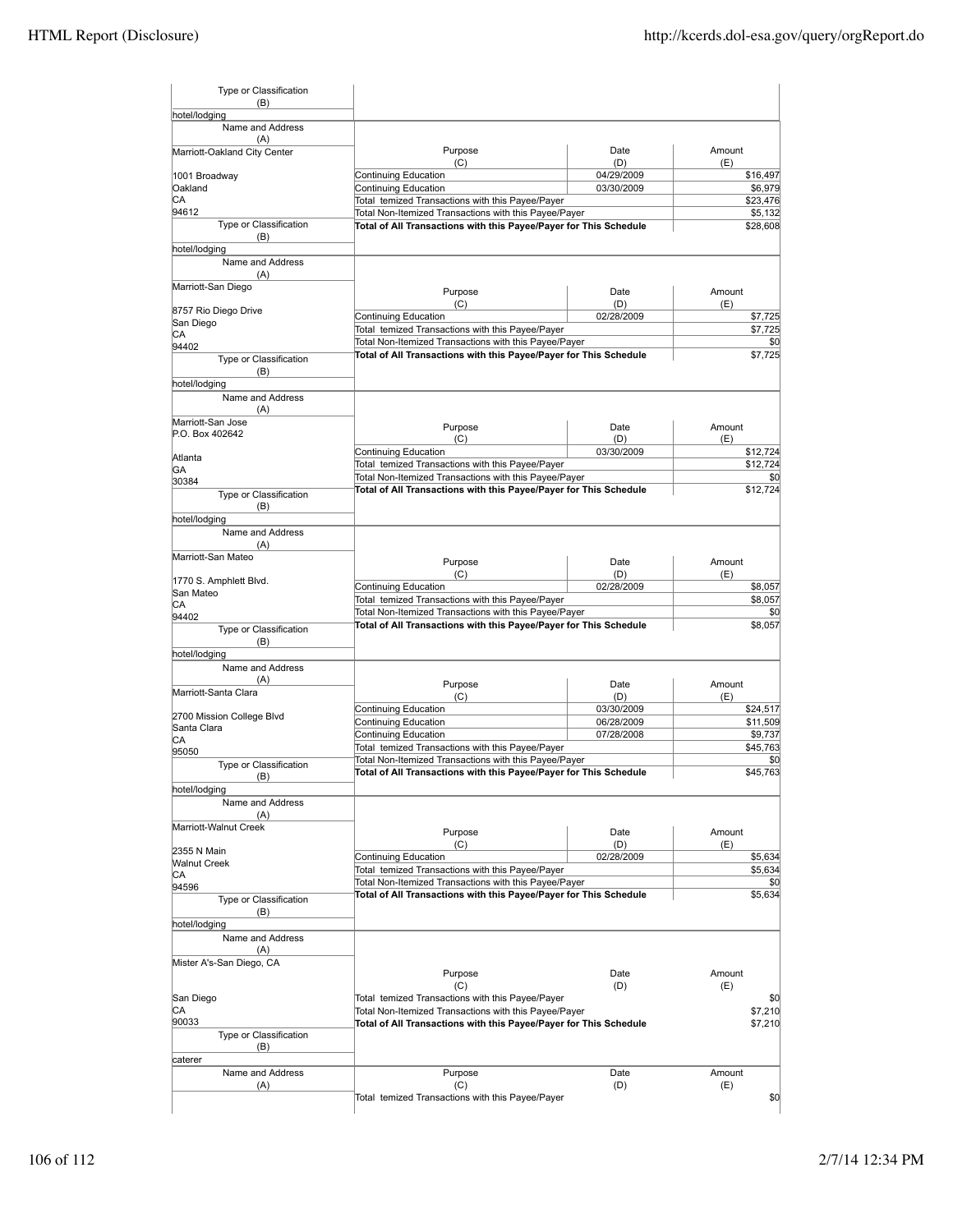| Northwest Air                          |                                                                   |                          |                    |
|----------------------------------------|-------------------------------------------------------------------|--------------------------|--------------------|
| 2700 Loan Oak Pkwy.<br>Eagan           | Purpose<br>(C)                                                    | Date<br>(D)              | Amount<br>(E)      |
| <b>MN</b>                              | Total Non-Itemized Transactions with this Payee/Payer             |                          | \$1,364            |
| 55121<br>Type or Classification<br>(B) | Total of All Transactions with this Payee/Payer for This Schedule | \$1,364                  |                    |
| airline company                        |                                                                   |                          |                    |
| Name and Address<br>(A)                |                                                                   |                          |                    |
| Palace Hotel                           | Purpose                                                           | Date                     | Amount             |
|                                        | (C)<br>Continuing Education                                       | (D)<br>08/28/2008        | (E)<br>\$11,474    |
|                                        | Continuing Education                                              | 02/28/2009               | \$9,636            |
| San Francisco                          | Continuing Education                                              | 11/28/2008               | \$8,741            |
| СA                                     | Total temized Transactions with this Payee/Payer                  |                          | \$29,851           |
| 94102<br>Type or Classification        | Total Non-Itemized Transactions with this Payee/Payer             |                          | \$0                |
| (B)<br>hotel/lodging                   | Total of All Transactions with this Payee/Payer for This Schedule |                          | \$29,851           |
| Name and Address                       |                                                                   |                          |                    |
| (A)                                    |                                                                   |                          |                    |
| Pizza Rustica                          |                                                                   |                          |                    |
|                                        | Purpose                                                           | Date                     | Amount             |
| 5422 College Avenue                    | (C)                                                               | (D)                      | (E)                |
| Oakland                                | Total temized Transactions with this Payee/Payer                  |                          | \$0                |
| CA                                     | Total Non-Itemized Transactions with this Payee/Payer             |                          | \$344              |
| 94612                                  | Total of All Transactions with this Payee/Payer for This Schedule |                          | \$344              |
| Type or Classification<br>(B)          |                                                                   |                          |                    |
| caterer                                |                                                                   |                          |                    |
| Name and Address<br>(A)                |                                                                   |                          |                    |
| Ann's Catering                         |                                                                   |                          |                    |
|                                        | Purpose                                                           | Date                     | Amount             |
| 2922 Domingo Avenue                    | (C)                                                               | (D)                      | (E)                |
| Berkeley                               | Total temized Transactions with this Payee/Payer                  |                          | \$0                |
| СA                                     | Total Non-Itemized Transactions with this Payee/Payer             |                          | \$13,276           |
| 94705                                  | Total of All Transactions with this Payee/Payer for This Schedule |                          | \$13,276           |
| Type or Classification                 |                                                                   |                          |                    |
| (B)<br>caterer                         |                                                                   |                          |                    |
| Name and Address                       |                                                                   |                          |                    |
| (A)                                    |                                                                   |                          |                    |
| Aroma Cafe & Bakery                    |                                                                   |                          |                    |
|                                        | Purpose                                                           | Date                     | Amount             |
| 1900 Franklin Street                   | (C)                                                               | (D)                      | (E)                |
| Oakland                                | Total temized Transactions with this Payee/Payer                  |                          | \$0                |
| СA                                     | Total Non-Itemized Transactions with this Payee/Payer             |                          | \$189              |
| 94612<br>Type or Classification        | Total of All Transactions with this Payee/Payer for This Schedule |                          | \$189              |
| (B)                                    |                                                                   |                          |                    |
| caterer                                |                                                                   |                          |                    |
| Name and Address                       |                                                                   |                          |                    |
| (A)                                    |                                                                   |                          |                    |
| Sheraton Grand-Sacramento              | Purpose                                                           | Date                     | Amount             |
|                                        | (C)                                                               | (D)                      | (E)                |
| 1230 J Street<br>Sacramento            | Continuing Education<br>Continuing Education                      | 03/30/2009<br>06/28/2009 | \$9,747<br>\$9,380 |
| СA                                     | Total temized Transactions with this Payee/Payer                  |                          | \$19,127           |
| 95815                                  | Total Non-Itemized Transactions with this Payee/Payer             |                          | \$191              |
| Type or Classification                 | Total of All Transactions with this Payee/Payer for This Schedule |                          | \$19,318           |
| (B)                                    |                                                                   |                          |                    |
| hotel/lodging                          |                                                                   |                          |                    |
| Name and Address                       |                                                                   |                          |                    |
| (A)                                    |                                                                   |                          |                    |
| Sheraton-San Diego                     | Purpose                                                           | Date                     | Amount             |
| 1380 Harbor Island Dr.                 | (C)                                                               | (D)                      | (E)                |
| San Diego                              | Continuing Education                                              | 07/28/2008               | \$5,445            |
| СA                                     | Total temized Transactions with this Payee/Payer                  |                          | \$5,445            |
| 92101                                  | Total Non-Itemized Transactions with this Payee/Payer             |                          | \$0                |
| Type or Classification                 | Total of All Transactions with this Payee/Payer for This Schedule |                          | \$5,445            |
| (B)                                    |                                                                   |                          |                    |
| hotel/lodging                          |                                                                   |                          |                    |
| Name and Address                       |                                                                   |                          |                    |
| (A)                                    | Purpose                                                           | Date                     | Amount             |
| Southwest Airlines                     | (C)                                                               | (D)                      | (E)                |
| 100 Southwest Way                      | Travel - Board of Directors                                       | 02/28/2009               | \$5,986            |
| Houston                                | Total temized Transactions with this Payee/Payer                  |                          | \$5,986            |
| ТX                                     | Total Non-Itemized Transactions with this Payee/Payer             |                          | \$52,227           |
| 77551                                  | Total of All Transactions with this Payee/Payer for This Schedule |                          | \$58,213           |
|                                        |                                                                   |                          |                    |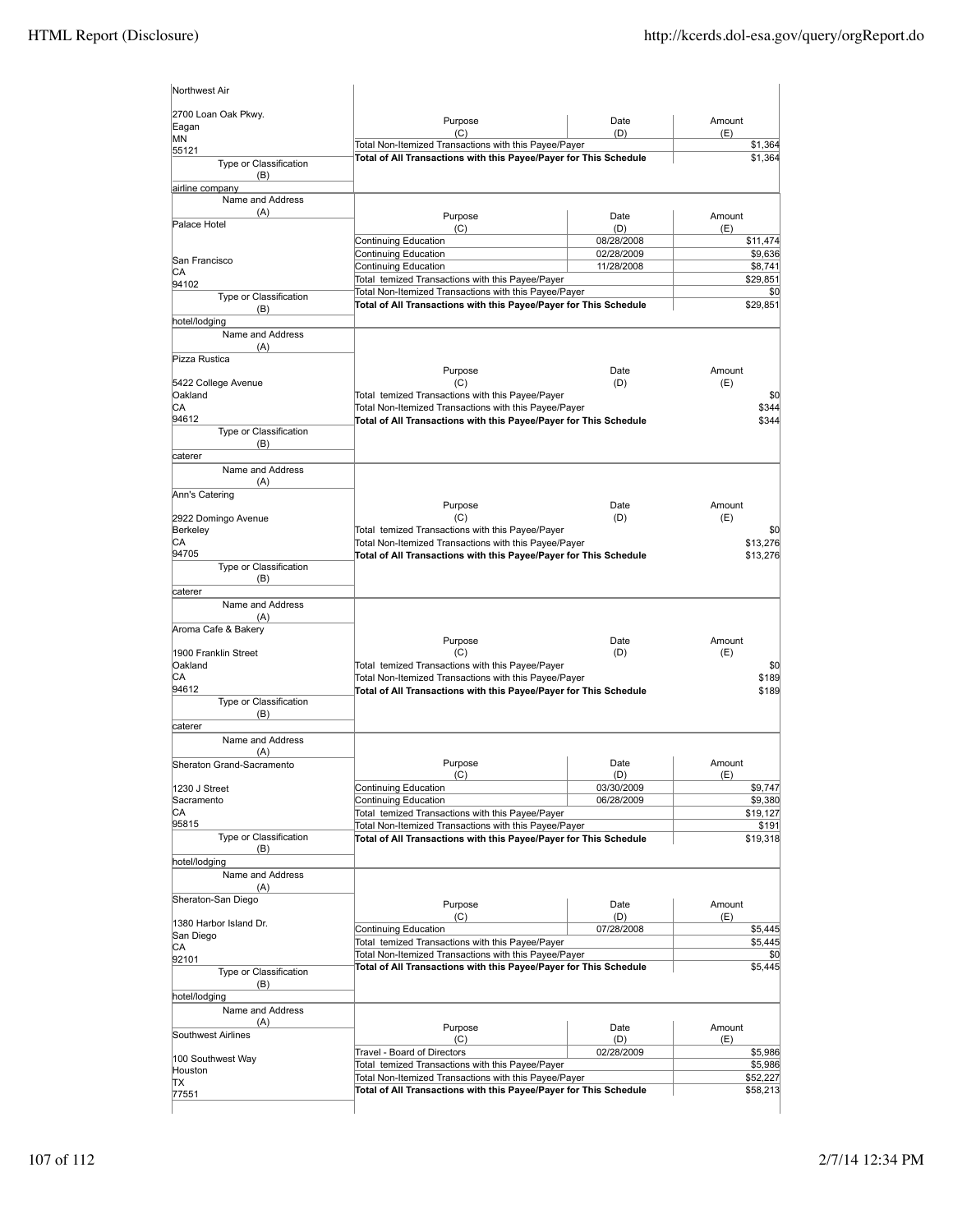| Type or Classification         |                                                                   |            |            |
|--------------------------------|-------------------------------------------------------------------|------------|------------|
| (B)<br>airline company         |                                                                   |            |            |
| Name and Address               |                                                                   |            |            |
| (A)                            |                                                                   |            |            |
| The Busbank                    |                                                                   |            |            |
|                                | Purpose                                                           | Date       | Amount     |
| 140 S Michigan Avenue          | (C)<br>Total temized Transactions with this Payee/Payer           | (D)        | (E)<br>\$0 |
| Chicago<br>L                   | Total Non-Itemized Transactions with this Payee/Payer             |            | \$1,989    |
| 60601                          | Total of All Transactions with this Payee/Payer for This Schedule |            | \$1,989    |
| Type or Classification         |                                                                   |            |            |
| (B)                            |                                                                   |            |            |
| transportation provider        |                                                                   |            |            |
| Name and Address               | Purpose                                                           | Date       | Amount     |
| (A)                            | (C)                                                               | (D)        | (E)        |
| U S Postmaster-Oakland(7th St) | RegNurse                                                          | 07/07/2008 | \$5,100    |
|                                | RegNurse                                                          | 10/20/2008 | \$25,100   |
| 1675-7th Street, Rm 120        | RegNurse                                                          | 11/26/2008 | \$5,100    |
| Oakland<br>СA                  | RegNurse                                                          | 12/09/2008 | \$25,100   |
| 94612                          | RegNurse                                                          | 03/25/2009 | \$45,100   |
| Type or Classification         | RegNurse                                                          | 03/25/2009 | \$15,100   |
| (B)                            | Total temized Transactions with this Payee/Payer                  |            | \$120,600  |
| bost office                    | Total Non-Itemized Transactions with this Payee/Payer             |            | \$0        |
|                                | Total of All Transactions with this Payee/Payer for This Schedule |            | \$120,600  |
| Name and Address               |                                                                   |            |            |
| (A)<br><b>United Airlines</b>  | Purpose                                                           | Date       | Amount     |
|                                | (C)                                                               | (D)        | (E)        |
| 77 W Wacker Drive              | Air Travel - Board of Directors                                   | 06/28/2009 | \$8,307    |
| Chicago                        | Air Travel - Board of Directors                                   | 03/30/2009 | \$5.767    |
| L                              | Total temized Transactions with this Payee/Payer                  |            | \$14,074   |
| 60601-1604                     | Total Non-Itemized Transactions with this Payee/Payer             |            | \$25,152   |
| Type or Classification         | Total of All Transactions with this Payee/Payer for This Schedule |            | \$39,226   |
| (B)                            |                                                                   |            |            |
| airline company                |                                                                   |            |            |
| Name and Address               |                                                                   |            |            |
| (A)                            |                                                                   |            |            |
| US Airways                     |                                                                   |            |            |
|                                | Purpose                                                           | Date       | Amount     |
| 4000 E Sky Harbor Blvd         | (C)                                                               | (D)        | (E)        |
| Phoenix                        | Total temized Transactions with this Payee/Payer                  |            | \$0        |
| ΑZ                             | Total Non-Itemized Transactions with this Payee/Payer             |            | \$4,464    |
| 85281                          | Total of All Transactions with this Payee/Payer for This Schedule |            | \$4,464    |
| Type or Classification         |                                                                   |            |            |
| (B)                            |                                                                   |            |            |
| airline company                |                                                                   |            |            |
| Name and Address               |                                                                   |            |            |
| (A)                            |                                                                   |            |            |
| Virgin America Air             | Purpose                                                           | Date       | Amount     |
|                                | (C)                                                               | (D)        | (E)        |
| Burlingame                     | Total temized Transactions with this Payee/Payer                  |            | \$0        |
| СA                             | Total Non-Itemized Transactions with this Payee/Payer             |            | \$1,894    |
| 94010                          | Total of All Transactions with this Payee/Payer for This Schedule |            | \$1,894    |
| Type or Classification         |                                                                   |            |            |
| (B)                            |                                                                   |            |            |
| airline company                |                                                                   |            |            |
| Name and Address               |                                                                   |            |            |
| (A)                            |                                                                   |            |            |
| <b>Whole Foods</b>             |                                                                   |            |            |
|                                | Purpose                                                           | Date       | Amount     |
|                                | (C)                                                               | (D)        | (E)        |
| Austin                         | Total temized Transactions with this Payee/Payer                  |            | \$0        |
| ΠX                             | Total Non-Itemized Transactions with this Payee/Payer             |            | \$4,207    |
| 78703                          | Total of All Transactions with this Payee/Payer for This Schedule |            | \$4,207    |
| Type or Classification         |                                                                   |            |            |
| (B)                            |                                                                   |            |            |
| grocery store                  |                                                                   |            |            |
| Name and Address               |                                                                   |            |            |
| (A)                            |                                                                   |            |            |
| A.G.Ferrari Foods              | Purpose                                                           | Date       | Amount     |
| 14234 Catalina Street          | (C)                                                               | (D)        | (E)        |
| San Leandro                    | Total temized Transactions with this Payee/Payer                  |            | \$0        |
| СA                             | Total Non-Itemized Transactions with this Payee/Payer             |            | \$824      |
| 94577-5512                     | Total of All Transactions with this Payee/Payer for This Schedule |            | \$824      |
| Type or Classification         |                                                                   |            |            |
| (B)                            |                                                                   |            |            |
| caterer                        |                                                                   |            |            |
| Name and Address               | Purpose                                                           | Date       | Amount     |
| (A)                            | (C)                                                               | (D)        | (E)        |
|                                | 2009 Elections Deposit                                            | 03/03/2009 | \$10,000   |
|                                |                                                                   |            |            |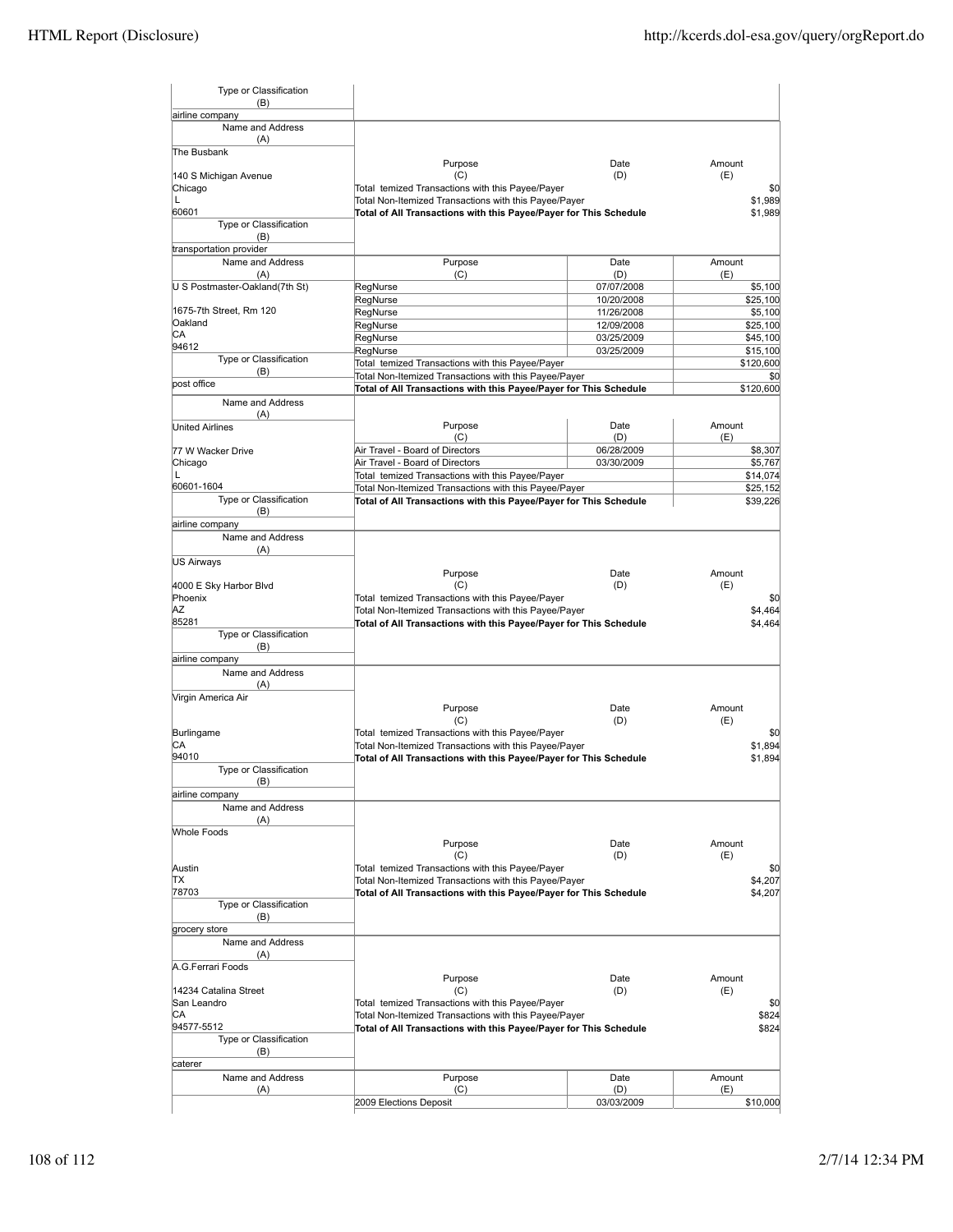| California Elections Company  | Purpose                                                           | Date       | Amount    |
|-------------------------------|-------------------------------------------------------------------|------------|-----------|
| P.O. Box 302021               | (C)                                                               | (D)        | (E)       |
|                               | 2009 Elections Postage                                            | 04/14/2009 | \$29,470  |
| Escondido                     | 2009 Elections                                                    | 05/20/2009 | \$93,962  |
| CA                            | 2009 Elections                                                    | 06/17/2009 | \$26,250  |
| 92030-2021                    | Total temized Transactions with this Payee/Payer                  |            | \$159,682 |
| Type or Classification        | Total Non-Itemized Transactions with this Payee/Payer             | \$0        |           |
| (B)                           | Total of All Transactions with this Payee/Payer for This Schedule |            | \$159,682 |
| election processing center    |                                                                   |            |           |
| Name and Address              |                                                                   |            |           |
| (A)                           |                                                                   |            |           |
| Claremont Resort & Spa        | Purpose                                                           | Date       | Amount    |
|                               | (C)                                                               | (D)        | (E)       |
| 41 Tunnel Road                | Lodging - Board of Directors                                      | 01/21/2009 | \$15,815  |
| Berkeley                      | Total temized Transactions with this Payee/Payer                  |            | \$15,815  |
| СA<br>94705                   | Total Non-Itemized Transactions with this Payee/Payer             |            | \$1,227   |
|                               | Total of All Transactions with this Payee/Payer for This Schedule |            | \$17,042  |
| Type or Classification<br>(B) |                                                                   |            |           |
|                               |                                                                   |            |           |
| hotel/lodging                 |                                                                   |            |           |
| Name and Address              |                                                                   |            |           |
| (A)                           |                                                                   | Date       | Amount    |
| Continental Airlines          | Purpose<br>(C)                                                    | (D)        | (E)       |
|                               | Travel - Board of Directors                                       | 10/28/2008 |           |
| 17441 JFK Blvd, Suite 2133    |                                                                   |            | \$13,751  |
| Houston                       | Air Travel - Board of Directors                                   | 05/29/2009 | \$10,258  |
| ΠX                            | Total temized Transactions with this Payee/Payer                  |            | \$24,009  |
| 77551                         | Total Non-Itemized Transactions with this Payee/Payer             |            | \$5,849   |
| Type or Classification<br>(B) | Total of All Transactions with this Payee/Payer for This Schedule |            | \$29,858  |
| airline company               |                                                                   |            |           |
| Form LM-2 (Revised 2003)      |                                                                   |            |           |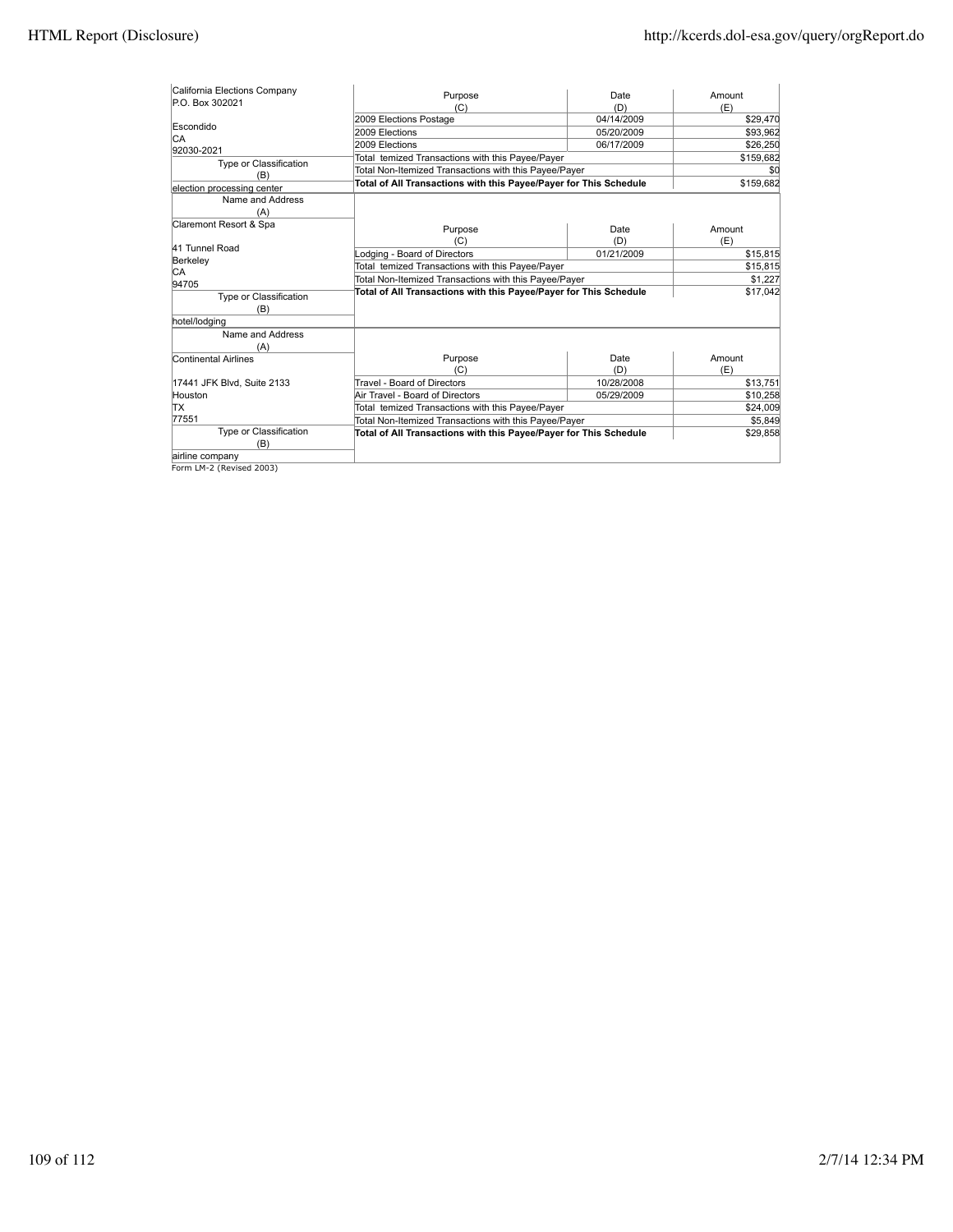# **SCHEDULE 20 - BENEFITS F** LE NUMBER: 015-724

| Description                                                                | To Whom Paid                      | Amount      |
|----------------------------------------------------------------------------|-----------------------------------|-------------|
| (A)                                                                        | (B)                               | (C)         |
| Health Insurance Broker                                                    | <b>ABD Services</b>               | \$12,500    |
| Health Insurance Premiums                                                  | Ameritas Life Insurance Corp.     | \$1,126     |
| Life Insurance Premiums                                                    | Assurant/Fortis Benefits          | \$22,463    |
| <b>Health Insurance Premiums</b>                                           | Blue Cross of CA                  | \$985,476   |
| Health Insurance Premiums (Eye coverage)                                   | <b>Blue Shield</b>                | \$15,006    |
| Life and LTD Insurance Premiums                                            | C N A Benefit Trust               | \$58,770    |
| Health Insurance Premiums (Dental)                                         | <b>Financial Management Trust</b> | \$363,492   |
| Health Insurance Premiums                                                  | Kaiser Foundation Health Plan(    | \$1,001,348 |
| Health Insurance Premiums                                                  | Kaiser Foundation Health Plan(    | \$240,176   |
| Life and LTD Insurance Premiums                                            | Mutual of Omaha                   | \$6,786     |
| <b>Workers Compensation Premiums</b>                                       | Ohio Bureau of Worker's Compen    | \$950       |
| LTD Premiums                                                               | Paul Revere Life Insurance Com    | \$51,730    |
| Defined Benefit Pension Plan                                               | Steelworkers Pension Trust        | \$2,680,497 |
| <b>Workers Compensation Premiums</b>                                       | Travelers                         | \$182,976   |
| Health Insurance Broker                                                    | Wells Fargo Insurance Services    | \$12,500    |
| CalCOBRA Premiums                                                          | Wordcraft                         | \$11,806    |
| 401K Voluntary Savings                                                     | <b>Fidelity Investments</b>       | \$853,509   |
| S125 Medical Department Care                                               | Flex Plan Services Inc            | \$83,603    |
| Total of all lines above (Total will be automatically entered in Item 55.) | \$6,584,714                       |             |

Form LM-2 (Revised 2003)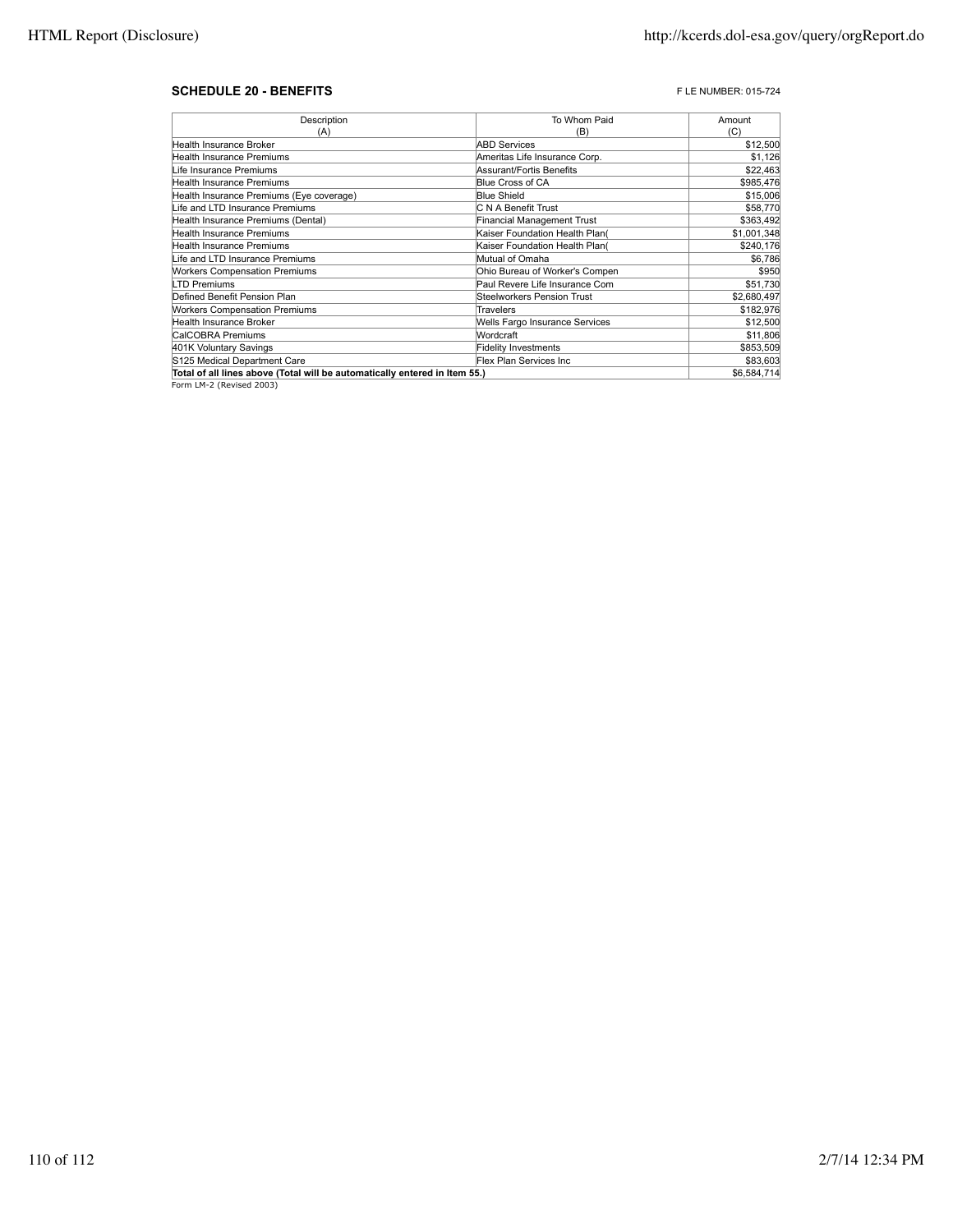## **69. ADDITIONAL INFORMATION SUMMARY EXAMPLE ADDITIONAL INFORMATION SUMMARY**

Question 10:

Question 10: CNA Benefit Trust; Long term disability plan for certain members; all required reports were filed by the administrator.

Question 11:

Question 11: California Nurses Association Political Action Committee; California Nurses Association Initiative Political Action Committee; California Nurses Association Quality Health Care Voter Guide; California Nurses Association/National Nurses Organizing Committee Federal PAC. All required reports were filed with the applicable Federal and State government agencies.

Question 12: 12: Audit performed by Sterck Kulick O'Neill Accountancy Group; outside accountants.

Question 16: 16: Office building including land and improvements at 2000 Franklin Street, Oakland, CA plus adjacent parking lot were secured by a mortgage with a local financial institution. the mortgage is reported under Mortgage Payable on

Statement A. The fair market value of the combined properties was \$6,585,000.

Schedule 13 : 1. Regular members, pay full dues

Schedule 13 : 2. Associate members, pay half dues

Schedule 13 : 3. Charity payers; pay equivalent of full dues to a third party charity; do not have voting rights as they pay to a third party.

Schedule 13 : 4. National Associate Members, Organizing, non-collective bargaining members seeking CNA representation. dues are \$30.00 annually

### General Information:

Schedule 2: Mutual aid and joint defense arrangement with NUHW to protect CNA/NNOC collective bargaining relationships.

#### IMPORTANT PUBLIC NOTICE: LIMITED AND RESTRICTED USE OF REPORTED INFORMATION

The revised FORM LM-2 requires reporting of certain expenditure information on a cash basis according to the following classifications, which the Department of Labor (DOL) has designated as "functional categories": (1) representational activities; (2) political activities and lobbying; (3) contributions, gifts and grants; (4) general overhead; and (5) union administration. These categories were established independently by the DOL without regard for similar categories of labor organization information disclosure required by other federal and state agencies and does not report the same information. The DOL developed these information disclosure categories used in the revised FORM LM-2 for its own purposes in administering the Labor Management Reporting and Disclosure Act, and not for any other purpose. The information provided on this revised FORM LM-2 and the manner of its presentation, including allocations of activity and expense among the "functional categories" required by the new LM-2 reporting requirements has been provided in good faith solely for the purposes of LM-2 reporting and reliance on DOL instructions and assurances that the revised FORM LM-2 requested disclosures are not intended and not appropriate for use in determining labor organization compliance with other statutes, regulations, or rules of decisional law concerning disclosures of labor organization information to members, nonmembers, or to the general public.

Schedule 13 : They do not have voting rights as they pay to a third party.

Schedule 13 : They are non-represented non-collective bargaining members seeking CNA representation and therefore not entitled to vote

Form LM-2 (Revised 2003)